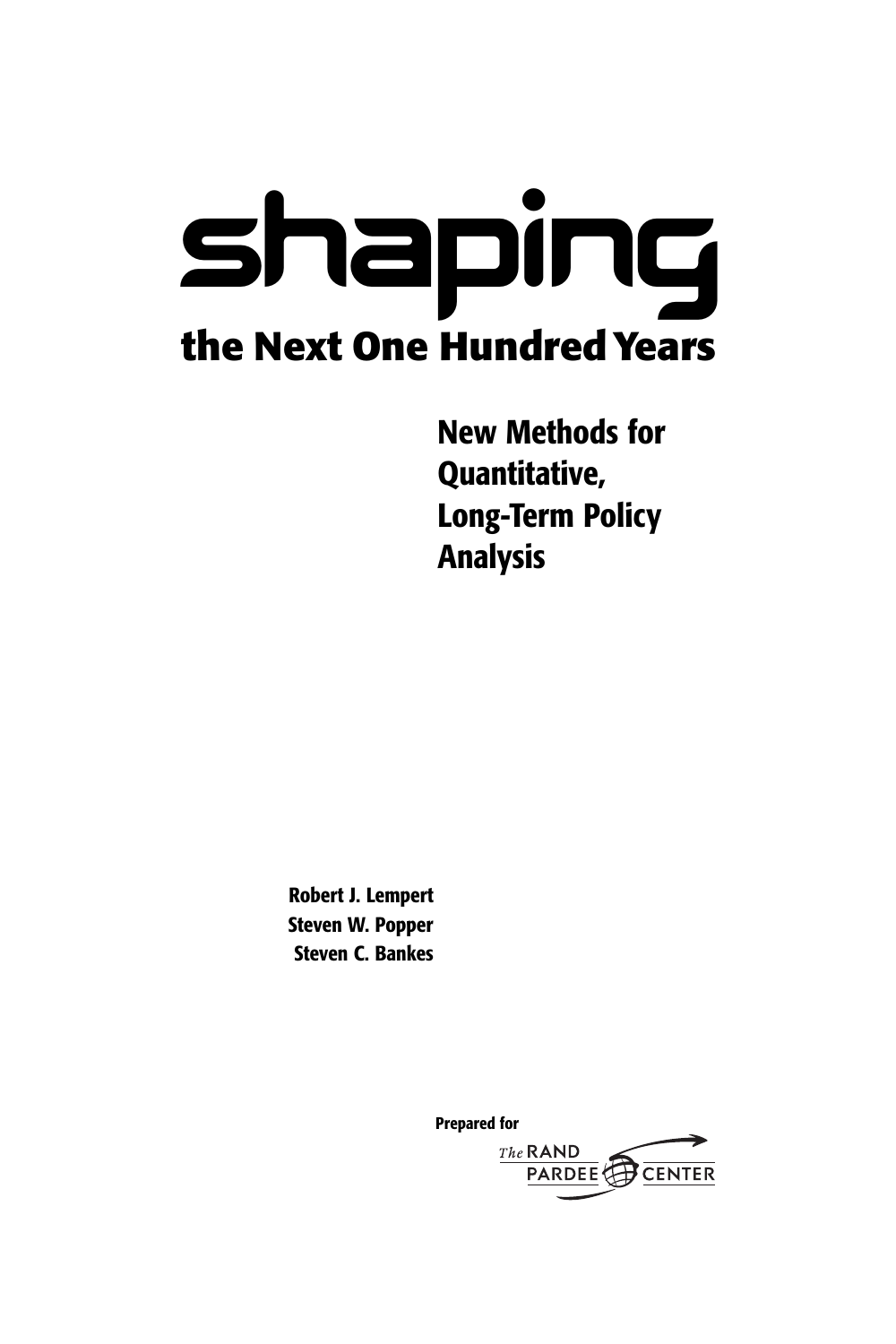This research in the public interest was supported by a generous grant from Frederick S. Pardee to develop new methods for conducting longer term global policy and improving the future human condition.

#### **Library of Congress Cataloging-in-Publication Data**

Lempert, Robert J. Shaping the next one hundred years : new methods for quantitative, long-term policy analysis / Robert J. Lempert, Steven W. Popper, Steven C. Bankes. p. cm. "MR-1626." Includes bibliographic references. ISBN 0-8330-3275-5 (pbk.) 1. System analysis. 2. Decision making. 3. Information technology. I. Popper, Steven W., 1953– II. Bankes, Steven C. III.Title. T57.6 .L46 2003

320'.6'0113—dc21

2003012438

#### *Cover design by Barbara Angell Caslon*

RAND is a nonprofit institution that helps improve policy and decisionmaking through research and analysis. RAND® is a registered trademark. RAND's publications do not necessarily reflect the opinions or policies of its research sponsors.

© Copyright 2003 RAND

All rights reserved. No part of this book may be reproduced in any form by any electronic or mechanical means (including photocopying, recording, or information storage and retrieval) without permission in writing from RAND.

Published 2003 by RAND

1700 Main Street, P.O. Box 2138, Santa Monica, CA 90407-2138 1200 South Hayes Street, Arlington, VA 22202-5050 201 North Craig Street, Suite 202, Pittsburgh, PA 15213-1516 RAND URL: http://www.rand.org/ To order RAND documents or to obtain additional information, contact Distribution Services: Telephone: (310) 451-7002; Fax: (310) 451-6915; Email: order@rand.org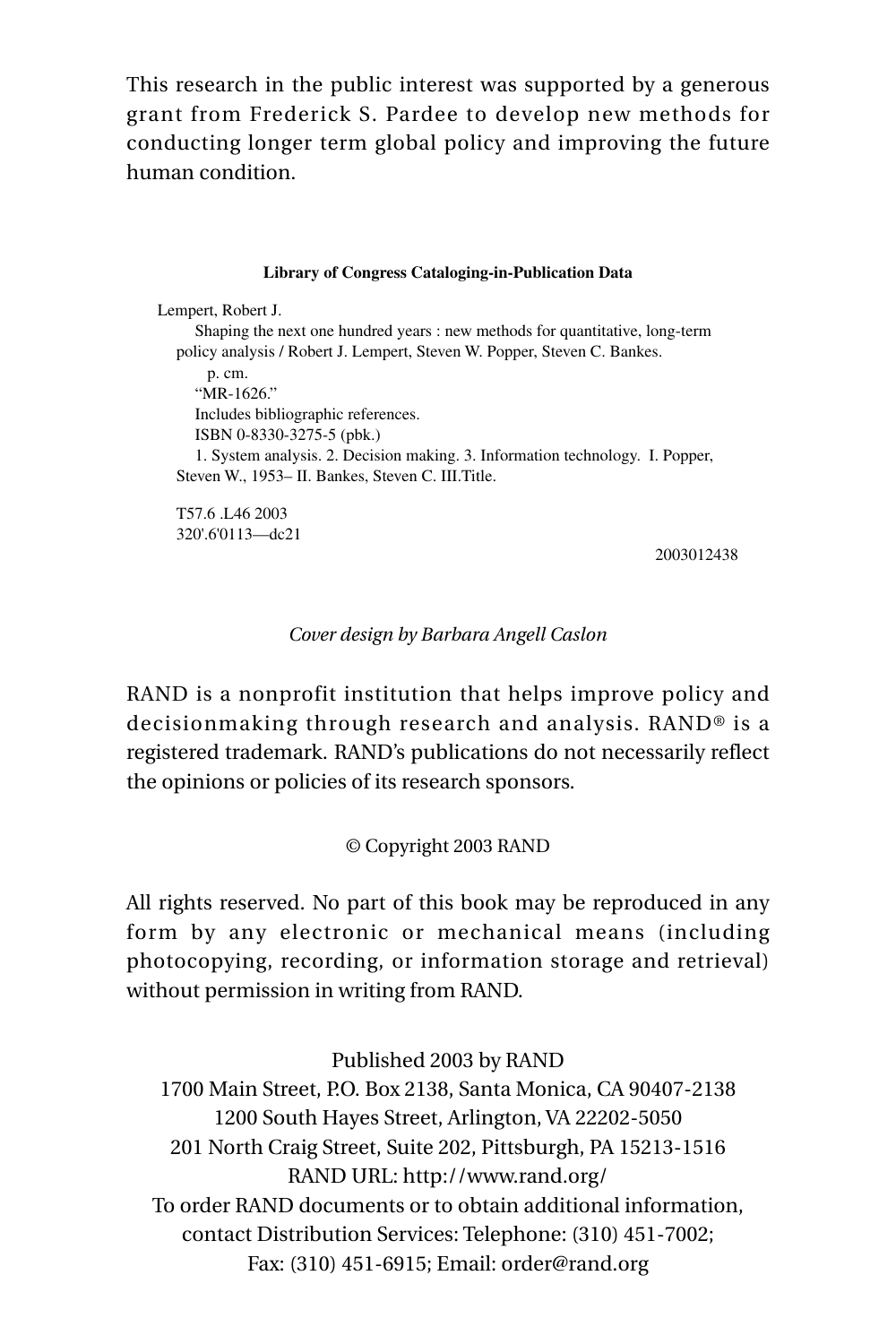## **PREFACE**

Is there any practical value in considering the long term—25, 50, or 100 years into the future—when debating policy choices today? If so, how is it possible to use these considerations to actually inform the actions we will take in the near term? This study is an initial effort by the RAND Pardee Center to frame a role for long-term policy analysis. It considers the history of attempts to treat the future in an analytical manner and then offers a new methodology, based on recent advances in computer science, that shows promise for making such inquiries both practicable and useful. It suggests a new approach for systematic consideration of a multiplicity of plausible futures in a way that will enhance our ability to make good decisions today in the face of deep uncertainty.

This research was undertaken through a generous gift from Frederick S. Pardee to develop improved means of systematically dealing with the uncertainties of a longer-range future. This report should be of interest to decisionmakers concerned with the long-term effects of their actions, those who conduct long-term planning, and anyone who deals more generally with decisionmaking under deep uncertainty. The report should also interest those concerned with the latest advances in computer technology in support of human reasoning and understanding.

## **ABOUT THE RAND PARDEE CENTER**

The RAND Frederick S. Pardee Center for Longer Range Global Policy and the Future Human Condition was established in 2001 through a gift from Frederick S. Pardee. The Pardee Center seeks to enhance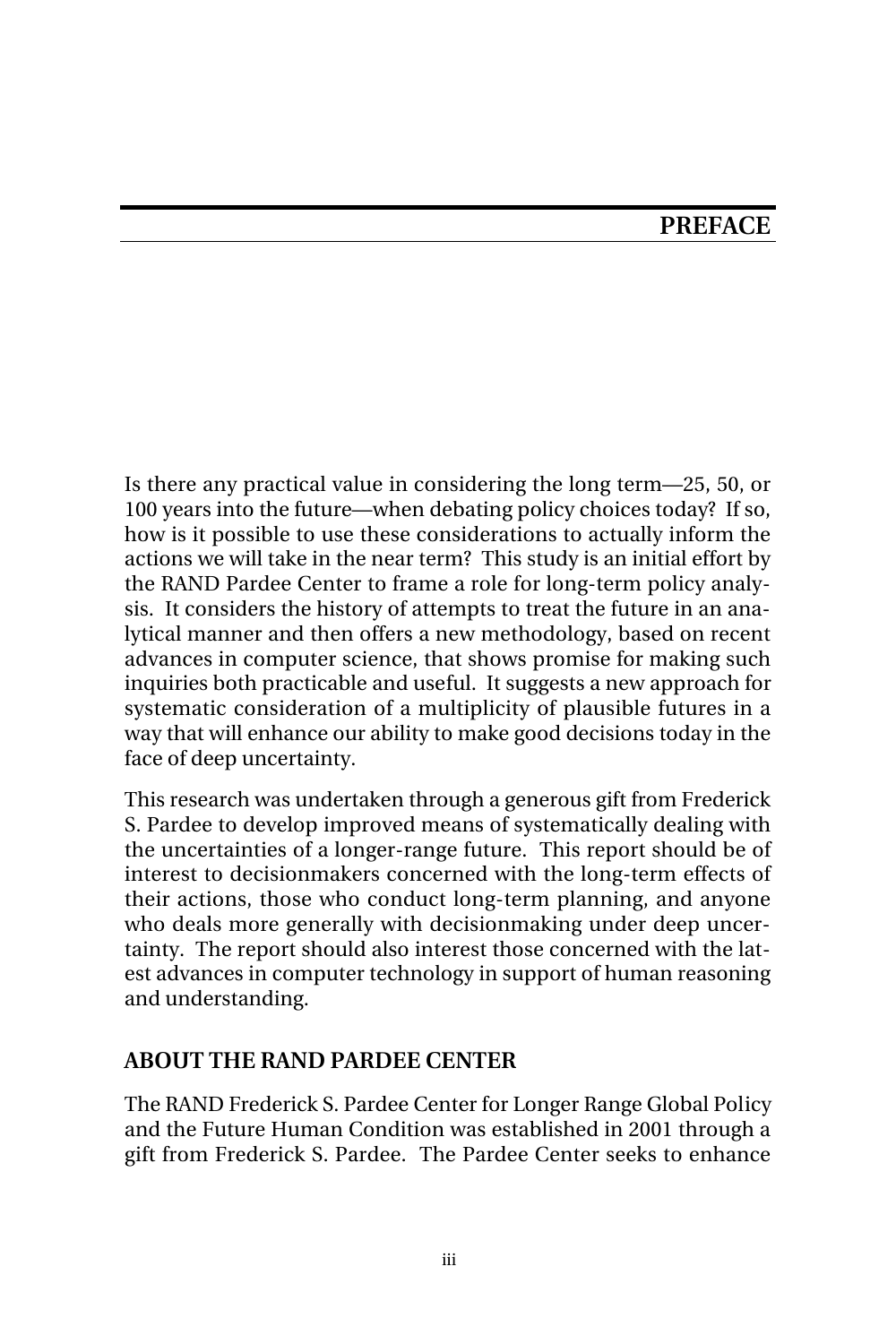the overall future quality and condition of human life by improving longer-range global policy and long-term policy analysis. In carrying out this mission, the center concentrates on five broad areas:

- Developing new methodologies, or refining existing ones, to improve thinking about the long-range effects of policy options.
- Developing improved measures of human progress on a global scale.
- Identifying policy issues with important implications for the long-term future—i.e., 35 to 200 years ahead.
- Using longer-range policy analysis and measures of global progress to improve near-term decisions that have long-term impact.
- Collaborating with like-minded institutions and colleagues, including international organizations, academic research centers, futures societies, and individuals around the globe.

Inquiries regarding the RAND Pardee Center may be directed to

James A. Dewar **Director** RAND Pardee Center 1700 Main Street Santa Monica, CA 90401 Phone: (310) 393-0411 extension 7554 E-mail: dewar@rand.org Web site: http://www.rand.org/pardee/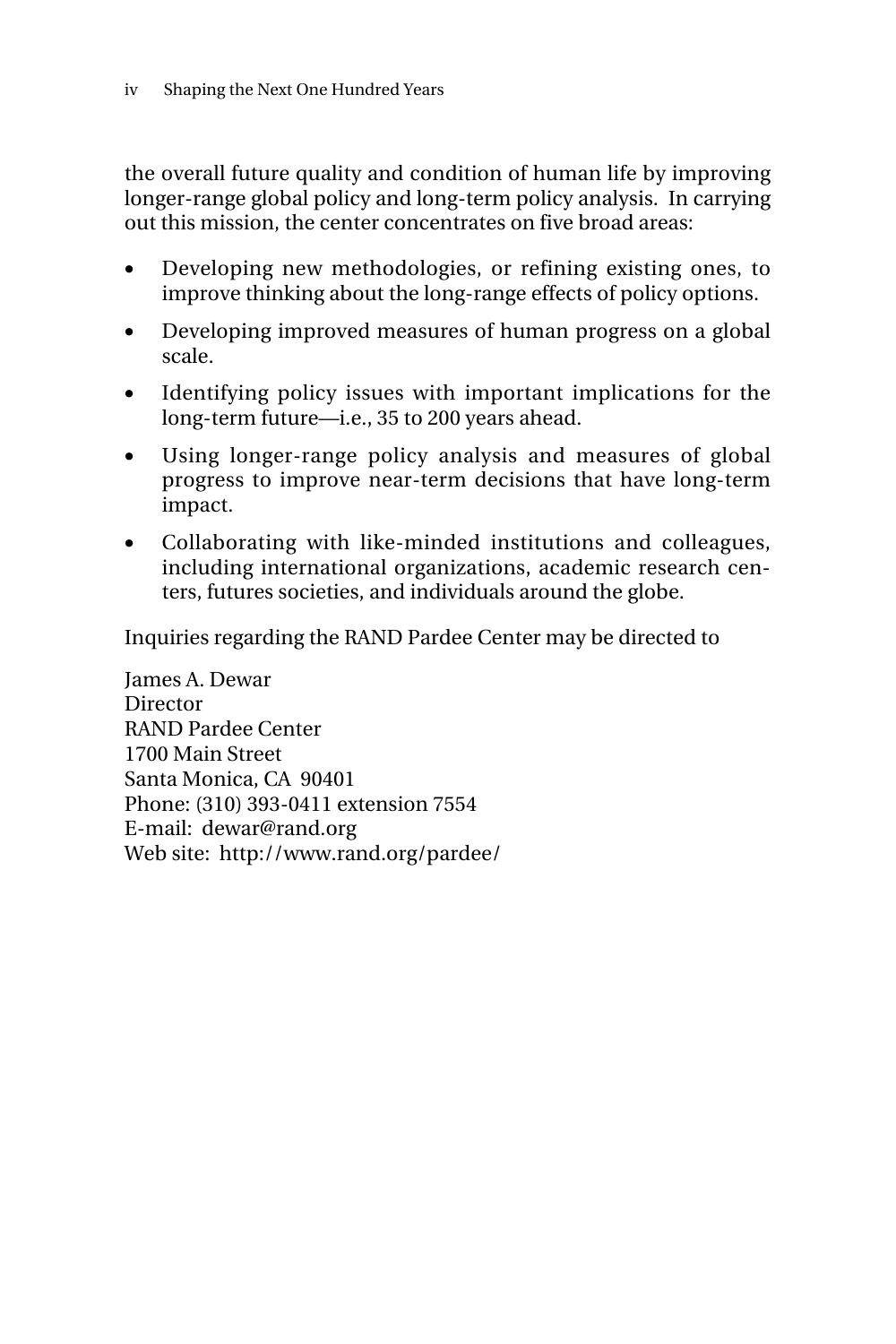# **CONTENTS**

|                                                                                                                                                                                         | iii                                |
|-----------------------------------------------------------------------------------------------------------------------------------------------------------------------------------------|------------------------------------|
|                                                                                                                                                                                         | vii                                |
|                                                                                                                                                                                         | ix                                 |
|                                                                                                                                                                                         | xi                                 |
| Acknowledgments                                                                                                                                                                         | xix                                |
|                                                                                                                                                                                         | xxi                                |
| Chapter One<br>THE CHALLENGE OF LONG-TERM POLICY ANALYSIS<br>Quantitative LTPA May Now Be Possible<br>The Challenge of Global Sustainable Development<br>Surprise: The Constant Element | 1<br>3<br>$\overline{7}$<br>8<br>8 |
| Chapter Two<br>A HISTORY OF THINKING ABOUT THE FUTURE<br>Narratives: Mirrors of the Present, Visions of the                                                                             | 11                                 |
| Group Narrative Processes: Delphi and Foresight<br>Simulation Modeling<br>Formal Decision Analysis Under Conditions of Deep                                                             | 12<br>16<br>20                     |
| Scenarios: Multiple Views of the Futures<br>Assessing the State of the Art                                                                                                              | 25<br>29<br>36                     |
| <b>Chapter Three</b><br>ROBUST DECISIONMAKING                                                                                                                                           | 39                                 |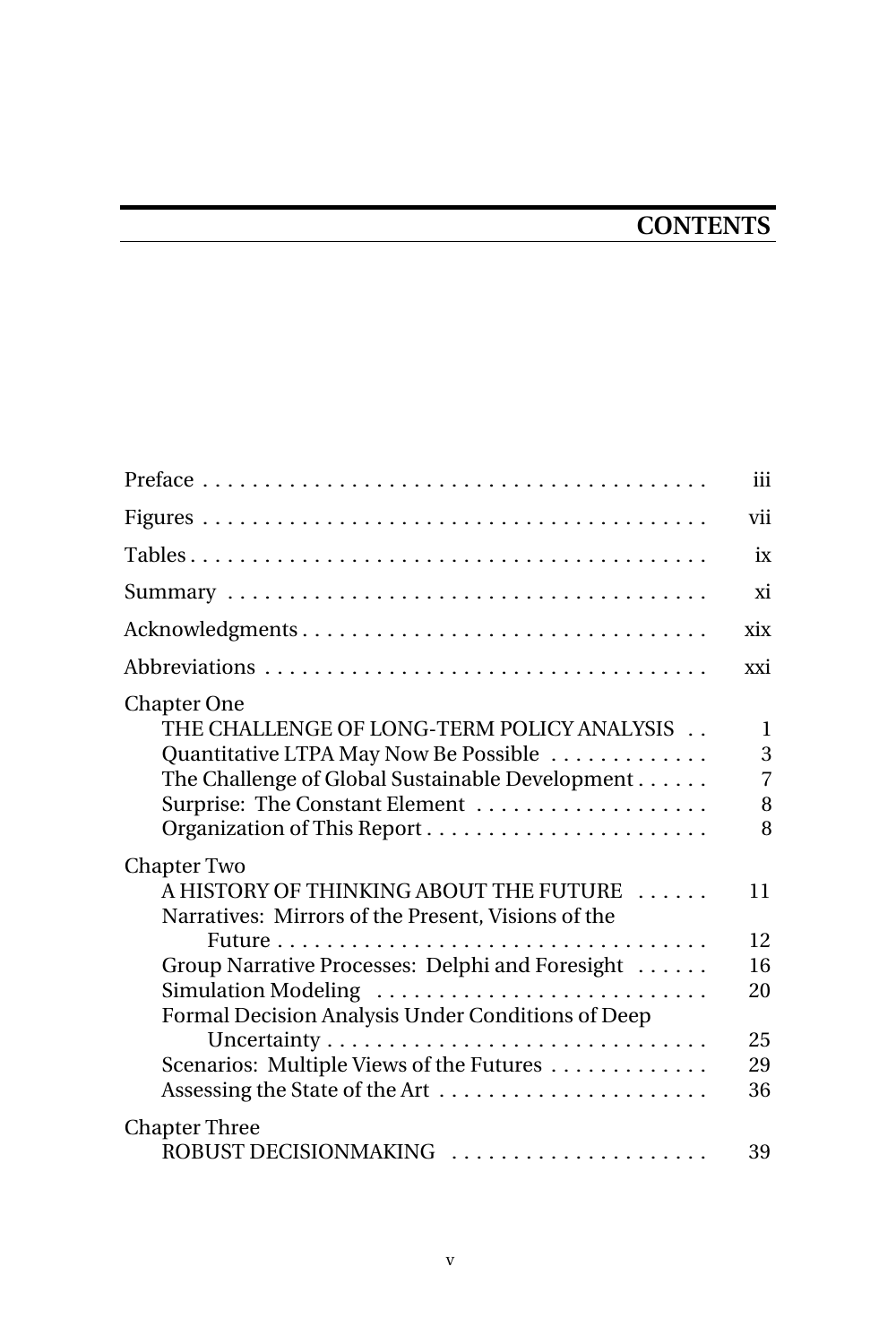| Decisionmaking Under Conditions of Deep                                                                                                                                                                                                                      | 40                                     |
|--------------------------------------------------------------------------------------------------------------------------------------------------------------------------------------------------------------------------------------------------------------|----------------------------------------|
| Consider Ensembles of Scenarios<br>Seek Robust Strategies<br>Employ Adaptive Strategies<br>Combine Machine and Human Capabilities                                                                                                                            | 45<br>52<br>57                         |
| Interactively<br>Concluding Thoughts                                                                                                                                                                                                                         | 62<br>66                               |
| <b>Chapter Four</b><br>A FRAMEWORK FOR SCENARIO GENERATION<br>The Challenge of Global Environmental Sustainability                                                                                                                                           | 69<br>69                               |
| The "XLRM" Framework                                                                                                                                                                                                                                         | 70                                     |
| <b>Chapter Five</b><br>IMPLEMENTING ROBUST DECISIONMAKING<br>Overview: Interactive Analysis of Sustainable<br>Development                                                                                                                                    | 87<br>87                               |
| Landscapes of Plausible Futures                                                                                                                                                                                                                              | 91<br>96                               |
| Characterizing Irreducible Risks                                                                                                                                                                                                                             | 103<br>110<br>117                      |
| Confronting Surprise in Sustainable Development                                                                                                                                                                                                              | 121                                    |
| <b>Chapter Six</b><br>POLICY-RELEVANT LONG-TERM POLICY ANALYSIS<br>Building Policy-Relevant Scenario Generators<br>Improved Navigation<br>A Diversity of Measures and Values<br>Engaging the Community of Stakeholders<br>Improving Long-Term Decisionmaking | 125<br>126<br>131<br>135<br>137<br>141 |
| <b>Chapter Seven</b><br>CONCLUSION: MOVING PAST FAMILIAR SHORES                                                                                                                                                                                              | 145                                    |
| Appendix                                                                                                                                                                                                                                                     |                                        |
| DESCRIPTION OF THE WONDERLAND SCENARIO<br>А.                                                                                                                                                                                                                 | 149                                    |
| ASSESSING ROBUST STRATEGIES<br>B.                                                                                                                                                                                                                            | 165                                    |
|                                                                                                                                                                                                                                                              | 179                                    |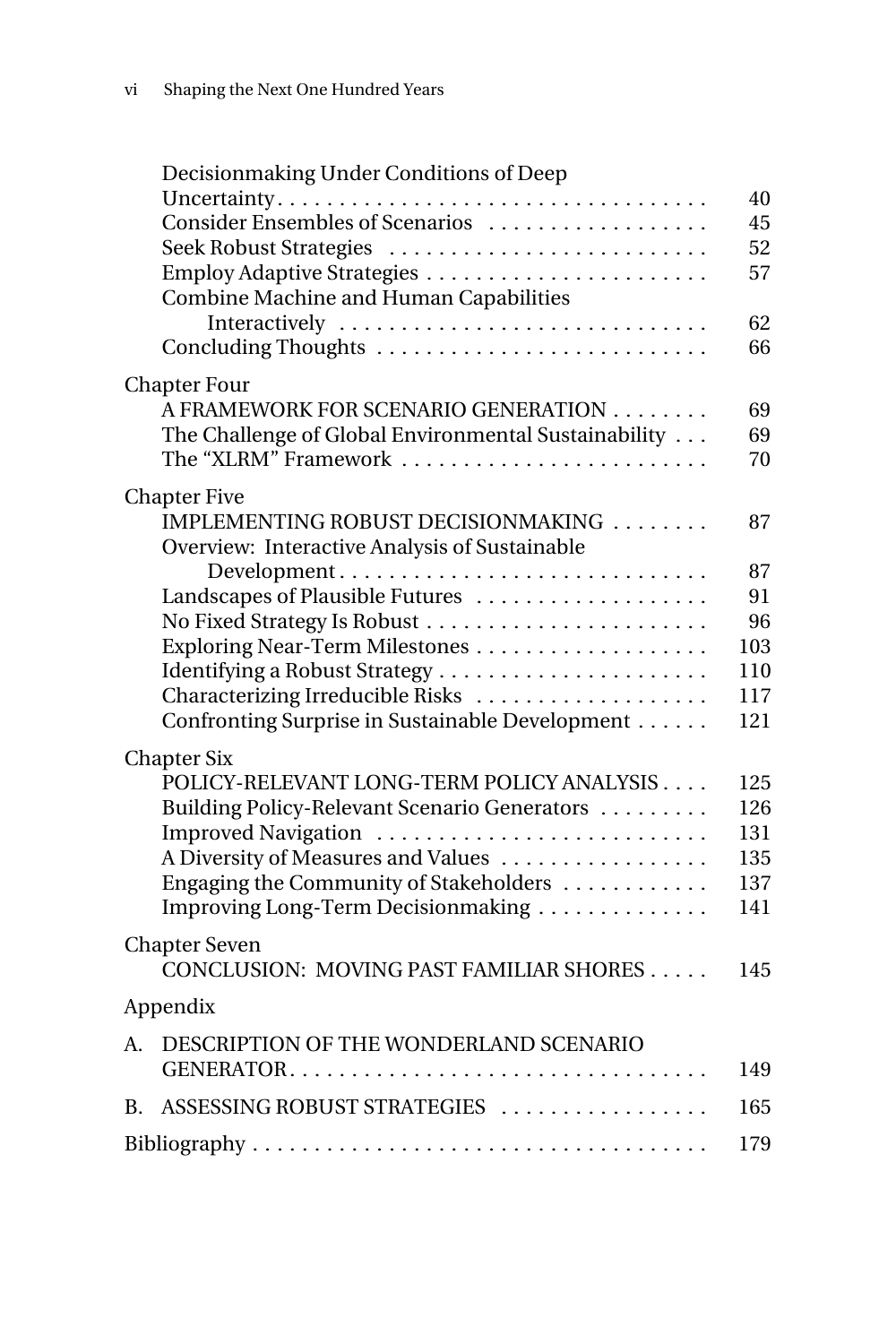# **FIGURES**

| 2.1. | Global Trajectories for Per-Capita Income and        |     |
|------|------------------------------------------------------|-----|
|      | Population in Six GSG Scenarios                      | 34  |
| 3.1. | Integration of Computers and Humans in LTPA          | 64  |
| 4.1. | Two-Period Decision with Fixed Near-Term             |     |
|      |                                                      | 83  |
| 5.1. | Landscape of Plausible Futures as a Function of      |     |
|      | Global Economic Growth Rates and Decoupling Rates    |     |
|      | over the Twenty-First Century                        | 92  |
| 5.2. | Comparative Trajectories of Output per Capita and    |     |
|      | Population for Three Futures for the Stay the Course |     |
|      |                                                      | 94  |
| 5.3. | Comparative Trajectories of Output per Capita and    |     |
|      | Population for Three Futures for the Slight Speed-Up |     |
|      |                                                      | 95  |
| 5.4. | Performance of Slight Speed-Up Near-Term Strategy    |     |
|      | over a Landscape of Plausible Futures Using the      |     |
|      | North Quasi-HDI Measure                              | 97  |
| 5.5. | Performance of Slight Speed-Up Near-Term Strategy    |     |
|      | over a Landscape of Plausible Futures Using World    |     |
|      | Green Measure                                        | 99  |
| 5.6. | Performance of Stay the Course Near-Term Strategy    |     |
|      | over a Landscape of Plausible Futures Using World    |     |
|      |                                                      | 99  |
| 5.7. | Performance of Crash Effort Near-Term Strategy over  |     |
|      | a Landscape of Plausible Futures Using North Quasi-  |     |
|      | HDI and World Green HDI Measures                     | 100 |
| 5.8. | Milestone Strategy                                   | 104 |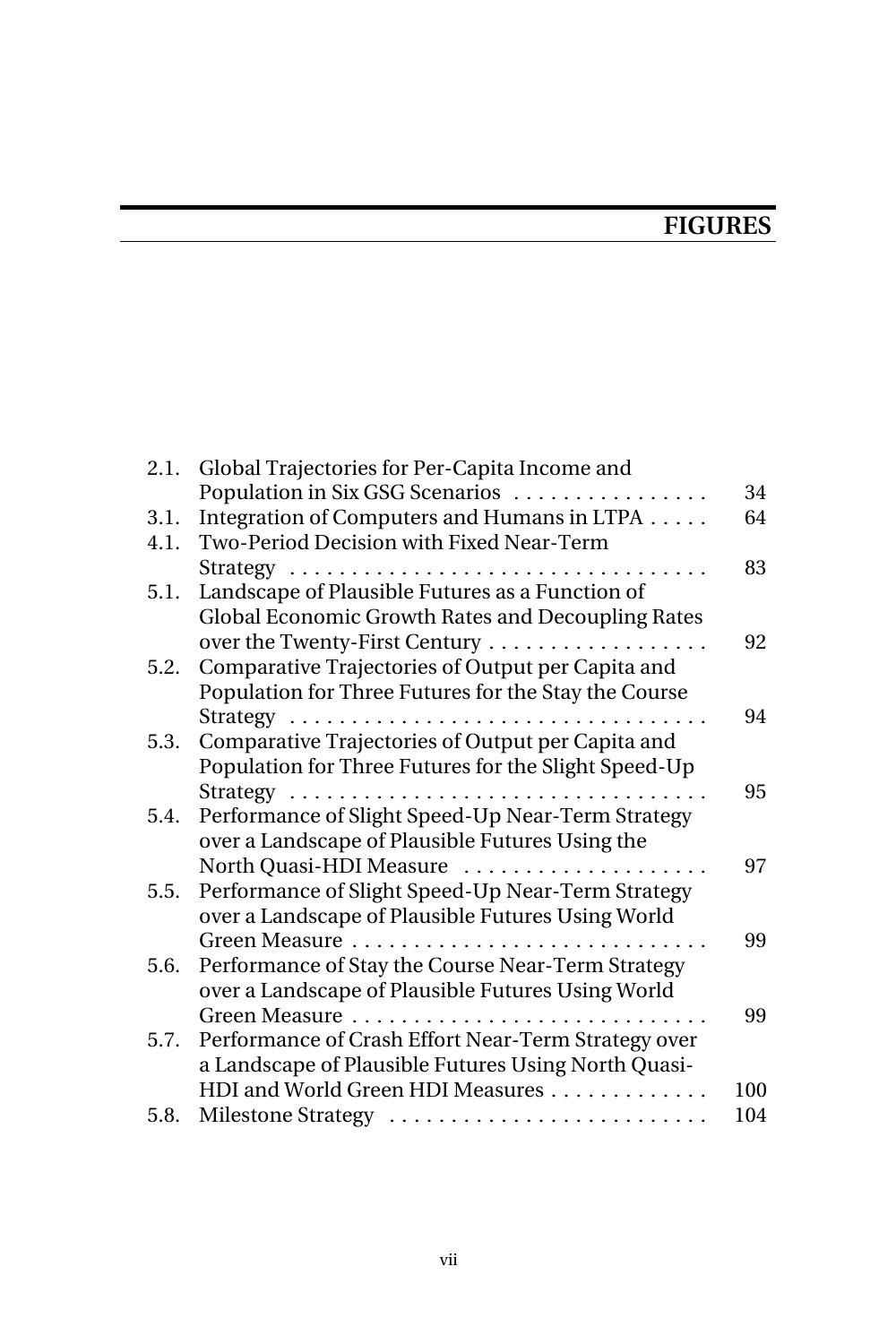| 5.9.  | Performance of No Increase Near-Term Milestone          |     |
|-------|---------------------------------------------------------|-----|
|       | Strategy over a Landscape of Plausible Futures Using    |     |
|       | North Quasi-HDI and World Green Measure                 | 105 |
| 5.10. | Performance of No Increase Strategy over a              |     |
|       | Landscape of Plausible Futures, Including No            |     |
|       | Increase's Worst-Case Future                            | 107 |
| 5.11. | Comparative Trajectories of Output per Capita for the   |     |
|       | Twenty-First Century for the No Increase and M0X        |     |
|       | Strategies in the No Increase Worst-Case Future         | 109 |
| 5.12. |                                                         | 111 |
| 5.13. | Performance of Safety Valve Near-Term Strategy over     |     |
|       | a Landscape of Plausible Futures Using North Quasi-     |     |
|       | HDI and World Green Measures                            | 112 |
| 5.14. | Performance of Safety Valve Near-Term Strategy over     |     |
|       | a Landscape of Plausible Futures, Including Safety      |     |
|       | Valve's Worst Case                                      | 113 |
| 5.15. | Trajectories of Output per Capita in the South for the  |     |
|       | Safety Valve and M22 Strategy in the Safety Valve's     |     |
|       | Worst-Case Future                                       | 114 |
| 5.16. | Trajectories of Death Rates in the South for the Safety |     |
|       | Valve and M22 Strategy in the Safety Valve's Worst-     |     |
|       | Case Future                                             | 115 |
| 5.17. | Expected Regret of the Safety Valve Strategy and Its    |     |
|       | Best Alternative in Futures Where Safety Valve          |     |
|       |                                                         | 120 |
| 5.18. | Performance of the Safety Valve Strategy over a Range   |     |
|       | of Surprising Futures                                   | 123 |
| 6.1.  | Distribution of Regret for Various Milestone and        |     |
|       | Contingent Strategies                                   | 132 |
| 6.2.  | Results of Sobol Global Sensitivity Analysis on the No  |     |
|       | Increase and Safety Valve Strategies                    | 134 |
| B.1.  | Performance of Safety Valve Strategy over a             |     |
|       | Landscape of Plausible Futures Using the World          |     |
|       | Green-HDI Measure                                       | 174 |
| B.2.  | Optimum Strategy over a Landscape of Plausible          |     |
|       |                                                         | 176 |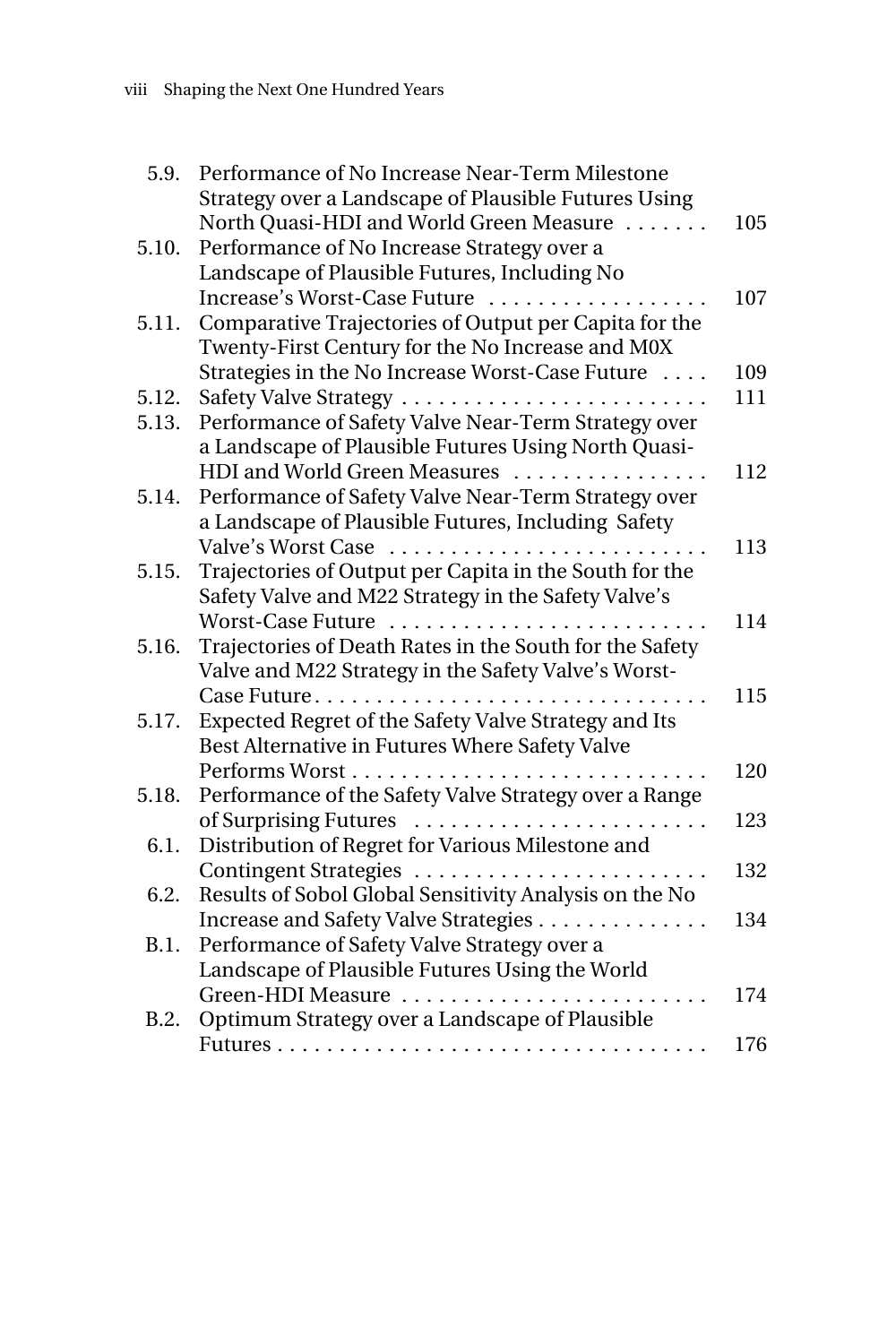# **TABLES**

|      | 4.1. Key Factors Used to Construct Ensembles of         |     |
|------|---------------------------------------------------------|-----|
|      | Sustainability Scenarios                                | 72  |
|      | 4.2. Four Measures Used to Assess Ensemble of           |     |
|      | Sustainability Scenarios                                | 80  |
| 4.3. | World Quasi-HDI Measure Applied to Past                 |     |
|      |                                                         | 81  |
|      | A.1. Uncertain Parameters in Wonderland Scenario        |     |
|      |                                                         | 160 |
|      | A.2. Parameter Values Defining Four Measures Used in    |     |
|      |                                                         | 163 |
|      | B.1. Parameters Describing GSG Scenarios with           |     |
|      | Wonderland Scenario Generator                           | 166 |
|      | B.2. Fixed Near-Term Strategies                         | 169 |
|      | B.3. Milestone Strategies Considered in This Report     | 170 |
|      | B.4. Parameters Describing No Increase and Safety Valve |     |
|      |                                                         | 171 |
|      | B.5. Safety Value Strategy and Milestone Strategies to  |     |
|      | Which It Is Compared                                    | 175 |
|      |                                                         |     |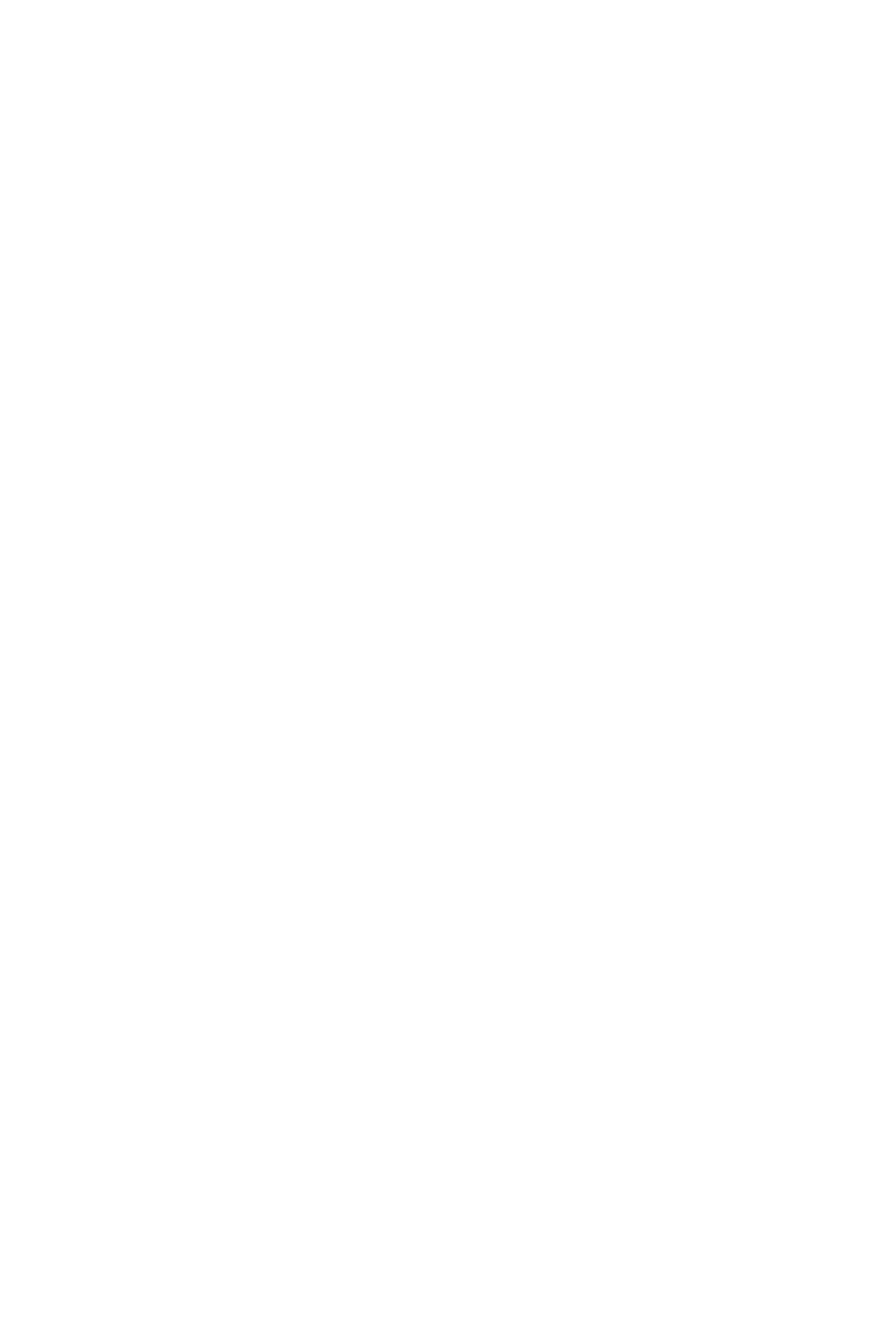## **SUMMARY**

New analytic methods enabled by the capabilities of modern computers may radically transform human ability to reason systematically about the long-term future. This opportunity may be fortuitous because our world confronts rapid and potentially profound transitions driven by social, economic, environmental, and technological change. Intentionally or not, actions taken today will influence global economic development, the world's trading system, environmental protection, the spread of such epidemics as AIDS, the fight against terrorism, and the handling of new biological and genetic technologies. These actions may have far-reaching effects on whether the twenty-first century offers peace and prosperity or crisis and collapse.

In many areas of human endeavor, it would be derelict to make important decisions without a systematic analysis of available options. Powerful analytic tools now exist to help assess risks and improve decisionmaking in business, government, and private life. But almost universally, systematic quantitative analysis rarely extends more than a few decades into the future. Analysts and decisionmakers are neither ignorant of nor indifferent to the importance of considering the long term. However, well-publicized failures of prediction—from the Club of Rome's "Limits to Growth" study to the unexpected, sudden, and peaceful end of the Cold War—have done much to discourage this pursuit. Systematic assessments of the long-term future are rare because few people believe that they can be conducted credibly.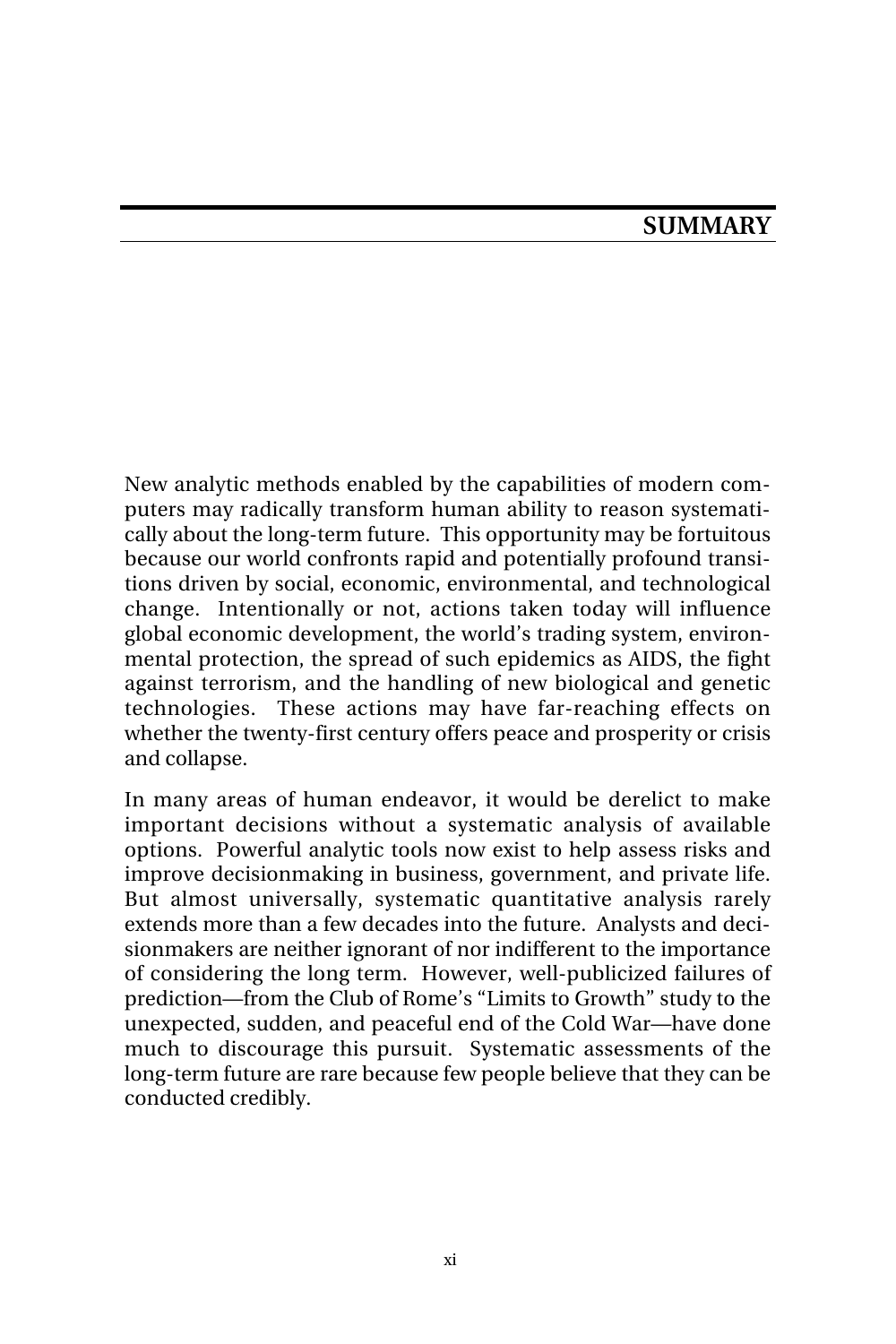## **A PROSTHESIS FOR THE IMAGINATION**

This report describes and demonstrates a new, quantitative approach to long-term policy analysis (LTPA). These robust decisionmaking methods aim to greatly enhance and support humans' innate decisionmaking capabilities with powerful quantitative analytic tools similar to those that have demonstrated unparalleled effectiveness when applied to more circumscribed decision problems. By reframing the question "What will the long-term future bring?" as "How can we choose actions today that will be consistent with our long-term interests?" robust decisionmaking can harness the heretofore unavailable capabilities of modern computers to grapple directly with the inherent difficulty of accurate long-term prediction that has bedeviled previous approaches to LTPA.

This report views long-term policy analysis as a way to help policymakers whose actions may have significant implications decades into the future make systematic, well-informed decisions. In the past, such decisionmakers, using experience, a variety of heuristics, rules of thumb, and perhaps some luck, have occasionally met with impressive success, for example, in establishing the West's Cold War containment strategy or in promoting the first U.S. transcontinental railroads to forge a continent-sized industrial economy. Providing analytic support to improve such decisionmaking must contend with a key defining feature of the long term—that it will unavoidably and significantly be influenced by decisions made by people who live in that future. **Thus, this study defines the aim of LTPA as identifying, assessing and choosing among near-term actions that shape options available to future generations.**

LTPA is an important example of a class of problems requiring decisionmaking under conditions of *deep uncertainty*—that is, where analysts do not know, or the parties to a decision cannot agree on, (1) the appropriate conceptual models that describe the relationships among the key driving forces that will shape the long-term future, (2) the probability distributions used to represent uncertainty about key variables and parameters in the mathematical representations of these conceptual models, and/or (3) how to value the desirability of alternative outcomes. In particular, the long-term future may be dominated by factors that are very different from the current drivers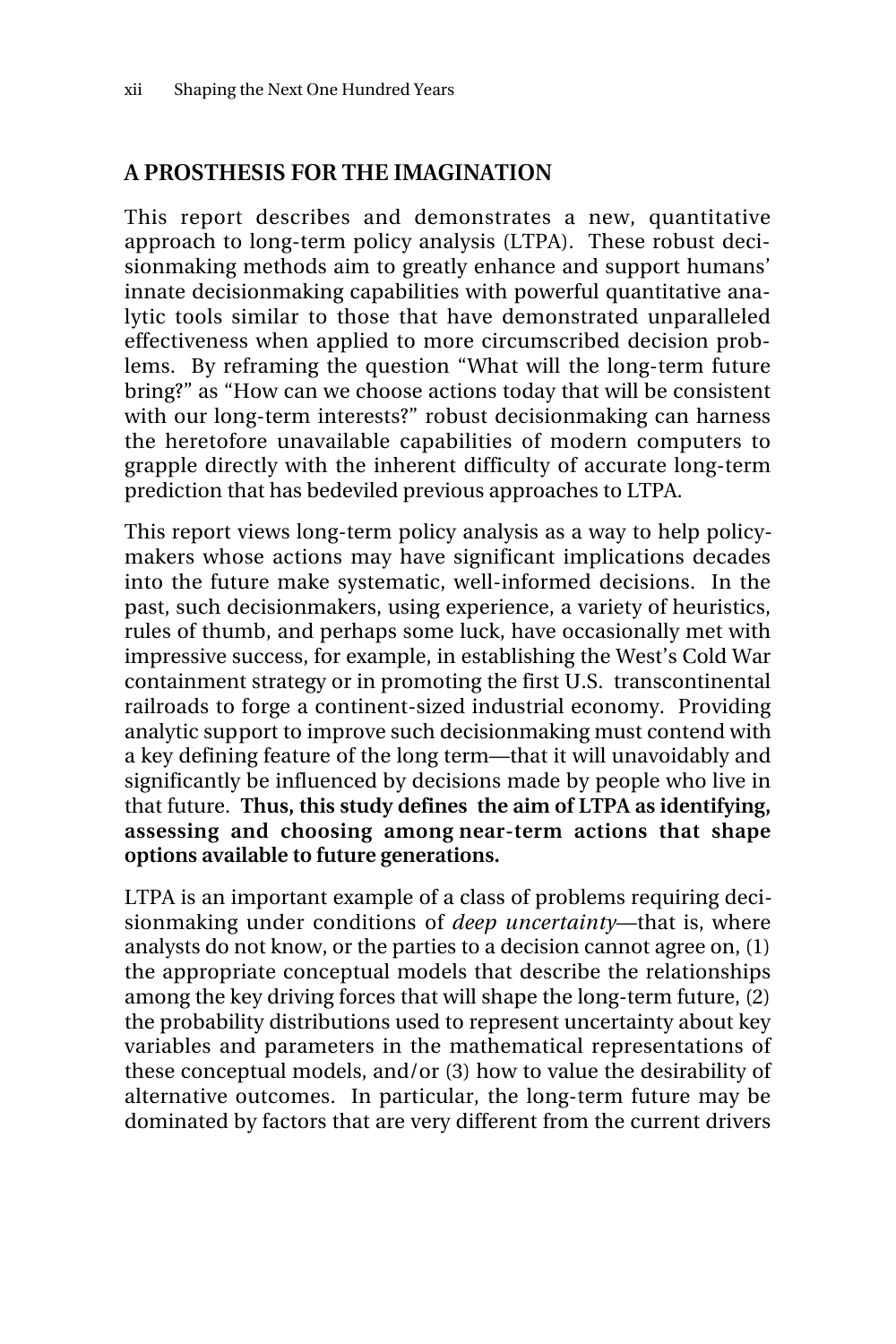and hard to imagine based on today's experiences. Meaningful LTPA must confront this potential for surprise.

Advances in LTPA rest on solid foundations. Over the centuries, humans have used many means to consider both the long-term future and how their actions might affect it. Narratives about the future, whether fictional or historical, are unmatched in their ability to help humans viscerally imagine a future different from the present. Such group methods as Delphi and Foresight exploit the valuable information often best gathered through discussions among groups of individuals. Analytic methods—e.g., simulation models and formal decision analyses—help correct the numerous fallacies to which human reasoning is prone. Scenario planning provides a framework for *what if–ing* that stresses the importance of multiple views of the future in exchanging information about uncertainty among parties to a decision. Despite this rich legacy, all these traditional methods founder on the same shoals. The long-term future presents a vast multiplicity of plausible futures. Any one or small number of stories about the future is bound to be wrong. Any policy carefully optimized to address a "best guess" forecast or well-understood risks may fail in the face of inevitable surprise.

This study proposes four key elements of successful LTPA:

- Consider large *ensembles* (hundreds to millions) of scenarios.
- Seek *robust,* not optimal, strategies.
- Achieve robustness with *adaptivity.*
- Design analysis for *interactive exploration* of the multiplicity of plausible futures.

These elements are implemented through an iterative process in which the computer helps humans create a large ensemble of plausible scenarios, where each scenario represents one guess about how the world works (a future state of the world) and one choice of many alternative strategies that might be adopted to influence outcomes. Ideally, such ensembles will contain a sufficiently wide range of plausible futures that one will match whatever future, surprising or not, does occur—at least close enough for the purposes of crafting policies robust against it. Robust decisionmaking then exploits the interplay between interactive, computer-generated visualizations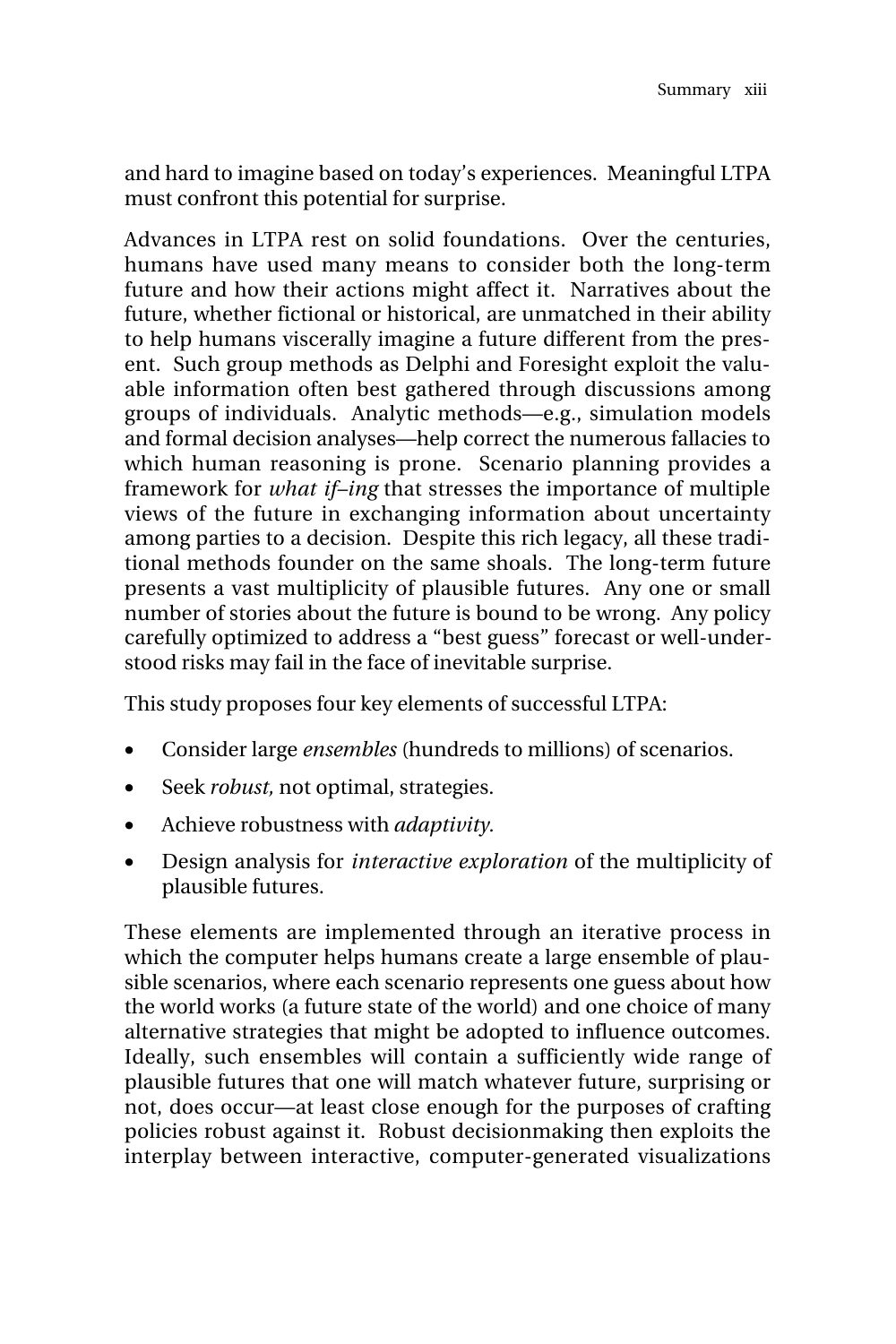called "landscapes of plausible futures" that help humans form hypotheses about appropriate strategies and computer searches across the ensemble that systematically test these hypothesis.

In particular, rather than seeking strategies that are optimal for some set of expectations about the long-term future, this approach seeks near-term strategies that are robust—i.e., that perform reasonably well compared to the alternatives across a wide range of plausible scenarios evaluated using the many value systems held by different parties to the decision. In practice, robust strategies are often adaptive; that is, they evolve over time in response to new information. Adaptivity is central to the notion that, when policymakers consider the long term, they seek to shape the options available to future generations. Robustness reflects both the normative choice and the criterion many decisionmakers actually use under conditions of deep uncertainty. In addition, the robustness criterion is admirably suited to the computer-assisted discovery and testing of policy arguments that will prove valid over a multiplicity of plausible futures.

At its root, robust decisionmaking combines the best capabilities of humans and computers to address decision problems under conditions of deep uncertainty. Humans have unparalleled ability to recognize potential patterns, draw inferences, formulate new hypotheses, and intuit potential solutions to seemingly intractable problems. Humans also possess various sources of knowledge tacit, qualitative, experiential, and pragmatic—that are not easily represented in traditional quantitative formalisms. Humans also excel, however, at neglecting inconvenient facts and at convincing themselves to accept arguments that are demonstrably false. In contrast, computers excel at handling large amounts of quantitative data. They can project without error or bias the implications of those assumptions no matter how long or complex the causal chains, and they can search without prejudice for counterexamples to cherished hypotheses. Working interactively with computers, humans can discover and test hypotheses about the most robust strategies. Thus, computer-guided exploration of scenario and decision spaces can provide a prosthesis for the imagination, helping humans, working individually or in groups, to discover adaptive near-term strategies that are robust over large ensembles of plausible futures.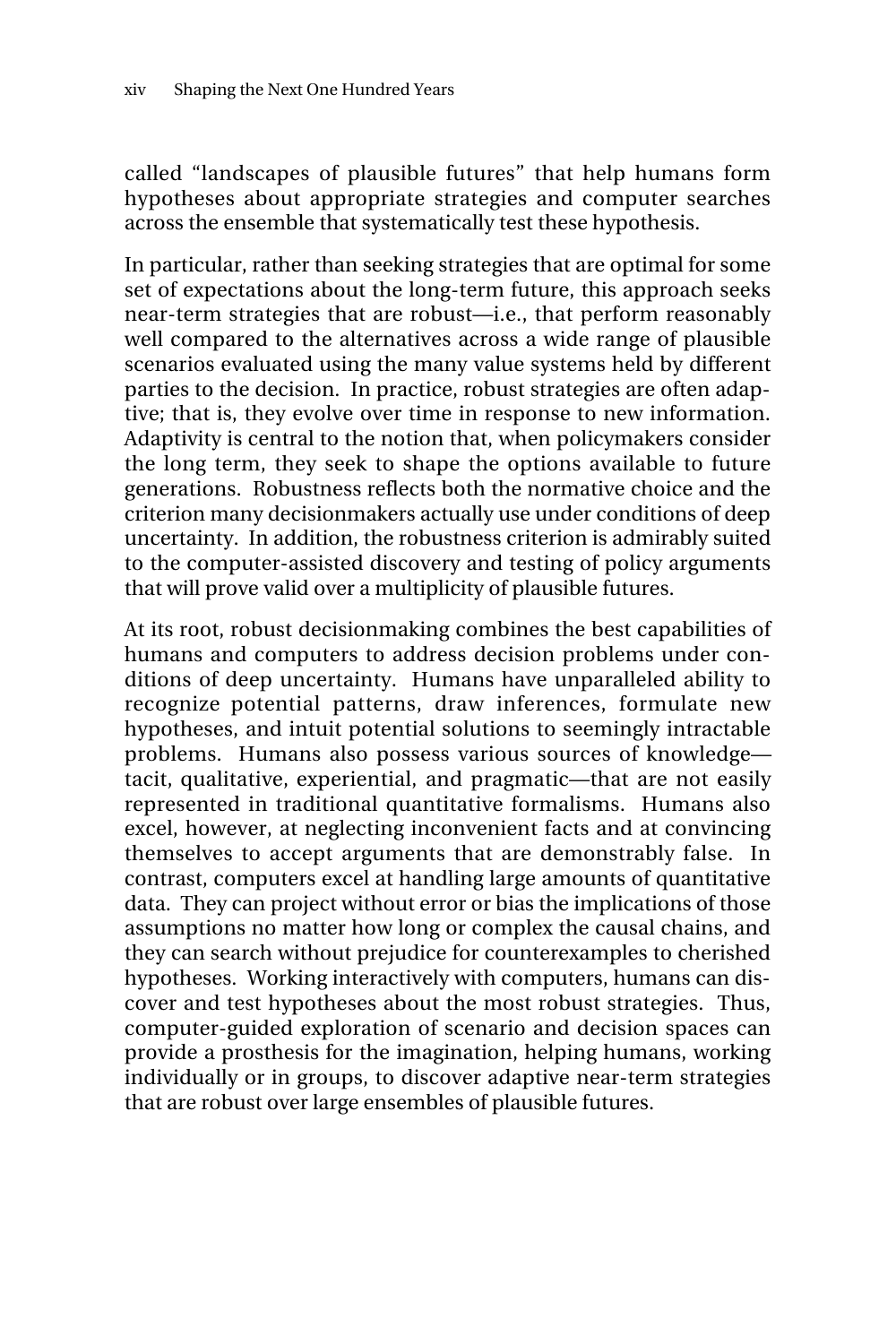## **DEMONSTRATING ROBUST DECISIONMAKING**

This study demonstrates new robust decision methods on an archetypal problem in long-term policy analysis—that of global sustainable development. This topic is likely to be crucially important in the twenty-first century. It is fraught with deep uncertainty. It incorporates an almost unmanageably wide range of issues, and it engages an equally wide range of stakeholders with diverse values and beliefs. This sustainable-development example demonstrates the potential of robust decisionmaking to help humans reason systematically about the long-term implications of near-term actions, to exploit available information efficiently, and to craft potentially implementable policy options that take into account the values and beliefs of a wide variety of stakeholders.

The project team began by reviewing and organizing the relevant background information, particularly from the extensive literature on sustainability. The team also assembled a group of RAND experts to act as surrogate stakeholders representing a range of opinions in the sustainability debate. To help guide the process of elicitation and discovery and to serve as an intellectual bookkeeping mechanism, the study employed an "XLRM" framework often used in this type of analysis The key terms are defined below.<sup>1</sup>

- Policy levers ("L") are near-term actions that, in various combinations, comprise the alternative strategies decisionmakers want to explore.
- Exogenous uncertainties ("X") are factors outside the control of decisionmakers that may nonetheless prove important in determining the success of their strategies.
- Measures ("M") are the performance standards that decisionmakers and other interested communities would use to rank the desirability of various scenarios.
- Relationships ("R") are potential ways in which the future, and in particular those attributes addressed by the measures, evolve

\_\_\_\_\_\_\_\_\_\_\_\_\_\_

<sup>&</sup>lt;sup>1</sup>This discussion continues the long-standing practice of ordering the letters XLRM. However, in this instance, a clearer exposition was achieved by presenting the factors in a different order.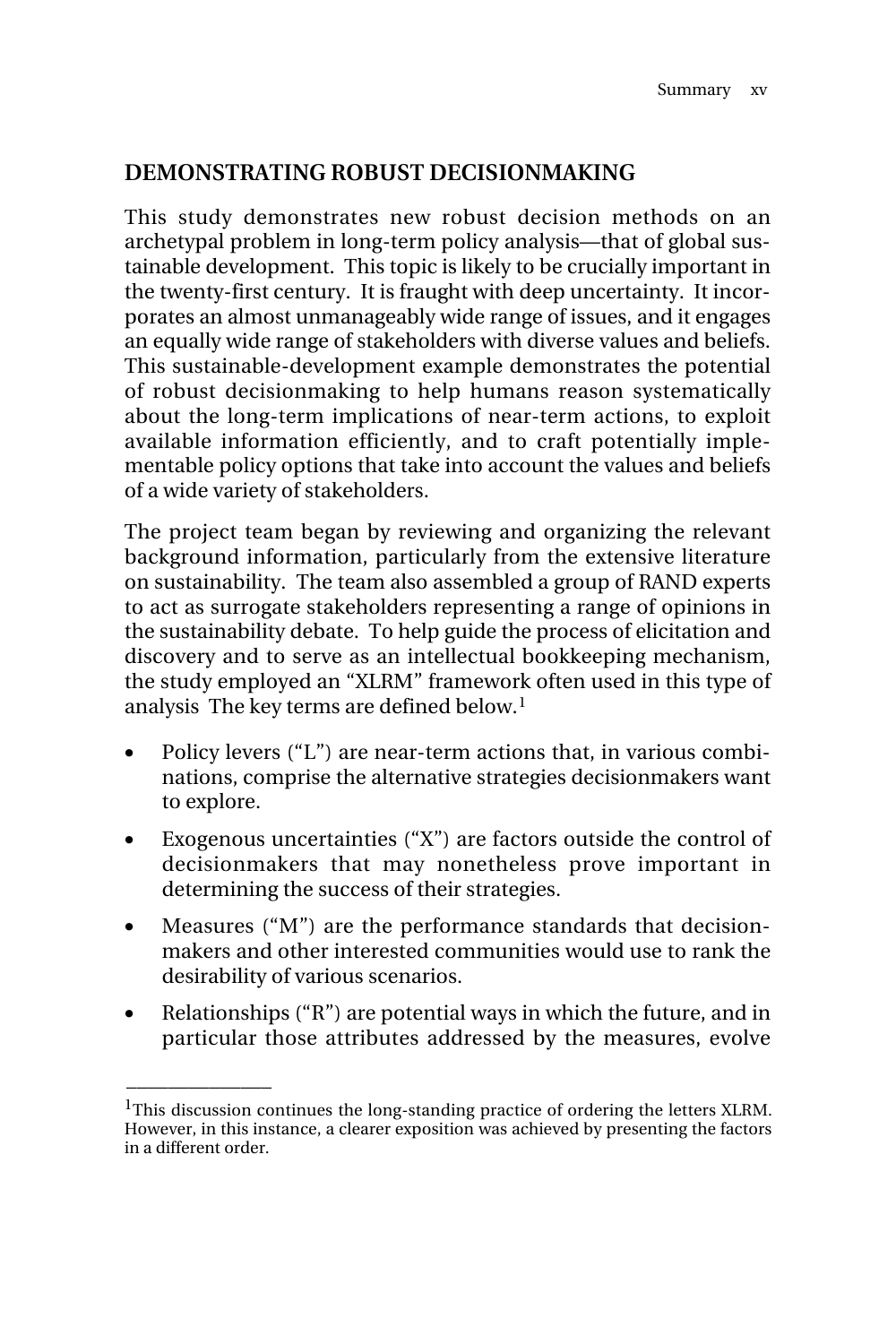over time based on the decisionmakers' choices of levers and the manifestation of the uncertainties. A particular choice of Rs and Xs represents a future state of the world.

In the approach described in this report, the first three factors—nearterm actions  $(L)$ , uncertainties  $(X)$ , and performance measures  $(M)$  are tied together by the fourth (R), which represents the possible relationships among them. This decision-support system thus becomes a tool for producing interactive visual displays (i.e., landscapes of plausible futures) of the high-dimensional decision spaces inherent in LTPA problems. The system employs two distinct types of software:

- *Exploratory modeling software* enables users to navigate through the large numbers of scenarios required to make up a scenario ensemble and to formulate rigorous arguments about policy choices based on these explorations.
- *A scenario generator* uses the relationship among the variables to create members of scenario ensembles*.* In contrast to a traditional model that is typically designed to produce a comparatively small number of predictive conclusions, a scenario generator should yield a full range of plausible alternatives .

In combination, these two types of software enable humans to work interactively with computers to discover and test hypotheses about robust strategies.

The robust decision analysis reported in this study begins with a diverse scenario ensemble based on XLRM information. A modified version of the "Wonderland" system dynamics model functions as the scenario generator. The analysis examines and rejects a series of candidate robust strategies and, by appropriate use of near-term adaptivity, it eventually arrives at a promising near-term policy option. The robust strategy sets near-term (10-year) milestones for environmental performance and adjusts policies annually to reach such milestones, contingent on cost constraints. Compared to the alternatives, it performs well over a wide range of plausible futures, using four different value systems for ranking desirable futures.

A steering group of surrogate stakeholders was then challenged to imagine surprises representing distinct breaks with current trends or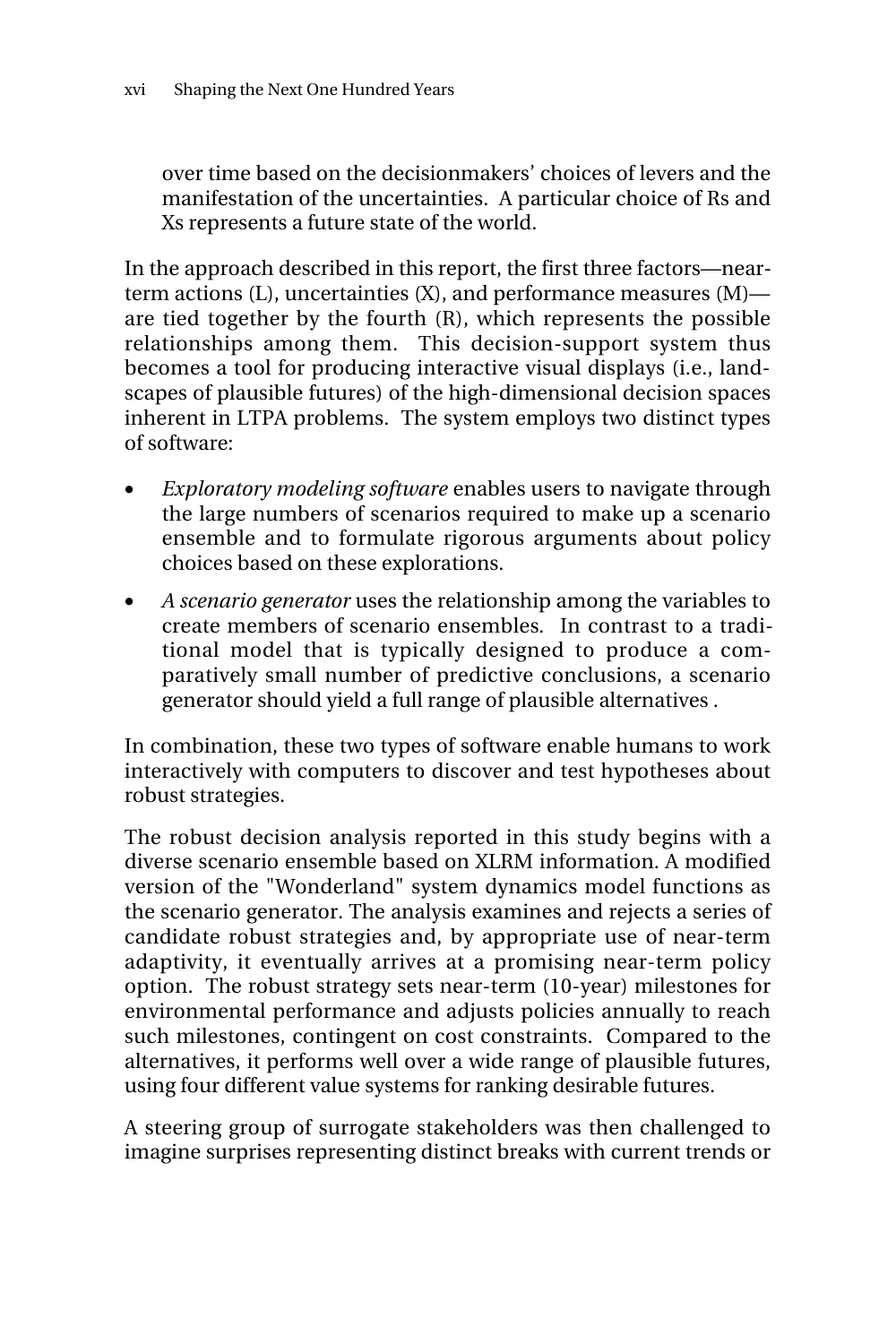expectations. These surprises were added to the scenario generator and the policy options stress-tested against them. The analysis concludes by characterizing the wager decisionmakers would make if they choose not to hedge against those few futures for which the proposed robust strategy is not an adequate response. This iterative process thus provides a template for designing and testing robust strategies and characterizing the remaining "imponderable" uncertainties to which they may be vulnerable.

#### **SEIZING THE NEW OPPORTUNITIES FOR LTPA**

This report does not provide specific policy recommendations for the challenge of sustainable development. The analysis involves neither the level of detail nor the level of stakeholder participation necessary for policy results that can be acted on. Rather, the study aims to describe the new analytic capabilities that have become available to support long-term decisionmaking. The report concludes with a description of how future work might improve on the robust decision approach to LTPA as well as some of the challenges and potential suggested by this limited demonstration. In particular, policy-relevant LTPA will require improved scenario generators, better algorithms to support navigation through large scenario ensembles, improved treatment of measures of the future human condition, and refined protocols for engaging the parties in a decision in a robust policymaking exercise and widely disseminating the results.

The lack of systematic, quantitative tools to assess how today's actions affect the long-term future represents a significant missed opportunity. It creates a social context where values relating to longterm consequences cannot be voiced easily because they cannot be connected to any practical action. Across society, near-term results are often emphasized at the expense of long-term goals. However, our greatest potential influence for shaping the future may often be precisely over those time scales where our gaze is most dim. By its nature, where the short term is predictable and subject to forces we can quantify, we may have little effect. Where the future is illdefined, hardest to see, and pregnant with possibilities, our actions may well have their largest influence in shaping it.

Only in the last few years have computers acquired the power to support directly the patterns of thought and reason humans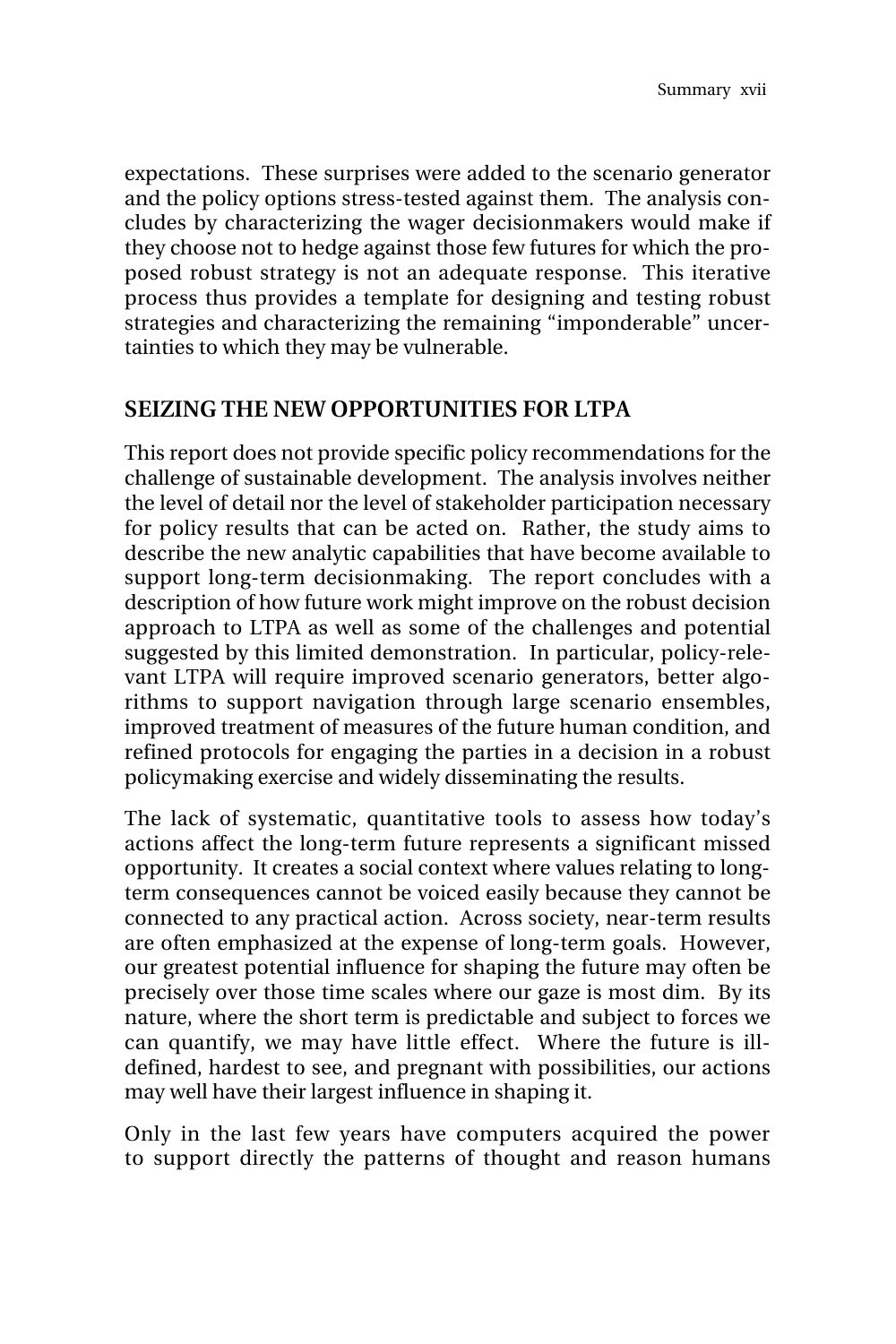traditionally and successfully use to create strategies in the face of unpredictable, deeply uncertain futures. In today's era of radical and rapid change, immense possibilities, and great dangers, it is time to harness these new capabilities to help shape the long-term future.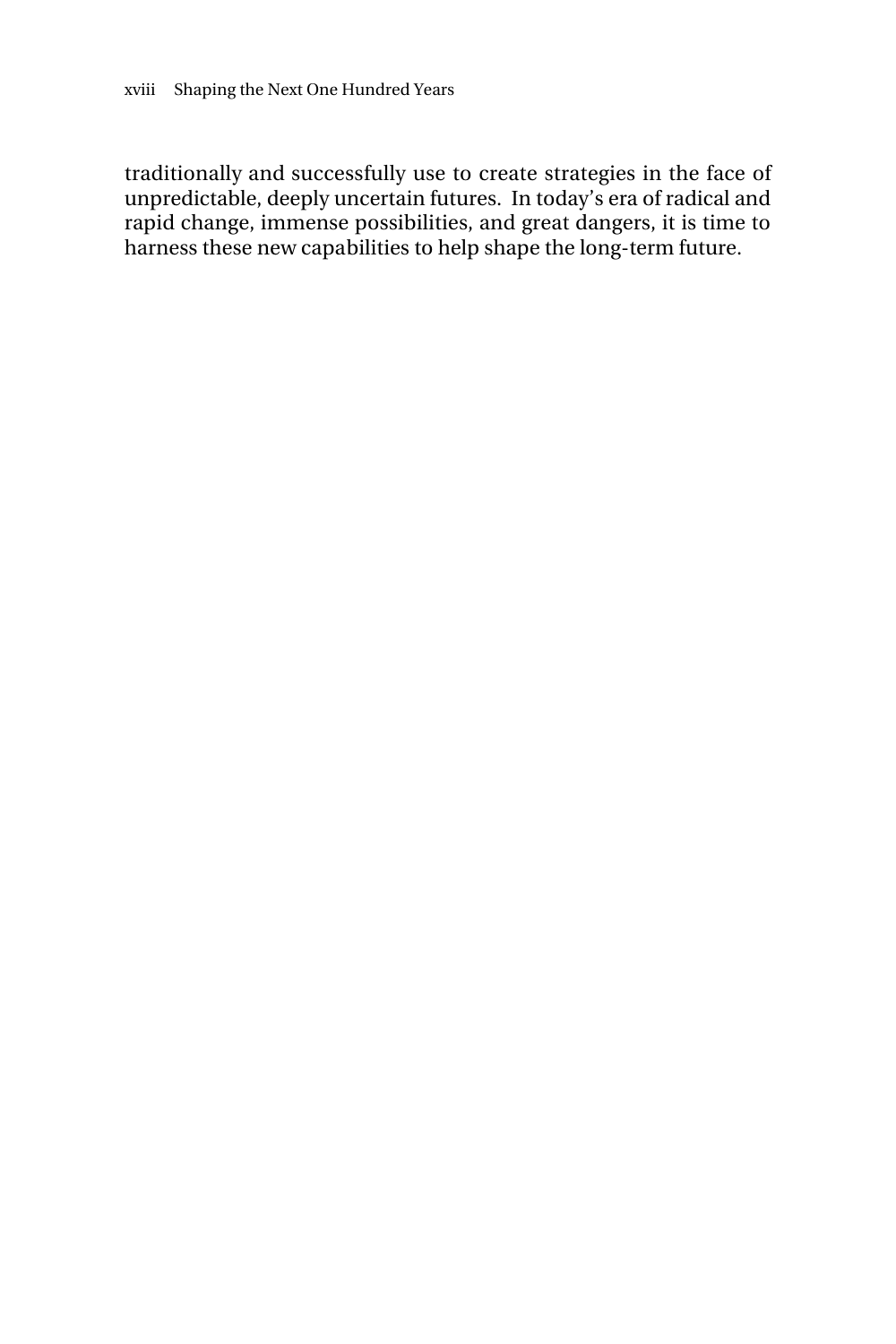# **ACKNOWLEDGMENTS**

We have spent much of the last decade struggling with the related questions of how to craft methods for decisionmaking under deep uncertainty and finding the value of computer simulations in situations where it is obvious any predictions will be wrong. Along the way we have drawn inspiration and good advice from many colleagues at RAND and elsewhere, including Carl Builder, Thomas Schelling, James Hodges, John Adams, David Robalino, and Michael Schlesinger. One of the great pleasures of this particular project has been the much-welcomed opportunity to work closely with James Dewar. His seminal work on Assumption Based Planning provides one key inspiration for our work with robust decision methods, and his input during this project has been that of a thoughtful, encouraging, and engaged colleague.

Frederick Pardee's passion for improving the long-term future human condition provided the support for this work. Fred has made an important and astute choice for his philanthropy. He understands that the overwhelming focus of government, business, and most foundations on the short term may blind society to some of the most important and much-needed actions we could take today to shape the decades ahead. We hope that use of the robust decision methods we describe in this study may make systematic and effective thinking about the long-term future far more common and enable many to blaze the path that Fred has envisioned.

Many colleagues have contributed to the work described here. RAND graduate fellow Kateryna Fonkych helped with explorations of the International Futures and Wonderland scenario generators, fel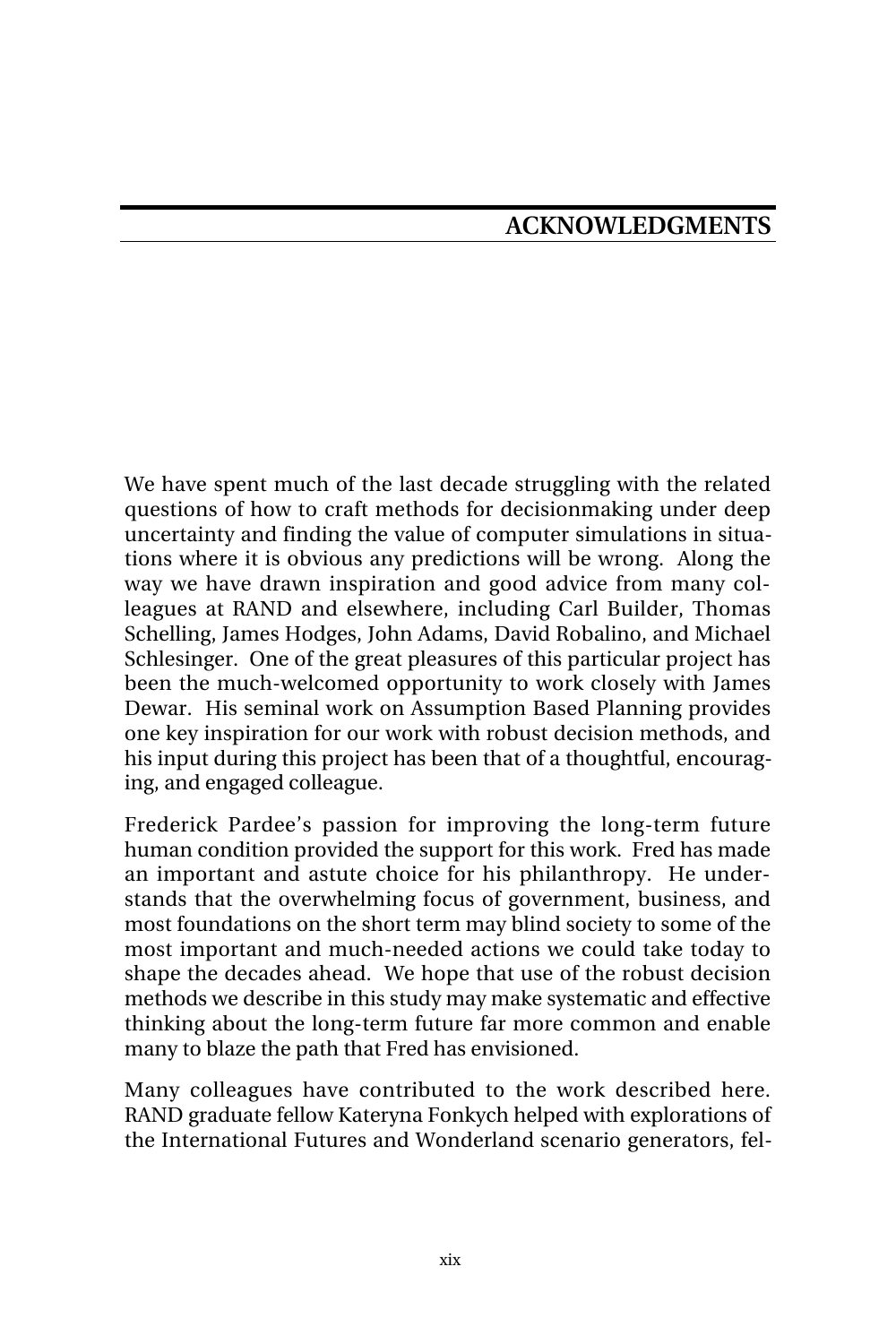low David Groves assisted with data analysis, and fellow Joseph Hendrickson helped with the analytic methods for navigating through scenario spaces discussed in Chapter Six. Our advisory group— Robert Anderson, Sandra Berry, Robert Klitgaard, Eric Larson, Julia Lowell, Kevin McCarthy, David Ronfeldt, and George Vernez—gave generously of their time and provided numerous inputs of valuable advice. Our reviewers, William Butz, Al Hammond, and Bruce Murray, offered well-targeted suggestions that did much to improve our manuscript. Caroline Wagner offered many probing questions as we initially formulated this effort.

Judy Larson proved invaluable in shepherding three authors with different styles toward a unified prose and in gathering 10 years of musings into a single story. Our editor, Dan Sheehan, helped turn Word files into a published document, and Mary Wrazen helped mold computer printouts into presentable graphics.

Additional funding for the analytic methodology development was provided by the U.S. National Science Foundation under Grant BCS-9980337 and the Defense Advanced Projects Research Agency. Evolving Logic provided the CARs™ software used to support this project.

We hope that this work helps many others launch their own explorations into how today's actions can best shape our long-term future. We accept full and sole responsibility for any errors remaining in this report.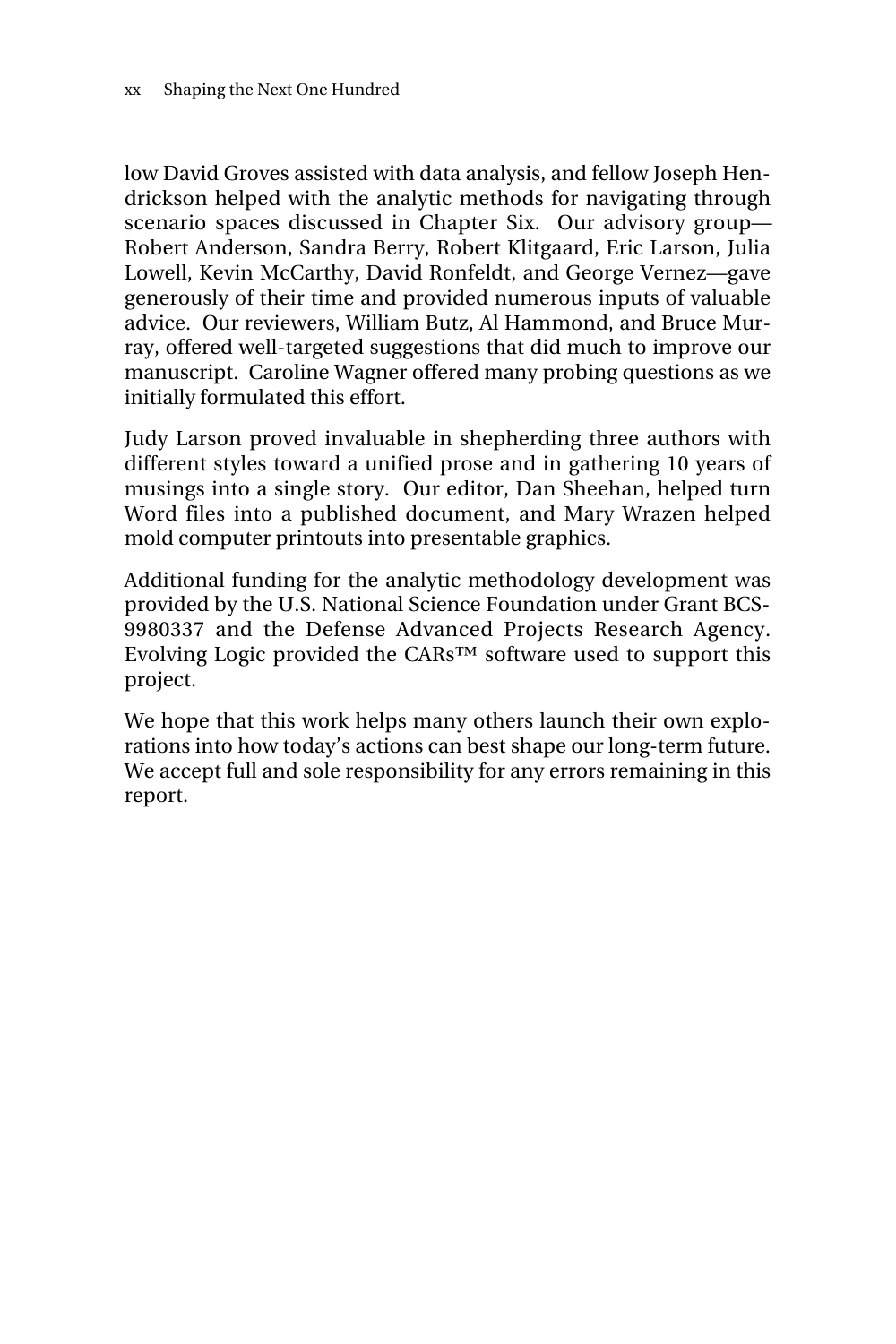# **ABBREVIATIONS**

| $CARS^{TM}$   | Computer-Assisted Reasoning <sup>®</sup> system by Evolving<br>Logic                         |
|---------------|----------------------------------------------------------------------------------------------|
| <b>CPU</b>    | <b>Central Processing Unit</b>                                                               |
| <b>GDP</b>    | Gross domestic product                                                                       |
| GSG           | <b>Global Scenarios Group</b>                                                                |
| HDI           | Human Development Index                                                                      |
| <b>ICIS</b>   | <b>International Centre for Integrative Studies</b>                                          |
| <b>ICSU</b>   | <b>International Council of Scientific Unions</b>                                            |
| <b>IFs</b>    | International Futures computer simulation by Barry<br>Hughes                                 |
| <b>IPCC</b>   | Intergovernmental Panel on Climate Change                                                    |
| <b>LTPA</b>   | Long-term policy analysis                                                                    |
| <b>NISTEP</b> | National Institute of Science and Technology Policy                                          |
| <b>NRC</b>    | <b>Nuclear Regulatory Commission</b>                                                         |
| <b>OECD</b>   | Organization for Economic Cooperation and<br>Development                                     |
| <b>PPP</b>    | Purchasing power parity                                                                      |
| <b>RAPTM</b>  | Robust Adaptive Planning by Evolving Logic                                                   |
| <b>SRES</b>   | <b>Special Report on Emissions Scenarios</b>                                                 |
| <b>UNDP</b>   | <b>United Nations Development Programme</b>                                                  |
| <b>XLRM</b>   | A framework that uses exogenous uncertainties, policy<br>levers, relationships, and measures |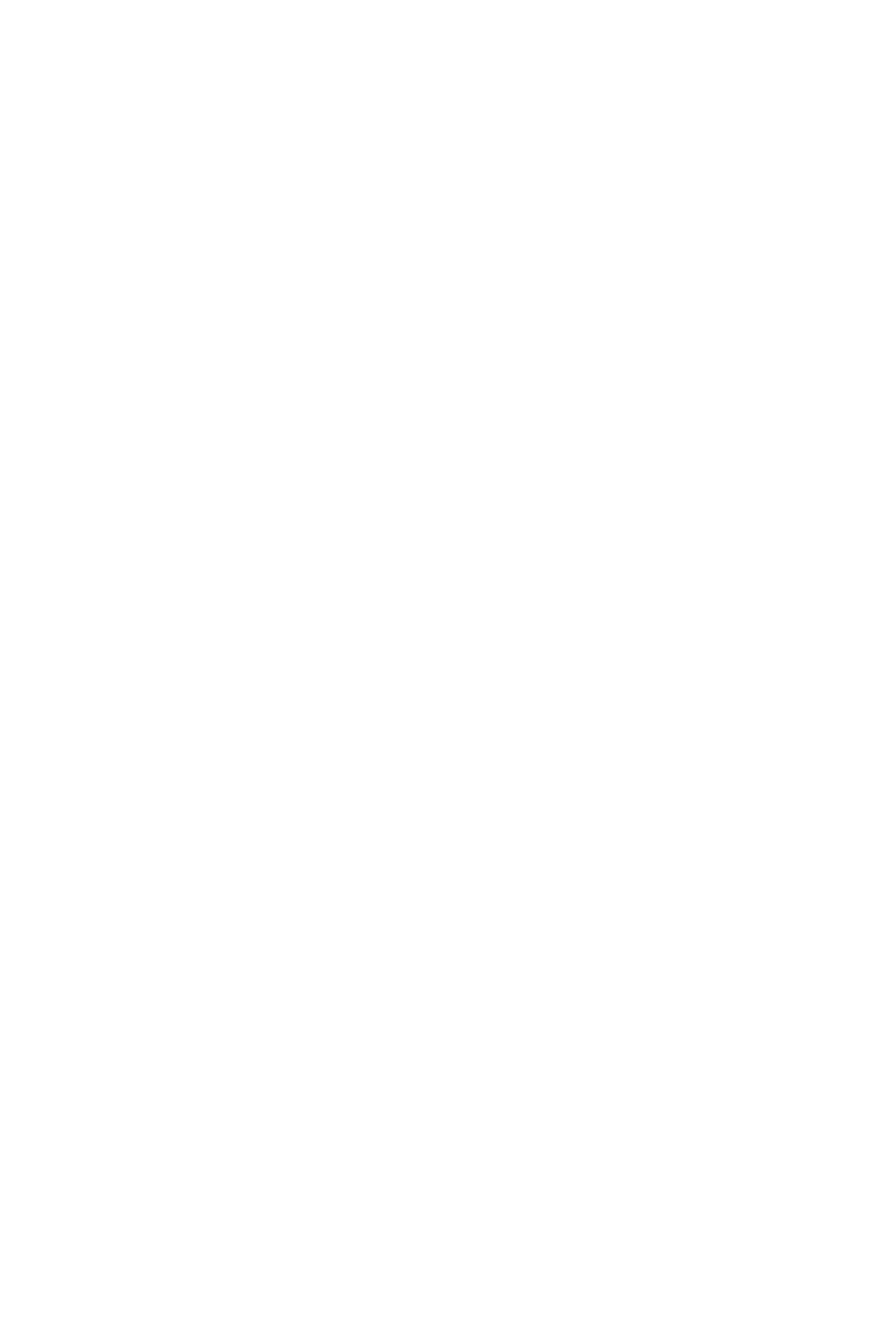#### Chapter One

## **THE CHALLENGE OF LONG-TERM POLICY ANALYSIS**

Our world confronts rapid and potentially profound transitions driven by social, economic, environmental, and technological change. Countries that have achieved political stability and wealth coexist uneasily among regions with fragile governments and economies whose people often live in dire poverty. Pressures grow on the natural environment. Technology has created tremendous opportunities but has also unleashed awesome destructive power more readily accessible than imagined a few decades ago. It is increasingly clear that today's decisions could play a decisive role in determining whether the twenty-first century offers peace and prosperity or crisis and collapse.

In many areas of human endeavor one would be derelict in making important decisions without undertaking a systematic analysis of the available options. Before investing in a new business venture, managing a large financial portfolio, producing a new automobile, deploying a modern army, or crafting a nation's economic policy one would identify a range of alternatives and use available information to make quantitative comparisons of the likely consequences of each alternative.

However, beyond a certain time horizon quantitative analysis is rarely attempted. For example, quantitative modeling of national economic performance informs fiscal policy only a few quarters away. In business planning, time frames longer than one year are considered strategic. Military planning looks farther ahead, yet defense analysis directed more than 10 years into the future is rare and longer than 15 years is virtually nonexistent. Civic planning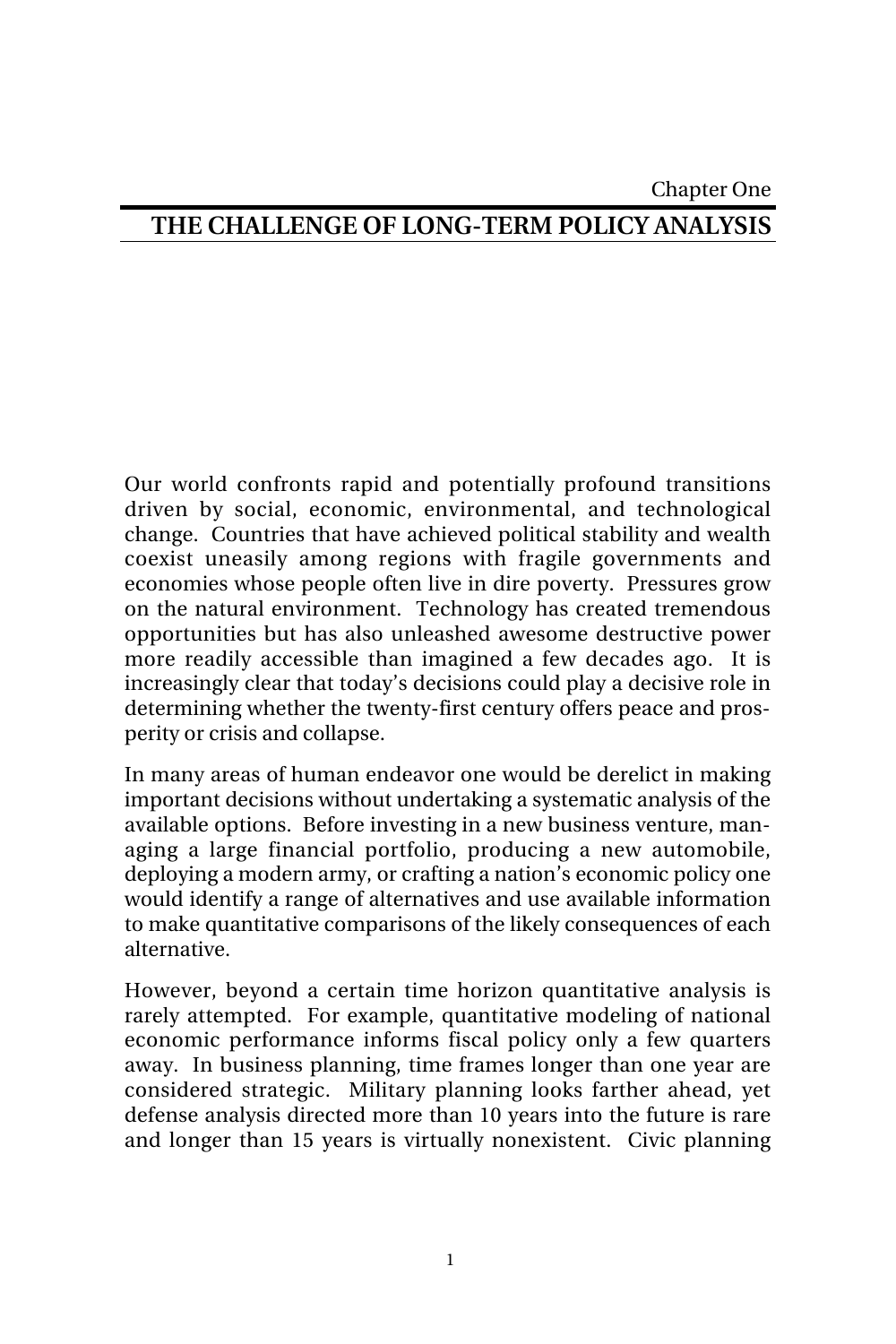sometimes, but not often, encompasses two decades. Official government forecasts of energy production and consumption rarely extend beyond 20 years.

This is not to say that analysts and decisionmakers are ignorant of or indifferent to the importance of planning for the long term. In some cases, people have taken actions intended to shape the long-term future and have on occasion met with impressive success. At the start of the Cold War, for example, the United States and its allies laid out a plan to defeat Soviet Communism by containing its expansion until the system ultimately collapsed from its own internal contradictions (Kennan, 1947). This policy was often implemented in forms that differed from the original design, was on occasion invidious to some developing countries' aspirations for self-determination, and produced moments when the world was closer to nuclear war than anyone could wish. Nonetheless, through a combination of good planning, skillful implementation, and luck, the policy worked after 40 years almost exactly as intended. Similarly, U.S. policymakers in the late 1860s offered massive financial incentives for entrepreneurs to build risky and expensive rail lines across North America (Bain, 1999). While this policy launched a process rife with amazing determination, thievery, heroism, cruelty, and corruption, over the following decades it accomplished precisely what was intended. The transcontinental railroad stitched together a nation recently shattered by civil war and enabled the world's first, and still the strongest, continental industrial economy.

Of course, in many cases decisionmakers deem potential long-term benefits less important than such immediate concerns as the results of the next election or an upcoming quarterly report to shareholders. But even when decisionmakers obviously value the long term, they are often uncertain about how to translate their concerns into useful action. Broadly speaking, people do not conduct systematic, longterm policy analysis (LTPA) because no one knows how to do it credibly.

The inability of the policy and analytic communities to plan for the long term in a manner perceived as rigorous, credible, and demonstrably useful has major consequences for society. The lengthy history of failed forecasts encourages a general belief that it is pointless to think about a far future that cannot be predicted with any degree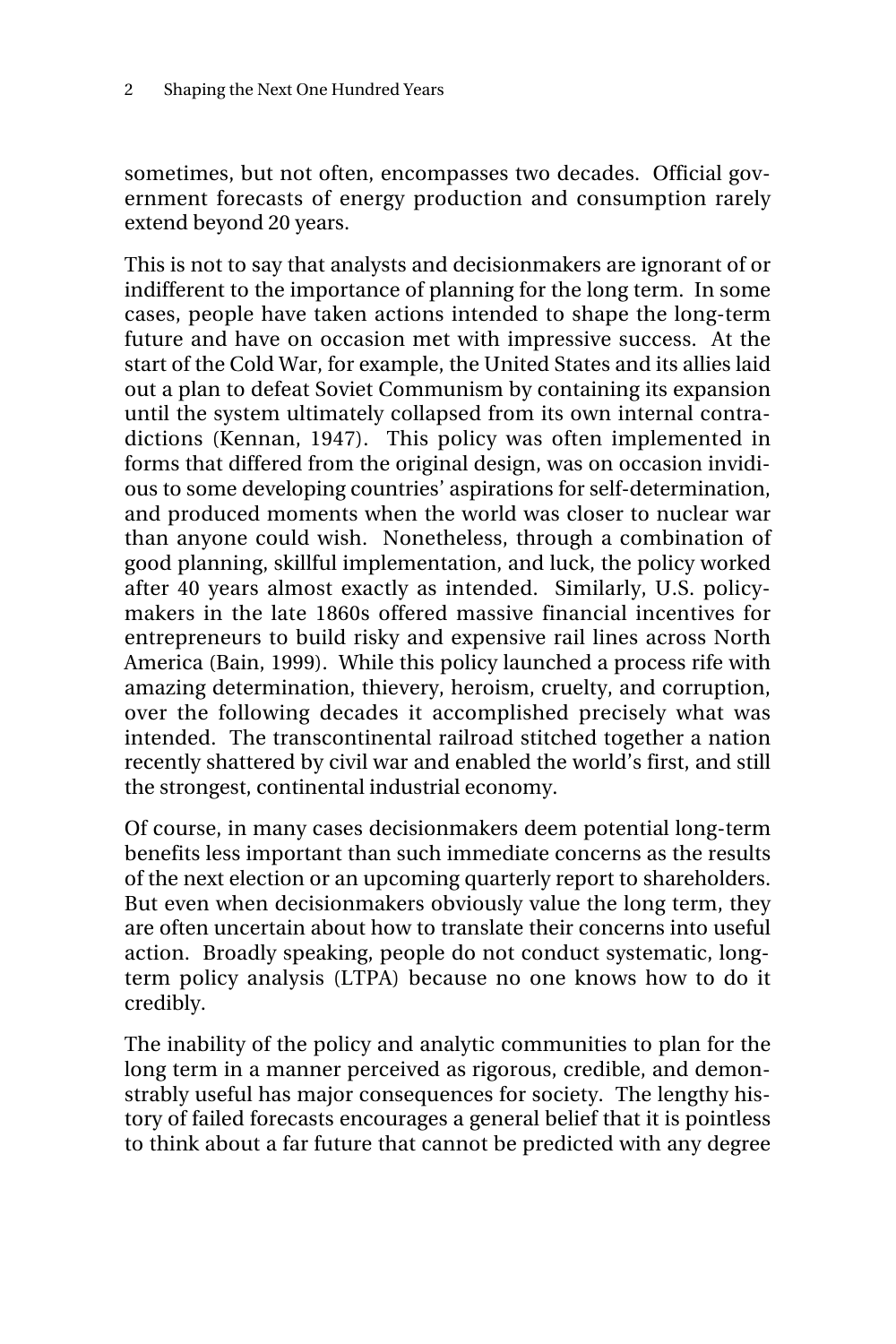of assurance. This creates a social context in which values relating to long-term consequences cannot be voiced easily because they cannot be connected to any practical action. Thus, there is a general tendency across the social spectrum to emphasize near-term results at the expense of long-term goals. Paradoxically, people often have a great deal of analytic support for short-term decisions, many of which may be easily adjusted when new information suggests a need to change course. When they make decisions with long-term consequences, potentially shaping the world they and their descendants will occupy for decades, people are, in effect, flying blind.

## **QUANTITATIVE LTPA MAY NOW BE POSSIBLE**

For the purposes of this report, long-term policymakers are those who consider the implications of their actions stretching out many decades into the future. Stated another way, **long-term policymaking takes place when the menu of near-term policy options considered by decisionmakers and the choices they make from that menu are significantly affected by events that may occur 30 or more years into the future.**

LTPA helps policymakers make systematic, well-informed, long-term policy decisions. As discussed in later chapters, a key defining feature of the long term is that it will be influenced unavoidably and significantly by decisions made by people in the future. Thus, **LTPA aims to identify, assess, and choose among near-term actions that shape options available to future generations.**

There are many types of LTPA. In this report, we focus on quantitative methods similar to those that have proved so indispensable for other types of decision problems—that is, ones that rely on data and known laws of logical, physical, and social behavior expressed in mathematical form.

## **Deep Uncertainty Challenges LTPA**

LTPA is an important example of a class of problems requiring decisionmaking under conditions of deep uncertainty. Deep uncertainty exists when analysts do not know, or the parties to a decision cannot agree on, (1) the appropriate models to describe the interactions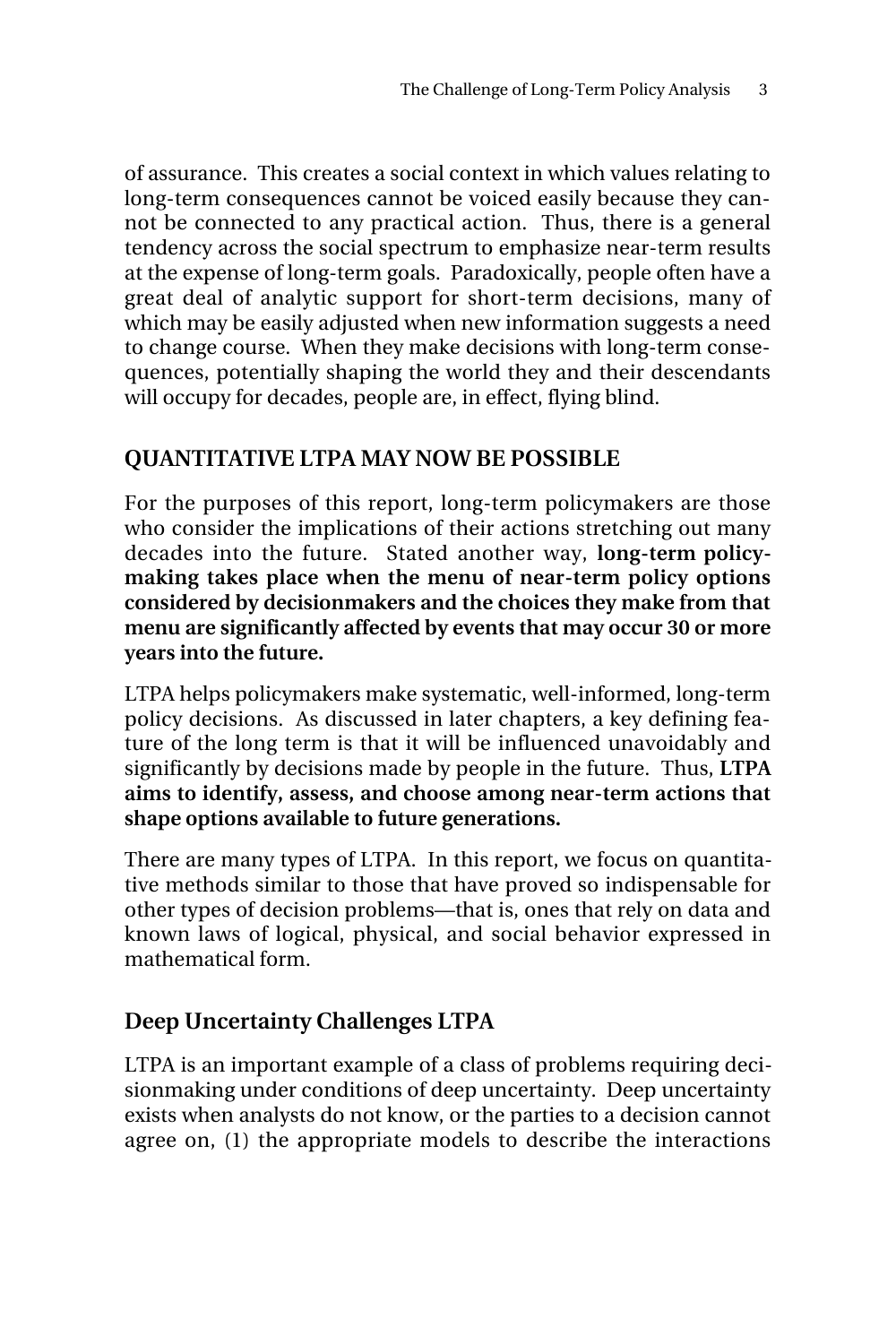$\overline{\phantom{a}}$ 

among a system's variables, (2) the probability distributions to represent uncertainty about key variables and parameters in the models, and/or (3) how to value the desirability of alternative outcomes.<sup>1</sup>

Humans often confront conditions of deep uncertainty. They frequently respond successfully, provided that their intuition about the system in question works reasonably well. Often, decisionmakers identify patterns based on a wealth of past experience that suggest an appropriate response to some new situation. For instance, seasoned decisionmakers, such as fire chiefs arriving at the scene of a blaze, will rapidly classify a situation as some familiar type: Is this a case where people may be trapped inside a building, where the building may collapse, where the fire can be extinguished, or where it can merely be contained? Next, they choose an appropriate course of action and run a mental simulation to test their plan against the particulars of the situation before them (Klein, 1998).<sup>2</sup> Humans may also employ heuristics, or rules of thumb, to serve as quick surrogates for complex calculations. Many firms will adjust the hurdle rate for the return on investment required to go forward with a large capital project in response to changes in market opportunities or the state of the economy (Lempert et al., 2002). Humans have also developed iterative, sometimes collaborative processes to produce and test plans under such conditions and they likewise have the procedures and institutions for implementing them. Capitalizing on a facility for storytelling, U.S. officials during the Cuban Missile Crisis debated alternative courses of action by challenging each other with

 $<sup>1</sup>A$  number of different terms are used for concepts similar to what we define as deep</sup> uncertainty. Knight (1921) contrasted risk and uncertainty, using the latter to denote unknown factors poorly described by quantifiable probabilities. Ellsberg's (1961) paradox addresses conditions of ambiguity where the axioms of standard probabilistic decision theory need not hold. There is an increasing literature on ambiguous and imprecise probabilities (de Cooman, Fine, and Seidenfeld, 2001). Ben-Haim's (2001) Info-Gap approach addresses conditions of what he calls severe uncertainty. We take the phrase "'deep"' uncertainty from a presentation by Professor Kenneth Arrow (2001) describing the situation faced by climate change policymakers. The precise definition of this term is our own.

 $2$ This report's definition of long-term policymaking assumes that decisionmakers are operating in a mode in which they lay out several options, assess their consequences, and choose among them—that is, that they choose differently from the fire chief described here. Nonetheless, the quantitative methods proposed in this study build on this human ability to draw inferences from recognized patterns and test strategies with mental simulations.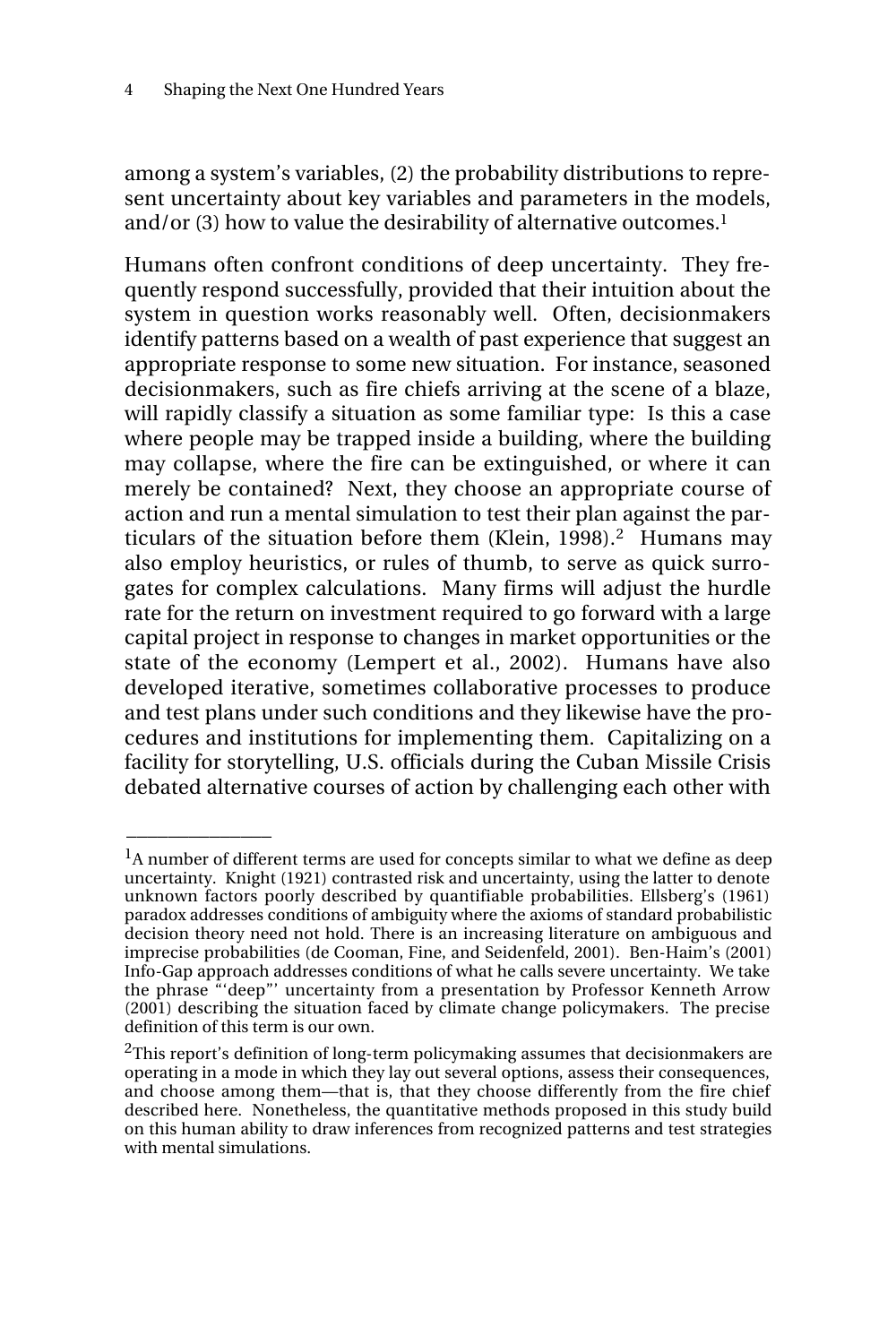"what if" scenarios to probe for weaknesses in proposed plans (Allison and Zelikow, 1999).3 These processes frequently succeed because the best response to deep uncertainty is often a strategy that, rather than being optimized for a particular predicted future, is both well-hedged against a variety of different futures and is capable of evolving over time as new information becomes available.

The process of mining experiential information and repeatedly examining proposed strategies over a range of contingencies can, however, easily break down, especially when humans are confronting novel conditions or extensive amounts of information. In such situations, humans rapidly lose the ability to track long causal links or the competing forces that may drive the future along one path or another. Biases may focus undue attention on expected futures or the performance of desired strategies. The human ability to recognize the correct patterns or trace the "what if" implications of proposed plans may quickly prove inadequate to such challenges.

The quantitative tools of decision analysis can help people systematically assess the implications of extensive information and expose biases and flaws in their reasoning.<sup>4</sup> Under conditions of deep uncertainty, however, the application of these traditional quantitative methods is fraught with problems. At the most basic level, the process may simply terminate in gridlock if more than one individual is responsible for making the decision and the participants cannot agree on the assumptions that will form the basis of the analysis. Even if this hurdle is overcome and candidate strategies are forth-

\_\_\_\_\_\_\_\_\_\_\_\_\_\_

<sup>&</sup>lt;sup>3</sup>The main theme of Allison's famous book, first published in 1972, that "multiple, overlapping, competing conceptual models are the best that the current understanding of foreign policy provides" (p. 401) resonates with the type of uncertainty this study report aims to address.

 $4$ During the past 50 years, statisticians and operations researchers have developed a host of powerful analytic techniques for addressing uncertainty and risk management. The tools have a wide variety of names, but fundamentally they are based on the concepts of Bayesian decision analysis. This approach assumes that knowledge about the future may be described with a system model that relates current actions to future outcomes and that uncertainty may be described by subjective probability distributions over key input parameters to the model. (For a review of these methods see Morgan and Henrion, 1990). Many of these tools were originally developed in the 1950s when computer power was meager. Thus, to reduce the computational burden, they placed a premium on reducing information about the future into a small set of best estimates.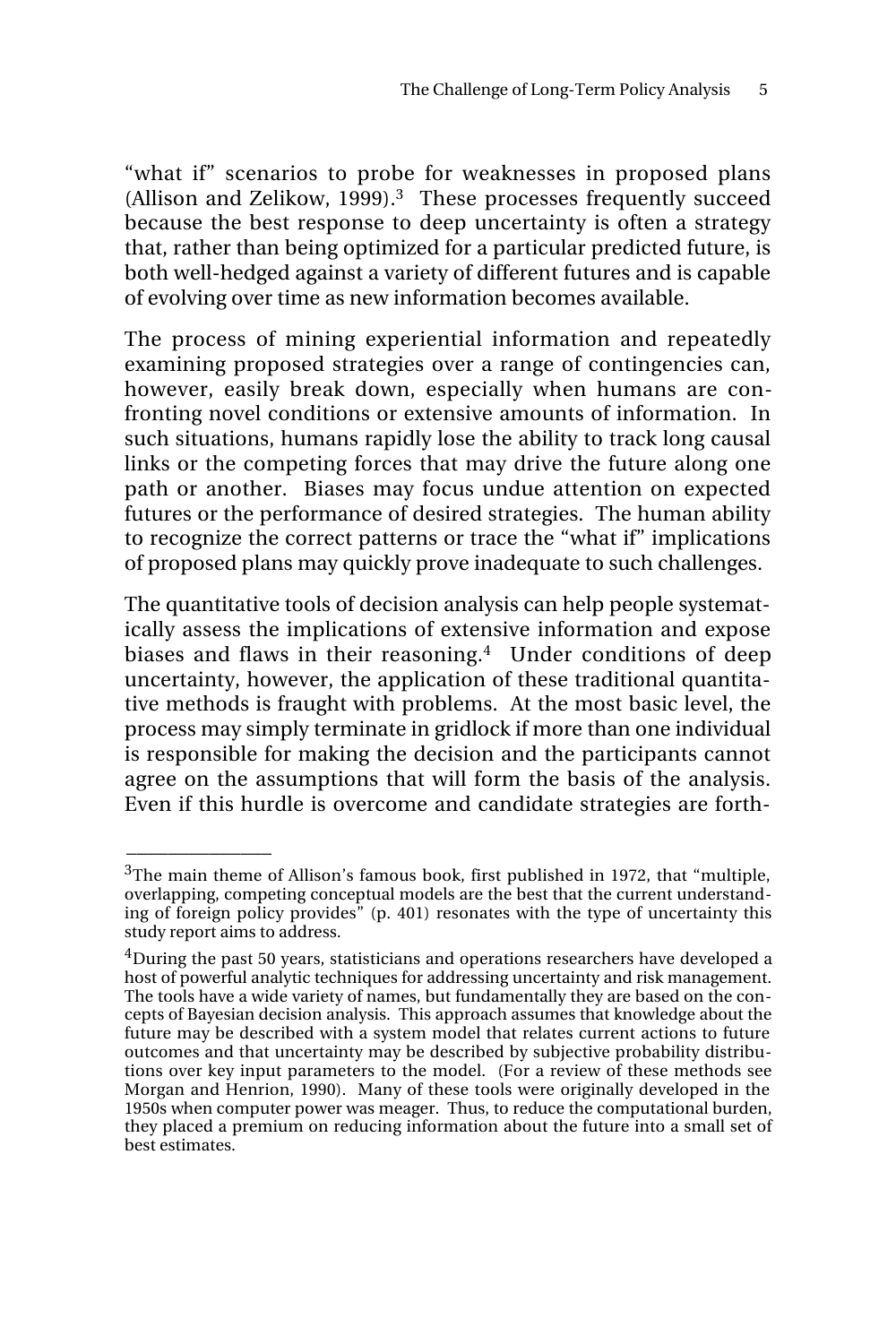coming, a traditional approach is likely to suggest policies that may prove brittle against surprise or unworkable in application. Most policymakers recognize that a deeply uncertain long-term future is sure to offer surprises. Policies put forth by traditional quantitative methods may perform poorly in the face of unexpected contingencies and thus provide a poor guide to shaping the long term.

## **Modern Computational Power Creates New Possibilities**

When human intuition about cause and effect breaks down, mathematics and computers can become crucial supports to decisionmaking. This report argues that new capabilities conferred by modern computers may now enable useful and relevant LTPA. The widespread availability of fast processing, virtually unlimited memory, and interactive visualizations can link the innate human capacity for heuristics with powerful quantitative analytic tools that have demonstrated unparalleled effectiveness in dealing with more circumscribed decision problems.

Traditional quantitative tools use the computer as a calculator. Humans assemble data and assumptions and feed them into the computer, which then reports what appears to be the most desirable strategy based on the limited data provided. This approach encourages people to narrow the range of their speculations so that the analysis can recommend a *definitive* course of action.

In contrast, new robust decision methods use the computer as an interactive tool to help people think creatively across the multiplicity of futures they face and come to concrete conclusions about the best ways of shaping those futures to their liking. The computer can then be used to test those conclusions systematically against the full range of available information.

Under conditions of deep uncertainty, we suggest that analysts use computer simulations to generate a large ensemble of plausible scenarios about the future.<sup>5</sup> Each scenario represents one guess about

\_\_\_\_\_\_\_\_\_\_\_\_\_\_

<sup>5</sup>The methods described in this report can also be used with statistical models, neuralnets, and other mathematical representations that unlike simulation models do not contain explicit assumptions about causality by using such mathematical representations to create multiple fits to available data.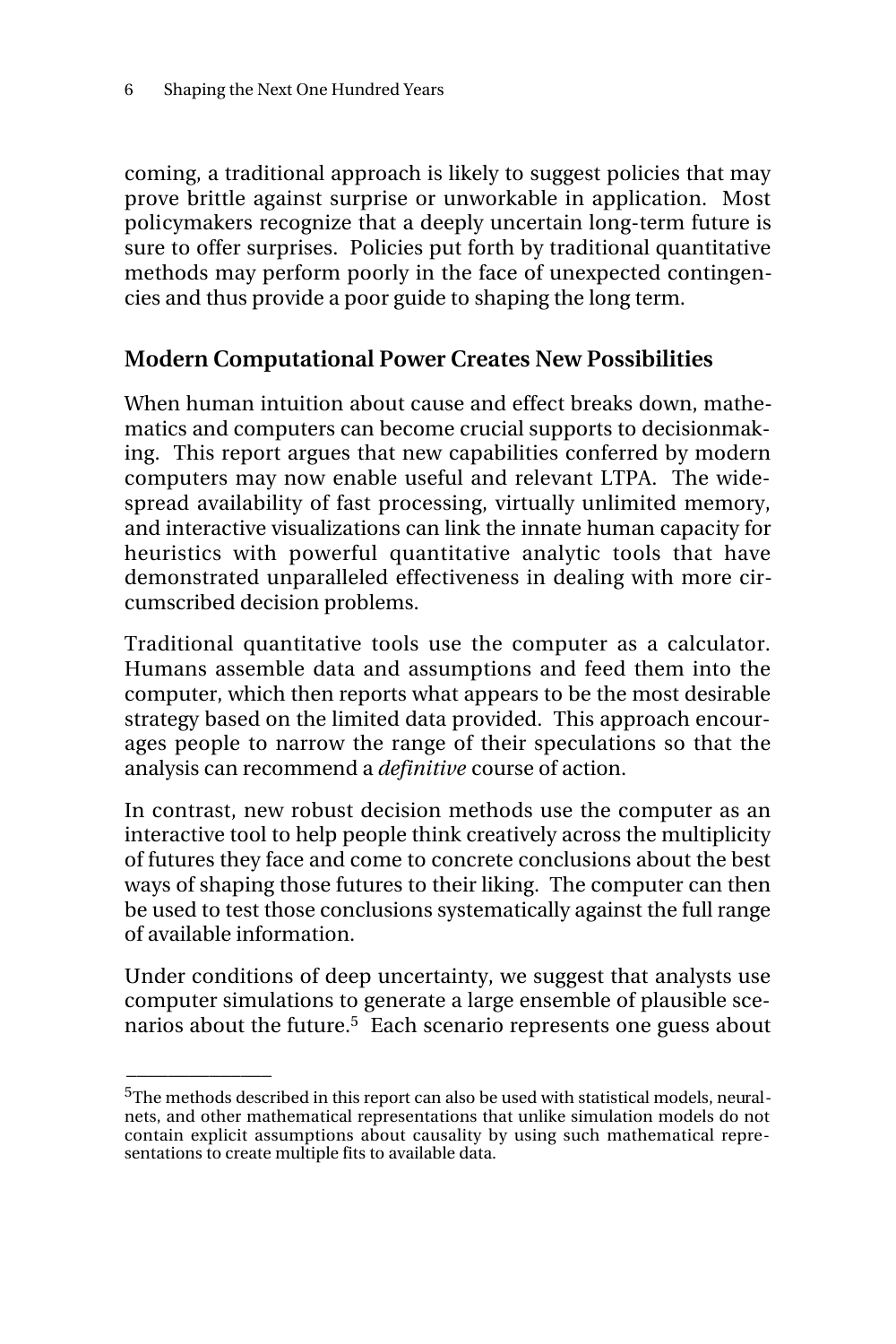how the world works and one choice among many alternative strategies that might be adopted to influence outcomes. In an integrated division of labor, the computer generates visualizations that allow humans to form hypotheses about their best decisions. As part of the reasoning process, the computer is then used to conduct searches systematically across the scenarios to test these hypotheses. The goal is to discover near-term policy options that are robust over a wide range of futures when assessed with a wide range of values. Robust strategies will often be adaptive—that is, they will be explicitly designed to evolve over time in response to new information.6

## **THE CHALLENGE OF GLOBAL SUSTAINABLE DEVELOPMENT**

\_\_\_\_\_\_\_\_\_\_\_\_\_\_

The basic approach described in this report has been applied to problems in defense, government, and business. Here, we present the first complete application to LTPA. In the course of our discussion, we will address the typical *why* and *how* questions that emerge when LTPA and strategic decisionmaking intersect: "Why bother looking at the long-term future when accurate prediction is not possible?" "How can considerations of the long-term future be credibly incorporated into serious deliberations about policy?"

For purposes of demonstration, this report centers on the issue of global sustainable development, a paradigmatic candidate for LTPA. This topic is likely to be crucially important in the twenty-first century. It is fraught with deep uncertainty. It incorporates an almost unmanageably wide range of issues, and it engages an equally wide range of stakeholders with diverse values and beliefs. We do not claim to have solved the problem. Rather, through this example we

 $6$  The robust decisionmaking approach is related to the Monte Carlo analyses increasingly applied to decisionmaking and risk assessment. As generally employed, Monte Carlo analysis scans over a large number of plausible futures by assuming probability distributions for the uncertainties in key input parameters to some system model. The computer then randomly samples some of these inputs and calculates a probability distribution of outputs. These output distributions may be used to calculate the expected value of alternative policy options and/or the risk (that is, likelihood) of various adverse outcomes. In contrast, robust decision approaches use the computer to scan over many plausible futures to identify those that may be particularly useful to humans in designing and stress testing robust strategies. Monte Carlo sampling is one type of method that can be used to identify such futures.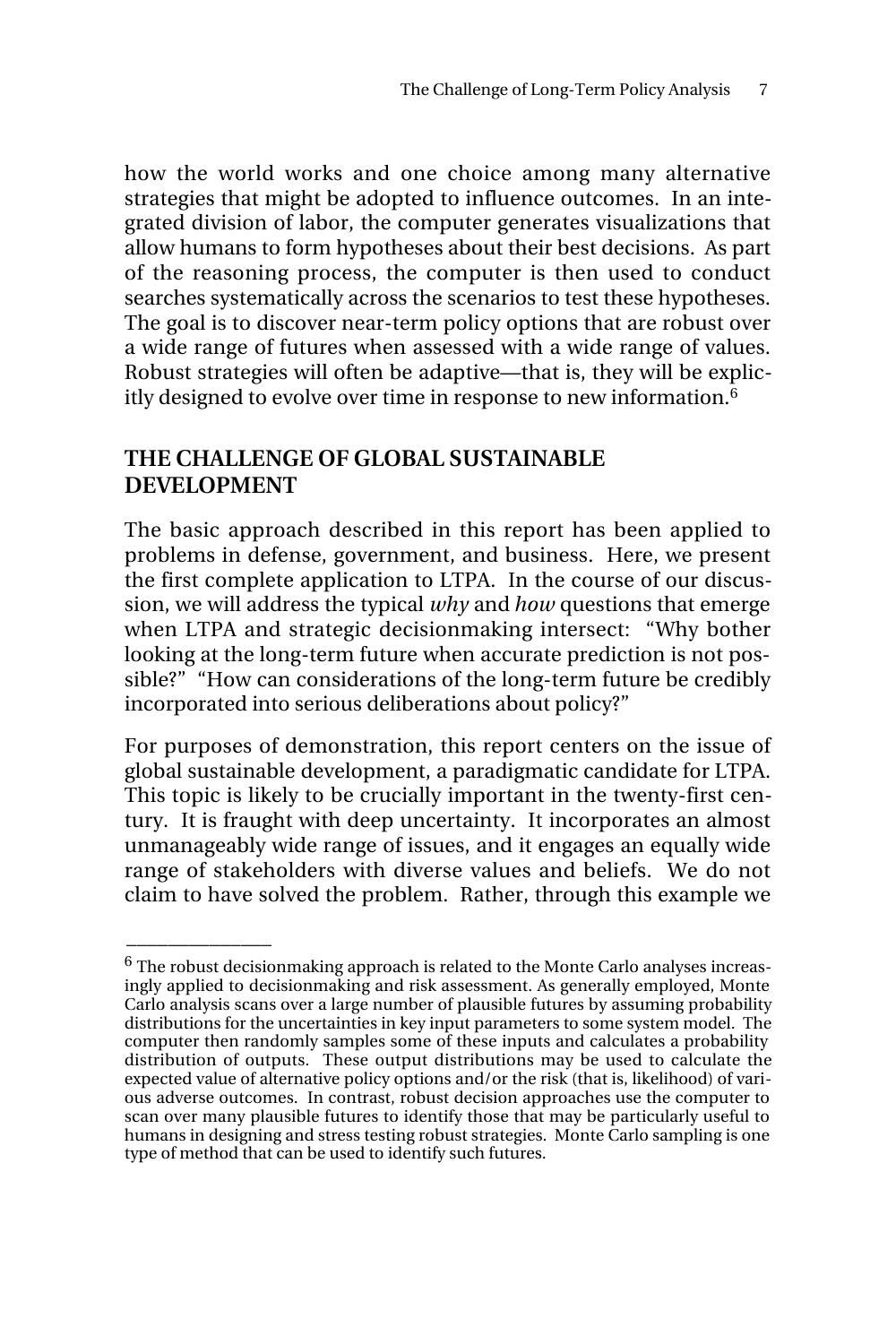intend to show that it is possible to reason about the long-term implications of near-term actions, to exploit available information efficiently, and to craft potentially implementable policy options that take into account the values and beliefs of a wide variety of stakeholders.

## **SURPRISE: THE CONSTANT ELEMENT**

One assertion about a deeply uncertain long-term future would seem to be inarguable. No matter how inclusive the information-gathering efforts, how effective the analytic tools and techniques, how profound our insights, and how careful the resulting preparations, the future is certain to follow paths and offer events we did not imagine. Surprise takes many forms, all of which tend to disrupt plans and planning systems.

However, this very certainty of surprise underscores the advantages of the robust decision method for conducting LTPA. Rather than offering predictions about the future, an iterative, interactive approach provides the analytic framework for encouraging people and groups to think systematically and creatively about potential surprises and the possible responses to them (Lempert, Popper, and Bankes, 2002). The approach employs a diverse collection of plausible futures to stress test candidate strategies and to help discover policy options demonstrably robust to known uncertainties. It is through robustness, whether obtained from adaptability or armoring, that biological organisms and human institutions can survive surprises. Although it will never be possible to anticipate every surprise before it happens, the method described here can greatly increase the likelihood that policymakers have chosen actions that are robust against whatever the future has in store.

## **ORGANIZATION OF THIS REPORT**

This report is intended for decisionmakers who may wish to improve their ability to shape the long term, policy analysts who wish to assess a new approach they might wish to add to their toolkit, and the lay reader interested in new ways to understand and influence the future we shall all inhabit. As with any such document that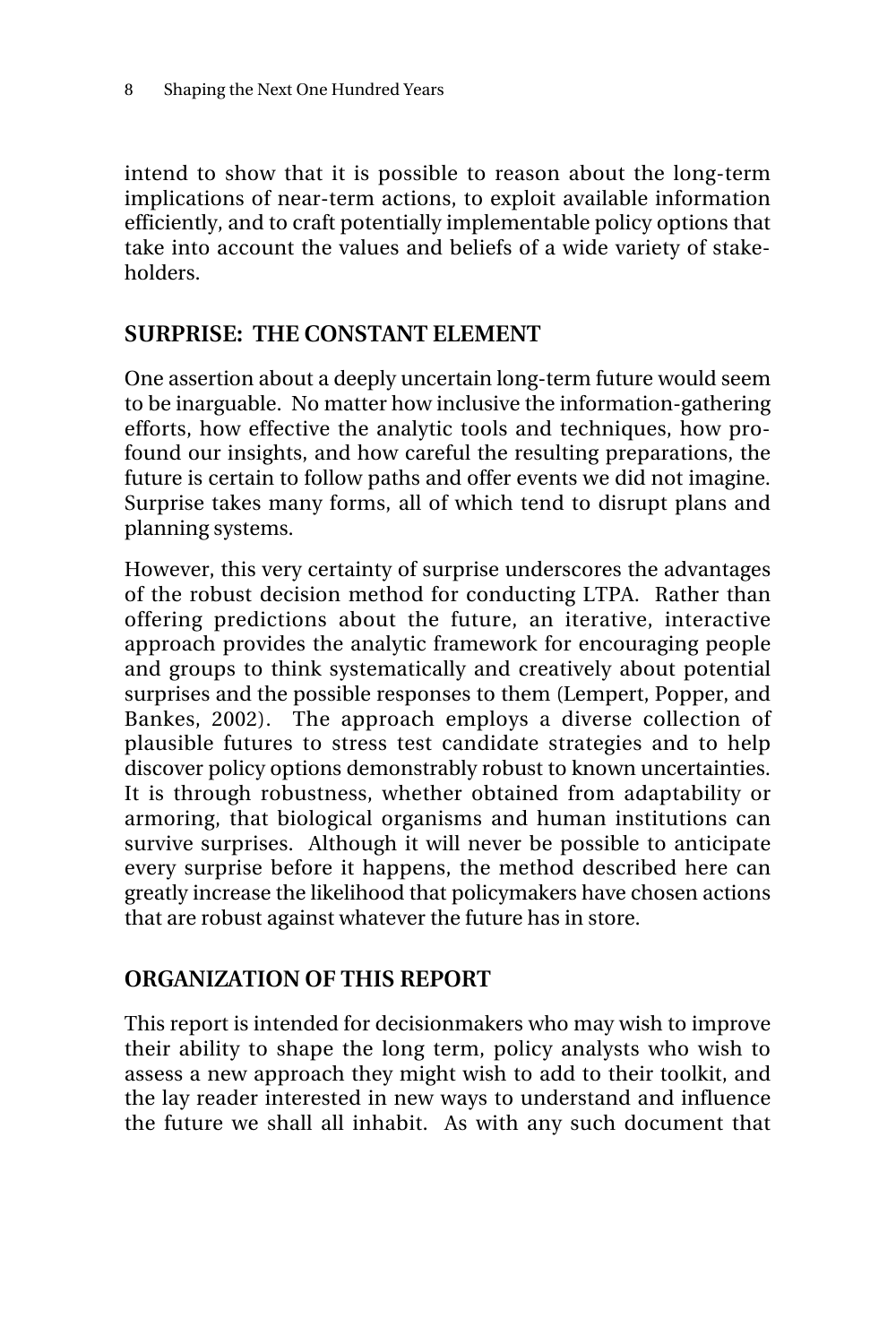addresses multiple audiences, different readers will find different parts of greater interest.

Chapter Two briefly surveys the principal means humans have traditionally used to ponder the problem of long-term decisionmaking. It lays out the common, main stumbling block—an inability to address a multiplicity of plausible futures. Chapter Three presents a new robust decisionmaking approach to LTPA. This approach combines modern computer technology with the innate capacities of the human mind in an iterative process that discovers and repeatedly tests near-term strategies robust against a large ensemble of plausible futures. The information in both of these chapters will, we hope, prove useful to all readers.

Chapters Four and Five describe in detail a demonstration application of LTPA to the problem of global sustainable development in the twenty-first century. This demonstration employed only a simple set of models and data and engaged only a small group of surrogates representing larger stakeholder groups. Chapter Six suggests appropriate next steps for expanding this demonstration to produce policy-relevant results. More technical in nature, these chapters should prove most relevant to analysts and analytically inclined decisionmakers whose responsibilities require them, on the one hand, to gather and interpret data and, on the other, to make decisions that have implications for the long term.

Chapter Seven offers some summary observations that should be accessible and helpful to all readers.

The appendices describe the "Wonderland" scenario generator used in this study, and they also supply supporting detail for the analysis presented in Chapter Five. This nuts-and-bolts material should primarily interest members of the modeling and simulation communities and analysts who seek deeper insight into the new approach to LTPA described in this report.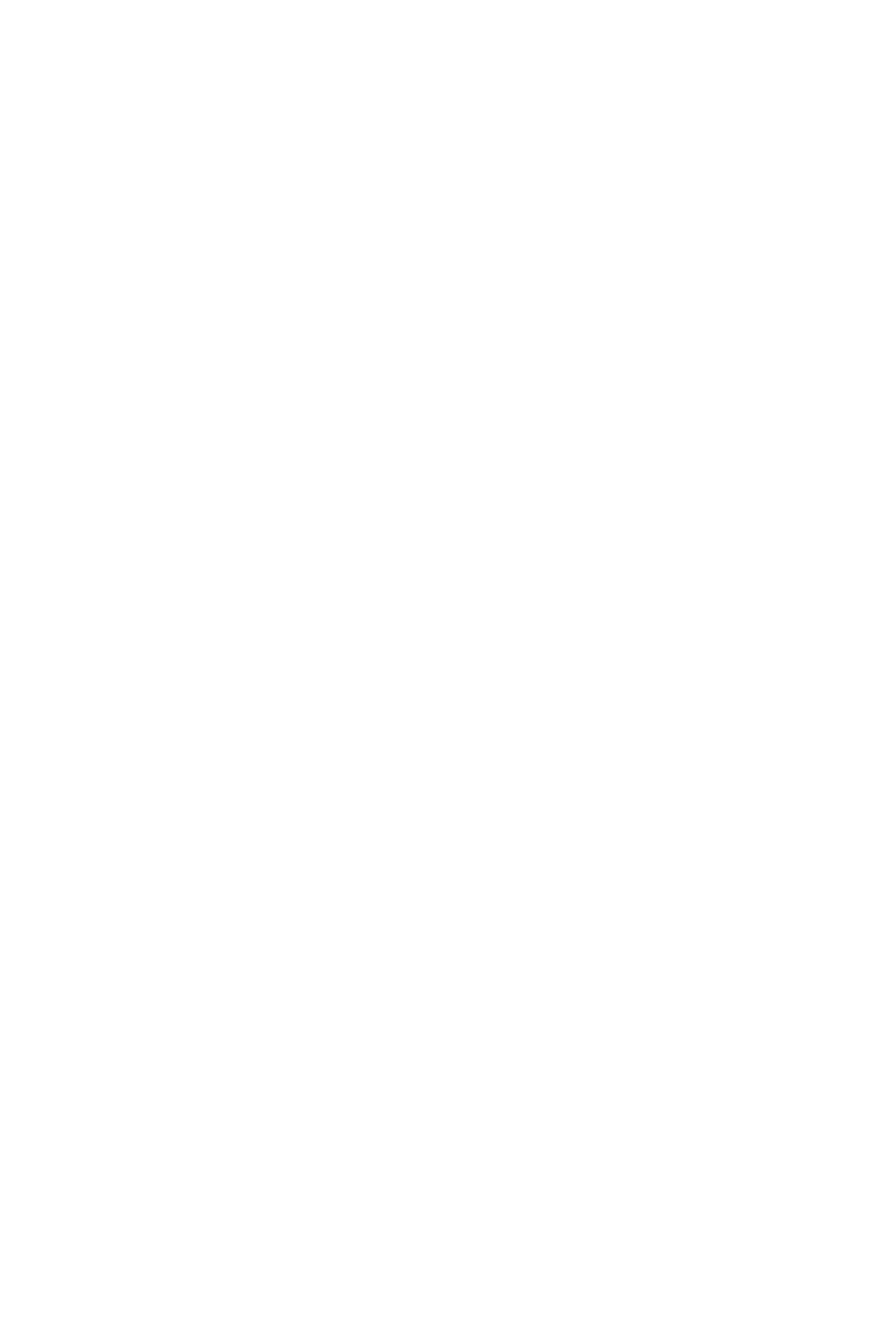## Chapter Two **A HISTORY OF THINKING ABOUT THE FUTURE**

Interest in the future is not new. Human reason and imagination have always compelled people to reflect on the past and speculate on what will be. This chapter surveys the principal means humans have used over the millennia to consider the long-term future and how their actions might affect it. This broad view and a focus on the essence of each approach leads to two basic findings. The first provides a source of comfort. Tools that support thinking about the long-term consequences of today's actions have a lengthy pedigree. Much has been done, providing a trove of experience and insight from which to draw. This rich heritage enables consideration of meaningful LTPA and provides the foundation for the rest of the discussion to follow.

At the same time, a second theme suggests the key challenge. Despite the often profound capabilities any traditional method provides, none supports a truly satisfactory LTPA. All suffer a common weakness—the inability to come to grips with the multiplicity of alternative plausible futures. Clearly, LTPA must struggle with this central problem no matter what the actual substance of the analysis.

This chapter will briefly highlight the many strengths and this central weakness of the traditional methods for LTPA. The rest of the report will argue that modern computer technology can break through previous constraints. In particular, the unprecedented capability of modern computers to handle a huge ensemble of plausible futures offers a means to exploit the profound insights from the traditional methods for thinking about the future and weave them into a powerful new approach to LTPA.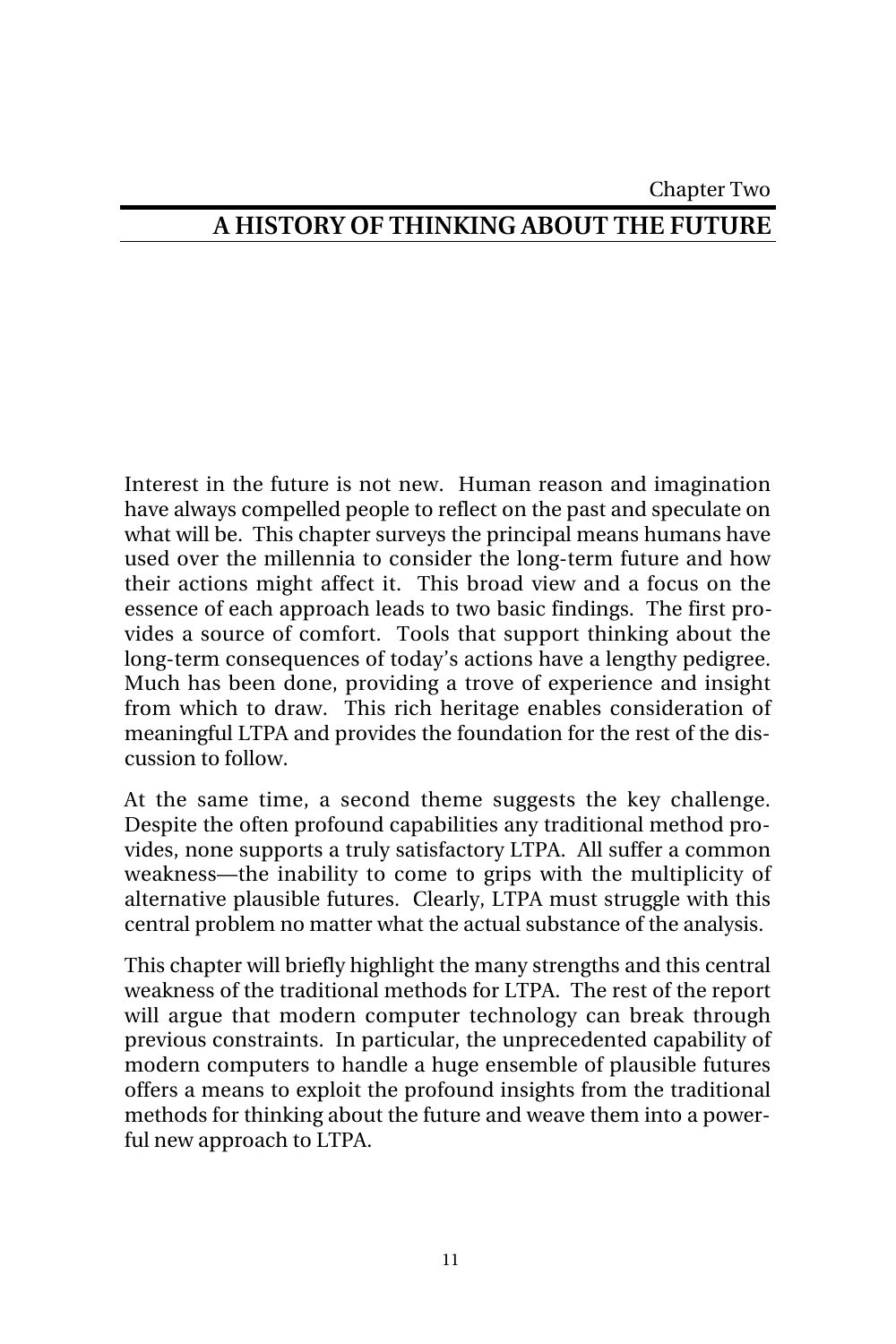$\overline{\phantom{a}}$ 

## **NARRATIVES: MIRRORS OF THE PRESENT, VISIONS OF THE FUTURE**

Narratives about the future are an extraordinarily powerful means of engaging the imagination. From earliest times, storytelling<sup>1</sup> was the principal vehicle for developing and communicating explanations of the way things were and how they came to be. It was also a tool for addressing anxiety about matters related to future survival—that is, if one could somehow acquire information about events that were likely to occur, it might be possible to prepare for them and to achieve desirable outcomes.

For many centuries, seers and prophets have provided descriptions of the future to help human beings understand their place in the universe and to suggest codes of behavior and courses of action consistent with that knowledge. At the highest levels of policy, this is also a course prudence suggested. Such narratives often took the forms of oracles. King Saul consulted the Witch of Endor against the specific proscriptions of the prophets of Israel; that he did so indicates both the power of belief and the anxiety he felt about future outcomes. When the elders of Pericles's Athens received (typically cryptic) forewarning of the coming Peloponnesian War from the oracle at Delphi, they were engaging in what the norms of their time held to be due diligence.

Formal fictional forms have considered the future. Written accounts of utopias—ideal societies whose citizens live in a condition of harmony and well-being—date back at least as far as Plato's *Republic* (c. 360 BC). Perhaps the best-known American example of a utopian work is Edward Bellamy's *Looking Backward, 2000–1887* (published in 1888), where a nineteenth century man awakes to find himself transported to Boston in the year 2000. There he encounters a socialistic society in which inequities of education, health care,

<sup>1</sup>The process of mythmaking is relevant in this context. As noted in the *Encyclopedia Britannica*, myth "has existed in every society… [and] would seem to be a basic constituent of human culture." Unburdened by a requirement for empirical proof, myths offer comprehensive explanations of the natural and supernatural worlds and mankind's relationship to both. A point of particular interest for readers of this report is the assertion that "The function of models in physics, biology, medicine, and other sciences resembles that of myths as paradigms, or patterns, of the human world" (http://www.search.eb.com/eb/article?eu=115608>).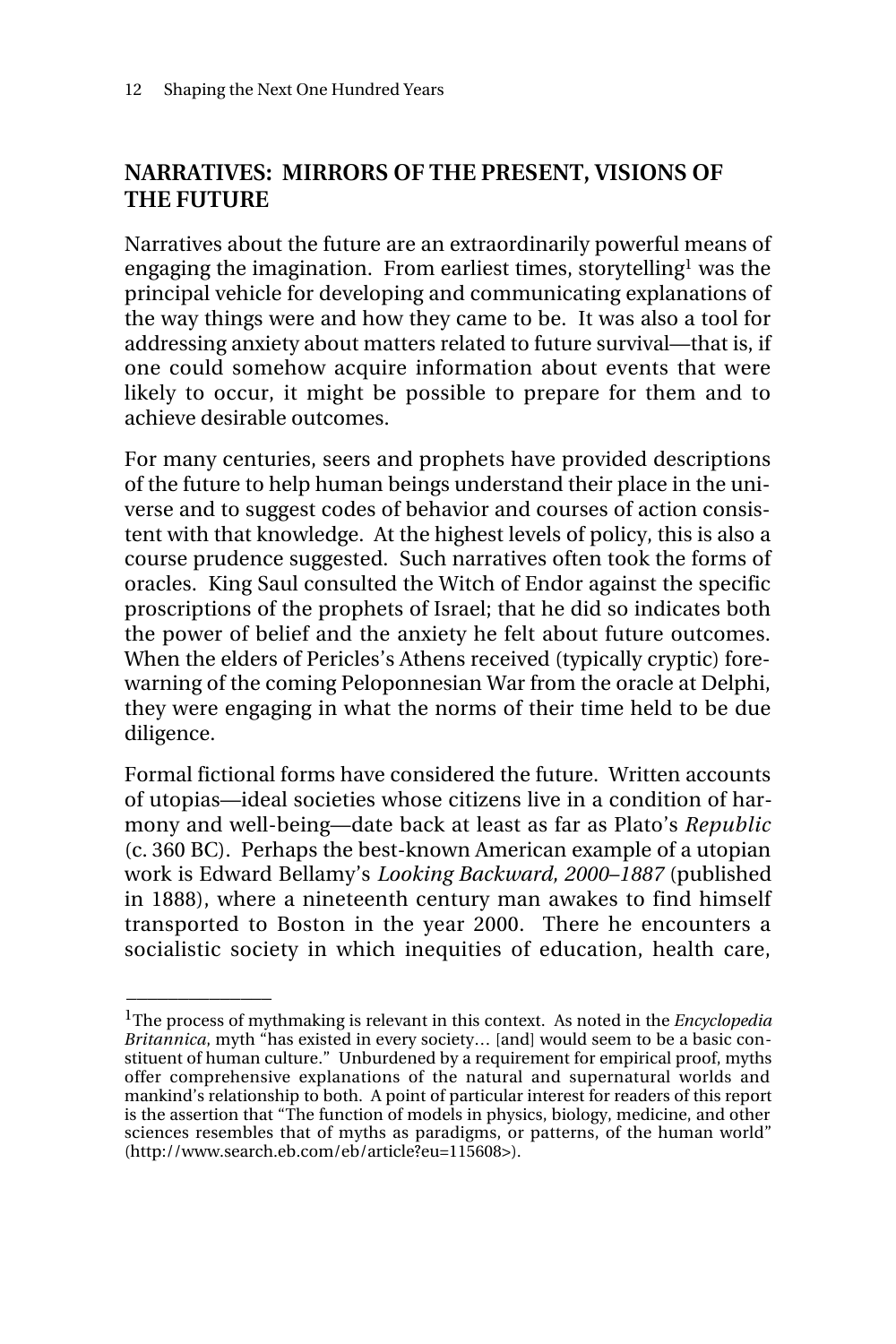career opportunity, social status, and material wealth have been engineered out of existence.2 In more recent times, science fiction has used the dynamics of social and scientific-technical change as a springboard to explore the currents propelling people away from their familiar worlds.3

From the perspective of LTPA, the principal value of narratives is that they provide a tool to help people confront the long-term future and frame what appear reasonable courses of action by imagining what it may be like to live there. It is exactly the relationship between nearterm actions and long-term consequences that is the crux of LTPA. A classic modern example is Rachel Carson's *Silent Spring* (1962), a vivid depiction of a future world whose wildlife has been exterminated by pollution. *Silent Spring* was a best seller, and it had the desired effect of helping to spark a worldwide movement in support of societal action for environmental protection. Yet, like *Silent Spring,* most futuristic narratives are created with the aim of commenting on and shaping the present rather than supplying an accurate roadmap for what is to come.

## **Lessons from History Can Help Anchor Speculations About the Future**

The obvious problem with using narratives about the long term to inform present-day actions is that while these stories may offer compelling, insightful commentary about current options they are usually wrong in many important details about the future. Cognizant of this deficiency, people who wish to develop and communicate their ideas about the future have tried several techniques to improve the narrative approach to LTPA. Relying on the lessons of history provides one means of grounding narrative predictions. Because, in the broadest sense, history is the story of the past, it contains a mother lode of data relevant to what may be. It also offers a temporal vantage point that sets some bounds on the extent to which things may change or stay the same over decades and centuries.

\_\_\_\_\_\_\_\_\_\_\_\_\_\_

 $2$ Of course, not all visions of the future were so blissful nor were planned societies so appealing. Aldous Huxley's *Brave New World* (1932) and George Orwell's *1984* (1949) are powerful examples of "dystopias."

 $3$ For more discussion see, for example, Aldiss (1986) and Alkon (1987).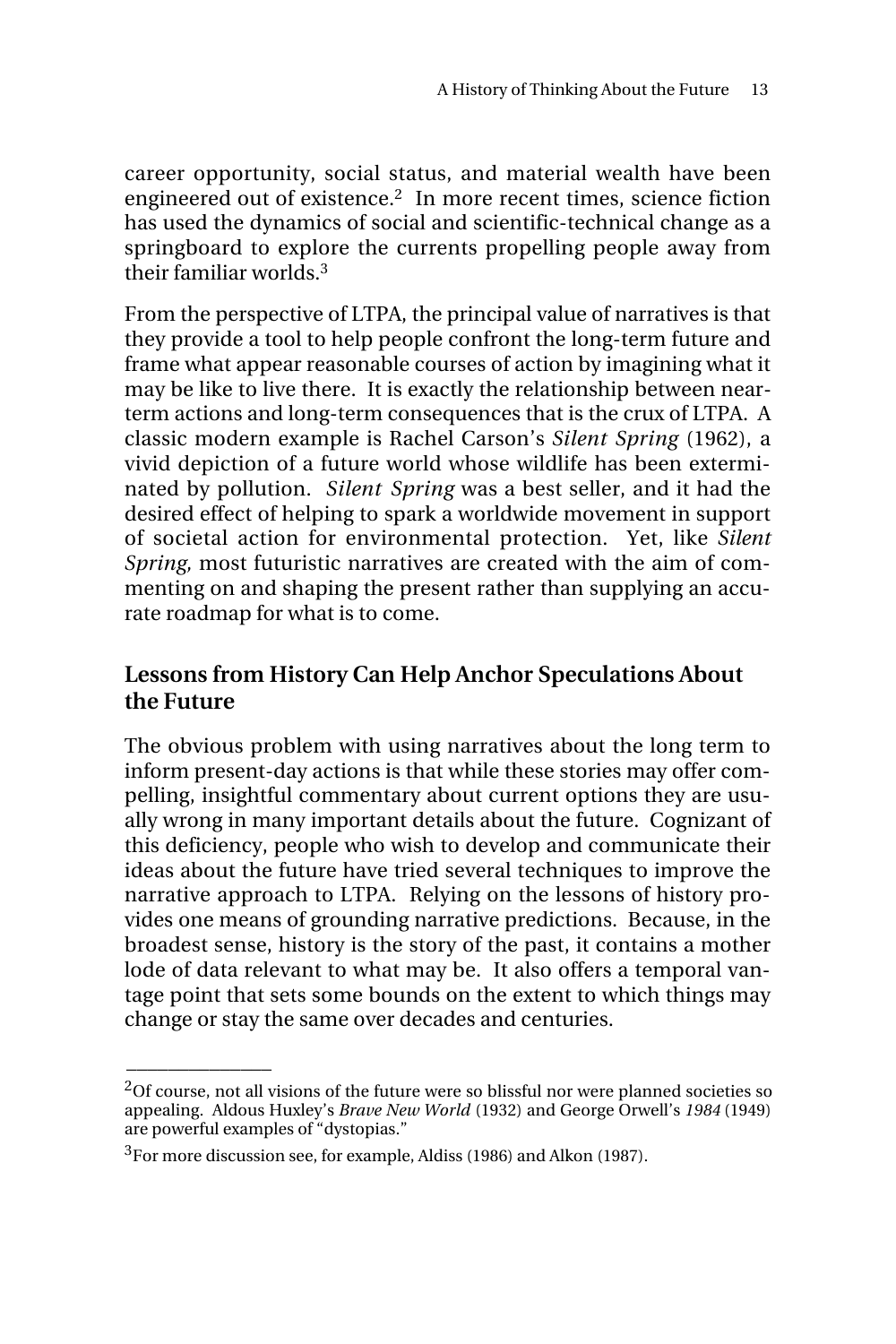$\overline{\phantom{a}}$ 

In applying knowledge of history, some analysts focus on a specific period in the past and draw parallels to contemporary and future times. For instance, James A. Dewar (1998) attempted to understand the potential social consequences of the Internet by examining the social effects of the printing press. Among the most significant of those consequences was the printing press's dramatic reduction of the cost and scope of one-to-many communication. This leap in technological capability, Dewar argued, led to profound changes in human society ranging from the Reformation to the scientific revolution. He then observed that the Internet for the first time allows many-to-many communication on a global scale, and he asserted that this capability is of similar magnitude to that of the printing press. Rather than formulating specific predictions, Dewar used historical parallels as the basis for inferences regarding forces that could bear importantly on the information revolution. Such insights may be used to suggest points to consider in framing long-term policy.4

Attempting to discern key historical trends is another way of apprehending the long-term future. This approach to history ideally leads to detection, then interpretation, of large-scale patterns or "grand designs," which become the basis for prediction by extension. The ancient Chinese, Hindus, Greeks, and Mayans all noted archetypal patterns in time. To them, history represented a series or recurrence of alternating phases where periods of unity and peace were succeeded by division and disintegration, followed by rehabilitation and restoration of harmony, perhaps occurring on a higher plane than before. Later philosopher-historians pursued a similar concept. In early eighteenth century Italy, Giambattista Vico described the successive stages of growth and decay that characterize human societies. G. W. F. Hegel developed his *dialectical* concept of thesis, antithesis, and synthesis. Nineteenth century thinkers Karl Marx and Friedrich Engels placed Hegel's philosophy in a more distinctly social

 $4$ Dewar (1998) stated that the main social ramifications of the printing press were unintended, and he believed that the information revolution would be similarly dominated by unpredictable and unintended consequences. Therefore, he posited two general lessons for information-age policymakers. First, noting that those countries benefiting most from the printing press regulated it least, Dewar argued that the Internet should remain unregulated. Second, he suggested that policy toward the Internet should emphasize experimentation as well as quick exposure of and response to unintended consequences.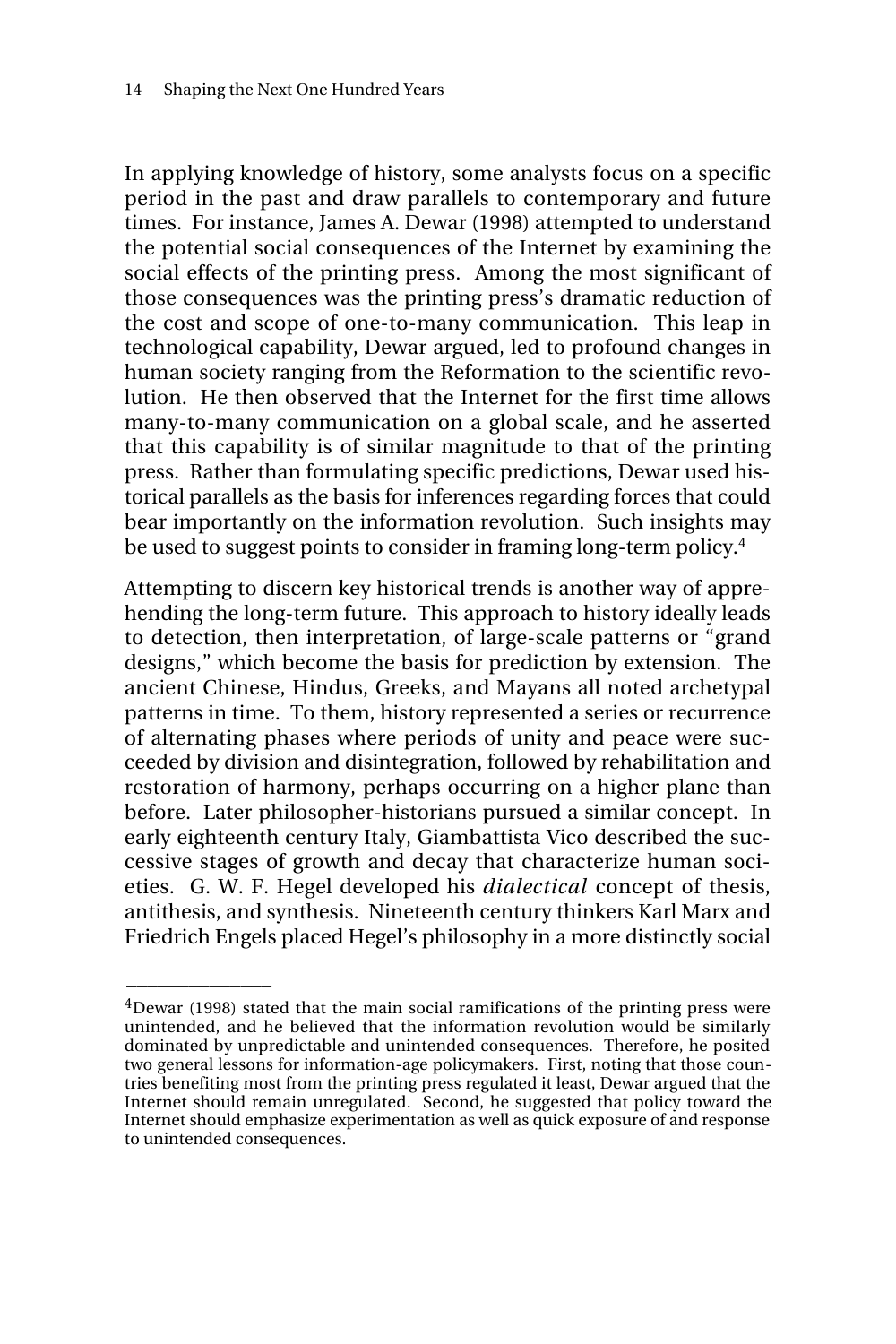context through their elaboration of the continual struggle between the proletariat and the bourgeoisie that would one day culminate in a classless society, the overthrow of capitalism, and the elimination of organized government. In the twentieth century, Oswald Spengler contended that human civilizations followed the path of natural organisms in a pattern of birth, development, and decay. In contrast, Arnold Toynbee believed that civilizations grew and prospered by responding to a series of challenges, and he did not share Spengler's notion that rejuvenation was impossible. The retrospective inability of these grand architectures of history to anticipate the changes the world has already witnessed has caused interest in this approach to speculating about the future to decline in recent years.

Herman Kahn's treatise, *The Next 200 Years* (1976), is a more contemporary example of this approach. In a sweeping narrative, Kahn sought to ground his speculations in careful quantitative analysis of historical data and potential future trends.<sup>5</sup> Kahn was one of the first to combine detailed quantitative forecasts with imaginative descriptions purportedly written by people living in the future.6

The narrative situates itself at the midpoint of a four-hundred year span that begins with the advent of the Industrial Revolution in England and culminates with its completion in every country of the world by the year 2176. Kahn traces key economic, demographic, resource, and environmental trends over these four centuries; and he extrapolates those trends, along with growth patterns in materials prices and availability and a host of other factors, into the distant future.<sup>7</sup> The basic structure of his argument is common to many futures studies, both quantitative and qualitative.

<sup>&</sup>lt;sup>5</sup>In this regard, Kahn's work was similar to Nikolai Kondratieff's analysis of nineteenth century price behavior (including wages, interest rates, prices of raw materials, foreign trade, bank deposits, etc.). Kondratieff observed economic growth and contraction within 50-year cycles—or waves—and used the emerging patterns as a basis for predicting future economic growth.

 $6$ Kahn, who then worked at the RAND Corporation in Santa Monica, California, called these vignettes "scenarios," a term he reportedly adopted when nearby Hollywood studios switched to the term "screenplay."

 $7$ The arguments are based on assumptions that the growth of populations, economies, and other key factors that are currently expanding exponentially will begin to saturate and level off, thereby replicating on a global scale those patterns so often seen locally in the past.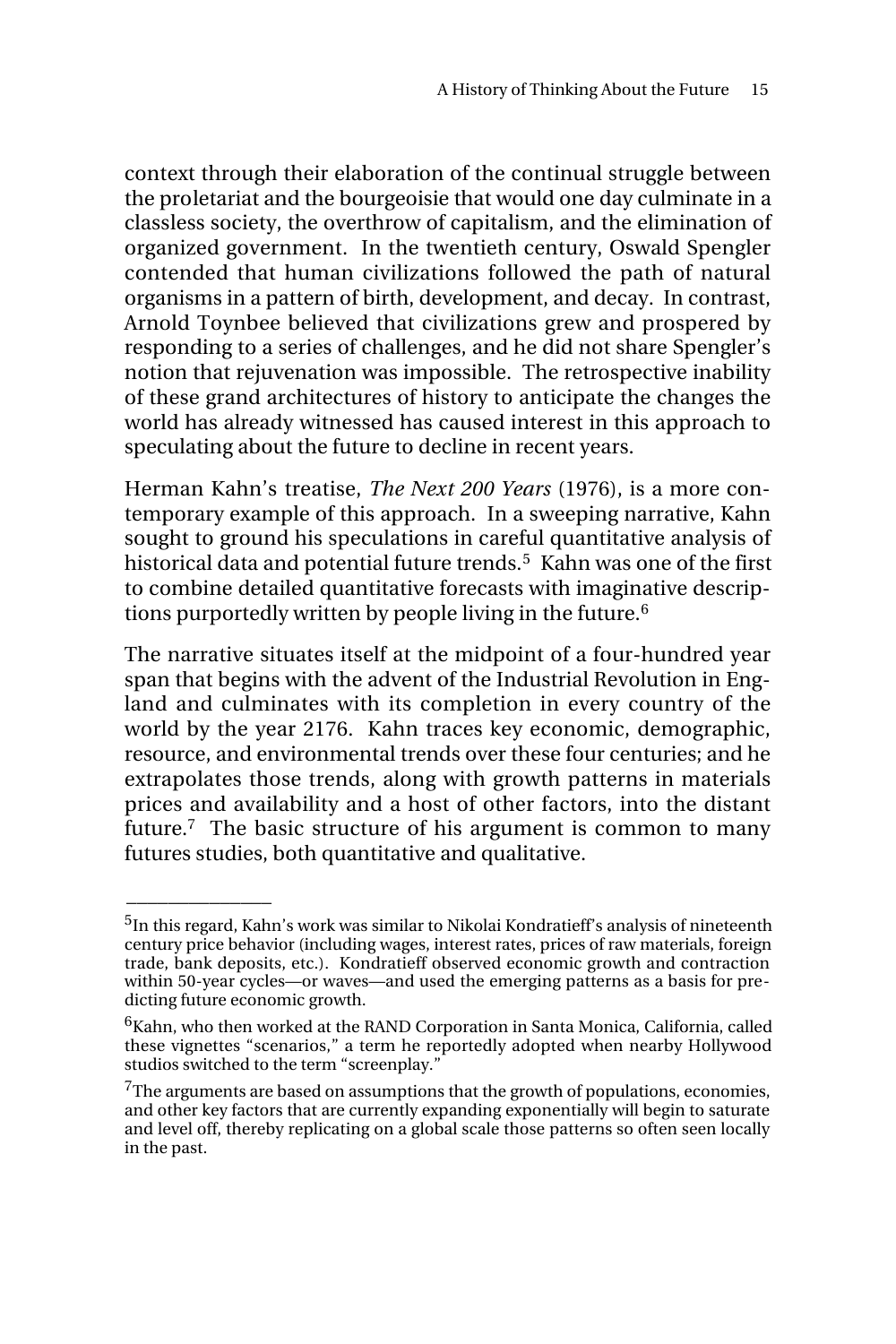Writing at a time of increasing pessimism about the world's prospects for continued economic expansion, Kahn supplied an existence proof that an adequate standard of living can eventually be provided for the entire population of the Earth. Kahn explicitly sought to influence his contemporaries' views. Worried that concerns about "limits to growth" would cause societies to slow the economic growth and technological innovation needed to fulfill the promise of the Industrial Revolution, he aimed to bolster his readers' confidence in the future. But like all narratives of the future, Kahn's work could say nothing about the implications of the many plausible paths he did not have the time or inclination to describe.

Such historical lessons are insightful and useful, but as any historian would caution, they are susceptible to many interpretations. What proves to be different about the future is likely to be as important as any similarities it has with the past. It is clear then that, at the very least, a rich collection of alternative views needs to be assembled to improve the probability that the past will be a reliable guide for decisionmaking aimed at future outcomes.

#### **GROUP NARRATIVE PROCESSES: DELPHI AND FORESIGHT**

Traditionally, narratives of the future are the work of one individual or of a collaborative team laying out a particular vision. It is clear, however, that the factors affecting the long-term future can greatly exceed the range of expertise of any small group. Thus, great interest has arisen in developing formal methodologies in which large groups of experts can combine their knowledge systematically and create narratives of the far future.

#### **The Delphi Method Produces a Consensus-Based Response**

Among the first group processes, the "Delphi" technique was developed by RAND researchers in the 1950s as a way to amalgamate expertise from a wide range of knowledge areas and divergent views and to achieve eventual consensus.8 The Delphi process is iterative

 ${}^{8}$ The earliest mention of Delphi in RAND's currently available publications is Dalkey and Helmer-Hirschberg (1962), described as an abridgment and revision of a 1951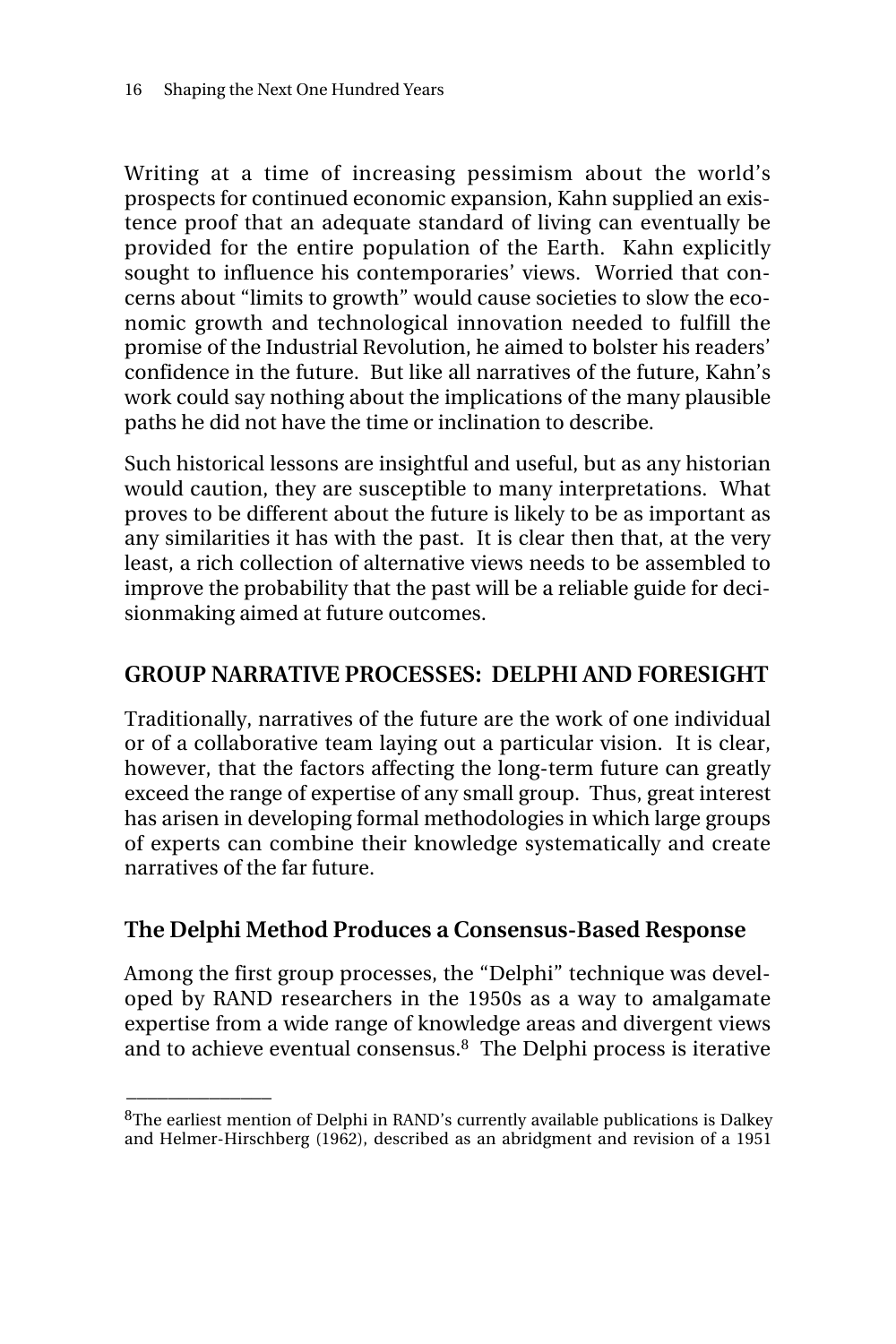in nature. In successive rounds, a group of experts is asked to supply responses to a list of questions. At the conclusion of every round, the participants view each other's answers and may then change their views in light of what others believe. The answers are presented anonymously to eliminate the possibility that undue weight will be placed on the responses of persons who hold particularly high status within the group.

In one early example of this approach, T. J. Gordon and Olaf Helmer (1964) led an expert panel through a series of speculations about key characteristics of the world in 1984, 2000, and beyond. Gordon and Helmer prefaced their study with disclaimers suggesting that they did not intend to predict the long-term future. Nonetheless, it is clear that they conceived their role as adding authority to predictions their policymaking audience presumably required. They described the work as driven by a desire to "lessen the chance of surprise and provide a sounder basis for long-range decisionmaking." However, anyone relying on their answers would have been surprised indeed.

Of the eight specific projections for 2000 reported in this study, seven failed to transpire as conceived by the panel. $9$  Wrong guesses generated by such studies often seem humorous in retrospect, but the important thing is to recognize why the predictive task is impossible to carry out. Delphi is designed to bring a disparate group of informed opinion holders to consensus about the future, if only on ranges of probabilities. Yet, many of the topics of most interest to those organizing Delphi exercises are simply unpredictable, no matter how much is known about them. While Delphi can provide a disciplined reification of conventional wisdom, it does not provide any guarantee that the output will bear any relation to how the future unfolds.

**\_\_\_\_\_\_\_\_\_\_\_\_\_\_\_\_\_\_\_\_\_\_\_\_\_\_\_\_\_\_\_\_\_\_\_\_\_\_\_\_\_\_\_\_\_\_\_\_\_\_\_\_\_\_\_\_\_\_\_\_\_\_** document that reports one experiment in a series performed at RAND, designated internally as "Project Delphi."

 $9$ The predictions included the following: a world population of 5.1 billion, large-scale ocean farming and synthetic protein production, regional weather control and controlled thermonuclear power as a source of new energy, development of a universal language and "high IQ" robotic machines, mining on the Moon and a landing on Mars, weather manipulation for military purposes, and effective anti-ICBM defenses ("air-launched missiles and directed-energy beams"). The panel was closer to the mark in forecasting "general immunization against bacterial and viral diseases" though still a bit premature in forecasting the correction of hereditary defects through "molecular" engineering (pp. 40–41).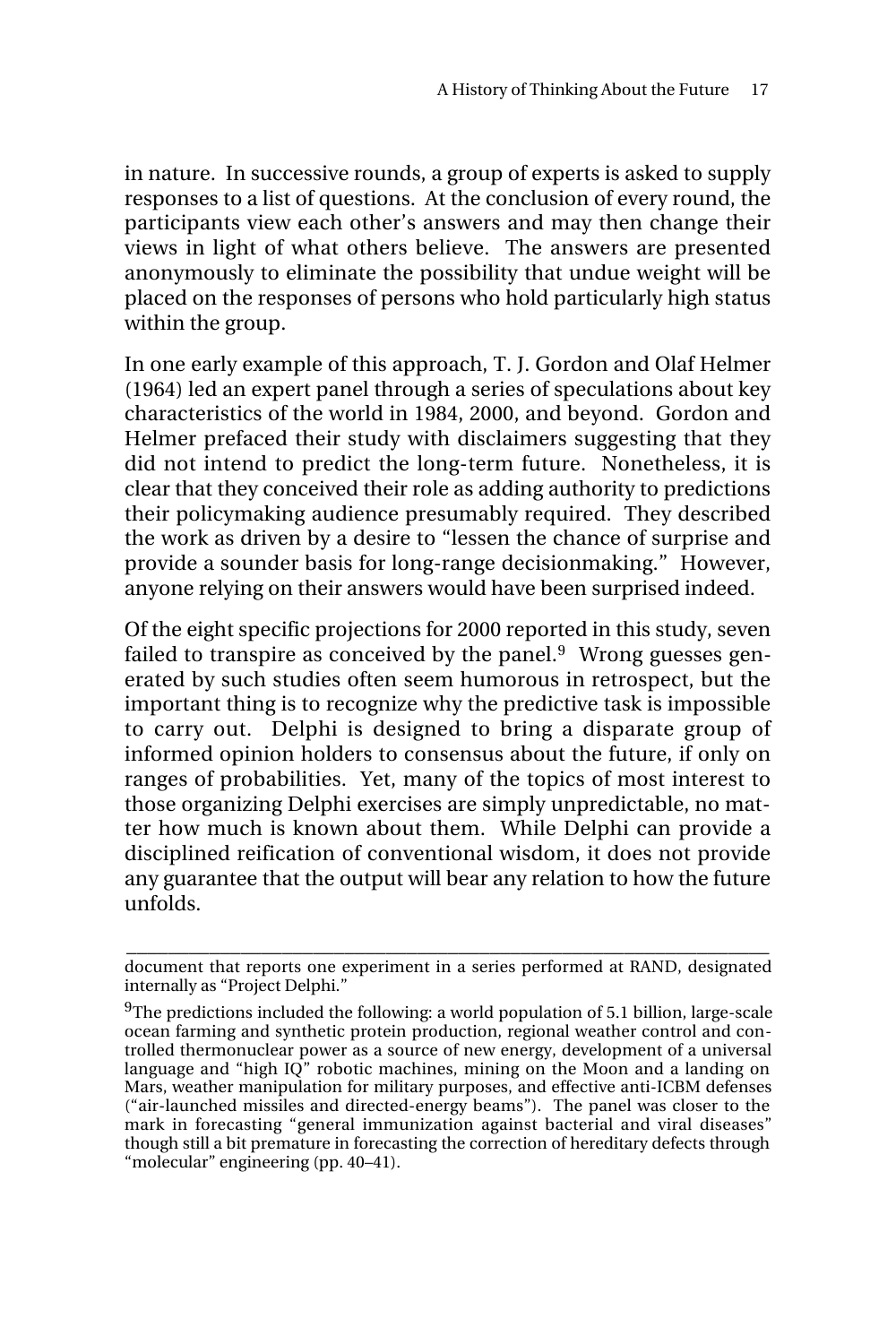The issue of future technology development provides a good illustration. A familiar general pattern describes the entry path of many new technologies into the market (Utterback, 1994). First a period of experimentation occurs when many small companies compete with different, innovative versions of the same fundamental idea. For example, in the early development of the automobile, it was not clear whether a car was to have three wheels or four; be steered by a wheel or a tiller; be powered by internal combustion, electricity, or steam, and so forth. In the second phase, after an initial period of experimentation, a dominant design emerges. For the automobile, this occurred in the early 1920s with the steel-body, four-wheel, internal combustion-powered vehicle. Finally, the many small stakeholders coalesce into a few large firms that compete to most efficiently deliver the new product.

While this general pattern is discernible in retrospect, no panel of experts can reliably identify the ultimate winners and losers or the instances that will break the pattern. Delphi groups often identify and trace many plausible paths into the future but they cannot determine which is most likely to occur. Thus, the method errs when it encourages experts to reach consensus on the latter rather than fully articulate the former.

The use of Delphi and its derivatives has waned in the United States, but the approach continues to be employed elsewhere in the world. The Japanese government has conducted large-scale Delphi studies of expert opinion in science and technology at regular five-year intervals since 1970. And in the early 1990s, Japanese Delphi experts carried out a similar exercise jointly with Germany (NISTEP, 1994). Exercises such as these gather input from thousands of participants to cover the widest range of fields and ensure a broad canvass of expert input from each sector. This apparent strength is also a weakness because, in addition to its reliance on prediction, the Delphi method is too limited by reason of the scale of effort required to be a practical means of informing long-range policy planning.

#### **Foresight Exercises**

Unlike Delphi, which emphasizes the product of its deliberations as a principal goal, Foresight exercises focus on the deliberations themselves. The Foresight method aims to create venues where leaders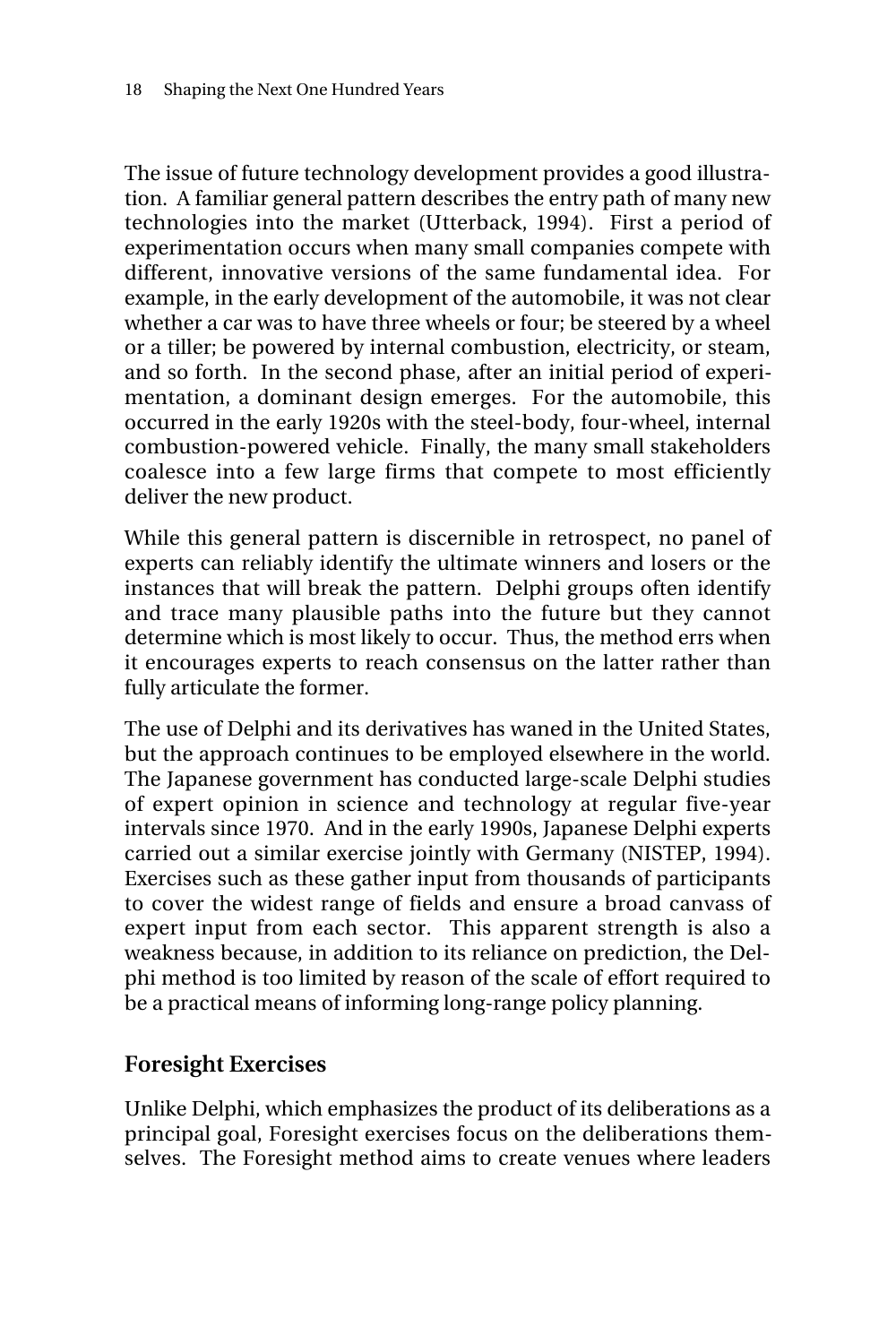from government, business, science, technology, and various other groups can come together to discuss and share both normative and positive views on future technology developments and their effects on important economic sectors and social structures. These deliberations are intended to create channels for communication as well as a better vision of what might lie over the horizon.

In the years since the United Kingdom's original exercise, Foresighttype efforts have become relatively common in Europe and Asia.10 However, many of these exercises have adopted a substantially broader focus. In addition to technology, Foresight now also touches on social, economic, and even political issues to gain insight into trends across a broad cross section of a country's public life. Details of the method may vary, but all Foresight processes are characterized by disciplined group inquiries into the trends affecting future outcomes as well as the actions by which these trends and outcomes may be adjusted.

In practice, Foresight also struggles with the multiplicity of plausible futures. There is no fundamental reason for a Foresight exercise to be an exercise in prediction. The deep uncertainty surrounding the exploration of future possibilities in the context of Foresight represents no failure of due diligence. Rather, it is inherent in the systems that a society deems most important. Nonetheless, many Foresight participants, especially those engaged in massive efforts to canvass large numbers of individuals and communities, often share an unspoken assumption that the goal of the process is to minimize the irreducible uncertainties inherent in the forces driving toward an unknown future.

This perception may flow from the conviction that predictions are necessary precursors to effective action. Certainly, Foresight as currently practiced lacks mechanisms that can make effective use of multiple futures. The process cannot acknowledge deep uncertainty and simultaneously provide operational policy recommendations.

\_\_\_\_\_\_\_\_\_\_\_\_\_\_

 $10$ This discussion does not touch on closely related efforts, such as technology roadmapping, that usually have a less grand, generally industry-specific focus than is common in Foresight exercises. The U.S. federal government does not formally engage in Foresight to inform policy choices. However, there are examples of Foresight being practiced at state and regional levels. See Ben R. Martin and John Irvine (1989).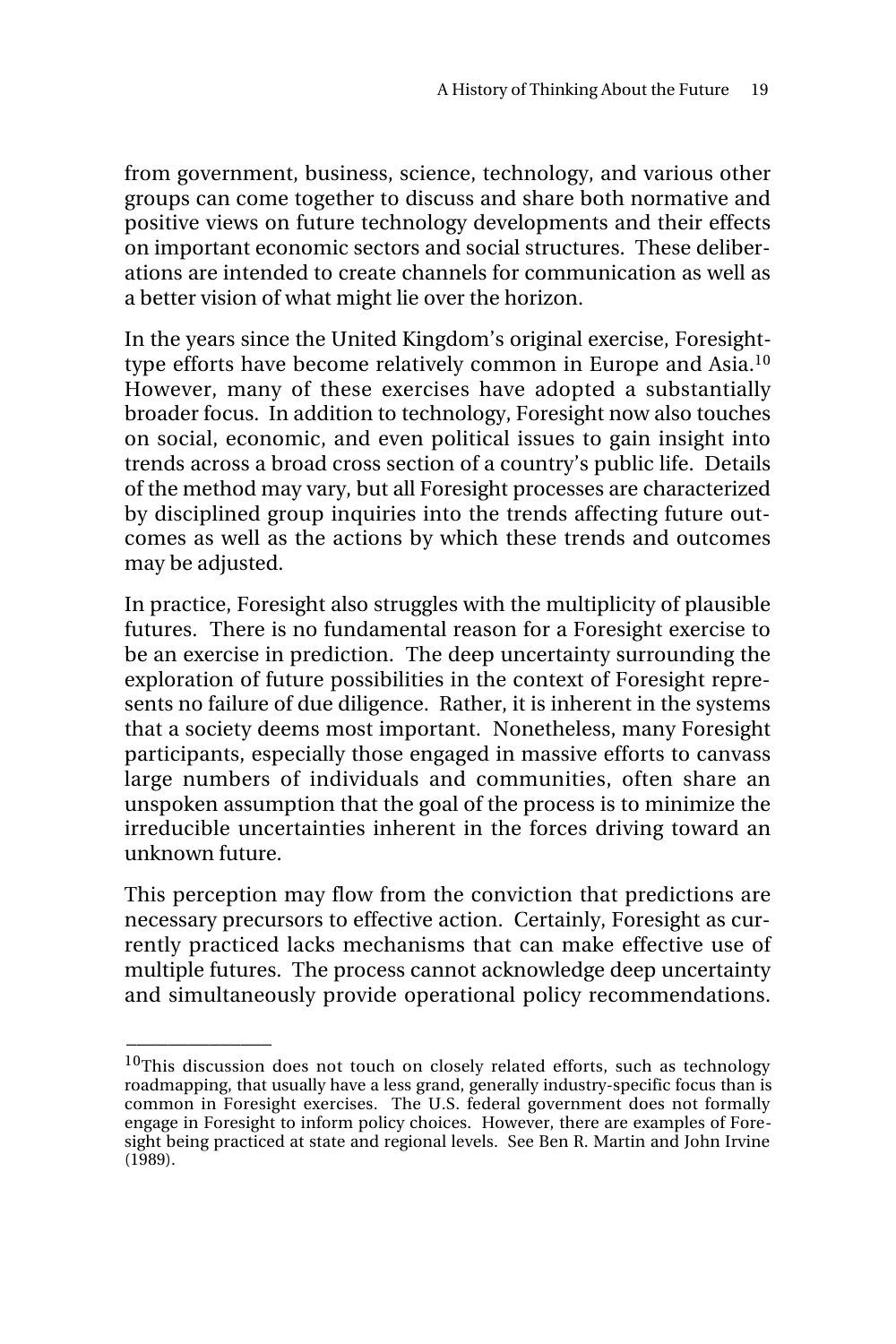When it achieves the one, it invariably sacrifices the other (Popper, 2002). Foresight can create alternative views of the future and thus support discussion of uncertainty, but it has no means of recommending practical strategies to address that uncertainty. To provide policy conclusions, Foresight must downplay the multiplicity of plausible futures and settle on one or a very small number of forecasts.

## **SIMULATION MODELING**

When narrative and group processes employ quantitative data to support their visions of the far future they often rely on some type of trend analysis. That is, they extrapolate one or more technological, economic, or demographic trends on the assumption that those trends will continue into the future just as they have emerged from the past. Certainly, most physical and human processes seem highly correlated in serial fashion so that the best naive prediction is that the contours of tomorrow will be the same as those of today. Many common and successful strategies—for instance, the bureaucratic rules governing most organizations—rest on such expectations. However, shifts or discontinuities in today's trends often prove most salient in creating future dangers and opportunities and therefore determine the success policymakers have in shaping the long-term future.

Computer simulation models can play an important role in the practice of LTPA. Such models provide one of the few means to trace methodically how key components of a system will change over time as they interact with one another and, in particular, how such interactions might cause significant deviations from past trends. Simulation models generally use mathematical expressions to represent such key real-world processes as economic growth, environmental quality, and technological advances. These representations are fit to real-world data and theoretical understandings from the physical, biological, and social sciences. The simulation model can trace the evolution of the system over time, based on these representations of its parts. Thus, simulation models combine data from past trends with assumptions about the key causal relationships among relevant factors to suggest how those factors may change over time.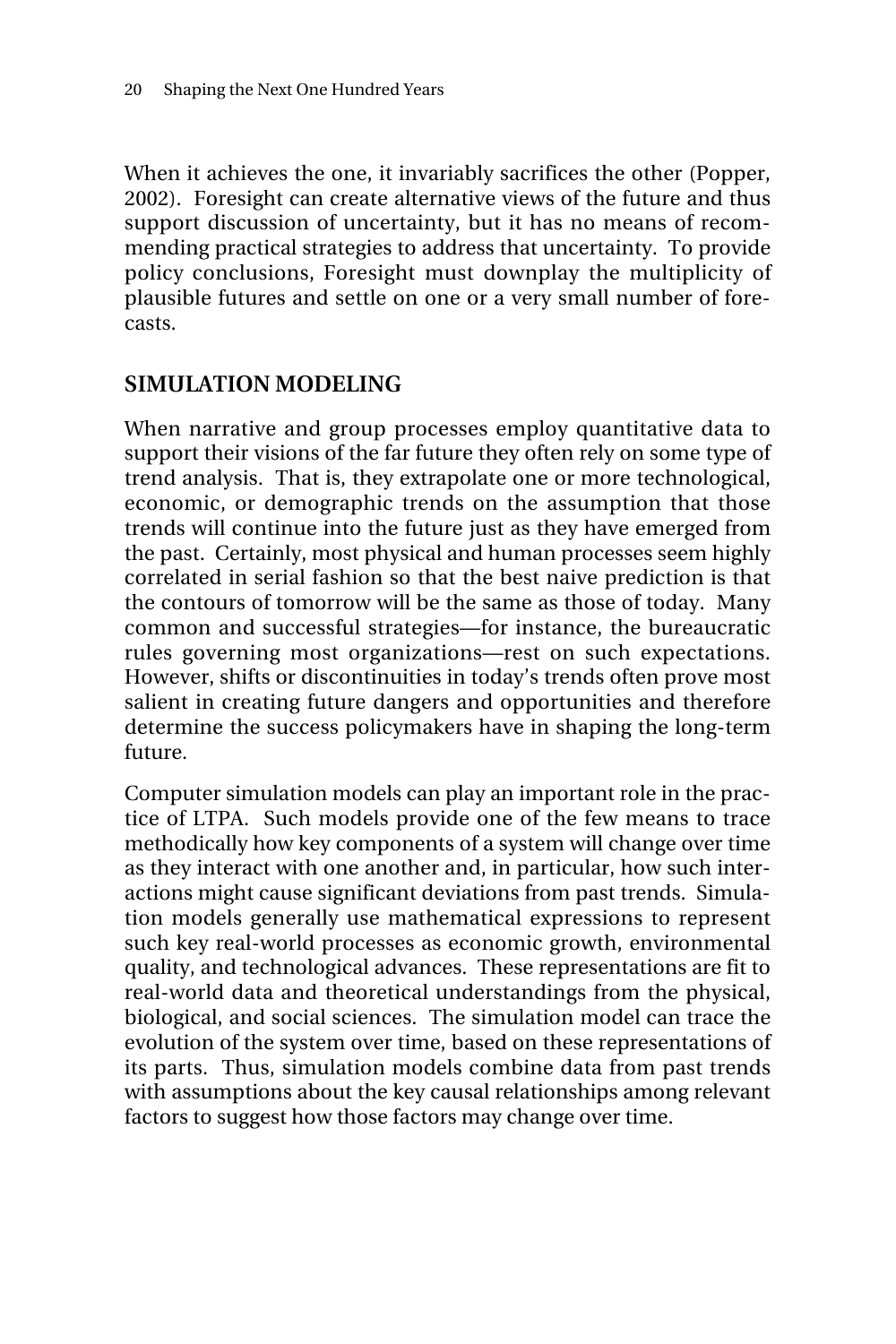## **The World3 Simulation Model**

 $\overline{\phantom{a}}$ 

Relatively few simulation models designed expressly for LTPA exist.<sup>11</sup> Those few exemplars are generally global in scope, thus reflecting the assumption that over the long term the fate of any one region of the world will depend on that of others. Some models focus on addressing specific policy questions. Others attempt to paint a more general picture of the future.12

The most well-known, long-term simulation model is World3, which provided the foundation for the seminal and controversial *Limits to Growth* study. Developed by Donella Meadows, Dennis Meadows, Jorgen Randers, and others in the early 1970s for the Club of Rome, an international group of businessmen, statesmen, and scientists, World3 was used to make three main arguments: current rates of economic development would outstrip the Earth's capacity to sustain human society within a century; human society could be brought into a sustainable balance; and the sooner the transition to sustainability began, the more likely it would be to succeed (Meadows and Meadows, 1972; also see Meadows, Meadows, and Randers, 1993).

World3 is a systems dynamics model, tracking long-term growth in and interactions among population, industrial capital, food production, resource consumption, and pollution.13 Relatively simple for a

<sup>&</sup>lt;sup>11</sup>This discussion draws from Kateryna Fonkych, "Modeling for Long-Term Policy Analysis: The Case of World3 Model," prepared for the RAND Graduate School seminar on LTPA, September 2001.

 $12$ Examples of simulation models with century-long spans include the International Futures (IFs) model developed in the 1990s by Barry Hughes, the Regional World model (RM) developed in the 1970s by Fred Kile and Arnold Rabehl, and the World Integrated Model (WIM) developed in 1979 by Mihajlo Mesarovic and others. Models spanning several decades, often exploring economic futures, include the GLOBUS model developed by the Science Center Berlin in the early 1980s and the FUGI econometric model developed by Akira Onishi. See Peter Brecke (1993) for a review of these global models.

 $13$ It includes 149 equations and tables, with 18 for population, 81 for economics, and 18 for natural resources and pollution. World3 represents all nations of the world as a single entity and simulates exponential growth in such key system components as population, economic growth and investment, resource usage and pollution, and food supply for up to a century. The model also tracks stocks of industrial capital, pollution, cultivated land, and a single-state variable that represents all of the Earth's nonrenewable natural resources.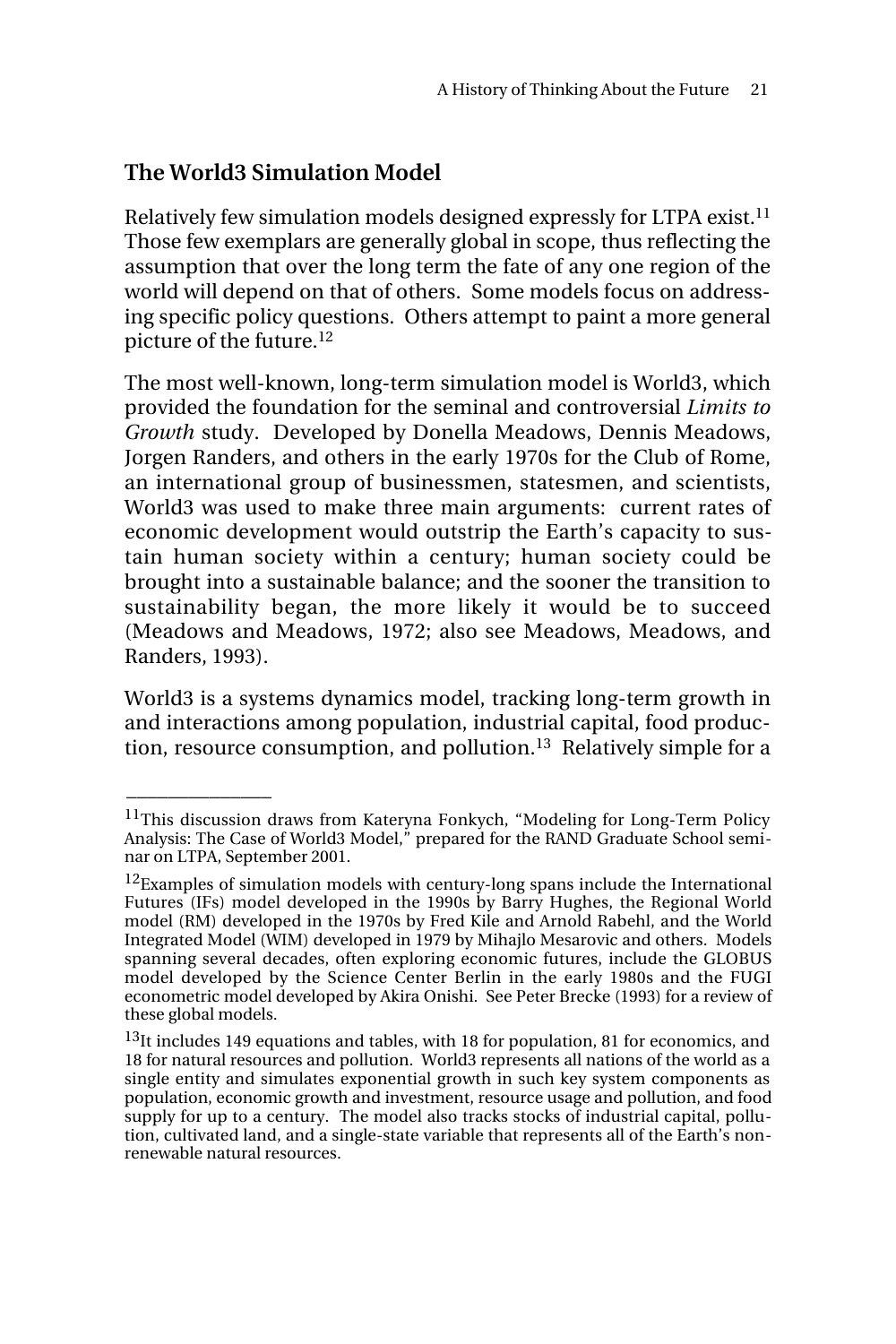global model, the fundamental dynamic in World3 is that economic growth engenders exponentially increasing demand for resources that eventually overwhelms the inelastic or fixed sources of supply. The world economy and population then collapse from lack of necessary resources.

World3 focuses on the interactions, called "feedbacks," among its key components—i.e., relationships among two or more variables where change in one variable causes a change in others. This, in turn, causes an additional change in the first. Positive feedbacks amplify the effects of change while negative feedbacks reduce them. Technological innovation represents a key negative feedback in World3. As environmental resources become scarce, the model allocates capital to create new technology to permit more-efficient resource use. However, the model also assumes lags that make the response less than instantaneous. Despite such technology feedbacks, four central assumptions give the World3 model a strong tendency to yield scenarios where economic growth eventually strains available resources and collapses. These assumptions are as follows:

- Growth will be exponential.
- There are natural limits on both needed resources and the sinks that absorb pollution.
- The signals society receives about impending resource scarcity, and its response to them, are distorted and delayed.
- The system's limits degrade when they are overstressed and overused.

Not surprisingly, the *Limits to Growth* study spawned a good deal of criticism (see, for example, Cole et al., 1973). That debate provides a canonical example of the weaknesses of computer simulation models for LTPA. Simulation models, despite their strengths, can still run afoul of the multiplicity of plausible long-term futures because the model-generated set of scenarios is limited by the assumptions built into the model relationships. The debate over World3—as is typical for discussions about the policy analyses stemming from simulation models—therefore focused on what relationships were included in or excluded from the model. Criticism came from many quarters, but the common theme was that the model makes assumptions that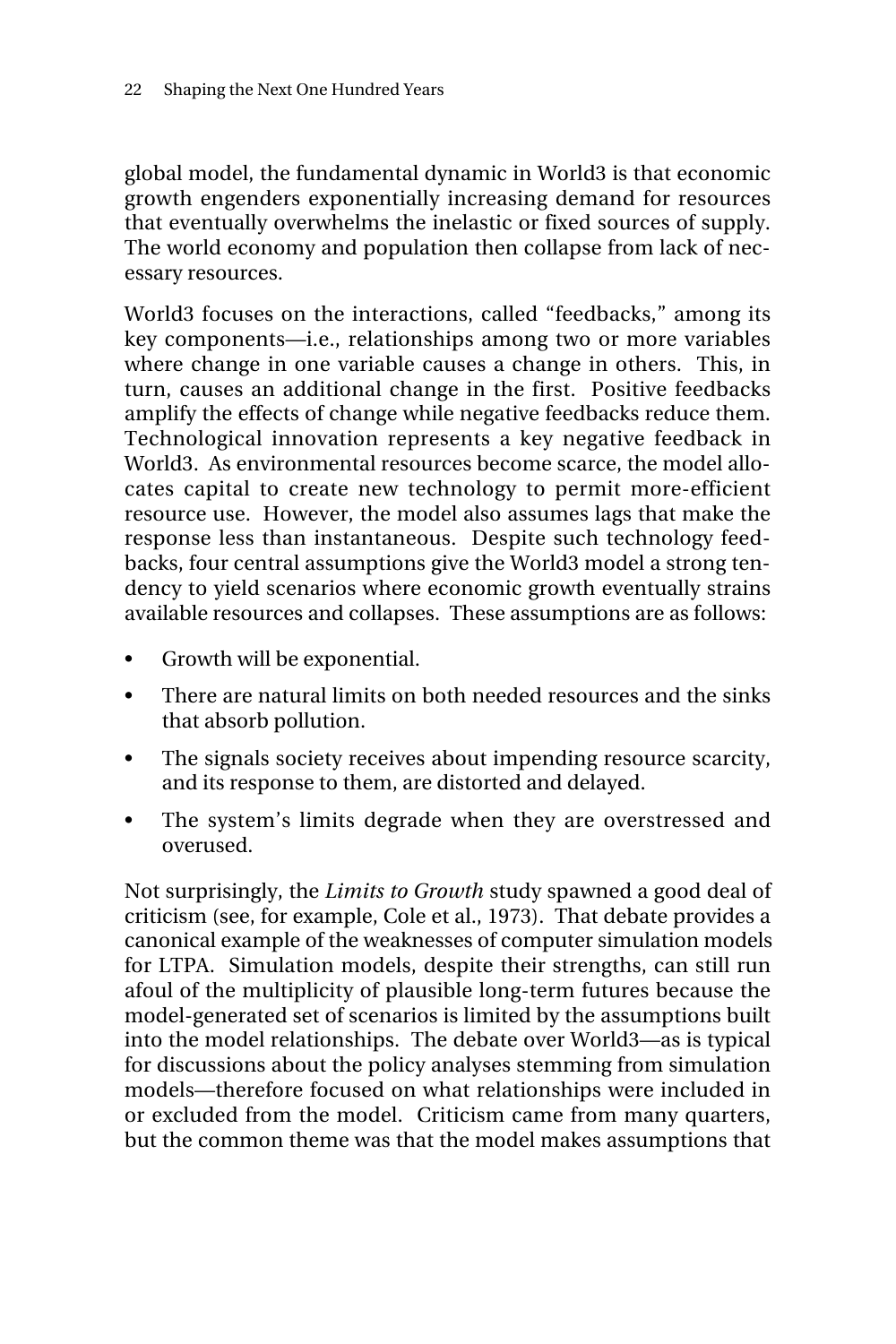might be unwarranted and, if changed, would lead to different conclusions. In particular, the critics point to important feedbacks absent from the World3 model.

Economists criticized World3 because it fails to represent the effect of prices and markets that in the real world can work to allocate scarce resources more efficiently. As the price of diminishing natural resources rises, people will demand less, either by developing ways to use those resources more effectively or by substituting other resources. At the same time, while World3 assumes that a fixed proportion of capital goes to each of the agriculture, industry, resource extraction, and other sectors, in reality markets operate to determine how available capital is allocated among competing needs. This could avert the collapse in the model caused in part by society running out of capital to counter emerging resource constraints in different sectors.

Several critics argued that World3 incorporates fundamentally pessimistic assumptions about the rate of technological progress that do not reflect the experience of past centuries. They emphasized this point by suggesting that a late nineteenth century modeler concerned with limits to growth and using the World3 model would have predicted similar catastrophe for the coming century because no one in 1900 could have foreseen, for example, the Green Revolution. Similarly, a contemporary observer cannot predict the ramifications of today's biotechnology revolution.

Critics also argued that human society has far more foresight than was assumed in World3. In practice, societies faced with growing problems often take action to correct them. Faced with impending collapse, people might limit the rate of industrial growth or slow the rate of population growth. In short, human foresight provides a powerful feedback mechanism. World3 acknowledges such decisions and feedbacks, but it does so in a way that critics find overly simplistic and insufficient to capture the extraordinary adaptability of human society.

#### **Structure of Simulation Models Under Deep Uncertainty**

World3's shortcomings are by no means unique. The creator of any model must make choices that determine its structure, and this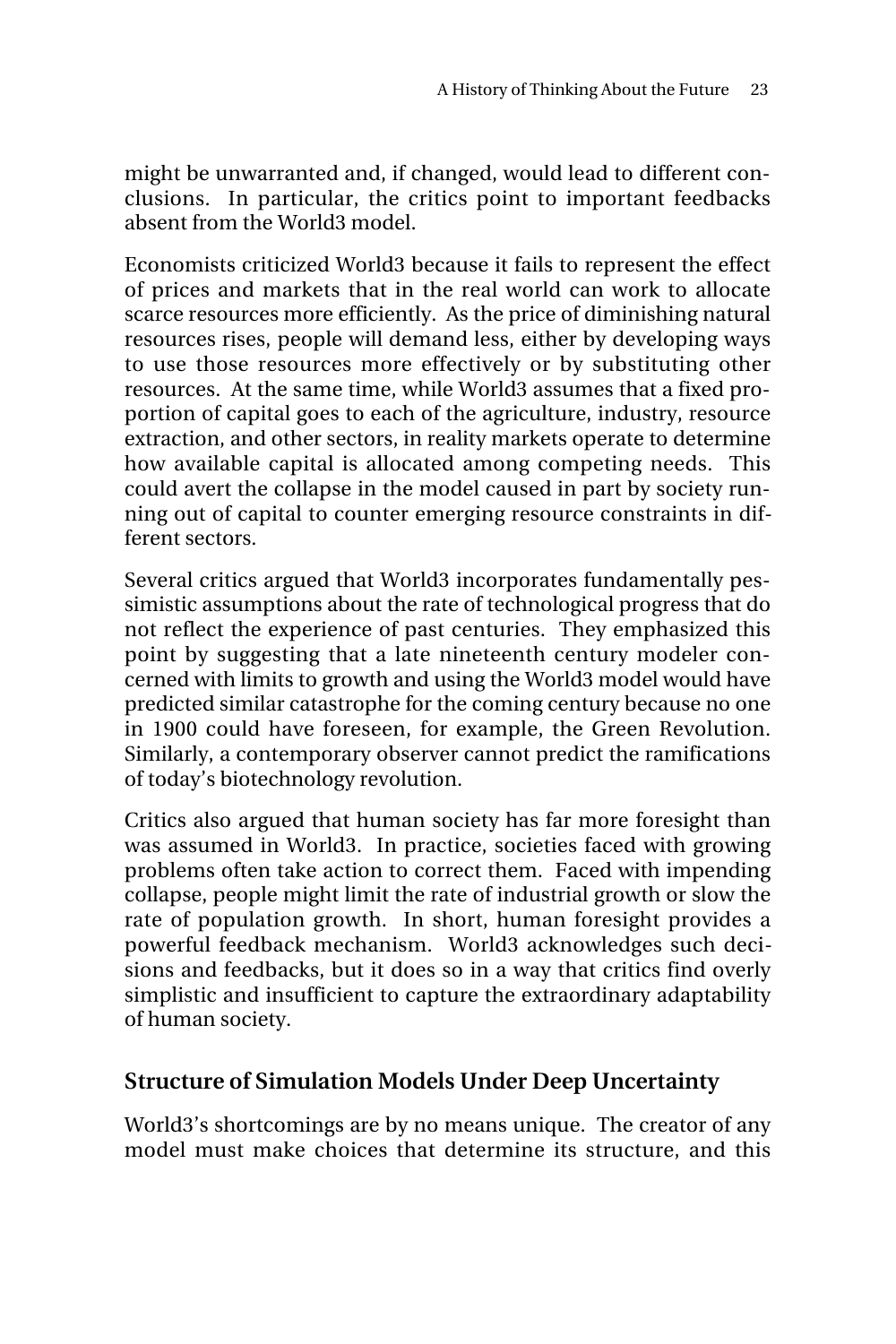structure in turn determines the futures it can represent. For any computer simulation model that addresses the long-term future, no definite proof or test can determine absolutely what the structure of the model ought to be. This inconvenient fact is implied by the term "deep uncertainty." While prediction is possible for well-defined problems and isolated systems, deeply uncertain problems are subject to surprise. No finite model can contain all the potential richness of the actual, future world. Any computer simulation model used as a basis for predictive argument in support of LTPA is vulnerable to the challenge that it has neglected some factor or relationship that could prove decisive in shaping the long-term future. When a model's predictions can be repeatedly compared to actual data, its designers can appeal to this comparison to validate their selection of factors. By definition, such validation is not available for those engaged in LTPA.14

In recent years interest in newer simulation techniques has increased, in particular agent-based modeling, where the representations of macroscopic structure in the model can emerge from simple rule-based interactions of more microscopic entities. A classic example is Schelling's (1978) simulation, originally conducted with checkers on a board, representing the decisions of individual homeowners about where to live. This simulation showed that strongly segregated neighborhoods could emerge from very mild individual racial biases. Increased computational capabilities have enabled construction of similar bottom-up simulations that can reproduce many of the structures of modern society, such as markets (Epstein and Axtell, 1996) and states (Cederman, 1997), without specifying them a priori. Such models hold promise for LTPA because they may simulate future changes in the structure of society that the model designers did not specify or even perhaps anticipate. Nonetheless, these new simulation techniques do not escape the challenge of deep uncertainty since any macroscopic structures emerging from such

 $14$ In some cases it is informative to assume, for the sake of argument, that the future will be just like the past. It can then be possible to validate a model using historical data and to use the resulting model to make forecasts. However, such a model is only as reliable as the assumption that there will be no surprises, and the frequent failure of such assumptions limits the usefulness of this approach. (For a more extensive discussion of models that cannot be validated but are still useful, see Bankes, 1993; Bankes and Gillogly, 1994a; Hodges, 1991; Dewar et al., 1996.)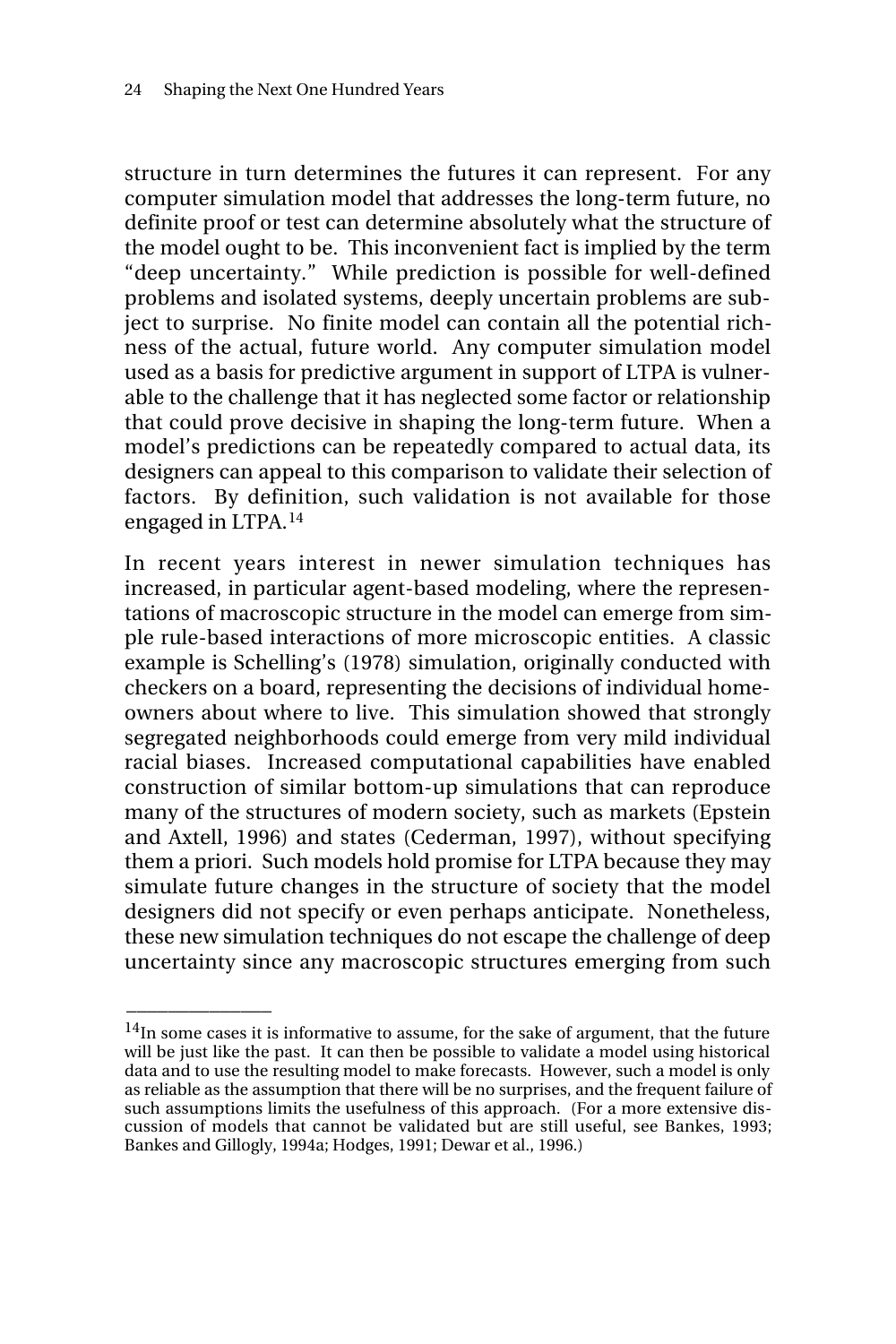models flow from the specifications of the rules whose particulars are themselves deeply uncertain.15

Narratives help provide compelling visions of the future. Group narratives combine the insights of many individuals. Computer simulation models keep extrapolations consistent with the known facts about the future and help to explore the implications of a wide range of plausible futures. Yet absent a means for systematically defending the choice of factors they do and do not include under conditions of deep uncertainty, simulation models will not achieve their full potential to support LTPA because these choices must be credible to those asked to believe the simulation modeling results. To contribute to LTPA, simulation models should be utilized within a formalized decision processes that recognizes the many avenues for alternative model construction created by deep uncertainty.

#### **FORMAL DECISION ANALYSIS UNDER CONDITIONS OF DEEP UNCERTAINTY**

Humans' impressive ability to reason is nonetheless heir to a number of persistent, well-documented limitations when used to make judgments about uncertain futures (Dawes, 1998). Faced with masses of data, humans often recognize desirable trends where none exist or ignore unwanted but real patterns. Humans are notoriously bad at estimating likelihoods because they greatly overestimate their confidence in the course of future events and simultaneously hold beliefs that violate basic laws of probability. Human biases, coupled with an inability to track the implications of long causal chains, may skew judgments in ways not easily recognized. The premise of this report is that patterns of reasoning that deviate from those of formal decision analysis may often be appropriate for the real problems people face. Nonetheless, when faced with a complex and difficult problem, human beings, working alone or in groups, often convince themselves of arguments that are demonstrably not true.

\_\_\_\_\_\_\_\_\_\_\_\_\_\_

 $15$ The authors have argued elsewhere that the lack of a decision analytic framework suitable for agent-based models has been a key limitation to their more widespread use for policymaking and have suggested that robust decisionmaking provides the necessary decision analytic approach (Bankes, 2002a, 2002b; Lempert, 2002a).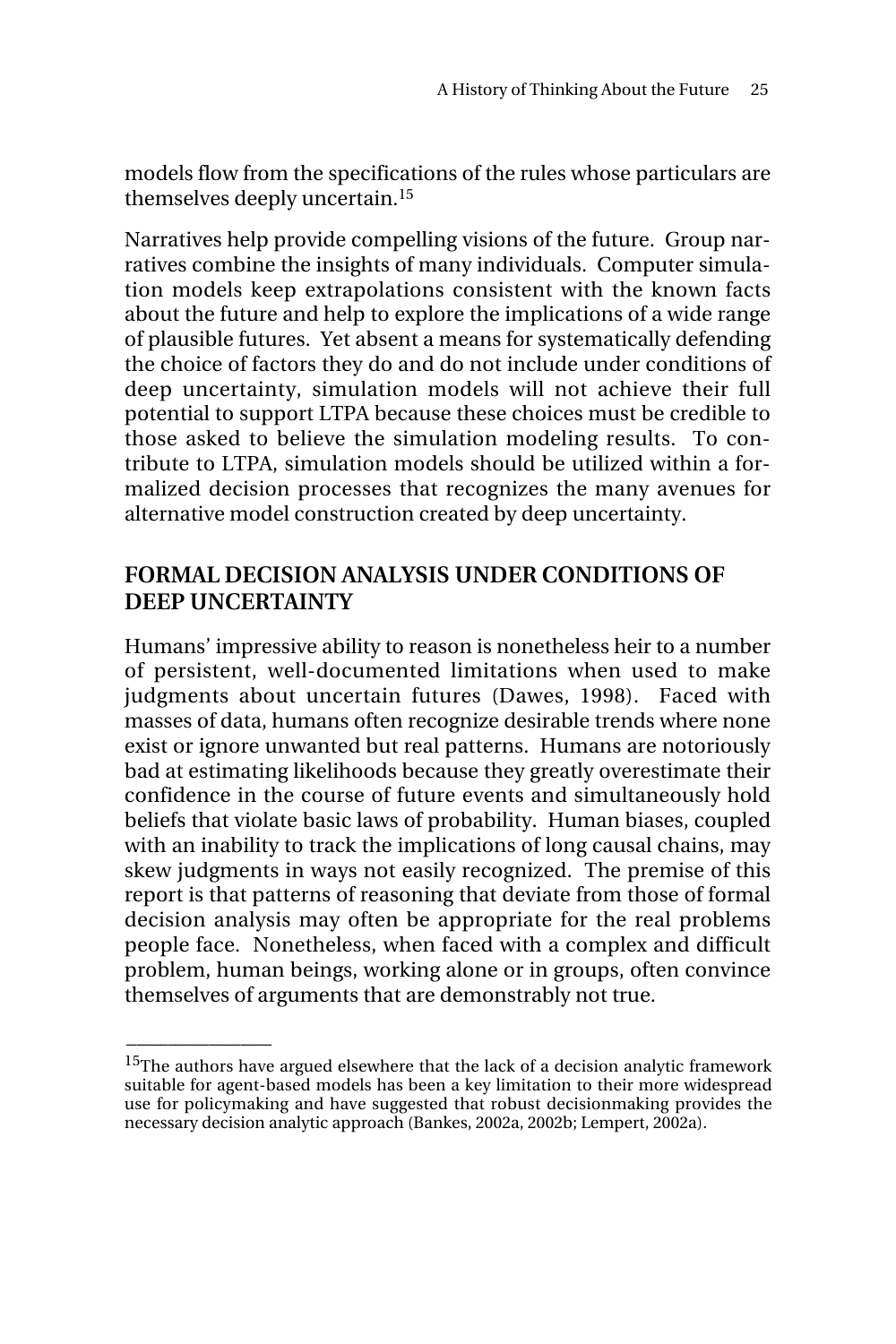# **Traditional Decision Theory Relies on Assumptions Inappropriate for LTPA**

In recent years, an explosion of public and private sector interest in scientific, quantitative methods for decisionmaking in the presence of uncertainty has occurred. The most common approach, stemming from pioneering work of the 1960s (Raiffa, 1968), is based on a *predict-then-act* paradigm that combines economic models of rational decisionmaking with methods for treating uncertainty derived from science and engineering. These formal decision-analysis methods allow the comparison of proposed decisions against normative criteria of what constitutes good and bad choices. Decisionmakers first obtain predictions of the likely outcomes from each decision option. All the potential consequences of each alternative are enumerated and then assigned a value (utility). A decision results from discovering and implementing the alternative with the most advantageous consequences.

When uncertainty is present, the consequences of alternative actions are weighted by their likelihood. The choice should then fall to the alternative that provides on average the best value (optimum expected utility). This framework has been applied successfully in a wide variety of fields, such as policy analysis, business decisionmaking, finance, and engineering. When the assumptions behind the theory hold, formal decision analysis can be shown to be the only logically consistent basis for making decisions.

These quantitative methods offer key insights but also present a dilemma when used for LTPA. They can organize vast quantities of information and ensure that any decisions based on such information are logically consistent. Yet, some key assumptions underlying traditional decision theory do not hold when one looks to the long term.16 In particular, traditional decision theory addresses the multiplicity of plausible futures by assigning a likelihood to each and averaging the consequences. This makes sense for many short-term

 $16A$  leading decision scientist, Granger Morgan (1999), and his colleagues distinguish policy problems by the time scale and number of stakeholders involved in order to characterize the ability of traditional, predict-then-act decision analyses to address them. They find global, long-term policy problems the least amenable to traditional methods.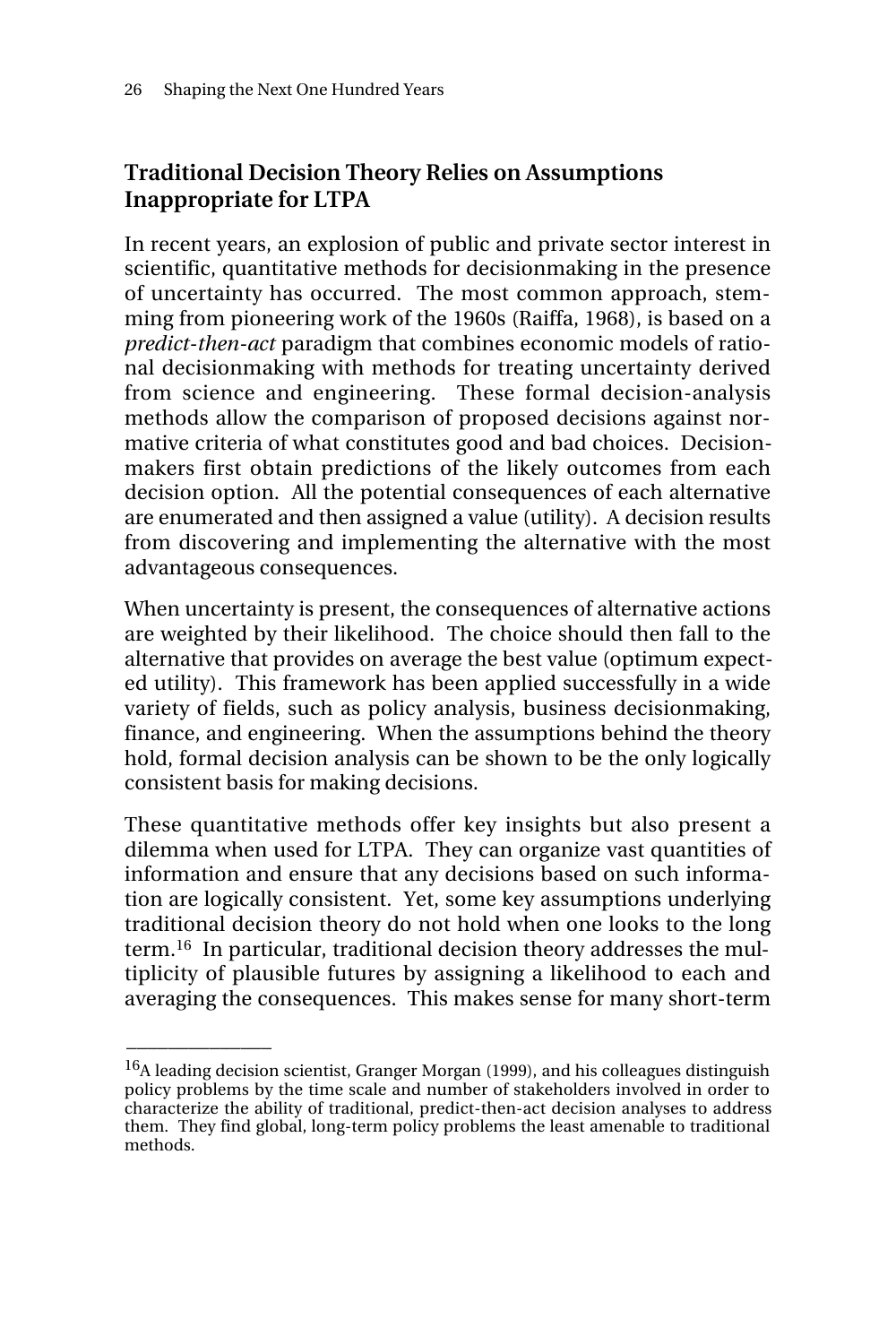policy problems when some solid basis exists both for limiting the number of reasonable alternatives and for estimating their probabilities. However, probabilistic treatments do not solve the prediction problem. There is simply no way of knowing the likelihood of the key events that may shape the long-term future. A radical technological innovation or a revolutionary change in the political order could dominate future outcomes. Because experts consistently underestimate the likelihood that they will be surprised (Kahneman, Slovic, and Tversky, 1982), sophisticated elicitation of expert opinion does not solve the problem of predicting the far future.

In addition, formal decision theory seeks an optimal policy solution. That is, the ideal policy is that single option that performs "best" given some set of assumptions about the likelihood of various futures. However, such an assessment is strongly tied to the validity of the assumptions that underpin the particular analysis. Such approaches make recommendations that can be relied on only if all the assumptions made about the future turn out to be correct. Quite rightly, these are not the criteria individuals actually use when making long-term policy decisions (Rosenhead, Elton, and Gupta, 1972).

The difficulties in applying predict-then-act decision tools to LTPA arise because of the requirement for decisionmaking under conditions of deep uncertainty. Therefore, such traditional methods as decision analysis that rely on optimization for a particular future will not produce policies that have the necessary robustness to seize unexpected opportunities, adapt when things go wrong, or support the forging of consensus.

## **Traditional Decision Analysis Has Proven Problematic When Applied to LTPA**

The problem of global climate change provides an example of the strengths and weaknesses of traditional decision analysis when applied to LTPA. Climate change is the quintessential example of a long-term policy problem. Emissions of greenhouse gases—carbon dioxide, methane, and a host of other gas molecules—trap excess heat in the atmosphere and warm the surface of the earth. Once resident in the atmosphere, these gases can persist for decades or centuries. The thermal inertia of the oceans means that today's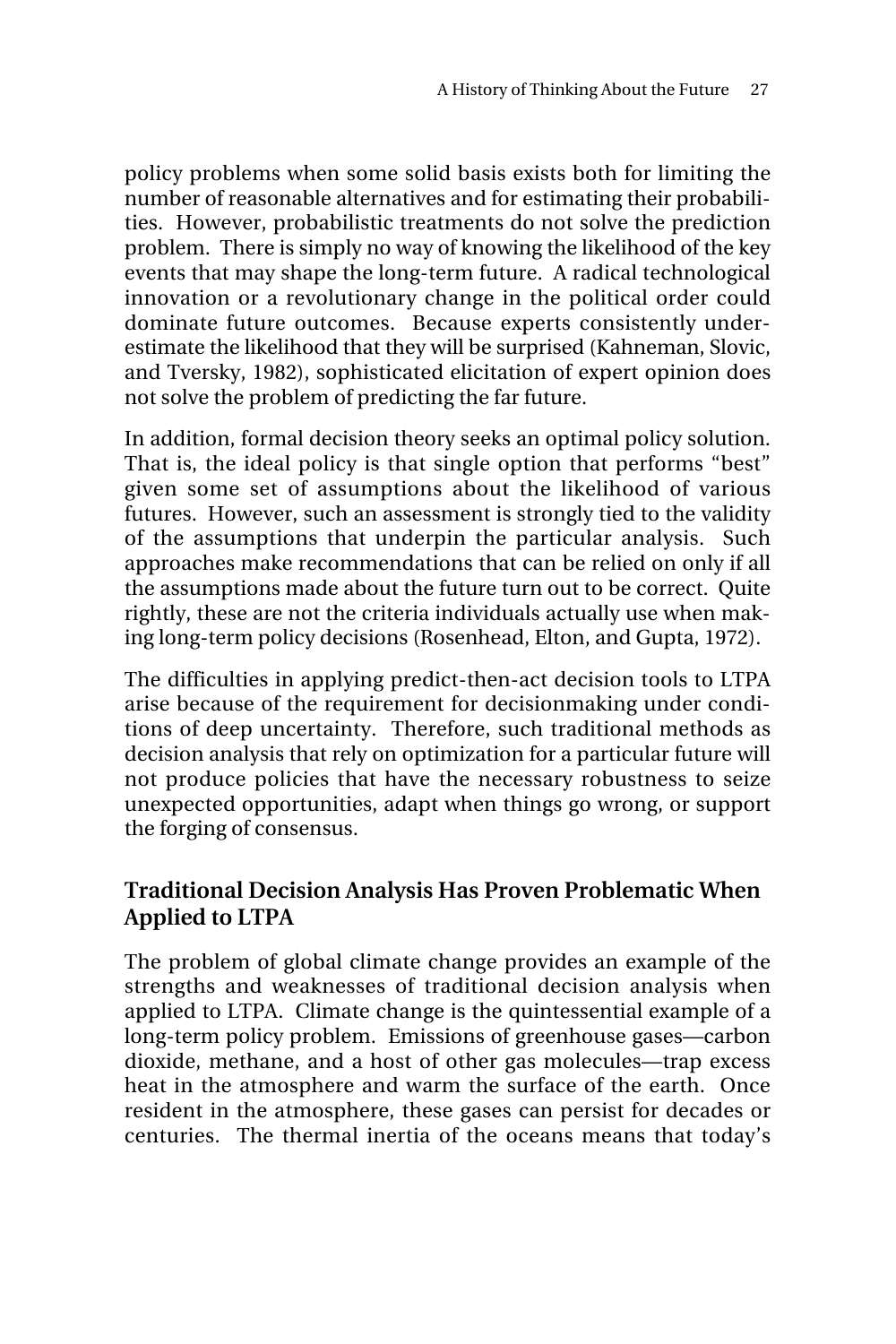actions can commit the earth to future warming whose effects will not become apparent for decades. In addition, the majority of anthropogenic greenhouse gases are emitted from society's capital infrastructure—power plants, factories, and transportation systems—that, once built, can operate for decades (Lempert et al., 2002). All told, decisions made today can have profound effects on greenhouse gas emissions and future environmental quality for decades and centuries. Given the inertia in the climate system and the human sources of emissions, any quantitative study of the impacts of alternative climate change policies must necessarily look a century or more into the future.

To compare alternative policies, researchers often develop "integrated assessment" computer simulation models to represent the mutually interactive behavior of the future economy and the climate system. These models relate alternative decisions to particular outcomes. For instance, a model might calculate the effects climate change could have on economies and ecosystems over the course of the twenty-first century, along with the costs of changing society's energy infrastructure in an attempt to reduce climate change. Analysts treat uncertainty about the long-term future by assigning probability distributions to such key parameters as the sensitivity of the climate system to increased greenhouse gas concentrations or the damages a changed climate might cause to human society. In the most sophisticated treatments, these distributions are elicited from leading experts in the field. Propagating these probabilities through the model gives likelihoods for each of the many plausible futures generated by the model.

Formal decision methods have yielded some important insights for the long-term problem of climate-change policymaking. They include a better understanding of the trade-offs between early and delayed action and an appreciation of the importance of efficiently allocating burden-sharing among different firms, economic sectors, and nations to lower the costs of responding to climate change. Nonetheless, the formal decision-analysis framework has important weaknesses when applied to LTPA. In particular, it assumes that the many plausible futures can be addressed by assigning a likelihood to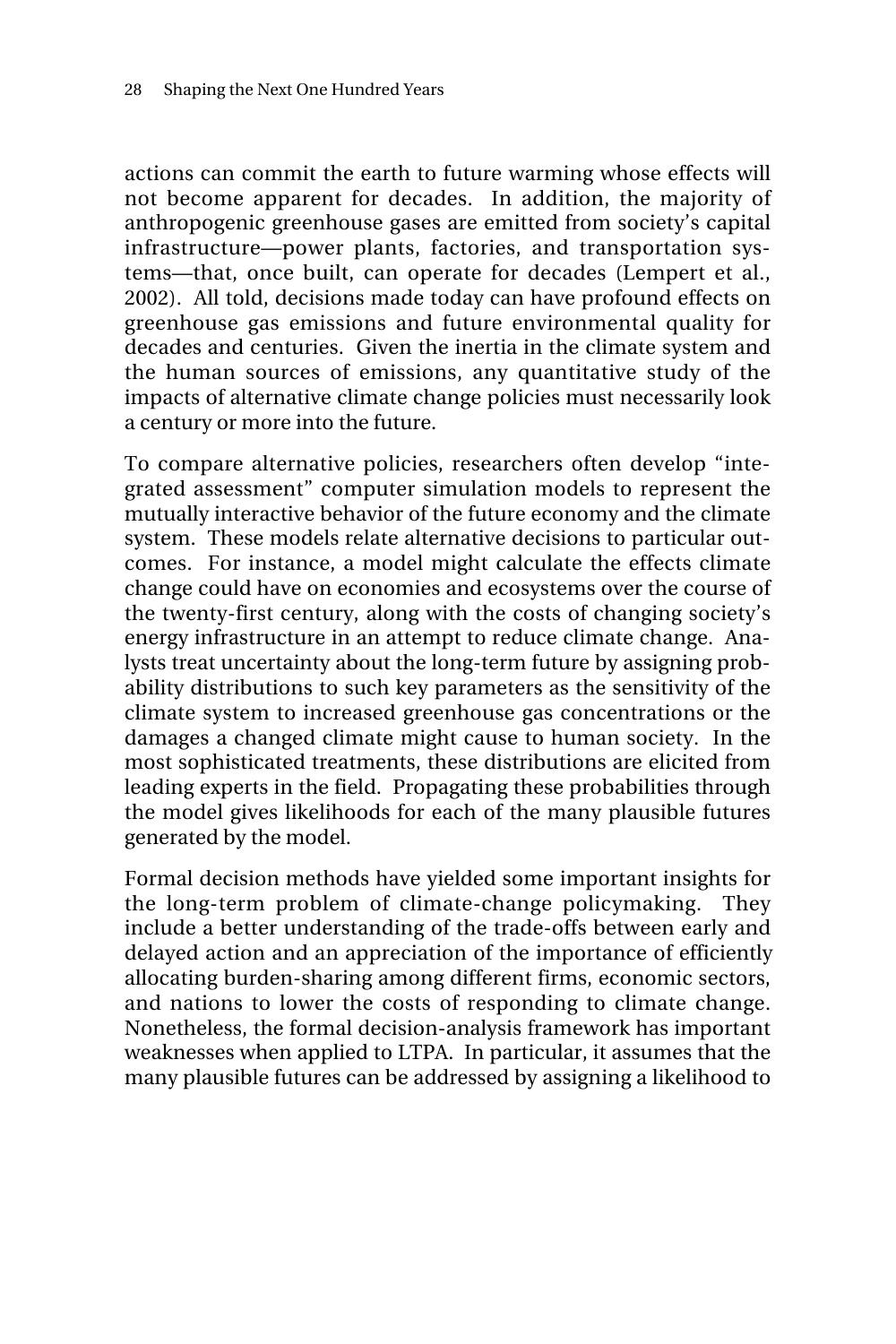each one and then averaging across the spectrum.<sup>17</sup> In the case of the far future, such probabilities, even if elicited from experts in the field, are neither much different nor much more accurate than those derived from such group processes as Delphi and Foresight.

Of course, it might be possible for a decisionmaker to become confident about a particular estimate of probabilities over a multiplicity of long-term futures. However, most LTPA challenges, including climate change, involve *many* decisionmakers whose interests, expectations, value systems, and interpretations of available scientific evidence may be widely divergent.<sup>18</sup> Decisionmakers and other political actors well understand that certain assumptions lend support to certain policies and that available data support a wide range of plausible futures. It therefore stands to reason that contending stakeholders will do their best to choose subjective probabilities that best support the position they wish to adopt on ideological, financial, or other grounds. Thus, when applied to LTPA, the powerful tools of formal decision analysis neither reliably provide a normatively sound basis for decisions nor, in practice, a framework that can coax consensus from multiple decisionmakers eager to champion their favorites from among a multitude of plausible futures.

#### **SCENARIOS: MULTIPLE VIEWS OF THE FUTURES**

 $\overline{\phantom{a}}$ 

All of the approaches discussed heretofore find their strengths tempered by their inability to confront the challenge of multiple plausible futures. In contrast, scenario-based planning is designed precisely to grapple with this multiplicity and unpredictability.

 $17$ Three key probabilities that emerge as drivers from such exercises are the following: in the absence of any policy actions, emissions of greenhouse gases will be large over the twenty-first century compared to the likelihood that they will be small; key technologies that might reduce greenhouse gas emissions, such as hydrogen-powered automobiles or carbon sequestration facilities for coal power plants, will be inexpensive rather than expensive; and the climate might experience an abrupt change in response to human interference (National Academy Press, 2002).

 $18$ To be sure, empirical evidence and scientific arguments can narrow the different expectations among different groups. For instance, the scientific community might generate a consensus about the subjective probability distribution for some physical parameter, such as climate sensitivity, sufficient to convince any reasonable stakeholder. For many key parameters, this is just not possible—e.g., the likelihood that new technology will substantially lower the cost of greenhouse-gas abatement.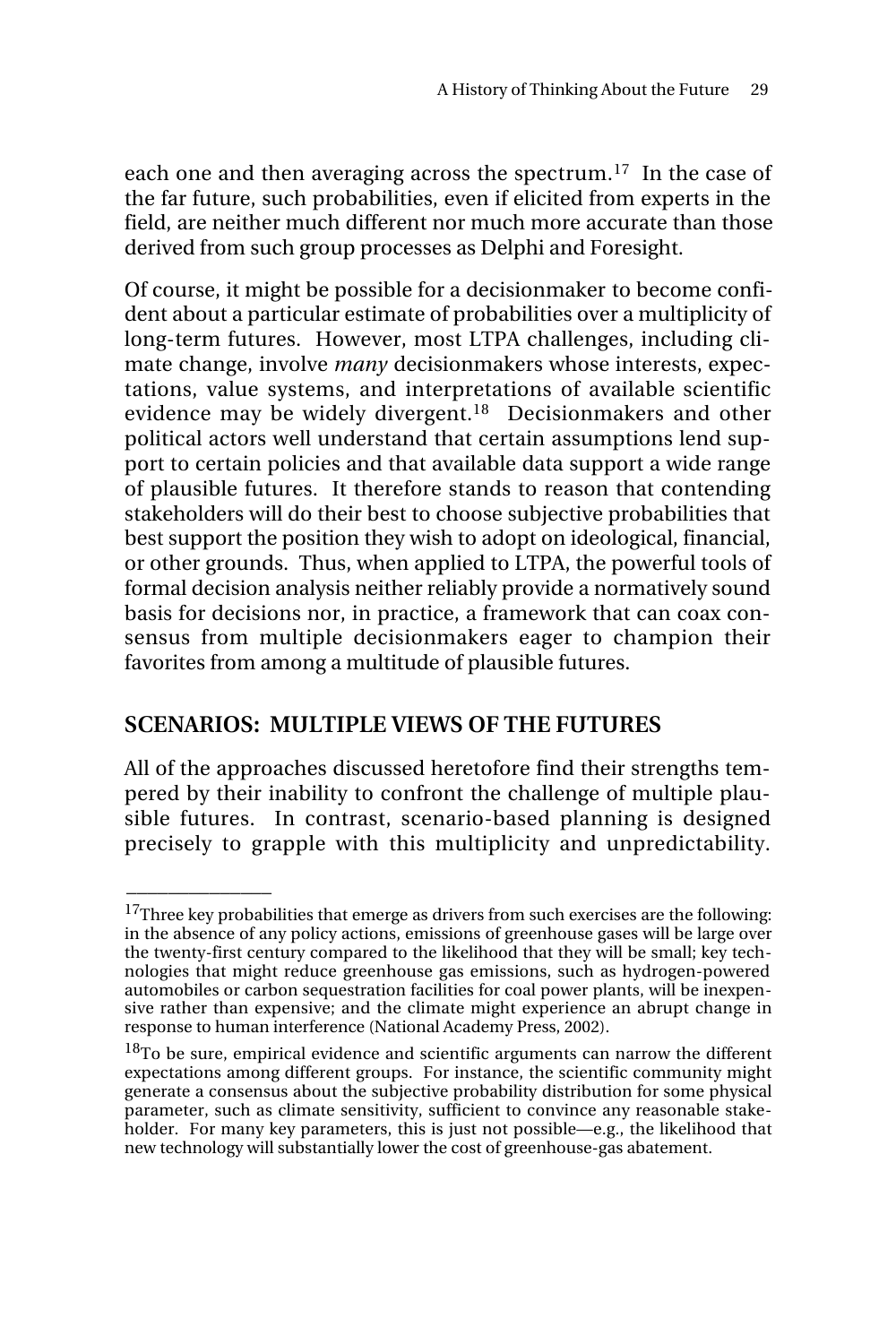Scenario-planning can crystallize the understanding that the longterm future may be very different from the present, and it can also help decisionmakers choose strategies based on this recognition. Even so, scenario-based planning as currently practiced does not provide a systematic foundation for comparing alternative near-term strategies that must be the ultimate goal of LTPA.

Scenario-planners conduct group processes to create narratives about the long-term future. Rather than tell a single story, the planners craft a suite of several complementary, yet fundamentally different, tales. A family of scenarios aims to span the range of plausible futures relevant to the decision at hand. In concept, such scenario families capture the fundamental truth that the future is influenced and constrained, but not determined, by the past and present. In common parlance, the word "scenario" connotes a postulated sequence of future events. Yet, in the modern practice of scenario planning, a single scenario is like a one-legged stool: it is useful only as one element of a whole that, in its entirety, spans a wide range of plausible futures.

In practice, scenario-based planning exercises lay out a small number—usually three or four—of alternative, self-consistent stories about the future. Some exercises, especially those incorporating computer simulation models in addition to detailed narratives, include calculations for dozens of cases but in the end will summarize all of those runs by reducing them to a small number of stories representing general scenario classes. Every scenario in the exercise is meant to be plausible, that is, logically self-consistent in the sense that each postulated event follows from those that come before. Some parties to the exercise may regard certain scenarios as exceedingly unlikely and undesirable, but no one should be able to prove any scenario impossible. Taken as a set, the scenarios should be compelling and acceptable to all the individuals involved.

The scenario-planning literature describes a series of steps by which a group may develop a set of scenarios. In one widely applied formulation (Schwartz, 1996), the group first identifies the decisions the scenarios are meant to inform. For instance, a firm may need to decide whether or not to invest in a new manufacturing facility. The group next lists key factors in the external environment that may affect the decision and the key driving forces that may in turn influ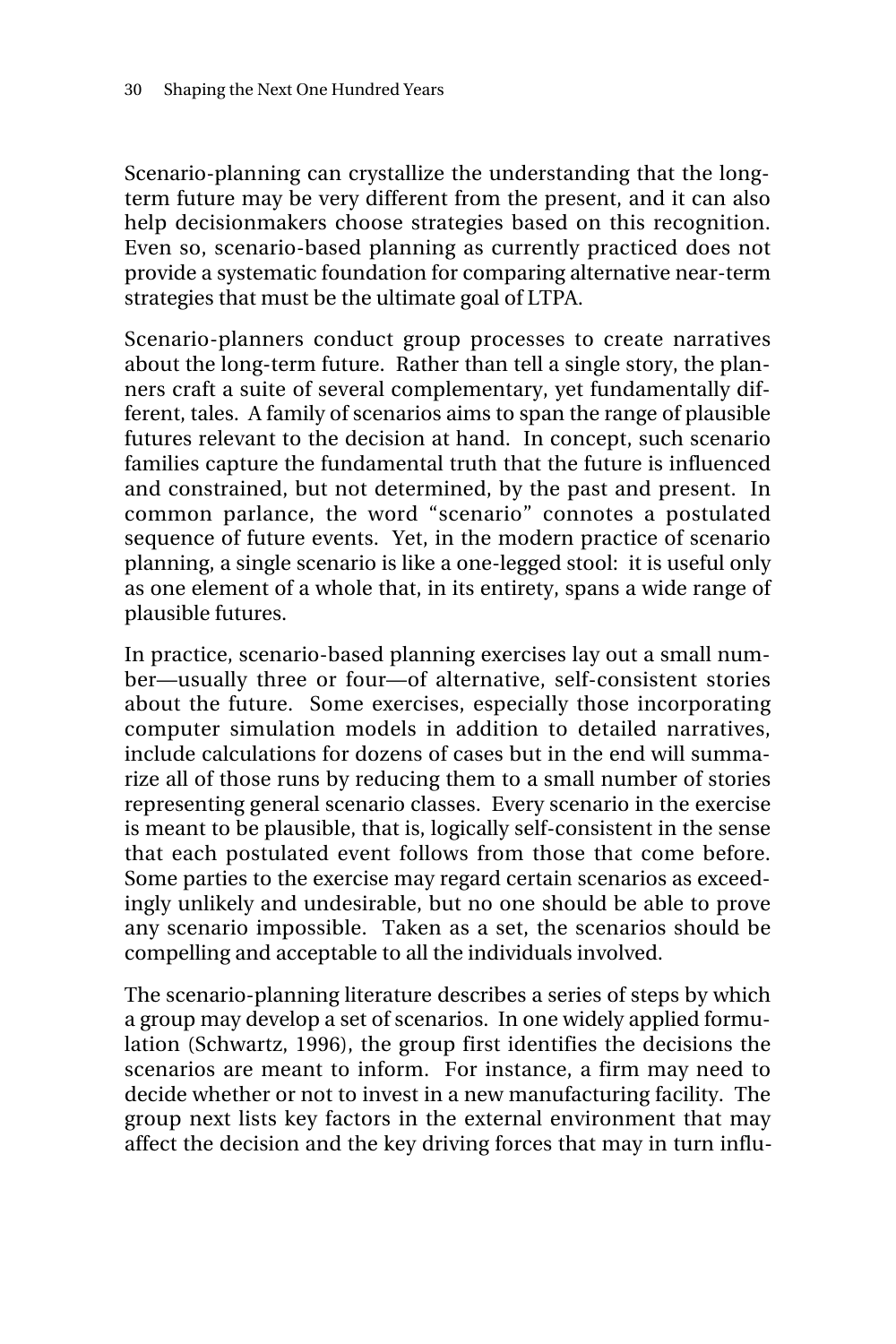ence those factors.19 The group then ranks the key factors and driving forces on the bases of degree of importance to the success of the decisions and the degree of uncertainty surrounding them. The most important driving forces and uncertainties are selected to differentiate the scenarios. Once the set of cases is so identified, the group crafts a "scenario logic," turning each case into the outline of a story. Then each scenario's story is fleshed out, checked for plausibility, and given a name. Finally, the group can begin to test alternative policies against the resulting scenarios. Some scenario-planning exercises also identify "leading indicators" that decisionmakers can track as they move into the future and that will give them early warning of which scenario is coming to pass.

## **Scenario-Based Planning Provides a Structure for Considering Risk**

By considering multiple views of the future, scenario-based planning provides a powerful framework for organizational learning, allowing different parts of the organization to share and understand information about risk.20 Decisionmakers will often reject projections of the future that deviate from what they expect or what they regard as comfortable. Families of scenarios help overcome this barrier by including in a package both scenarios that decisionmakers find comfortable and those that challenge them. In addition, a family of different scenarios can help groups of stakeholders with the inclination to argue for different views of the future acknowledge and accept that many alternative futures are plausible. Finally, families of scenarios help organizations respond more quickly to changing circumstances by providing them an opportunity to think through the warning signs of differing futures and the responses they might make to such signposts. In one famous example, Shell Oil responded more nimbly to the collapse of oil prices in the early 1980s because its

\_\_\_\_\_\_\_\_\_\_\_\_\_\_

 $19$ For example, the future state of the economy and customer demand for the firm's product may affect the investment decision. These two factors may also be recognized as being driven, at least in part, by interest rates and competitor's offerings, respectively.

 $20$ The "constructivist" literature on risk also stresses the importance of multiple views of the future in transmitting and receiving information about risk to decisionmakers and stakeholders (van Asselt, 2000).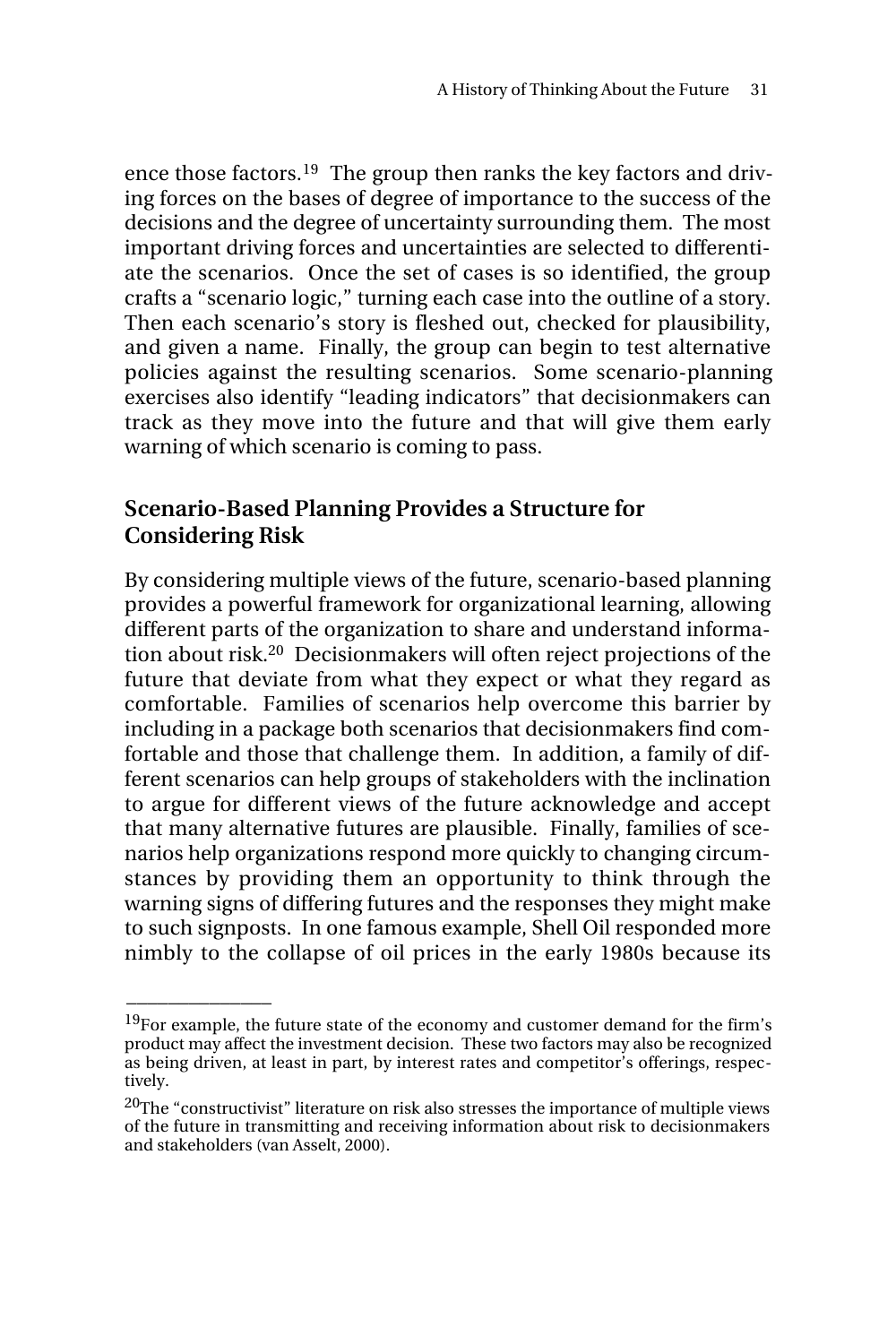management had thought through a set of scenarios that included such an eventuality (Schwartz, 1996).

Scenarios have been used to help think through a variety of longterm policy challenges including those centering on twenty-first century sustainability. The Special Report on Emissions Scenarios (SRES) (Nakicenovic, 1999) produced by the UN's Intergovernmental Panel on Climate Change is an example of how such efforts may be linked to simulation modeling. SRES used six different integrated assessment models to create 40 scenarios to examine the implications of a range of economic, demographic, and technological driving forces. These scenarios were gathered into four families, each representing a distinct storyline: "Rapid Convergent Growth," "Fragmented World," "Convergence with Environmental Emphasis," and "Local Sustainability." The storylines spanned two key driving forces: the degree of global integration versus regionalism and the relative regard for economic versus environmental concerns.

Each of the 40 runs of each of the six models represented a particular quantitative interpretation of one of these storylines. As a consensus report of the United Nations, the SRES scenarios were not made to yield any deeply unpleasant future scenarios. Nonetheless, the four canonical scenarios defined by the two sets of driving forces did admit to a wide range of plausible future greenhouse gas emissions paths inasmuch as they were intended to convey the uncertainty about emissions to scientists studying potential future effects of climate change and policy analysts assessing alternative policy responses.

The Global Scenarios Group (GSG) provides another important example of this genre (Raskin et al., 2002). In contrast to SRES, which sought to support policymakers but not make policy recommendations, the GSG, convened in 1995 by the Stockholm Environmental Institute, was an international group of scholars who wanted to make specific recommendations about the actions needed for a transition to sustainability. GSG created sustainability scenarios that combined detailed results of quantitative simulation modeling to capture key demographic, economic, and environmental trends with literary narratives that attempted to describe what it would be like to live through the scenarios.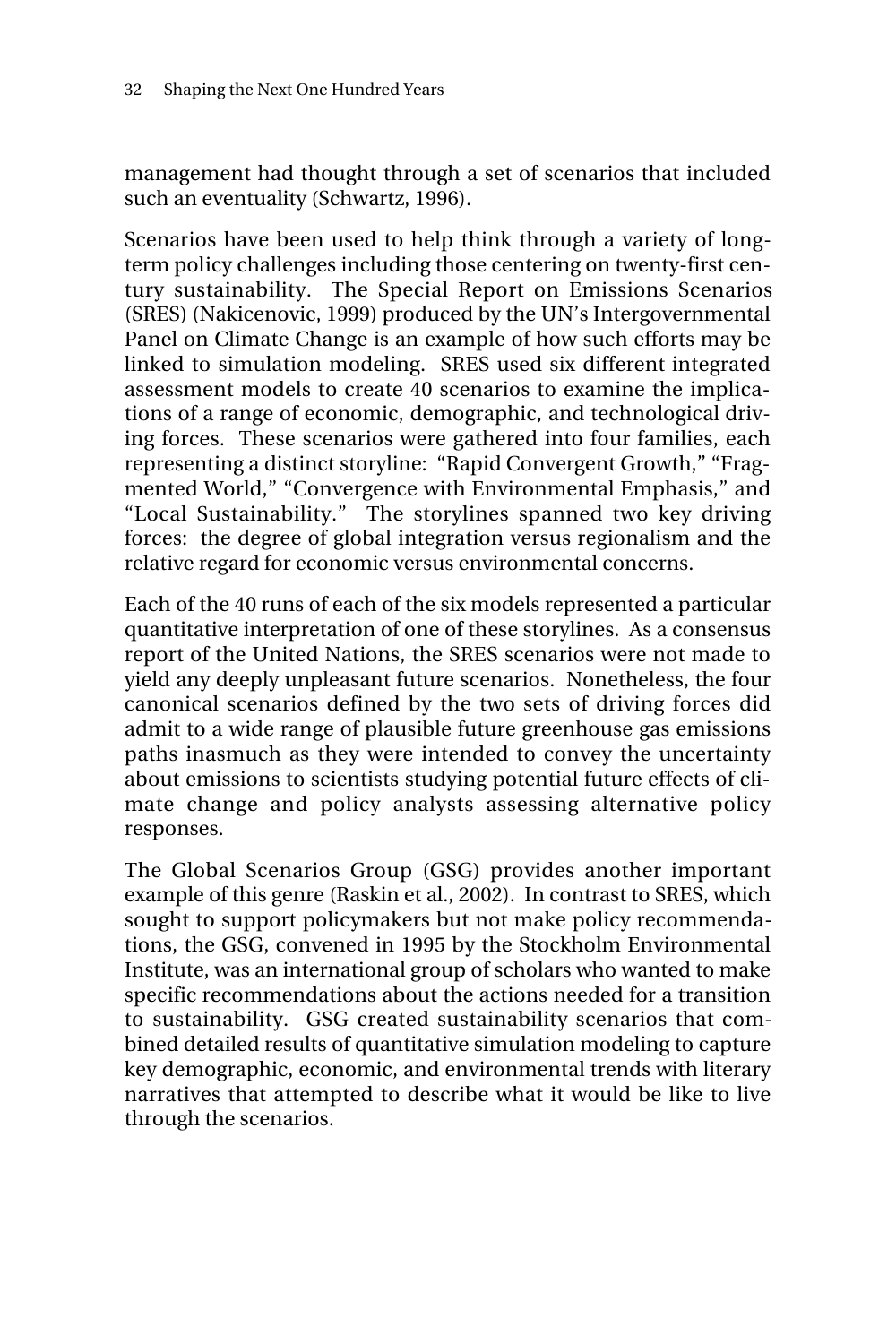To organize the myriad possibilities, the GSG laid out three general classes of scenarios and labeled them "Conventional Worlds," "Barbarization," and "Great Transition." These archetypes were intended to capture the essence of the long-term challenges facing the world today. The "Conventional Worlds" family of scenarios envisions a future of incremental change, evolving without major discontinuities and surprises, leaving human values and institutions at century's end similar to those of today. The "Barbarization" family envisions a future in which escalating crises overwhelm the capacities of today's institutions, and social, economic, and moral underpinnings collapse, plunging civilization into anarchy or tyranny. The "Great Transitions" family captures a future that develops from profound, near-term shifts in human values and institutions. Societies worldwide emphasize and achieve quality of life, material sufficiency, social solidarity, and the preservation of nature.

Figure 2.1 summarizes the trajectories of population and wealth for two representatives of each scenario family over the twenty-first century. The differing courses illustrate some of the most important quantifiable differences among the scenario groups (Gallopin et al., 1997). Within the Conventional Worlds family, the "Reference" (business-as-usual) scenario extrapolates current policies across the twenty-first century leading to great aggregate global wealth, unequally distributed, and extensive damage to the environment. The "Policy Reform" scenario explores the extent to which comprehensive and coordinated government action within the context of existing institutions and values can alleviate concerns about equity and the environment raised by the Reference scenario (Raskin et al., 1998). "Eco-Communalism" and "New Sustainability Paradigm" envision two different Great Transitions. The former embraces strong decentralization and local economic self-sufficiency. The latter represents a global civilization focused on equity and environment. The "Breakdown" scenario represents a complete collapse into small, poor, warring tribes. In "Fortress World" authoritarian rulers protect small enclaves of wealth amidst an impoverished majority.

GSG provides detailed narratives for these scenarios, called "future histories," presented in a form that might appear in a late twenty-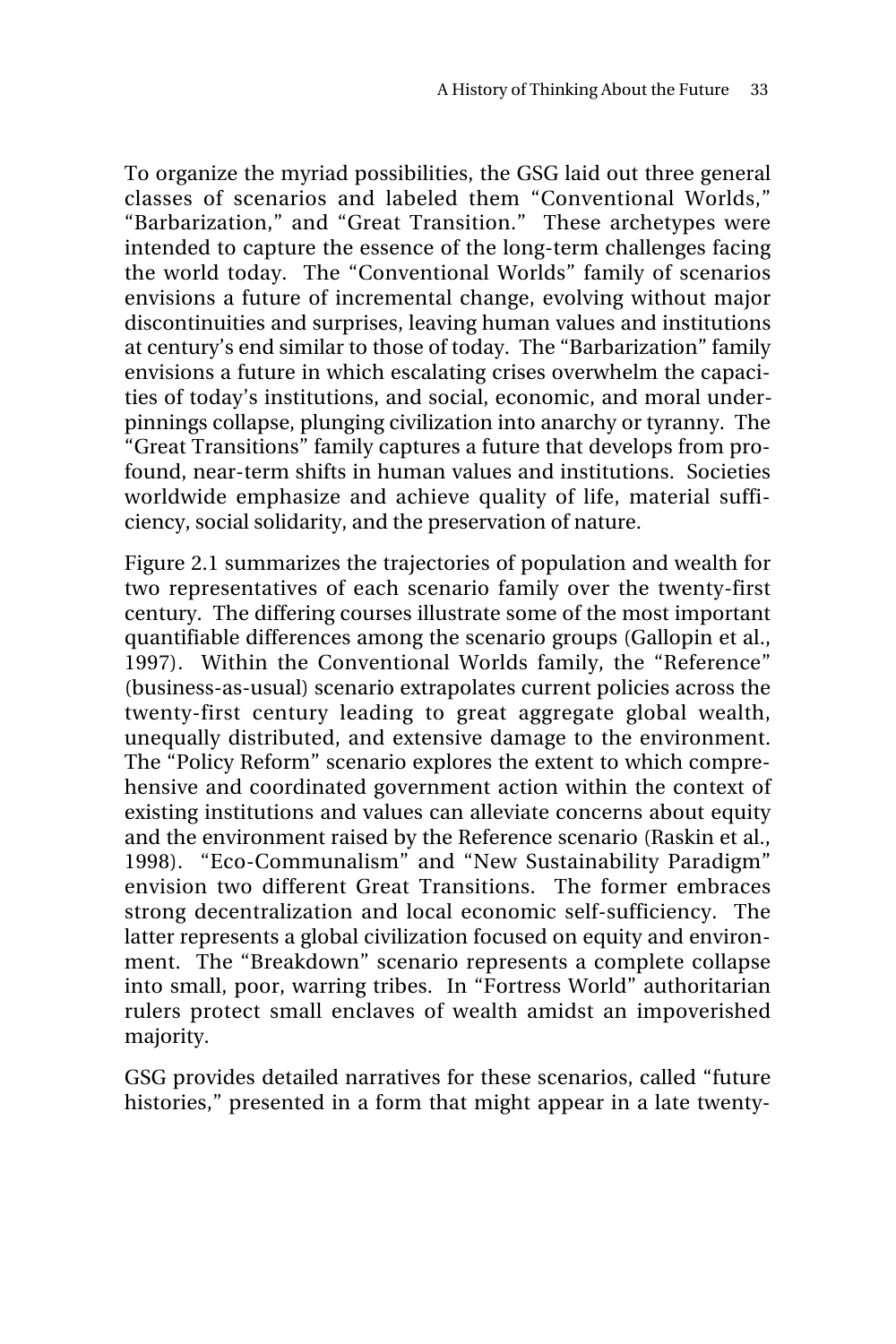

**Figure 2.1—Global Trajectories for Per-Capita Income and Population in Six GSG Scenarios**

first century magazine article that sought to help its readers understand the events of the early 2100s that had created their world. The GSG laid out their scenarios to argue for specific near-term actions and framed their arguments as risk-management strategies. Barbarization clearly represents a future to be avoided. Conventional Worlds*,* embodying current conventional wisdom, appeared superficially attractive, but the GSG argued that it was unreliable. They suggested that today's institutions and values, which balance the desire for economic growth with quality of life, may be insufficiently flexible and responsive to cope with the challenges that could appear in the twenty-first century. With luck, Conventional Worlds might endure. If it did not, Barbarization would likely result. Only Great Transition could reliably weather the storms ahead and avoid deleterious consequences. Thus, the GSG scenarios suggest that the most important step society could take to address long-term sustainable development would be near-term actions to transform the values that would shape humanity's future institutions and choices.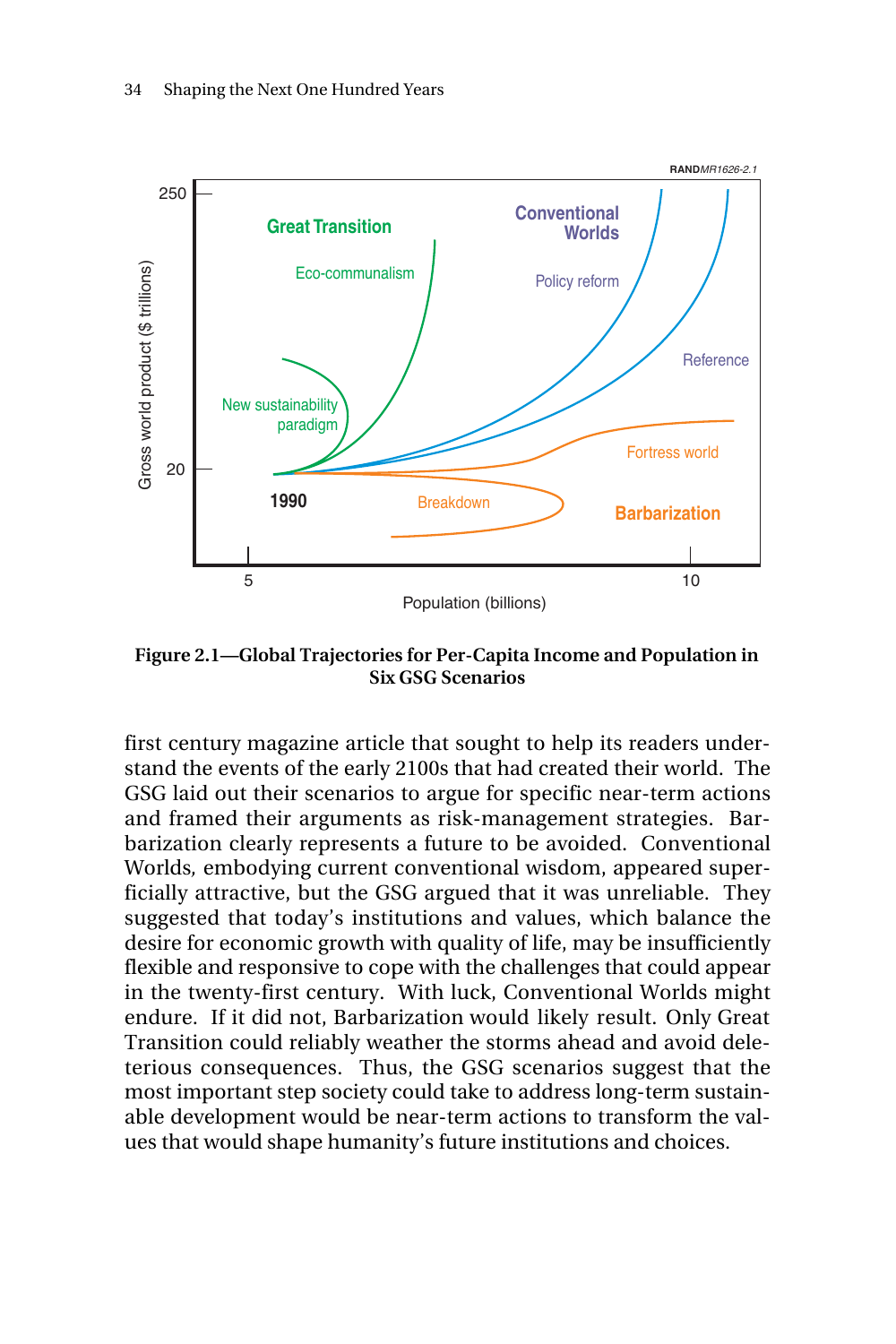GSG's scenarios and similar tales provide a powerful stimulus to the imagination by helping people envision what each of the postulated futures might be like and by giving them some understanding of what driving forces might bring them about. The narrative structure of scenario families is crucial. For instance, the set of names—Barbarization, Conventional Worlds, and Great Transition—can provide a concise, memorable synopsis of the argument.<sup>21</sup>

## **Scenario-Based Planning Also Has Several Important Weaknesses for LTPA**

Scenario-based planning does grapple with the multiplicity of plausible futures but has two important weaknesses for LTPA. First, the choice of any small number of scenarios to span a highly complex future is ultimately arbitrary. A scenario exercise will necessarily miss many important futures that do not make the cut into the top few. Despite best efforts, the logic used to sort the scenarios may seriously bias any conclusions drawn from them. As one small example, research in the psychology of decisionmaking indicates that humans gravitate to stories whose plot revolves around a single dramatic event rather than to those where the ending is driven by the slow accumulation of incremental change (Kahneman and Tversky, 1982). Thus, scenario-based planning exercises may make it difficult to think about responses to slowly emerging problems. Certainly they will fail to address many of the challenges that the future will hold.

Second, scenario-based planning provides no systematic means to compare alternative policy choices. Some of the literature (van der Heijden 1996) suggests means for seeking policies robust over the set

\_\_\_\_\_\_\_\_\_\_\_\_\_\_

 $^{21}$ Similarly, the "Mount Fleur" scenarios developed for South Africa in the 1980s are credited with creating a shared language for South Africans to debate the dismantling of apartheid (van der Heijden, 1996). These scenarios were popularized in public speeches and a best-selling book. The scenarios were labeled with names evocative of flight: "Ostrich" reflected an attempt by the apartheid government to conduct business as usual, "Lame Duck" envisioned a weak government overseeing a long period of transition, "Icarus" envisioned a majority government coming rapidly to power on a wave of unfulfillable promises, and "Flamingos" envisioned a black-white coalition government whose members rise slowly but fly high together. Even people who had not read about them could discuss the implications of alternative decisions using the scenario names as shorthand.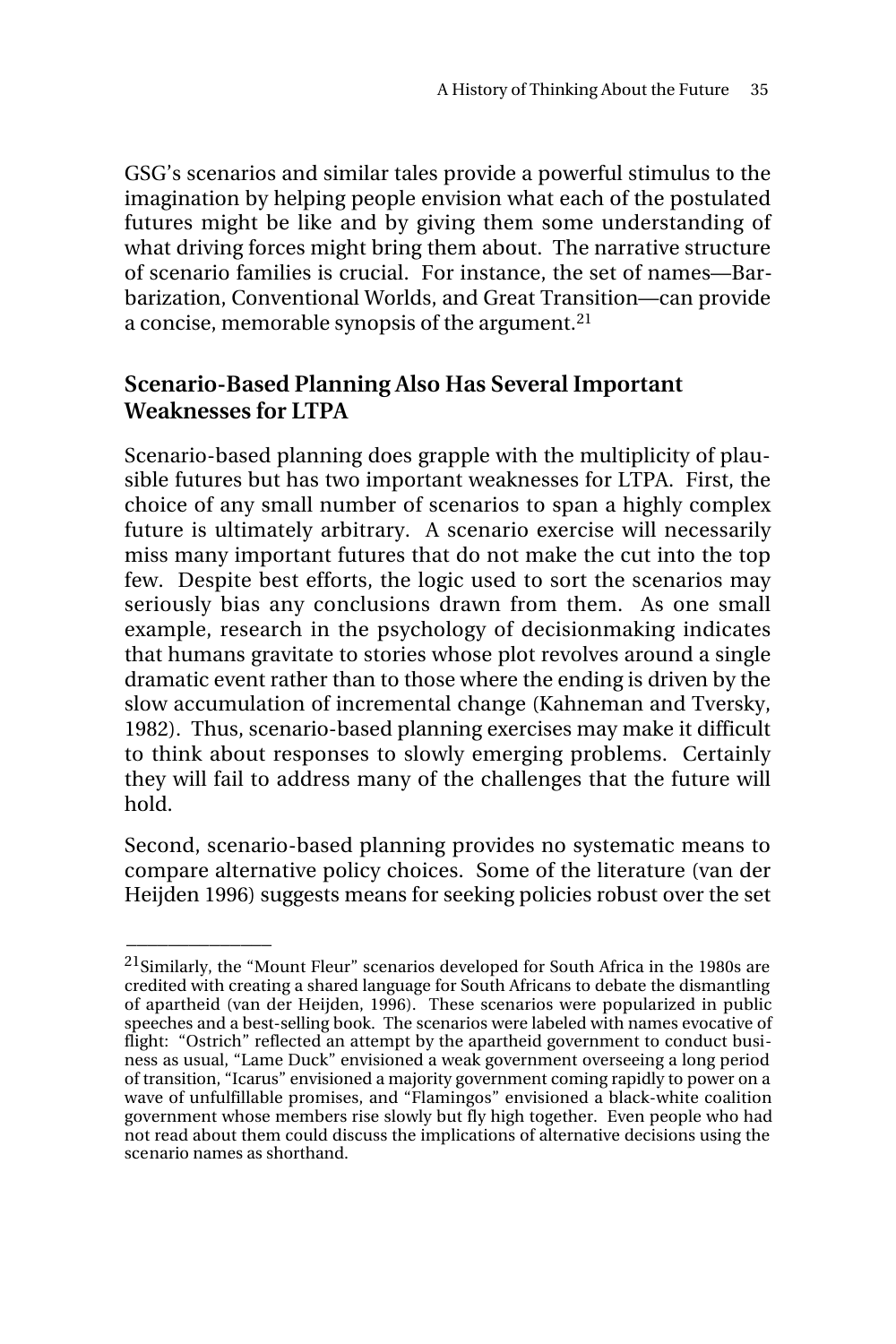of scenarios. Dewar et al. (1993) and Dewar (2001) have developed a form of narrative scenario-based assessment called Assumption-Based Planning, which systematically finds weaknesses in existing plans and helps decisionmakers improve those plans with strategies comprising shaping actions intended to influence the future that comes to pass, hedging actions intended to reduce vulnerability if adverse futures come to pass, and signposts—observations that warn of the need to change strategies.

Although the scenario-based planning literature has systematized the process for developing scenarios, the approach for developing policy based on the results is not similarly systematic. Although best practice can incorporate scenario processes into long-range planning, most often scenario exercises by their nature stand apart as exceptional practice not formally incorporated into usual decision processes. The links making such inquiry integral to the evolving pattern of actions that must be taken to craft actual strategies, put them in place, and monitor their progress are often tenuous. More important, the largely narrative approaches used and the limitations on the ability of humans to comprehend large masses of information make it likely that scenarios with important implications for detecting opportunities, highlighting pitfalls, or informing strategic action may be missed. Scenario techniques are tremendous boons to forward-looking strategic thinking but are not formally linked to the operations of decisionmaking.

#### **ASSESSING THE STATE OF THE ART**

This brief survey suggests that traditional methods for engaging in long-term thinking and decisionmaking all grapple in different ways with the core challenge of confronting multiple, plausible futures. Taken together, these methods provide a rich foundation of wisdom on which to construct a new approach to LTPA. Narratives are unmatched in their ability to help audiences viscerally imagine what the future might be like. Delphi and Foresight exploit the fact that valuable information about the future is often best gathered through discussions among groups of informed individuals. Simulation modeling provides a quantitative structure for constructing inquires into alternatives. Decision-analysis methodology helps correct the numerous fallacies to which human reasoning is prone. Finally,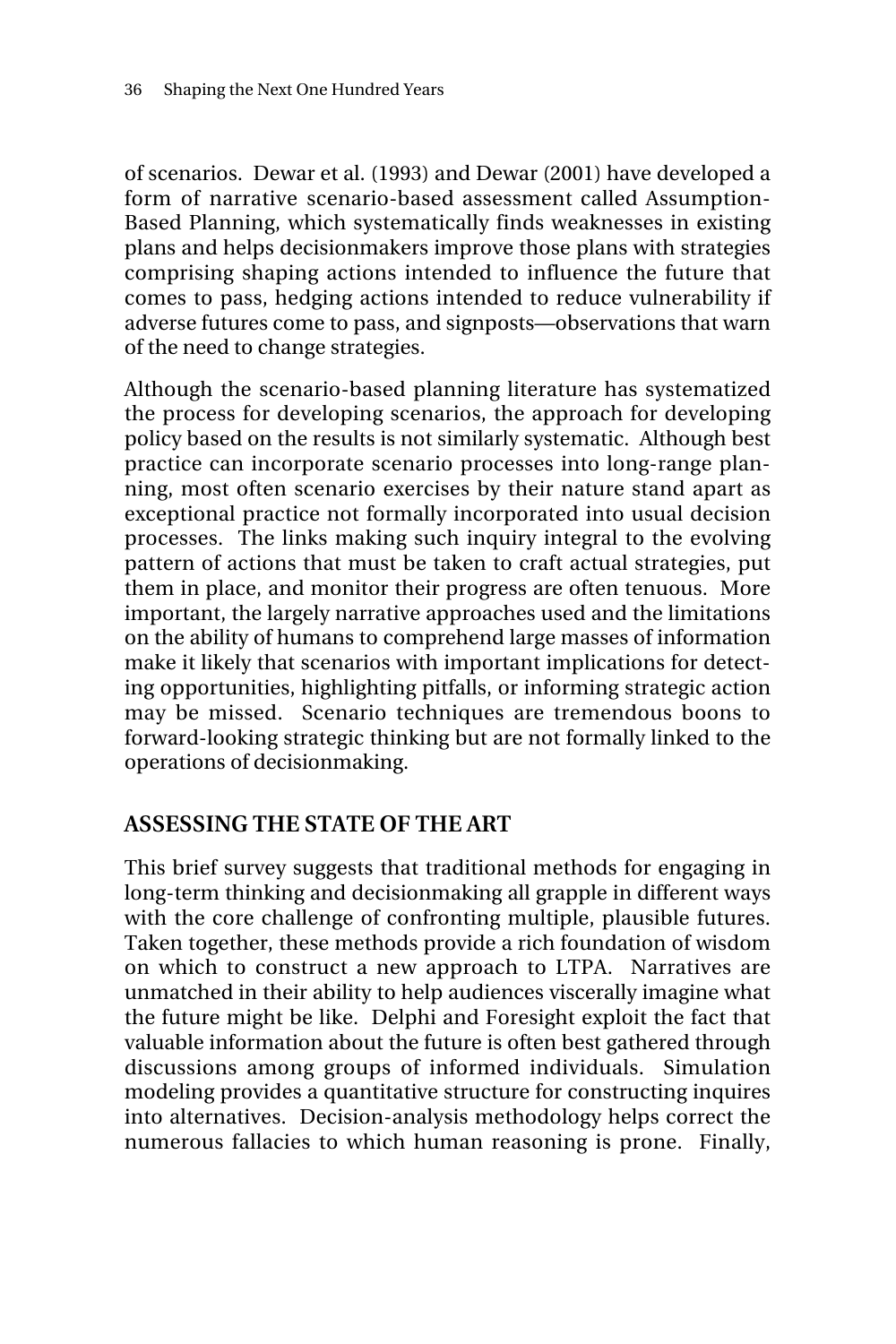scenario-based planning stresses the importance of multiple views of the future in transmitting and receiving information about uncertainties to decisionmakers and stakeholders.

However, each technique in itself proves insufficient to support the processes humans actually rely on to reason through complex and deeply uncertain issues pertaining to the long-term future. It is therefore useful to consider how best to combine the strengths of each approach while mitigating their common weakness. The guide for doing so should be a return to first principles: an explicit consideration of how the natural human mechanism for reasoning under deep uncertainty operates. Our goal is to undergird this faculty with the same level of analytic support that has been constructed for standard decision problems and, in the process, create a new way to conduct standard LTPA—or, indeed, any type of decisionmaking under conditions of deep uncertainty.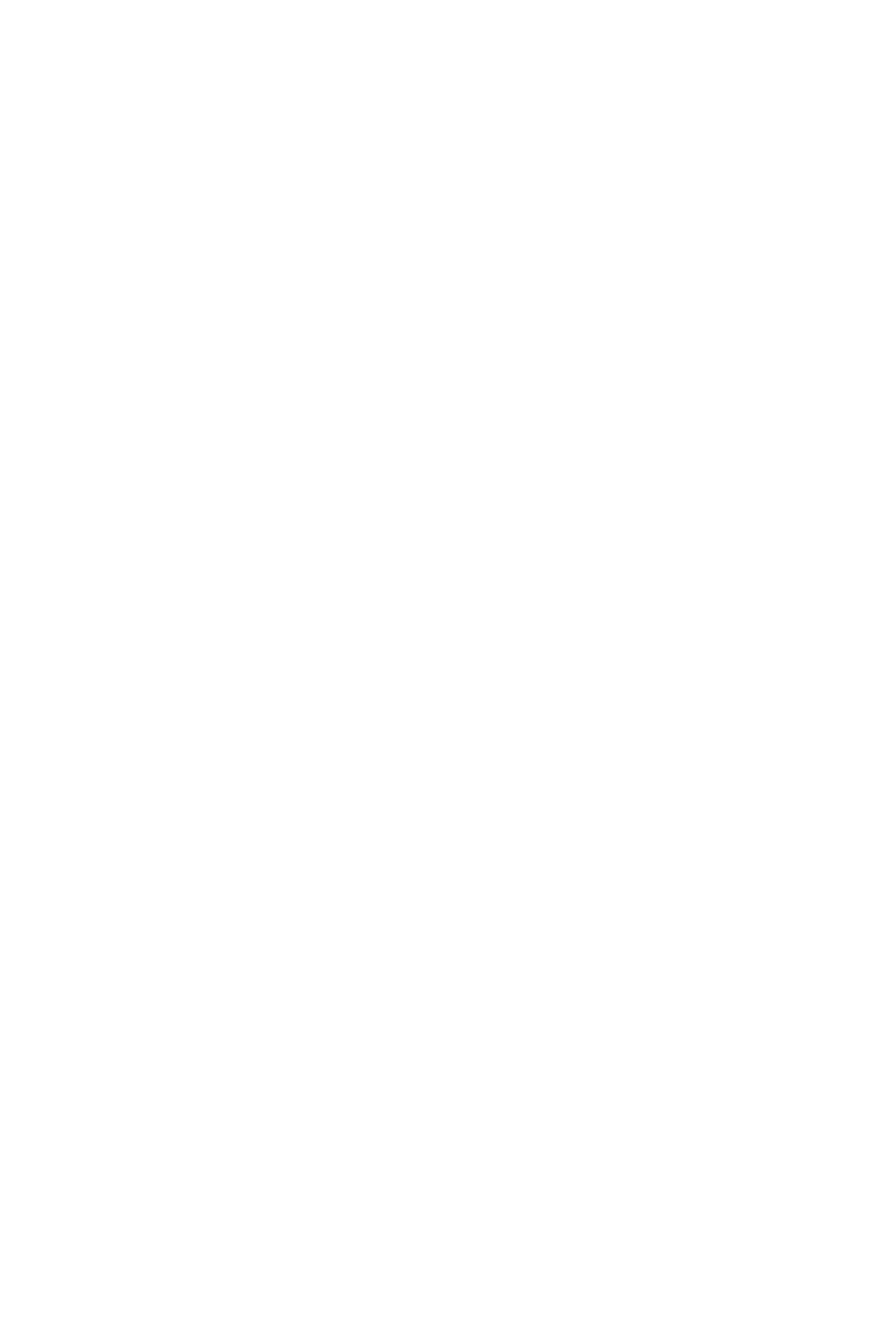# Chapter Three **ROBUST DECISIONMAKING**

Often in the history of science, new tools have launched new ways of looking at the world. Galileo altered conventional views about the human place in the cosmos when he pointed his telescope, newly invented as an aid to maritime navigation, into the sky and discovered in the orbits of Jupiter's moons the existence of more than one center of motion in the universe. The microscope revealed the existence of a hitherto unsuspected world requiring new explanations. The steam engine prompted Sadi Carnot's inquiries into the intimate relationship between heat and motion, launching energy as a central concern for science and profoundly deepening the concept of the fundamental unity of nature.

Today, the computer has also become a tool poised to reshape our thinking in many fields. In particular, this technology can revolutionize the way we plan for the long-term future. The computer will not solve the intractable problems of prediction (though in some areas it may improve our ability to predict), but instead it can enable decisionmakers to ask a fundamentally different and more sensible question. Rather than first predicting the future in order to act on it, decisionmakers may now gain a systematic understanding of their best near-term options for shaping a long-term future in the absence of any reliable predictions.

This chapter introduces a new approach to LTPA based on computer-supported, robust decisionmaking methods.1 This discussion

<sup>&</sup>lt;sup>1</sup>Section 10.1.5 in Metz et al. (2001) surveys a variety of robust decisionmaking methods applied to the long-term policy problem of global climate change.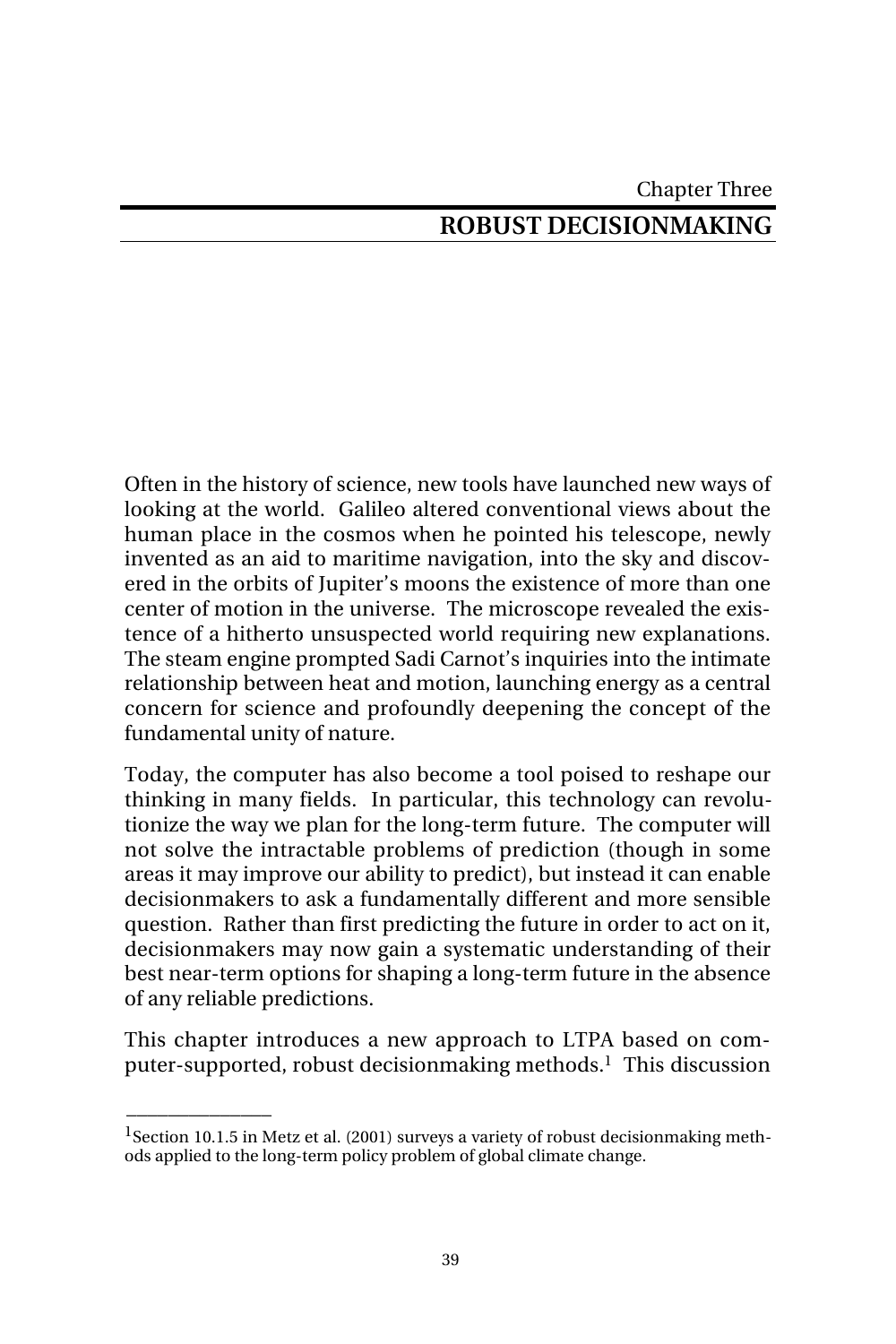describes the general methods and technology used in this study and the philosophy informing its development. Chapters Four and Five demonstrate the application of a particular robust decisionmaking method to the problem of global sustainability.

# **DECISIONMAKING UNDER CONDITIONS OF DEEP UNCERTAINTY**

The previous chapter's discussion suggests the rich legacy of insights into the practice of LTPA. The power of the modern computer now makes it possible to build on previous concepts, rendering many of them operational for the first time, to construct robust decision methods. These methods can overcome past limitations in LTPA by providing analytic support for systematic human assessment of options that accounts for the multiplicity of plausible futures. In brief, a robust decision approach allows analysts to use the computer to lay out a wide range of plausible paths into the long term. They then look for robust near-term policy options—i.e., those that when compared to the alternatives perform reasonably well across a wide range of futures using many different values to assess performance. Often strategies are robust because they are adaptive—that is, they are explicitly designed to evolve in response to new information.

## **Complementary Capabilities of Humans and Computers**

Computer-supported robust decisionmaking at its root combines the best capabilities of humans and machines. Humans have unparalleled ability to recognize potential patterns, draw inferences, formulate new hypotheses, and intuit potential solutions to seemingly intractable problems. Humans also possess various sources of knowledge—tacit, qualitative, experiential, and pragmatic—not easily represented in traditional quantitative formalisms. Working without computers, humans can often successfully reason their way through problems of deep uncertainty, provided that their intuition about the system in question works tolerably well. They can employ narrative mental simulations to test how strategies will perform in complex situations (Kahneman and Tversky, 1982). Expert decisionmakers can use analogies from the past to suggest which strategies should work most effectively in the future (Klein, 1998). Iterative group processes can tap vast stores of relevant information. Framed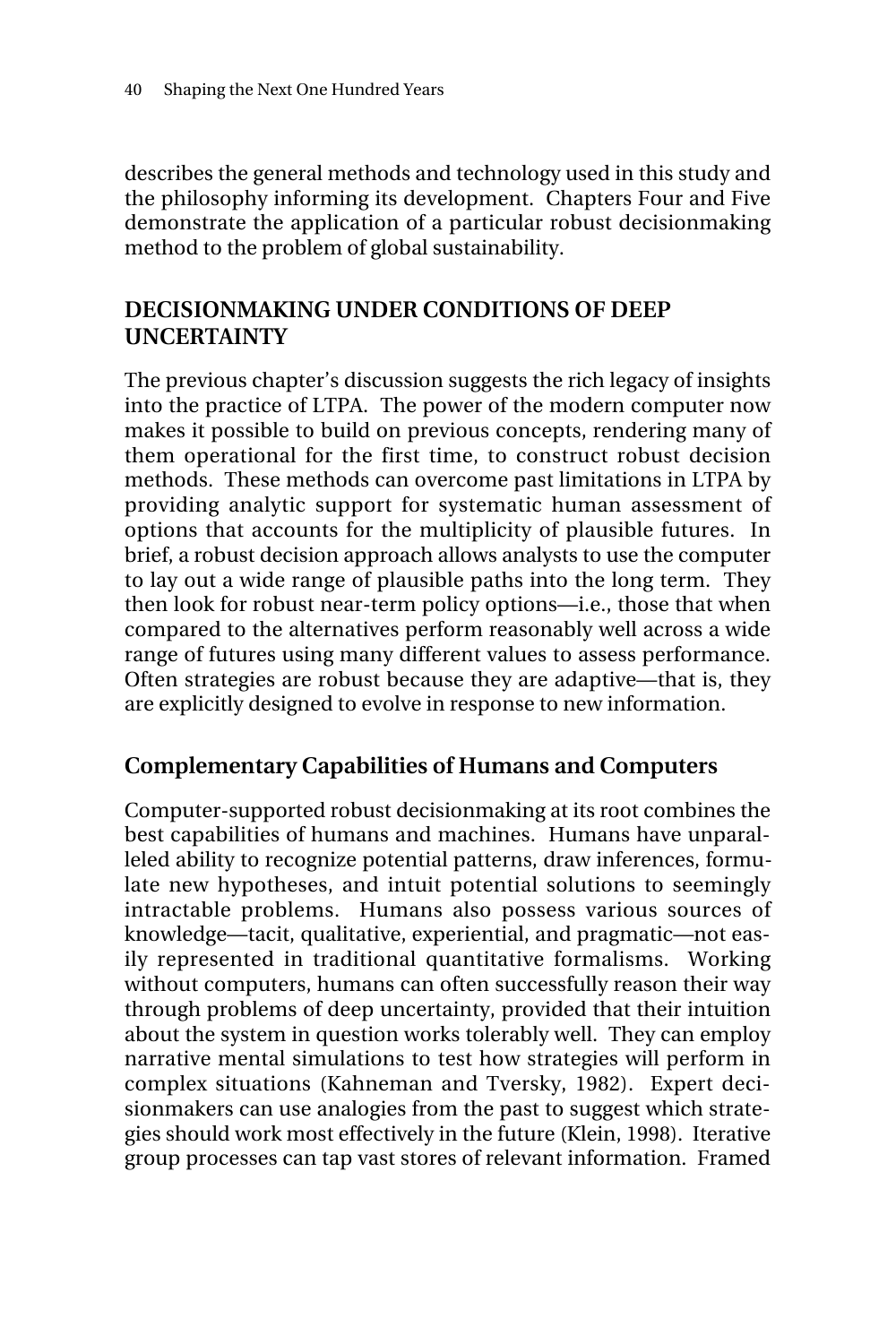around their facility for storytelling, humans can challenge each other with "what if" scenarios to probe for weaknesses in proposed plans. These processes succeed because the best response to deep uncertainty is often a strategy that, rather than being optimized for a particular predicted future, is well hedged against a variety of different futures and evolves over time as new information becomes available. Humans design successful adaptive strategies by using available information to repeatedly subject candidate strategies to examination over a range of future contingencies.

These time-tested processes can break down, however, when humans are faced with complex futures for which past experience and intuition provide an unreliable guide. Under conditions of complexity, humans rapidly lose the ability to track long causal links and the competing forces that may drive the future along one path or another.2 Their ability to trace the "what-if" implications of proposed plans fails. When operating in organizations where individual intuition may not be easily employed or shared, humans can find it even more difficult to explore mental simulations as a group effort, even in the rare cases where many individuals share values and expectations about the future. Thus, among organizations with varying agendas or within communities that have wide-ranging interests, it becomes nearly impossible to engage in a formal commerce of ideas using these means.

Whereas humans have limited capability to process and retain information, computers excel at handling large amounts of quantitative data. They can project without error or bias the implications of those assumptions, no matter how long or complex the causal chains, and search without prejudice for counterexamples to cherished hypotheses. The process of creating computer simulation models often forces clear explication of many underlying assumptions.3 The traditional methods of using computers to support poli-

\_\_\_\_\_\_\_\_\_\_\_\_\_\_

 $2$ Klein (1998) reports that humans' mental simulations are generally quite simple. They usually contain no more than three key variables and no more than six transitions from one situation to the next.

<sup>&</sup>lt;sup>3</sup>Simulation models can be crucial in helping policy analysts formalize and structure their assumptions about key driving forces. Humans generally reason with symbolic models—mental representations of real-world processes portraying cause-effect relationships among different variables based on their assumptions and observations.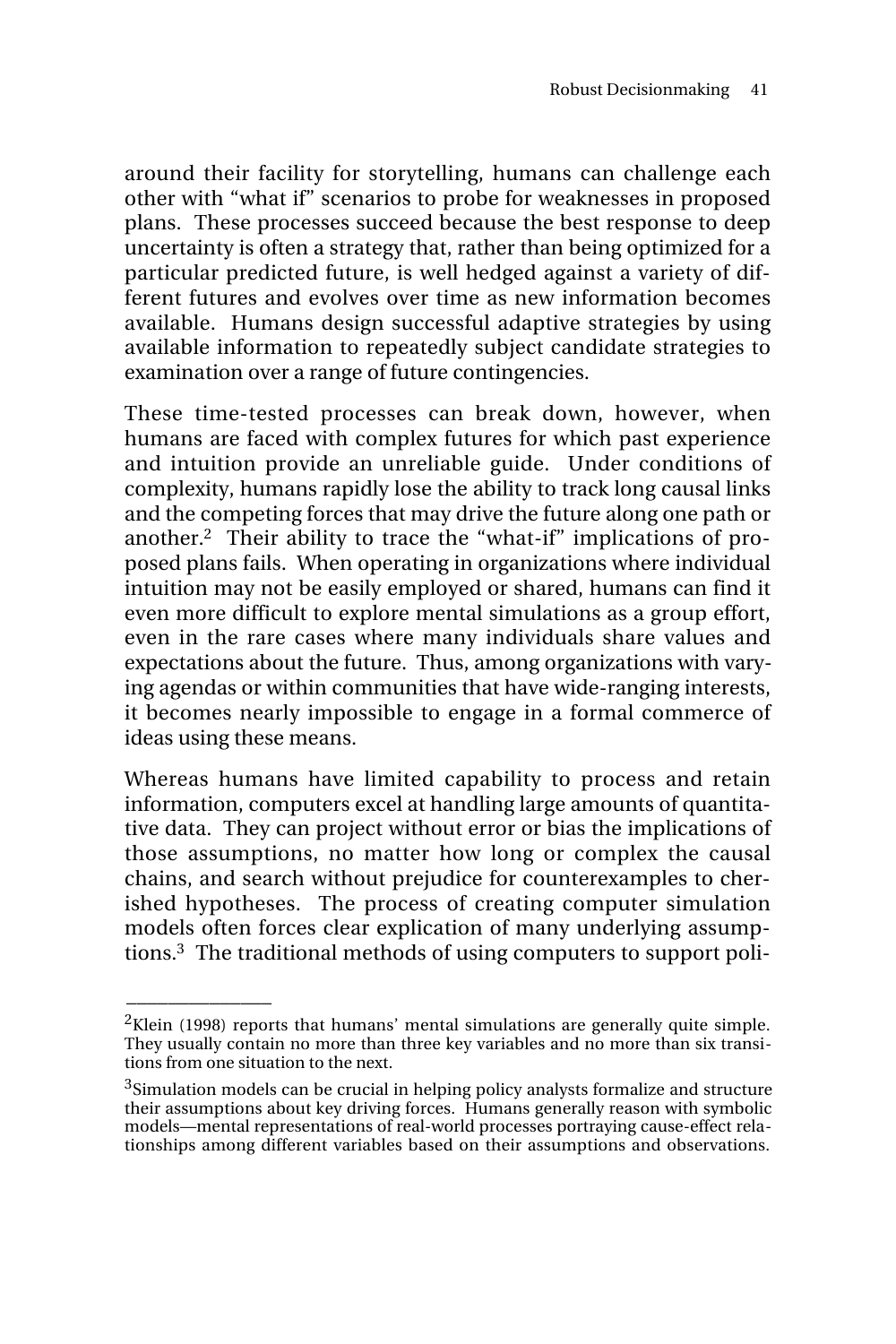cymaking required analysts to make certain key assumptions—in particular that widely agreed on models, values, and likelihoods for alternative futures exist—that are simply not true for LTPA. Thus analysts faced a Hobson's choice. They could reason with computers and reject basic tenets of the successful approaches humans use to address problems of deep uncertainty, or they could adhere to these approaches and lose the ability of computers to augment human reasoning and correct errors that often creep into human reasoning.

## **Building a New Approach**

In recent years, the capabilities of modern computers—fast processing, often over multiple CPUs; virtually unlimited memory; and powerful, interactive visualizations—have spawned many new quantitative approaches to the ubiquitous, yet previously intractable, problems of decisionmaking under deep uncertainty. The policy analysis and integrated assessment literatures increasingly emphasize an emerging school of computational, multiscenario simulation approaches in which analysts use models to construct different scenarios (Morgan et al., 1999; van Asselt, 2000; Metz et al., 2001; Davis, 2003). Rather than aggregate the results using probabilistic weightings, this school uses the multiplicity of scenarios to make arguments from comparisons of fundamentally different, alternative cases. Statisticians and mathematicians now generate a literature on imprecise and ambiguous probabilities (de Cooman, Fine, and Seidenfeld, 2001) that allows analysts to consider the constraints of probability theory without assuming greater accuracy of information about actual probability values than is warranted. $4$  The engineering

However, mental models permit imprecision and inconsistency. Computer models do not exhibit these shortcomings. Therefore, interaction between humans and computer models is highly complementary.

Jay Forrester (1994) has observed that "a two-way street runs between mental models and computer models." Mental models contribute much of the input for computer models. Creating a computer model requires that the mental models be clarified, unified, and extended. From the computer simulations come new insights about behavior that give new meaning to mental models. Mental models will continue to be the basis for most decisions, but those mental models can be made more relevant and more useful by interacting with computer models.

<sup>4</sup>The web site of the imprecise probabilities project (http://ippserv.rug.ac.be/webdb/ ipp\_bibliography\_server.cgi) provides many papers on the topic of imprecise and ambiguous probabilities.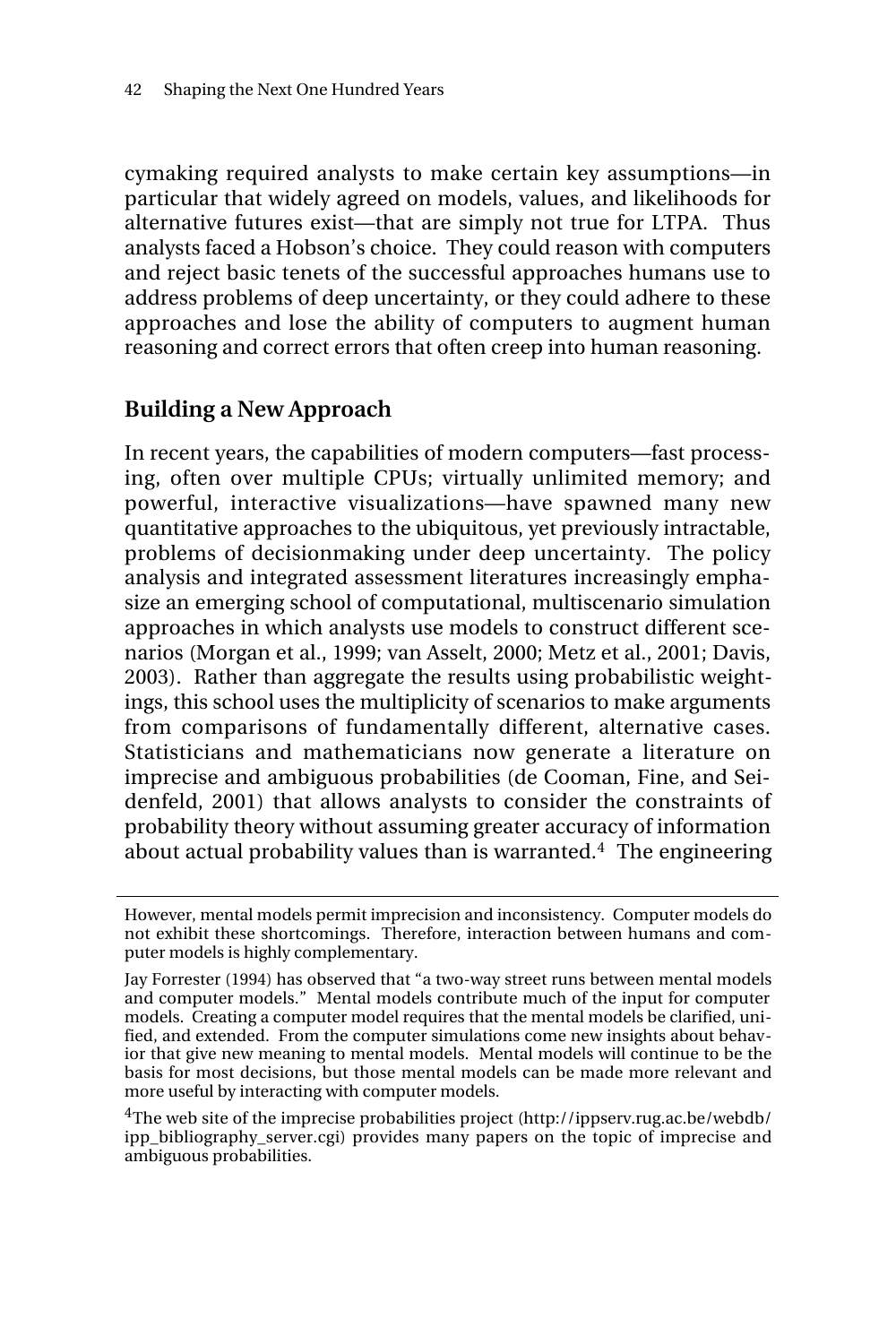and operations research literatures have begun to use the criterion of robustness, as opposed to optimality, to address such situations of ambiguity (Zhou, Doyle, and Glover, 1996; Kouvelis and Yu, 1997; Ben-Haim, 2001). Advances in information technology have also resulted in the explosion of new approaches to computer simulation, such as agent-based modeling (Epstein and Axtell, 1996).

The approach to robust decisionmaking used in this report becomes feasible through the marriage of multiscenario simulation approaches with the concept of exploratory modeling (Bankes, 1993; Bankes and Gillogly, 1994; Bankes, Lempert, and Popper, 2001; Bankes, 2002b).<sup>5</sup> Exploratory modeling emphasizes a conceptual framework for using computer experiments to learn about the world, particularly by exploiting the interplay between computer-generated visualizations that help humans form hypotheses about properties of an ensemble of computational experiments and then conduct computer searches across that ensemble to test these hypotheses systematically. When applied to robust decision analysis, exploratory modeling uses the computer to create a large ensemble of plausible future scenarios. Here, the term "scenario" is used to represent one guess about how the world works combined with one choice among many alternative strategies people might adopt to influence outcomes. The approach then uses computer visualization and search techniques to extract information from this ensemble of scenarios that is useful in distinguishing among alternative decision options.

Robust decision methods are appropriate for many problems involving decisionmaking under conditions of deep uncertainty but are particularly powerful tools for LTPA, one of the most stressing challenges in this genre. When applied to global, long-term policy analysis, a robust decision approach aims to produce consensus on

<sup>&</sup>lt;sup>5</sup>In "Exploratory Modeling for Policy Analysis," Bankes (1993) described what was then considered the standard approach to modeling—using the term "consolidative modeling"—as "building a model by consolidating known facts into a single package and then using it as a surrogate for the actual system." When knowledge was insufficient or other uncertainties precluded building such a surrogate, modelers were obliged to guess at details and mechanisms. "While the resulting model cannot be taken as a reliable image of the target system, it does provide a computational experiment that reveals how the world would behave if the various guesses were correct. Exploratory modeling is the use of series of such computational experiments to explore the implications of varying assumptions and hypotheses" (p. 435).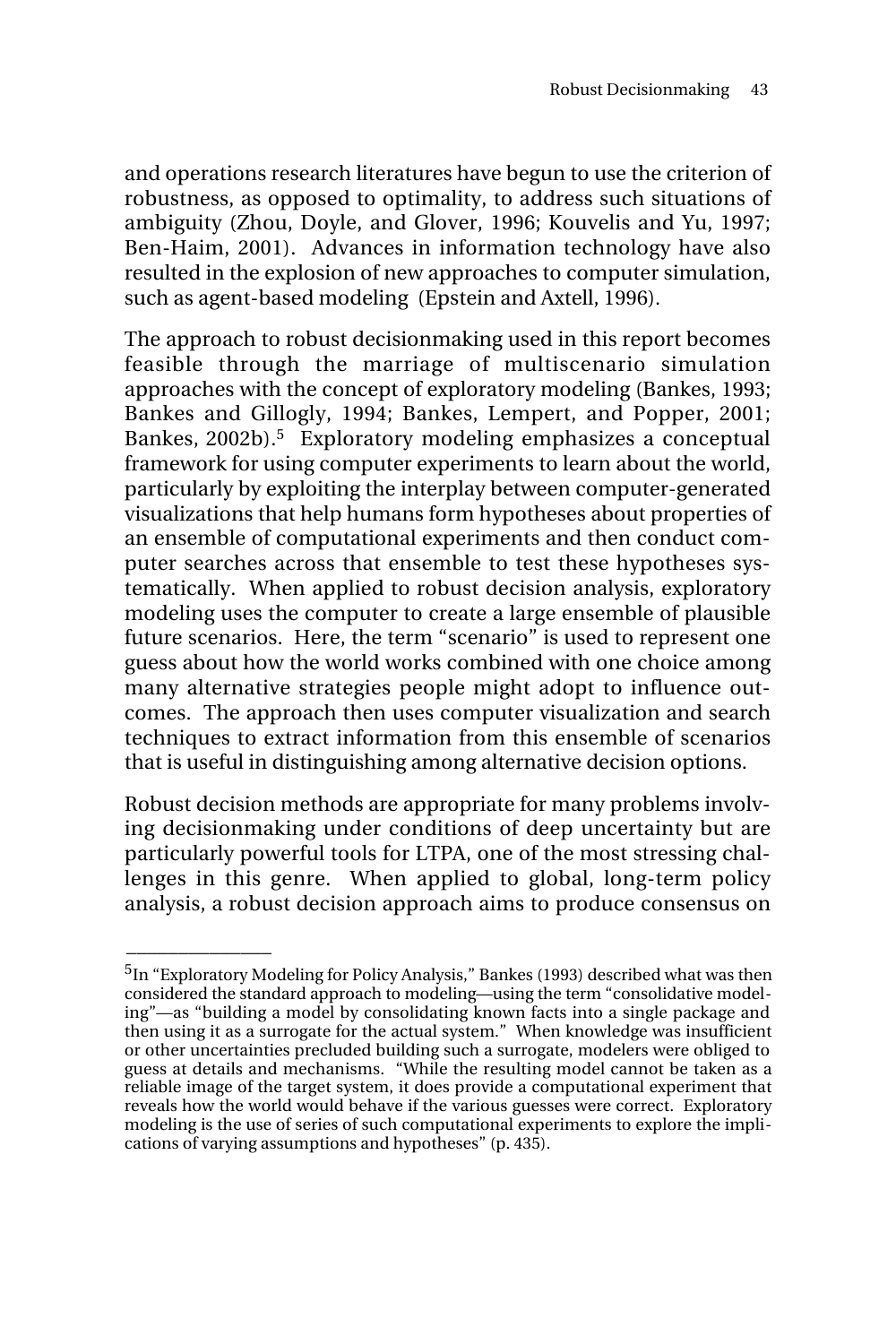some sensible course of near-term action among the many different parties to a decision. This requires the discovery of policy options consistent with the parties' different expectations about the future and the range of values they hold.

Traditional prediction-based policy analysis pursues arguments based on an if-then framework. If the framing of the problem as a value function and a model (with its associated predictions of the future) is correct, then policymakers should take some specified action. In contrast, robust decision methods may be used to frame arguments about near-term policy actions that hold true for the full range of plausible futures and that are acknowledged as useful and valid by all concerned parties. For example, analysts might claim that a certain near-term strategy always performs well no matter what future comes to pass. An analysis seeking a robust decision would then use the computer in an attempt to falsify such hypotheses by searching for plausible futures in which the strategy would fail. The argument for the strategy is strengthened if the computer finds no future where the strategy performs poorly. The converse case weakens the argument for the strategy.

## **Four Key Elements for a Robust Decision Approach**

Chapter Two reviewed the difficulties preventing more traditional techniques from fully addressing the needs of LTPA. A robust decision method approach would address these shortcomings by proceeding in multiple iterations as humans and computers alternately challenge each other's conclusions about futures and strategies. Four key elements or principles should govern the form and design of these interactions. These are summarized below and then described in detail in subsequent sections of this chapter:

• Consider ensembles of large numbers of scenarios. Such ensembles should contain a set of plausible futures as diverse as possible to provide a challenge set against which to test alternative near-term policies. Scenario ensembles can represent a wide range of different types of information about the long-term future. They can also facilitate group processes designed to elicit information and achieve buy-in to the analysis from stakeholders with very different values and expectations about the future.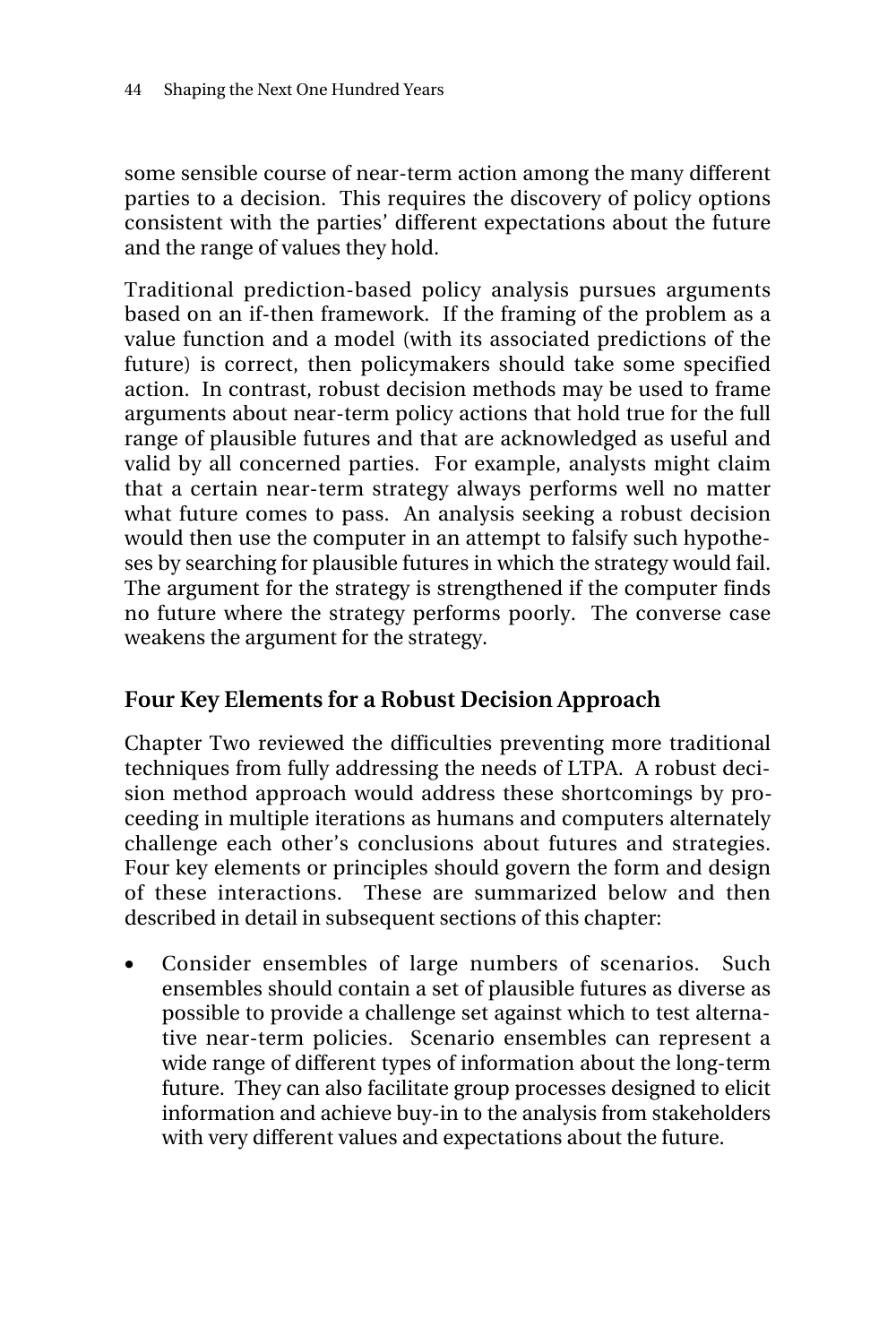- Seek robust, rather than optimal, strategies that perform "well enough" by meeting or exceeding selected criteria across a broad range of plausible futures and alternative ways of ranking the desirability of alternative scenarios. Robustness provides a useful criterion for LTPA because it reflects the approach many decisionmakers actually use under conditions of deep uncertainty.
- Employ adaptive strategies to achieve robustness. Adaptive strategies evolve over time in response to new information. Near-term adaptive strategies seek to influence the long-term future by shaping the options available to future decisionmakers. The near-term strategies are explicitly designed with the expectation that they will be revisited in the future.
- Design the analysis for interactive exploration of the multiplicity of plausible futures. Humans cannot track all the relevant details of the long term. Working interactively with computers, they can, however, discover and test hypotheses that prove to be true over a vast range of possibilities. Thus, computer-guided exploration of scenario and decision spaces can help humans, working individually or in groups, discover adaptive near-term strategies that are robust over large ensembles of plausible futures.

Let us now consider each key element in more detail.

#### **CONSIDER ENSEMBLES OF SCENARIOS**

To celebrate the World's Columbian Exposition in Chicago in 1893, the American Press Association asked 74 noted commentators from many fields to predict what American life would be like in the 1990s (Walter, 1992). While some writers successfully produced visions that were accurate in overall concept though rarely in detail, others amusingly extrapolated trends that have since radically changed. For instance, one essayist presciently envisioned that by the 1990s most businesses would communicate by means of electric transmissions, while another suggested that rising productivity would render three hours a long day's work. While this group included some who emerged as reasonable seers, in 1893 it was not possible to know which ones they would turn out to be.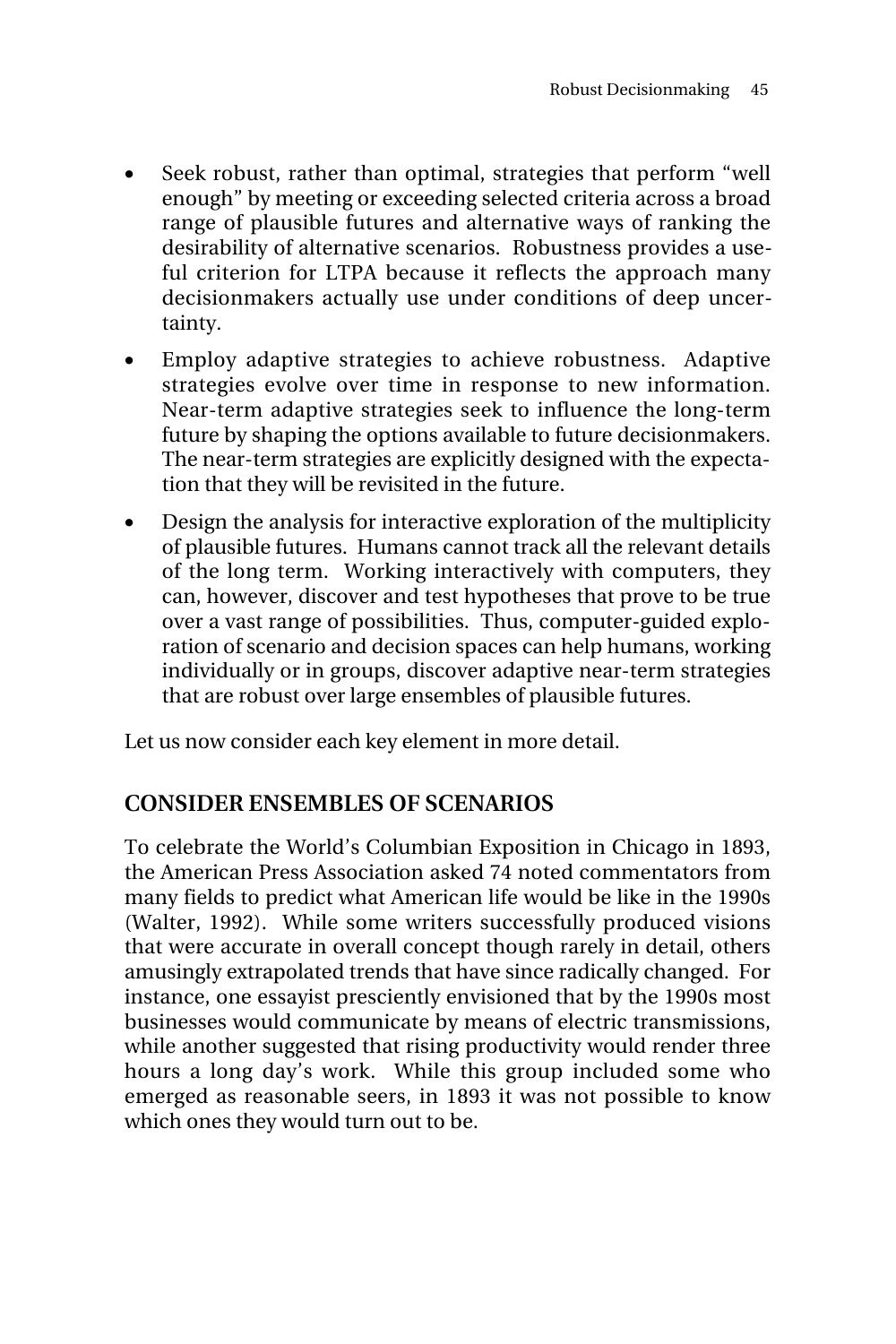This set of essays exemplifies LTPA's central challenge and opportunities. Any single description or model of the future is almost certainly to prove wrong. However, a diverse set of future visions may capture something important about the future that will actually transpire, though no one can identify the accurate scenarios ex ante.

Work with multiple views of the future now exists in several fields. For instance, some quantitative approaches from the machinelearning (Breiman, 1996) and weather-prediction literatures employ multiple models to improve predictions. The multiple models (generated for example from time series data) project different future states of the world that are averaged to create a single prediction frequently more accurate than that obtained by any single model (Bankes, Popper, and Lempert, 2000). Planners with specific purposes in mind also create groupings that contain small numbers of scenarios. The GSG assembled its three scenarios to argue for nearterm actions to foster a Great Transition. The Intergovernmental Panel on Climate Change created its 40 SRES to identify key driving forces and characterize the range of uncertainty in future greenhouse gas emissions.6

Unlike the collection of 1893 essays whose only purpose was to entertain, the needs of LTPA require conscious consideration of the types of futures needed to serve a specific policy purpose. Thus, although the word "scenario" and phrase "alternative future" are generally taken as synonyms, for the purposes of LTPA it is useful to make a distinction. In this usage a "scenario" is a combination of some alternative configuration of future exogenous circumstances or relationships with the playing out of some strategic action or actions being examined.<sup>7</sup> The robust decision approach assembles futures as a challenge set against which to test the robustness of alternative strategies. We call any such purposefully assembled set an ensemble of scenarios (Bankes, 1993).8

 $6$ Earth scientists have long considered multiple views to capture uncertain information (Chamberlain, 1890).

<sup>7</sup>These concepts will be examined in greater detail in Chapter Four.

 ${}^{8}$ This use is based on the meaning of ensemble as a group of complementary parts that contribute to some single effect.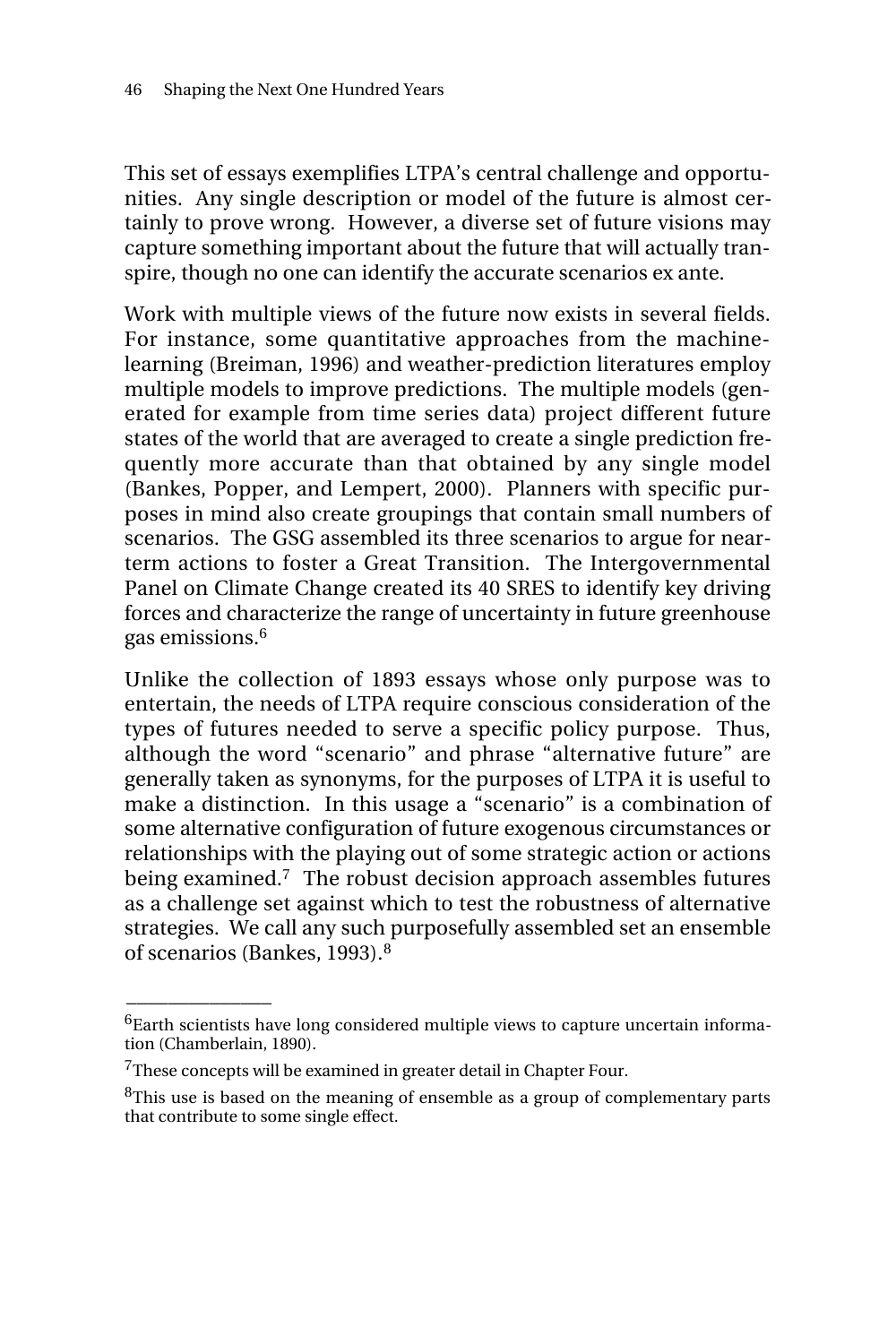A robust decision approach profits from deriving scenario ensembles that provide the greatest possible diversity of plausible futures consistent with available information. Analysts can then assess policies by testing for arguments that hold true across the ensemble. If the ensemble is sufficiently diverse, it will most likely also contain a useful approximation of the future that will actually occur. Thus, an argument true for every member of an ensemble will be true of the actual future as well.

Scenario ensembles can usefully support such arguments because humans possess much information, even about unpredictable longterm futures, that constrains the plausible members of the ensemble. Without such constraints, a completely diverse scenario ensemble would include every future that could possibly be represented and thus would support no useful arguments about policy choices. Information about the future might be in the form of quantifiable physical or economic laws—e.g., matter is conserved, current accounts must balance—or as intuitive judgments on the part of decisionmakers—e.g., the average annual rate of economic growth over the entire twenty-first century is unlikely to exceed four percent. Frequently, information about the future describes correlations among events. For instance, analysts may not be able to predict which new technology will become dominant in the decades ahead, but they can describe the well-known patterns of diffusion that any successful technology will follow (Davis, 1979; Utterback, 1994). A plausible future is one consistent with the known constraints—that is, one that cannot be refuted by any currently available information.

Probabilistic information can be incorporated with the use of ensembles in several ways. Most directly, a probability distribution can be asserted across an ensemble of scenarios that would allow the computation of the implied probabilities of outcomes. This technique is only useful when the probability distribution represents solid information. In engineering applications, probabilities based on measured frequencies can be used, in which case this technique is rigorous. Such data is not available for LTPA by definition. In principle, probability distributions can be used to represent human knowledge through subjective probabilities. In practice, subjective probabilities do not provide a natural representation for such knowledge, especially when dealing with a large number of mutually dependent uncertainties, as is the case with LTPA. Probability distri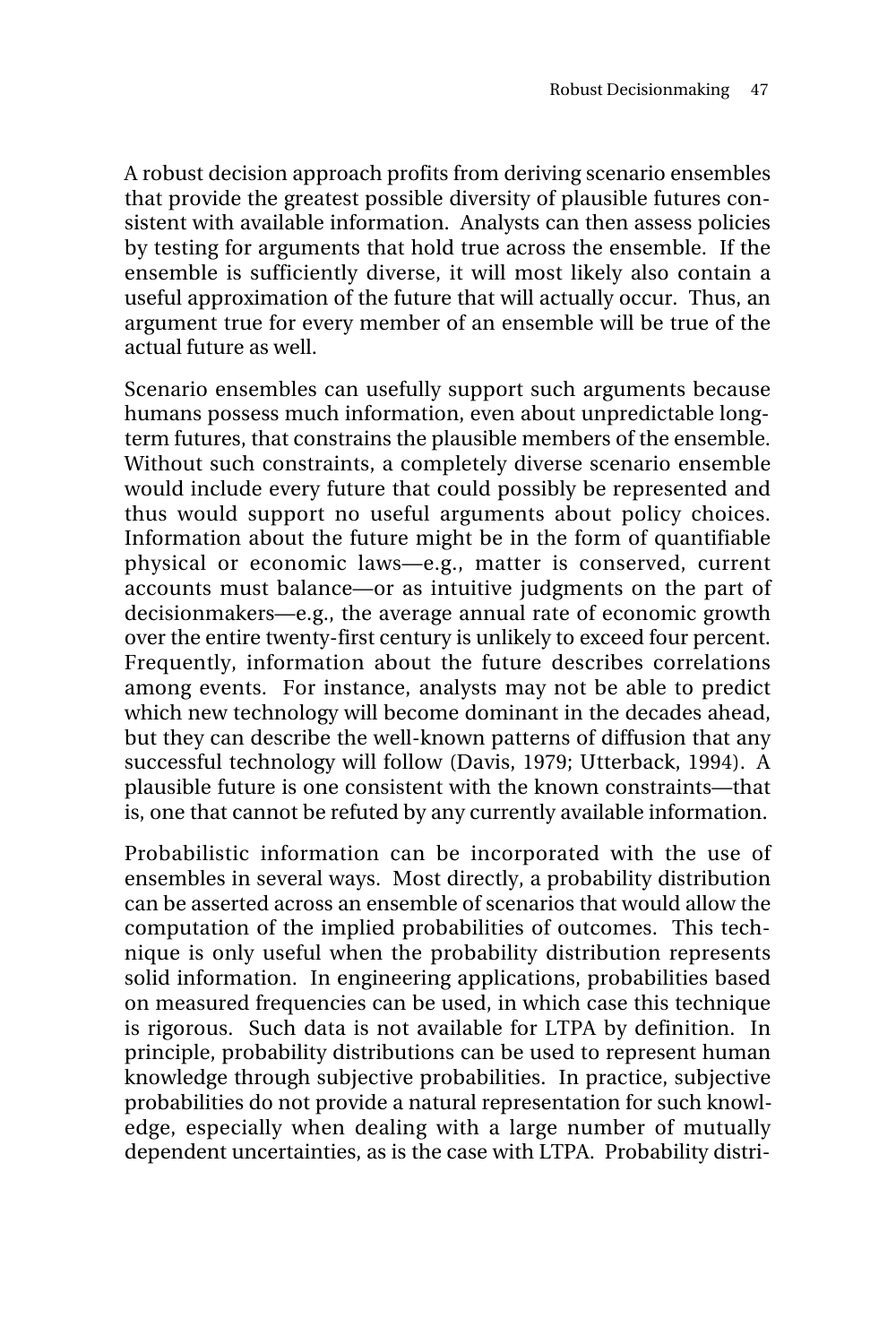butions can be a more useful construct late in an analysis, when the number of salient uncertainties has been reduced to a small numher<sup>9</sup>

If one does use a probability distribution as part of an LTPA, it is important to ask whether the conclusions of the analysis are robust to specification of that distribution. That is, how different would the assumed probabilities need to be to result in a different conclusion? This idea can be generalized by considering the ensemble of plausible probability distributions that can be explored using the same techniques described here for ensembles of scenarios. This is the computational equivalent to methods of imprecise probabilities now being developed by some statisticians and decision theorists.<sup>10</sup>

Only recently have computers become sufficiently powerful to exploit this concept of scenario ensembles. As indicated above, a completely diverse ensemble of plausible long-term futures would have a staggeringly large number of members. Fully enumerating them remains beyond present or prospective means, but modern computers can provide a useful approximation in the form of a "virtual" representation of the ensemble of all plausible futures that analysts can effectively use to inform policy choices. This representation requires two distinct types of software: a scenario generator that can create any member of the ensemble on demand and exploratorymodeling software that allows the facile generation and management of the scenario generator runs necessary to address arbitrarily complex queries about a diverse ensemble of plausible futures (Bankes, 1993).

# **Exploratory-Modeling Software Is the Key to the Problem of Multiple Futures**

Exploratory-modeling software describes a potentially "infinite" scenario ensemble by creating a data structure that indexes every

<sup>&</sup>lt;sup>9</sup>An example of this use of probability distributions can be found in Chapter Five.

 $10$ There are conceptually a variety of extensions of the basic use of ensembles described here. Any information used as input to the analysis could be systematically varied, including not only probability distributions but also constraints, functional forms, and strategies for searching ensembles as well. These more advanced applications of ensembles will not receive further consideration here.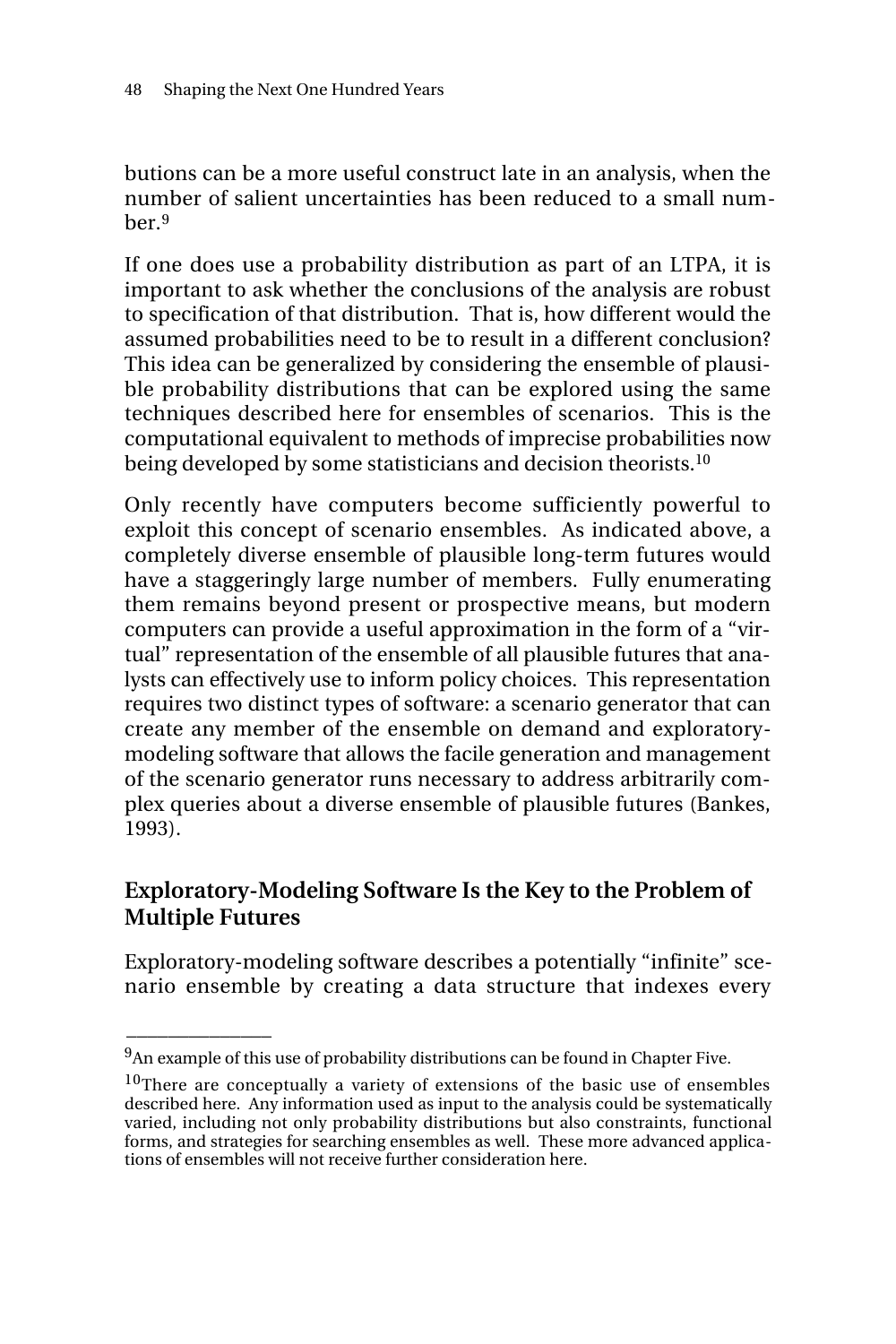potential member of that ensemble.<sup>11</sup> Any member of the ensemble may be created on demand by sending the vector of input parameters specified by the desired element in the data structure to the scenario generator. The scenario generator then conducts a run and returns the desired vector of outputs, which then completes the desired element in the data structure. Each such query may be thought of as a computational experiment that yields information about properties of the ensemble as a whole.

The specific policy arguments in each analysis define the computational experiments that need to be conducted and, hence, the sampling strategy over the ensemble. For instance, analysts might wish to test the claim that a particular strategy is a good choice by finding and characterizing futures where the strategy performs especially poorly. This effort might employ some combination of search and sensitivity-analysis algorithms with results presented to human analysts as interactive visualizations. The particular questions analysts should ask of a scenario ensemble and the algorithms and visualizations used to address those questions generally emerge during the course of the analysis and cannot be specified a priori. Thus, exploratory-modeling software should allow analysts to perform arbitrary sequences of large numbers of computational experiments, often with complex relationships to one another, in the service of advancing or refuting a specific line of policy argument.

For our research, the CARs™ computer environment was utilized to handle generation and manipulation of necessary scenarios.<sup>12</sup> This software provides a general environment that can encapsulate almost any type of scenario-generating software and represent (virtually) any scenario ensembles of arbitrary size and structure. The software represents each scenario as a data structure that

\_\_\_\_\_\_\_\_\_\_\_\_\_\_

 $11$ This is part of the reason that ensembles are more than just sets. An underlying structure ties together the members of the ensemble, enabling their manipulation as a group as well as a purposeful rationale that originally guided the construction of any given ensemble.

<sup>&</sup>lt;sup>12</sup>The Evolving Logic Computer Assisted Reasoning® system (CARs<sup>™)</sup> software provides the means for using any model or modeling techniques to run the required compound computational experiments, selecting methods for generating and examining the results of such experiments, and visualizing the output in a manner that provides integrated interaction between human operator, computational engine, and available information.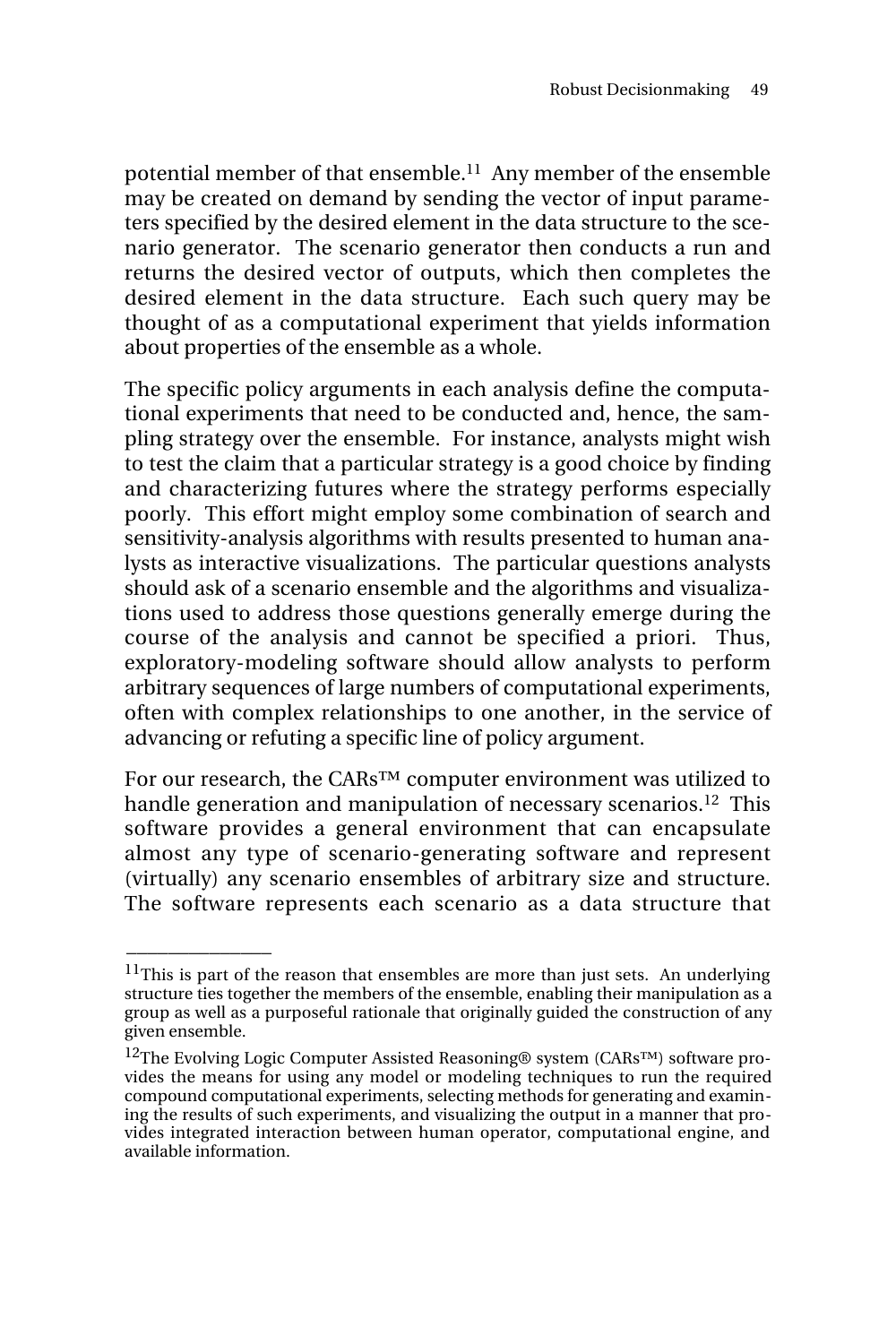includes input parameters (representing one plausible future and one alternative strategy) and output parameters that represent the computed desirability of that scenario for today's decisionmakers measured according to one or more value systems. In addition to supporting the generations of arbitrary scenarios on demand, the software provides caching of previously run cases and services for interactively revising ensemble definitions.

# **Scenario Generating Software Creates the Ensemble Population**

A scenario generator is a computational mechanism that can provide any scenario of the ensemble of plausible scenarios on demand. In general, they could be embodied in a wide variety of software tools e.g., one or more computer simulation models, statistical models fit to the data, neural networks, rules capturing expert knowledge, or even an explicit look-up table relating scenario descriptors and outcomes.

While retrofitted computer simulations most frequently provide the software for scenario generation, it is important to emphasize the term "scenario generator" rather than the word "model." Scenario generators and models may look alike, but the two software artifacts are used for very different purposes.

Computer simulation models are generally used for prediction. The very word "model" bespeaks an attempt to provide an accurate portrayal of some system. Well-established standards and statistical tools exist for validating such computer models as those used by engineers to simulate the performance of aircraft they are designing. In contrast, to properly create a challenge set for testing alternative decisions, a scenario generator should produce an ensemble with as diverse a range of plausible alternatives as possible. No widely accepted standards of rigor for assessing the quality of such scenario generators currently exist. However, it is clear that such standards should be very different from those used for predictive models. The ideal scenario generator would produce only plausible scenarios, but in constructing the software, analysts should err on the side of including potentially implausible futures. Too-early rejection of potential futures could result in making decisions that prove fragile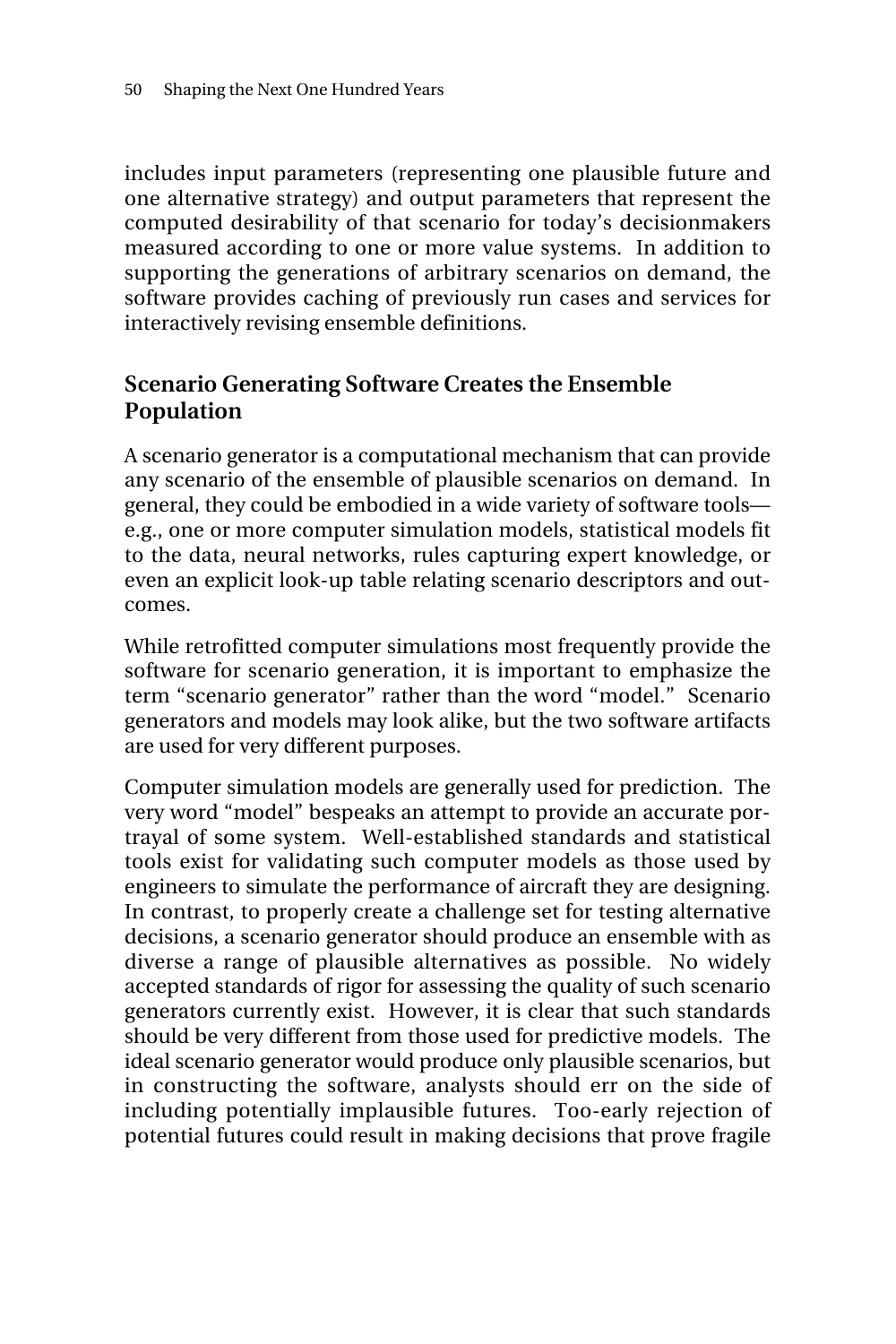to the reality that actually unfolds because a seemingly erroneous or initially unimportant factor may prove plausible and decisive later in the analysis. Traditional decision analysis will produce erroneous results if it relies on predictive models that produce erroneous predictions. In contrast, a robust decision method application is most vulnerable to errors from using scenario ensembles that are not sufficiently diverse. Thus, on balance, including some impossible scenarios presents less of a problem than leaving out scenarios that could prove important. During the process of analysis, scenarios that appear to be pivotal can be subjected to scrutiny and removed from the ensemble should they, on proper reflection, be deemed implausible.

During the course of analysis, humans may suggest new futures and strategies for testing and examination. It is impossible to avoid the possibility that modifications to the desired ensemble will require reimplementation of the scenario generator. However, constructing the scenario generator to produce the widest possible diversity of scenarios and using the exploratory modeling software to restrict the scenarios to be generated can clearly reduce the number of modifications required later.

Scenario generators must often produce alternative scenarios arising both from parametric uncertainty, where the values of some input variables are unknown, and from structural uncertainty, where the relationship among such factors is unknown. Exploring alternative structural relationships is more difficult to automate than exploration of parameters, but nonetheless it is often vital to respond to the questions or insights of the people involved in the analysis. As a consequence, a robust decision analysis may require varying assumed structural relationships as well as parameter values.

# **Scenario Ensembles Provide Best Means to Capture Information About Long-Term Futures**

The flexibility inherent in the use of scenario ensembles permits amalgamation of different sources of knowledge in a way that is not easy and often not possible with models designed for prediction. If the computer simulations suggest scenarios that violate knowledge possessed by humans, such scenarios can be excluded as implausi-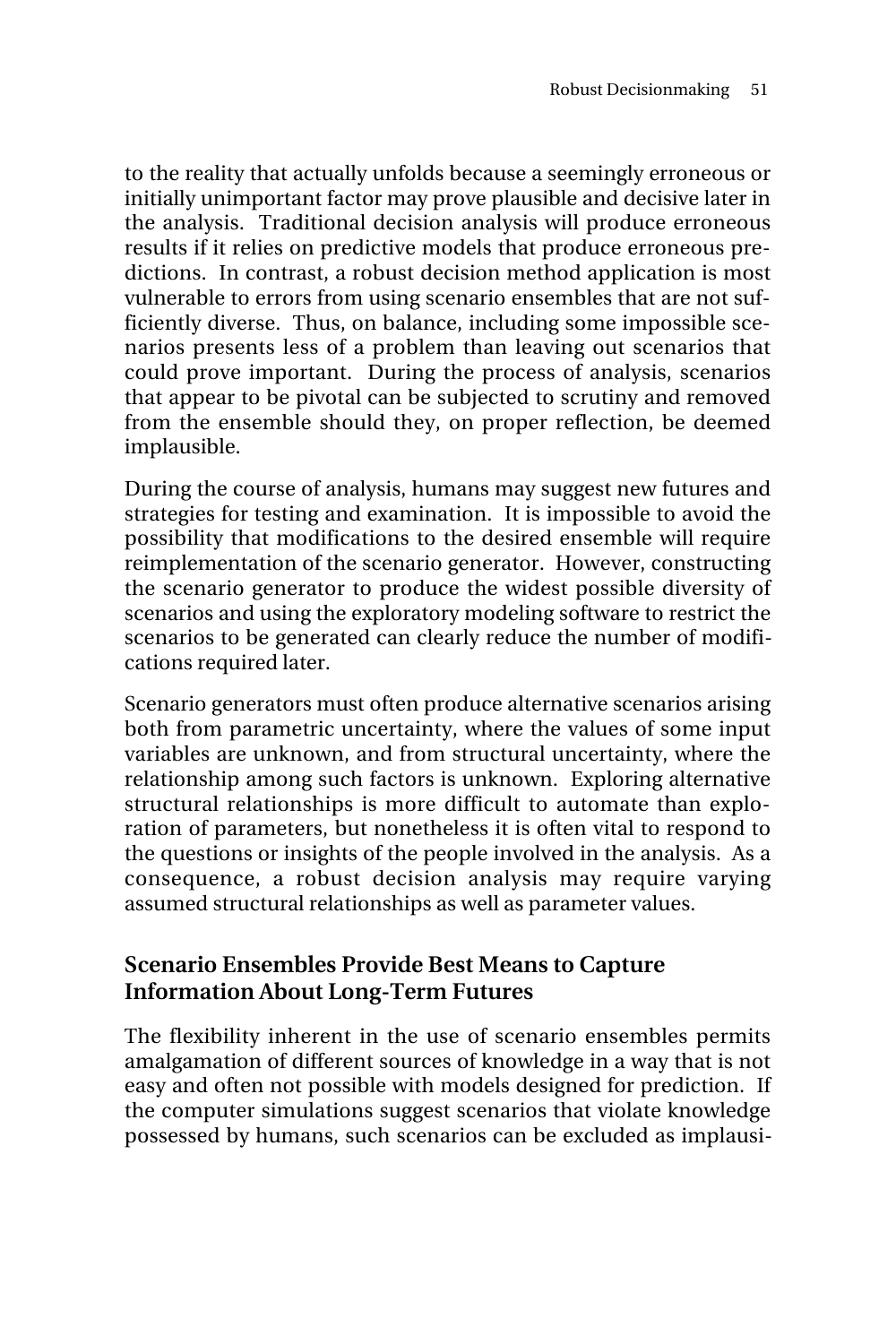ble. If humans suggest a future that requires heroic assumptions or violations of basic scientific, economic, or other principles, these otherwise undiscovered assumptions will be revealed in trying to create this future within a simulation. If humans disagree about the plausibility of scenarios, this information can be captured in sampling strategies across the ensemble. Judgments about the plausibility of futures are generally embodied both as constraints within the scenario generators—e.g., certain paths are excluded because they violate known principles of economics—and as constraints on the sampling mechanisms used to create the scenario ensemble—e.g., some parameters can never be large if certain others are small.

Scenario ensembles are powerful artifacts for eliciting information from groups and for communicating information about risk to wide audiences. Like the multiple narratives used in scenario planning, scenario ensembles offer stakeholders familiar, desired, or expected futures that make it easier for them to buy into the analysis. Ensembles also offer compelling alternative futures that can force stakeholders to question their assumptions and provide a framework to understand the views of others who might hold very different expectations about the future. In addition to its role in providing a suitable challenge set for analysis, the diversity requirement that guides the construction of scenario ensembles is crucial to building credibility among parties to a decision.

# **SEEK ROBUST STRATEGIES**

What criterion should decisionmakers use to compare alternative solutions for long-term policy challenges? Traditional decision analysis seeks the optimal strategy, that is, the one that performs best for a fixed set of assumptions about the future. In contrast, LTPA requires a standard that allows analysts to make policy arguments true across a multiplicity of unpredictable futures.

The analysis in this report employs robustness as the appropriate criterion to assess alternative strategies in LTPA. An argument that is insensitive to significant variation in its underlying assumptions is said to be robust. In this sense, a strategy should be considered robust if it performs reasonably well compared to the alternatives across a wide range of plausible futures. The use of the normative concept of performing "well" therefore also suggests robustness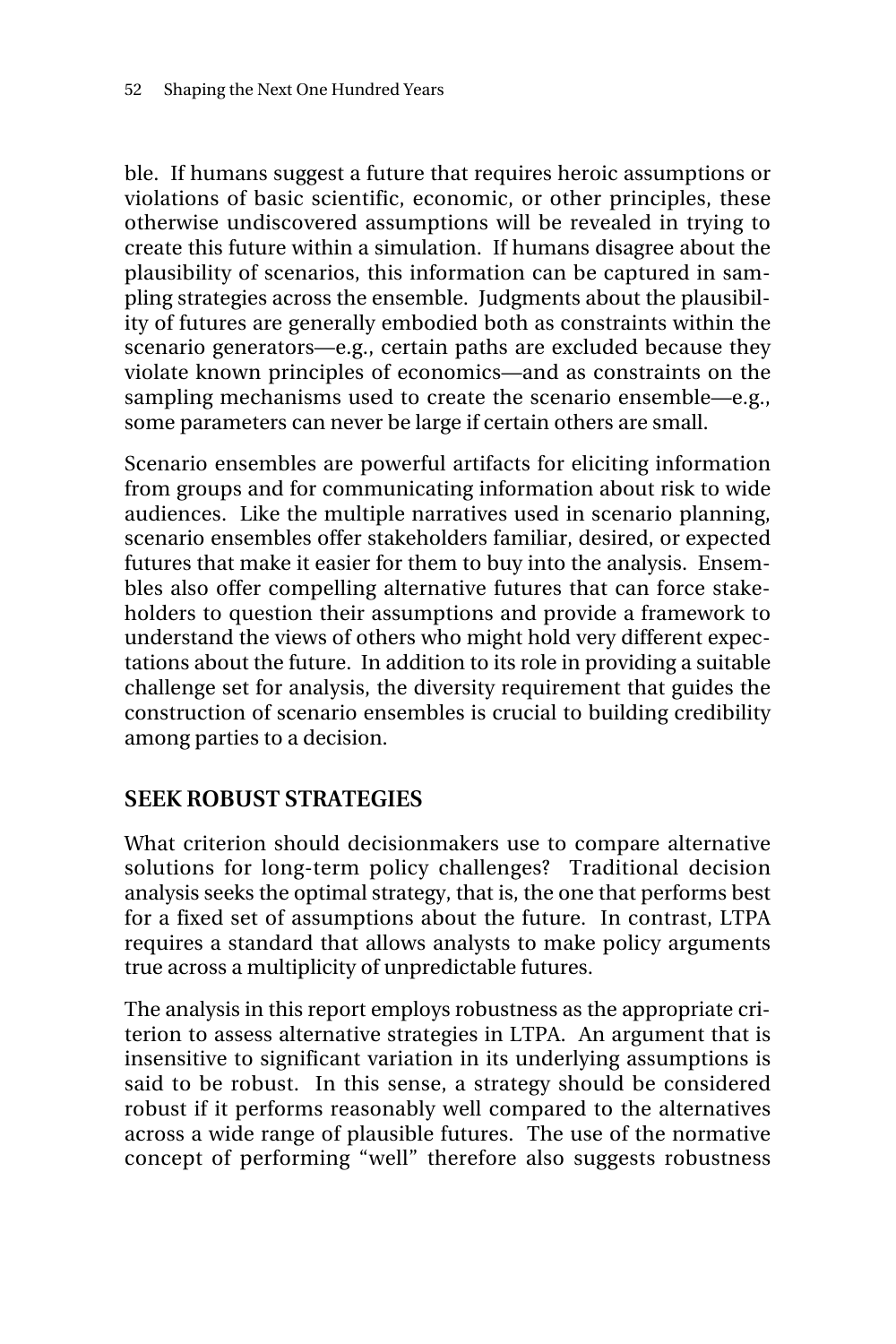should be assessed with respect to the many different value systems for assessing the performance of the strategies. When applied to LTPA, the concept of robustness has several virtues. It provides a computationally convenient basis for identifying policy arguments that are true over an ensemble of plausible futures. It offers a normative description of good choices under the conditions of deep uncertainty and multiple stakeholders that characterize LTPA. Finally, it matches the criteria decisionmakers often use when faced with such conditions.

# **Benefits of Robust Criteria**

 $\overline{\phantom{a}}$ 

For many decisionmakers, robustness represents the normative criterion one ought to use when confronting deep uncertainty. When much about the future remains unknowable and many parties must concur on a path forward, those who formulate policy should seek strategies that, ideally, will not fail to minimize perceived costs or yield tangible benefits no matter which future comes to pass or who judges the success of the strategies. This concept of robustness draws from, but is not identical to, L. J. Savage's criterion of minimizing the maximum regret. Savage describes his mini-max rule as a practical rule of thumb for cases where individuals or groups are "vague" about the probabilities they attach to certain events and where all parties to the decision are certain that, for some strategies, the largest degree of loss will still seem acceptably small.<sup>13</sup>

Observers also suggest that many decisionmakers use the robustness criterion under conditions of deep uncertainty (Gupta and Rosenhead, 1972; Rosenhead, Elton, and Gupta, 1972). Organizations that

 $13$ In Chapter 13, Savage (1950) also describes a variety of pathologies associated with the mini-max rule. For instance, the rule often yields neither a best strategy nor a simple ordering among strategies. Furthermore, in a group context, the rule can be undemocratic because the importance of a view is independent of the number of people who hold it. Participants can easily manipulate outcomes by lying about the weights they assign to alternative futures. In some cases, the mini-max rule can be too sensitive to low-probability, high-consequence events, thereby producing clearly unreasonable results. The approach used in this study was designed to address these shortcomings by explicitly considering an interactive group process that attempts to find strategies robust across a wide range of values and expectations and that provides a systematic means of characterizing those values and expectations in which a particular choice of robust strategy will not perform well.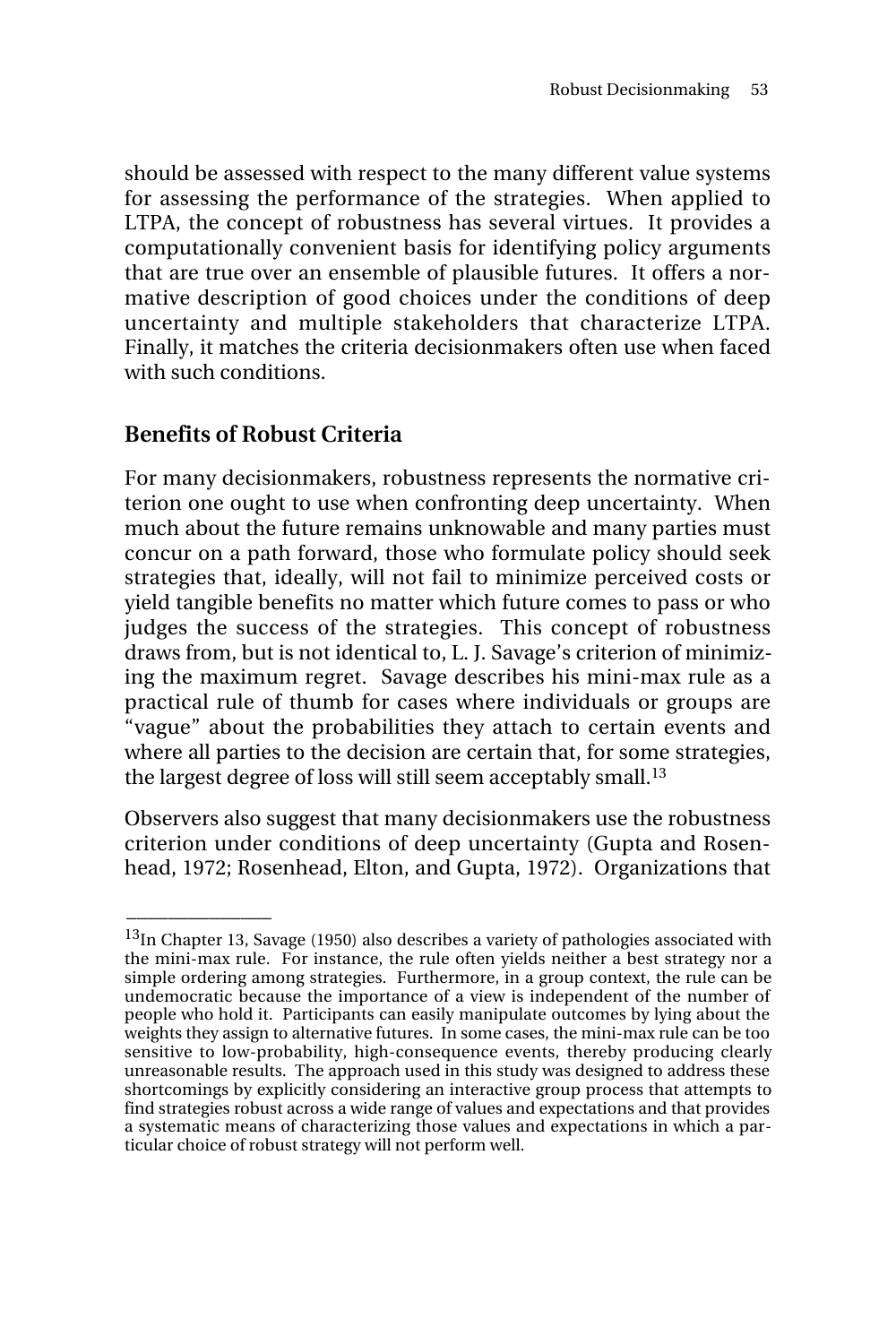conduct scenario-based planning often look for strategies that perform well across their scenarios (van der Heijden, 1996). Assumption-Based Planning (Dewar et al., 1993; Dewar, 2001) has helped the U.S. Army and other organizations involved in long-term planning modify their strategies to reduce their vulnerabilities across a wide range of potential scenarios. A robustness criterion is implicit in the capital investment behavior of U.S. firms (Lempert et al., 2002). Herbert Simon's (1959) concept of "satisficing" also bears similarities to robustness. Decisionmakers engage in satisficing to seek strategies that will perform above a specified performance benchmark; those using robustness seek strategies that have some minimum threshold of performance over a variety of contingencies. Engineers implicitly use a robust criterion when they design buildings and bridges to stand in a wide range of stressing weather and earthquake conditions. Ecologists have begun to use resilience, a concept related to robustness, as a measure for how a social and economic system may successfully respond and adapt to shocks and other external changes (ICSU, 2002).14

Robustness is not the only possible criterion for evaluating strategies under deep uncertainty. For example, decisionmakers dissatisfied with their current status—e.g., entrepreneurs willing to risk much in pursuit of great wealth or leaders who see their nations or groups as requiring great redress for past grievance—may define failure as missing a fleeting chance to overturn the established order. Therefore, they may be far more concerned with assessing strategies suited for those few scenarios where huge gains are possible than in those many scenarios where the best they can do is maintain the status quo. To address such cases, Ben-Haim (2001) proposes an opportunity function that helps decisionmakers find and exploit favorable opportunities inherent in the uncertainty. But the audience for most long-term, global policy analyses will be those who tend to balance the desire to exploit upside opportunities with a considerable concern for avoiding downside risks. For such decisionmakers, robustness is a powerful criterion for assessing options.

 $\overline{\phantom{a}}$ 

 $14$ Resilience and robustness are similar concepts, though the ecological community tends to use the former to describe the properties of an ecosystem while decision analysts use the latter as a criterion to compare alternative strategies.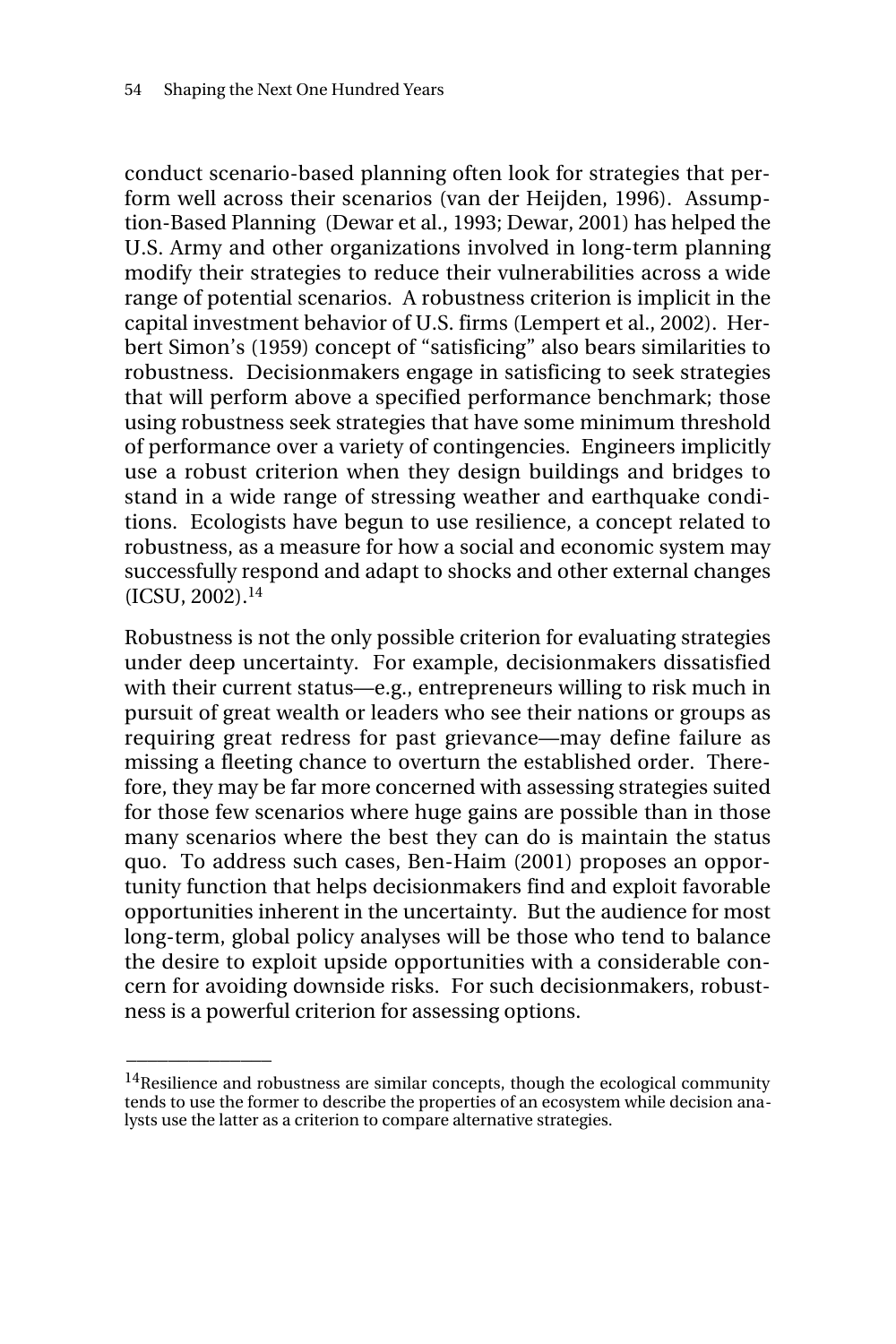# **Implementing the Robustness Criterion**

Long recognized as an important objective, robustness has not been widely used in quantitative studies because it is computationally harder to implement than optimization. In recent years, however, new approaches have begun to transcend previous limitations. Researchers at the International Centre for Integrative Studies (ICIS) have developed methods that use integrated assessment models to compare alternative management styles (represented by different choices of strategies) across different worldviews (represented by different assumptions about model parameters). They assess how the former fare when faced with a world different than the one that was assumed (van Asselt, 2000). Kouvelis and Yu (1997) have developed methods for robust discrete optimization that provide analytic mini-max solutions to a variety of problem types without any need to assign priors to alternative scenarios. Their work also draws on the scenario-planning literature for methods to help choose the scenarios that are inputs to their analysis. Researchers have also developed methods to find strategies robust against multiple priors, using formal treatments based on Bayesian analysis (Berger, 1985) and robust control theory (Zhou, Doyle, and Glover, 1996).

The robustness criterion is admirably suited to discovery of useful policy arguments that are true over a multiplicity of plausible futures. In contrast to such techniques as robust control theory or robust optimization, which place analytic constraints on the mathematics employed, iterative robust decisionmaking methods allow analysts a very wide range of choices in the mathematical representations they use in the scenario generators needed to populate the scenario ensemble. This flexible quantitative approach stems from calculating the regret of alternative strategies.

Regret is defined as the difference between the performance of a future strategy, given some value function, and that of what would have been the best performing strategy in that same future scenario. Following Savage (1950), the regret of strategy j in future f using values m is given as

$$
Regretm(j,f) = Max[Performancem(j',f)] - Performancem(j,f)
$$
 (3.1)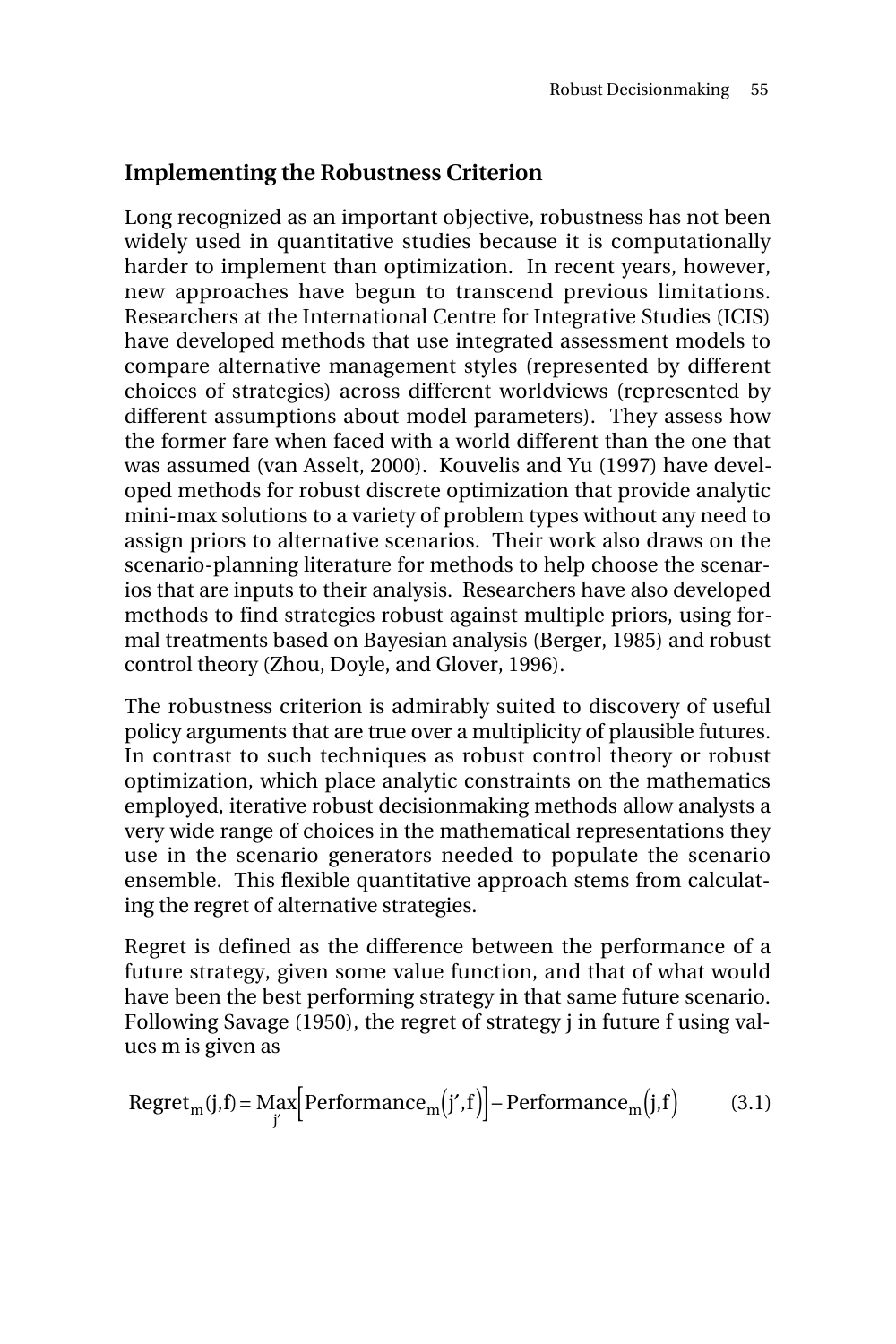where strategy j' indexes through all strategies in a search to determine the one best suited to the conditions presented by future f.

A regret measure envisions people in the future benchmarking the result of a strategy against the one that would have been chosen by past decisionmakers if they had had perfect foresight. It also supports the desire of today's decisionmakers to choose strategies that, in retrospect, will not appear foolish compared to available alternatives.

It is also sometimes useful to consider the relative regret where the regret is

Relative\_Regret<sub>m</sub>(j,f)=  
\n
$$
\frac{\text{Max}\left[\text{Performance}_{m}(j',f)\right]-\text{Performance}_{m}(j,f)}{\text{Max}\left[\text{Performance}_{m}(j',f)\right]}
$$
\n(3.2)

scaled by the best performance attainable among the candidate strategies in a given scenario (Kouvelis and Yu, 1997). This measure captures the notion that decisionmakers may be more concerned with a \$100 deviation from the best strategy when the best strategy earns \$200 than when it earns \$1,000,000.

Using either regret measure, a robust strategy is quantitatively defined as one with small regret over a wide range of plausible futures, F, using different value measures, M. This definition provides a natural basis for organizing explorations across the ensemble of plausible futures. Computer searches across the ensemble can help identify robust strategies—that is, ones with consistently small regret across many futures, F, using many value measures, M. Additional searches across the scenario ensemble can test the robustness of proposed strategies by searching for combinations of futures and values where the strategies perform poorly—that is, have high regret. Robustness based on regret also provides a good selection criterion for determining what constitutes an adequately diverse ensemble of plausible futures. The ideal ensemble would include every plausible future in which at least one of the candidate strategies might fail, according to some value system. Thus, the most interesting futures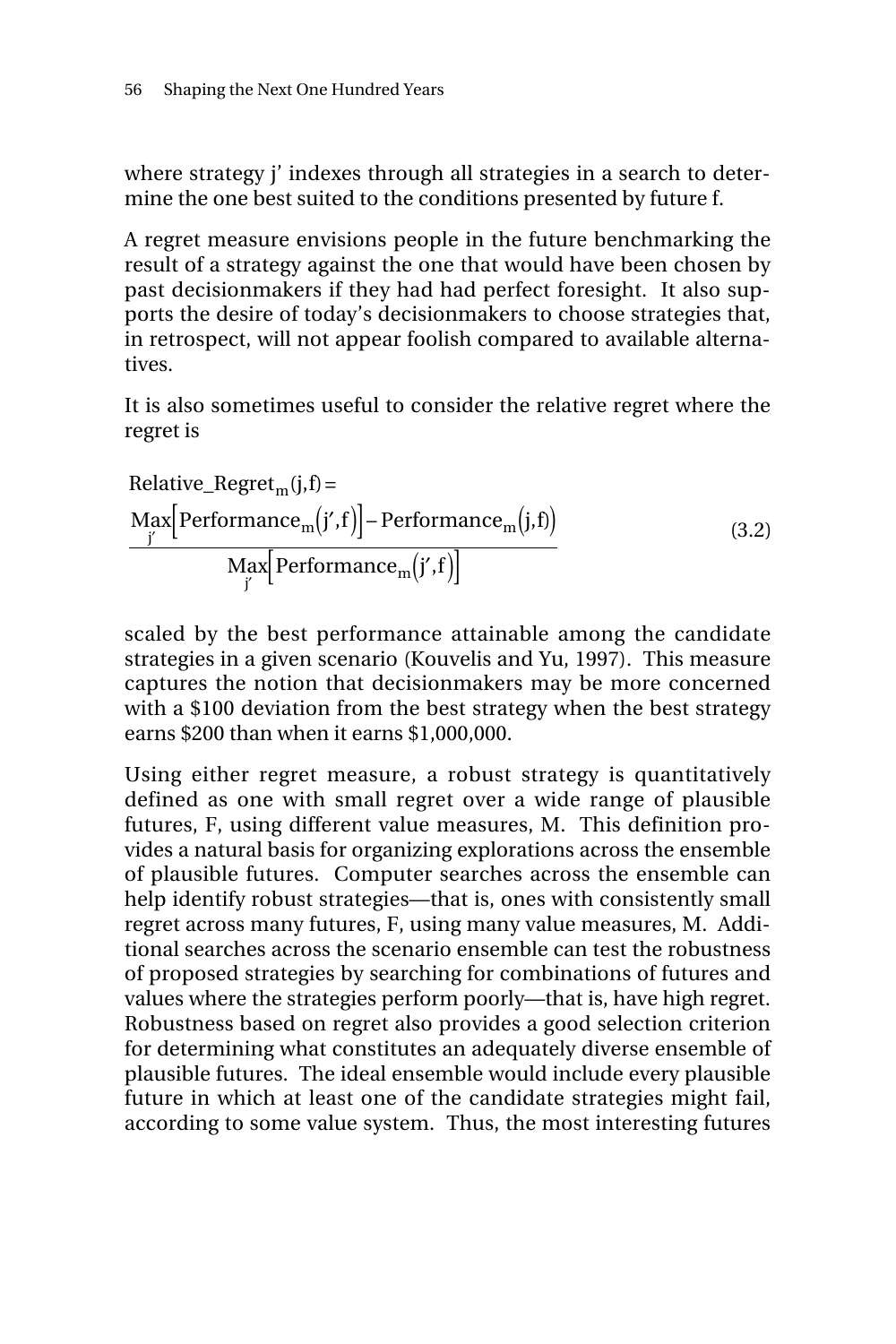to explore and add to the ensemble are often those for which some candidate strategy has large regret.

Of course, one is rarely fortunate enough to engage in LTPA that results in an ideal strategy with good performance properties in all plausible futures judged by all relevant value systems. In practice, long-term decisionmaking becomes an exercise in juggling difficult trade-offs and in judging which values and scenarios should weigh more heavily and which should be downplayed. The choice rests, of course, on a complicated amalgam of moral, political, and goaldefined judgments.15 The methods of LTPA being presented in this study allow decisionmakers who are confronting all types of problems to find robust strategies that reduce as much as possible the values they must balance and the wagers they must make. At the end of an LTPA exercise, they should emerge with a robust strategy and a clear understanding of the values and futures for which it performs adequately. They should also be explicitly aware of the futures and values that, by virtue of selecting the candidate strategy, have been implicitly classed as unimportant.

### **EMPLOY ADAPTIVE STRATEGIES**

 $\overline{\phantom{a}}$ 

People learn. Over time, they will gain new information.<sup>16</sup> Accordingly, adaptive decision strategies are the means most commonly used to achieve robustness because they are designed to evolve in response to new data.<sup>17</sup> Faced with a multiplicity of plausible futures, a decisionmaker may settle on near-term actions but plan to adjust them in specific ways as new information renders some futures implausible and others more likely. For instance, a firm launching a new product in a test market follows an adaptive strat-

 $15$ In a robust decision analysis, these ethical and political judgments should be framed not in the abstract but in the context of the choice among specific alternative strategies. Decisionmakers are often most comfortable making such judgments precisely in such contexts (Lindblom, 1959).

 $16$ Sometimes, however, our perceived uncertainty increases over time if, for instance, new information causes us to question previous certainties. In addition, organizations and people sometimes forget (Benkard, 1999).

 $17$ Rosenhead (1989) explicitly links the ideas of robustness and adaptivity by describing them as tools to assess the flexibility achieved or denied by particular choices of near-term actions.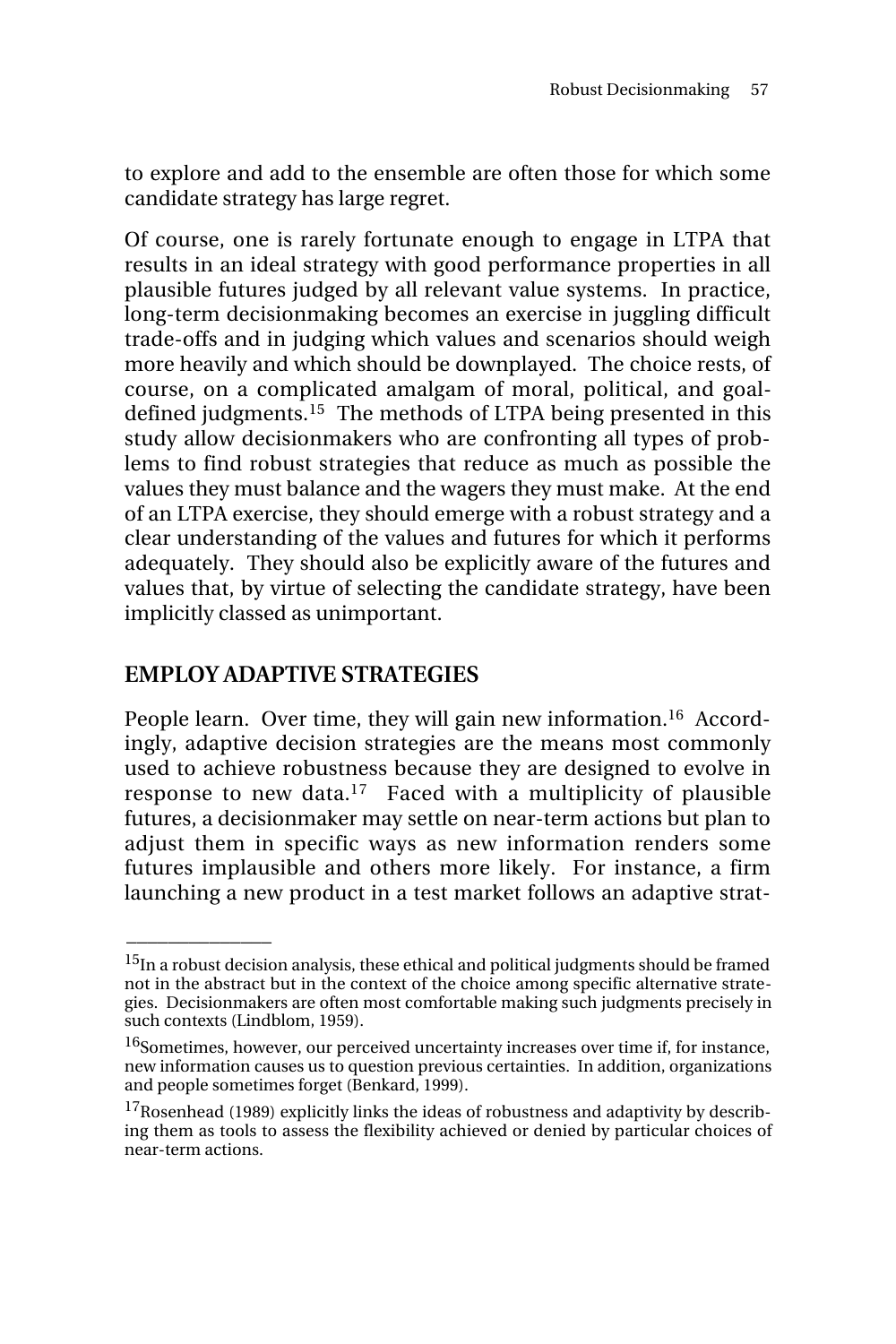egy. If the product sells well, the firm expands distribution. If not, the firm may cancel or revise the offering.

In recent years, analysts concerned with decisionmaking under deep uncertainty have embraced the concept of adaptive decision strategies (Payne et al., 1993). Business publications emphasize the importance of achieving adaptivity and flexibility (Haeckel and Slywotzky, 1999). Such quantitative tools as real options analysis, which measures the value of investments in manufacturing plants and in research and development using tools first developed for valuing stock and other financial options, have allowed firms to begin to assign a value to flexibility in ways that were previously not possible (Trigeorgis, 1996). Dewar's Assumption-Based Planning process (1993, 2001) provides a framework for designing adaptive strategies. This approach comprises shaping actions intended to influence the future that comes to pass, hedging actions intended to reduce vulnerability if adverse futures come to pass, and signposts or observations that warn of the need to change the mix of actions. Increasingly, researchers are modeling the effects of alternative decisions about organizational structures for both private-sector (Carley, 2002) and public-sector policymakers (DeCanio, 2000). The environmental community has seen a surge of interest in adaptive management that also formalizes the concept of adaptive-decision strategies in the face of uncertainty (Walters, 1986).

The concept of adaptive decision strategies underlies even some of the most basic institutions of our society. Market economies and republican governments both rest on the idea that the future is unpredictable, that any human decision is prone to error, and that the social good is best served by creating and defending mechanisms that help identify and correct these errors over time. Thus, market economies encourage continual experimentation with new products and services, reward those that meet the wants of the time, and shift resources away from those producers and providers who guess wrong.18 Many of our most fundamental freedoms, such as freedom of speech and assembly, have value as much for their instrumental

 $\overline{\phantom{a}}$ 

 $18$ McMillan (2002) argues that the institution of owning property is a means for enabling great flexibility in the face of unpredictable futures. For instance a biotech entrepreneur initially chooses to own her invention because no contract with a large firm could possibly anticipate all the paths the invention might take.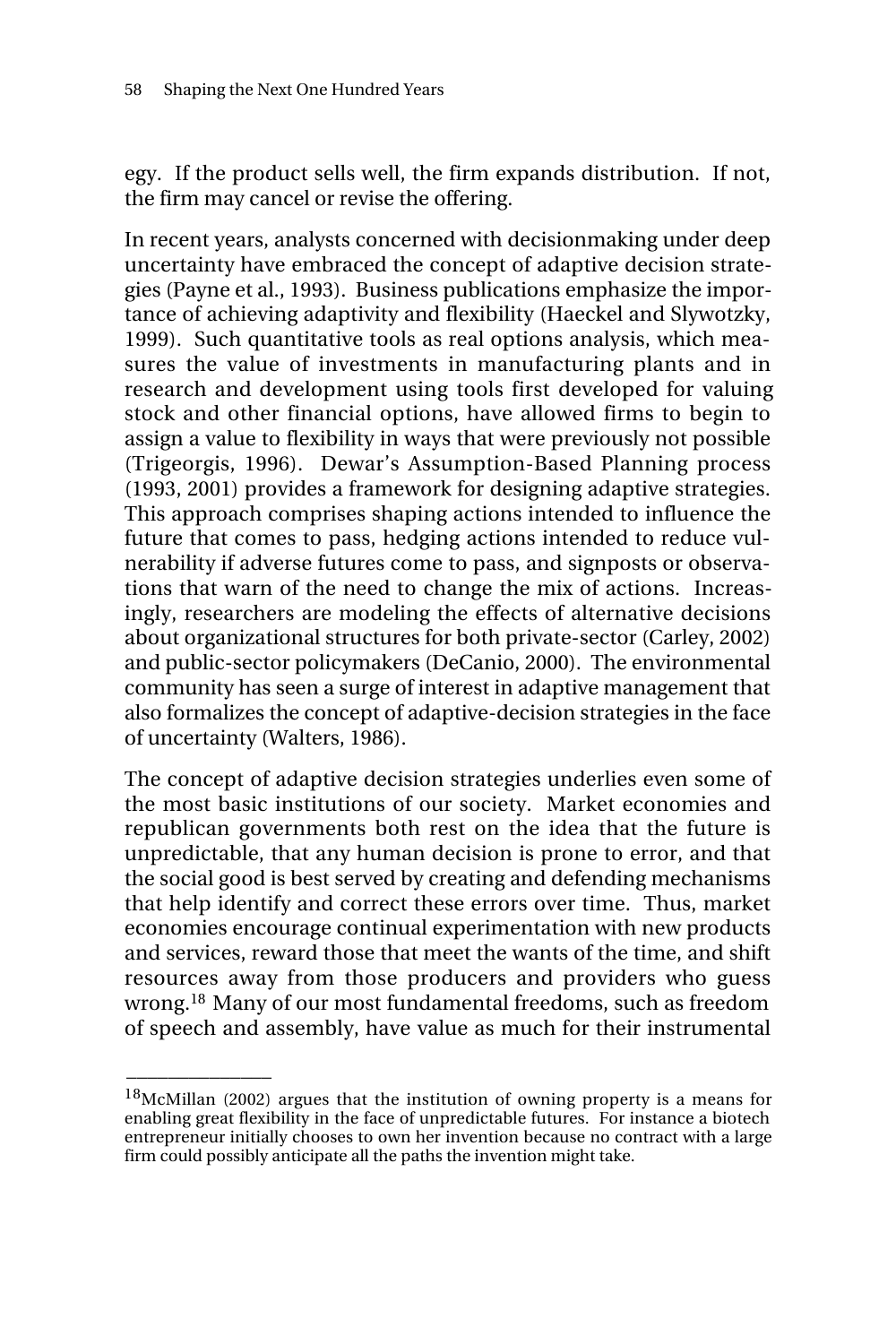benefit in supporting adaptive correction to the system as a whole as for the liberty they guarantee to individuals. These freedoms ensure that governments are subject to a constant barrage of criticism that, when combined with periodic elections, helps expose and correct the state's errors. The constitutional scholar Stephen Holmes (1995, p. 179) captures this information-processing and adaptive-decision character precisely when he describes "representative government itself as a cognitive process, fashioned to maximize the production, accumulation, and implementation of politically relevant truths."

Adaptive strategies are not always appropriate, however. In some cases, decisionmakers can feign adaptivity to delay hard choices in the hopes that time will solve the problem or will pass responsibility to somebody else. On occasion, they may also find that an aura of inflexibility can force concessions from others.19

Nonetheless, the types of problems confronted by those who must formulate long-term policy generally demand adaptive responses. If for no other reason, decisionmakers of the future play an unavoidable role in any long-term policy process enacted in the present because their choices will ultimately determine whether or not today's strategies prove successful. The concept of adaptivity is so central to LTPA that we include it in our core definition: identifying, assessing, and choosing among near-term actions that shape options available to future generations.20

LTPA's very time horizon flows from this notion of adaptivity. In prediction-based policy analysis, the far horizon is often determined by how far one can accurately forecast. In LTPA, that horizon shifts to how far into the future today's actions can influence events. In some areas, such as many financial investments in a well-function-

\_\_\_\_\_\_\_\_\_\_\_\_\_\_

<sup>&</sup>lt;sup>19</sup>Thomas Schelling provides the classic example of the benefits of inflexible decisionmaking in his description of the game of "chicken" wherein two cars speed headon toward each other down a narrow road and the winner is the driver who swerves second. Analysis should help determine when such inflexible strategies are more robust than ones that explicitly embrace flexibility.

 $^{20}$ The analysis described in this report entails computational search for near-term policies that are robust to a range of plausible behaviors of future actors. This is, in effect, an application of computational game theory. Computational game theory based on computational experiments can investigate a wider range of assumptions than can mathematical game theory but cannot produce deductive proofs of general facts.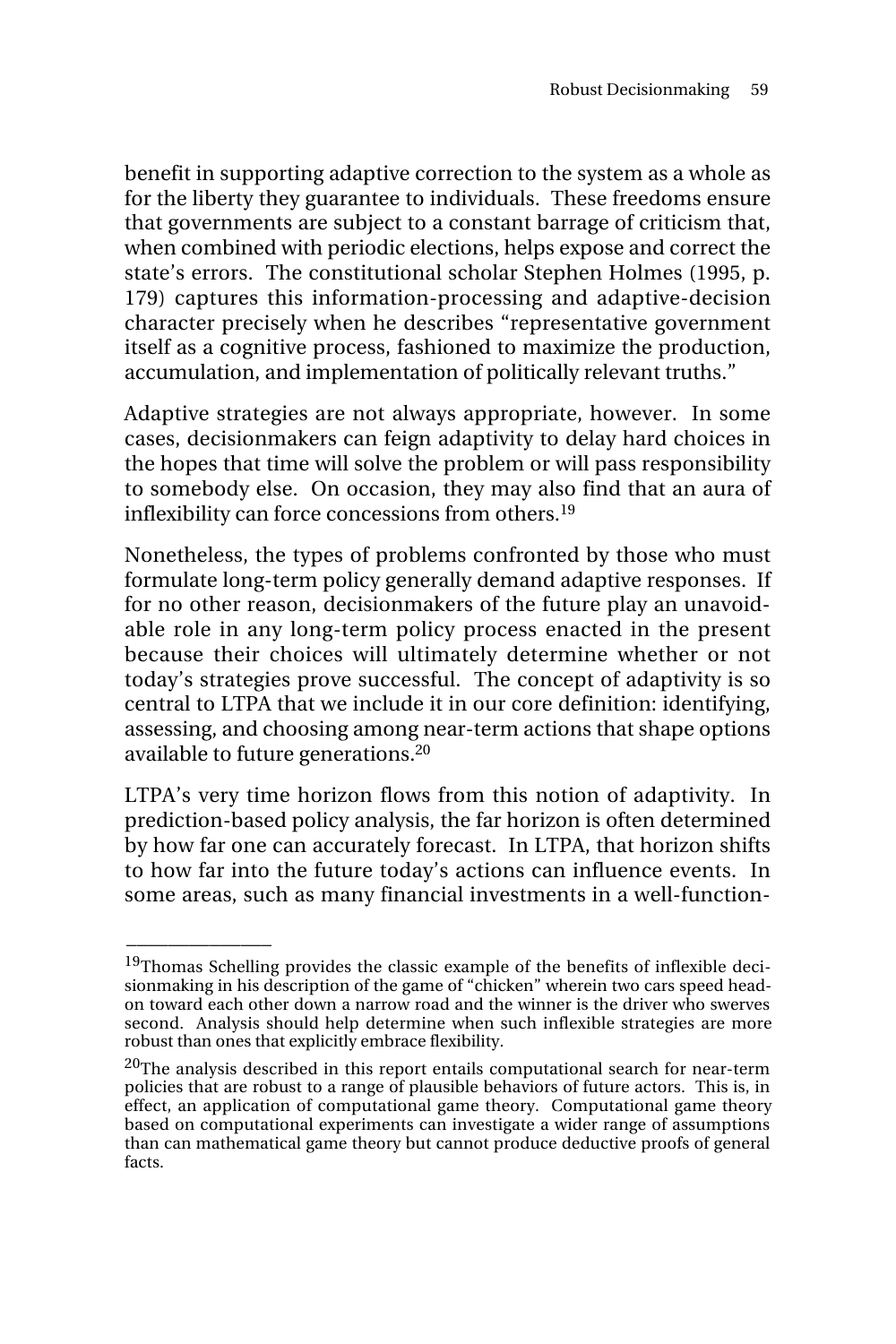$\overline{\phantom{a}}$ 

ing economy, the time value of money (as well as the internal discount rate) clearly applies and the influence of today's actions dissipates within a few years. In other areas—e.g., decisions about roads, buildings, and other capital infrastructure; the creation of new technology; decisions affecting the environment; decisions that shape the political institutions within and among nations—today's actions can have effects that reverberate for decades or centuries.<sup>21</sup>

In general, the most successful near-term strategies will foreclose some future options while leaving others open. For instance, parents often strive to give their children a great deal of opportunity to pursue their own interests but little chance and inclination to deviate from the parents' values. In the political arena, achieving consensus on an adaptive strategy often requires the ability to foreclose certain future options contingent on future events or information that becomes available. For example, a decision to conduct an environmental-impact assessment prior to a construction project may gather the greatest support if all parties believe the construction will go forward or not depending on the conclusions of the assessment. The proper functioning of the adaptive, error-correcting capabilities of democratic governments requires that their constitutions restrict certain behaviors, such as the ability to silence minorities or ignore the results of elections (Holmes, 1995). Similarly, market economies rely on government power to enforce private contracts entered into in anticipation of future events that may or may not unfold as envisioned. In general, economies operate in a manner that causes resources to flow to those whose risk-taking is successful and away from those whose risk-taking is not.

The most successful long-term policymakers not only work to expand their successor's capabilities. By influencing future values,

 $^{21}$ A large body of research exists about discount rates and their impact on long-term decisionmaking. See Weitzman (1998); Cropper and Laibson (1998); and Newell and Pizer (2001) for discussions of low, hyperbolic, and uncertain discount rates, respectively. LTPA presents a multiattribute decision problem whose various elements may have different discount rates depending on their degree of substitutability. This, too, represents a factor in which preferences vary, just as they do across other aspects where preferences and value systems enter. Different discount rates would of course have very different implications in decision systems. This important point is discussed further in Chapters Four and Five. However, the example presented in Chapter Five of this report uses a common discount rate for each of the multiattribute elements.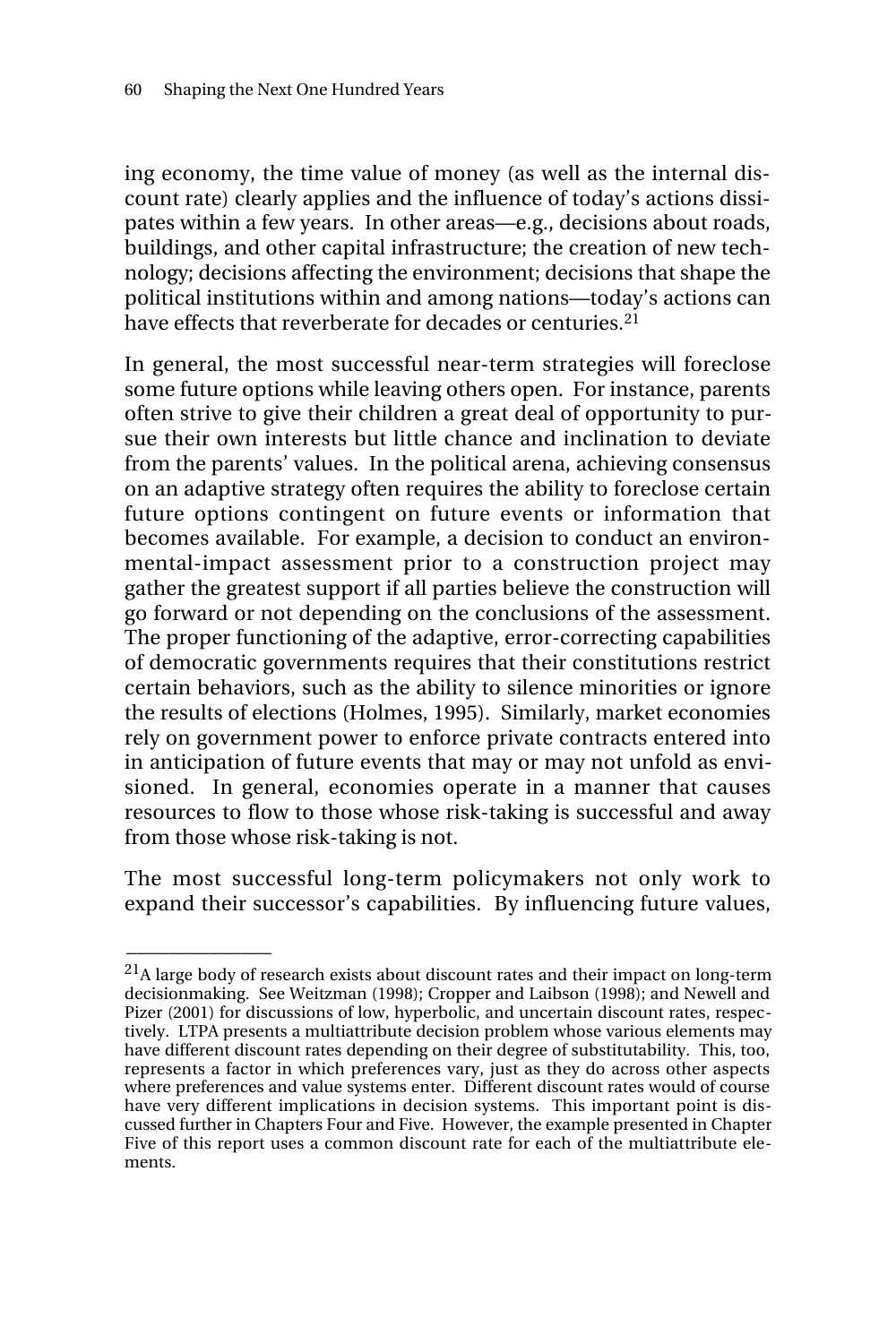expectations, institutions, physical endowments, and experiences, today's decisionmakers also aim to constrain the choices of future decisionmakers, and thus the paths adaptive strategies will follow as they unfold over generations.

Previous analytic approaches to LTPA have not typically supported the crafting of adaptive strategies, despite their obvious importance. Instead, those tools subtly reinforce the predisposition of analysts to think in terms of once-and-for-all policy decisions. Approaches focused on prediction do not reward adaptivity. In a predictable world, any course other than the "best" strategy is, by definition, suboptimal. On occasion, LTPA conducted with traditional decision analyses will usefully examine very simple types of adaptive strategies (Hammitt, Lempert, and Schlesinger, 1992; Manne and Richels, 1992; Nordhaus, 1994). In general, however, representing adaptive strategies in simulation models makes it computationally much more difficult, if not impossible, to use standard optimization approaches to discover good policies.

In this report, near-term strategies are explicitly presented as algorithms that initially prescribe a particular set of actions. Over time, however, the algorithms incorporate new information by monitoring one or more key trends in the internal or external environment. They may then specify new actions contingent on these observations. Often the concepts and techniques of agent-based modeling are used to represent these algorithms. Precedents exist in the psychological and organizational literatures to support representing decisionmaking in the form of algorithms. Humans generally reason using heuristics to determine which information they should track among an infinite sea of possibilities and how they should respond to the expected observations (Gigerenzer and Todd, 1999).

The design of successful adaptive decision strategies is difficult. Human policymakers often conduct mental simulations to play out the implications of decision algorithms and to appeal to experience in determining the decisionmaking heuristic they ought to use. This rule-of-thumb approach works well as long as the future is similar to the past. As the long-term future deviates from familiar experience, trusted rules of thumb can break down. To surmount this obstacle, robust decision methods compare the performance of alternative adaptive decision strategies looking for those that are robust across a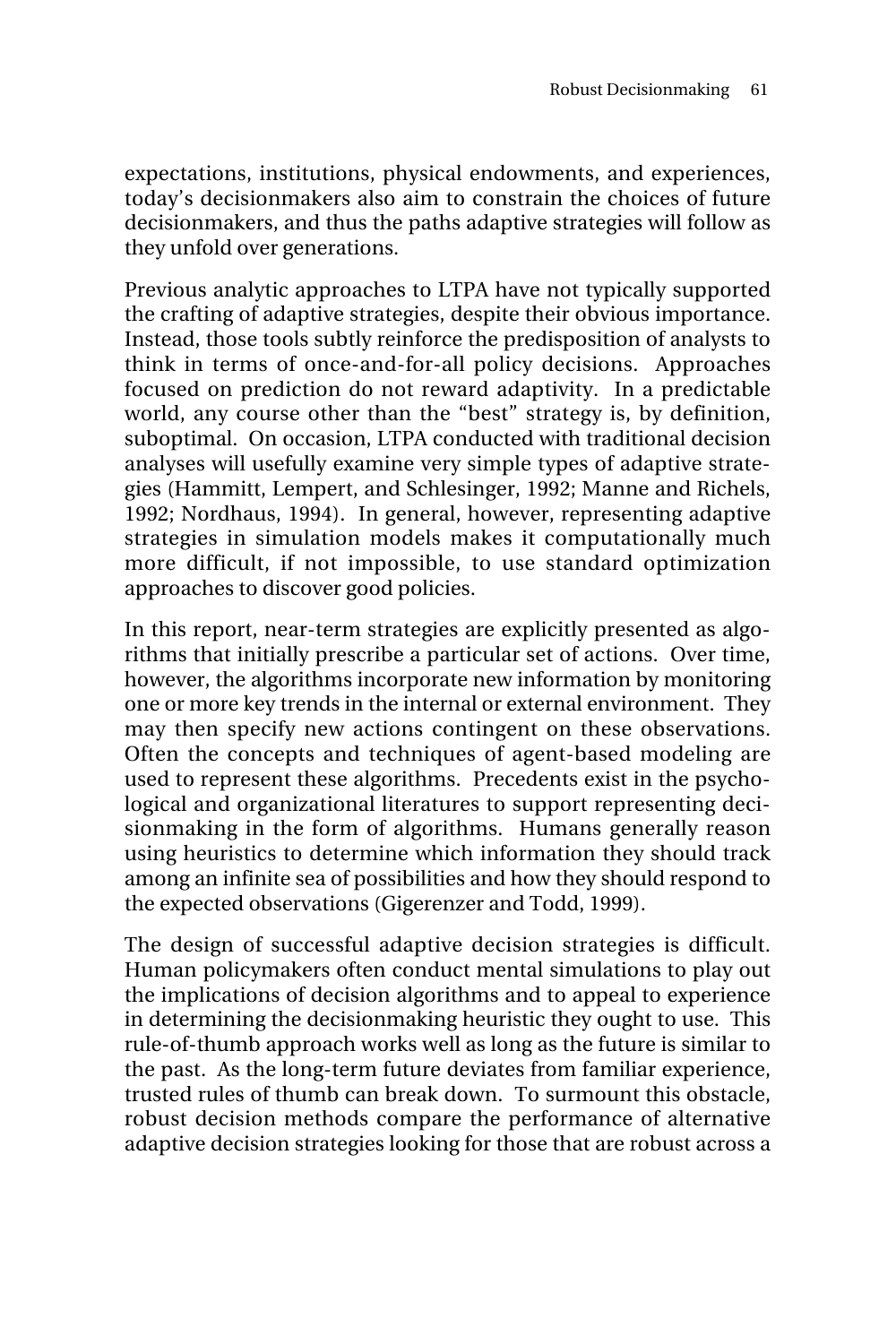large ensemble of plausible futures. These systematic explorations help decisionmakers assess alternative algorithms and choose those near-term actions that can best shape the choices available to future generations.

# **COMBINE MACHINE AND HUMAN CAPABILITIES INTERACTIVELY**

Traditional approaches to decision support use the computer as an elaborate calculator. Analysts initially carry out detailed exercises in reasoning to draft the best model and examine all the assumptions relevant to a particular decision before feeding the results into the computer. The computer produces a ranking of alternative strategies contingent on these assumptions and, in particular, identifies the optimum. More-sophisticated efforts may also include analysis of how sensitive the optimal strategy is to the various assumptions made at the start of the analysis (Saltelli, Chan, and Scott, 2000). Then, leaving the computer aside, analysts provide a synopsis of the results to decisionmakers who engage in a subsequent and separate process to integrate the results—along with a great deal of information not included in the computer's calculations—into the institutional and political fabric of decisionmaking.<sup>22</sup>

Modern information technology makes possible a new and more powerful form of human-machine collaboration, one better suited to finding adaptive strategies that are robust over time. Rather than restrict the computer's province to serving as a calculator, its capabilities may be used to handle, display, and summarize vast quantities of information. The computer thus becomes a device that, from the outset of the analytical process, helps humans shape and test hypotheses about the most robust near-term actions to take in the face of multiple long-term futures. Such information is often most usefully presented in the form of interactive computer-generated

\_\_\_\_\_\_\_\_\_\_\_\_\_\_

 $22$ Seen in this light, the basis for the multimillion dollar industry of selling and buying forecasts of prices, markets, political outcomes, and other future developments becomes clearer. Rather than the people buying (or selling) such information having full confidence in any particular prognostication, the value proposition that sustains this market may be that consumers find it the best available means to constantly test, modify, and add to their own internal set of plausible stories about future outcomes. They base their decisionmaking on that set of stories.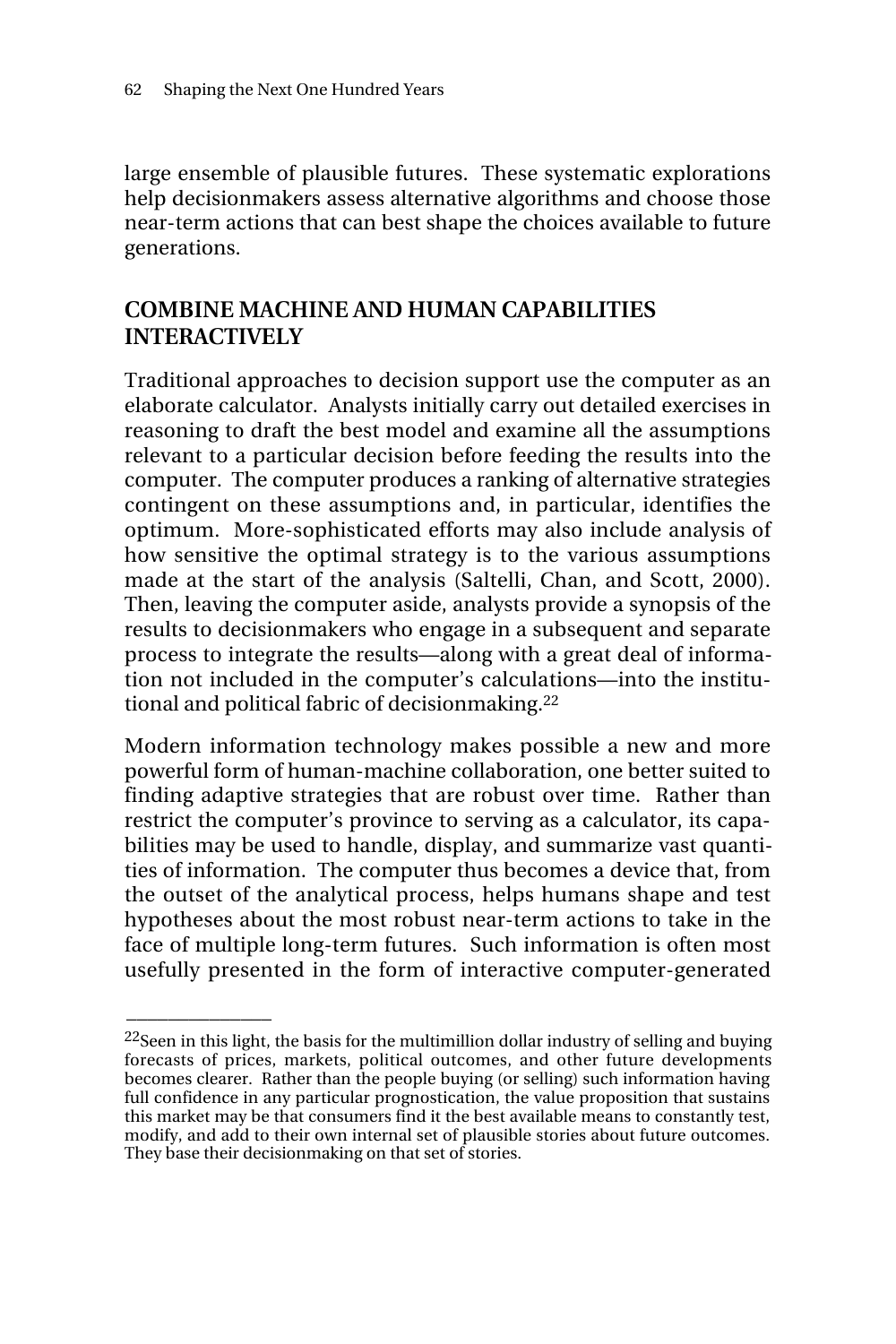visualizations that can be regarded metaphorically as maps of the many potential paths into the long-term future. The computer helps humans identify, create, and explore the maps most useful to chart the next steps of the journey. These artifacts can become a crucial structure for a conversation among the parties to a decision. Human debates that remain unaided by data and the causal information contained in computer simulations often degenerate into contests of convincing narrative. The best-told story becomes the most compelling argument, whether or not it reflects available information. In contrast, a robust decision approach can free humans to pursue the full range of their imaginations, tethered only by the constraints of what is known.

# **Gathering Information**

\_\_\_\_\_\_\_\_\_\_\_\_\_\_

The tools used in this study allow humans to conduct a systematic, interactive, computer-aided exploration across a multiplicity of plausible futures with the goal of reaching consensus on near-term actions to shape the long-term future favorably. The particular robust decision method used in this study,  $\mathbb{R}$ AP<sup>TM23</sup>, begins as analysts define the decision problem faced by their intended audience e.g., government officials, business leaders, a community of stakeholders party to a decision—and gather a wide variety of information relevant to that decision. This might include quantitative data; relevant theoretical understanding from the scientific, economic, and behavioral science literatures; existing computer simulation models; existing forecasts; public positions staked out by parties to the debate; and elicitations of qualitative understandings, intuitions, and values from key parties. Analysts embody the available information in scenario generators—i.e., the computer code designed to trace out the consequences of each alternative set of assumptions.

 $^{23}$ Evolving Logic's Robust Adaptive Planning (RAP<sup>TM</sup>) method has been applied in both the public and private sectors to several previously intractable problems that required decisionmaking under conditions of complexity and deep uncertainty. Portions of the method have been used in such policy realms as science and technology planning (Lempert and Bonomo, 1998), higher education (Park and Lempert, 1998), military procurement (Brooks, Bankes, and Bennett, 1999), national security strategy (Dewar et al., 2000; Szayna et al., 2001), and environmental policy (Lempert and Schlesinger, 2000; Lempert, 2001). This report presents a first application of the method in its full form to LTPA.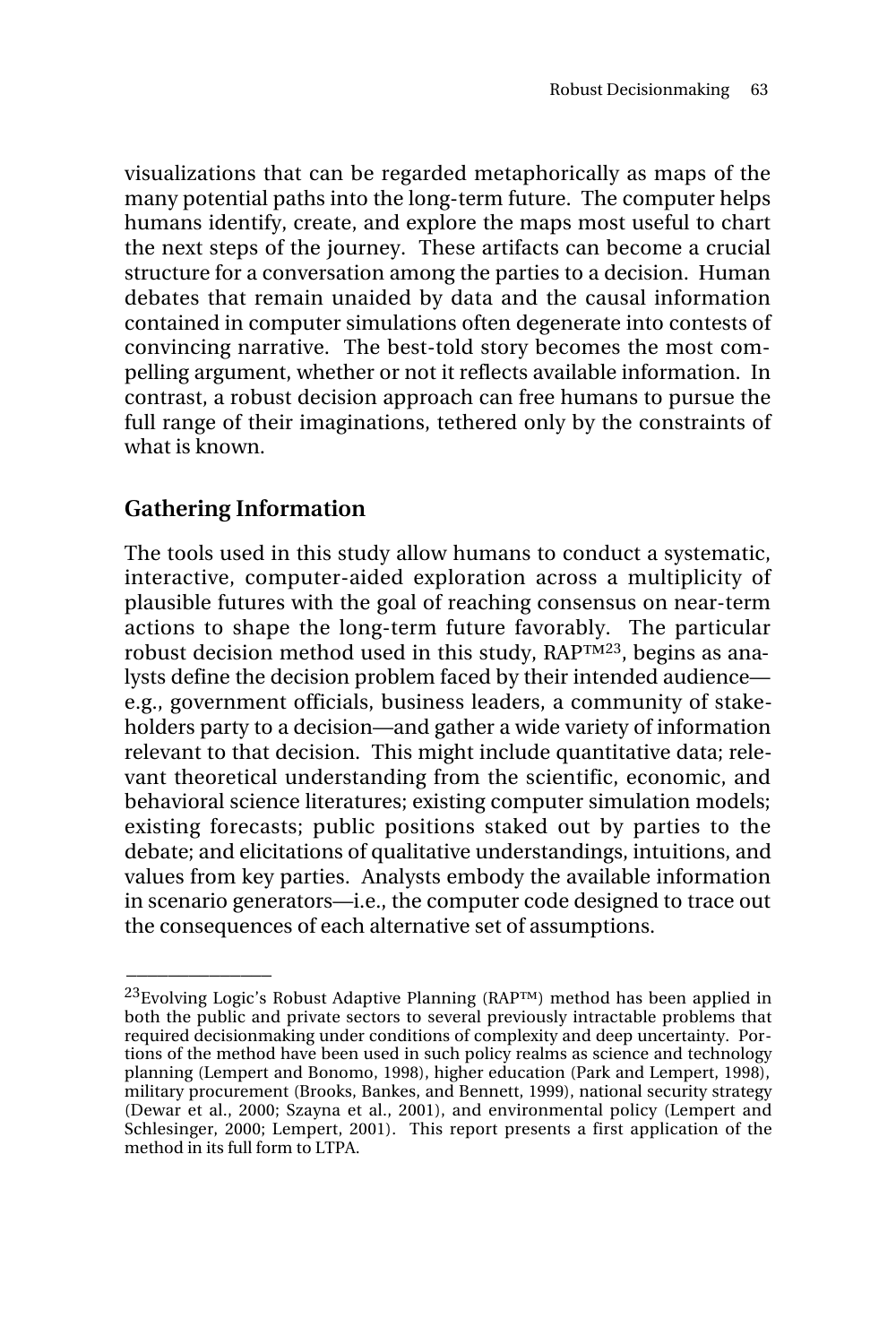As illustrated in Figure 3.1, for the purposes of LTPA the primary elements of the analysis are first divided into alternative strategies representing the different choices of near-term actions the audience for the LTPA might choose among (the policy element) and the future states of the world—the key and potentially unknown characteristics of the world that may prove important in determining the success of alternative strategies. These latter describe the elements of our current state of knowledge, including explicit statements about where the uncertainties may lie.

# **Forming Hypotheses About Robust Strategies**

Having gathered the initial information, users next employ the computer and its scenario generator to create an ensemble of plausible scenarios. Each scenario consists of one particular choice of strat-



NOTE: Central lines (a, b, and c) represent computer calculations. Lines on the left and right of the figure (d and e) represent new information added by humans.

**Figure 3.1—Integration of Computers and Humans in LTPA**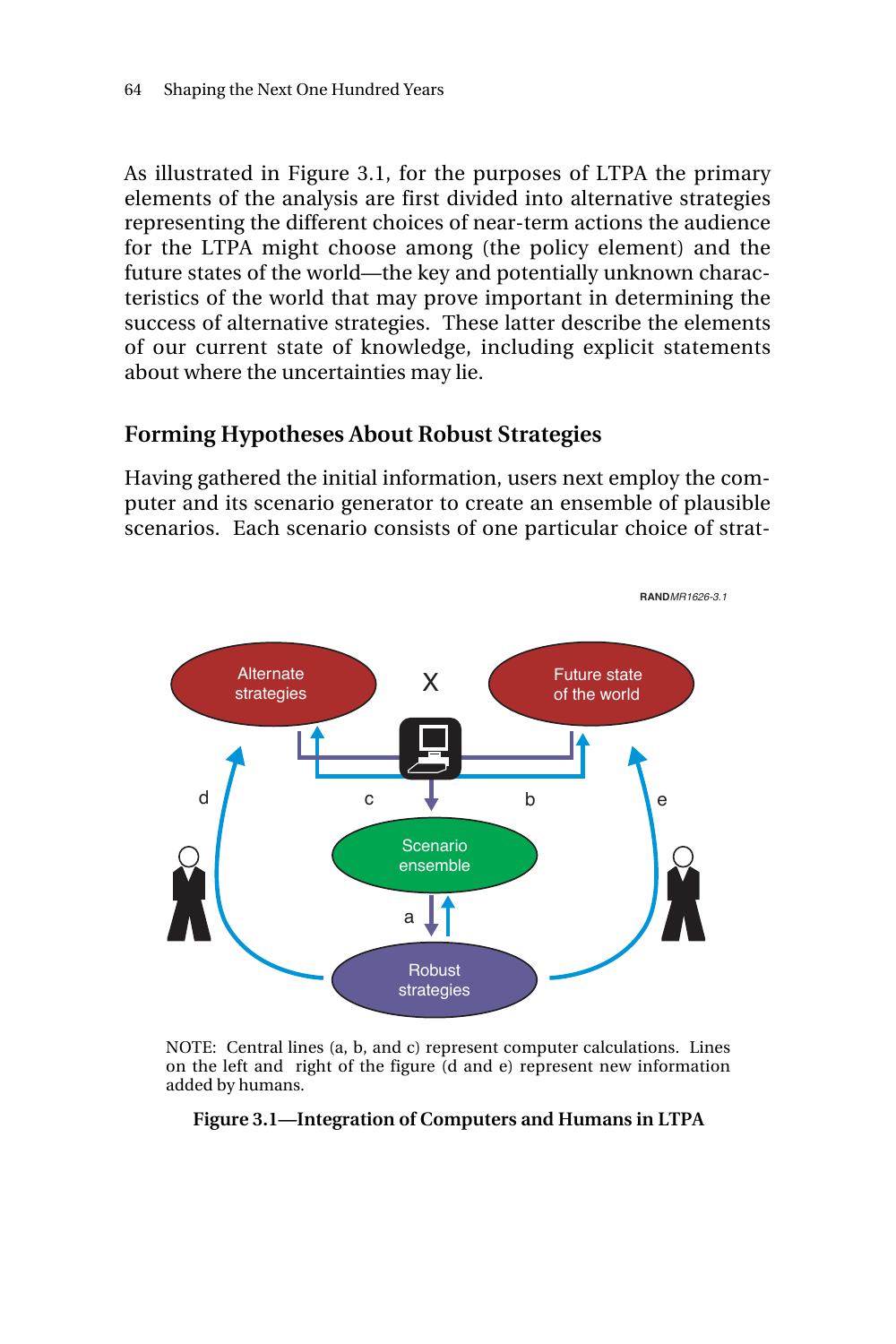egy, often adaptive, and one particular manifestation of a future state of the world. At this point, users can explore these scenarios by creating interactive computer visualizations referred to as "landscapes of plausible futures." These two- or three-dimensional graphics apply one or more values to compare the performance of alternative strategies across a range of futures. We have used a wide variety of such visualizations in our research (see, for instance, the review in Bankes, Lempert, and Popper, 2001). Chapter Five will employ many two-dimensional colored region plots that represent slices through the multidimensional input and output space.

Guided by the computer, users select landscapes that appear useful to address the policy questions of interest. The parameter ranges that define a particular landscape of plausible futures might be drawn from the poles of the debate over the issue at hand as well as from the analysts' intuitions about potential solutions. In addition, the choice of parameters to display on the axes of the visualizations and the values of those parameters held constant over the plot are often suggested as ones particularly interesting by computer search and sensitivity analysis. Chapter Five will demonstrate that by examining such landscapes, users can systematically explore the multiplicity of plausible futures, expand the diversity of the ensemble, detect significant patterns, and gain insight into key system drivers. Most important, by considering these ensembles of scenarios, the human-computer team then identifies strategies that are potentially robust over the range of plausible futures (path "a" in Figure 3.1)

### **Testing Hypotheses**

Once they have formed initial claims about robust strategies, users can test and revise these hypotheses through computer search for other futures that would invalidate that claim (path "b"), and then help identify additional promising alternative strategies (path "c"). Computer-search algorithms can suggest futures that could cause candidate robust strategies to fail and find alternatives that might perform well under the newly specified conditions. Again, interactive visualization is a powerful means to help people judge whether these futures pose sufficient risks to warrant revising the strategy. The particular landscapes that display such comparisons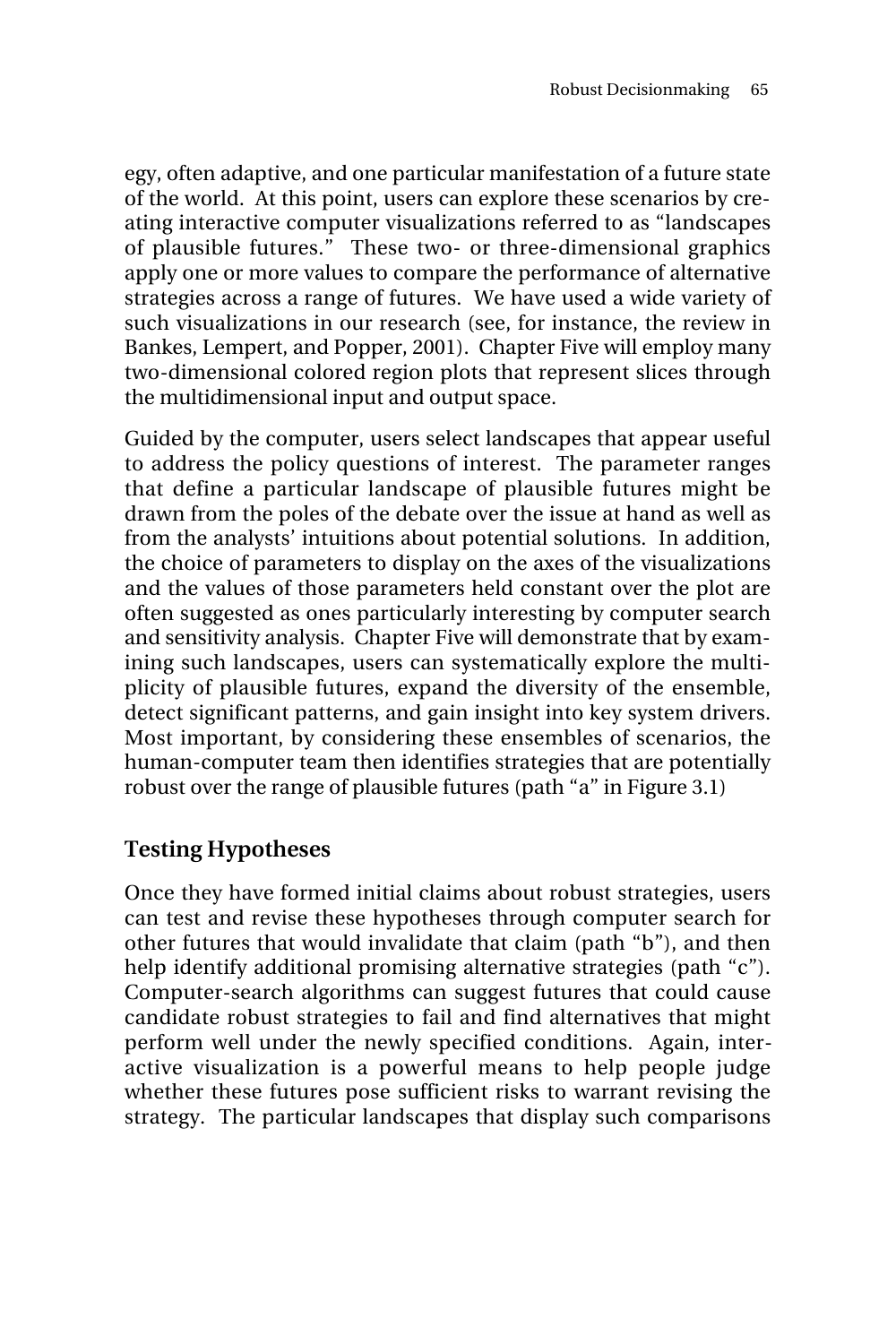are termed "robust regions" in harmony with the policy region analysis of Watson and Buede (1987).

These searches for "breaking" scenarios<sup>24</sup> may occur entirely within the space of futures and strategies contained in the initial ensemble—that is, within the capabilities of the current scenario generators. As the analysis proceeds, human participants in the analysis are encouraged to hypothesize about strategic options that might prove more robust than the current alternatives (path "d") or to suggest "surprises" that might occur in the future to cause an apparently robust strategy to fail (path "e"). These new candidates can be added to the scenario generator and their implications dispassionately explored by the computer.

Information gathering occurs throughout the analysis. Given the unpredictability of the future, no one can determine a priori all the factors that may ultimately prove relevant to the decision. Thus, users will frequently gather new information that helps define new futures relevant to the choice among strategies, that proves some futures implausible and thus removes them from the ensemble, or that represents new, potentially promising strategies.

# **CONCLUDING THOUGHTS**

This chapter discussed the mechanics of one particular robust decision method that will be used in the analysis that follows. It is useful now to rise above the level of detail for a broader consideration of what such methods are intended to provide.

Robust decisionmaking under conditions of deep uncertainty may well fail to yield a demonstrably definitive answer of the type generally provided by traditional quantitative decision analysis. Any such exercise will surely leave futures and options unexplored. However, this iterative process does help humans and computers create a diverse ensemble of plausible futures consistent with available information and systematically identify near-term actions that are robust across the ensemble. Rather than prove conclusively that one particular strategy is the best choice, the process generates inductive

\_\_\_\_\_\_\_\_\_\_\_\_\_\_

 $24$ This term will be discussed extensively in Chapter Five.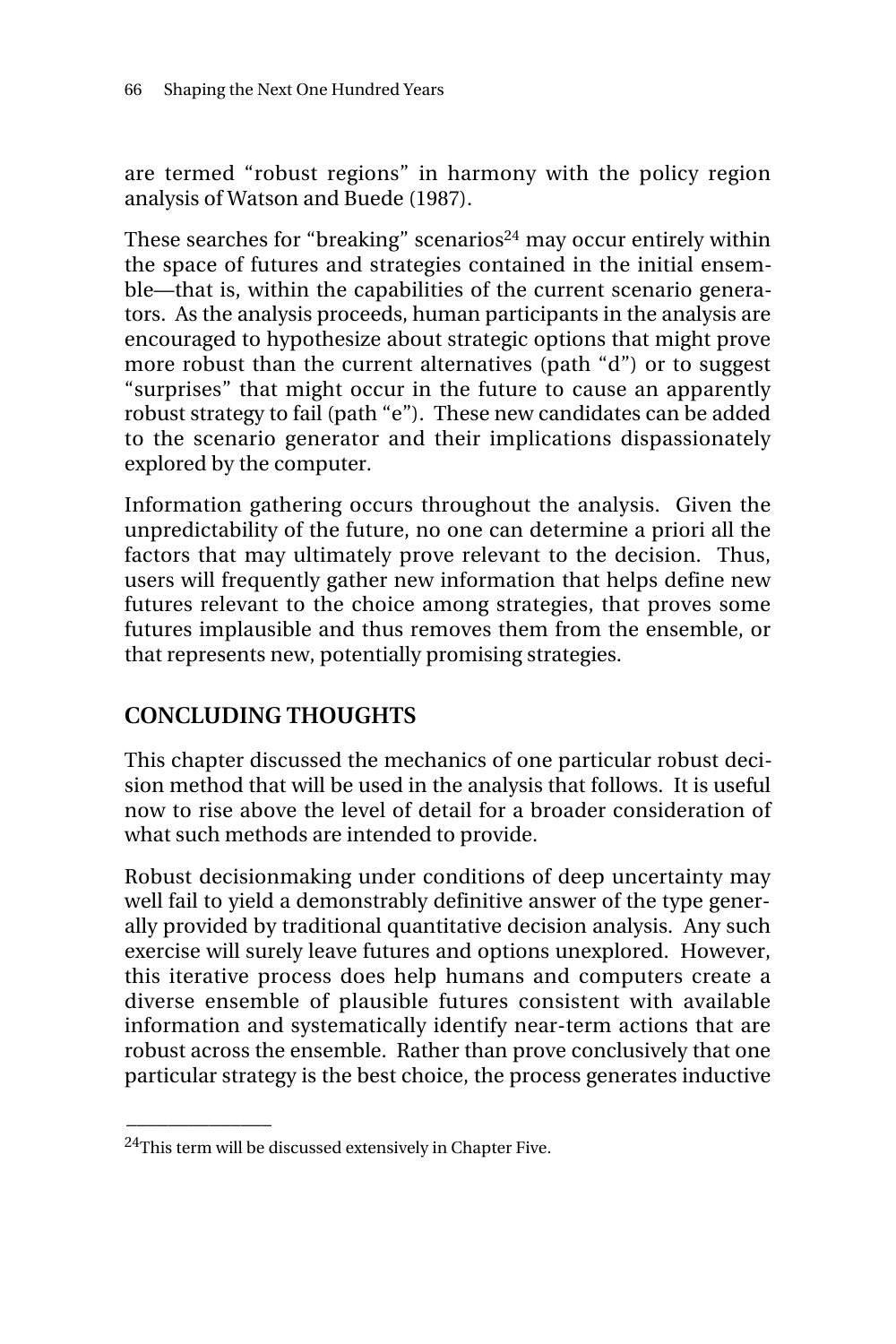policy arguments based on a structured exploration over the multiplicity of plausible futures.

By their very nature, robust decision methods have no means to *prove* that Strategy A always performs better than Strategy B over all possible futures. Rather, they seek to make persuasive claims based on comparing the performance of those strategies over a large, wellchosen sample of scenarios. This approach stands in contrast to deductive arguments of traditional quantitative policy analysis that seeks to prove claims about the performance of alternative strategies. However useful, such methods usually achieve their rigor at a price. They require one or more highly restrictive assumptions about the representation of the problem that may well exclude a vast range of plausible futures.

The approach to combining human and machine reasoning outlined in this section is quite similar to what occurs within and among human communities discussing strategy. One person or community may argue for a decision while others attempt to discover facts or possibilities that break that argument. Similarly, one community may pose a problem; another, devise an answer. There is no guarantee that this process will produce a correct outcome, just as science provides no certainty that the next experiment will not produce unexpected results and overturn currently accepted theories.<sup>25</sup> Nonetheless, such competition among individuals and communities is at least one element of effective organizational decisionmaking and, indeed, the process of science itself. The goal of the present discussion is to illustrate how the computer may facilitate this powerful mode of testing and discovery and in so doing provide decisionmakers and interested communities with a different paradigm for approaching policy and strategic choice in the realm of deep uncertainty. The balance of this study will provide such an illustration.

 $\overline{\phantom{a}}$ 

<sup>&</sup>lt;sup>25</sup>The parallelism stems from the recognition of how much of a role inductive reasoning plays in each. The usual simple story about the scientific process emphasizes the role of deductive approaches to falsifying hypotheses. It rarely discusses the origin of those hypotheses for testing or how the results fit into a larger frame of belief. Inductive reasoning is common in the experimental physical sciences (Popper, 1959).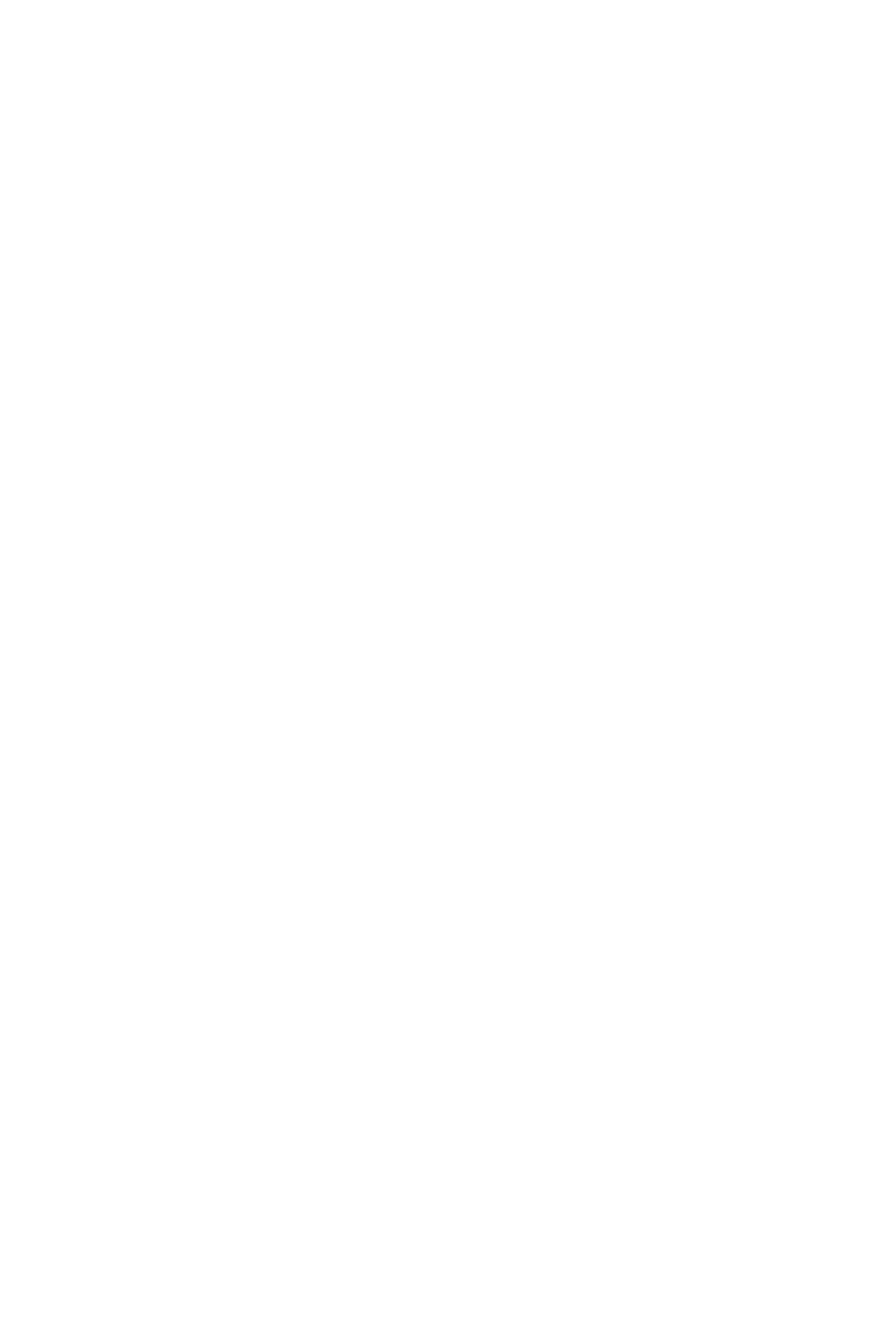# Chapter Four **A FRAMEWORK FOR SCENARIO GENERATION**

This chapter begins the demonstration of a robust decisionmaking approach to LTPA. This report aims not to produce specific policy recommendations but rather to reveal the new capabilities that are now available to those concerned with the long term. The analysis here involves neither the level of detail nor the level of stakeholder participation necessary for practical policy results. Its novelty rests in the framing of means for applying robust decision methods to problems of LTPA. By focusing on a specific challenge—the issue of global sustainability—the relative simplicity of the treatment that follows permits a greater focus on the main methodological themes.

An analysis of this type needs to begin with the gathering of information and the formation of the analytical framework that will sustain all that follows. This chapter will describe how this effort can be most usefully pursued to support a robust decision method LTPA.

# **THE CHALLENGE OF GLOBAL ENVIRONMENTAL SUSTAINABILITY**

# **What Near-Term Strategy Will Help Ensure Strong Economic Growth and a Healthy Environment over the Course of the Twenty-First Century?**

Sustainability presents a serious global policy challenge, one sufficiently novel that decisionmakers are likely to make serious mistakes if their actions are not based on quantitative policy analysis. The sustainability debate is well developed. It has identifiable camps that have generated articulate, conflicting arguments that cannot, at pre-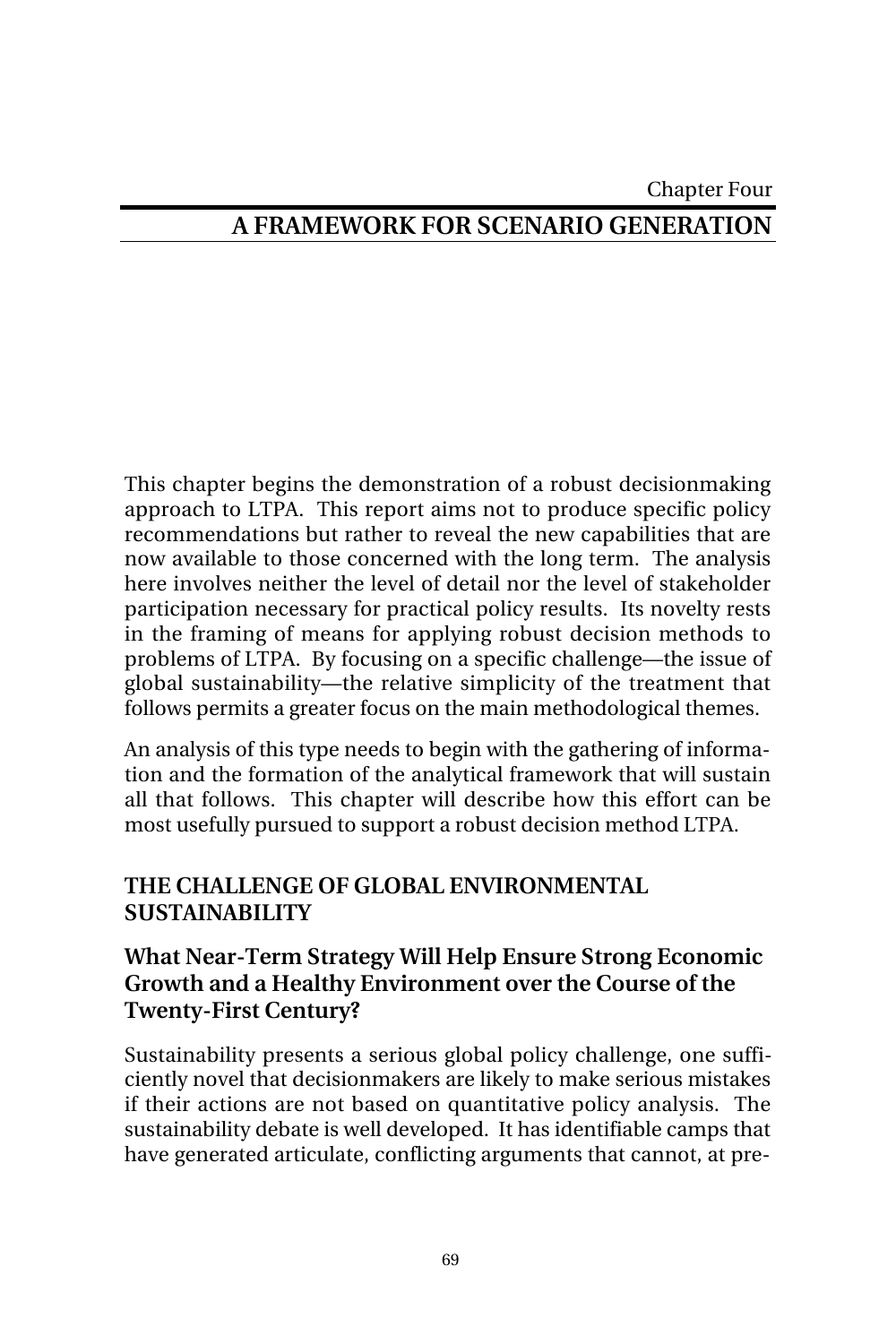sent, be proven to be false. A considerable store of data and computer-simulation modeling is available to inform the debate. Finally, sustainability represents a type of policy problem in which the pursuit of one widely shared goal—in this case, economic growth—can undermine other important objectives—in this case, environmental quality. Each is intrinsically valuable and necessary to the pursuit of the original goal. $<sup>1</sup>$ </sup>

#### **THE "XLRM" FRAMEWORK**

\_\_\_\_\_\_\_\_\_\_\_\_\_\_

As with any formal analysis, the approach used in this study requires assembling and organizing the relevant, available information. Because the process is cyclical and iterative, this step recurs throughout the course of the analysis. To help guide the process of elicitation and discovery and to serve as a formal intellectual bookkeeping mechanism, it is useful to group the elements of the analysis into four categories. Policy levers ("L") are near-term actions that, in various combinations, comprise the strategies decisionmakers want to explore. Exogenous uncertainties ("X") are factors, outside the control of the decisionmakers, which may nonetheless prove important in determining the success of their strategies. In the language of scenario planning the Xs help determine the key driving forces that confront decisionmakers. Measures ("M") are the performance standards that decisionmakers and other interested communities would use to rank the desirability of various scenarios. Relationships ("R") describe the ways in which the factors relate to one another and so govern how the future may evolve over time based on the decisionmakers' choices of levers and the manifestation of the uncertainties, particularly for those attributes addressed by the measures. The relationships are represented in the scenario generator computer simulation code. As described in Chapter Three, there may often be considerable structural uncertainty about many relationships.

 $<sup>1</sup>$ Many long-range policy challenges have this character. For instance, the pursuit of</sup> physical security in the face of internal or external threats can undermine civil liberties that are both revered and necessary to support the public criticism required to correct errors in the government's security policy. In addition, the pursuit of economic growth may undermine the social stability and trust that make capitalism possible.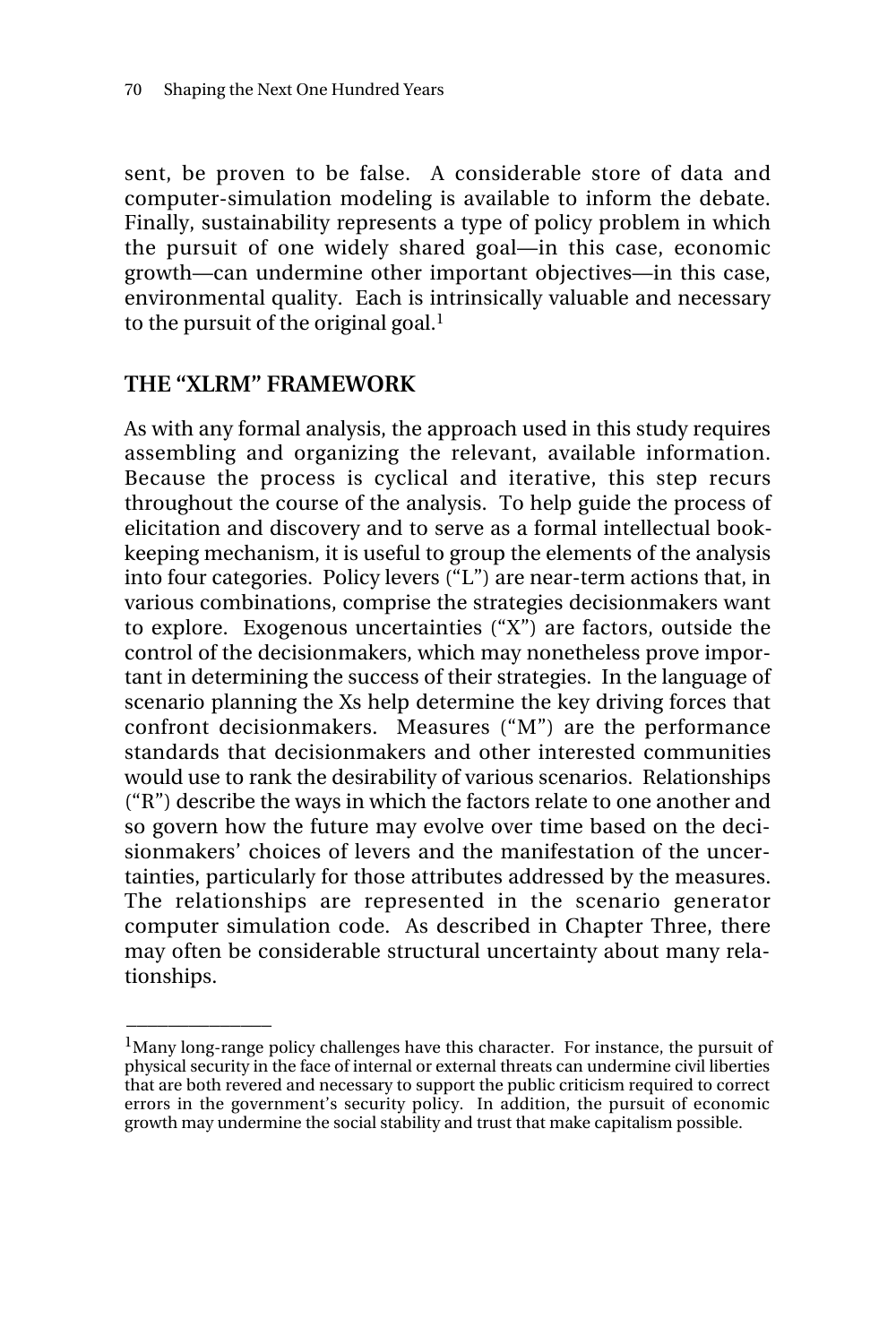The primary source of information for this study was the existing literature on sustainability. However, the project team also assembled a group of RAND experts in various fields who provided methodological guidance as project advisors and acted as surrogate stakeholders from whom we could elicit opinions and information on sustainability.2 We used the "XLRM" framework to organize our internal deliberations and to structure discussions with the advisory group.3 In this and other work, XLRM has proven a powerful method for eliciting and organizing information relevant to decisionmaking challenges under conditions of deep uncertainty.

The remainder of this chapter provides a tour of the XLRM factors considered in the current analysis and gives additional information about how the framework can be applied to LTPA. Table 4.1 displays these factors. Those included from the outset are shown in Roman type; those added later in the process are shown in italics. In keeping with the didactic purpose of this exercise, no specific group of decisionmakers has been envisioned as having responsibility for implementing the recommendations of this study. Imagine the analysis as being placed at the disposal of such global gatherings as the United Nations environmental summits.4

# **Exogenous Uncertainties Affecting the Future (X)**

 $\overline{\phantom{a}}$ 

Those who participate in the sustainability debate make important assumptions about the factors likely to guide the course of events over the twenty-first century. These assumptions often prove crucial to supporting their views about desirable near-term policy actions.

<sup>&</sup>lt;sup>2</sup>The members of the panel of experts included Robert Anderson (information technology), Sandra Berry (survey techniques), James Dewar (long-term policy analysis), Robert Klitgaard (economics and development), Eric Larson (defense analysis), Julia Lowell (economics), Kevin McCarthy (demographics), David Ronfeldt (political science), and Georges Vernez (demographics).

<sup>&</sup>lt;sup>3</sup>This discussion continues the long-standing practice of ordering the letters XLRM, notwithstanding the fact that it provided clearer exposition in this treatment to discuss these factors in the order found below.

<sup>&</sup>lt;sup>4</sup>This work was briefed at the Science Forum, a parallel event of the World Summit on Sustainable Development held in Johannesburg, South Africa, on August 31, 2002 (Lempert, 2002b).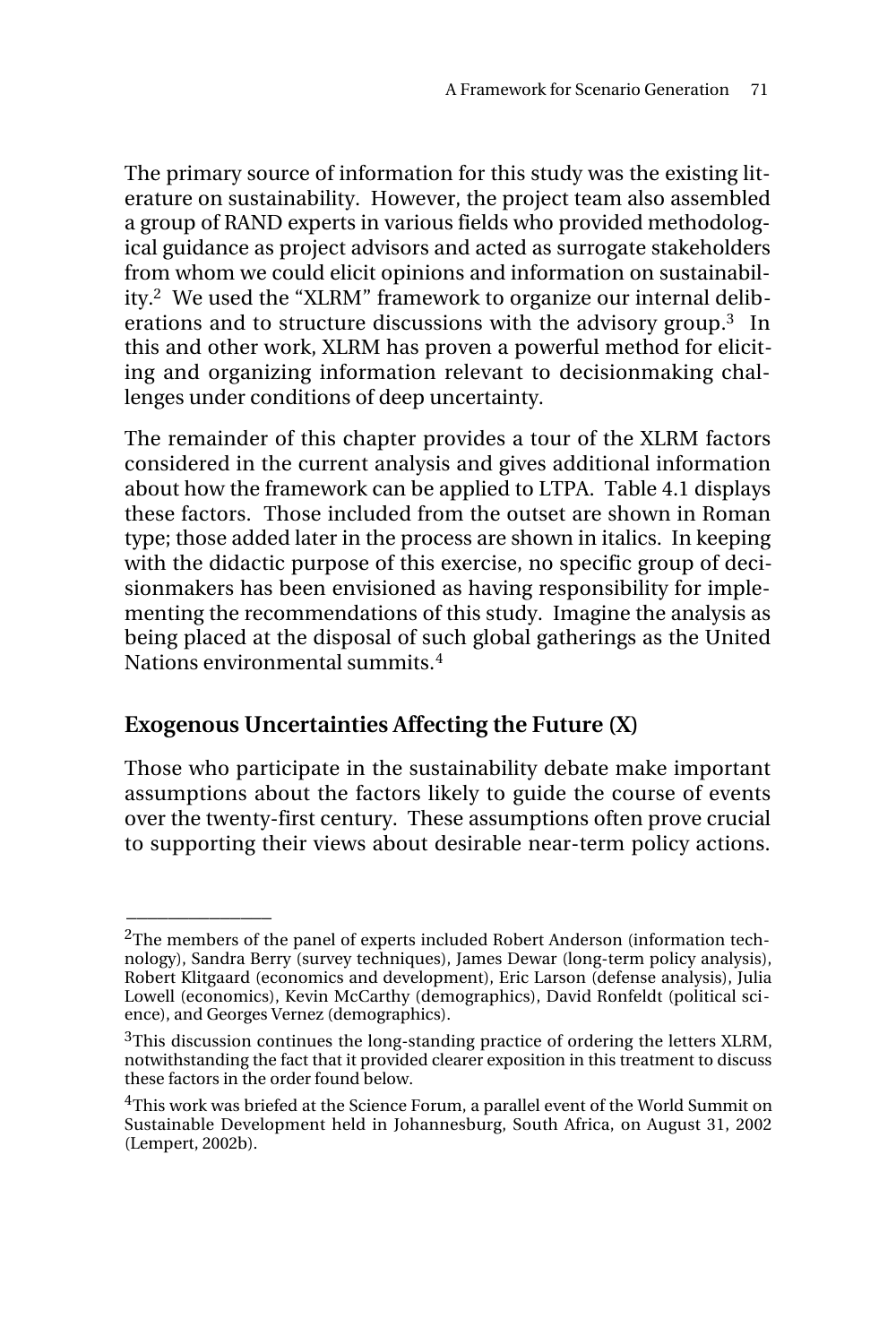#### **Table 4.1**

#### **Key Factors Used to Construct Ensembles of Sustainability Scenarios**

| (X) Exogenous Uncertainties                                                                                                                                                                                              | (L) Policy Levers                                                                                                                      |
|--------------------------------------------------------------------------------------------------------------------------------------------------------------------------------------------------------------------------|----------------------------------------------------------------------------------------------------------------------------------------|
| Economy<br><b>Growth rates</b><br>Decoupling rates<br>Effect of environmental degradation<br>on growth<br>Cost and effectiveness of policy inter-<br>ventions<br>Coupling between North and South<br>Potential surprises | Policies to speed decoupling rate<br>Near-term milestones<br>Ability to relax near-term milestones                                     |
| Environment<br>Effect of pollution on environmental<br>carrying capacity<br>Resiliency of environment<br>Potential surprises                                                                                             |                                                                                                                                        |
| Demographics<br>Population trajectories<br>Effect of economic growth and envi-<br>ronmental quality on population<br>Potential surprises                                                                                 |                                                                                                                                        |
| <b>Future Decisionmakers</b><br>Information<br>Values<br>Capabilities<br>Potential surprises                                                                                                                             |                                                                                                                                        |
| (R) Relationships                                                                                                                                                                                                        | (M) Measures for Ranking Scenarios                                                                                                     |
| Equations contained in modified<br>"Wonderland" scenario generator                                                                                                                                                       | Rate of improvement in<br>GDP per capita<br>Longevity<br>Environmental quality                                                         |
|                                                                                                                                                                                                                          | Weightings<br>North versus South <sup>a</sup><br>Environmental versus nonenviron-<br>mental measures<br>Discount rate<br>Vantage years |

a"North" here is shorthand for Organization for Economic Cooperation and Development (OECD) countries and "South" is shorthand for countries that are not members of the OECD.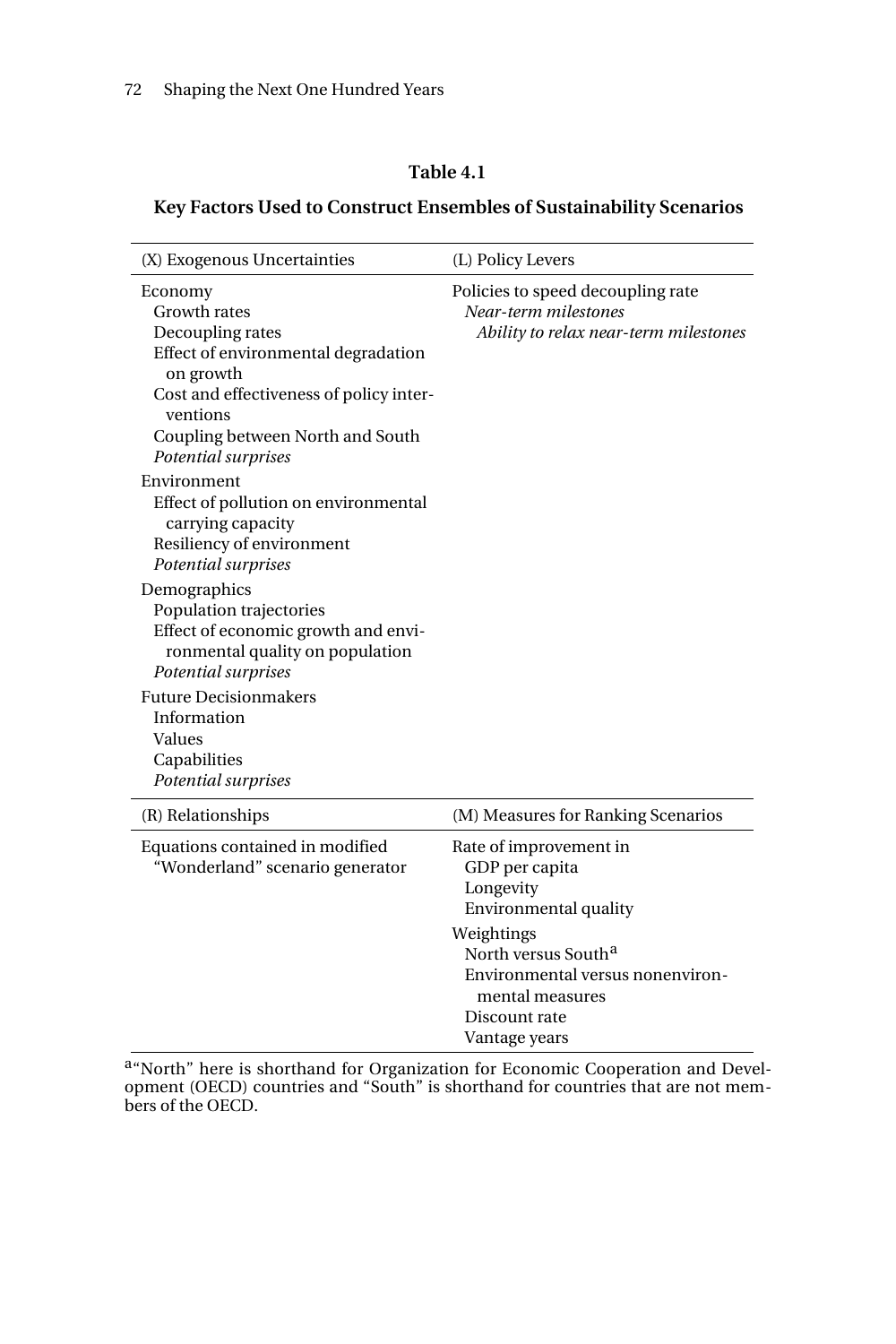The project team reviewed the sustainability literature and extracted what appeared to be the key, sometimes implicit, assumptions underlying the proposals of the various camps and then, as shown in the upper left quadrant of Table 4.1, divided them into four categories: those affecting the economy, environment, demographics, and behavior of future decisionmakers. This section will review these exogenous uncertainties and describe how they were represented in the computer to conduct the LTPA.

Sustainability has become a key agenda item for many businesses, governments at all levels, and for a wide variety of nongovernmental organizations and other citizen's groups. At one extreme of the sustainability debate lie those who believe that catastrophe awaits if society fails to take immediate and aggressive steps to reduce pollution. Perhaps the most famous exemplars of this camp are the "Limits to Growth" advocates, such as Paul Ehrlich and the Club of Rome (Meadows and Meadows, 1972). Noting the properties of exponential growth and the astounding fact that up to 40 percent of all the energy in the Earth's biosphere is currently consumed by humans (Vitousek et al., 1986), these commentators argue that the environment imposes real physical limits on the growth of both human populations and economic activity. Other commentators such as Bill McKibbon (1989), following in the tradition of Aldo Leopold (1949), focus on moral rather than physical constraints. They assert that human activities are threatening to engulf all of nature, thereby creating a sterile planet where nothing lives that is unmanaged by humans. They question whether material possessions are worth such a cost.

At the other extreme are those such as Julian Simon (Myers, Myers, and Simon, 1994) and, more recently, Bjorn Lomborg (2001), who argue that human ingenuity mobilized by scarcity can eliminate almost any credible environmental constraint. They note that, over the decades, the forecast price increases of most resources deemed "nonrenew-able" have failed to materialize because the incentives and technologies for extraction or for substitution have always improved at a faster rate than society's demand has increased. The real price of oil, for example, is now lower on average than it has ever been except when shortages induced by political crisis or war temporarily inflate the price. The "Unlimited Growth" advocates recommend faster economic growth as a means of alleviating poverty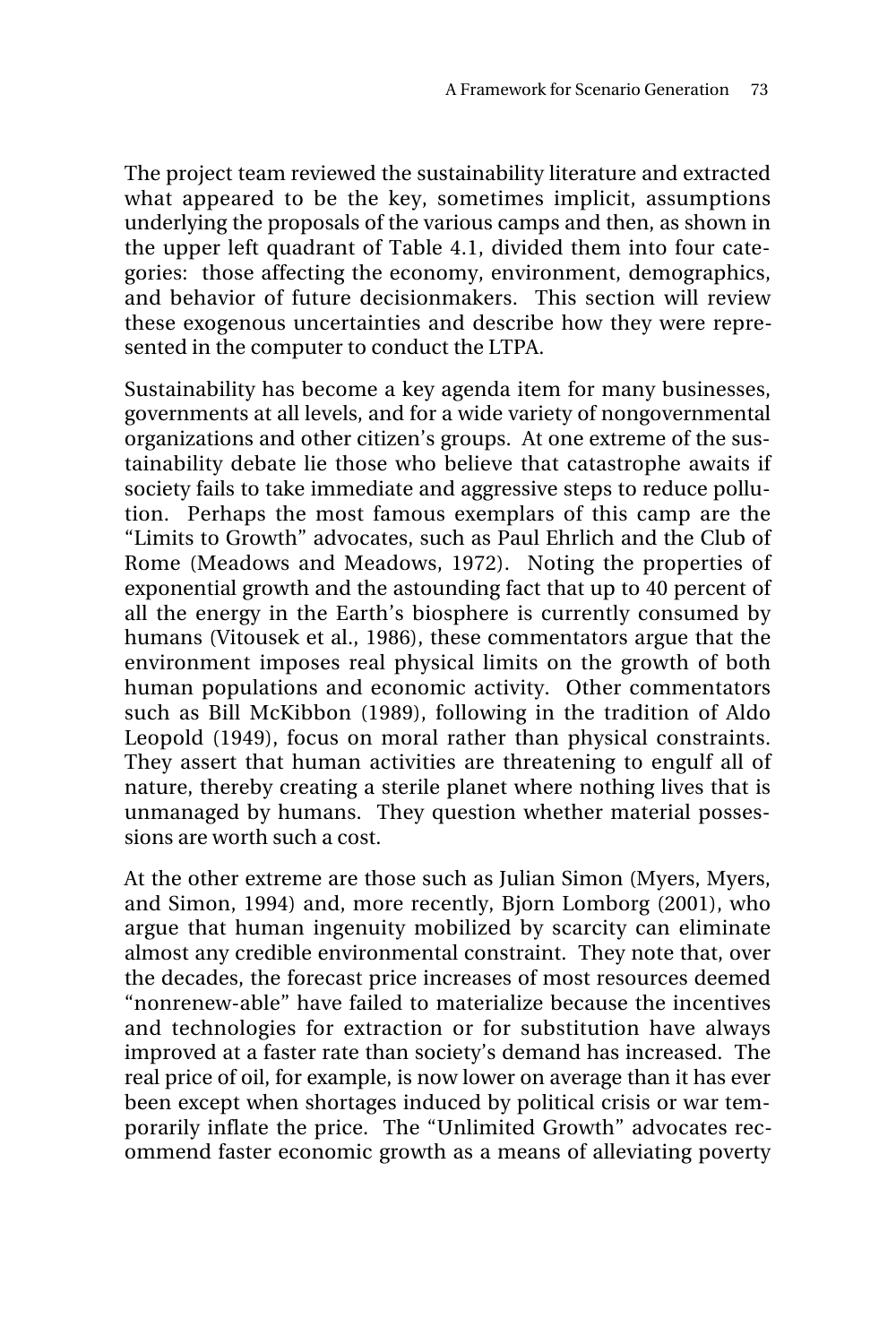and a host of other human miseries. Many in this camp take a libertarian bent, focusing on human ingenuity that draws its incentives from markets. Others, such as Gregg Easterbrook (1995), argue that the dramatic improvement in environmental quality in developed countries is the most significant, unsung success story of the last three decades.5 However, they credit innovations in government institutions and regulations that give expression to new human values as the prime movers of this promising trend.

Of course, most commentators and policymakers lie between these two extremes. As commonly conceived, sustainable development seeks to eliminate the seemingly irreconcilable conflicts between "Limits To" and "Unlimited" Growth. As first expressed by the Bruntland Commission, sustainability is often defined as meeting the needs of the present while not compromising the ability of future generations to meet their needs. A vast body of literature attempts to help governments and businesses balance the goals of economic growth and environmental protection. For example, in the GSG scenarios described in Chapter Two, the "Conventional Worlds" scenarios capture the worldview of those who believe that well-regulated markets as currently constituted can meet the challenges of sustainable development. "Barbarization" scenarios represent those who believe that future challenges may cause such institutions to fail. "Great Transition" offers an alternative set of near-term policies designed to help humankind avoid the potential dangers some see in our current path.

The key economic assumptions that distinguish the positions of the participants in the sustainability debate include the exogenous rates of economic growth—i.e., what the base growth rates will be in the absence of environmental degradation and policy designed to prevent such degradation—and the decoupling rate (Azar, Holmberg, and Karlsson, 2002)—that is, that rate at which technological and other forms of innovation reduce the amount of pollution generated per unit of economic output. Some of the most important differences between the Limits to Growth and Unlimited Growth camps rest on assumptions about whether or not the future decoupling rate will outpace the future rate of economic growth. Other core

 $\overline{\phantom{a}}$ 

<sup>&</sup>lt;sup>5</sup>The story is often different in the developing countries of the Southern Hemisphere.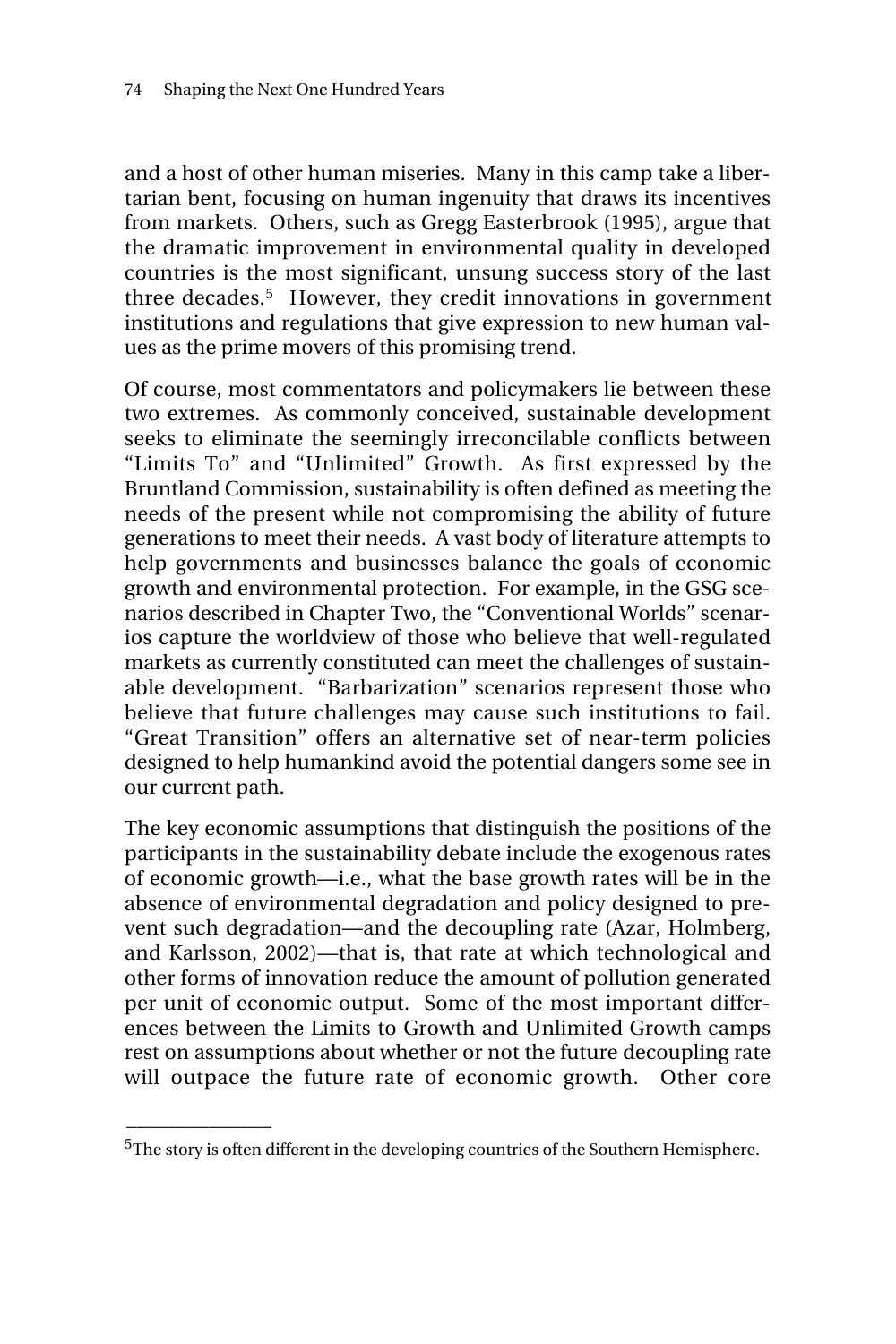assumptions include the effect of any environmental degradation on economic growth; the costs, effectiveness, and time lags associated with any policy interventions; and the extent to which changes in patterns of growth in either the North or the South affect growth in the other region. While much information exists that can inform judgments about each of these factors, they cannot be predicted with any certainty even a decade, much less a century or more, into the future.

Key environmental assumptions include the effect of annual levels of pollution on environmental quality, particularly whether and at what level there exist any critical pollution thresholds beyond which emerge abrupt, discontinuous changes in environmental damage.<sup>6</sup> In addition, different parties have different views of the resilience of the environment under stress. Some see the environment as fragile (e.g., push it too far and it will collapse) while others see it as fundamentally resilient (e.g., even if pollution destroys the most vulnerable ecosystems, the remaining ones will be more difficult to damage).

Key demographic assumptions include trends in birth and death rates in different regions of the world,<sup>7</sup> how these trends would be affected by changes in wealth per capita, and the effect of environmental degradation on birth and death rates.

Finally, the parties to the sustainability debate often hold radically different views about the capabilities of future decisionmakers to detect and successfully respond to the environmental problems this generation bequeaths to them. One of the crucial differences between the GSG's "Conventional Worlds" and "Barbarization" scenarios is the set of assumptions about the ability of future generations to respond to increasing environmental stress. In the former scenarios, far-sighted decisionmakers pay attention to warning signs and adapt to emerging challenges. In the latter, society cannot summon the will to respond in time. In fact, a strong theme of moral equivalency among generations underlies many of the arguments of those who favor near-term actions to address sustainability con-

\_\_\_\_\_\_\_\_\_\_\_\_\_\_

 $6$ There is, for instance, increasing interest in and understanding of potential abrupt changes in the climate system that might be caused by human actions. See National Academy Press (2002).

 $7$ Migration rates are also important, but not included in Table 4.1.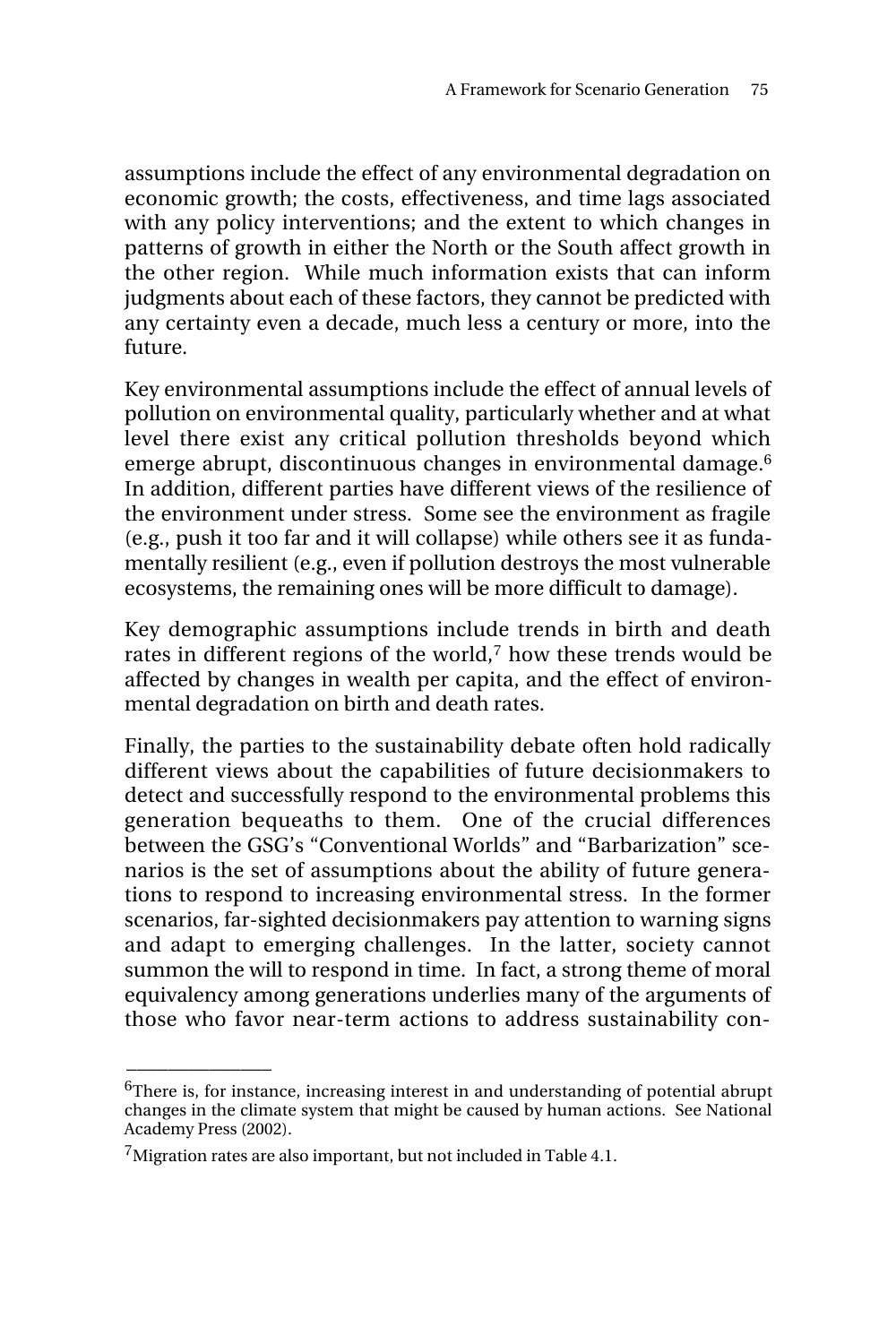cerns. Very much in the spirit of the adaptive decisionmakers described in Chapter Three who attempt to shape the values and experience of those in the future, these parties assert that future generations will need to respond wisely to early warning signs of environmental dangers and that one of the most important legacies this generation can bequeath to its descendants is the example of its having taken such actions.

# **Near-Term Policy Levers (L)**

In the face of deep uncertainty, potential actions nevertheless could be taken in the present to decisively shape the long-term future. The sustainability literature is replete with suggestions for policies ranging from environmental regulations to enhancing innovation, changing values, creating institutions, or conducting environmental research. The policy community is struggling with strategies for combining these potential actions into coherent and effective implementation plans.

A key simplification in this demonstration analysis, and the primary reason it cannot support actionable policy conclusions, is that it considers a greatly truncated menu of policy levers. In fact, the analysis begins by presuming that only one option is available: a pollution tax that can speed the decoupling rate—that is, the rate at which innovation reduces the pollution society generates per unit of economic output. Any chosen lever will have associated costs and time lags. The actual values of these factors are among the key uncertainties. This analysis takes a global perspective and thus does not consider questions of a game-theoretic character regarding how policy choices in one region might affect the choices made in another, even though it is clear that regions are linked economically and environmentally.

In later stages of the analysis, we introduce an important, though still highly limited, addition to the menu of policy levers. Decisionmakers may set near-term milestones for the rate at which emissions are allowed to grow. As described in detail in Chapter Five, once a milestone is set, the prevailing assumption is that society then adjusts its policies to achieve an innovation rate that will allow attainment of whatever emission-intensity reduction level is required to meet the milestones. Such milestones are of much current interest to policy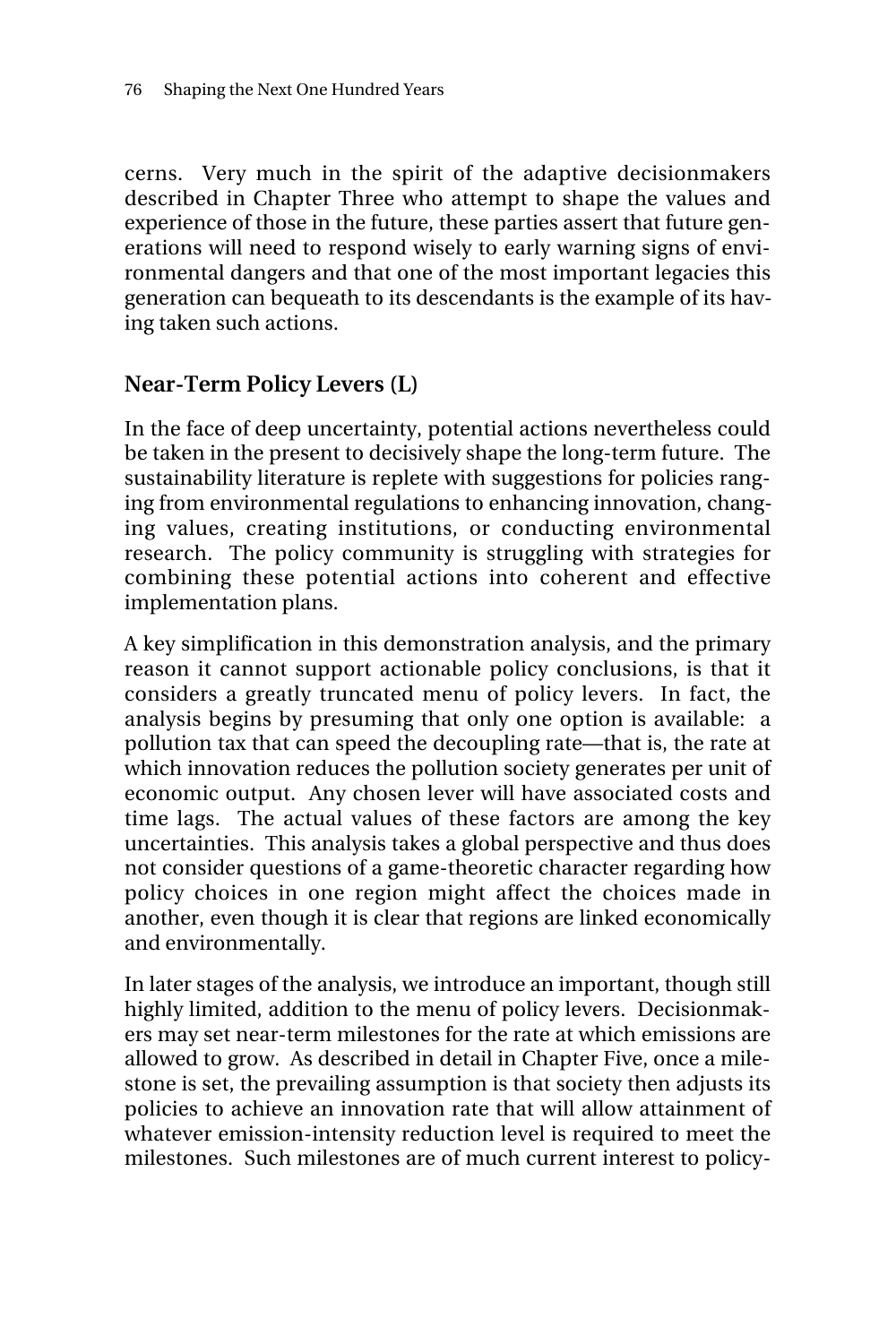makers. For example, this is the philosophy that informs the effort to frame and meet the UN Millennium Development Goals. Our project might well be characterized as one designed to develop hitherto unavailable quantitative means for assessing and choosing such milestones.

A simplified set of policy levers allowed us to focus on developing straightforward (though complex) methodology to apply to much more complicated cases than we used in our demonstration. It also yields what appears to be a surprisingly interesting policy story. It is important to note, however, that the methodology itself is completely general in the types of uncertainties, levers, relationships, and measures that may be considered and, thus, should be applicable to a very wide range of policy problems.

# **Measures for Ranking Scenarios (M)**

In addition to their vastly different expectations about the future, many of the parties to the global sustainability debate also have fundamentally different value systems. Citizens of wealthy or developing nations, environmentalists, industrialists, and public officials may hold decidedly contrary views about what constitutes a desirable long-term future. Any attempt to compare the efficacy of alternative near-term policies must not only be robust across many future scenarios, but it must also accommodate a range of viewpoints regarding desirable outcomes.

In the language of decision analysis, the challenge of global environmental sustainability is unavoidably a multiattribute problem (Keeney, 1976). This goes beyond issues of subjective taste or differing utilities. Even an internally consistent set of desires may generate a number of success measures that may not be completely synonymous. For example, a business firm might consider such indicators of success as profitability, market share, and shareholder asset value to be equally important, to say nothing of measures that might arise out of the particular nature of corporate culture. Therefore, the realm of measurement must be included in formal explorations of LTPA.

An extensive literature exists on the proper way to measure sustainability and the betterment of the human condition. Many alterna-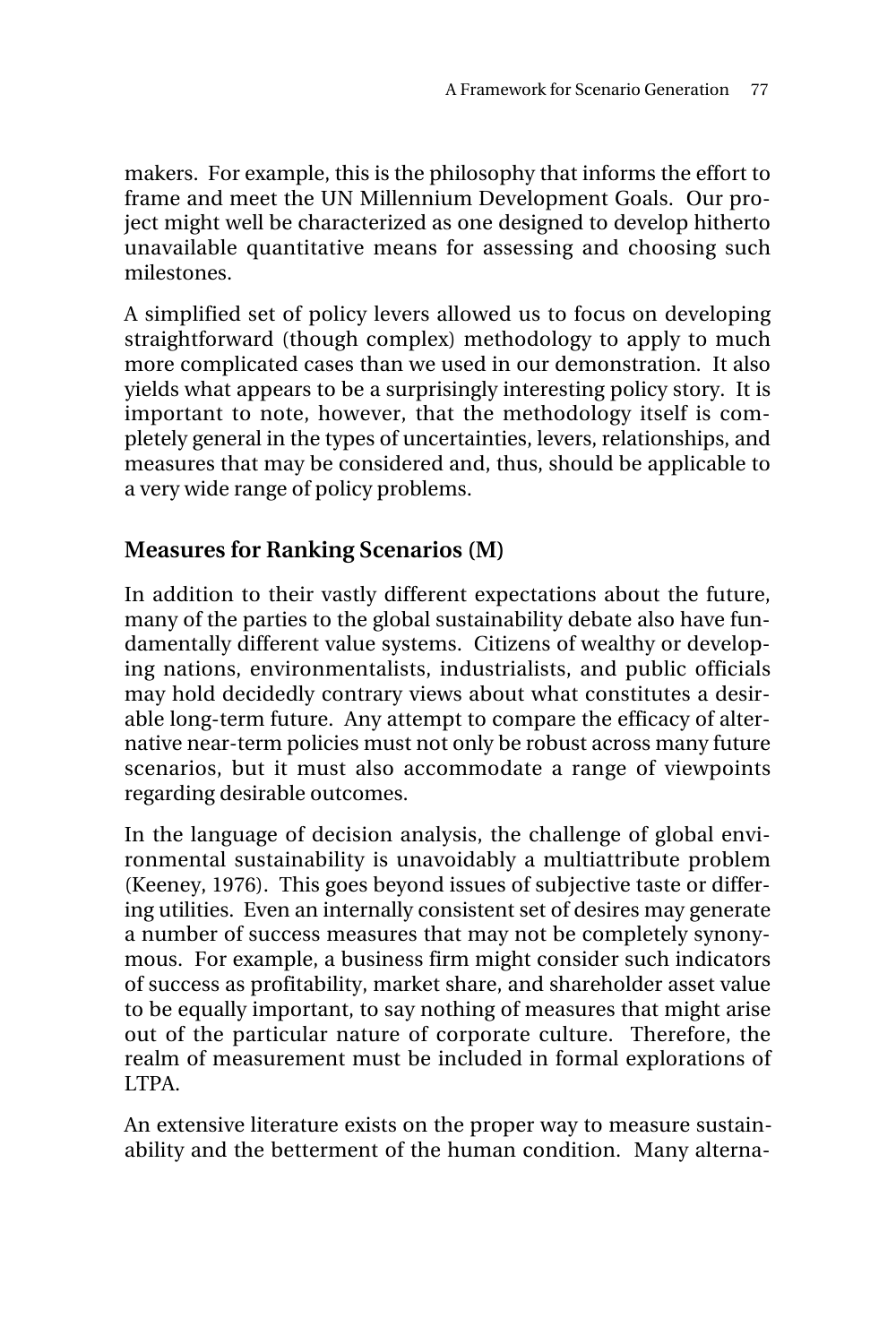tives have been proposed to serve a variety of purposes. Standard economic national-income accounting measures gross domestic product, current account balances, and a family of related concepts. Although they have few competitors for commonality of use, such metrics were not designed or intended to address fundamental concepts such as human development and environmental soundness. To remedy some of the perceived shortcomings, the UN Development Programme (UNDP) annually issues the Human Development Index (HDI) for 162 countries (UNDP, 1990, 2001). The HDI aims to summarize and compare trends in development among countries rather than to comprehensively measure the progress in individual nations. The index for any country is a weighted sum of its income per capita and levels of education and longevity.8 Many other summary and comparative measures have also been proposed to focus on additional or different measures of the human condition. For instance, since 1972 Freedom House has published its annual Freedom Index ranking countries according to the degree they respect human rights and are democratically governed (available at http:// www.freedomhouse.org). There are also ongoing, though as yet unadopted, efforts to define a "Green GDP" to account for changes in environmental quality as well as economic growth (Nordhaus and Kokkelenberg, 1999).9 These Green GDP measures often account for natural resource depletion and pollution levels. They do not, however, generally address the health of ecosystems and their ability to deliver important services to society, also potentially critical components of a healthy environment.

In this report, evaluation of the desirability of alternative scenarios is performed by using a family of measures modeled after both the HDI and the concept of a Green GDP. This choice was driven by the need to use measures that could be compiled from computer simulation output derived from our simple scenario generator. The desire was not to take a particular stance regarding which of the many proposals

 $\overline{\phantom{a}}$ 

 ${}^{8}$ The UNDP describes the HDI as measuring "the overall achievements in three basic dimensions of human development: longevity, knowledge, and a decent standard of living. It is measured by life expectancy, educational attainment (adult literacy combined with primary, secondary, and tertiary enrollment), and adjusted income per capita in purchasing power parity (PPP) U.S. dollars."

 $9$ See Prescott-Allen (2001) for an attempt to provide a comprehensive set of measures for human and ecological well-being.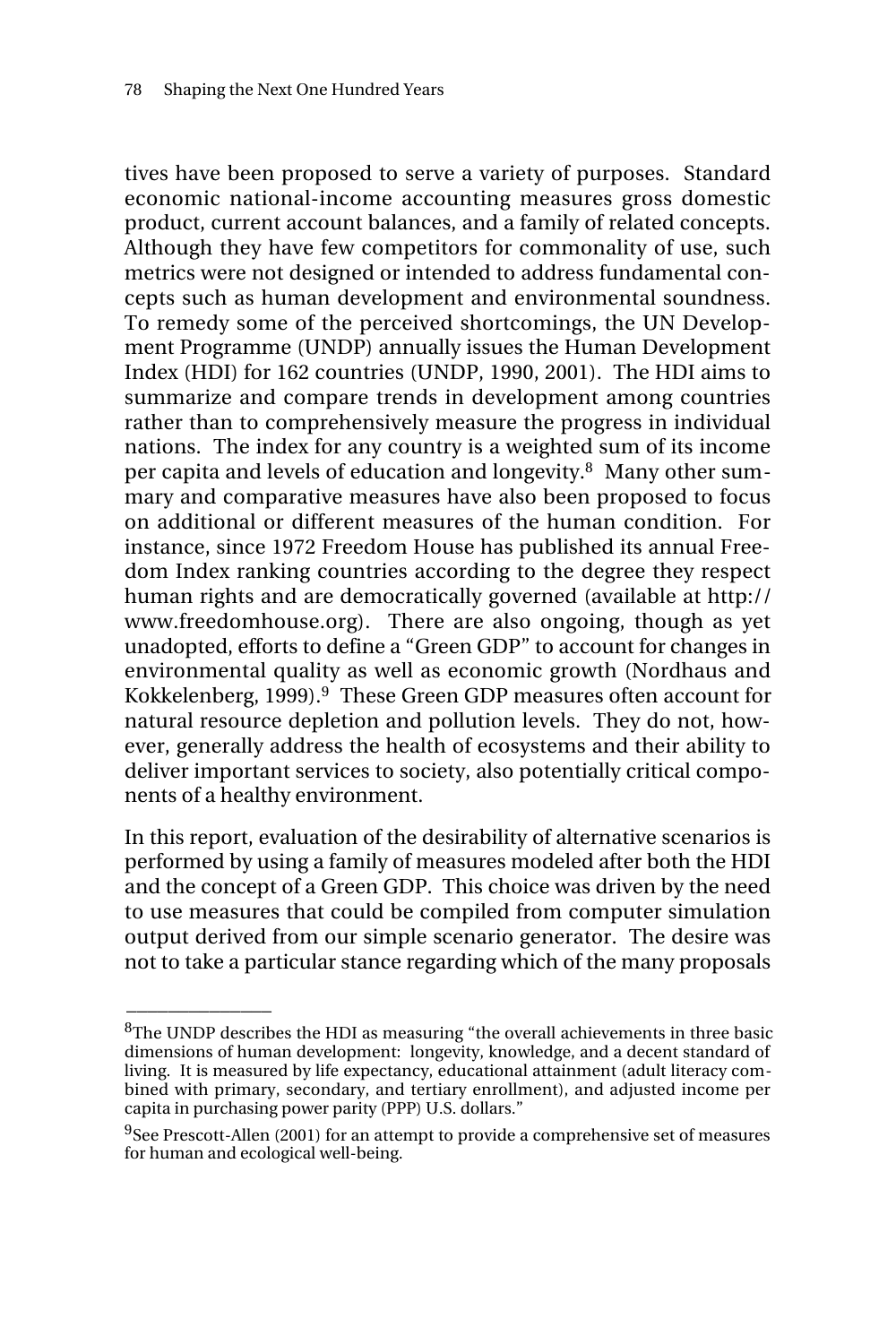for measuring the future human condition are most appropriate. Rather, the point was to make explicit the need to use multiple measures of the relative desirability of alternative scenarios. For an analysis in an actual decision-support role intended to produce policy-relevant conclusions, it would be necessary to craft measures that better capture the full range of aspirations held by all of the individuals and groups who must participate in any near-term decisions about long-term sustainability. The treatment here merely suggests measures that appear to characterize key points of view represented in the sustainability literature. While the selected measures cannot be claimed to represent the values of actual individuals, they do support a demonstration of how sets of such measures can be used in LTPA.

The measures used in this report focus on three key time series produced by the scenario generator: output per capita, longevity, and environmental carrying capacity. The first two are represented in the HDI, albeit in somewhat different forms. The third time series represents one plausible component often proposed for a Green GDP. A series for level of educational attainment could not also be included because the scenario generator used in this robust decision analysis contains no module for education. The environmental carrying capacity considered here is clearly an abstraction that serves to side step important problems of data availability and interpretation confronting those currently trying to construct comprehensive measures of environmental quality.

Appendix A fully describes the measures used in this report to rank the desirability of various scenarios. In brief, however, each measure summarizes the average rate of annual change exhibited by two or three time series for a century or more into the future. These average rates of change are discounted to the present so that near-term improvements (or degradations) in output per capita, longevity, or environmental carrying capacity count more heavily than those in the far future. Many economically focused measures of the human condition use such rate-based approaches. The HDI does not, focusing instead on annual snapshots of the relative performance of a large number of countries. The rate-of-change measure is preferable for this study, which must assess trajectories for a small number of regions over a large number of years.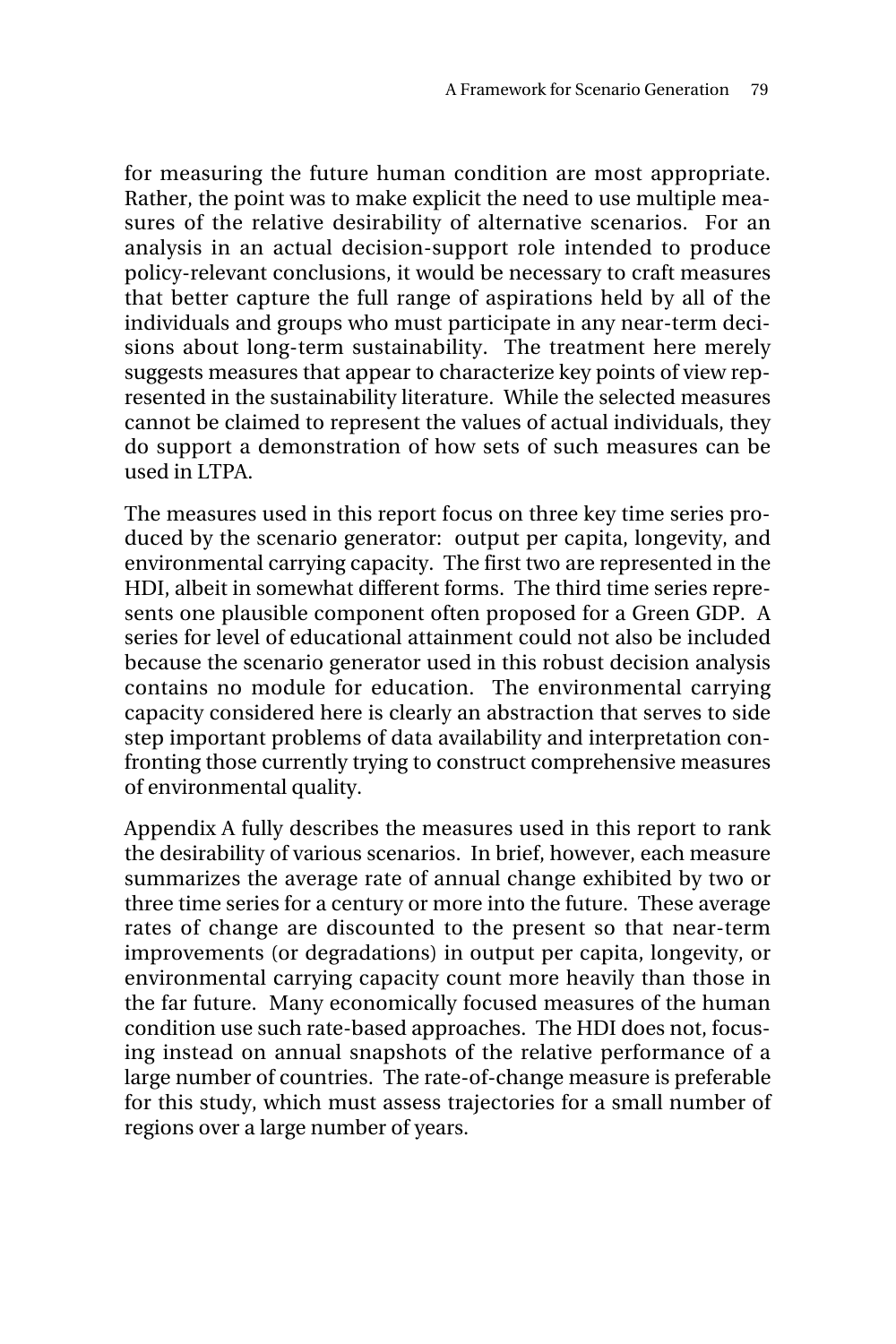This approach yielded four distinct measures of the desirability of alternative scenario outcomes from the discounted time series by applying different weightings across them. As shown in Table 4.2, the weightings differ in the emphases they place on the balance between outcomes in the developed "North" and the developing "South" and between the economic and environmental time series. The first measure, called the "North Quasi-HDI*,*" considers only output per capita and longevity in the North. The second, "World Quasi-HDI," uses a population-based weighting for the output per capita and longevity in both the North and South in aggregate. The third, "North Green-HDI," again focuses on the North only but balances losses in environmental carrying capacity by weighting them equally with any gains in output per capita and longevity. The fourth, "World Green-HDI," uses the same weighting scheme population weighted for the entire world.10

The best way to get a sense of how these measures perform is to apply them to past epochs. Table 4.3 shows a World Quasi-HDI ranking for several historical periods using a 2 percent discount rate. The long-lasting U.S. economic boom in the late twentieth century (post-1950) would score 3 percent annualized growth in the quasi-HDI measure while the twentieth century in its entirety would rank a 2.1 percent, with rapid growth at the beginning and end balanced by

| Table 4.2 |
|-----------|
|-----------|

**Four Measures Used to Assess Ensemble of Sustainability Scenarios**

|           | North                                                                               | World                                                                                   |
|-----------|-------------------------------------------------------------------------------------|-----------------------------------------------------------------------------------------|
| Ouasi-HDI | N\$, includes North GDP/capita<br>and longevity                                     | W\$, includes Global GDP/capita<br>and longevity                                        |
| Green-HDI | NG, includes North GDP/capita,<br>longevity, and environmental<br>carrying capacity | WG, includes Global<br>GDP/capita, longevity, and<br>environmental carrying<br>capacity |

 $10$ One could create additional measures by using different discount rates and/or different vantage years—that is, the year at which the time series are discounted to. Variations in discount rate addresses different weightings of the far-term versus the nearterm future and variations in vantage year describe how people 25 or 50 years in the future might rank various scenarios. This report does not cover such explorations.

\_\_\_\_\_\_\_\_\_\_\_\_\_\_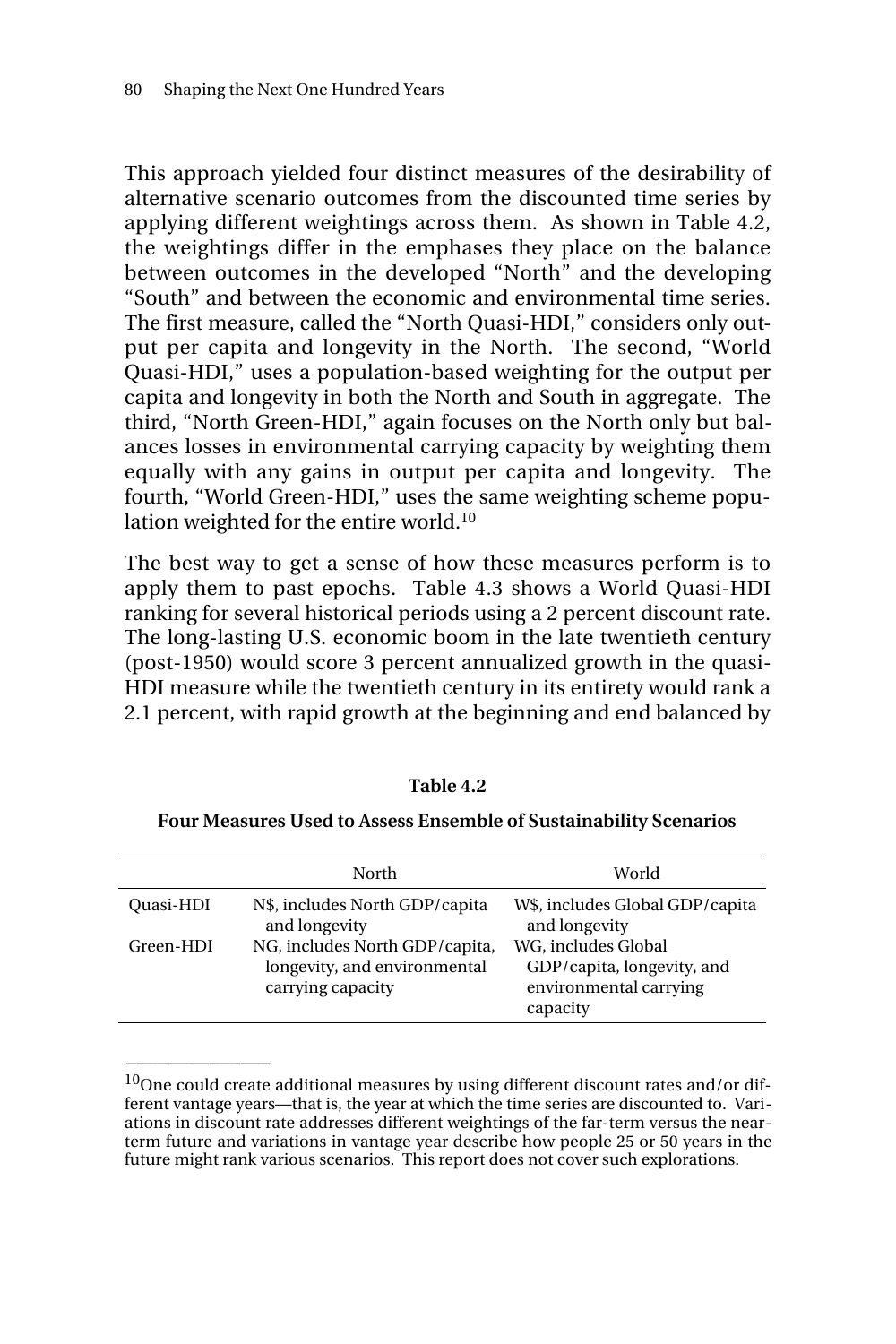#### **Table 4.3**

#### **World Quasi-HDI Measure Applied to Past Centuries**

| Period                       | World Ouasi-HDI    |
|------------------------------|--------------------|
| 1800 to 2000<br>1900 to 2000 | $1.2\%$<br>$2.1\%$ |
| 1950 to 2000                 | 3.0%               |

two World Wars and a Depression in the middle. Not shown independently in the table, the decades of the 1930s and 1940s would score less than 1 percent. Although this illustration is for only one of the measures, the four alternatives were scaled so that each produces a similar range of numerical values. Thus, Table 4.3 suggests that a score of 3 percent using any of the four measures is an excellent outcome while a score of 1 percent is bleak, given the experience of recent decades. Calculating the "regrets" of alternative strategies (as required to assess robustness) focuses on differences among scores. Table 4.3 suggests that a regret of 1 percent or more (roughly the difference between a score of 2.1 percent and the score of less than 1 percent for the years of Depression and World War) would mean the equivalent of exchanging the performance of the twentieth century as a whole for that of the 1930s and 1940s stretched across a full 100 years.

Ultimately, the emphasis placed on measures is crucial for LTPA where a homogeneous set of values by which one might measure the desirability of outcomes may not be assumed across time or even in the contemporary setting across interest communities. Just as the uncertainties, levers, and alternative relationships must be fully investigated, so too must the metrics and values of assessment be made an explicit part of the analytical exploration required for LTPA.

#### **Relationships in the Scenario Generator (R)**

In the XLRM framework, the Rs—or relationships—signify the links among the Xs and Ls as inputs or descriptors of a scenario and the Ms that measure the relative desirability of alternative scenarios. These linkages define the steps and mathematical calculations carried out by the scenario generator computer software. The method-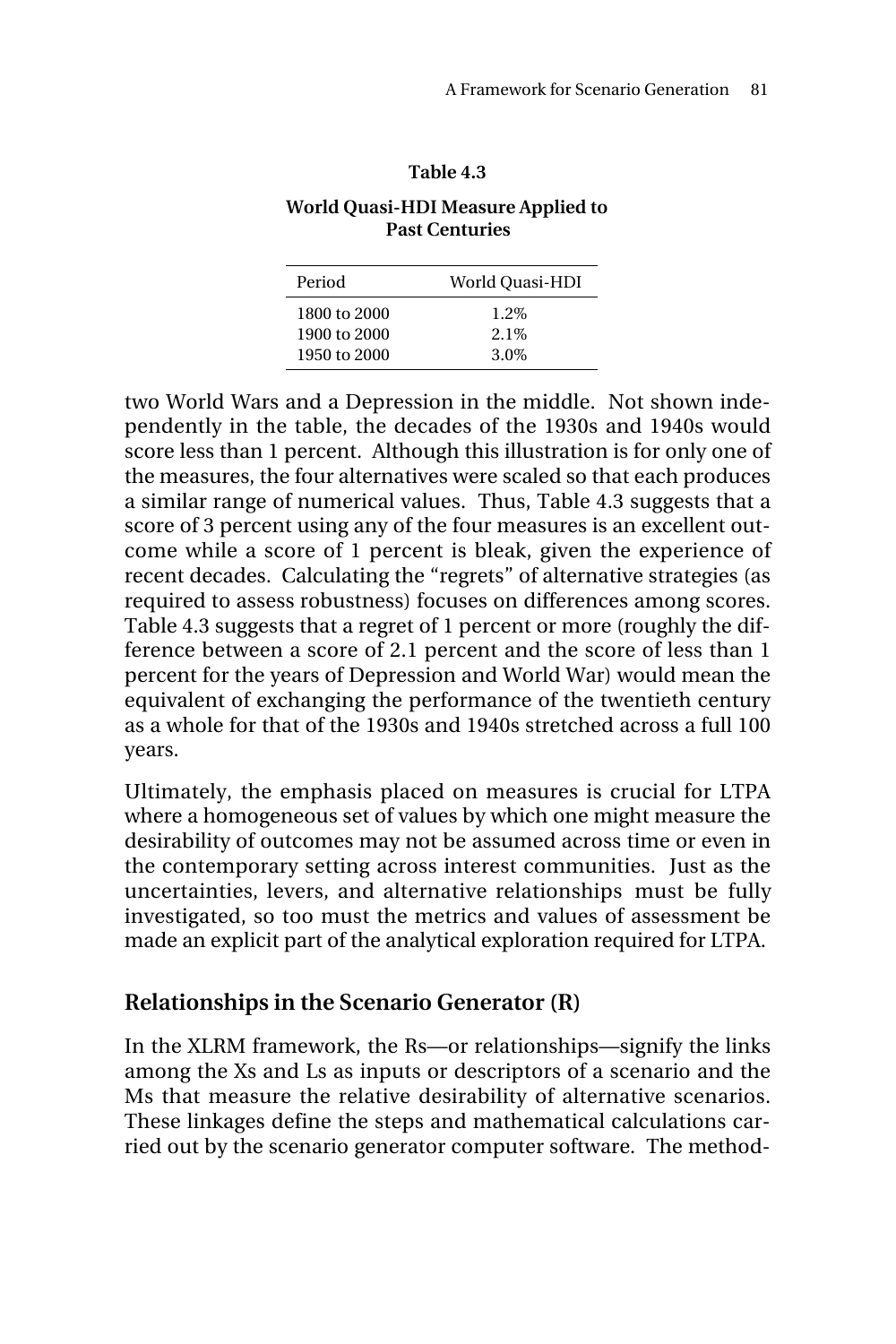ological focus of this research effort argued against creating a scenario generator from scratch, even though the design requirements for writing the necessary code are different from those of computer models intended for prediction. It seemed more prudent to take a model from the existing literature and use it to frame the scenariogeneration effort because our goal was to emphasize the overall method and avoid inappropriate concentration on modeling details.

We therefore conducted a survey of computer models relevant to global sustainability. Several offered significantly more detail and were more widely utilized than the one ultimately selected. However, none could produce a sufficiently wide range of scenarios to effectively address the issue of robustness. In general, a model designed for prediction will strive for validity through as precise as possible a representation of particular phenomenology. Thus predictive models may often prove ill-suited to producing the necessary diversity of scenarios and will require important modifications to serve as scenario generators. The more complicated models considered for use as scenario generators would have been much more difficult to modify because of their complexity, the lack of access to source code, or both. Consequently, they would not have offered an acceptable starting point for representing crucial aspects of the robust decision approach—e.g., consideration of near-term adaptive policies and the adaptive responses of future generations. As a consequence of these considerations, a simple systems-dynamics model known as "Wonderland," based on the work of Herbert and Leeves (1998), was chosen as the scenario generator for this analysis.

**The Wonderland Model.** Wonderland tracks changes in the economy, demographics, and environment. The original one-region model was modified for this project to represent a two-region world consisting of the current OECD (Organization for Economic Cooperation and Development, that is, the North) and non-OECD (South) countries. The economic module tracks GDP per capita. The demographic module tracks birth and death rates and total population. The environmental module tracks an abstract construct reinterpreted for this work as a natural "carrying capacity" that can be degraded when pollution exceeds some threshold level. Neither the threshold level nor the damage sustained by the environment is observable until the threshold is actually reached, and the carrying capacity then declines as a result. In Wonderland, growing popula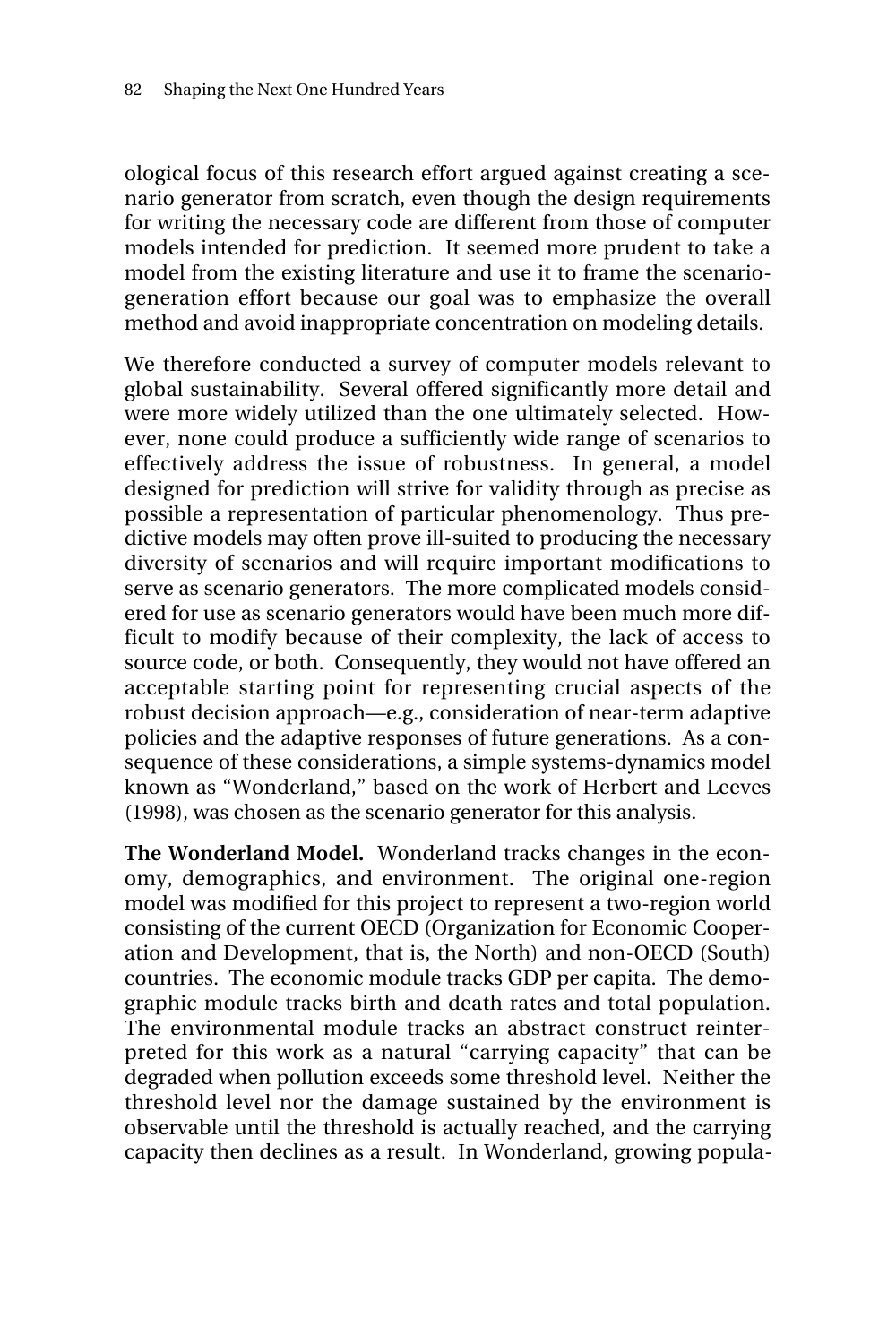tion and wealth can increase annual pollution. Innovation of various types can speed the rate of decoupling—that is, the rate at which the pollution generated per unit economic output decreases. The net change in pollution depends on competition between these trends.

The scenario generator derived from Wonderland has 43 input parameters that embrace the XLRM framework's key uncertainties. Parameter values are constrained by requiring the model to reproduce past trends as well as a range of future forecasts of economic growth, population, and environmental performance. The details of the scenario generator and its parameters are found in Appendix A.

When conducting LTPA, it is crucial to distinguish between policy actions taken in the present and those potentially available to future generations. To capture this distinction, a second modification to Wonderland represents sustainability policy in the twenty-first century as a two-period decision problem as shown in Figure 4.1. In the near-term, decisionmakers must formulate policies even when they lack solid information on the extent of the sustainability problem i.e., they do not know the actual values of any of the exogenous



NOTE: Numerical values and equations describing the strategies are given in Table B.2.

**Figure 4.1—Two-Period Decision with Fixed Near-Term Strategy**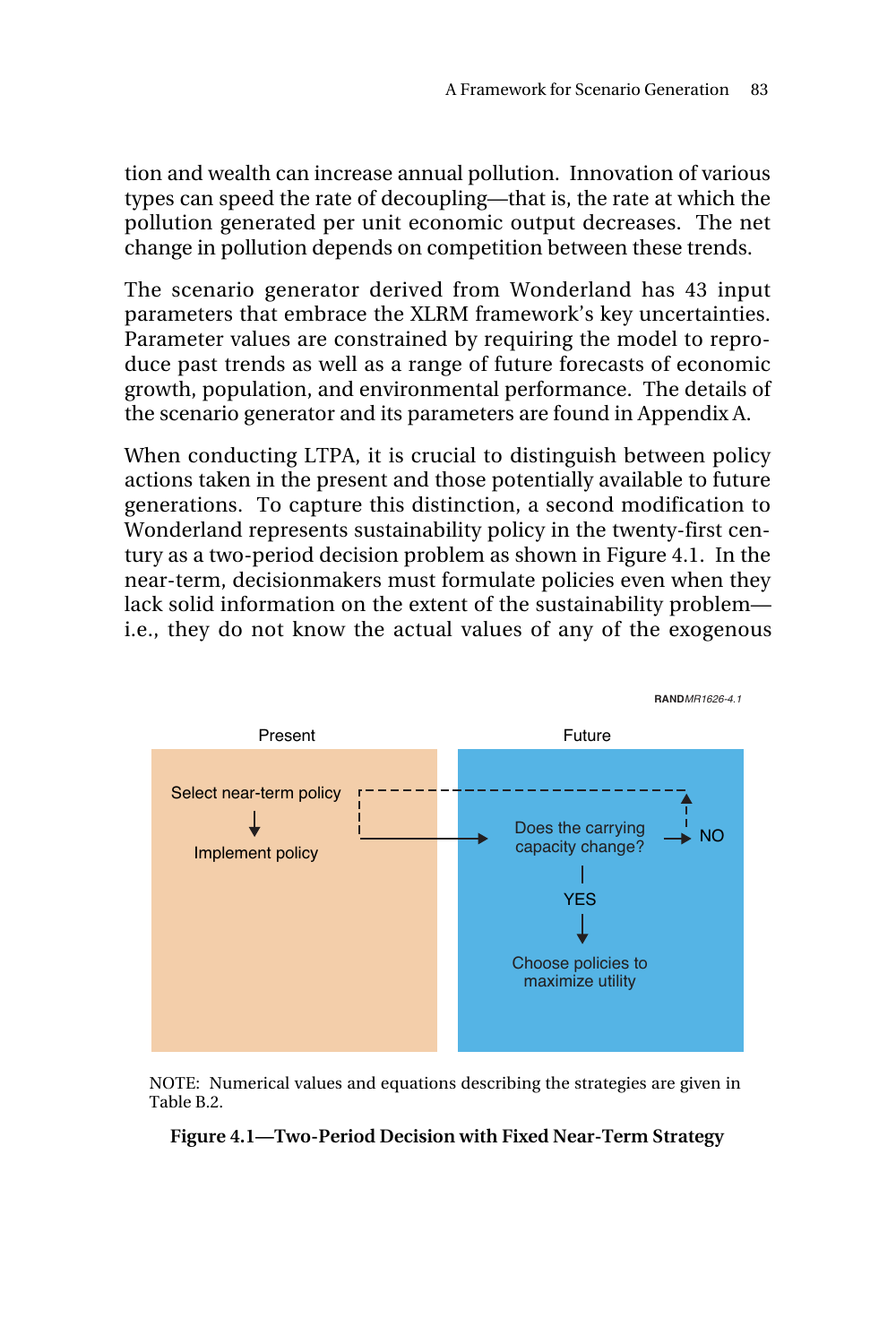uncertainties. At some future date, those uncertain values will be revealed if and when society observes a change in the environmental carrying capacity as described above. Observation of actual damage then signals the beginning of the second, future decision period. At that time, decisionmakers will choose a strategy that maximizes their utility, given their then-current circumstances and information.

At the beginning of the first period, near-term decisionmakers choose policies that will accelerate the exogenous rate of innovation by some fixed amount. This policy remains in force until future decisionmakers detect a change in environmental carrying capacity. At this point, we assume future decisionmakers have sufficient information to choose policies based on their expected utility as described below.

The modified Wonderland scenario generator represents future decisionmakers as choosing a strategy based on one or both of two policy levers. They can engage in policies designed to speed decoupling rates, and they can make investments intended to reduce their society's vulnerability to decline in carrying capacity. This second option may reduce the need for future decisionmakers to pay for large increases in the decoupling rate. This second option is important to consider in this analysis because scenarios in which future decisionmakers choose it may be valued quite differently by the various parties to today's sustainability debate. For instance, those greatly concerned with the natural environment would be aghast to view a future where people save themselves but allow the environment to perish. Those who value only the more traditional economic measures of well-being might find such a scenario acceptable. The parameters describing future decisionmakers include their ability to detect changes in carrying capacity, the exponents of their utility functions, the relative weight they place on economic growth versus environmental quality, their discount rates, and the costs and effectiveness of their adaptation policies. These factors are all treated as exogenous uncertainties within the XLRM framework.

There is a long list of reasons why runs of the Wonderland computer code cannot be construed as reliable forecasts of the future, but forecasting is not our intent. To be valid for our purposes, a scenario generator must be able to represent the crucial aspects of the problem as captured by the XLRM framework and it must generate a suf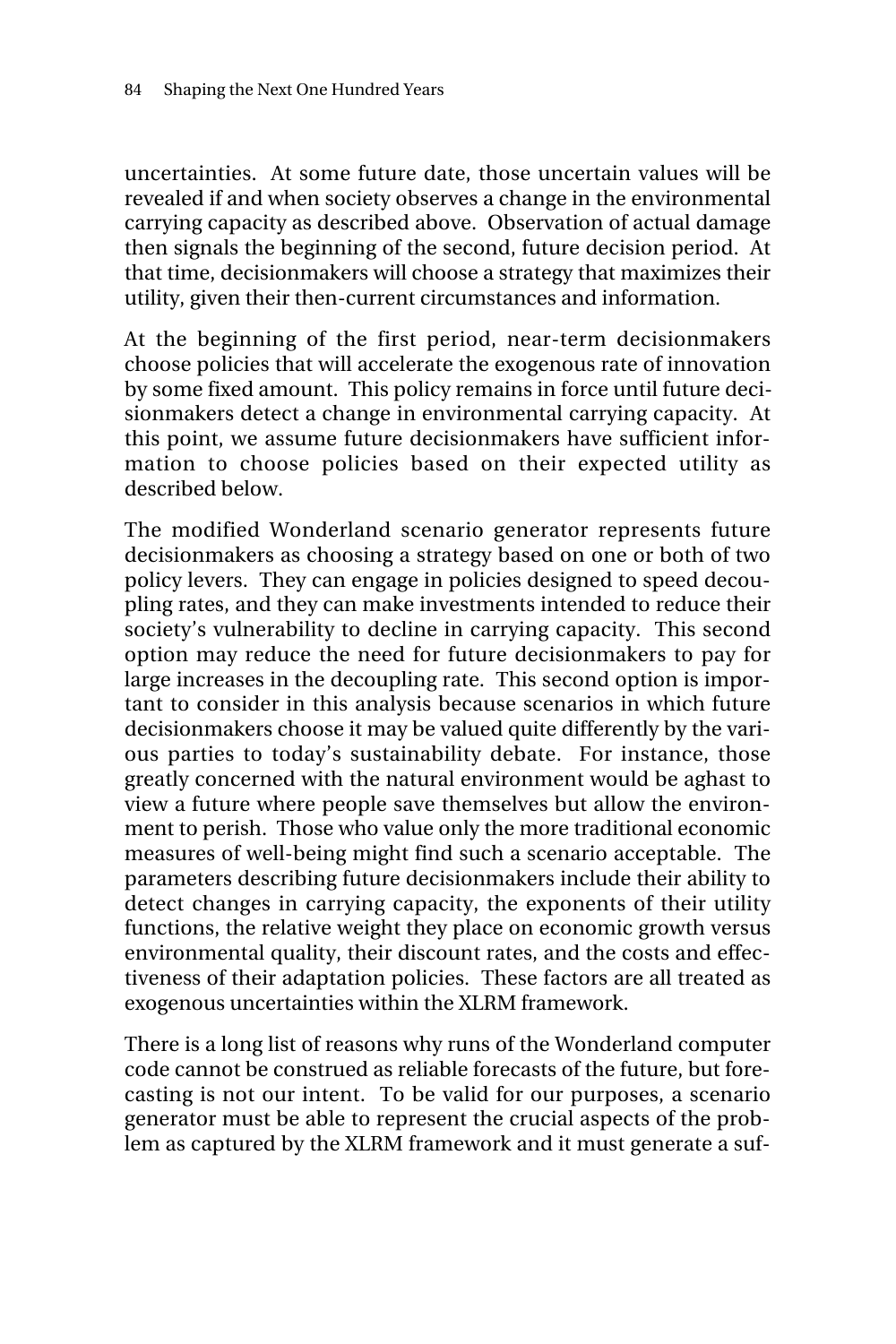ficient diversity of plausible worlds to challenge candidate robust strategies. As will be discussed in subsequent chapters, the modified Wonderland scenario generator does well with the second criterion but is deficient in the first.

It is important to recognize that, while Wonderland's lack of detail seriously affects the policies it can compare, the model's simplicity has nothing to do with its inability to predict the long-term future. Too often analysts and policymakers demand increasingly complicated models in a vain attempt to increase the predictive power of their models.11 Adding detail to a model can usefully admit more information into the analysis, some of which may help establish certain scenarios as implausible or prove important to comparisons among alternative strategies. Additional detail may also permit more-insightful examination of important policy levers. For instance, this study was unable to consider how investments in education or scientific research might add to a robust near-term sustainability strategy because Wonderland does not include either factor. But complicating a model as a means of reducing uncertainty is often like a dog chasing its tail. No matter how many times analysts further elaborate their models, no additional level of detail can ever enable a model to reliably predict an unpredictable future.

Wonderland suits the purposes of this study because of its ability, given a sufficiently wide range of input parameter values, to generate the range of outcomes frequently observed in scenario-based thinking about the future of the planet. Its simplicity and publicly available source code permit ease of modification and exploration over alternative mathematical relationships between the uncertainties, levers, and measures. Wonderland has many obvious deficiencies. To the extent that its simplicity makes abundantly clear that prediction is not its goal, Wonderland's manifest shortcomings can, for this study, also serve as virtues.

\_\_\_\_\_\_\_\_\_\_\_\_\_\_

 $11$ The costs of more-complicated models include the increased resources needed to construct them and the decreased ability of analysts and decisionmakers to understand why they behave the way they do.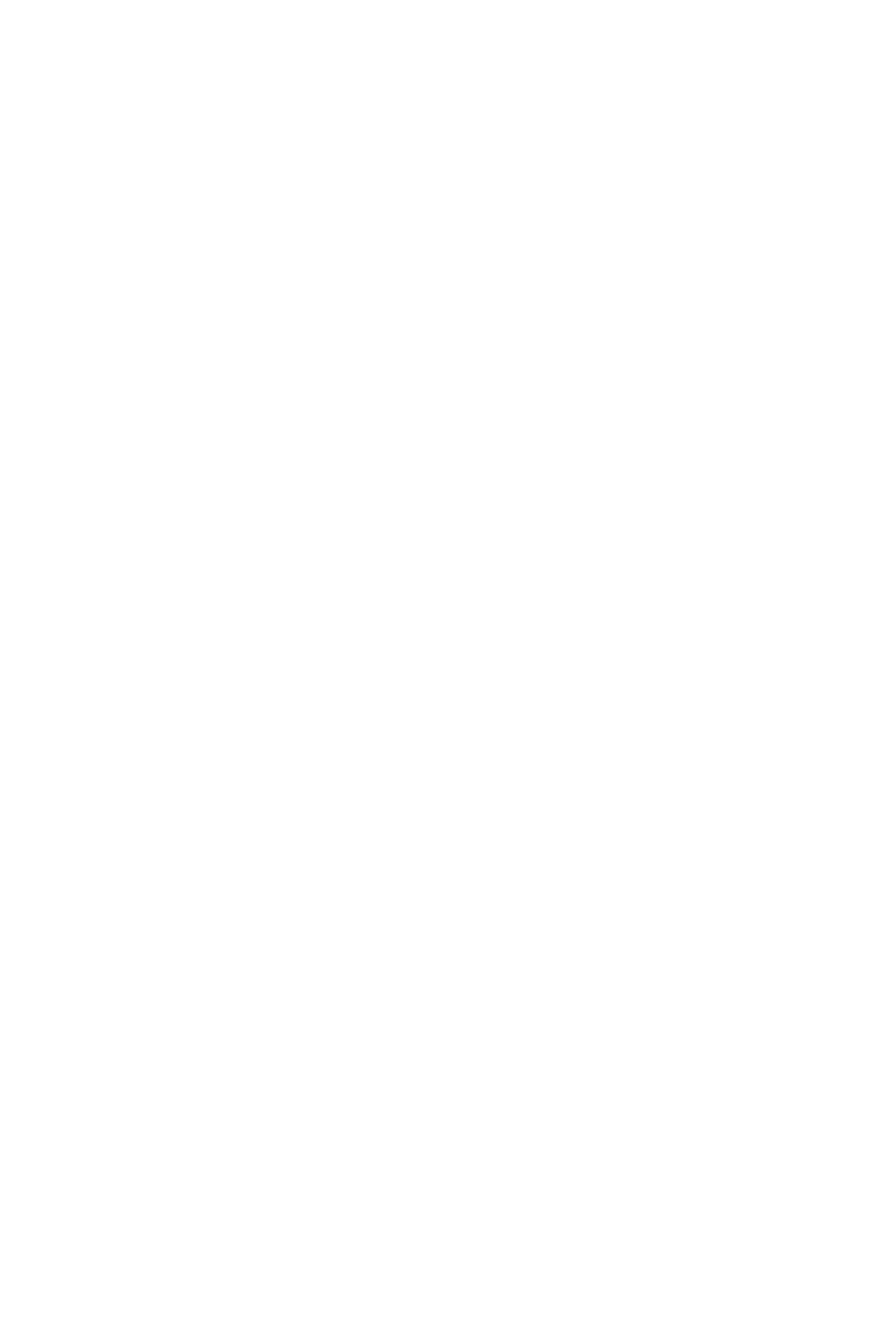### Chapter Five

# **IMPLEMENTING ROBUST DECISIONMAKING**

The preceding chapter described a framework (XLRM) and a scenario generator, and it explained how the wide variety of information contained in them defines a multiplicity of plausible long-term futures relevant to sustainable development. The present chapter applies the approach described in Chapter Three to the problem of global sustainability and shows how this information may be applied to identify society's best near-term strategies for shaping this future to achieve positive outcomes. It should not be a surprise that computer simulation model(s) using a wide range of inputs can trace a multitude of paths into the long-term future. The challenge is using this information to support useful policy arguments.

Both to demonstrate clearly a robust decision strategy for conducting LTPA and to provide a detailed explanation of the process, this chapter is organized into two principal parts. The first describes the overall "story" of the analysis, emphasizing the methodology. Subsequent sections provide details of each step in that analysis.

### **OVERVIEW: INTERACTIVE ANALYSIS OF SUSTAINABLE DEVELOPMENT**

Chapter Three described an iterative procedure in which robust decision methods (RAP™, in particular,) supported by modern computation, create an analytic methodology that combines the best features of narrative scenario-based planning, group processes, simulation modeling, and quantitative decision analysis. This new approach is characterized by the four key elements of LTPA, as enu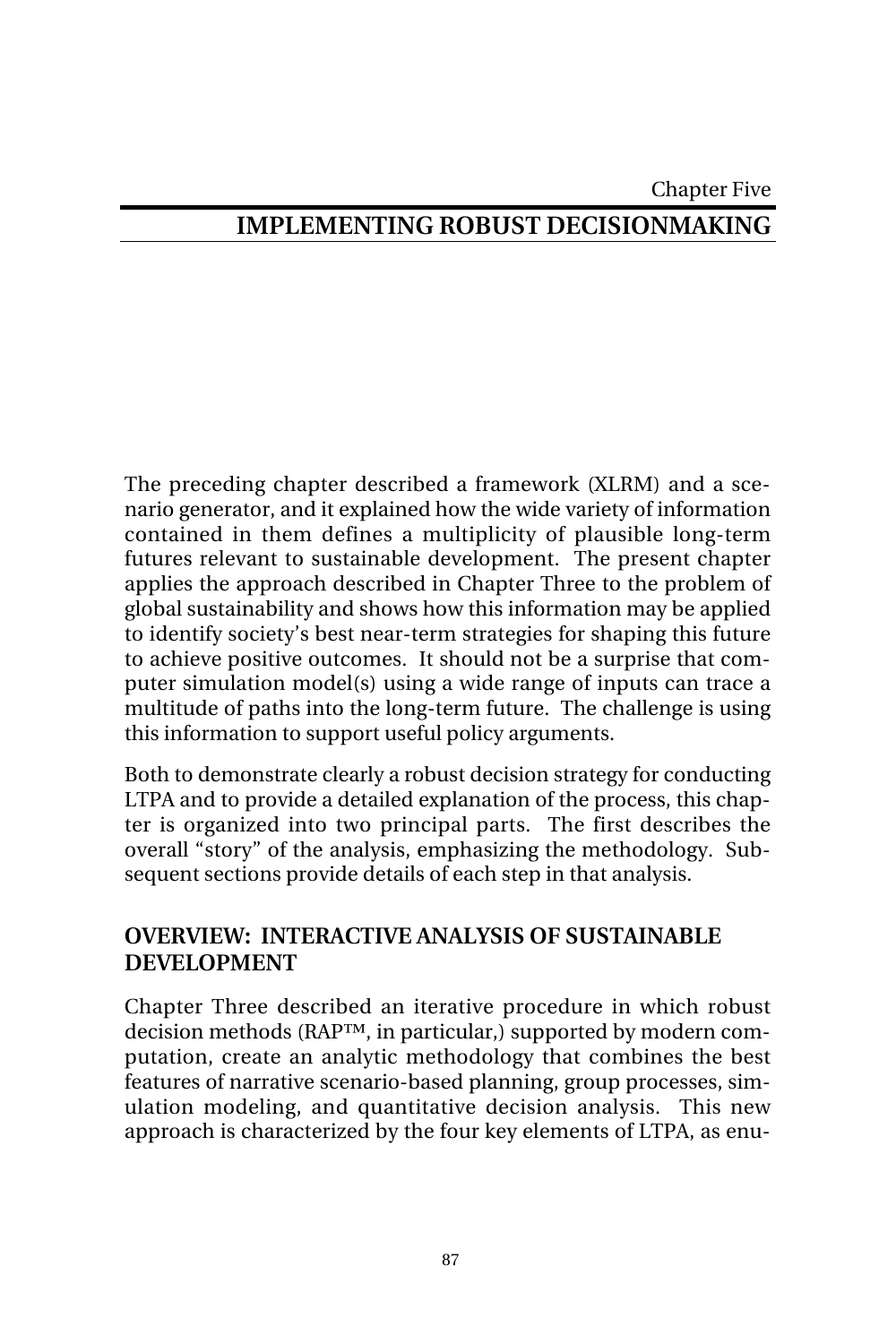merated in Chapter Three: ensembles, robustness, adaptivity, and interactive exploration.

Each of these four elements will now be demonstrated in the context of the problem of sustainable development following the procedure shown in Figure 3.1. Because the illustrations in this chapter contain icons indicating at what point in that process diagram each one was created, the reader may find it useful to refer to Figure 3.1 during the following description.

This chapter emphasizes the iterative nature of the robust decision analysis process. The explication will contrast strongly with the discussions that usually stem from traditional analytic approaches that tend to conceal the actual "sausage making" with its inevitable false starts and struggles. While the traditional approach is certainly appropriate for many types of decision problems, quantitative LTPA requires frequent and systematic revisiting of assumptions because, no matter how clever an analysis of long-term policy may be, there is never a final conclusion and no end of the need for subjecting the current best ideas to continual stress testing.

The analytic process begins by defining initial ensembles of alternative strategies and future states of the world. The cross product of these two sets forms the scenario ensemble, defined by all the possible combinations of exogenous uncertainties, levers, and configurations of the scenario generator(s) shown in Table 4.1.

Once these ensembles have been defined, and the needed scenario generator(s) created, surveying the ensemble of potential scenarios becomes possible. The next step, then, is to conduct such a survey, with a focus on discovering strategies with properties that suggest their promise in meeting long-term challenges. We are particularly interested in strategies that are robust across broad ranges of different futures and alternative value systems. This step is marked "a" in Figure 3.1.

The next section describes a landscape of cases created in this fashion. With users considering alternative values of a few key uncertainties while keeping other indices into the ensemble of plausible futures at their nominal values, one or more strategies may emerge that are robust over a wide range of futures. The candidate strategy/strategies will each increase by some fixed amount the rate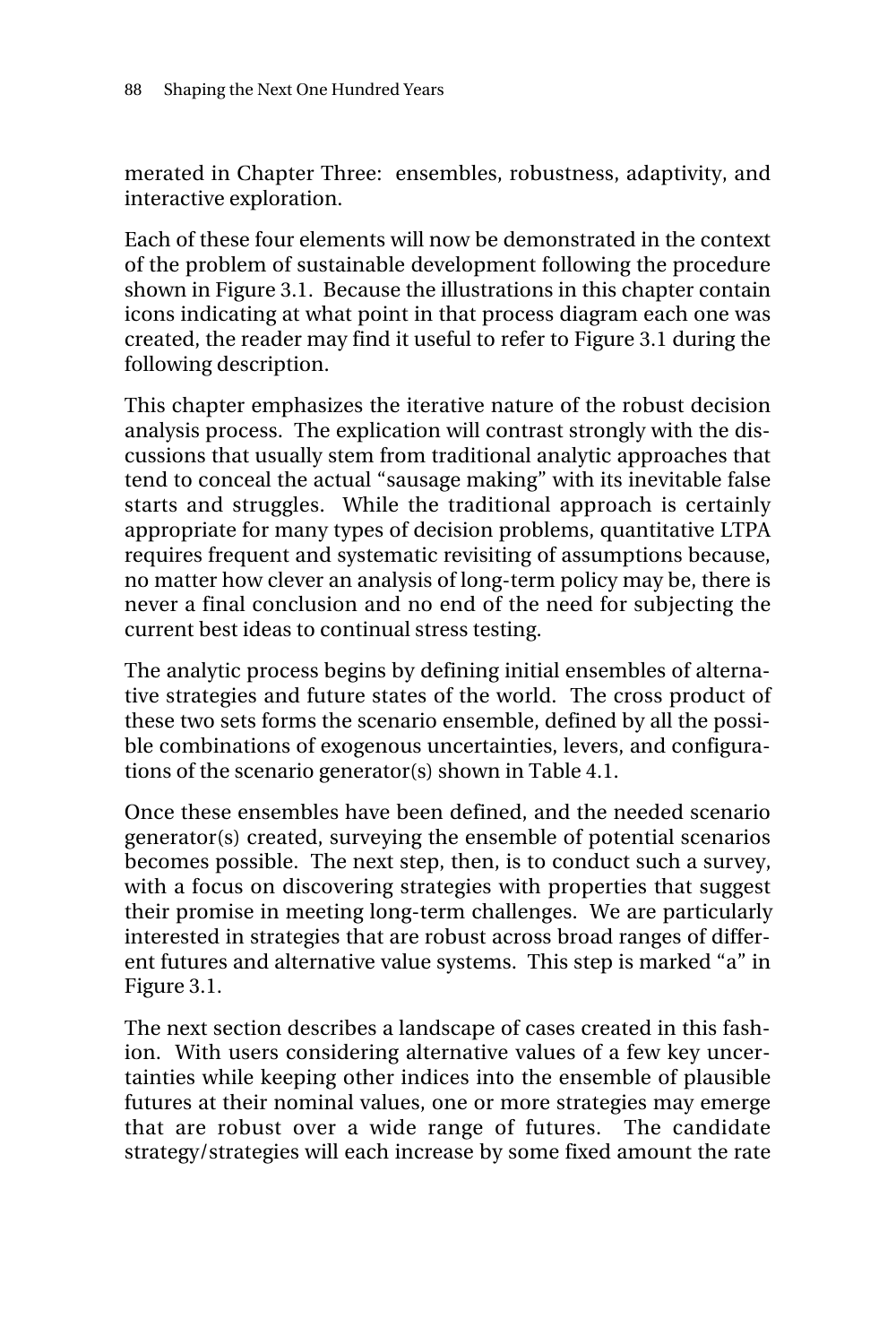of decoupling—that is, the rate at which the environmental impact of a unit of economic activity is reduced. The node labeled "Robust Strategies" in Figure 3.1 indicates the discovery of such candidate strateg(ies).

In the traditional decision analysis approach to this problem, the determination of the "optimal" improvement in decoupling rate would be viewed as a conclusion. This conclusion would, however, be a prime target for any stakeholders who objected to its implications and could find fault (often very easily accomplished) with the assumptions embedded in the analysis. By contrast, viewed as the initial result in a robust decision exercise, a strategy is merely a starting point for stress testing and evolving a more insightful stance to formulating strategy. From the "Robust Strategies" node, the analysis may take multiple paths, depending on whether or not a candidate robust policy has been discovered. The first pass through the diagram produces one or more candidate robust strategies. Consequently, the focus of the next stage of the analysis is to attempt to break a candidate strategy by finding a future (or a relevant value system) for which it performs too poorly to be acceptable. In the chapter's third section, this is accomplished by means of a more thorough search through the ensemble of plausible futures (path "b" in Figure 3.1). That search (mediated in this case by human analysts exploring alternative futures) reveals in particular that the candidate strategy does not perform satisfactorily in many futures for value systems sensitive to environmental concerns or the fate of the lessdeveloped regions of the planet (the "South").

The success in breaking the previous candidate strategy returns us to the bottom of the figure. But this time there exists no robust strategy, and so the analysis moves along path "c," searching for a new strategy that will be robust across all futures discovered to be important to this point. If that search finds a new robust candidate, the process iterates, seeking futures to break the strategy, and so forth. This time, however, exploration demonstrates that there is no policydriven increase in the decoupling rate that performs acceptably for all futures. As the scenario generator was initially constructed to examine only this one type of strategy, the failure presents a problem common to studies based on simulation models.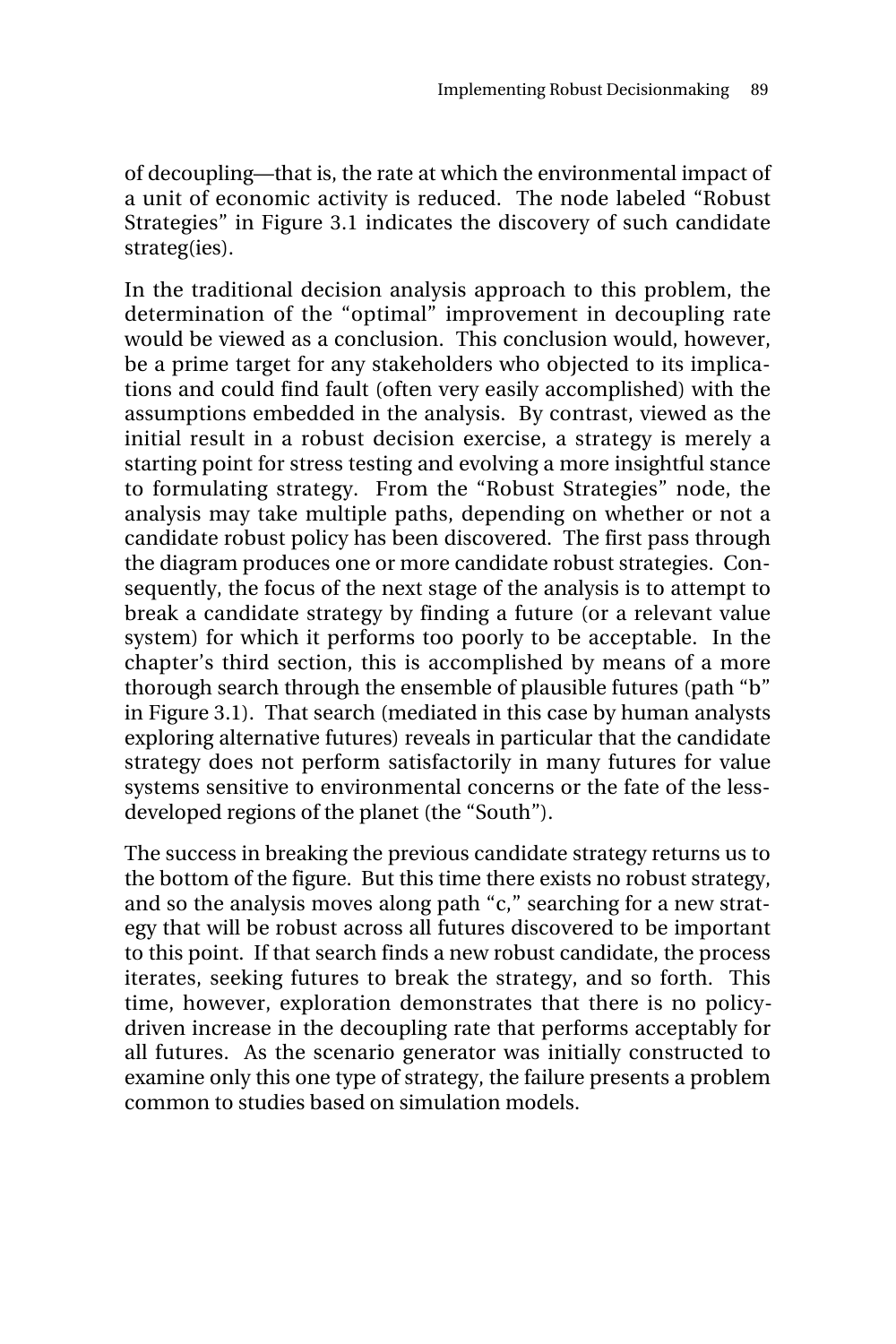When preparing for LTPA, it is desirable to build as much flexibility into the scenario generator as possible so that changes to the ensemble of futures or strategies can be made without changes to the software. However, given the unpredictability of the long-term future, it will always be possible to exhaust the ability of the scenario generator to create the cases users will wish to examine. In such instances, direct intervention by humans to revise the tools of the analysis can become necessary. Thus, the full interactive methodology allows for the human users to modify the ensembles and pursue the analysis wherever its insights lead. These are the arcs "d" and "e" in Figure 3.1, which represent human augmentation of the framework for the analysis, modifying as needed the ensemble of plausible scenarios or the universe of possible strategies.

In this demonstration analysis, once it has been determined that no increase in decoupling rate suffices to provide a robust strategy, it is up to human ingenuity to devise an elaboration of the ensemble of strategies to allow for greater robustness (arc "d"). For long-term policy analysis, adaptivity becomes a vital tool. The fourth section describes enhancement of the ensemble's strategies to include a class of adaptive strategies based on setting milestones. This expansion of the range of policies is a product of human creativity, stimulated by the results of computational experiments done to this point. The computer can be used, through appropriate interactive tools and graphical visualization, to highlight the properties of the challenging scenarios. In response to these observed properties, policy devices can be crafted to meet the challenges.

With a newly enlarged set of possible strategies, the search can continue for those that do well across wide ranges of futures and for futures that break candidate strategies. As surmised, there exist adaptive milestone strategies more robust than any static strategy. More aggressive computer searching reveals futures in which these new candidates also fail. Consequently, the process again follows arc "d." This results, in the fifth section, in building another adaptive layer on top of milestones, which results in a new policy candidate, "Safety Valve." This strategy appears to be robust in nearly all futures, but additional search still discovers some exceptional cases that break it.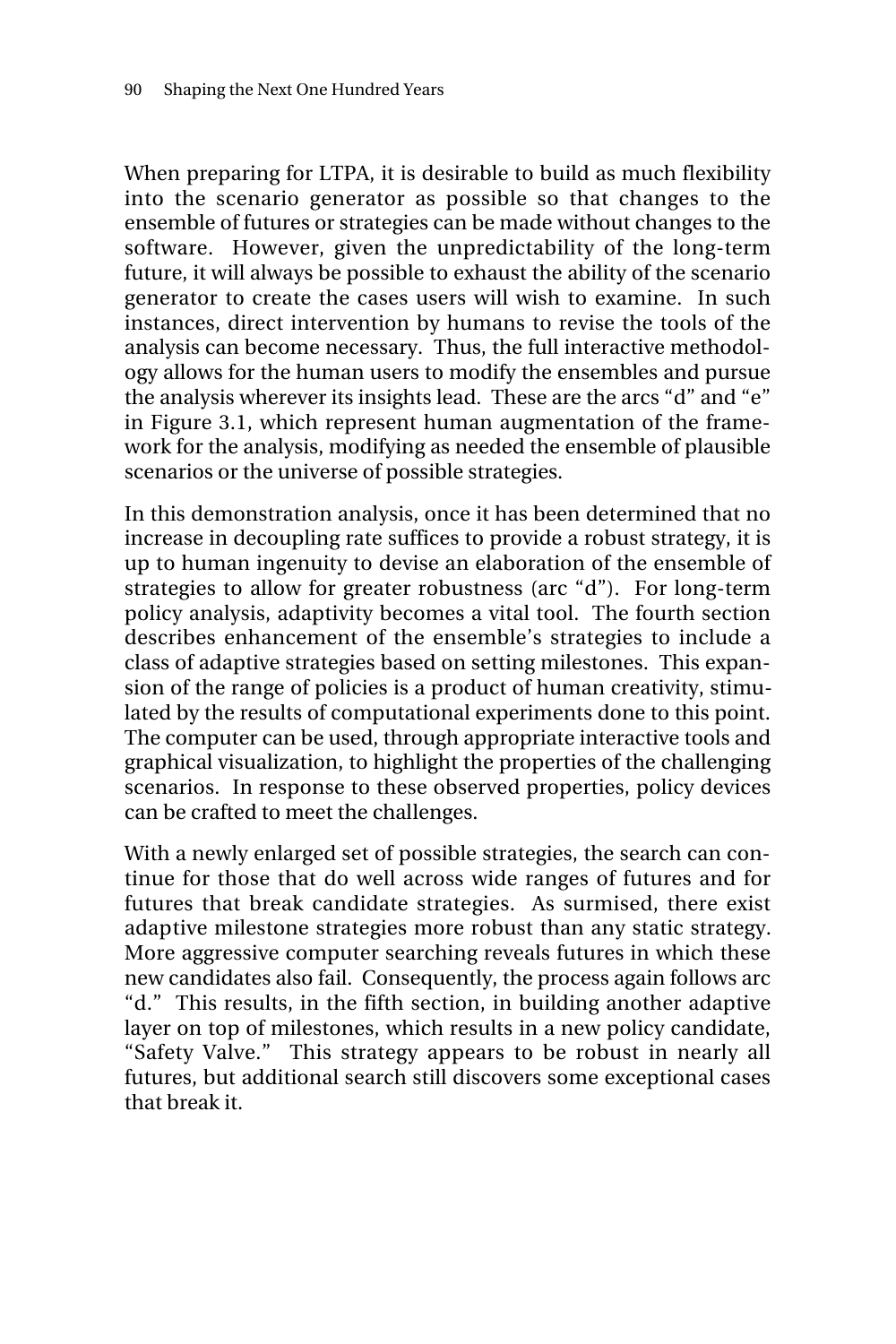At this point, one could follow the arc one more time and build adaptive mechanism into this safety valve strategy to deal with the troublesome cases. But analyses of long-term policy will often reach a point where, due to a shortage of time, resources, or creativity, a conclusion must be reached without further experimentation. So, a decision is made at this point to consider the question of whether, in spite of the remaining troubling futures, society should choose to adopt the Safety Valve strategy. Thus, the sixth section finally invokes probabilistic weighting, but not by guessing what the correct probabilities should be. Instead, the probabilities associated with the troublesome futures may be varied to determine what one would have to believe about the relative likelihood of such futures to bet that the Safety Valve strategy has a lower expected outcome than does a competitor. As described in the seventh section, this approach provides a powerful and systematic means to characterize deeply uncertain, heretofore "unquantifiable" surprises. The analysis takes a complex problem with a huge number of dimensions and reduces it to a small number of crucial bets that can be passed along to senior decisionmakers who must make the final judgment call.

In the absence of predictability, no conclusion is ever final. However, the human-machine collaborative search for robust policy options, interleaved with human-machine collaborative search for plausible scenarios that will break a given candidate strategy, can be used to ensure that available resources are brought to bear to discover the best policy option possible.

# **LANDSCAPES OF PLAUSIBLE FUTURES**

At each stage of the robust decisionmaking process, interactive computer visualizations provide a powerful tool to help humans explore patterns and other properties of the large, multidimensional data sets created during this disciplined search for robust decision strategies. Figure 5.1 shows one such "landscape" of plausible futures. The landscape's horizontal and vertical axes depict two key uncertainties that the sustainability debate suggests are particularly important in distinguishing among alternative futures: the average global rates for economic growth and for decoupling—that is, the reduction in emissions intensity per unit of economic output during the twenty-first century. Each point of intersection of the possible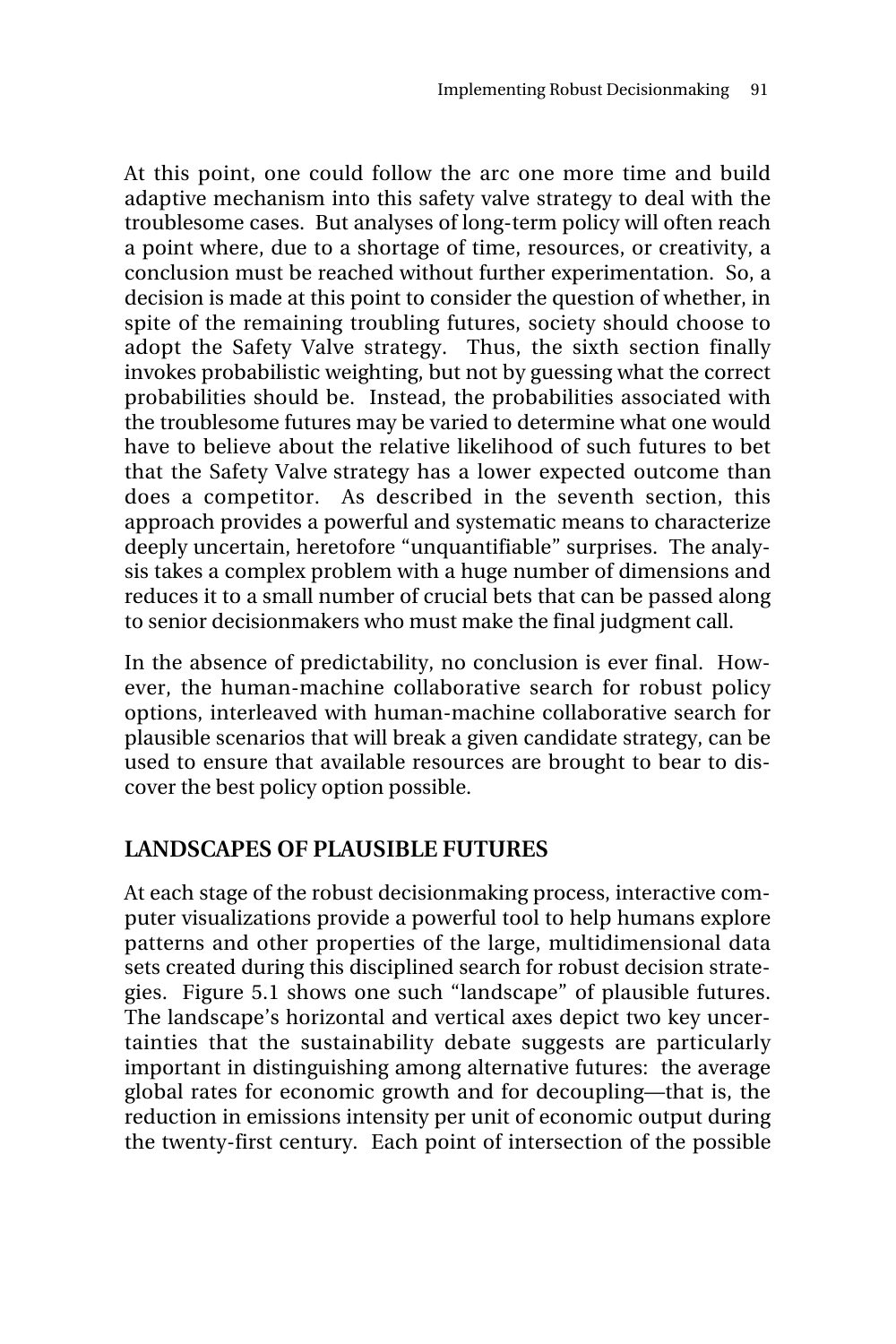values for the two variables defining this landscape represents a particular scenario, in this case defined narrowly by holding all other variables constant.<sup>1</sup> The upper left-hand region portrays futures where decoupling reduces pollution much faster than the economy grows. The lower right-hand region portrays futures where the



NOTE: Labeled points show actual economic growth rates (in GDP per capita) and decoupling rates (for  $CO<sub>2</sub>$ ) of the United States, China, India, Brazil, and Russia over various periods. Plus signs show the economic growth and decoupling rates used in Wonderland recreations of the GSG Conventional World, Barbarization, and Great Transition scenarios as shown in Figures 5.2 and 5.3. Assumptions about other key driving forces for these scenarios not shown on this landscape are given in Table B.1.

### **Figure 5.1—Landscape of Plausible Futures as a Function of Global Economic Growth Rates and Decoupling Rates over the Twenty-First Century**

<sup>&</sup>lt;sup>1</sup>The views are static representations generated using Computer Assisted Reasoning<sup>®</sup> system (CARs™) software. CARs operates dynamically so that, in using the system, those variables not actively represented in any view are present as slider bars in the graphic user interface. These may be moved individually or in groups to see how changes in other variables would affect the landscape views on the screen.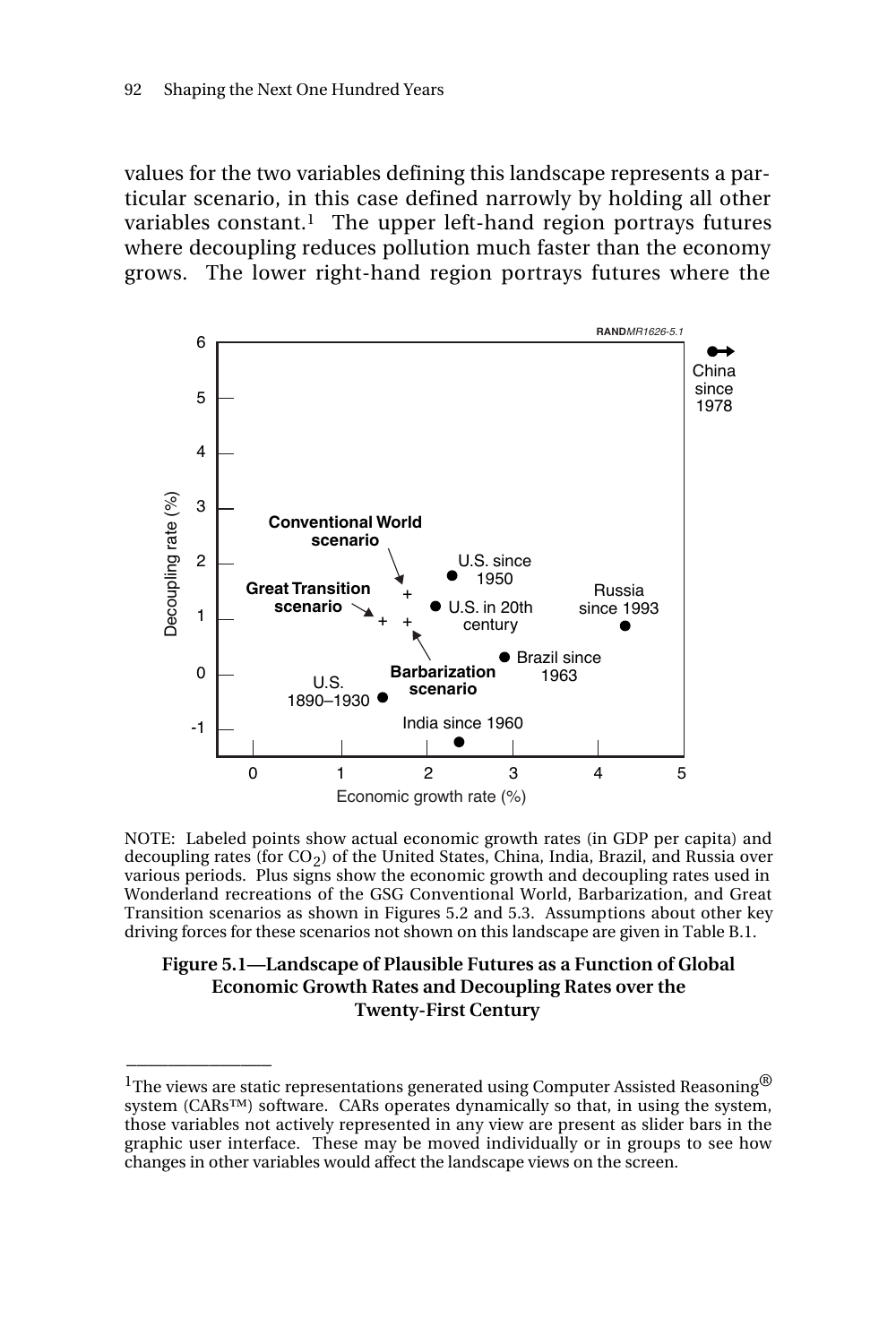economy grows much faster than decoupling reduces pollution. Inwhat follows, color-coded patterns will be employed to compare the performance of alternative strategies across this landscape. Here, the figure shows only a blank landscape in order to describe how it portrays the relationships among scenarios.

The landscape aims to capture the full range of plausible scenarios for the twenty-first century. It depicts average economic growth rates ranging from a catastrophic century-long deflationary trend to an unprecedented level of sustained high global growth. The span of decoupling rates is similarly heroic. They range from negative rates (indicating economies growing increasingly pollution-intensive over time) characteristic of history's most environmentally unfriendly periods of industrialization to unprecedented rapid diffusion of environmentally friendly technology and practices. Anchor points (black dots) on the landscape serve to compare its scenarios to the range of historical trends. This landscape spans a much wider range than characterized the changes in the United States over the nineteenth and twentieth centuries but a narrower range than that spanned by the performance of several other nations over the last several decades.2 The landscape portrays global, century-long futures, whose plausible range should be less than that experienced over

 $2$ For the purposes of this illustrative exercise, the anchor points on this figure only show the data for  $CO<sub>2</sub>$  emissions. As the United State industrialized between 1890 and 1930, its GDP per capita grew annually at about 1.5 percent on average while the amount of pollution per economic activity increased annually by 0.45 percent (a negative decoupling rate of –0.45 percent). Over the entire twentieth century, both economic growth and decoupling were higher, and higher still during the half century since 1950. Even as economic growth has increased, the decoupling rate has also improved. This acceleration in both economic growth and decoupling that reduces its adverse consequences is a prime driver of the optimists' confidence that sustainability is not a problem. During the past few decades, a number of developing countries have grown much faster than the United States, but they have had a wide range of decoupling rates. China has been high in both, in large part because it has retired a legacy of inefficient Communist-era plants. In contrast, India's per capita economic growth since 1960 has come with negative decoupling rates. U.S. GDP data for 1929 to the present are from the U.S. Bureau of Economic Analysis (BEA); 1869–1929 data are from Romer (1989); U.S. population from 1929 to the present is from the U.S. BEA; 1880– 1928 population data are from the U.S. Department of Commerce's Historical Statistics of the United States; economic and population data for China, India, and Brazil are from the International Monetary Fund website (http://imfStatistics.org); data for Russia are from the European Bank's Transition Report Updates (April 2001 and 2002); all CO2 emissions data are from Marland et al. (2002).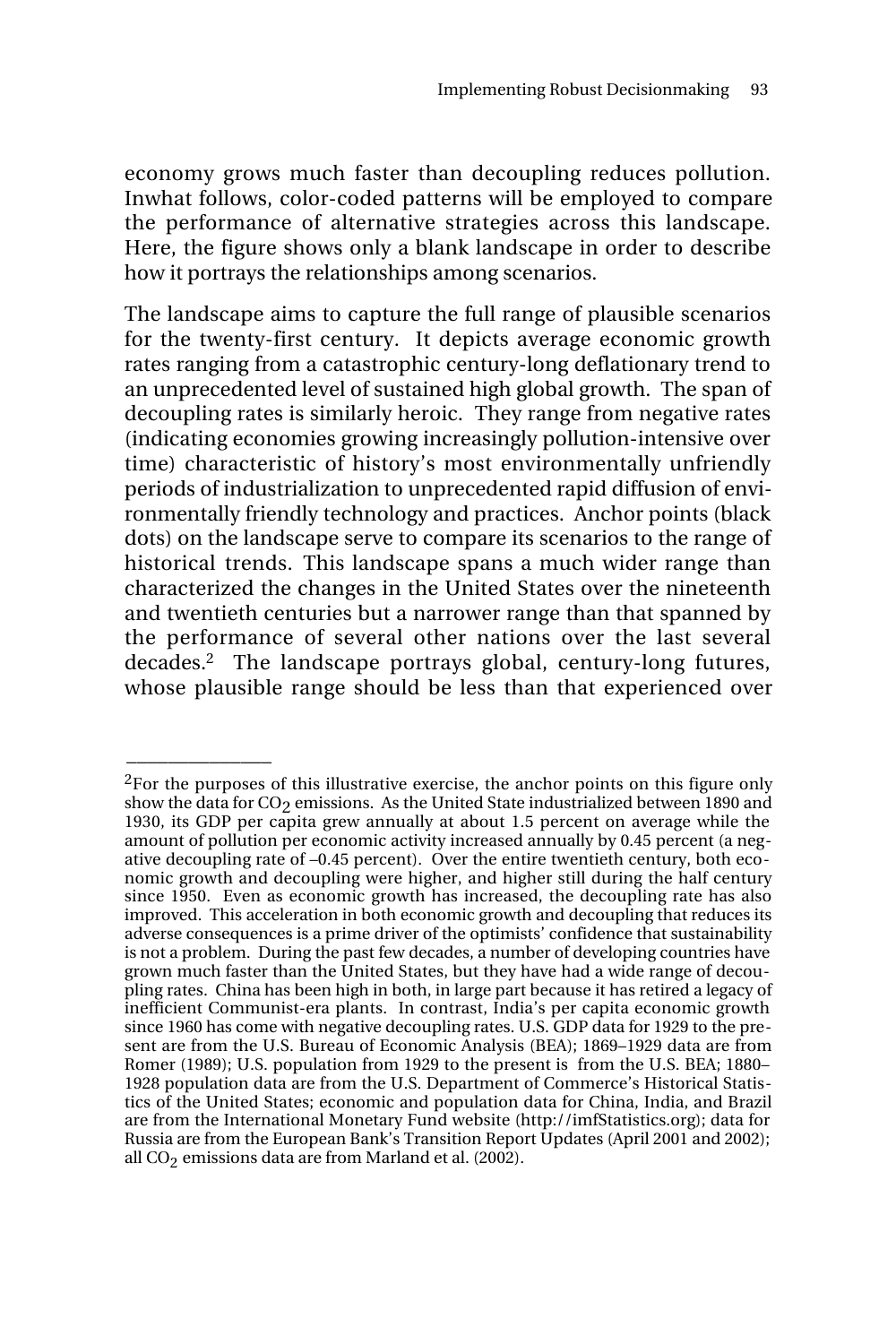

NOTE: These futures were inspired by GSG's Conventional World, Barbarization, and Great Transition scenarios. Boxes show regret of the Stay the Course strategy in each future for each of four measures of the future human condition: North Quasi-HDI (N\$), World Quasi-HDI (W\$), North Green HDI (NG), and World Green HDI (WG). See Table B.1 for values of Wonderland input parameters used to create these scenarios.

### **Figure 5.2—Comparative Trajectories of Output per Capita and Population for Three Futures for the Stay the Course Strategy**

smaller regions and shorter periods. Thus these historical anchor points suggest that, at least as an initial assumption, the landscape is sufficiently expansive to capture the plausible range of future scenarios for the twenty-first century.

Of course, many factors other than global economic growth and decoupling rates may prove decisive over the twenty-first century. It is thus important to note that the landscape shown in Figure 5.1 actually represents a two-dimensional slice through a multidimensional space whose axes are defined by each of the uncertainties in the analysis. This makes an important point: Rather than assume away uncertainties by either dropping poorly understood factors from consideration or assigning them arbitrary values, they are retained and explored over their full plausible range. From among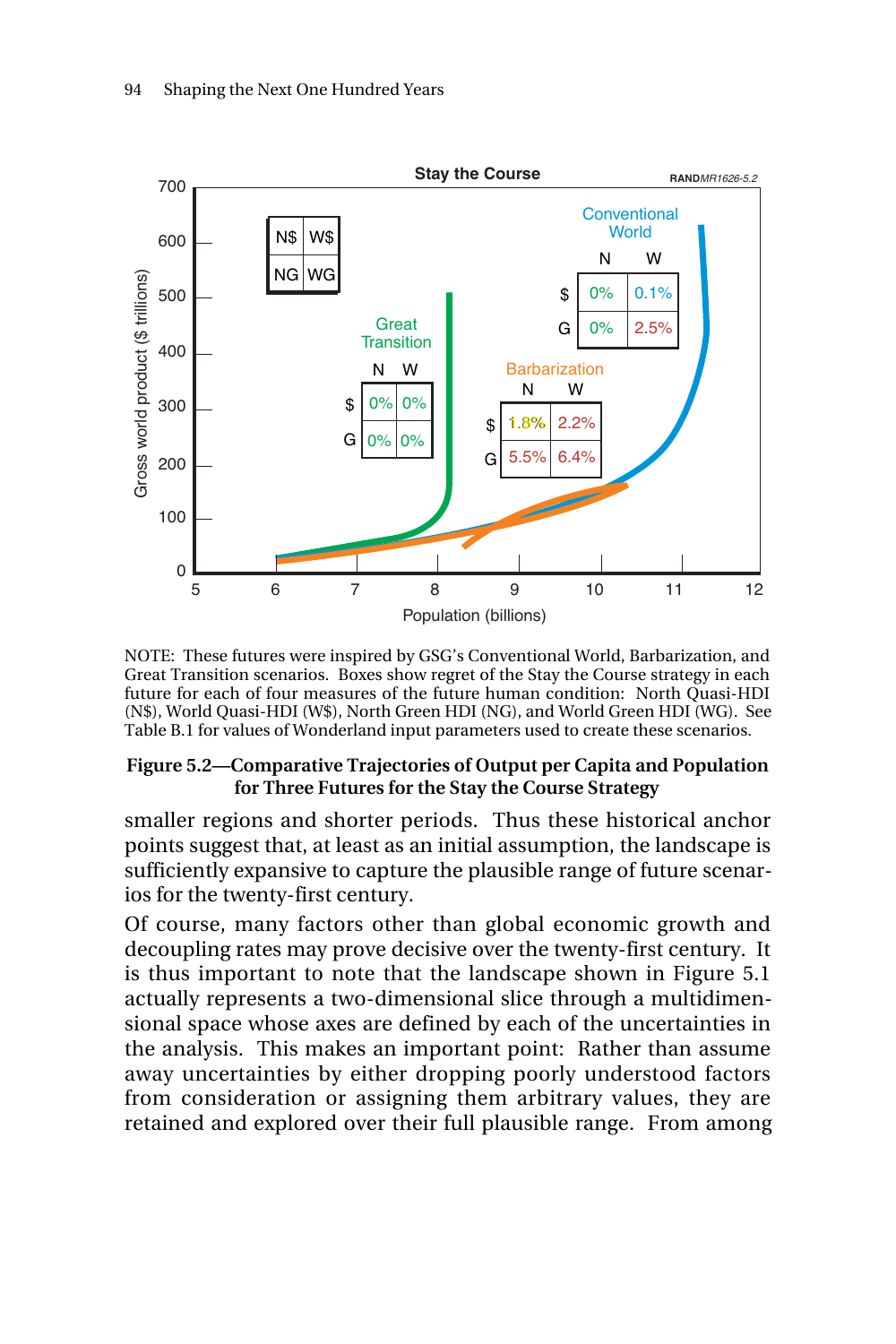

NOTE: These futures were inspired by GSG's Conventional World, Barbarization, and Great Transition scenarios. Boxes show regret of the Slight Speed-Up strategy in each future for each of four measures of the future human condition: North Quasi-HDI (N\$), World Quasi-HDI (W\$), North Green HDI (NG), and World Green HDI (WG). See Table B.1 for values of Wonderland input parameters used to create these scenarios.

### **Figure 5.3—Comparative Trajectories of Output per Capita and Population for Three Futures for the Slight Speed-Up Strategy**

the very large number of potential low-dimensional landscapes one could create, successful tools for LTPA must help users identify a small set that reveals important patterns and then discover any caveats or surprises caused by parameter combinations not shown in these particular views. For instance, during the course of this exercise, we will confirm the importance of the two uncertainties explored in Figure 5.1, using human-guided, interactive explorations across many alternative landscapes, computer-generated searches for special cases, and formal sensitivity analysis that gives statistical summaries of the properties of the scenario ensemble.

A key purpose of such landscapes of plausible futures is to clarify the relationship among different scenarios. For instance, in Figure 5.2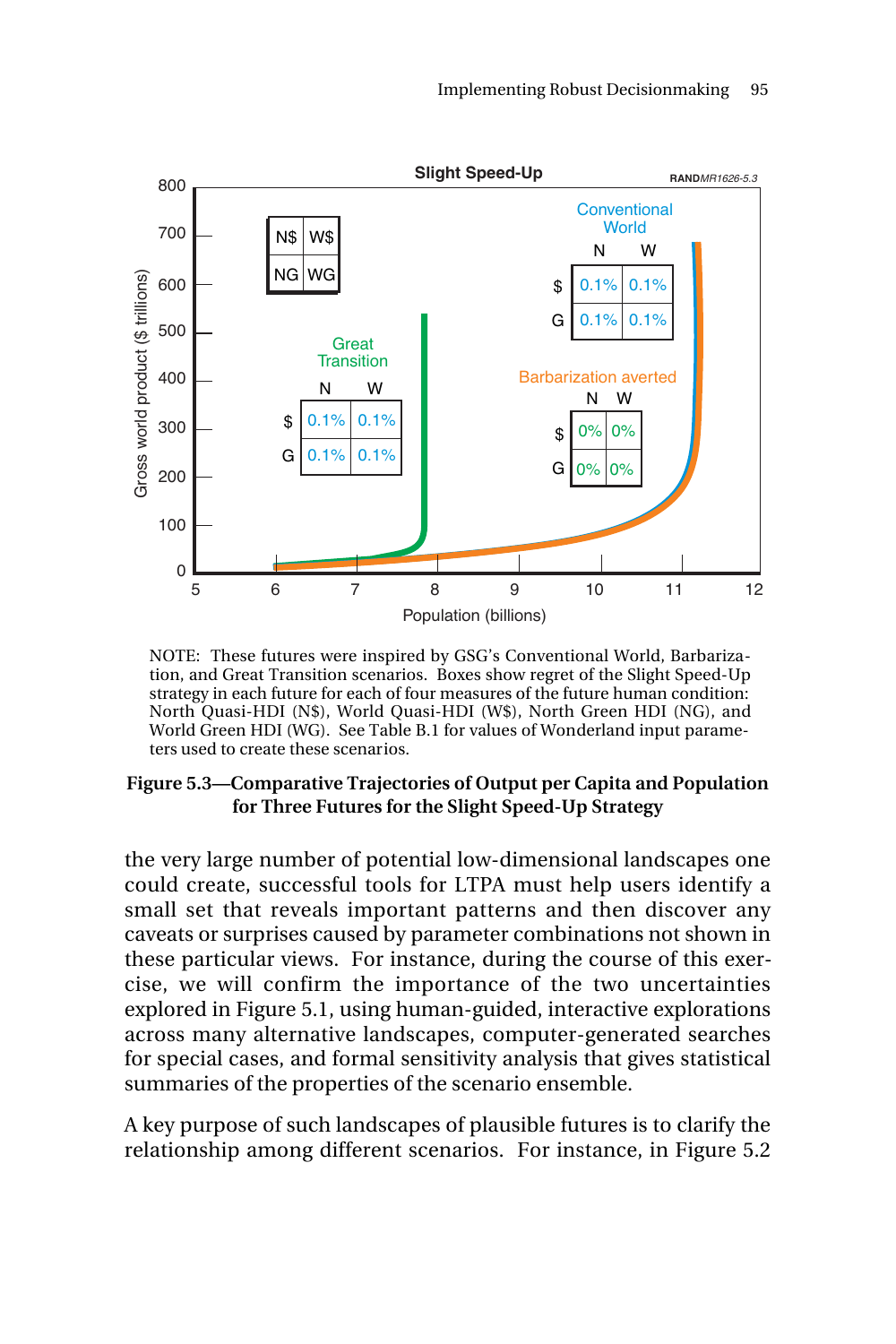the modified "Wonderland" scenario generator reproduces three paths into the future corresponding to one representative scenario from each of GSG's Conventional Worlds, Barbarization, and Great Transitions families. These three futures may be represented by choosing appropriate input parameters for average economic growth rates and decoupling rates, relative rates of economic growth in the North and South, seriousness of future environmental constraints, and criteria/values used by future decisionmakers in responding to the sustainability challenges they face. Comparison of Figure 5.2 with Figure 2.1 demonstrates that the Wonderland-generated paths have somewhat higher economic growth rates but otherwise roughly correspond to those of GSG.

These points may be laid on the landscape to understand their relationship to each other. The points marked with plus signs on Figure 5.1 show that the generated Conventional Worlds and Barbarization scenarios have the same rate of exogenous growth, 1.8 percent, and differ in their innovation rate by only 0.5 percent (1.5 percent and 1 percent for the two scenarios, respectively). Barbarization and Great Transitions share the same decoupling rate, but the latter has a slightly lower growth rate. These three divergent futures are, in fact, rather closely grouped. The landscape of plausible futures suggests that the three GSG scenarios represent only a narrow slice of the potential triumphs and pitfalls of the twenty-first century.

# **NO FIXED STRATEGY IS ROBUST**

The pieces are now in place for a first attempt to identify robust nearterm strategies that can ensure long-term sustainable growth by proceeding along the "a" path in the procedure illustrated in Figure 3.1. Creation of the scenario ensemble uses the range of futures shown in Figure 5.1. The initial strategies consider fixed near-term strategies of the type shown in Figure 4.1 in which policymakers pursue specific near-term actions, such as R&D and environmental taxes, that increase the decoupling rate by some prescribed amount.

Figure 5.4 depicts the performance of one such strategy, Slight Speed-Up, across the landscape of plausible futures. Slight Speed-Up increases by 1 percentage point the rate of decoupling in both North and South over the respective rates that would otherwise hold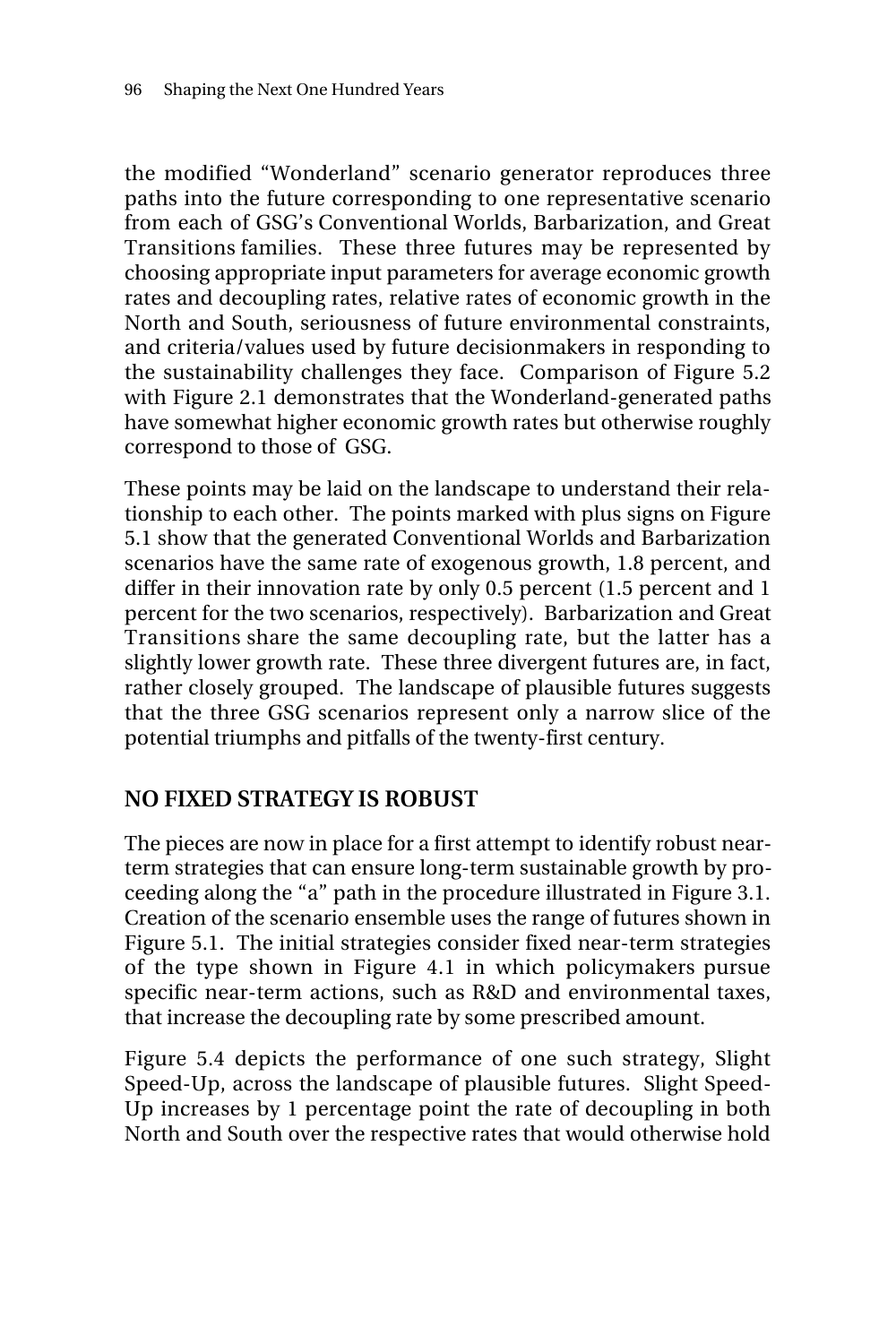

NOTE: Green areas have no regret; blue areas have relative regret of less than 0.1 percent; yellow areas have relative regret less than 2 percent; red areas have relative regret greater than 2 percent. The small four-quadrant box indicates the measure of human condition used in each panel: N\$ for North Quasi-HDI, NG for North Green, W\$ for World Quasi-HDI, and WG for World Green. Dots show historical data for U.S. economic growth rates (in GDP per capita) and decoupling rates (for  $CO<sub>2</sub>$ ) for the United States over various periods. Plus signs show the economic growth and decoupling rates used in our Conventional World, Barbarization, and Great Transition scenarios (these scenarios also differ in the value of factors not shown on this landscape).

#### **Figure 5.4—Performance of Slight Speed-Up Near-Term Strategy over a Landscape of Plausible Futures Using the North Quasi-HDI Measure**

in the absence of any policy intervention. The figure shows the regret of Slight Speed-Up compared to the 15 other alternative strategies shown in Table B.2, across the range of plausible futures using the North Quasi-HDI measure of the future human condition. For each future depicted in this landscape, the computer uses the scenario generator to calculate the performance of Slight Speed-Up.<sup>3</sup>

<sup>&</sup>lt;sup>3</sup>Having selected a particular granularity for dividing the full span of values on each axis, the landscape presents the results for Slight Speed-Up across 121 alternative futures.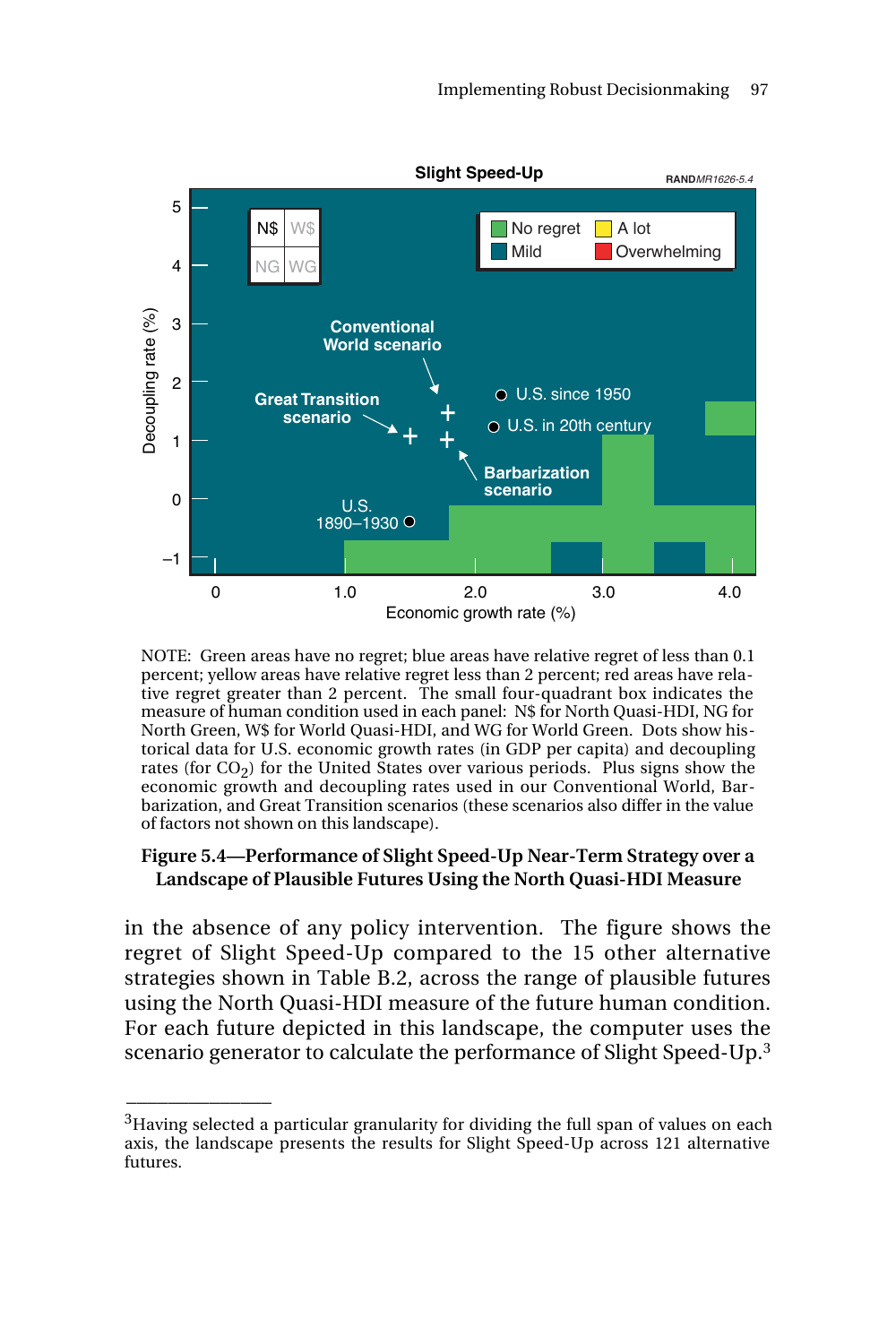It then finds the fixed strategy that produces the highest (optimal) performance in that future using the North Quasi-HDI measure. Slight Speed-Up's regret in any future is defined as the difference between its performance and the optimum (see Equation 3.1). The landscape uses colors to indicate patterns in Slight Speed-Up's regret.

Slight Speed-Up has mild regret throughout almost the entire landscape and has no regret in several futures where economic growth rates greatly exceed the decoupling rate. While this landscape shows scenarios with a wide variation of assumptions about future global average economic growth and decoupling rates, the uncertainties in a wide range of other factors remain unexplored. For instance, all the futures in the landscape use a single value for the costs of implementing Slight Speed-Up, calibrated to the estimate that the current level of environmental protection in the developed world has cost about 2 percent of GDP. Nonetheless, this first view across the scenario ensemble suggests that Slight Speed-Up might be robust.

However, Figure 5.5 forces a change in our assessment. This landscape is identical to the first except that it assesses Slight Speed-Up's performance in each future using the World Green-HDI measure. From this vantage point, the strategy has mild regret over those regions where the decoupling rate exceeds economic growth. Its regret is overwhelming in futures where economic growth rates exceed decoupling rates. In fact, viewed from the perspective of the World Green-HDI measure, Slight Speed-Up offers few advantages over the landscape than does the Stay the Course strategy, shown in Figure 5.6, which takes no near-term actions to address sustainability. As shown in Figure 5.6, Stay the Course depicts no regret over those regions where the decoupling rate exceeds economic growth because, in such futures, no policy response is necessary. Resembling Slight Speed-Up, Stay the Course has overwhelming regret in futures in which economic growth rates exceed decoupling rates. Only in a narrow band of futures would Slight Speed-Up offer better outcomes than Stay the Course. Slight Speed-Up no longer appears to be so robust.

In fact, no fixed near-term strategy of the form shown in Figure 4.1 appears robust over all four measures as well as over the full range of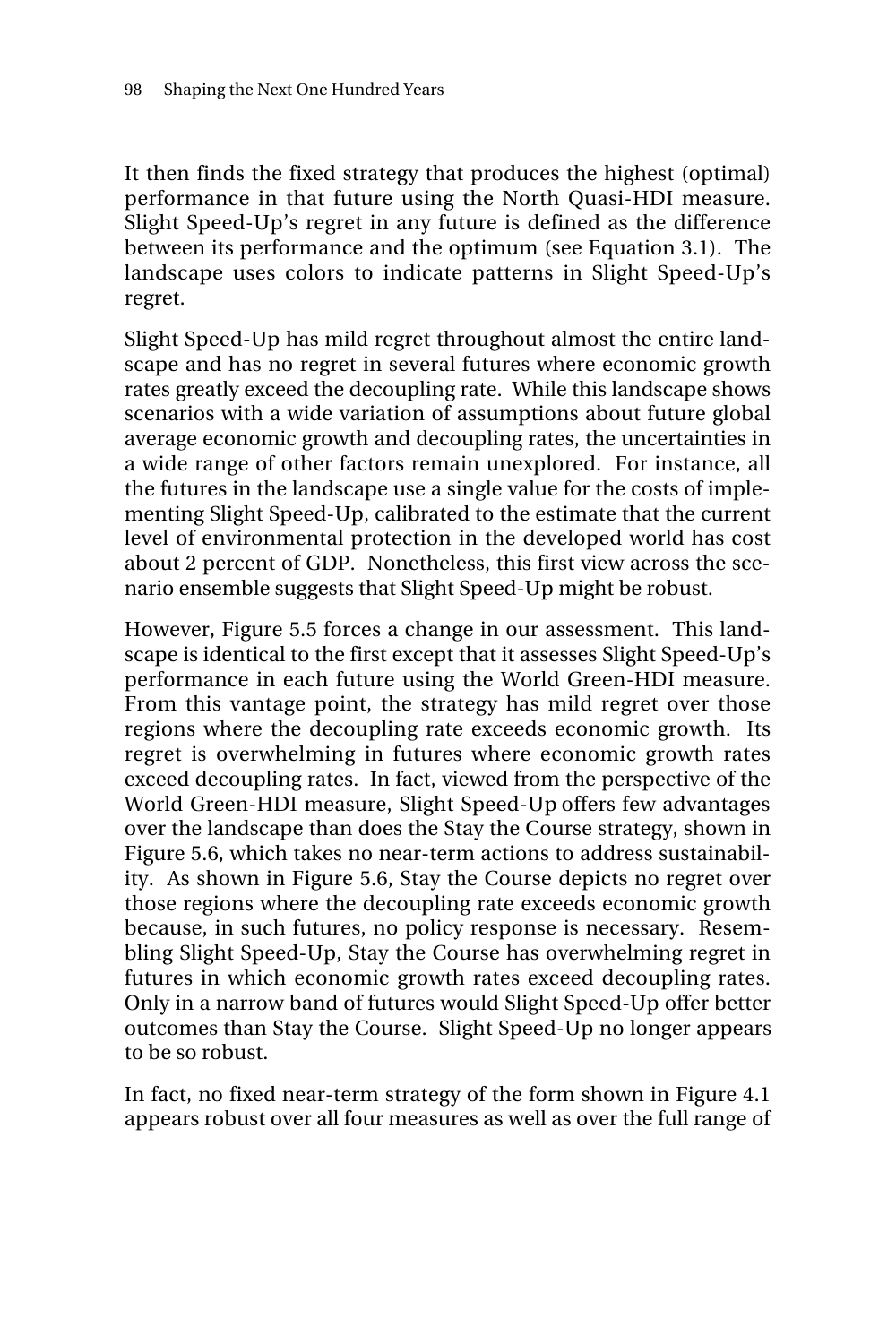

**Figure 5.5—Performance of Slight Speed-Up Near-Term Strategy over a Landscape of Plausible Futures Using World Green Measure**



**Figure 5.6—Performance of Stay the Course Near-Term Strategy over a Landscape of Plausible Futures Using World Green Measure**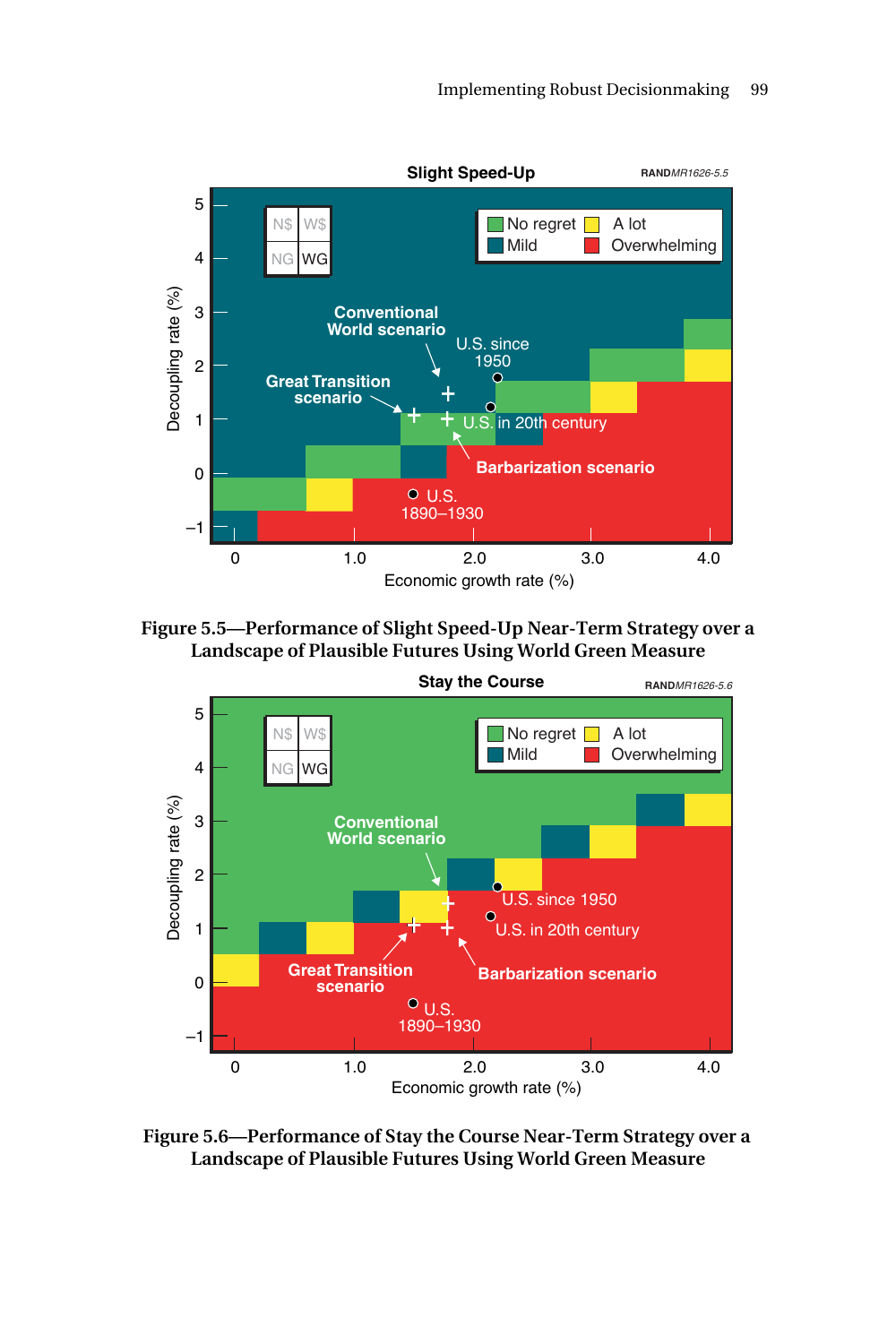plausible futures described by the variables discussed in the context of XLRM in Chapter Four. Figure 5.7 shows the performance of a Crash Effort strategy, which increases decoupling in both North and South by 2 and 4 percentage points, respectively, above their exogenous values over the landscape for both the North Quasi-HDI and World Green-HDI measures. This strategy has mild or no regret in those futures where Slight Speed-Up has overwhelming regret. However, Crash Effort has a lot of regret in those futures where Slight Speed-Up performs well. Clearly, Slight Speed-Up offers an insufficient response in futures that most demand near-term action, while Crash Effort represents an overreaction in the futures where the sustainability problem will largely solve itself.



NOTE: Regret was calculated in comparison to 15 other alternative innovative strategies shown in Table B.2. Green areas have no regret; blue areas have relative regret of less than 0.1 percent; yellow areas have relative regret of less than 2 percent; red areas have relative regret greater than 2 percent. Anchor points show historical U.S. economic growth rates and decoupling rates.

#### **Figure 5.7—Performance of Crash Effort Near-Term Strategy over a Landscape of Plausible Futures Using Quasi-HDI and World Green HDI Measures**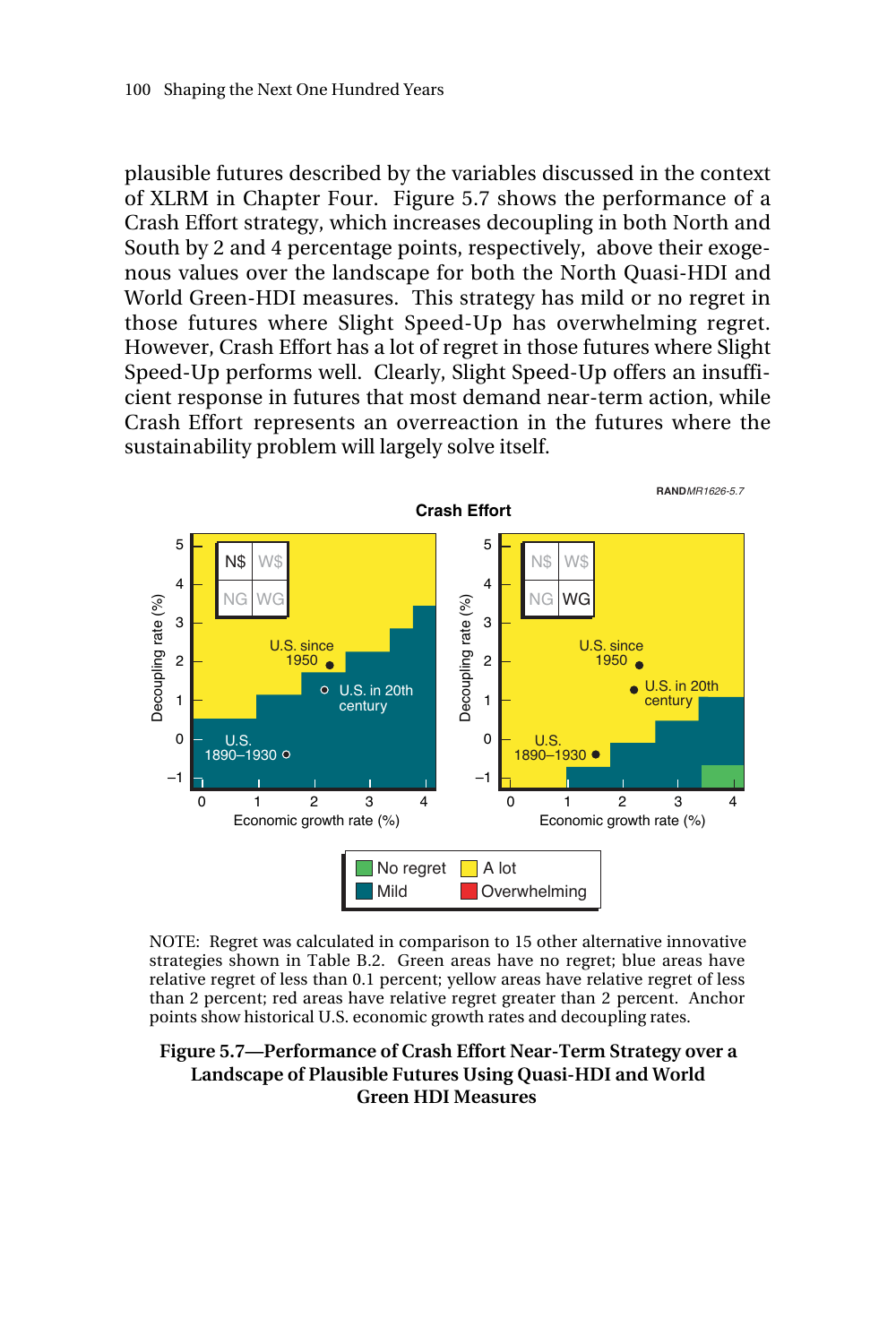This dilemma appears inescapable for any fixed near-term strategy. We examined 16 strategies representing a wide range of different combinations of decoupling rate increases in North and South. (These 16 were all combinations of policies that increase decoupling in North and South by 4, 2, 1, or 0 percentage points. Three of the 16 have names: Crash Effort [2 percent, 4 percent], Slight Speed-Up [1] percent, 1 percent], and Stay the Course [0 percent, 0 percent].) A computer search was constructed for each strategy using each of the four measures to look for regions of large regret over the full range of plausible futures.4 Each of the 16 innovation strategies fails overwhelmingly over a wide range of futures using one or more measures. This failure is no surprise because these strategies poorly exploit the third element of LTPA: They are not sufficiently adaptive.

Given this result, it is interesting to compare the fate of the scenarios inspired by those from the three GSG families under the Slight Speed-Up and Stay the Course strategies. The paths shown in Figure 5.3 assume Stay the Course. The four quadrants by each path show this strategy's regret with respect to each of the four measures of the future human condition. The labeled points in Figure 5.6 show the assumptions about the economic and decoupling rates used to create the paths in Figure 2.1. In Barbarization, Stay the Course has considerable regret when the results are assessed using the North Quasi-HDI measure and overwhelming regret viewed with the other three measures. In Conventional Worlds, the strategy has no regret viewed with the North Quasi-HDI and World Quasi-HDI measures, mild regret viewed with the North Green-HDI, and overwhelming regret viewed with World Green-HDI measure. This last result, which is also seen in Figure 5.6, occurs because in this scenario future decisionmakers avail themselves of an option to adapt to their rapidly degrading environment, thus preserving economic growth but not environmental quality. Only in Great Transitions does Stay the Course prove uniformly successful. The strategy has no regret when viewed with all four measures of the future human condition. Great Transitions assumes near-term changes in values that alter

<sup>&</sup>lt;sup>4</sup>The simple global search routine launched "downhill" searches at each of a hundred randomly chosen starting points in the space. While this algorithm is not necessarily an efficient means of finding a global maximum, it is sufficient to generate breaking scenarios to demonstrate that the fixed strategies are not robust.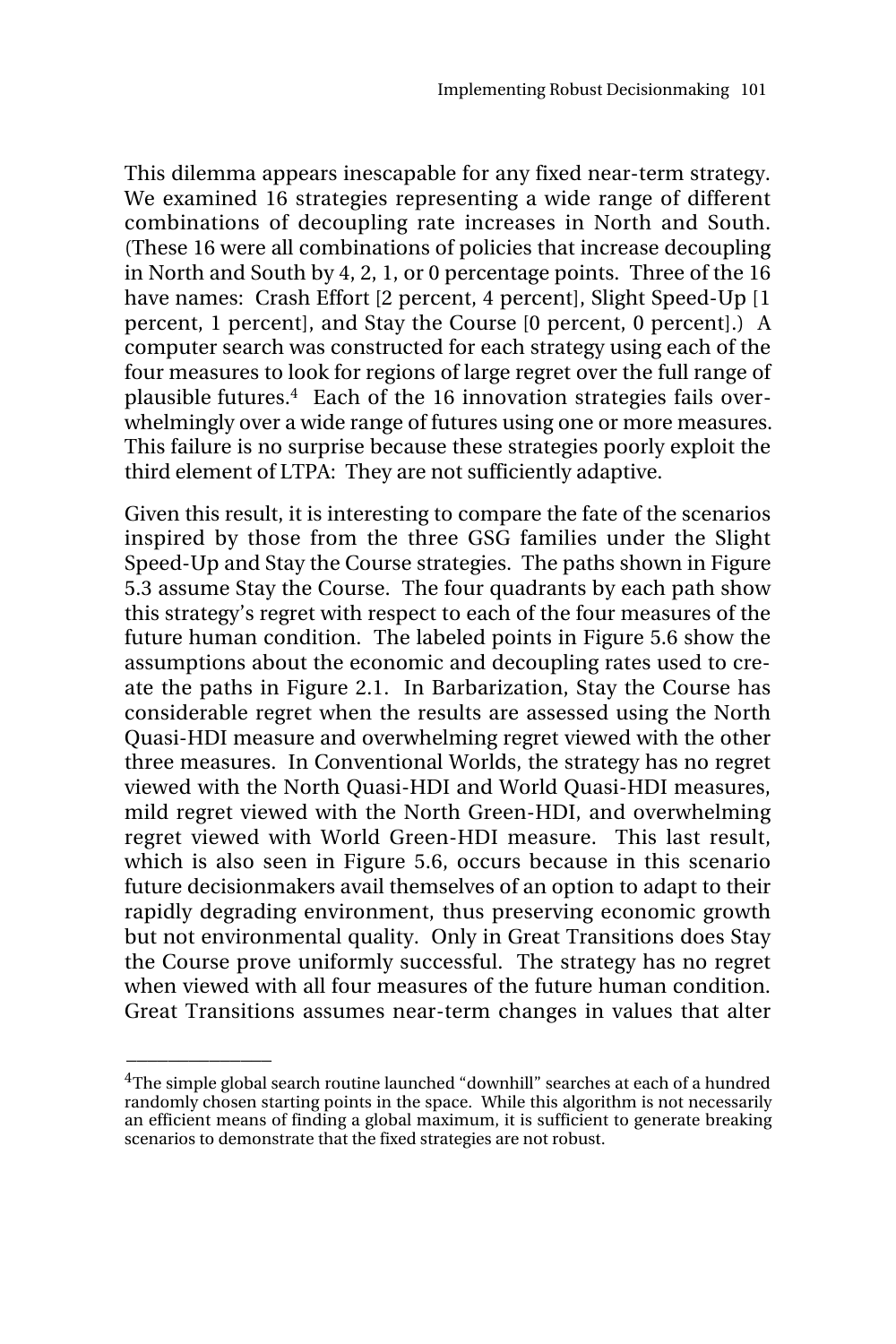economic growth paths and make additional increases in decoupling rates unnecessary.

In contrast, Figure 5.3 shows the path produced by the same futures as shown in Figure 5.2 but with a choice of the near-term Slight Speed-Up strategy. The results are dramatically different. In particular, the strategy has rendered Barbarization a no longer unpleasant future. It now follows virtually the same path as Conventional Worlds. If the future were guaranteed to follow either the Conventional World, Barbarization, or Great Transitions futures, Slight Speed-Up could lay strong claim as a robust strategy. It performs well, yielding no or mild regret, in all three futures using all four measures of the future human condition.

GSG proposed its three scenarios to support a risk management argument leading to the conclusion that a near-term effort to promote a Great Transitions future is necessary to avoid the risks of falling into Barbarization. However, Slight Speed-Up's ability to divert the Barbarization future along a more desired path while performing well in the Conventional World and Great Transition futures undercuts this claim.5 As suggested by Figures 5.4 and 5.5, Slight Speed-Up might eliminate the need for Great Transitions if policymakers were certain that Conventional Worlds and Barbarization were the only other futures that might lie ahead. GSG would quite rightly object that their families of scenarios contain much greater richness and detail than the three Wonderland-generated paths shown here. They would point to other potential weaknesses of Barbarization not addressed by Slight Speed-Up. This is precisely the point. Given the multiplicity of plausible futures, any policy argument based on a small number of scenarios or families can be easily challenged by questioning assumptions and pointing to paths not included in the analysis.

Proponents on many sides of the sustainability debate make riskbased arguments. Environmentalists, such as the GSG, point to the

\_\_\_\_\_\_\_\_\_\_\_\_\_\_

<sup>&</sup>lt;sup>5</sup>The GSG's simulation models include a far greater range of factors than the simple scenario generators used here. It is unlikely that small changes in any single input parameter would cause one of their scenarios to follow a significantly different course. However, small changes in a number of key assumptions could well make one of their model-generated scenarios tell a very different story.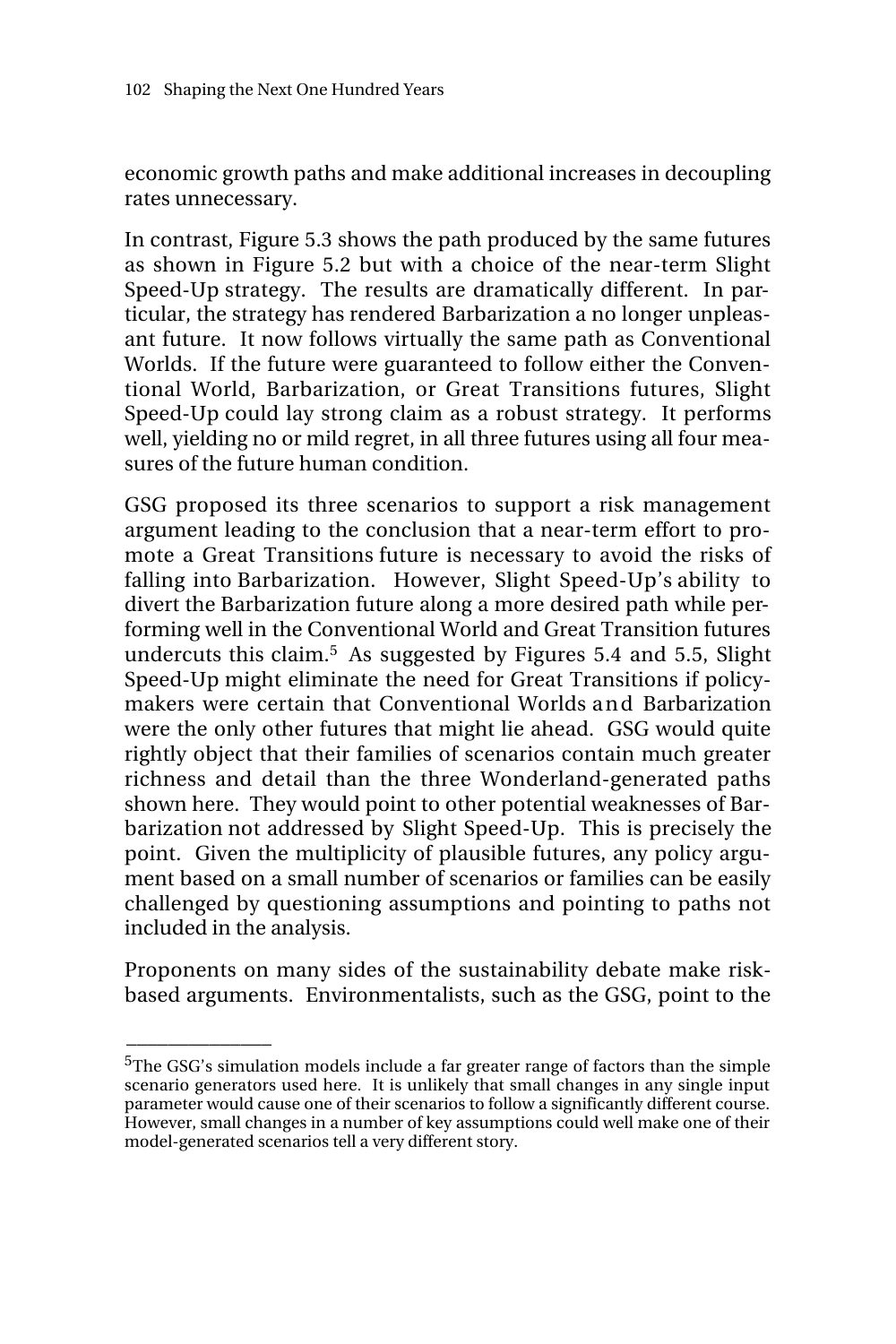environmental and social risks of society's current development path. Many international businesses and governments of developing countries emphasize the risks posed by sustainability policies that might hamper economic growth. A robust decision analysis fullscenario ensemble provides a much firmer foundation to assess such arguments than do any small set of scenarios. While Slight Speed-Up is robust over GSG's Conventional Worlds, Babarization, and Great Transitions, it can easily fail catastrophically for a variant of Barbarization described by a slightly different set of assumptions. This is clearly seen by the proximity of Barbarization to the regions of overwhelming regret in Figure 5.5. Such landscapes thus make explicit the concerns policymakers naturally have with any LTPA based on a small number of scenarios. With a restricted sample, it is never clear how the conclusions might change if some seemingly innocuous assumptions, whether made by industrialists or environmentalists, were subtly changed. A strategy found robust across the full landscape of plausible futures will be less vulnerable to such criticisms.

### **EXPLORING NEAR-TERM MILESTONES**

In the analysis so far, no fixed near-term strategy appears robust across the full range of plausible futures and values. Moderate nearterm actions fail in futures requiring drastic interventions. Aggressive near-term strategies impose unwarranted costs in futures where sustainability is no problem. No fixed strategy appears to guarantee the appropriate level of policy-induced decoupling across the entire landscape of plausible futures. We thus begin another pass through the procedure shown in Figure 3.1. Based on what we have learned, we augment our menu of alternative strategies with the aim of crafting ones that may prove more robust.

Policymakers have a well-established, often successful approach when deep uncertainty prevents them from prescribing in detail the series of steps needed to reach well-understood goals. In such circumstances, they often set performance milestones to be achieved at some point. They then implement an adaptive strategy, adjusting actions over time in an attempt to achieve the desired ends. This, for instance, is the approach the UN has attempted in setting its Millennium Development Goals.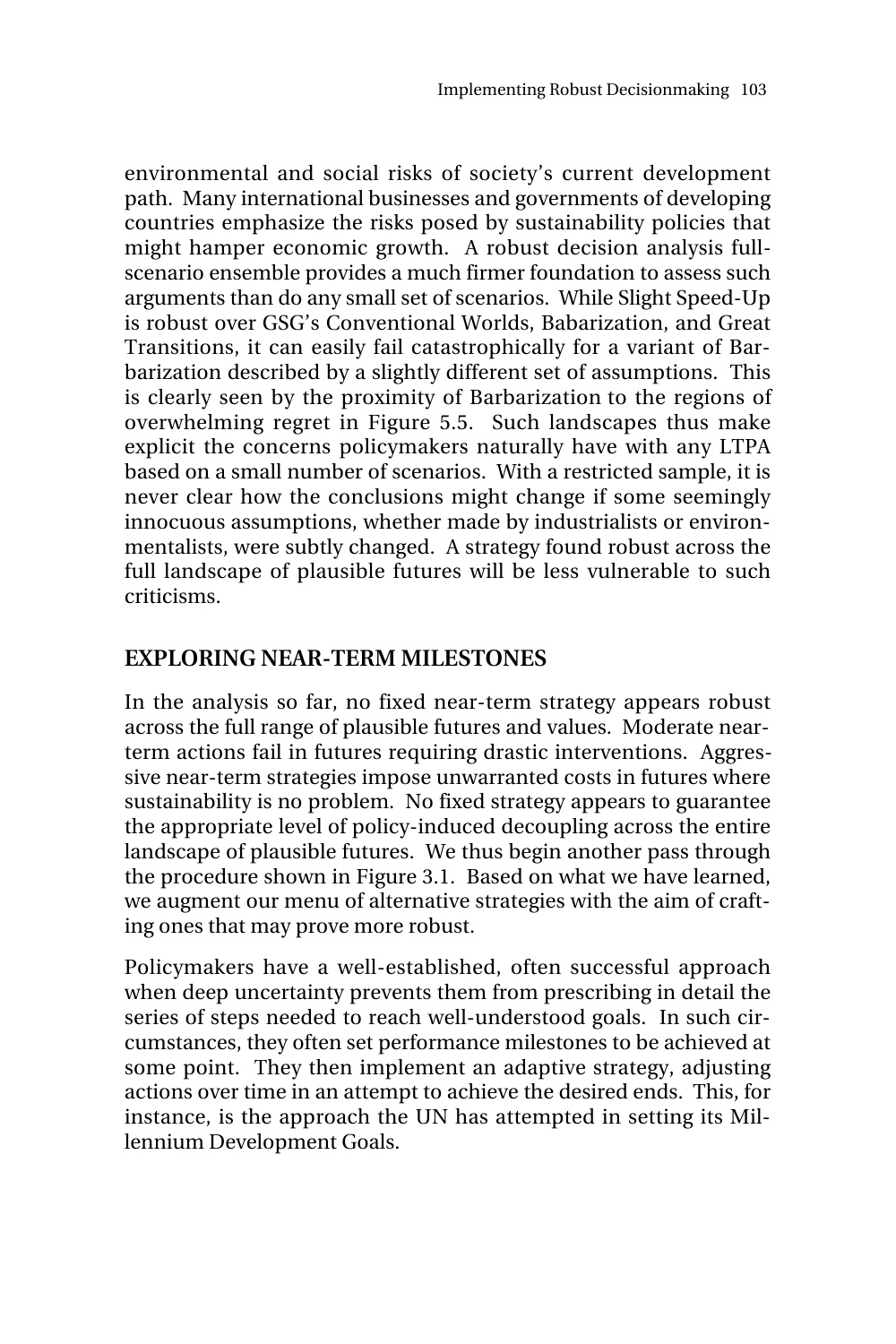Adaptive strategies may be implemented by incorporating near-term milestones within the modified "Wonderland" scenario generator as shown in Figure 5.8. Policymakers set a near-term goal for emissions intensity in the North and South—that is, the difference between the economic growth rate and the policy induced decoupling rate. Society then takes whatever steps are needed to achieve these milestones by the appointed time. These policies remain in place until future decisionmakers detect some change in the environmental carrying capacity and implement a new set of policies. For instance, the No Increase strategy demands that policymakers choose annual interventions that hold emissions intensity (emissions per unit of GDP) constant in both North and South after 2010. The diagram in Figure 5.8 suggests that analysts can represent such strategies by making appropriate changes in the computer code for the scenario generator (a step indicated by line "d" in Figure 3.1). The equations and numerical values are described in Appendix B.

We can now begin to explore the robustness of these innovation strategies using landscapes similar to those in Figures 5.4, 5.5, 5.6,



NOTE: Numerical values and equations describing the strategies can be found in Table B.2.

**Figure 5.8—Milestone Strategy**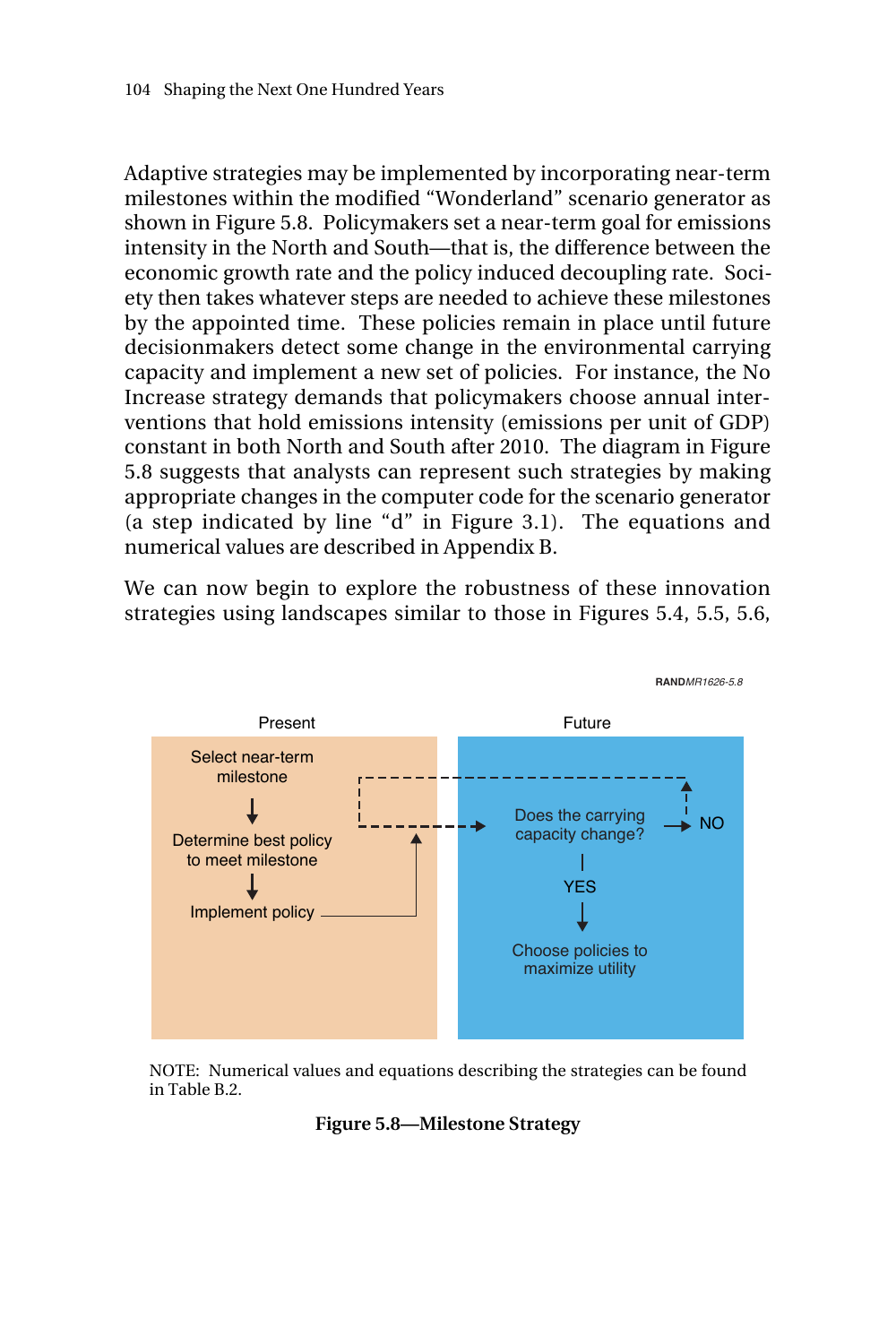and 5.7. Figure 5.9 depicts the performance of the No Increase strategy, compared to the 15 alternative milestone strategies that set the maximum increase in the difference in economic growth rate and policy-induced decoupling rate in North and South to some combination of 0 percent, 1 percent, 2 percent, or No Limit, where No Increase is the (0 percent, 0 percent) case. The regret of No Increase is shown over the landscapes of plausible futures using the North Quasi-HDI and World Green-HDI measures as a function of the exogenous economic growth and decoupling (that is, before any policy intervention) rates. In futures where exogenous decoupling outperforms economic growth, no interventions are needed to meet



NOTE: Green areas have no regret; blue areas have relative regret of less than 0.1 percent; yellow areas have relative regret of less than 2 percent; red areas have relative regret greater than 2 percent. A plus sign marks the economic growth and decoupling rates which yield No Increase's worst-case future, though this future also differs in the values for the factors not shown on this landscape. Regret is calculated as a comparison to 15 alternative milestone strategies shown in Table B.3.

#### **Figure 5.9—Performance of No Increase Near-Term Milestone Strategy over a Landscape of Plausible Futures Using North Quasi-HDI and World Green Measures**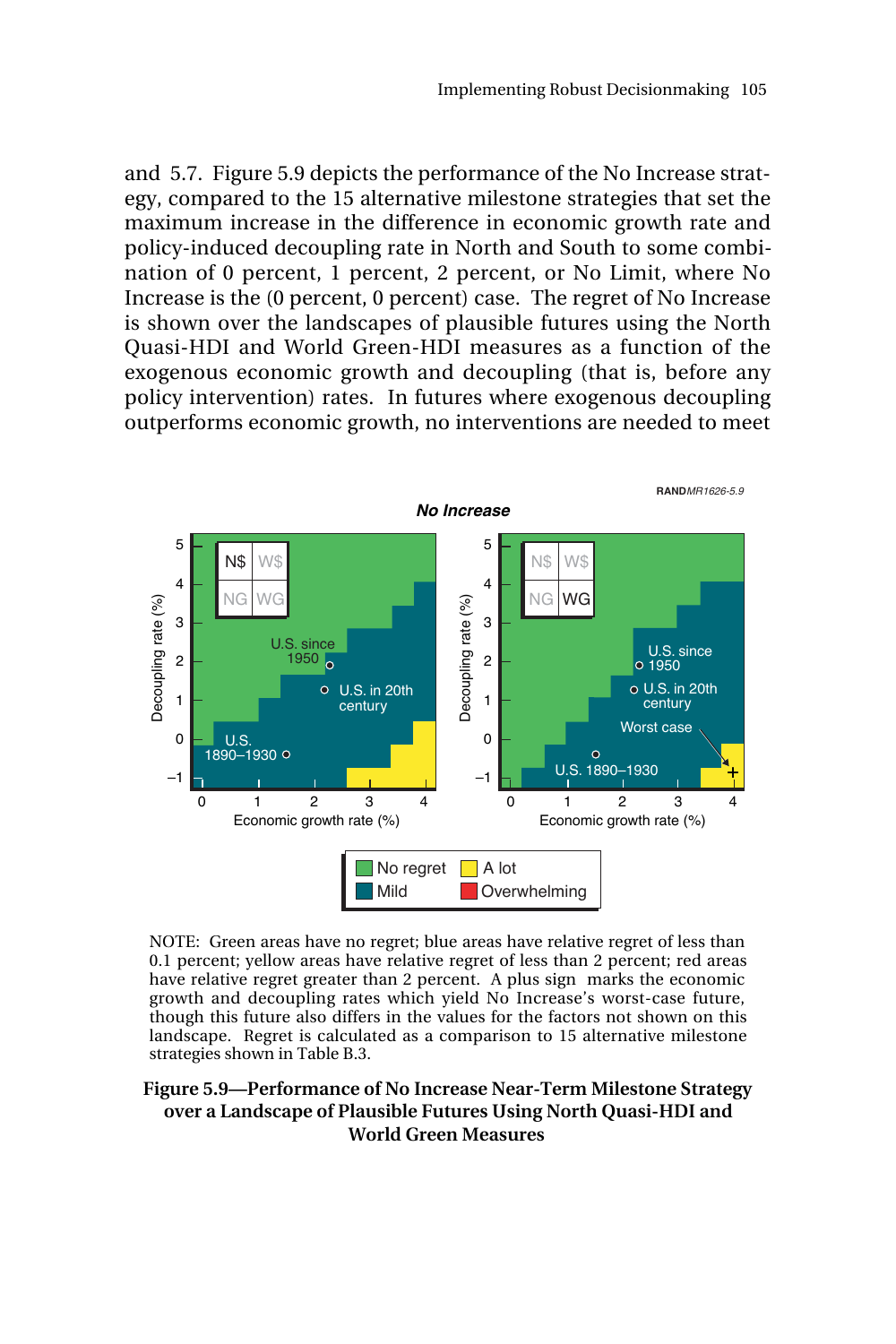$\overline{\phantom{a}}$ 

the milestone and the strategy therefore imposes no costs. In futures where decoupling lags, the strategy calls for policies that increase decoupling. In all but the most severe cases (the lower right-hand corner), these policies impose small near-term costs but prove sufficient to preserve sustainability over the long term.6

At first glance, No Increase appears robust. The analytic process thus shifts to testing this hypothesis. Policymakers who have risen to the top usually also have a good working understanding of Murphy's Law and frequently ask, "What can go wrong?" The computer can help address this question by finding and assessing plausible futures where No Increase does poorly—that is, where it has high regret. In particular, a computer search can identify sets of input parameters to the scenario generator that yield high regret, and sensitivity analysis can suggest which of those key inputs—i.e., the key driving forces are most responsible for the strategy's poor performance.7

The landscape in Figure 5.10 suggests how such information can help answer the policymakers' critical question. The figure depicts the performance of No Increase, viewed with the World Green-HDI measure across a landscape that includes the strategy's worst-case future. A simple computer search (represented by line "b" in Figure 3.1) identified this worst case.8 The landscape's horizontal and verti-

 $6$ This report does not compare No Increase to other potential milestone strategies. The discussion in Chapter Six suggests that other strategies perform better than No Increase. This does not change the conclusions of any of the discussions here.

 $7$ Global sensitivity analysis uses statistical methods on a very large sample of points over the multidimensional landscape to identify those input factors whose variation is most important in producing variation in the output parameter of interest, in this case the strategy's regret. See discussion in Chapter Six.

 ${}^{8}$ A simple "downhill" search was launched at each of 500 randomly chosen starting points in the space of input parameters representing the exogenous uncertainties (X parameters of Table 4.1) in the Wonderland scenario generator. The search aimed to maximize the regret of the No Increase strategy. This process yielded 1,502 scenarios because we retained in our scenario ensemble all the intermediate steps produced by the search algorithm. Only those scenarios were kept whose demographic input parameters produced plausible future population scenarios, defined as a 2050 population between 700 million and 1.5 billion in the North and a 2050 population between 7 billion and 15 billion in the South. The 837 cases that did not meet this criteria were discarded. Of the remaining 665 cases, the one with the largest No Increase regret was selected as the worst case.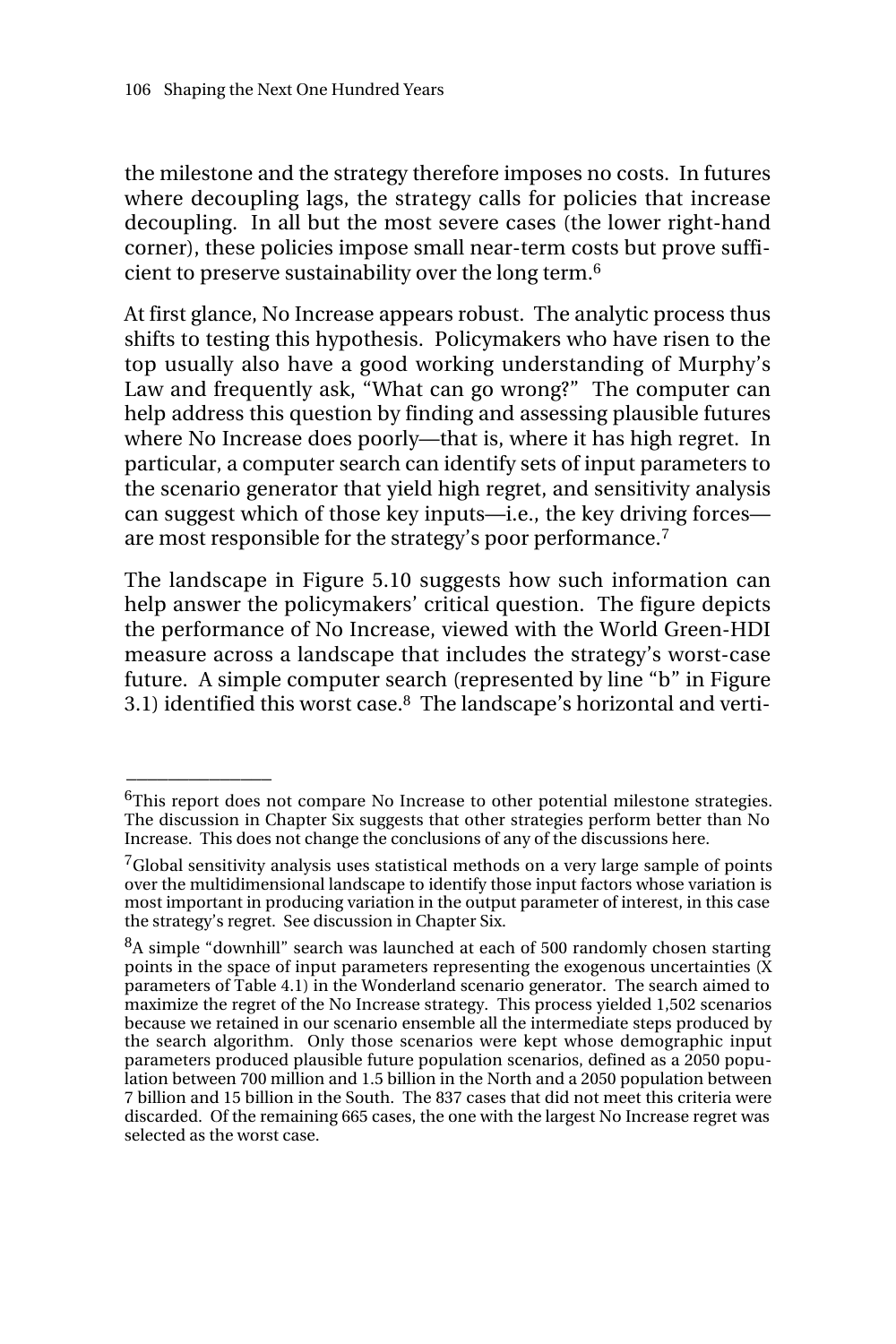

NOTE: Landscape includes worst-case future for No Increase found by computer search. Assumed values for other uncertainties are shown in Table B.4. A plus sign marks the costs and decoupling rates used in the landscapes in Figures 5.4, 5.5, 5.6, 5.7, and 5.9 although the values for other factors differ from those shown in this landscape.

#### **Figure 5.10—Performance of No Increase Strategy over a Landscape of Plausible Futures, Including No Increase's Worst-Case Future**

cal axes depict two key uncertainties that the computer's sensitivity analysis suggests are critical to the strategy's performance<sup>9</sup>: cost of speeding decoupling in the South and exogenous decoupling rate (that is, before application of any policy intervention).<sup>10</sup> The nominal case for the former uncertainty, used in landscapes of Figures 5.4, 5.5, 5.6, 5.7, and 5.9, corresponds to assumptions that current levels

<sup>9</sup>We discuss these sensitivity analysis results in Chapter Six.

 $10$ In theory, the analyst may search for such modes manually by changing the axes and types of views requested by the computer and moving the slider bars through the full range of uncertainty for each variable. As a practical matter, this would be subject to possible unintentional bias or merely fatigue. Hence, the value in automating such searches for failure modes.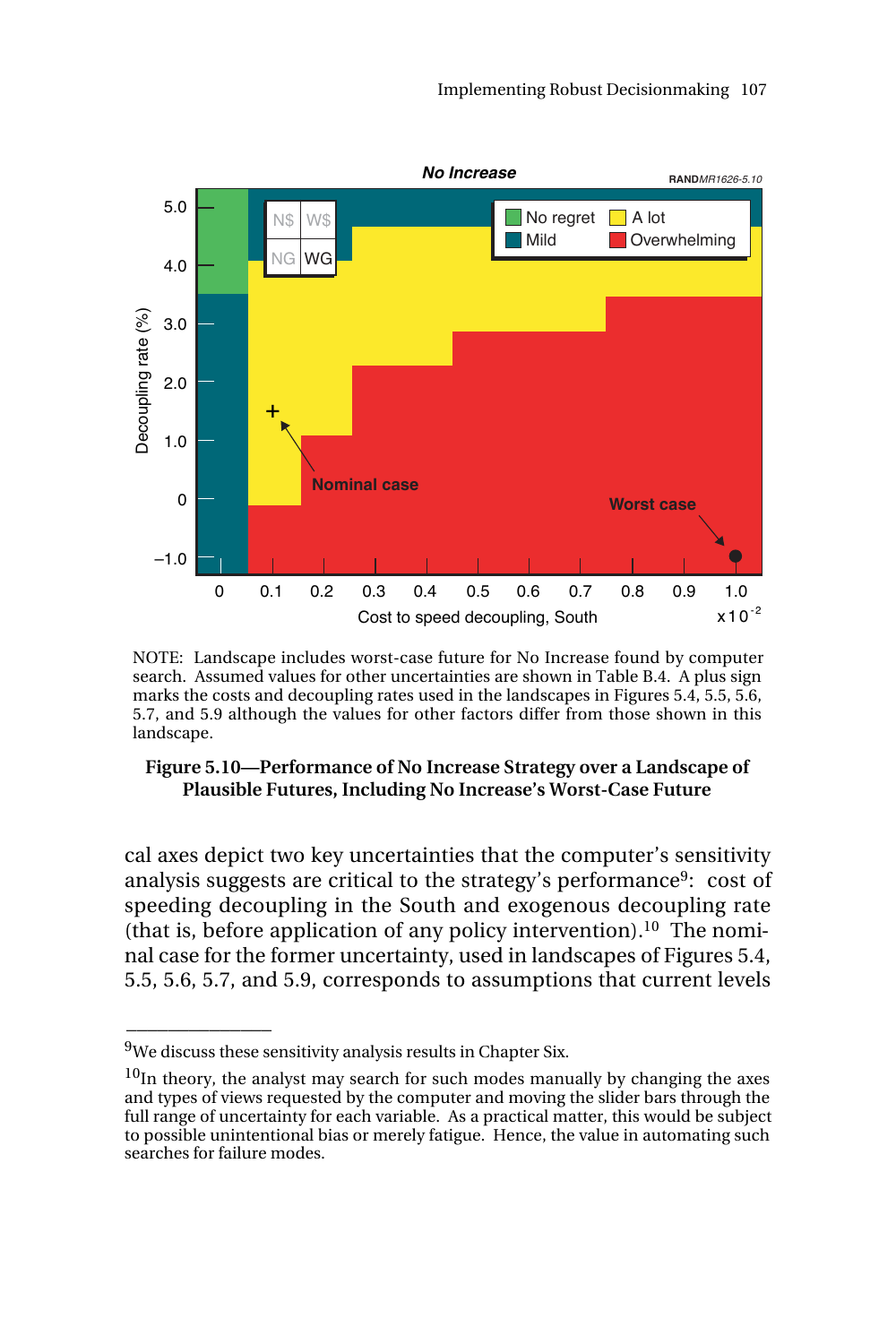of environmental quality have been purchased at a cost of about 2 percent of GDP and that future policies in the North and South will show similar costs. In the worst case for No Increase, the future costs of increasing decoupling in the South are about 10 times higher than the historic values. The decoupling rate in the Conventional World scenario is 1.8 percent. This landscape suggests that, with this level of exogenous decoupling, No Increase can fail (have overwhelming regret) in cases where the costs of increasing future decoupling have any value greater than about three times historic levels.

Yet in this landscape No Increase performs poorly even with the nominal assumptions about cost and decoupling (indicated by the point marked "Nominal Case") as opposed to the strategy's good performance in the nominal case in the landscape of Figure 5.9. This variation results from the different values for the parameters not shown in the two landscapes. In particular, the computer search suggests that the No Increase worst case also occurs with very high economic growth rates of 4 percent in the North and 7.5 percent in the South and few environmental constraints as represented by a level of sustainable pollution nearly 10 times current levels. In addition, it is also blessed with future decisionmakers who have little inclination or capability to respond to sustainability threats as represented by high discount rates and poor ability to detect changes in carrying capacity. (Table B.4 provides a full listing of parameter values for the No Increase worst case.)

Drilling down at selected points on the landscape yields insight into the factors that shape the No Increase patterns of regret. In particular, Figure 5.11 compares the trajectories for two types of output per capita: those in a twenty-first century North and South that result from a near-term choice of the No Increase strategy in its worst-case future and those that result from a near-term choice of the optimal strategy in that future. The best alternative to No Increase in its worst case is M0X, which sets a stringent milestone in the North (no difference between decoupling rate and economic growth rate) and no milestone in the South. The strategy successfully exploits this future's low sustainability threat (represented by high sustainable pollution thresholds) and the low costs to speed decoupling in the North to yield a World Green-HDI performance of 6, a truly significant improvement of the human condition. In contrast, the stringent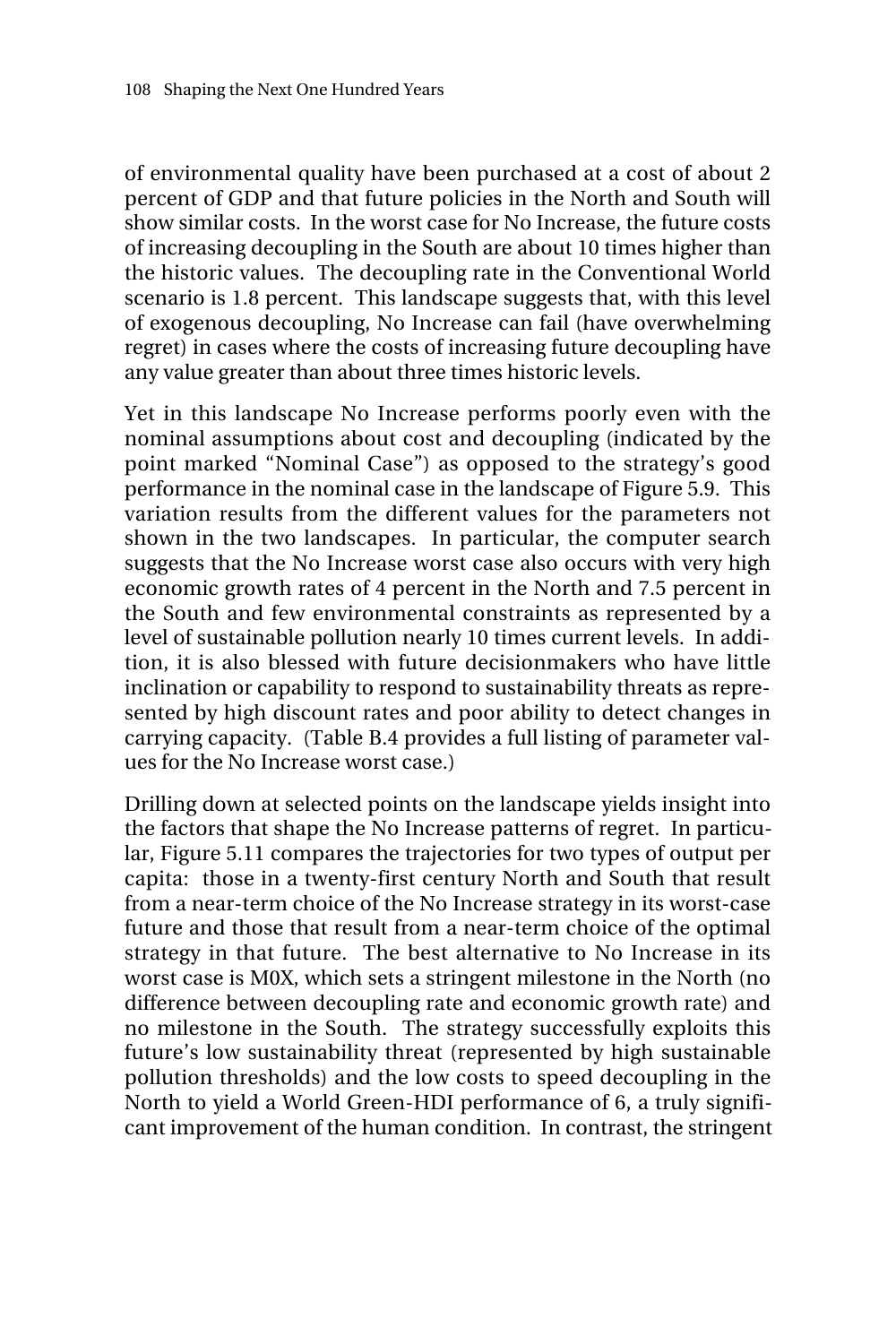

NOTE: The trajectories will result from the strategies in the worst-case future depicted in Figure 5.10.

### **Figure 5.11—Comparative Trajectories of Output per Capita for the Twenty-First Century for the No Increase and M0X Strategies in the No Increase Worst-Case Future**

Southern milestone imposed by No Increase collapses economic growth in the South because of the extremely high costs of speeding decoupling in this region. Viewed in context of the World Green HDI, No Increase results in a dismal performance of  $-7$  percent. Compared to the possibilities this future offers, the results from No Increase yield an enormous regret of 13 percent.

Once the computer has revealed this result, the analysts, experts, and policymakers can address the issue of whether such poorly performing futures are sufficiently plausible to cast doubts on the efficacy of the No Increase strategy. There is certainly much to question about No Increase's worst case. Economic growth rates, the resilience of the environment, and the costs of reducing pollution are exceedingly high compared to today's norms. The scenario assumes policymakers would cling to the Southern decoupling milestone in the face of a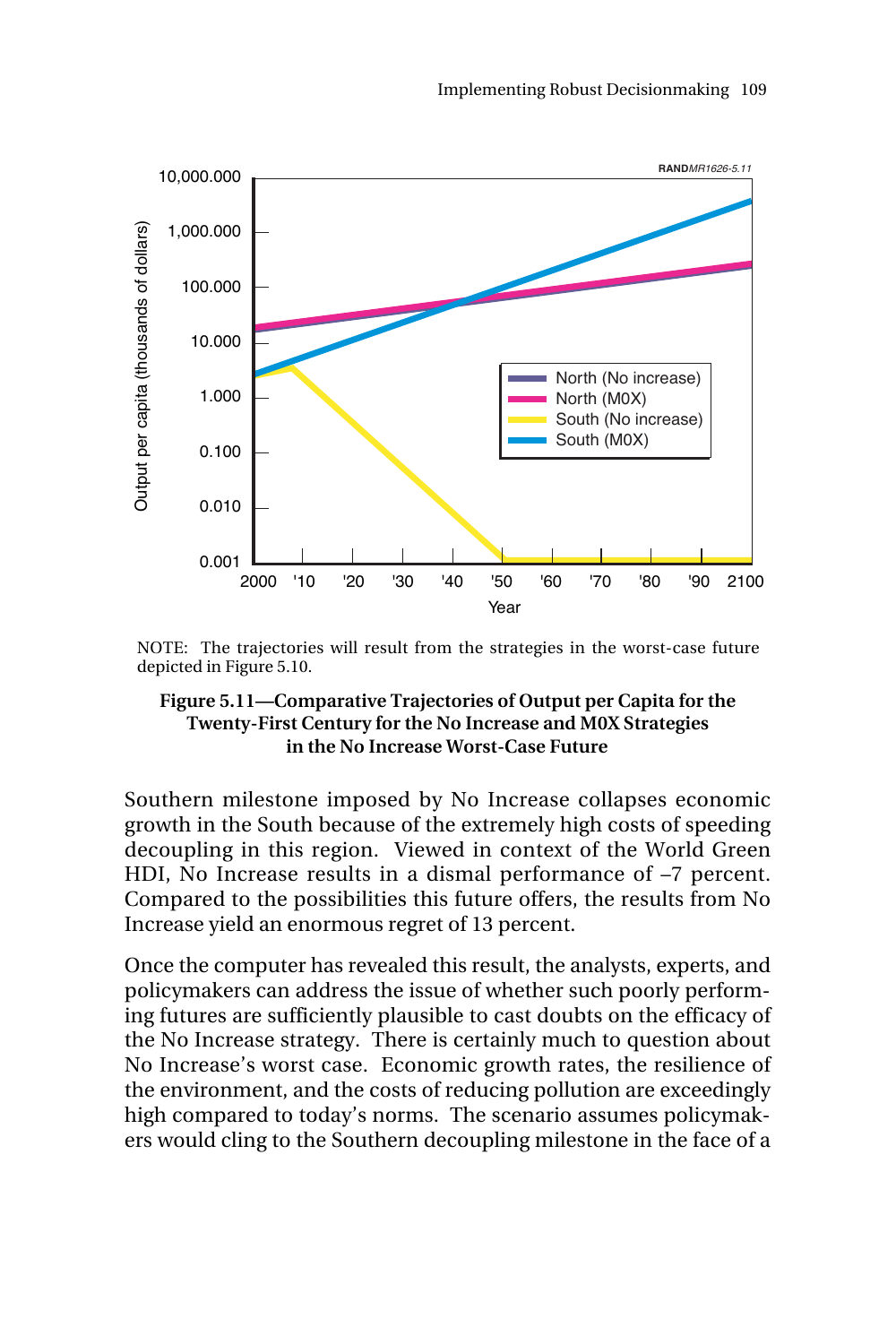catastrophic drop in economic output. It is worth noting that one of this future's most salient features is that, by century's end, the South will be as much richer relative to the North as the North is richer relative to the South today. This is not a prognostication likely to be included in the result from any group of experts generating narrative scenarios in today's world of American hegemony.

Nonetheless, the basic outlines of this scenario are precisely those articulated by the camp in the sustainability debate that argues that too-aggressive policies to protect the environment will prevent otherwise attainable and spectacular improvements in the human condition. The vast sea of red in Figure 5.10 suggests that one need not fully embrace the potentially extreme assumptions underlying the No Increase worst case to entertain doubts about the strategy's robustness. Computer-guided explorations of the scenario ensemble could test this judgment by allowing stakeholders to modify key assumptions about growth rates, costs, environmental resilience, and the behavior of future decisionmakers and determine the extent to which No Increase still fails among a more restrictive set of cases. It is not hard to show that No Increase and all the other alternative milestone strategies can fail in futures to which many stakeholders subscribe and that cannot now be disproven by conclusive evidence.

# **IDENTIFYING A ROBUST STRATEGY**

Ultimately, judgments about the robustness of strategies depend on the available alternatives. The adaptive Milestone strategies perform generally better than nonadaptive Innovation strategies but are still not robust. In particular, No Increase fails when the cost of reaching its near-term goals proves too high. Once again, we pass along path "d" in Figure 3.1, attempting to design new strategies that may be more robust than the current alternatives.

Policymakers often set contingent goals. For instance, an agreement to buy a house may be subject to the property's passing an inspection. In the climate-change arena, some have proposed contingent targets as a means to address the deep uncertainties over the costs of meeting the near-term emissions reduction milestones of the Kyoto Protocol. Such a Safety Valve strategy (Victor, 2001) might be implemented, for instance, with a tradeable pollution system in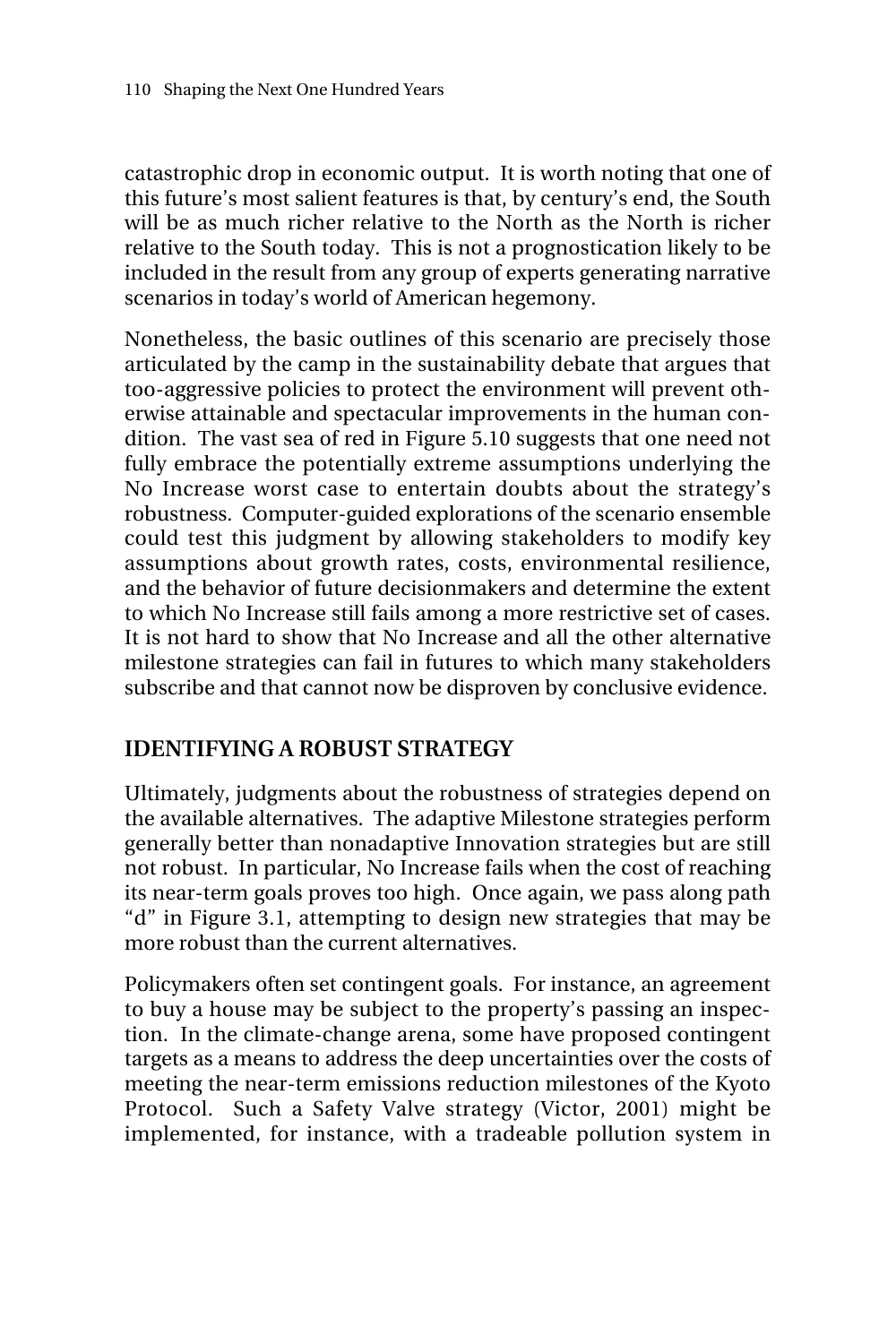which the government agrees to sell an unlimited number of permits at some maximum price.

Such adaptive, contingent strategies may be represented within the modified "Wonderland" scenario generator as shown in Figure 5.12. Policymakers set a near-term goal for emissions intensity in the North and South—that is, the difference between economic growth and policy-induced decoupling rates. However, the annual costs are monitored and, if they ever exceed some predetermined threshold, the policies are relaxed to meet the cost target, irrespective of whether or not society will achieve the level of decoupling improvement required to meet the emissions intensity milestone. The Safety Valve strategy used here aims for no increase in emissions intensity by 2010 in both North and South, achieved at a cost of no more than 1 percent of GDP in each region.

Figure 5.13 depicts Safety Valve's performance over the landscape of plausible futures compared to the 16 alternative milestone strategies



NOTE: Numerical values and equations describing the strategies can be found in Appendix B.

**Figure 5.12—Safety Valve Strategy**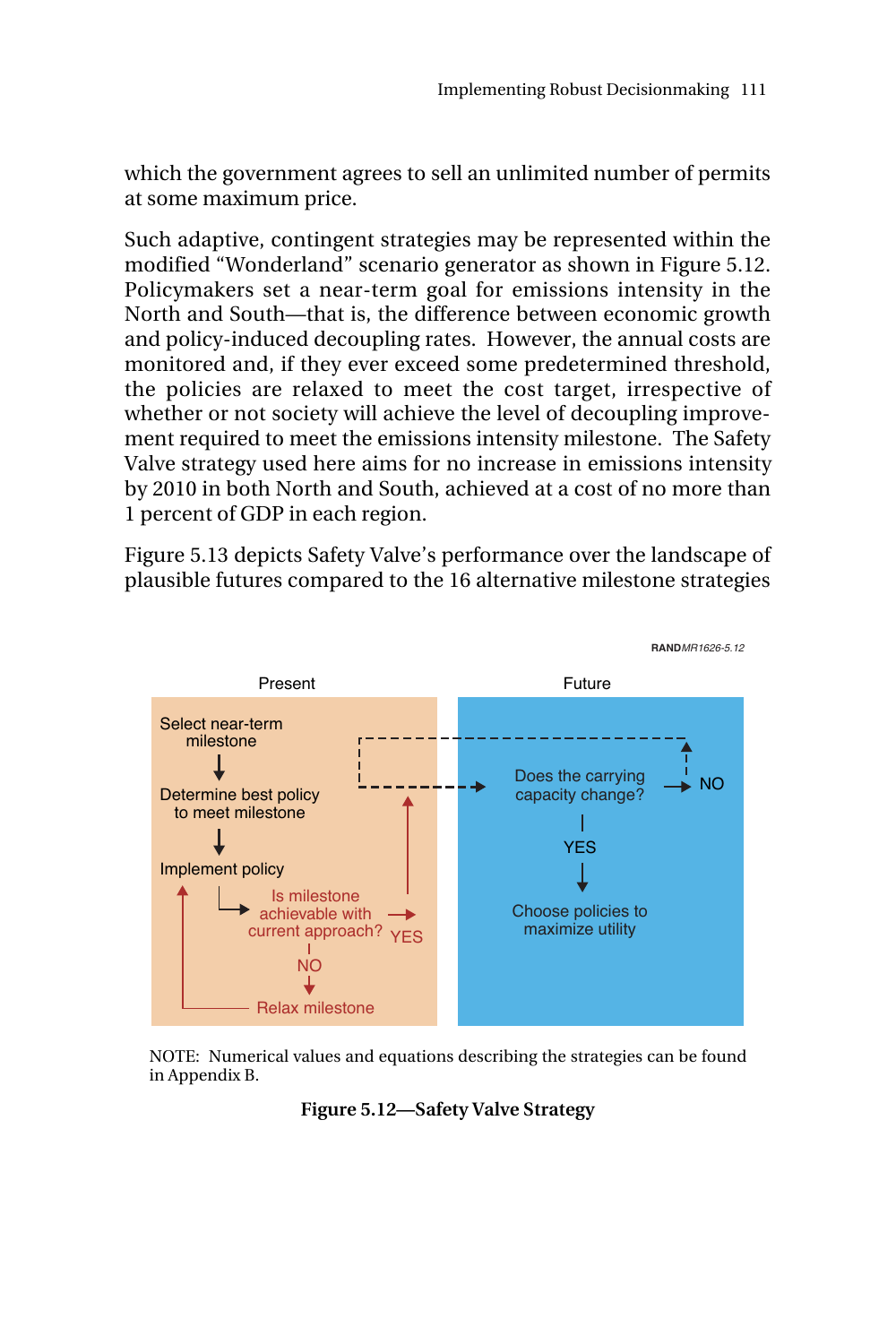shown in Table B.5. Across these futures, its performance is similar to that of No Increase except in the high-growth, low-decoupling corner, where it performs much better. In these futures, the level of policy intervention needed to achieve No Increase's milestones proves too costly relative to Safety Valve's more measured response.

Is Safety Valve robust? Once again, the computer can help address the policymaker's key question, "What can go wrong?" A computer search reveals that Safety Valve can still fail, but the search also provides important information that can help human decisionmakers characterize and assess these potential failures and thus make informed judgments as to the robustness of the Safety Valve strategy and its potential alternatives.



NOTE: Green areas have no regret; blue areas have relative regret of less than 0.1 percent; yellow areas have relative regret of less than 2 percent; red areas have relative regret greater than 2 percent. A plus sign marks the economic growth and decoupling rates used in Safety Valve's worst-case future, though this future differs in the values for the factors not shown on this landscape.

#### **Figure 5.13—Performance of Safety Valve Near-Term Strategy over a Landscape of Plausible Futures Using North Quasi-HDI and World Green Measures**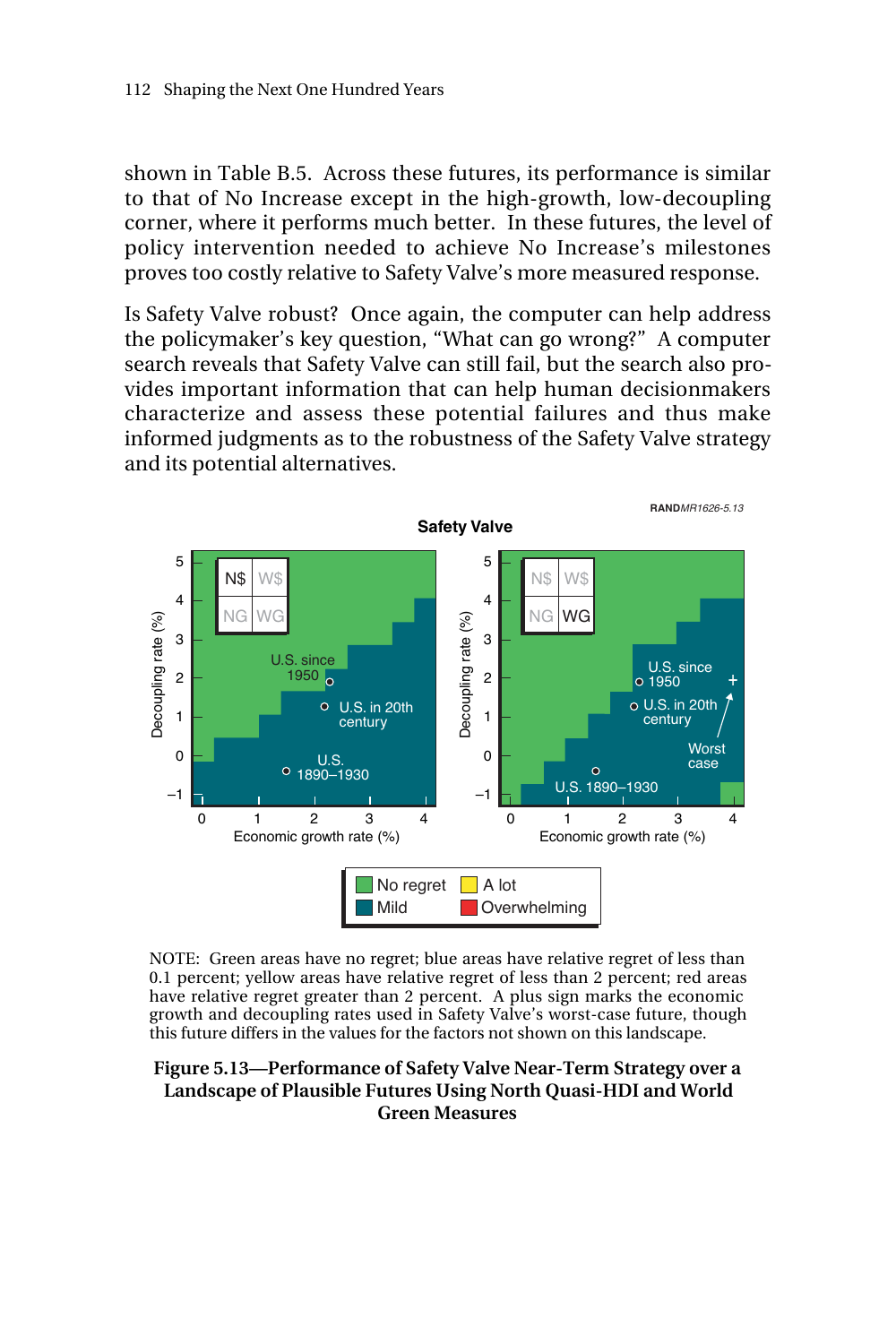Figure 5.14 shows the performance of Safety Valve as a function of two key parameters identified by a sensitivity analysis as most critical in producing large regret for this strategy: the importance future Southern decisionmakers place on the environment as represented by the weightings in their utility function (horizontal axis) and the sustainable level of pollution in the South (vertical axis). The input parameters not shown by the axis of this landscape are, as before, those defined by the worst-case regret found by the search as listed in Appendix B. The slice of the landscape shown in this figure is characterized by high economic growth rates in the North (3.9 percent) and South (6.2 percent), relatively slow decoupling rates in the North (1.9 percent) and South (–1 percent), future decisionmakers



NOTE: Landscape includes worst-case future for Safety Valve found by computer search. Assumed values for other uncertainties are shown in Table B.4. A plus sign marks the parameter values used in the landscapes in Figures 5.4, 5.5, 5.6, 5.7, 5.9, and 5.13 although the values for other factors differ from those shown in this landscape.

**Figure 5.14—Performance of Safety Valve Near-Term Strategy over a Landscape of Plausible Futures, Including Safety Valve's Worst Case**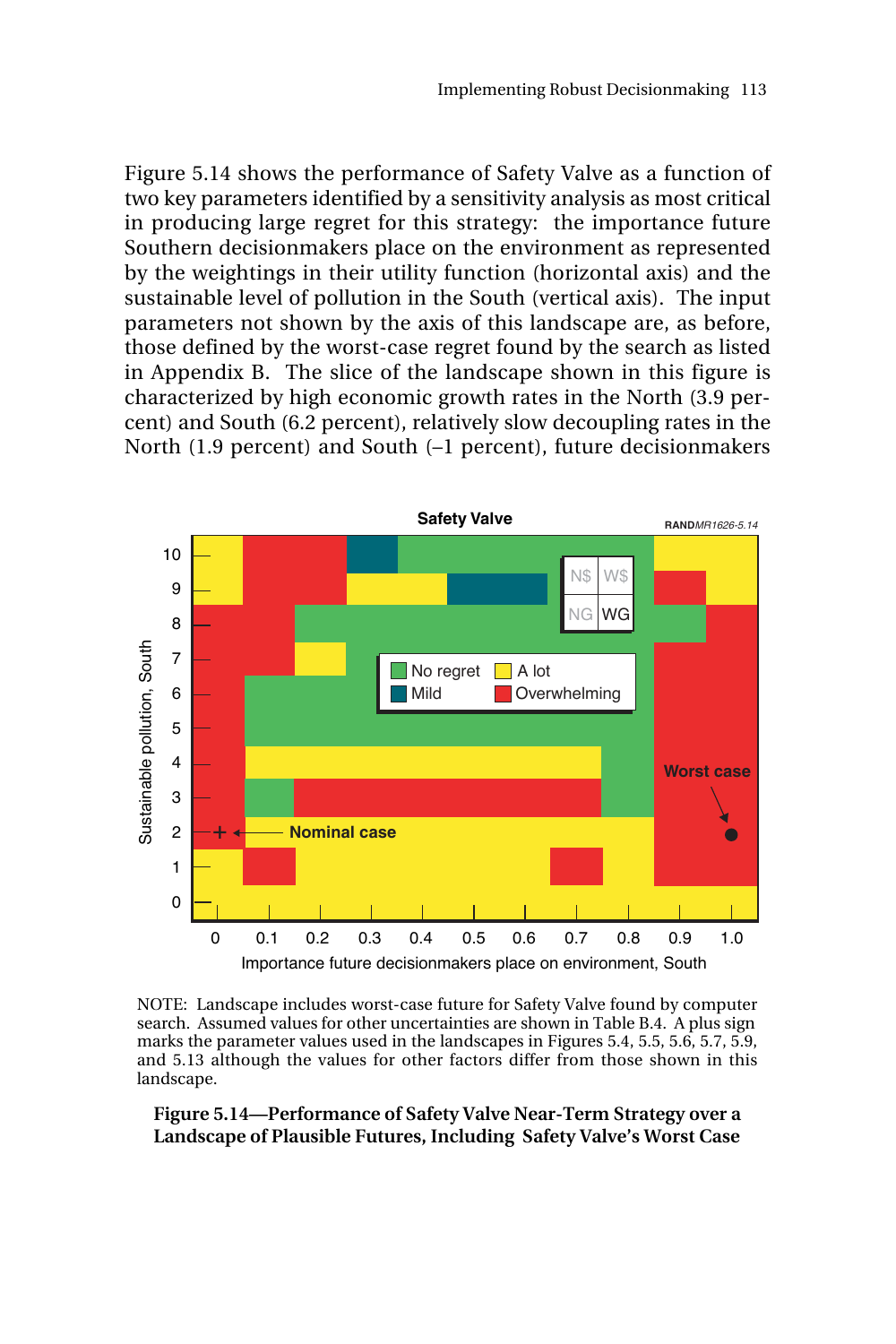who are not particularly effective at responding to sustainability challenges (modeled by high discount rates and relatively low ability to detect changes in natural capital), and high costs of implementing near-term innovation policies (five and eight times the nominal case in North and South, respectively).

The "nominal" values for the level of sustainable pollution and the importance future decisionmakers place on the environment are shown in the lower left-hand corner. These are the values used in the landscapes in Figures 5.4, 5.6, 5.7, 5.9, and 5.13. The worst case for the Safety Valve strategy, shown in the lower right-hand side of the figure, has roughly the same level of sustainability challenge (a sustainable level two times current emissions) but a much higher importance placed by future decisionmakers on the environment. The strategy's performance is highly nonlinear over this landscape.

Figures 5.15 and 5.16 suggest the reasons for Safety Valve's poor performance in its worst-case future. The figure compares the trajecto-



**Figure 5.15—Trajectories of Output per Capita in the South for the Safety Valve and M22 Strategy in the Safety Valve's Worst-Case Future**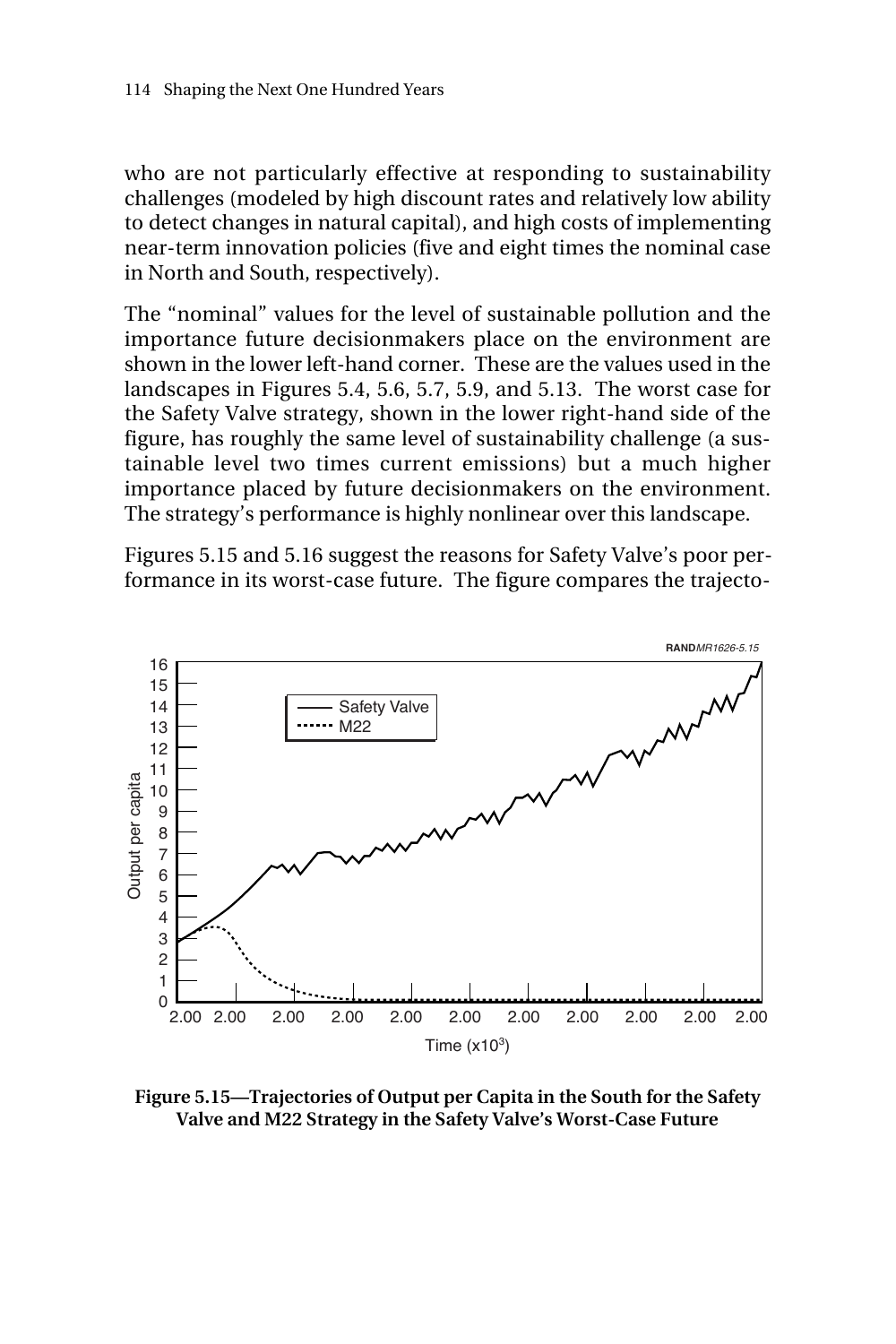ries for output per capita in the South (Figure 5.15) and for Southern death rates (Figure 5.16) for Safety Valve in its worst case and for the optimum strategy in that future. The optimum strategy is M22, which sets relatively lax, but nonetheless inviolate, milestones for both North and South. Given the high growth rates and high costs of speeding decoupling, the M22 strategy devastates the Southern economy. In contrast, Safety Valve makes only mild attempts to speed decoupling and thus preserves the economic expansion. Nonetheless, Safety Valve does much worse in advancing the human condition because, in stark contrast to No Increase's worst case, this future contains significant environmental constraints. In particular, the human population proves extremely sensitive to environmental degradation. Thus, in allowing the pollution to grow unabated, Safety Valve precipitates waves of epidemics that devastate the population. In this unenviable future, M22 yields a dismal World



**Figure 5.16—Trajectories of Death Rates in the South for the Safety Valve and M22 Strategy in the Safety Valve's Worst-Case Future**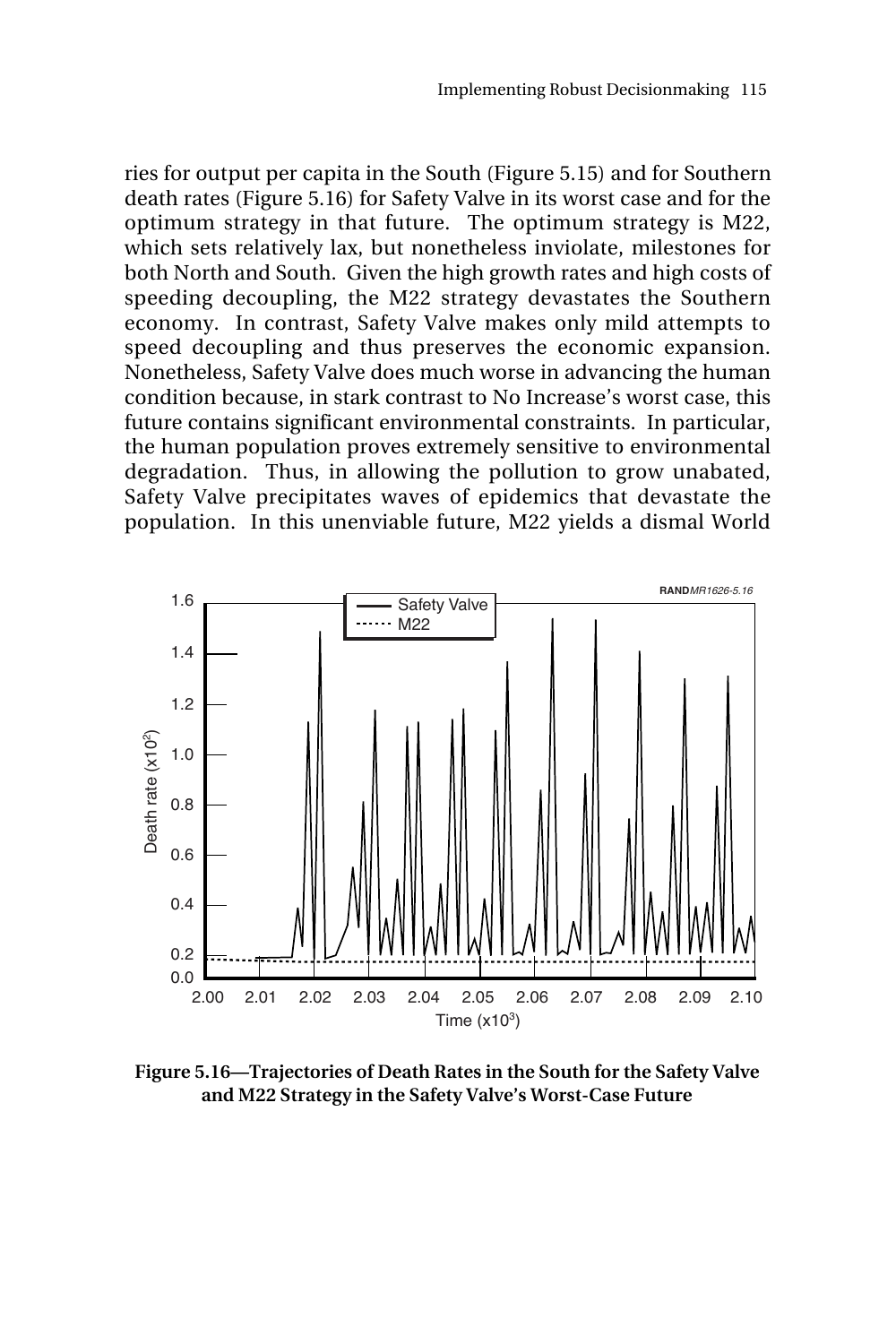Green HDI of –2 percent. But Safety Valve yields a horrible –10 percent for a regret of 8 percent.

The Safety Valve worst case is in many ways a perverse scenario. Future Southern decisionmakers care nothing about human health (this term is not included in their utility function). The frequent population collapses reduce the impact of economic growth on the environment, so these decisionmakers take no action to slow the increase in pollution. M22 succeeds because it reduces pollution sufficiently and carrying capacity never drops, the second decision period of Figures 5.8 and 5.12 never begins, and thus the future decisionmakers are never placed in a position where they can make these decisions that we find so perverse. In an analysis meant to inform actual policy judgments, this scenario would likely provoke two responses. Participants might reject it out of hand, remove it from the scenario ensemble, and search for other, more credible futures where Safety Valve fails. Participants might also return to the scenario generator code and modify its representation of future decisionmakers to eliminate their perverse behavior.

Nonetheless, this worst-case scenario also raises two important methodological points that are our main interest here. First, the future shown in Figures 5.15 and 5.16 differs in at least one profound way from that shown in Figure 5.11: It offers policymakers no good options. The Safety Valve worst case presents a future when even the optimal combination of policy levers considered in Table 4.1 produces a dismal outcome. Faced with such a situation, participants in an actual policy-relevant exercise might follow path "d" in Figure 3.1 and seek other policy options that might prove effective in such futures. A variety of levers would be potentially useful in Safety Valve's worst case. Public health and education policies might reduce the vulnerability of human population to declines in environmental carrying capacity and, thus, the high death rates shown in Figure 5.16. R&D funding and institutional reform might lower the cost of speeding the decoupling rate. Near-term policies that promoted improved environmental monitoring, shaped people's future values, and improved the efficiency of governing institutions might increase the ability of future policymakers to detect and respond to imminent collapse of carrying capacity. The simple Wonderland scenario generator used in this study will not, however, support consideration of any such policies. Modifications that would enable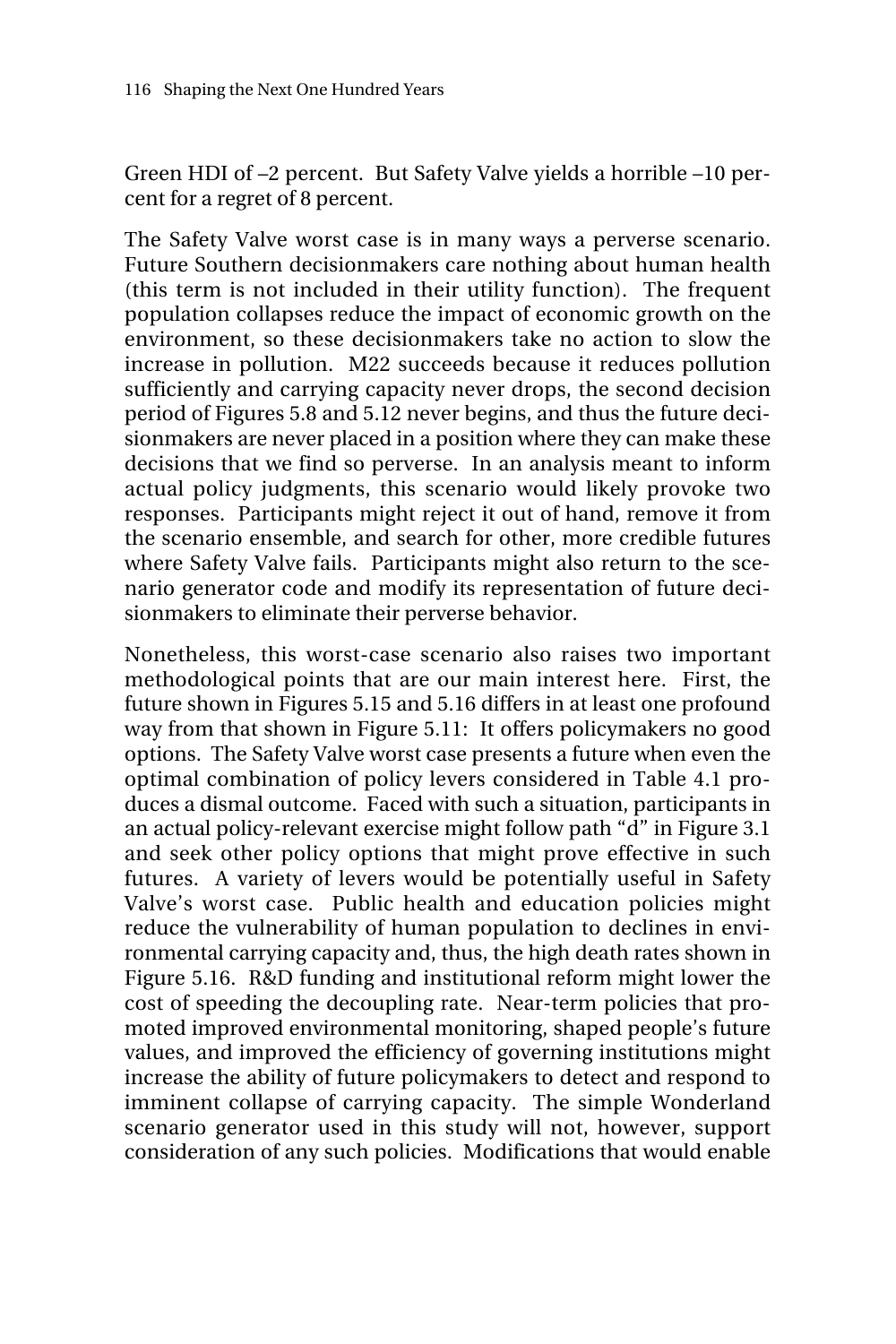it to do so lie well beyond the scope of this study. An improved scenario generator would, however, allow analysts to continue iterating through the steps of Figure 3.1, design actions effective against such futures as the Safety Valve worst case, assess their performance across a wide range of plausible futures, and eventually find strategies that are even more robust.

No matter how sophisticated the scenario generators become, any long-term policy analysis in a sufficiently challenging policy environment may ultimately reveal futures against which no strategy is entirely robust. This situation may be an unavoidable characteristic of the world itself rather than any computer code used to describe it. In some futures, no combination of available policy levers may offer a good outcome. More vexingly, some stressing futures may demand a strategy that has unavoidably high regret in a wide range of other cases. For instance, successfully addressing the Safety Valve worst case might demand expensive measures to reduce costs and to adapt to environmental changes unneeded in most other futures. Thus, it might be tempting to ignore such potentially perverse scenarios. Before discarding them entirely, however, it is worth remembering that perverse scenarios do occasionally unfold. The Safety Valve worst case thus raises a second important methodological point: How should robust decision analysis characterize the risks of seemingly unlikely, hard-to-hedge-against futures?

# **CHARACTERIZING IRREDUCIBLE RISKS**

In the standard Bayesian approach, decision analysis begins by eliciting the probabilities of a wide variety of uncertain input parameters from experts and stakeholders. The analysis then provides the strategy with optimum performance contingent on these expectations. The optimum strategy may perform poorly in some futures that the elicitations have suggested are highly unlikely. The strategy's ultimate success may depend strongly on the correct characterization of these risks.

RAP<sup>™</sup> takes an opposite approach, consistent with Bayesian theory but inverting Bayesian practice. The iterative process illustrated in Figures 3.1 helps participants design one or several alternative strategies robust across a wide range of plausible scenarios without the need for consensus judgments on the likelihood of these scenar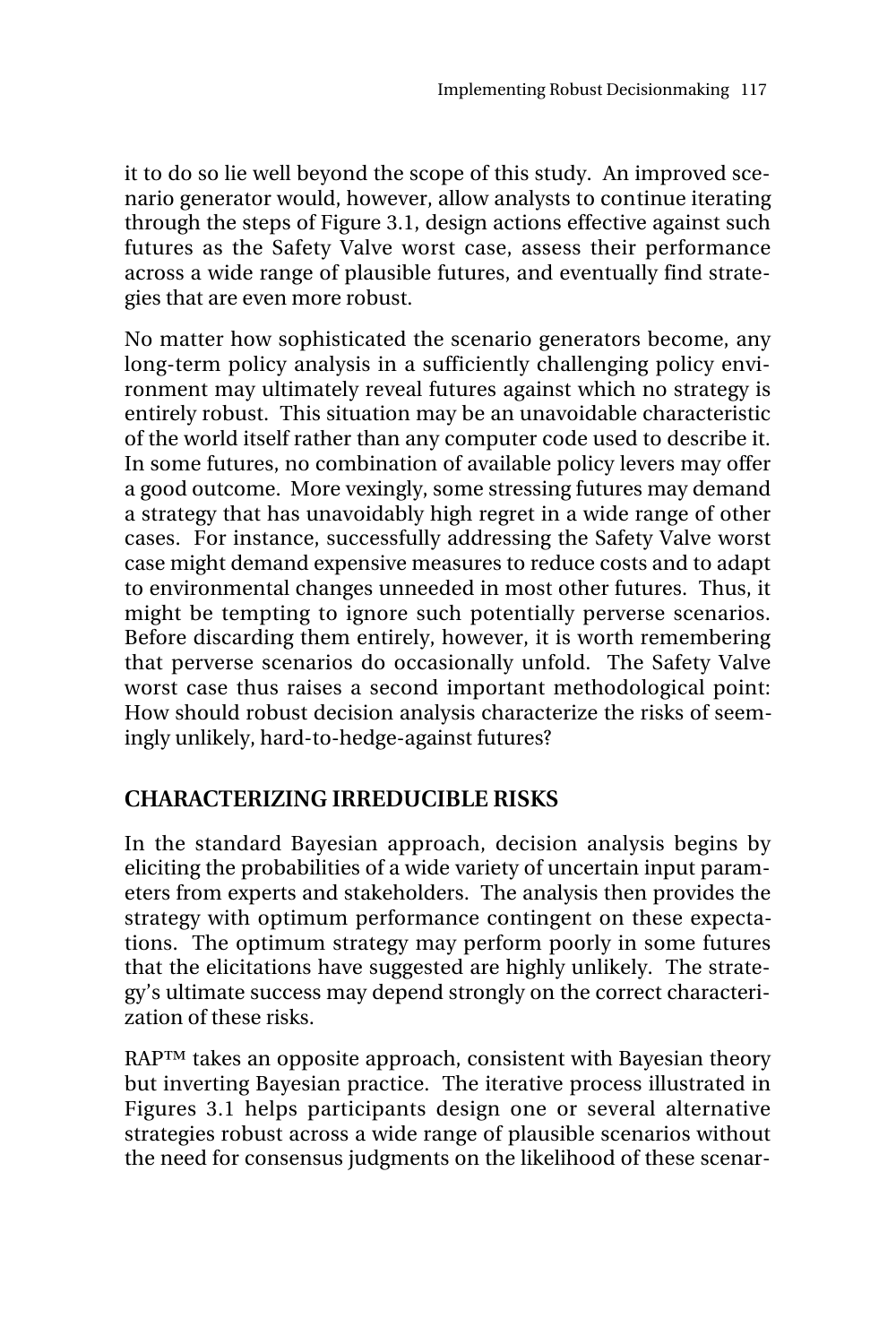ios (although the process can use any reliable, widely accepted probabilistic information available). Each candidate robust strategy may have some small number of futures in which it unavoidably fails. The final step in a robust decision long-term policy analysis is to characterize the risks inherent in adopting a candidate robust strategy. We can make such a characterization by estimating the maximum likelihood that policymakers would have to assign to that strategy's "breaking scenarios" before choosing some other action (including possibly doing nothing). For instance, how likely must scenarios that cause Safety Valve to entail great regret be before policymakers should choose some alternative strategy? Under conditions of deep uncertainty, this approach offers important advantages over the traditional use of probabilities in quantitative decision analysis. Rather than suggest optimal strategies based on experts' estimates of the likelihood of a long list of uncertainties, a robust decision analysis helps decisionmakers craft well-designed strategies that present a small number of irreducible tradeoffs. Policymakers can then focus their attention on these few key uncertainties.

To perform this calculation, $11$  the scenario generator produced an ensemble of 2,278 scenarios to span the uncertainty space.<sup>12</sup> Those futures for which the regret of the Safety Valve strategy is high, defined here as greater than 2 percent, were identified. This procedure identified 51 such scenarios, about 2 percent of the total sample. Larger numbers of cases and more sophisticated experimental designs (designed, for example, to oversample in regions of high regret) could increase the number of breaking scenarios, and these measures might be justified in the context of some analyses. This smaller sample is sufficient for the demonstration purposes here.

The next step is to identify the strategy that performed best in those 51 futures where the Safety Valve strategy does poorly. Assuming

 $11$ An early version of this procedure was initially reported in Lempert et al. (2000).

 $12$ This ensemble resulted from conducting a Latin Hypercube sample of 5,000 points. (Latin Hypercube is a method of sampling that produces values uniformly spread over high-dimensional spaces.) We then kept only those runs whose demographic input parameters produce plausible future population scenarios, defined as a 2050 population between 700 million and 1.5 billion in the North and a 2050 population between 7 billion and 15 billion in the South. We discarded the 2,729 cases that did not meet this criteria.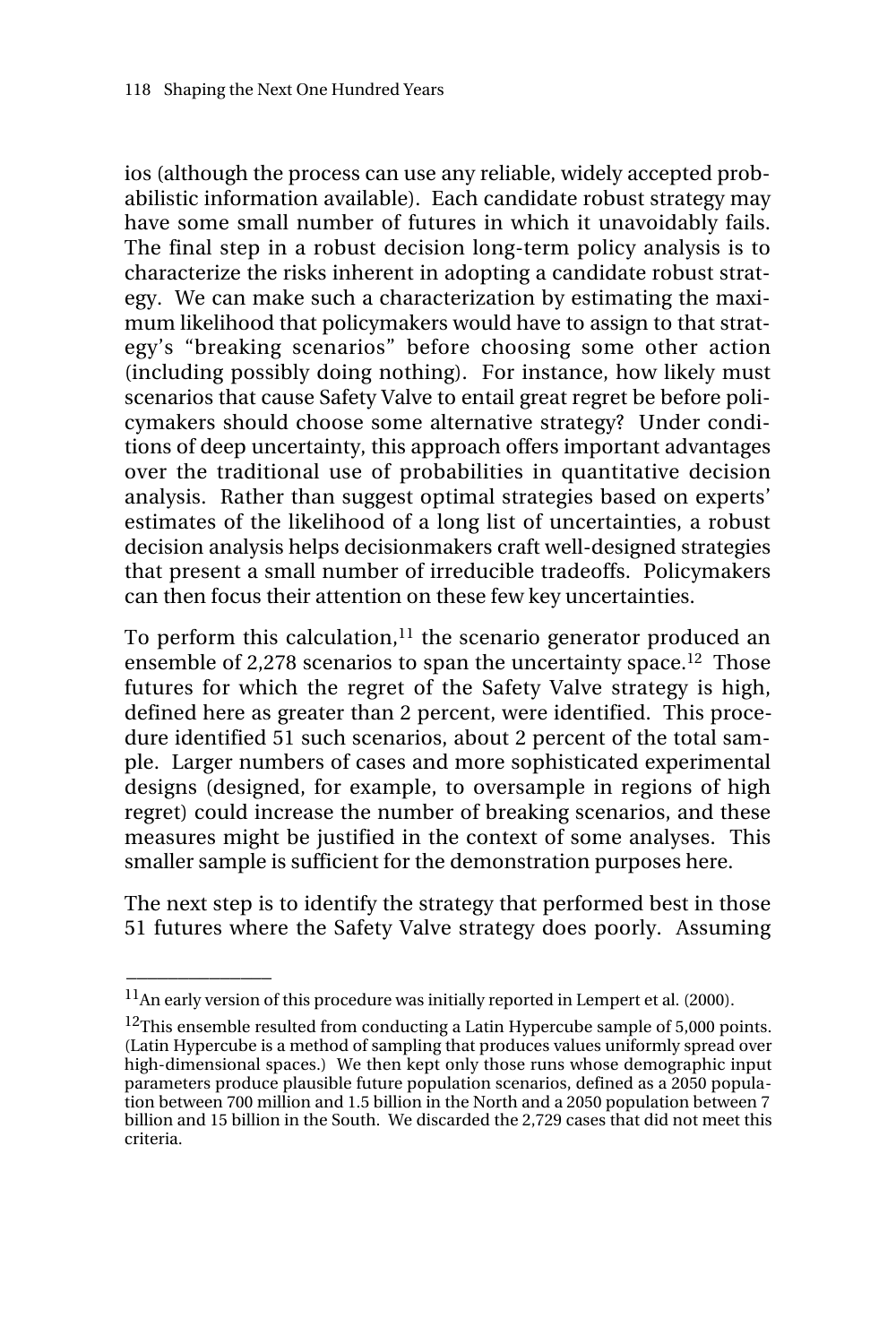that all these "breaking scenarios" are equally likely, the strategy that sets and enforces near-term emissions intensity milestones of 1 percent increase in the North and 2 percent increase in the South has the lowest average regret of any option considered. This strategy, labeled M12, does not ask the question "Is this milestone achievable?" shown in Figure 5.12. Unlike Safety Valve, M12 enforces its near-term milestones whether or not they are costly.

The next question is how likely these "breaking scenarios" would need to be in order for policymakers to choose a strategy other than Safety Valve. The 2,278 point uncertainty space sample in this exercise falls into two classes: the  $N_{\text{Success}} = 2,227$  points for which Safety Valve has low regret and the  $N_{Fails} = 51$  points for which it does not. Define  $\phi$  as the odds of a breaking scenario relative to a future where Safety Valve succeeds.<sup>13</sup> The expected regret of strategy j can then be written as

$$
\overline{E}_{j} = \frac{N_{\text{Success}}\overline{E}_{j,S} + \phi N_{\text{fails}}E_{j,F}}{N_{\text{Success}} + \phi N_{\text{Fails}}}
$$
\n(5.1)

where  $\overline{E}_{iS}$  and  $E_{iF}$  are the expected regret of strategy j across the 2,227 and 51 scenarios where Safety Valve succeeds and fails, respectively.14

Figure 5.17 compares the resulting expected regrets for Safety Valve and M12, its Best Alternative as a function of the odds that decisionmakers ascribe to a breaking scenario. Both strategies perform poorly when the odds of a breaking scenario are high relative to their performance when such futures are unlikely. However, Safety Valve's expected regret is over twice that of its best alternative when

 $13$ Again, at this stage the analysis seeks to provide decision makers with information in a form that will support their final reasoning process. There exist studies indicating that the intuitive appreciation of likelihoods stated in the form of odds is more readily accommodated by most people than in the form of probabilities more familiar to statisticians.

<sup>&</sup>lt;sup>14</sup>The calculations assume that the scenarios have uniform probability within the  $N_{\text{Success}}$  and  $N_{\text{Fails}}$  sets. In general, analysts could calculate the expected regret of strategies within each sample using one or more alternative probability distributions. Similarly, they could also differentiate among different types of breaking scenarios for the strategy of interest and assign different odds to each type.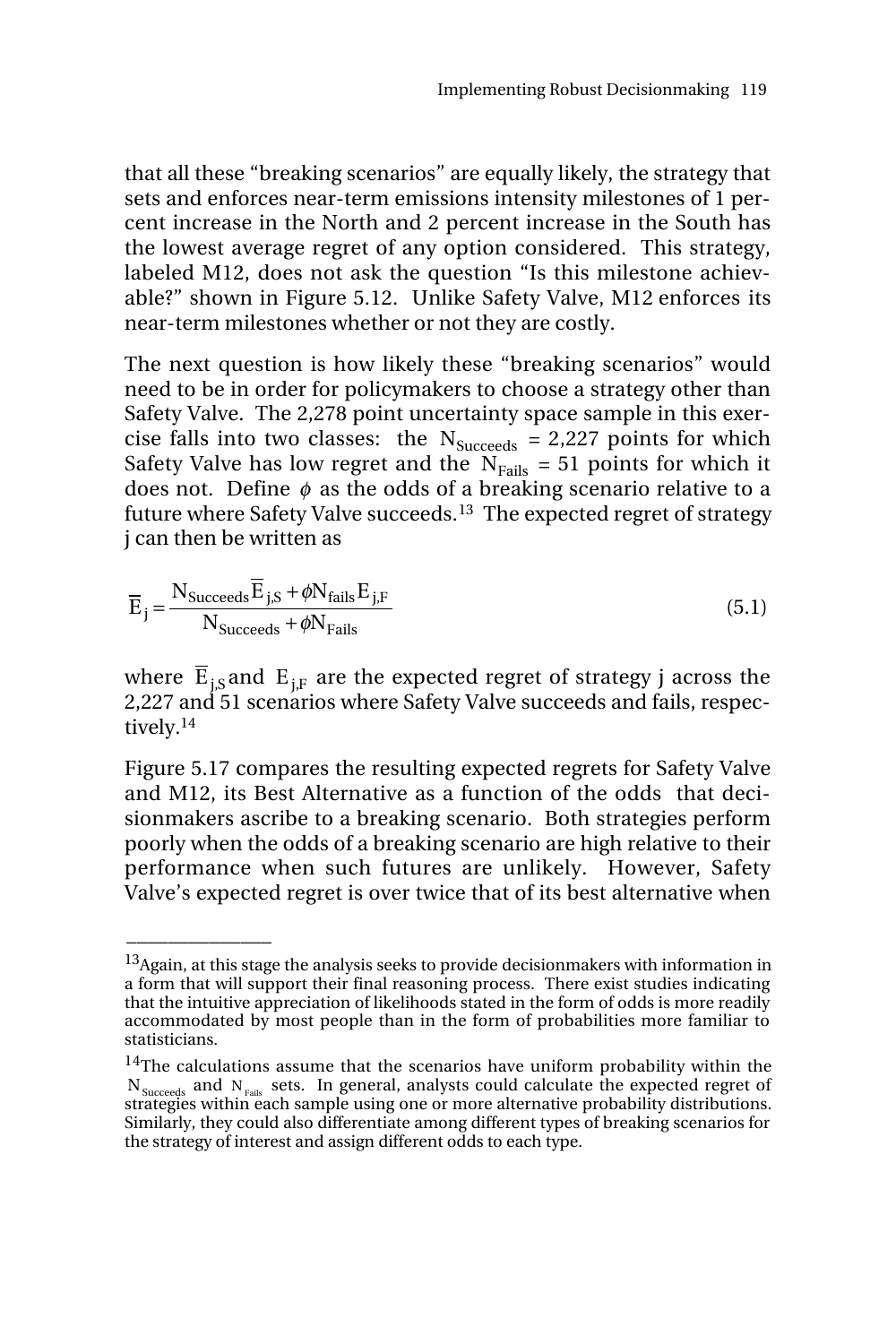the odds of a breaking scenario are high. However, the crossover point of the lines in Figure 5.17 suggests that, if decisionmakers are to abandon Safety Valve for its best alternative, they must believe that the odds of any individual breaking scenario are nearly 10 times greater than those of any other future. That is, decisionmakers should choose Safety Valve unless they believe the odds of a future such as that shown in Figures 5.15 and 5.16 are an order of magnitude more likely than that shown in Figures 5.2, 5.3, 5.11, or any of a wide range of other cases.

At present there exists no sound science or any panel of experts who can definitively assign such odds. Rather, decisionmakers, whether



NOTE: The horizontal axis shows the odds of a future where Safety Valve performs worst relative to those where it performs well. The odds are given by  $\phi$  in Equation (5.1). Solid lines show cases with no surprise. Dashed lines show cases with technology surprise described below.

**Figure 5.17—Expected Regret of the Safety Valve Strategy and Its Best Alternative in Futures Where Safety Valve Performs Worst**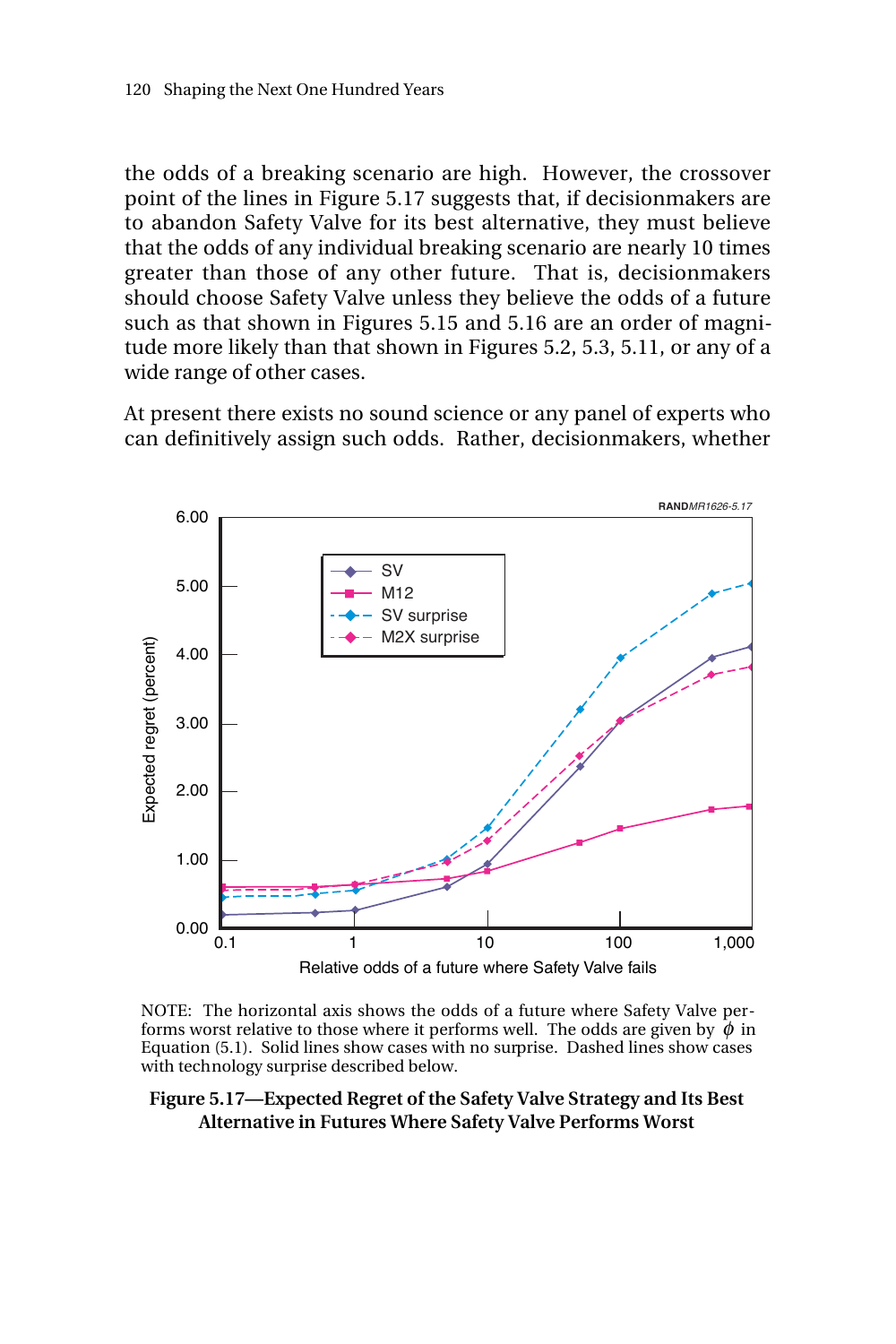citizens or their representatives, must ultimately judge the likelihood of these key futures through their choice of strategy. Analysis can perform a valuable service in providing a framework for characterizing the irreducible risks of potentially robust strategies. Rather than put pressure on science and experts to seek more certain judgments than are warranted or possible, the robust decision approach applies a wide range of available information to the clever design of a small number of strategies that minimize as much as possible the key uncertainties that must be characterized. In doing so, the approach combines the insights available through data and computer calculation with judgments best left to humans. Decisionmakers are often most comfortable making judgments about how they weigh alternative values and expectations, not in abstract isolation but in the context of the choice among specific alternative policies (Lindblom, 1959). The role of the analyst is to help decisionmakers minimize and characterize as much as possible such key, irreducible tradeoffs. In performing this final characterization of probabilistic risk, we leave to groups of stakeholders a final, informed, and focused judgment of the futures they wish to bet against.

# **CONFRONTING SURPRISE IN SUSTAINABLE DEVELOPMENT**

As described in Chapter Four, this analysis also involved a group of RAND experts from a variety of fields who acted as "stakeholders" in the sustainability debate. We met with the group members individually over several months to familiarize each with the scenario generator, explore the scenario landscapes, and acquaint them with the particular robust decision method and software system being used. The entire group then met to be presented with the argument for Safety Valve as a robust strategy and was then challenged to suggest surprises that might defeat the Safety Valve strategy. This process was intended to match that shown in Figure 3.1.

The group's suggestions are summarized below as three future surprises that could be represented with relatively simple structural changes to the modified Wonderland scenario generator:

• Technology Surprise: Unforeseen technological advances introduce discontinuous change in the nature of the economy and its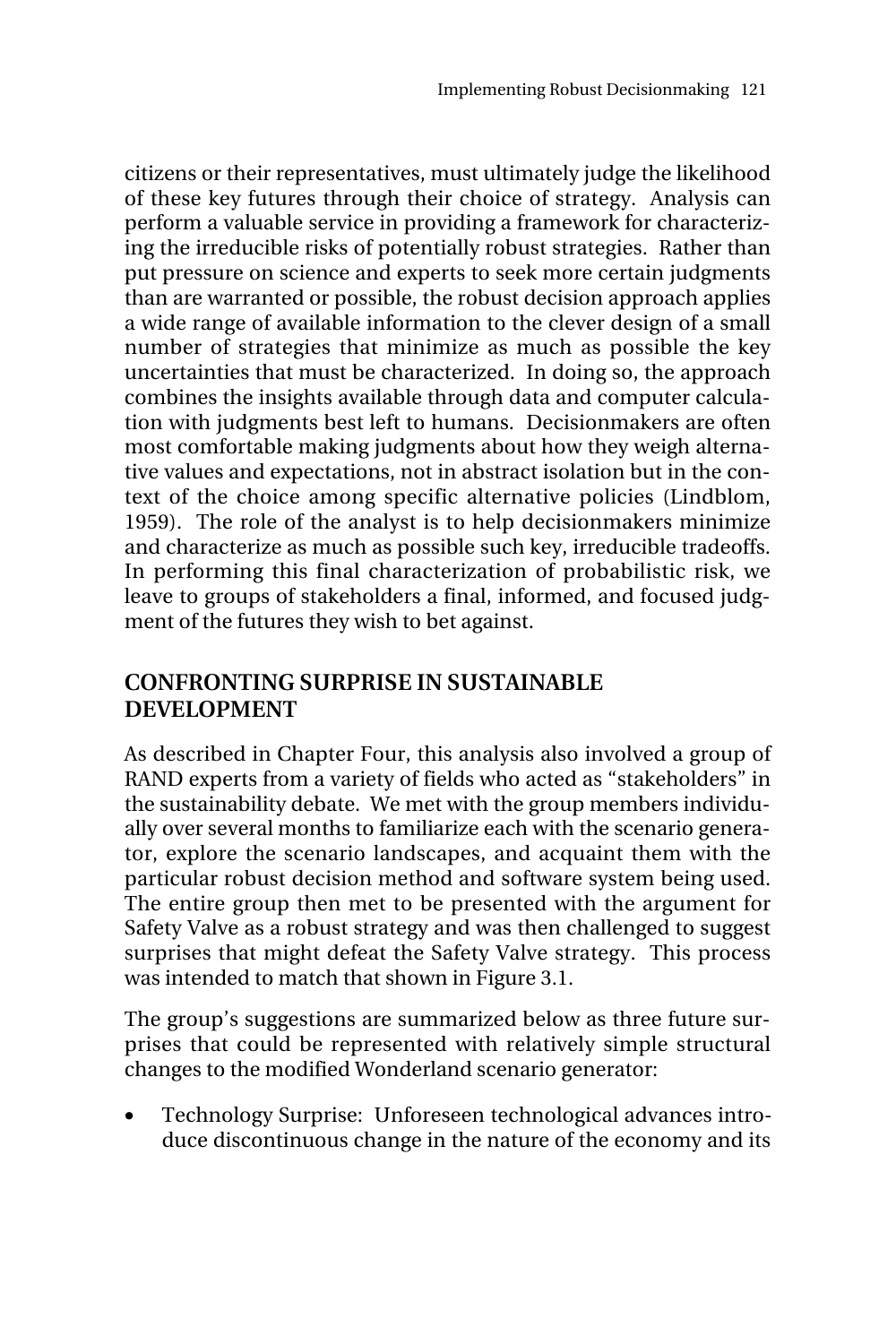relation to the environment. This was represented by doubling the exogenous decoupling rate in 2030 and beyond.

- Population Surprise: A global epidemic occurs. This was represented by doubling the death rates between 2030 and 2050.
- Values Surprise: Future generations live in a virtual world of their own creation and care nothing for any of the things familiar to us or our ancestors. We represent this by varying the parameters of future decisionmakers in our model beginning in 2030.

As is often the case, these surprises are best represented by structural rather than parametric uncertainty. That is, referring to the XLRM parsing of the policy problem introduced in Chapter Four, the surprises related not to new values of the parameters of the X quadrant representing factors outside our control (future oil prices, regional wars breaking out, etc.). Rather they occur in the R quadrant, the fundamental relationships tying these factors together. This reflects the fact that the very fabric of the systems we rely upon may also shift.

How might these surprises affect a decisionmaker's views on the robustness of the Safety Valve strategy? Figure 5.18 shows the performance of Safety Valve over the landscape of plausible futures shown in Figure 5.13 for the surprise-free case and each of the three surprises.<sup>15</sup> These surprises do have some small effect on the regret of this strategy as viewed from today. In particular, there are regions where Safety Valve's relative performance degrades compared to other alternatives in the face of the technology surprise. However, the results in Figure 5.18 cast only little doubt on Safety Valve as the robust choice.

These views, of course, represent only a narrow slice across the full range of plausible scenarios. To understand the effects of the surprises across the uncertainty space, we ask how they would change decisionmakers' judgments about the likelihood of futures that would cause them to choose an alternative to the Safety Valve

 $15$ Note that this figure differs from that in Lempert, Popper, and Bankes (2002) because the surprises occur in 2030 rather than 2050.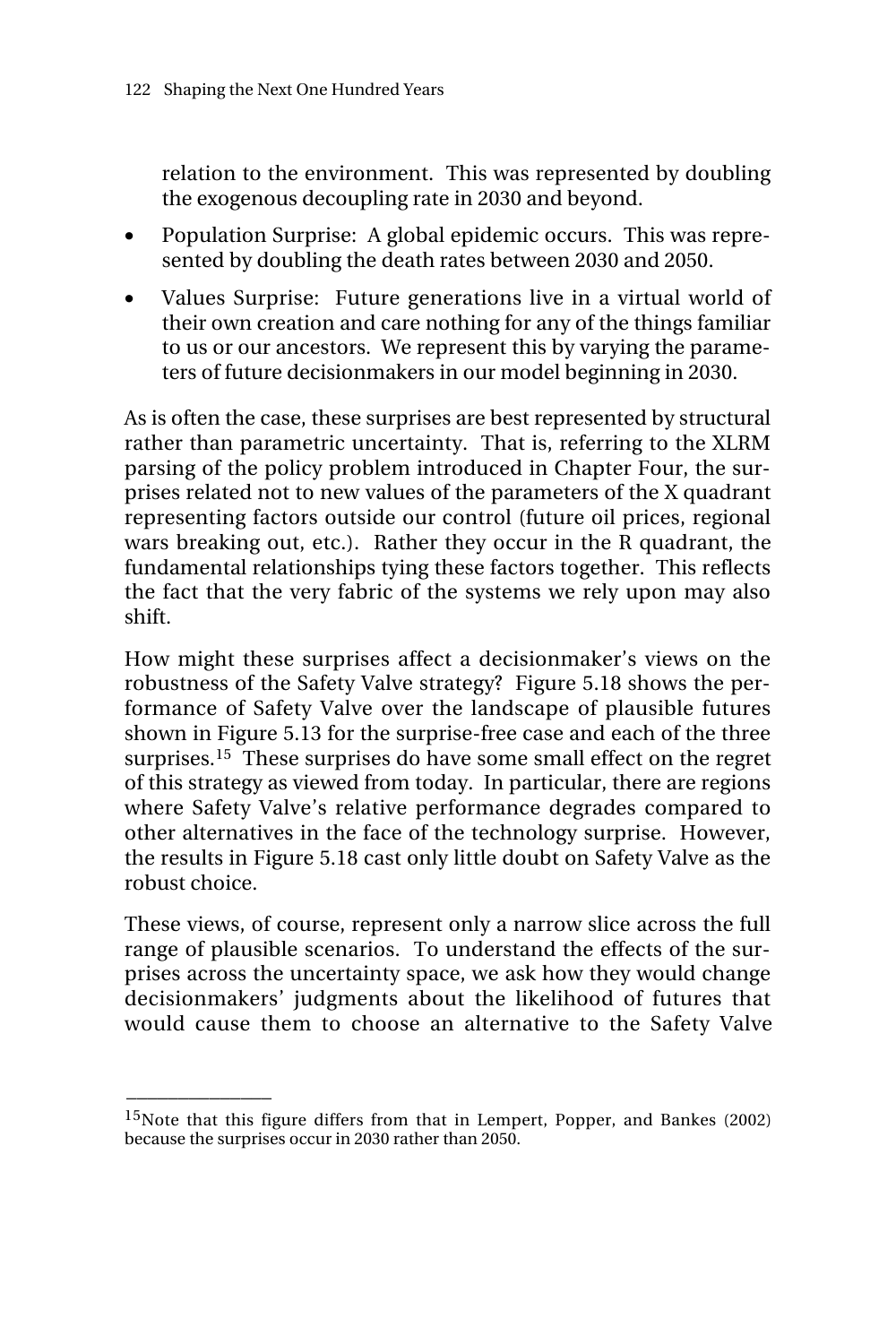

NOTE: Futures are defined by potential surprises identified by our advisory panel: no surprise, a large advance in the decoupling rate, an epidemic that radically reduces population, and a shift in the values of future generations, which causes them to not value environmental quality.

#### **Figure 5.18—Performance of the Safety Valve Strategy over a Range of Surprising Futures**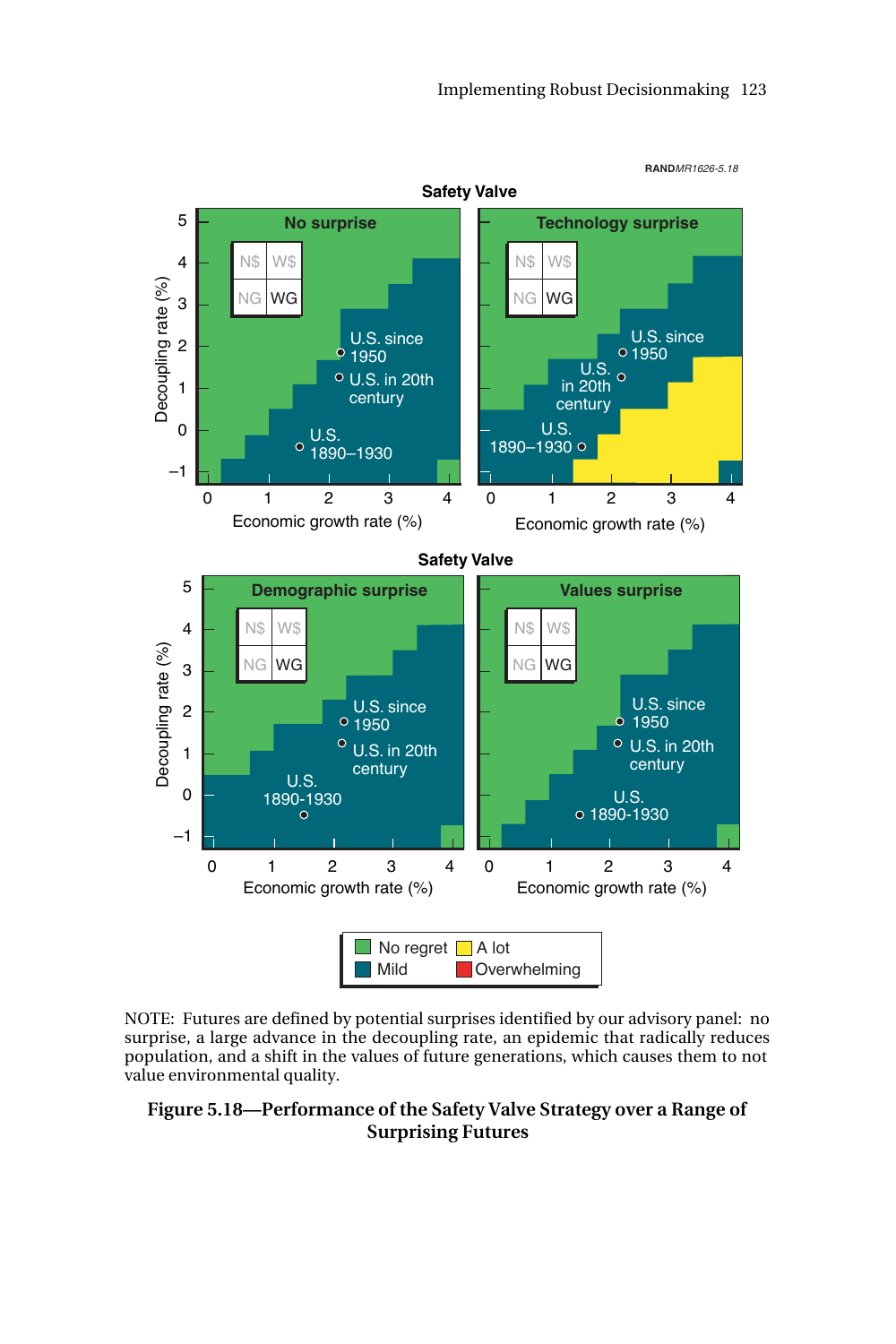Addressing this question involves repeating the expected regret calculations discussed above for the case where the surprises occur. As before, the scenario generator produces an ensemble of scenarios that span the uncertainty space, but this time technology surprises are allowed to occur.<sup>16</sup> The 5,000-point Latin hypercube experimental design yields 2,264 futures with plausible population trajectories. Of these, 61 have high regret (greater than 2 percent) for Safety Valve. Assuming that all these "breaking scenarios" are equally likely, the strategy M2X, which has no milestone in the South and sets and enforces a near-term emissions intensity milestone of a 2 percent increase in the North, emerges as the one with the lowest average regret of any option considered. Compared to the case without technology surprises, this Best Alternative to Safety Valve has less aggressive milestones because the technology surprise can increase future decoupling rates and thus reduce the need for aggressive near-term actions.

The dashed lines in Figure 5.17 show the overall effects of the technology surprise on the Safety Valve strategy. The surprise marginally reduces the performance of the candidate robust strategies so that one needs only to assume that the breaking scenarios are five times more likely than Figures 5.2, 5.3, 5.11, or any of a wide range of other cases.

Nonetheless, this analysis suggests that the surprises proposed by the advisory group do not significantly challenge the robustness of the Safety Valve strategy. Undoubtedly, had we conducted a more effective stakeholder process, given them more time to consider, or been willing to modify the model to include more extensive effects, our experts could have succeeded in suggesting surprises that would have called Safety Valve's robustness into question. Armed with such proposals, we could have repeated the analysis to determine how and whether it would be worthwhile to hedge against these proposed surprises.

 $\overline{\phantom{a}}$ 

<sup>&</sup>lt;sup>16</sup>Specifically, an input parameter indicates that the new scenario generator code describing a technology surprise should be employed. The Latin hypercube experimental design then includes a sampling over the years (2002 to 2100) in which that surprise occurs.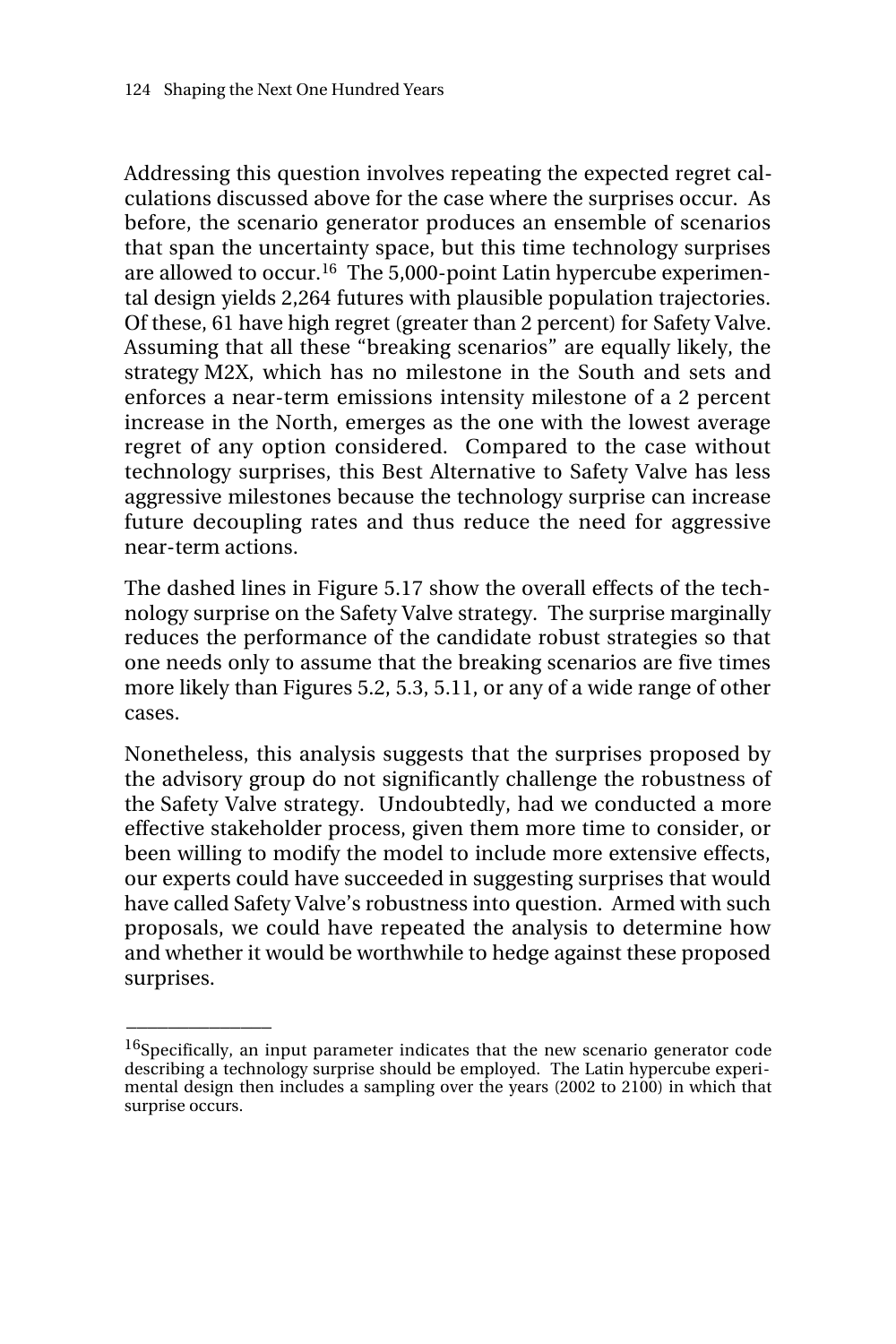#### Chapter Six

# **POLICY-RELEVANT LONG-TERM POLICY ANALYSIS**

This report demonstrates a methodology for thinking seriously and systematically about near-term steps that can purposefully shape the long-term, unpredictable future. Work in this study and in other efforts (cited in Chapter Three) suggests that the method and technology hold considerable promise for addressing not only problems associated with long-term policy and long-range thinking, but also in application to a wide range of other venues where deep uncertainty inhibits or frustrates more traditional decision support approaches. The promise is there. Nevertheless, it is also appropriate to point out those features that will require further elaboration for this promise to be fully realized in tools widely used by decisionmakers.

The analysis in Chapter Five offers policy recommendations that appear both interesting and plausible, but it falls short of a policyrelevant exercise for two important reasons. First, the scenario generator lacks sufficient resolution to address the actual policy levers of interest to real world decisionmakers and to embrace the full range of scientific, economic, social, and political information available to help adjudicate among alternative strategies. Second, while any robust decision method applied to LTPA is intended as an iterative, interactive process among the stakeholders to a decision, this exercise did not engage such parties. Addressing these challenges raises two additional issues: the need for improved analytic tools for navigating through large, multidimensional scenario spaces and the need for improved treatment of the ways in which current and future generations value the long-term future.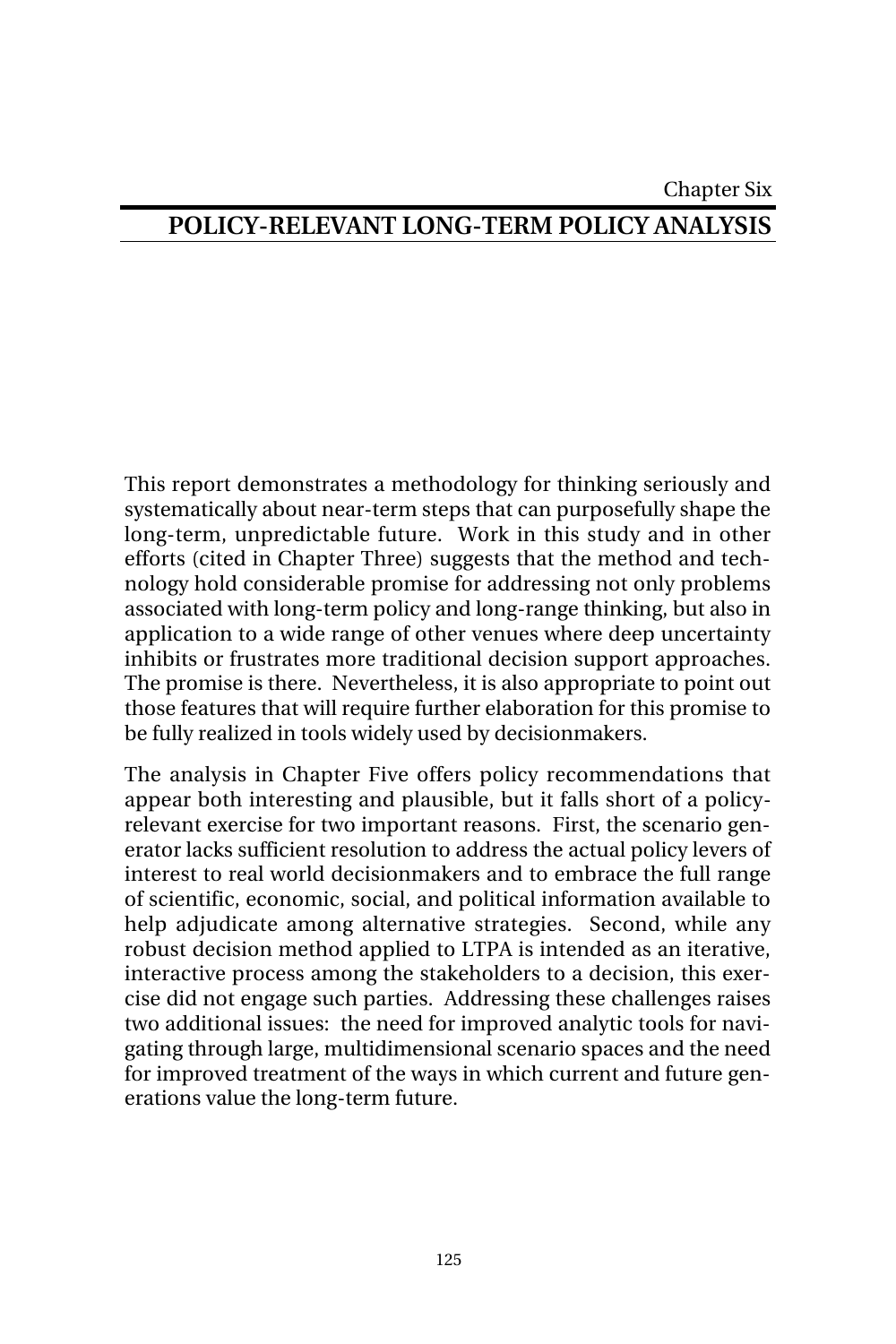This chapter describes how future work might improve the robust decision methodology implemented here and describes some of the challenges and potential this limited demonstration suggests for the practice of policy-relevant LTPA.

### **BUILDING POLICY-RELEVANT SCENARIO GENERATORS**

Despite its shortcomings, the scenario generator used in Chapter Five was particularly convenient for our demonstration project. Focused on methodology, this proof-of-principle effort worked best based on an existing model. Had the authors created their own scenario generator from scratch, readers might focus undue attention on the idiosyncrasies and complexities of its design rather than on the general demonstration of how *any* scenario generators ought to be used to make arguments about the best policies to shape unpredictable futures. The Wonderland model, the precursor for the scenario generator used here, is also simple enough to allow the easy addition of key elements—e.g., the adaptive response of future generations. Often downplayed in models designed for prediction, such elements are essential to scenario generators designed for LTPA.

Clearly, a policy-relevant exercise, particularly on a topic as expansive and complex as global sustainability, requires greatly improved scenario generators. To be effective, the scenario generators need to explore the full range of policy levers stakeholders and decisionmakers might propose as robust near-term solutions to the sustainability problem, represent the full range of measures that individuals might use to compare the desirability of alternative future scenarios, and exploit the vast array of knowledge relevant to the debates and concerns of those struggling with this policy problem. For example, Wonderland does not represent education, so education levels cannot be included as a measure of a desirable future, and neither can government policies that promote education as a means of achieving robust near-term strategies. Thus, those who believe that education is a crucial element of sustainability could easily challenge the analysis here. In the normal process of employing the iterative method described in Figure 3.1, analysts would address this challenge by augmenting the scenario generator to incorporate the requisite levers and measures. Such augmentation was beyond the scope of this project.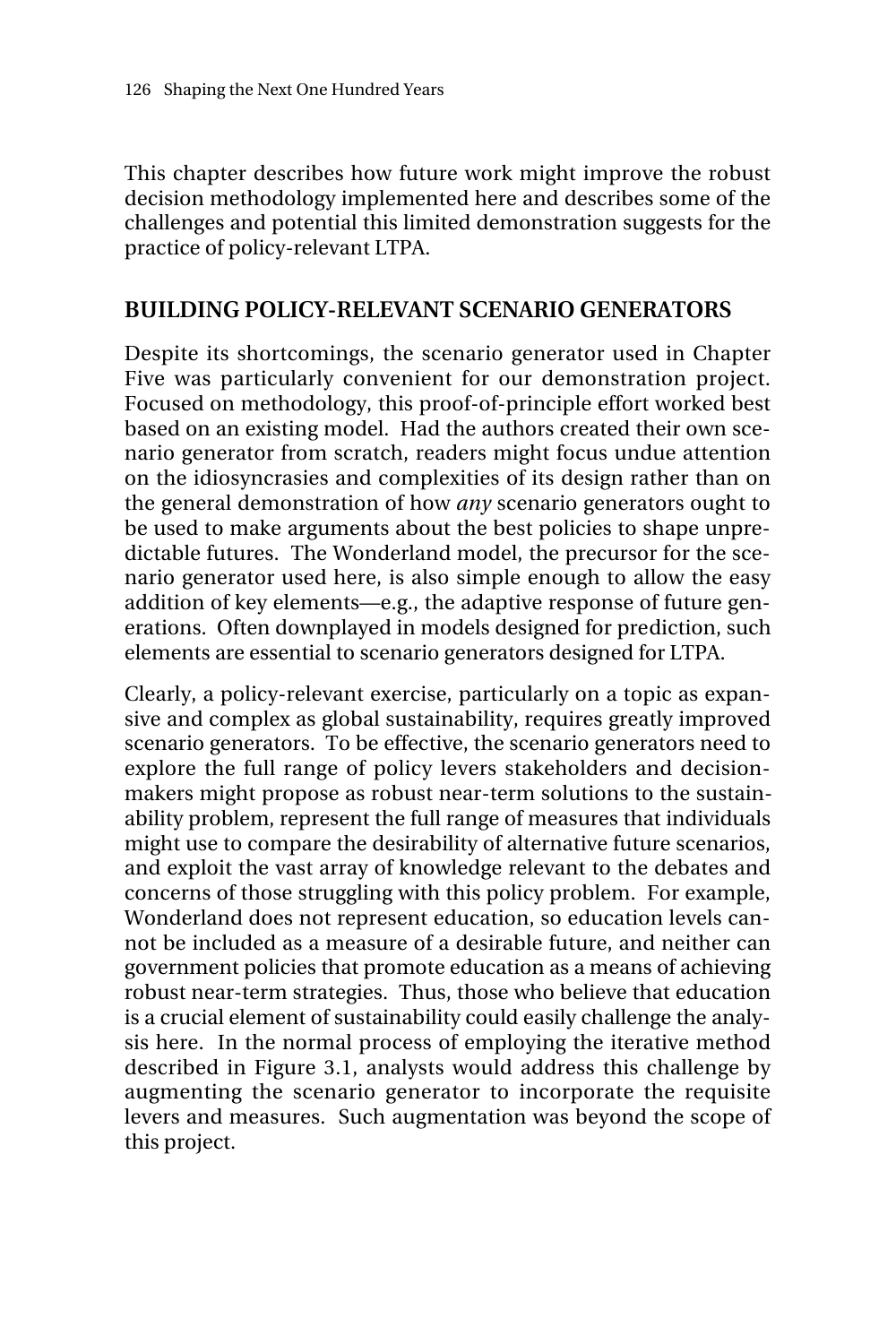Similarly, the relationships embodied in the Wonderland-based scenario generator, while plausible, do not capture the available range of knowledge and beliefs that could be brought to bear on the sustainability debate. For instance, there exists a vast literature relevant to GSG's claim that their Conventional Worlds scenario, which in essence reflects the so-called Washington Consensus vision of globalization, can easily slide into Barbarization. Policy-relevant LTPA might use multiple scenario generators to capture the full range of relationships among near-term policies, uncertain factors, and measures of desirable futures implicit in today's different schools of economic, demographic, social, and environmental thought and then examine the robustness of alternative near-term policies with these multiple models.

Policy-relevant scenario generators may require much greater resolution than the Wonderland-based system used here. For instance, a sustainability scenario generator should represent many more countries or regions than just an aggregated North and South. Greater regional resolution would allow users to consider the effects on global trends of important differences between such countries as Nigeria, China, and India as well as enable consideration of the desirability of scenarios based on the fates of individual countries. It is crucial to note, however, the reasons for including greater resolution in a scenario generator for LTPA. Traditional computer modelers will often add detail to a model in a futile search for a greater realism that yields more accurate predictions. In contrast, the need to use available information to adjudicate among alternative policy choices drives the resolution needed for LTPA scenario generation. This contrast stems from a difference in directionality. Prediction begins with an attempt to create a true representation of the real world. LTPA begins from the "back end" with the policy question, which in turn drives the design of the scenario generator. Successive iterations of the analysis can produce scenario generators with the ever-higher resolution necessary to answer more-detailed questions about strategies. At each stage, however, the search for robust strategies must drive the choice of information to include.

The ideal scenario generators for LTPA would also be built and operated very differently from most computer models designed for prediction. Most existing models, including Wonderland, assume specific equations that embody the "best" representation of relation-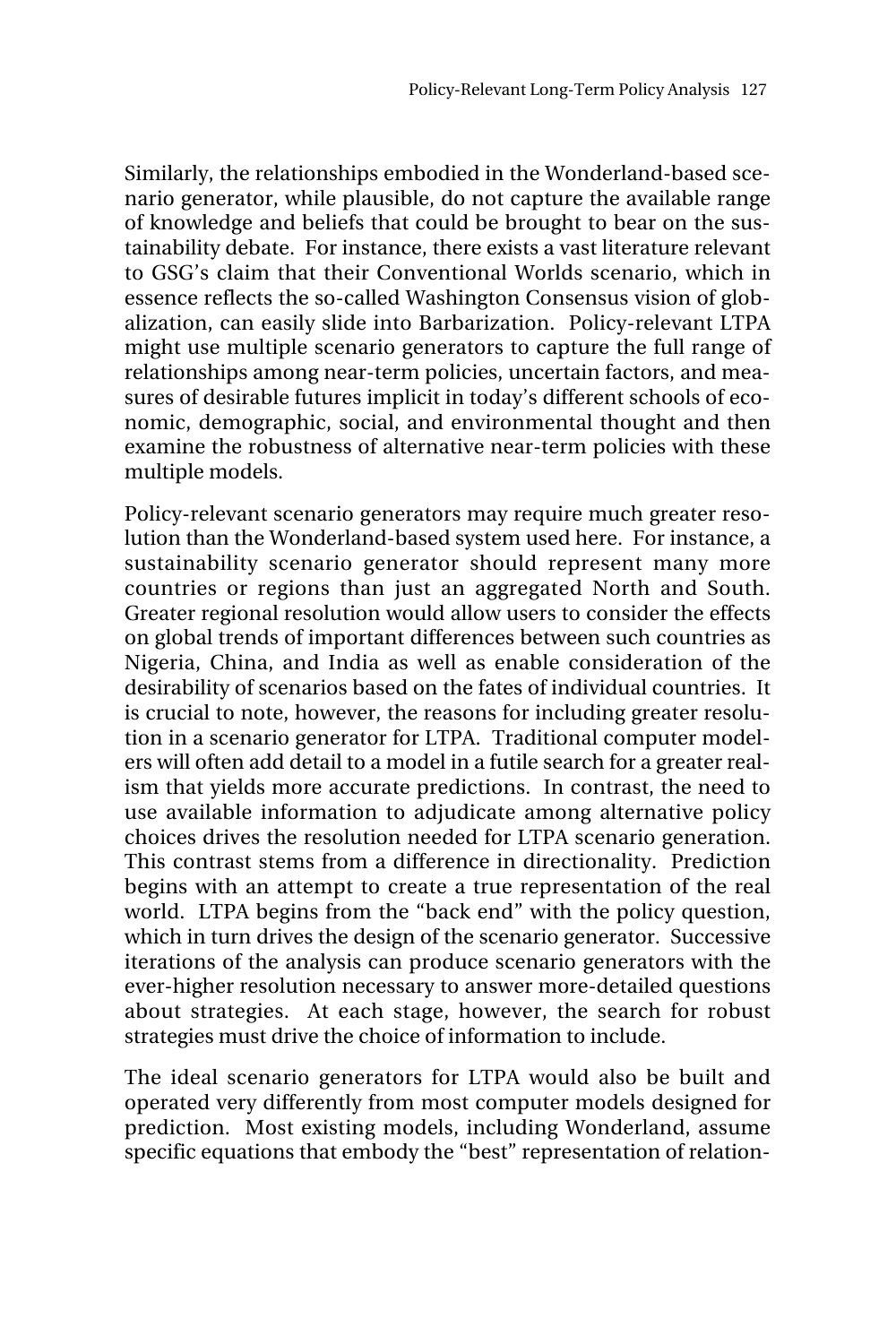ships in the real world. In contrast, an analysis seeking robust longterm policy options should aim to capture the full range of dynamic relationships plausible, given current knowledge that, in many cases, is consistent with several alternatively constructed equations. Thus, the scenario generator must not only support exploration across parametric uncertainty but also across alternative systems of equations to explore implications of structural uncertainty as well. The question of whether such a scenario generator is built as one piece of software or as multiple alternatives (an ensemble of scenario generators) is one of implementation and is not crucial here. However constructed, the software supporting LTPA should allow easy exploration over structural uncertainty, ideally during the course of an exercise in response to challenges and hypotheses raised by participants—e.g., "Would you still favor that policy if the economy responded as claimed by Milton Friedman as opposed to Paul Krugman?" Further, the ideal software infrastructure would support realtime extension to the scenario generator.

The pragmatics of software engineering may require that analysts initially design scenario generators to contain a wide range of potentially relevant representations and phenomena, many of which may remain suppressed and unused during any given stage of the analysis. Some new ideas generated by human interlocutors, stimulated by interim results, may always require revision to the software. However, pragmatic engineering constraints imposed by technological limits should not be confused with methodological foundations. LTPA requires that the most diverse ensemble of plausible scenarios be made available for analytic use. This goal is very different from building a single model that is as correct as can be managed.

## **The International Futures Global Simulation Model**

A useful example of the contrast between predictive models and scenario generators can be found in International Futures (IFs), one of today's most frequently used long-range, global simulation models (Hughes, 1999). The project team examined IFs extensively but ultimately chose to not use it for scenario generation. IFs contains impressive levels of geographic, demographic, and economic resolution as it simulates population, food, energy, environmental, economic, and political developments from 1995 through 2100. It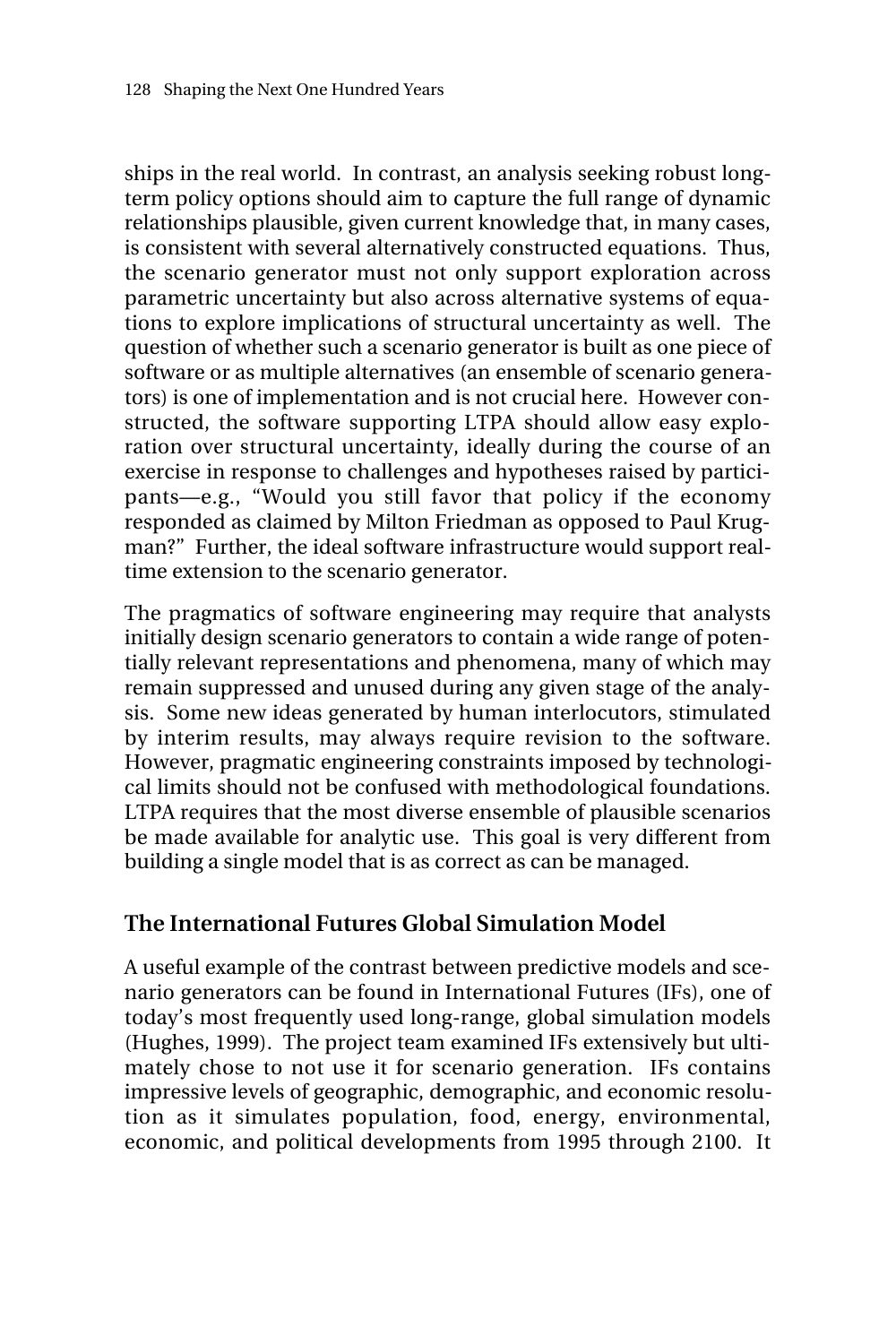simulates trends in 162 countries that may then be aggregated into 14 to 18 fixed regions. These regions are connected by trade, financial flows, and migration as well as by the threats and conflicts arising from international politics. The economic module balances supply, demand, and trade in each of five economic sectors: agriculture, primary energy, raw materials, manufactures, and services.<sup>1</sup>

IFs aims to represent all major processes in the world to forecast the future and investigate how various uncertainties and policy choices can affect that future. Users can create a vast array of alternative scenarios by changing various model input parameters and, in some cases, even by changing the underlying equations. Quite appropriately acknowledged as the current state-of-the-art in its field, IFs has been used widely to investigate the implication of various long-run trends. For instance, the model has been recently and successfully adopted by a major European Union study on the potential impacts of information technology in Europe.

IFs is intended to reflect best available theory rather than any particular world view. Nonetheless, the model embodies key assumptions that limit its utility as the sole base for an LTPA exercise. In particular, IFs' underlying structure assumes that markets and price signals will work effectively to allocate resources throughout the twenty-first century. As such, it embodies the assumptions underlying the GSG Conventional Worlds scenario. But IFs cannot address  $GSG's$  concern that these mechanisms might fail.<sup>2</sup> That is, the model's equations cannot represent the market and institutional breakdowns at the heart of the GSG Barbarization scenario. Thus, IFs cannot assess whether or not near-term policies are sufficient to prevent Barbarization because the model cannot produce that future whatever the choice of near-term policies may be.

 $\overline{\phantom{a}}$ 

<sup>1</sup>Information on the International Futures (IFs) platform, developed by Barry B. Hughes at the University of Denver is available at http://www.du.edu/~bhughes.

 $2$ The IFs model was explicitly constructed to address many of the shortcomings of the World3 model used in the Limits to Growth study. The Limits to Growth work was broadly criticized for ignoring the adaptive capacity of human society and, in particular, the potential of the market to take rising prices as a signal to innovate and change behaviors. IFs goes to great effort to model the effects of markets and prices lacking in World3, but the markets in IFs may work too well. The real-world frictional effects of institutions, culture, and human frailty might prove more important than the model assumes.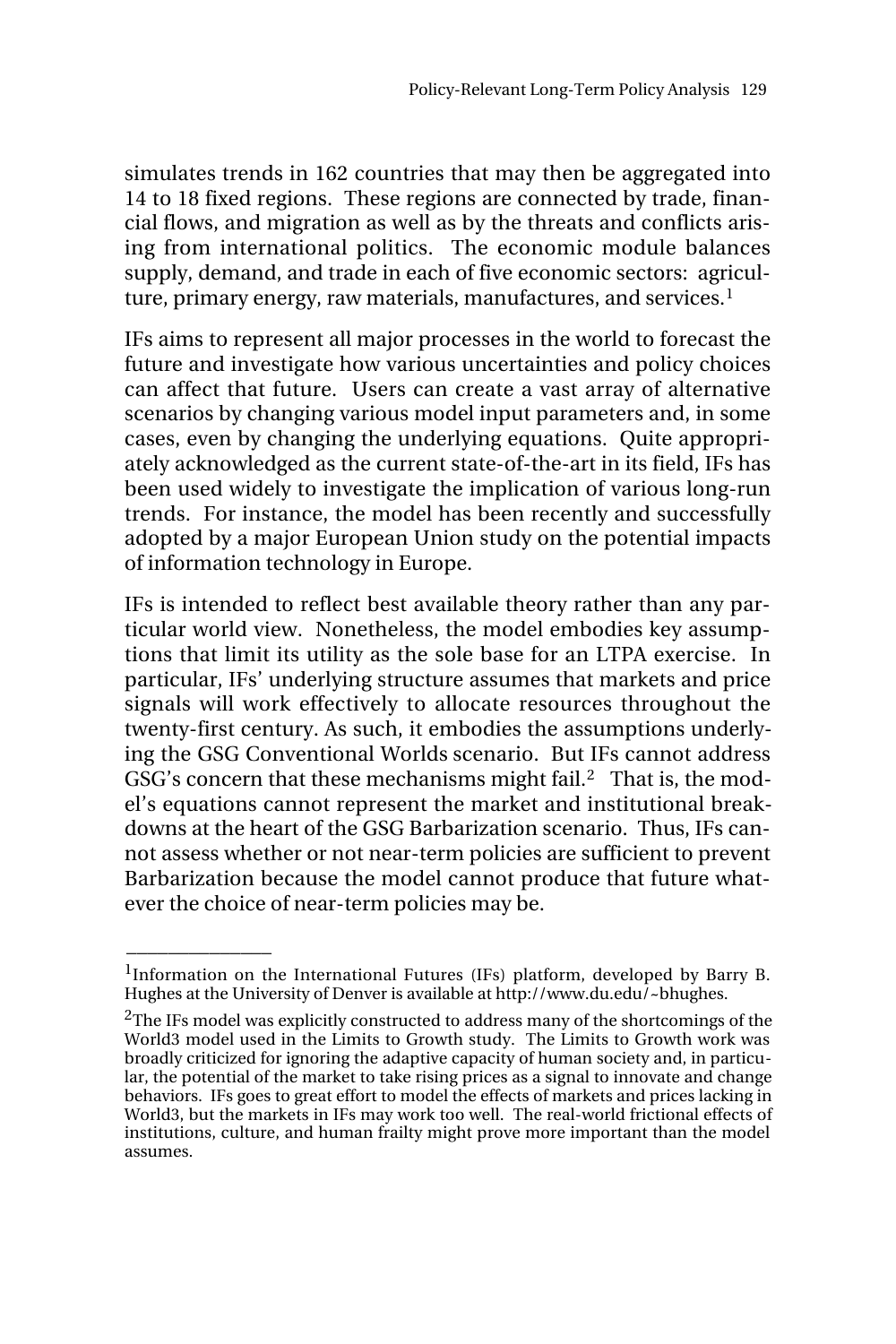### **From Models to Scenario Generators**

IFs is but one example of a vast library of existing models often used for scenario analysis but implicitly built from a template originally conceived for prediction. Fortunately, LTPA can employ such models in a variety of ways. First, LTPA might confine itself to policy questions that can be handled by relatively minor modifications of an existing model. For instance, an analysis might use IFs to examine the robustness of alternative near-term policies—for instance, levels of investment in education—across different manifestations of Conventional Worlds. Such an application might require adding code to IFs that would represent the adaptive responses of future decisionmakers, but would otherwise allow the model to be used largely as is. Second, LTPA might create its ensemble of plausible scenarios using multiple existing models, each representing a distinct set of assumptions about the key driving forces in the future world. Compared to other options, this formulation requires less rewriting of computer code but would make it difficult to create sets of scenarios that smoothly interpolate between different views of the future. Finally, analysts might build an entirely new piece of computer code, drawing on the code and data assembled from existing models but explicitly designed for LTPA, whose equations contained a wide variety of alternative and competing representations of the plausible relationships among uncertainties, levers, and outcome measures.

These last two options raise an important question: How should analysts assess the accuracy and utility of a scenario generator for LTPA? A predictive model fails if its forecasts are inconsistent with the future that actually occurs. Based on the practice of the physical sciences, the creator of a predictive model ideally aims to create a system that generates a forecast different from those predicted by competing models and subsequently borne out by future events. To the extent such analyses treat uncertainty, it enters as a perturbation on the main results, blurring the predictions and hence making it more difficult to distinguish conclusively whether or not events falsify one theory or another. This contrasts strongly with the philosophical precepts guiding construction of scenario generators for LTPA. Scenario generators must aim first to embrace the full range of uncertainty to be as expansive as possible, consistent with available information. The ideal scenario generator fails if it cannot be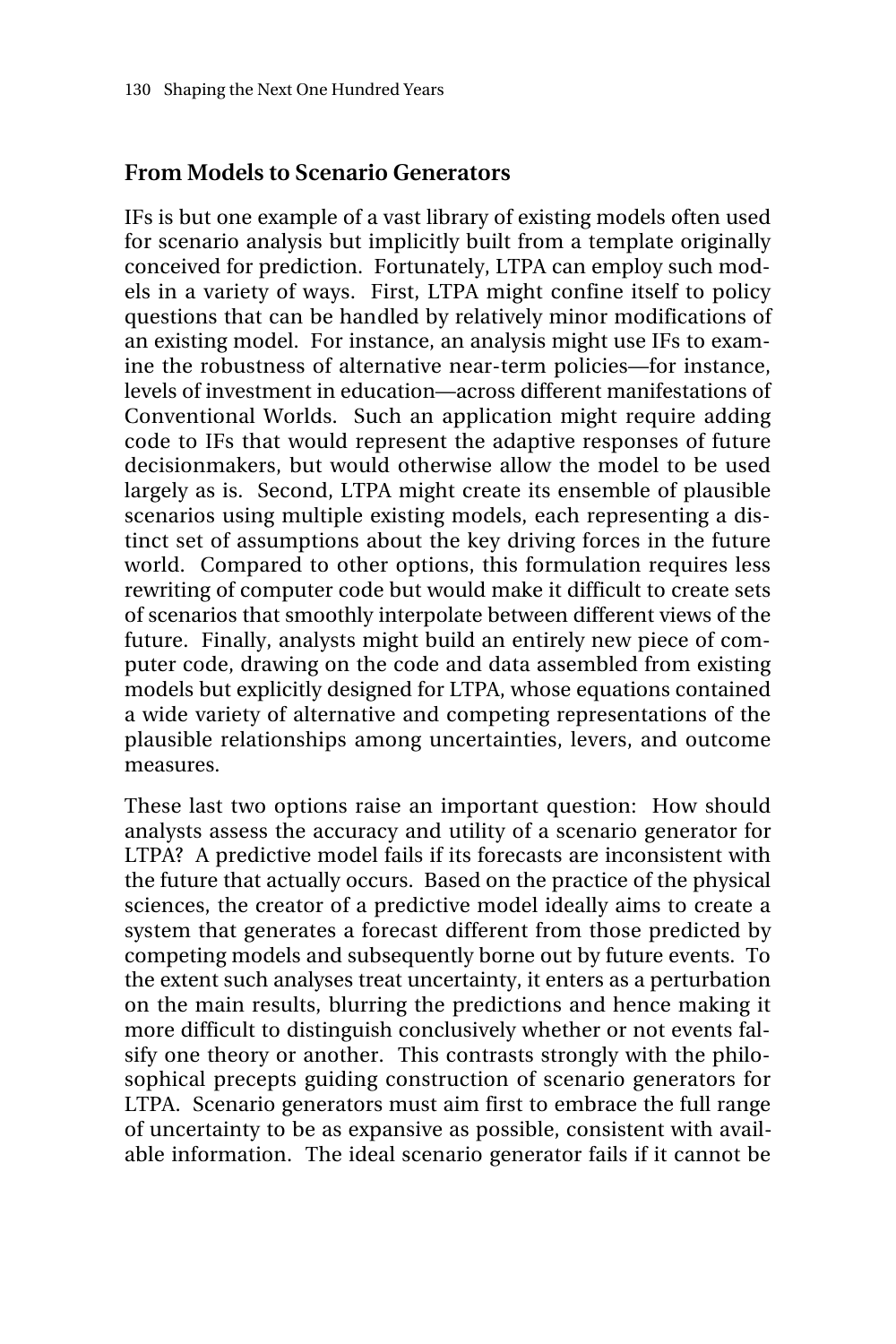made to represent a plausible future suggested by a party to the policy debate or the LTPA in which it is being used suggests a robust policy that performs poorly in the actual future in a way unanticipated by the analysis.

## **IMPROVED NAVIGATION**

Policy-relevant scenario generators for LTPA will often be more complex, both in run time and number of input parameters, than the simple Wonderland-based system used here. Navigating through larger scenario spaces will require more capable search, sensitivity analysis, and other analytic tools. There exists a vast repertoire of such analytic methods, largely developed for purposes somewhat different than those required for LTPA. In other work, we have begun to review these methods and select those most useful for guiding the search for robust strategies. In particular, we have focused on sensitivity analysis and other statistical methods that can help identify potentially robust strategies and characterize their most important weaknesses.

The current exercise assesses the robustness of alternative strategies by comparing visualizations. For instance, Figures 5.9 and 5.13 suggest that Safety Valve is more robust than No Increase. Such visualizations will always remain important because they can display the relationship among scenarios and clearly illustrate the influence of a small number of uncertainties on a small number of strategies. They are limited, however, in their ability to summarize the performance of many strategies over many dimensions of uncertainty.

Figure 6.1 employs a commonly used type of statistical visualization that can quickly display the comparative performance of strategies.3 This "box-and-whisker" plot compares the range of regrets over the uncertainty space for four milestone strategies— M00 (No Increase), M11, M22, and MXX—and the Safety Valve.<sup>4</sup> This visualization was produced by calculating the regret of each strategy at each of 5,000 points in the 41-dimensional uncertainty space defined by all the X

\_\_\_\_\_\_\_\_\_\_\_\_\_\_

<sup>&</sup>lt;sup>3</sup>Our thanks to RAND graduate fellow Joe Hendrickson for performing the calculations in Figures 6.1 and 6.2.

<sup>&</sup>lt;sup>4</sup>Table B2 defines the No Increase, M11, M22, and MXX strategies.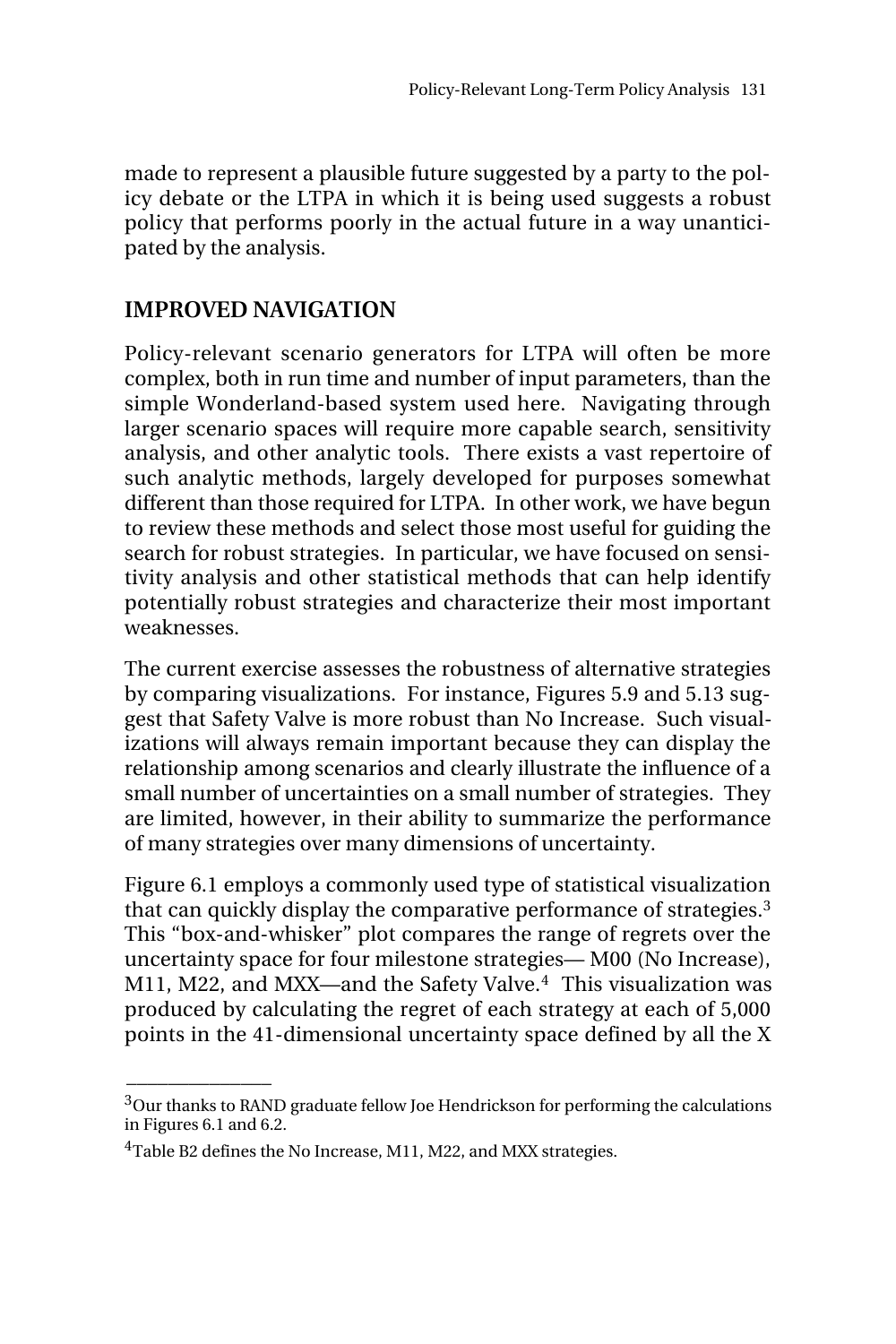and L parameters in Table 4.1.5 (The parameters are described in detail in the appendix.) The particular set of points was created using a Latin hypercube (Iman, Davenport, and Ziegler, 1980) "space-filling" experimental design that samples the entire space as completely and uniformly as possible without undue clustering in any one region. Figure 6.1 shows the range of regrets for each strategy. The upper and lower edges of each box indicate the first and third quartile of the distribution of regrets for each strategy. (The first quartile is indistinguishable from zero regret.) The lines lie 1.5 times the interquartile range past the top of each box, and the dots show individually the 100 highest regrets for each strategy. Such box-and-whisker plots are common, but this is the first application of this display we are aware of for comparing the regrets of strategies.



**Figure 6.1—Distribution of Regret for Various Milestone and Contingent Strategies**

 $\overline{\phantom{a}}$ 

<sup>5</sup>Table 4.1 shows 43 uncertainties. Here we held the Future\_Action\_N and Future\_ Action\_S parameters constant at Decouple+Adapt.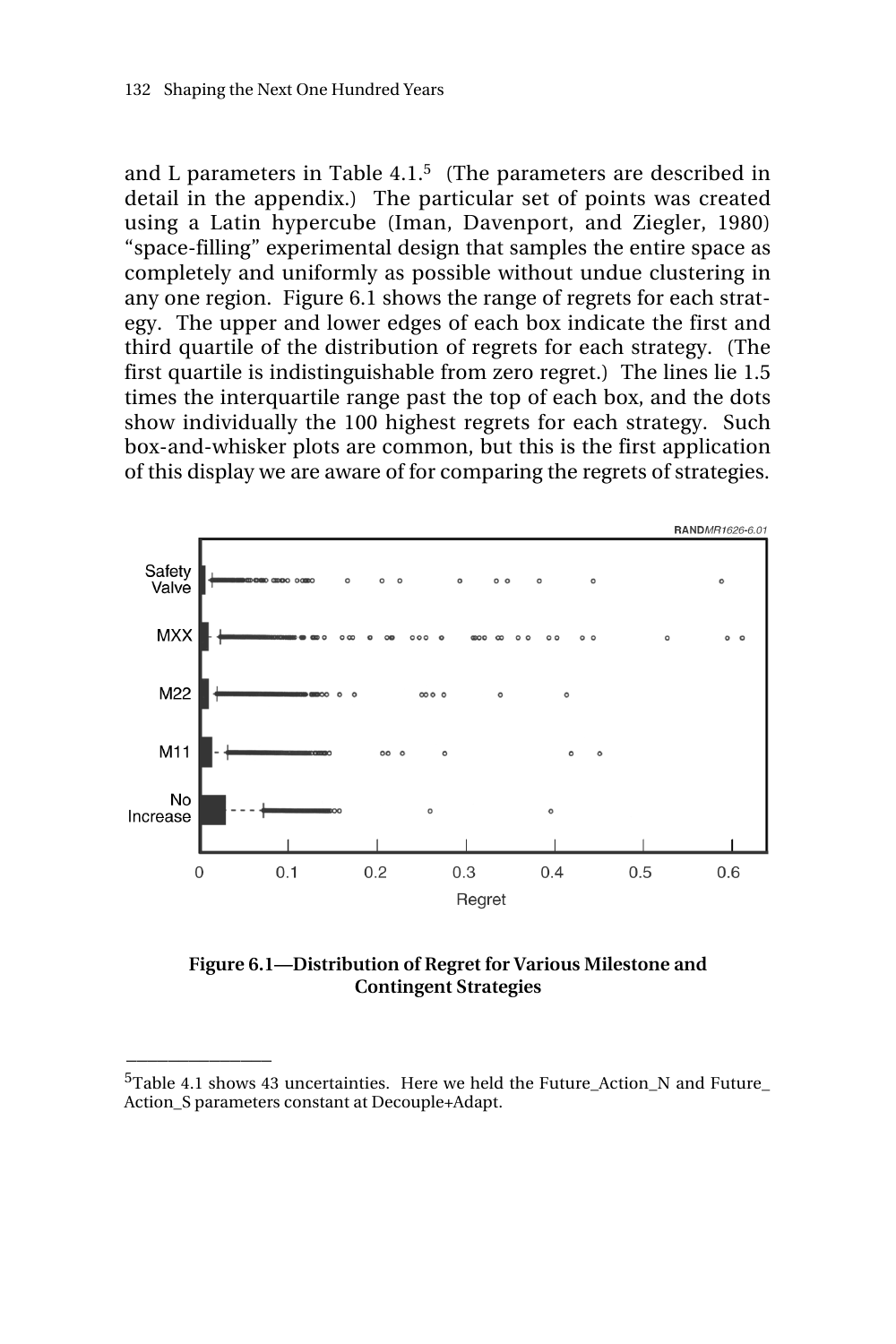This figure can help users identify potentially robust strategies for further examination. As expected, the Safety Valve strategy has lower regret over most futures compared to the milestone strategies, as measured by the third quartile of their distributions. The best milestone strategy appears to be M22. Interestingly, No Increase has higher regret over many more futures than does the Stay the Course strategy MXX. (MXX has no near-term milestones and thus calls for no near-term policy actions in all futures.) No Increase also has the lowest maximum regret of all the strategies. This result is consistent with the observation that Safety Valve will sometimes allow an otherwise preventable environmental catastrophe. This pattern is also consistent with some of the pathologies of the mini-max criteria originally pointed out by Savage (1950).

While rich in possibilities, Figure 6.1 only provides an initial guide to the robustness of alternative strategies. Implicitly, the figure assumes that all futures are equally important, which might not be the case. To assess robustness, the weaknesses of each strategy must be understood—that is, the futures where each has high regret. In the current exercise, we used a global sensitivity analysis (Saltelli, Chan, and Scott, 2000) to suggest the uncertainties most important in generating high regret for each strategy. This sensitivity analysis helped the project team choose the axes for all the landscape visualizations in Chapter Five, and in particular for Figures 5.10 and 5.14.

Figure 6.2 shows the results of a global, nonlinear sensitivity analysis on the regret of the No Increase and Safety Valve strategies. Global sensitivity analyses are statistical methods that assess the input parameters whose variation is most important in determining variations in outputs, with full consideration of all the interactions among input parameters. The extended Sobol (1990) method was used to conduct these calculations because it is one of the most efficient i.e., it produces accurate results with the least amount of computation—and because it can employ the same space-filling experimental design as that used for Figure 6.1. (Other sensitivity analysis methods require special space-filling designs less useful for multiple purposes.) The horizontal axis lists 41 input parameters of the Wonderland scenario generator, divided into four categories governing economics, demographics, environment, and actions by future decisionmakers. The vertical axis shows the relative importance of each parameter in producing a large regret for the strategies. Such sensi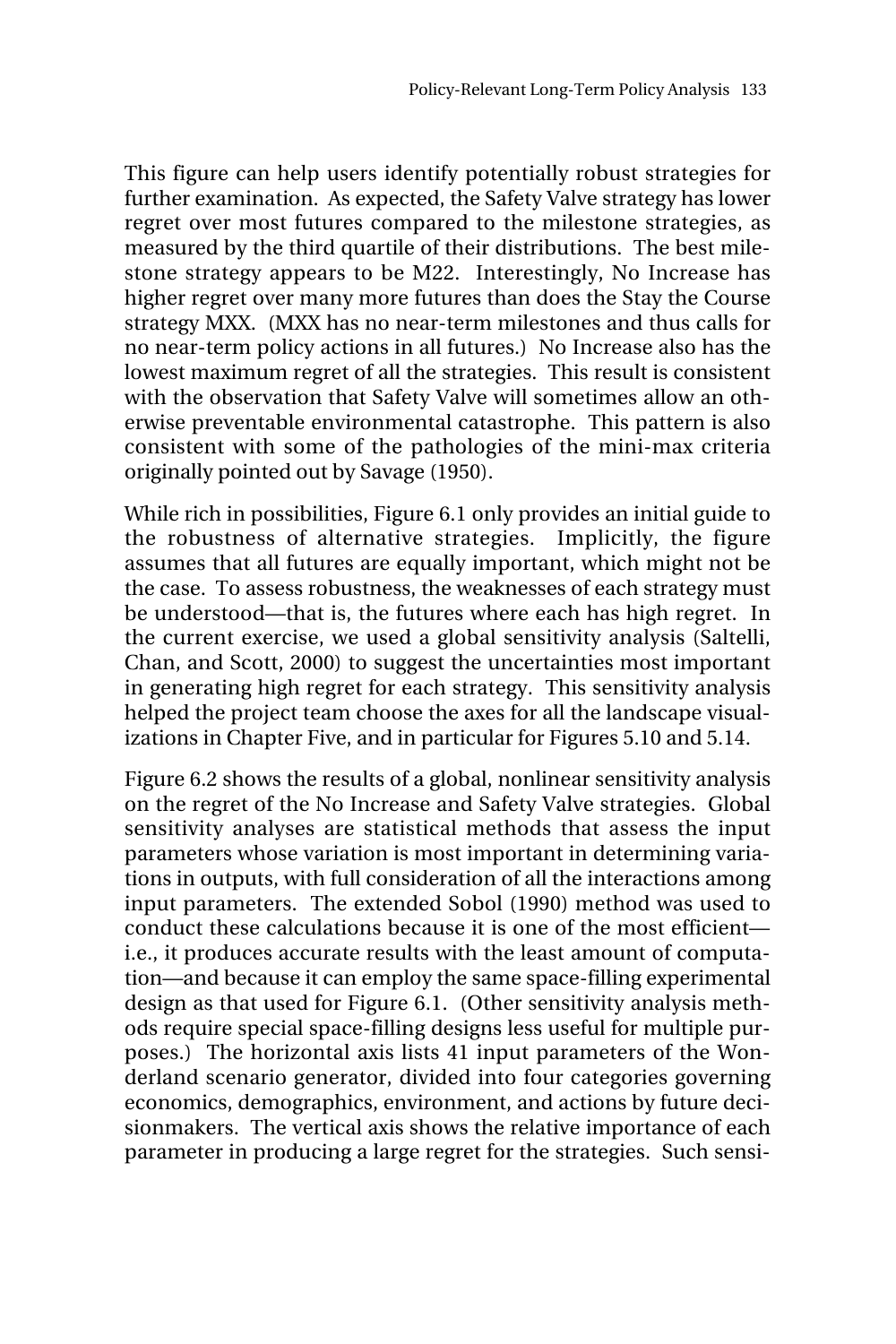tivity analyses are increasingly common, though the analysis here is novel in one important respect. That analysis is conducted on the regret of strategies, not on the direct model output, which provides information about the parameters most important in determining the choice among strategies, not, as is more common, on the parameters that cause the largest swings in the model outputs.

These sensitivity analysis results suggest that the strategies each have significantly different patterns of weaknesses. The success of the milestone strategies depends most heavily on economic uncertainties, in particular the exogenous rates of decoupling and economic growth and the cost of policies to speed decoupling, and to a lesser extent environmental uncertainties, such as the sustainability threshold. In contrast, the success of Safety Valve strategy depends most strongly on environmental uncertainties and, interestingly, on



NOTE: Curves show importance of each input parameter to variation in each strategy's regret.

**Figure 6.2—Results of Sobol Global Sensitivity Analysis on the No Increase and Safety Valve Strategies**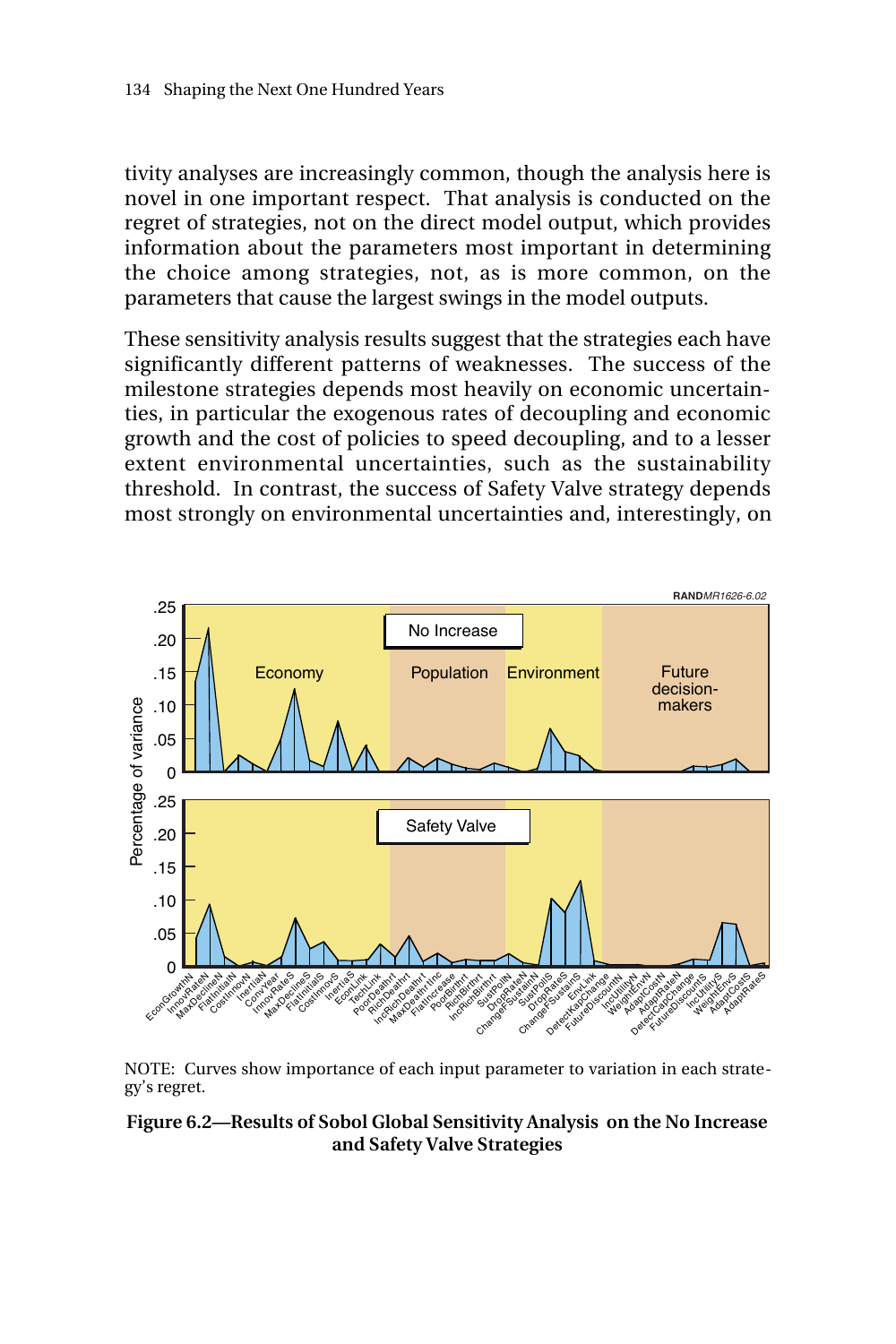the values and capabilities of future decisionmakers. This information adds richness to the comparison between the two types of strategies because one might regard decoupling rates and economic growth rates as being more readily influenced by near-term policy choices—i.e., by adding additional options to the list of policy levers in Table 4.1—than would be the fragility of the environment or the values of future decisionmakers. Indeed, arguments by those opposed to the Safety Valve proposals for climate change may correspond to the comparative weaknesses of the strategies shown in Figure 6.2. That is, opponents may shun reliance on the actions of future generations in favor of optimism about their ability to sway current technological or economic trends. In a policy-relevant exercise, these results might suggest extensions of the scenario generator and create landscapes that could explore such questions.

The examples shown here only touch on the rich array of analytic and statistical routines that further research might prove useful for policy-relevant LTPA. In future research, we hope to explore the use of these resources, determine those most helpful in such work, and make their use routine.

## **A DIVERSITY OF MEASURES AND VALUES**

To find robust near-term policies that will improve the human condition and that can serve as a basis for a consensus for action, LTPA must employ measures meaningful to a wide variety of individuals and groups. This demonstration employed a set of four measures loosely based on the UN's Human Development Index and concepts of a "Green GDP." The Wonderland-based scenario generator rendered only incomplete version of these indices. More important, the HDI is far from the last word in measuring human progress, as the index's creators would be the first to point out. Policy-relevant LTPA must compare the desirability of alternative scenarios using a set of concise analytic measures that grip the imagination and embrace the goals of many people holding diverse views.

Driven by the conviction that such purely economic indices as GDP present a highly incomplete picture, the quest to develop better indicators of human progress, or lack thereof, has garnered much recent attention. As described in Chapter Four, a growing body of literature has emerged on measures of human progress that correspond to a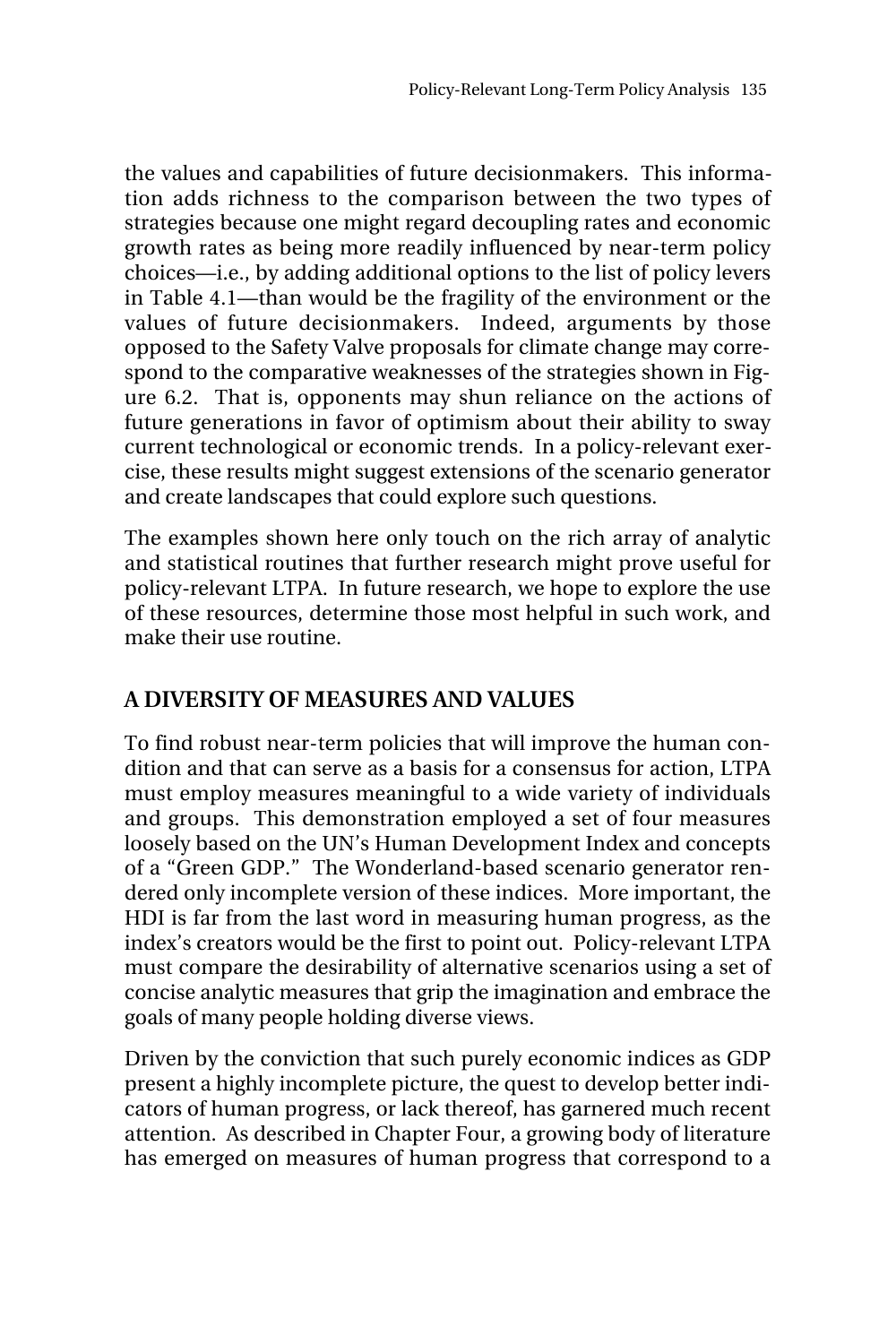rich array of human goals. The UN's HDI aims to capture quality-oflife measures, in particular life span and level of educational attainment, in addition to GDP per capita. However, these additional factors tend to be highly correlated with the economic measure. Researchers interested in sustainability have crafted proposed measures for Green GDP, and broader indicators of environmental quality that also address biodiversity and ecosystem services. These attempts have struggled with a lack of key data and uncertainties in the relationships among observable indicators and the overall condition of the environment. Nonetheless, application of Green GDP measures has suggested that some developing nations have achieved apparently high rates of economic growth only by seriously depleting their natural resources. Research on new measures of human progress has been a particular interest at the Pardee Center. For instance, Robert Klitgaard and his colleagues are examining the statistical correlation between self-reported happiness and a variety of databases relating to life expectancy, measures of liberty, and freedom, and they use the results to propose an index of human progress based on the goals of "life, liberty, and the pursuit of happiness."

Additional research on measures of human progress that characterizes the past performance of nations and other entities using actual time series data would be useful. The findings of such research could inform LTPA by suggesting engaging measures that, when adapted as done here for the HDI, can compare the desirability of the alternative, simulated time series created as the scenario generator explores different paths into the future. The robust decisionmaking approach also provides interesting opportunities to address current challenges in creating reliable measures of environmental quality. For instance, proposals to increase the availability of environmental data might become potentially important policy levers to include in strategies. Given the uncertainty in the relationships between observable indicators (e.g., rate of deforestation, extinction rates) and future environmental quality, long-term policy analysts might also explore the types of near-term indicators that, when employed in an appropriate adaptive strategy, can most robustly lead to long-term environmental health.6

 $\overline{\phantom{a}}$ 

 ${}^{6}$ Lempert et al. (2000) provides an initial attempt to examine indicators most useful to a robust strategy.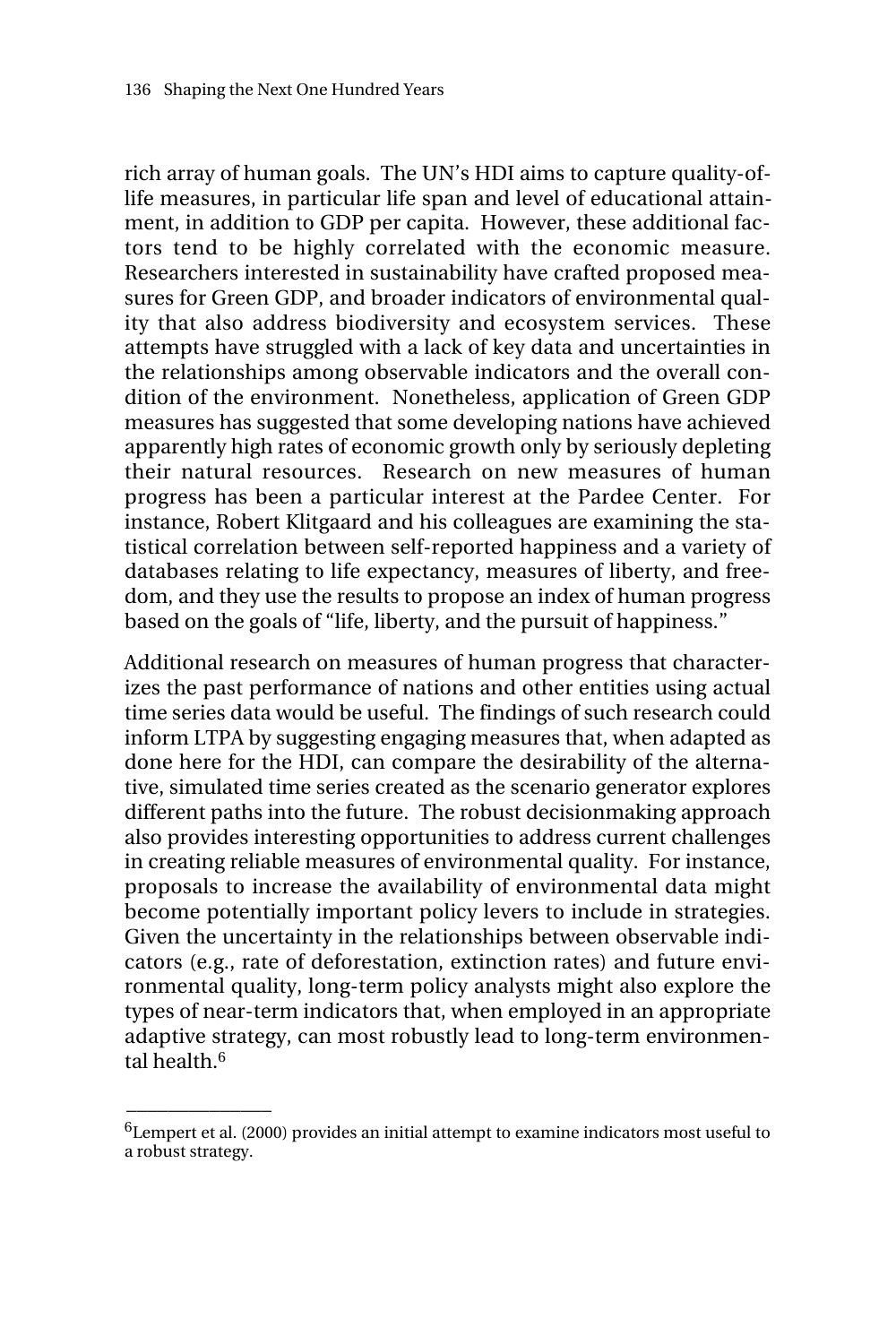The great diversity of beliefs and values among those who must participate in confronting many long-term challenges poses a key impediment to generating consensus for action. In our demonstration exercise, a handful of researchers chose alternative weightings for terms in the HDI-derived index to craft four measures of future progress intended to represent the range of worldwide values relevant to sustainability. Policy-relevant LTPA must enable diverse stakeholders to grasp a common view of their challenges and take ownership of the resulting policy recommendations. To that end, LTPA must accomplish two tasks. First, it must partake of the emerging body of research on improved measures of human progress. Second, it must develop and employ group processes with actual communities of stakeholders to create from these innovative new indices an engaging and meaningful set of measures appropriate for each policy challenge.

In addition to employing measures of future human progress that represent the current views of parties to today's decisions, LTPA should also pay careful attention to the evolution of values and worldviews. Many of the most profound historic changes in human society, from the Enlightenment to the spread of democracy and civil rights, resulted in large part from significant changes in how people viewed their world. Near-term actions that influence the evolution of such values may be among the most important levers available to today's policymakers. The GSG argues, for instance, that near-term efforts to change society's current values toward consumption and environment are crucial to enabling the Great Transition scenarios and, thus, long-term sustainability. To address such issues, scenario generators for LTPA must represent the impact of and changes in values over time. The Wonderland-based scenario generator crudely handled the effect of future values by representing future decisionmakers as utility-maximizing agents whose preferences and discount rates will be governed by currently uncertain parameters unaffected by any of today's policies. Enriching such descriptions should be a major emphasis of future LTPA research.

### **ENGAGING THE COMMUNITY OF STAKEHOLDERS**

Ultimately, long-term policy analysis aims to influence long-term decisionmaking. Thus the analysis must include and engage the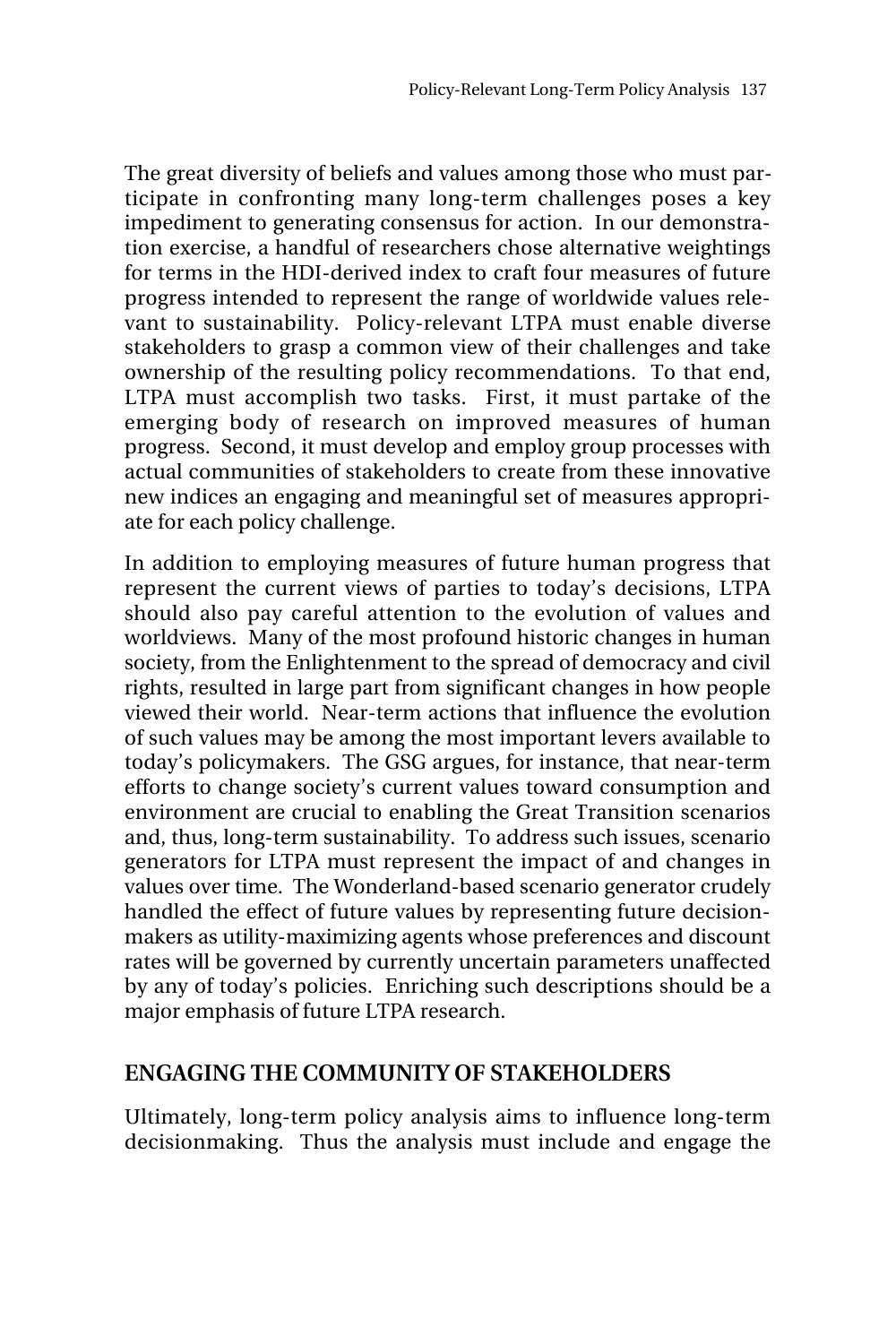people responsible for such decisions. The robust decision approach to LTPA was conceived in part to address this challenge. The iterative process in Figure 3.1 aims to produce a series of landscapes that allow people to see the relationships among the stories they and others tell about the future and then to seek common solutions that span their differing views. When the results remain counterintuitive or unsatisfactory, people can repeat the process until they can arrive at a common vision about the way to move forward.

In particular, a robust decision method aims to address key shortcomings that previous approaches to LTPA face in engaging communities of stakeholders. The classic image of quantitative policy analysis envisions researchers observing the system of interest with detached objectivity, pursuing intellectual solutions in "ivory tower" isolation from the problem's biases and passions, and presenting final recommendations as completed works. Policymakers and other interested parties must then struggle to fit these recommendations into their multifaceted debates, which generally address a wider range of issues than were contained in the analysis. Practical experience suggests that such detached, deductive approaches do a poor job of eliciting knowledge and opinions from the relevant parties and in promoting a common view among them on the very difficult problems that are the object of LTPA.

Such group processes as Delphi, Foresight, and scenario planning often engage the parties in a debate, but they can fail to subject human deliberations to the stern test of consistency with available information. In particular, such group processes can lack a clear purpose and focus for the exercise, the means for conducting an interpersonal or interorganizational process that will provide a meaningful methodological core without distorting the process itself to fit a predetermined mold, and a way of translating the output and network-building results from the exercise directly into positive plans for action. These lacunae match precisely the aspirations for robust decision methods of LTPA.

This exercise has taken a small but significant step toward fulfilling this vision. The entire LTPA exercise from start to finish was conducted with ongoing interaction, both individually and collectively, with the members of our advisory panel. We addressed some of the challenges they raised and achieved some degree of consensus on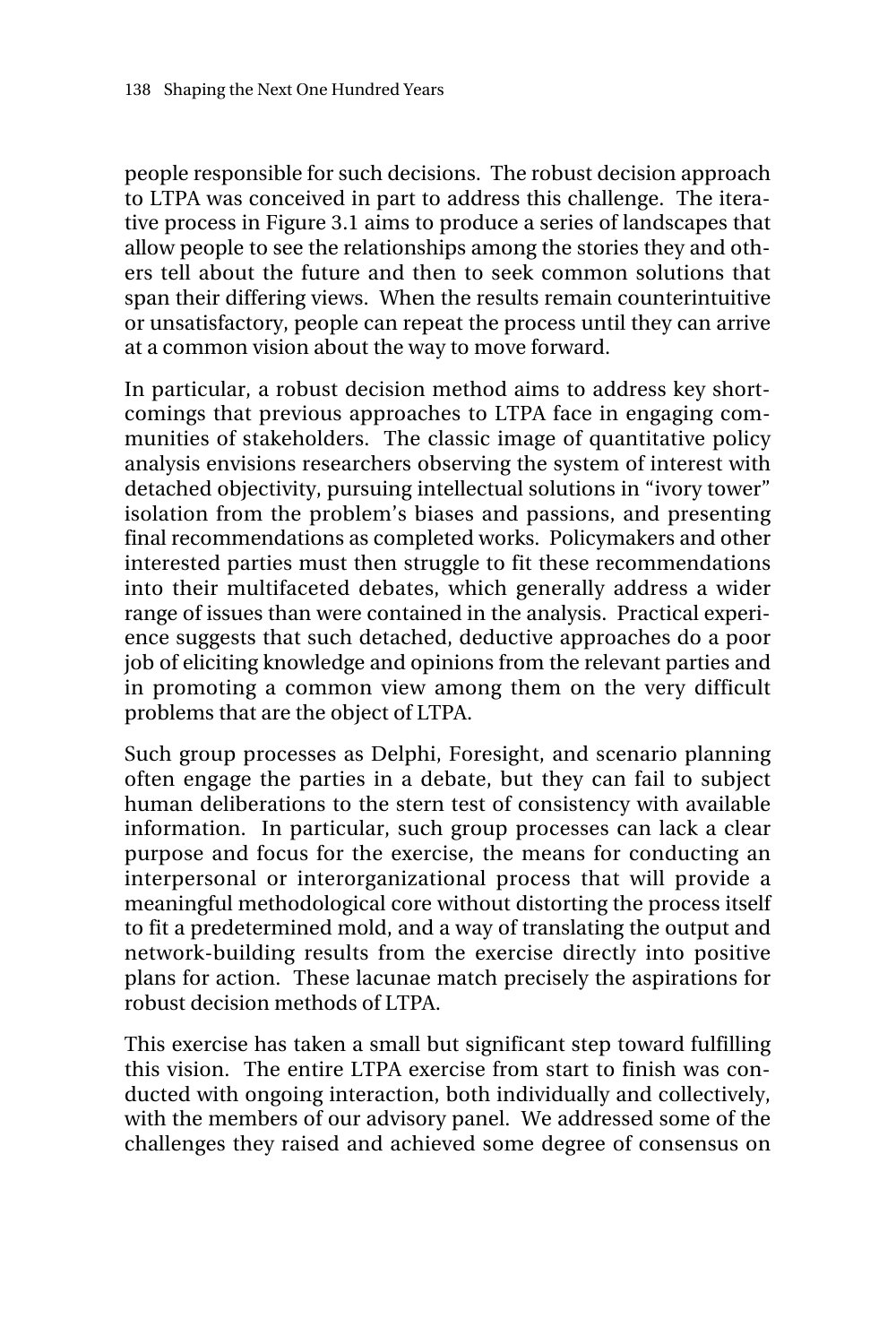the results. In other work, we have also gained experience using these methods to help diverse stakeholders achieve a common vision, albeit in exercises focused on less long-term problems and only traversing a limited number of steps among the pathways laid out in Figure 3.1. For instance, in work supporting strategic planning for the public higher education systems of four U.S. states, landscapes of plausible futures have helped interested parties—including statewide elected officials; chancellors of major university systems; elected governing boards; and business, faculty, and citizen groups to understand the relationships between different groups' projections of future enrollment and financial pressures and to debate constructively the potential synergies and tradeoffs among the long-term goals favored by different groups (Park and Lempert, 1998). In work for major automobile manufacturers, such visualizations have helped senior managers and design teams to demonstrate that proposed new product plans are robust across the differing forecasts and concerns of diverse parts of their organizations, such as engineering, marketing, and finance.

Two broad steps are required to build from these initial demonstrations the capability for stakeholder interactions necessary for truly policy-relevant LTPA. First, researchers must demonstrate the ability to conduct start-to-finish LTPA exercises with small groups of actual stakeholders who disagree about a policy debate, eliciting their knowledge and concerns, convincing them the landscapes include each of their visions of the future, and moving them toward a common view of necessary policy actions despite their differences in values and beliefs about the future. Second, researchers must show that the common vision produced by such LTPA can engage broad audiences who have not personally participated in the original exercise. Scenario planners, for instance, claim success on both grounds with their well-developed methods for creating scenarios in intensive workshops with stakeholders and then publishing the resulting scenarios to sway a broad audience.

Work to date has laid the foundation for this first step. The XLRM methods described in Chapter Four have proved highly useful in eliciting from decisionmakers and other parties the full range of information—uncertainties, policy levers, multiple measures of the desirability of alternative scenarios, and the relationships among these factors—needed to construct scenario generators for LTPA.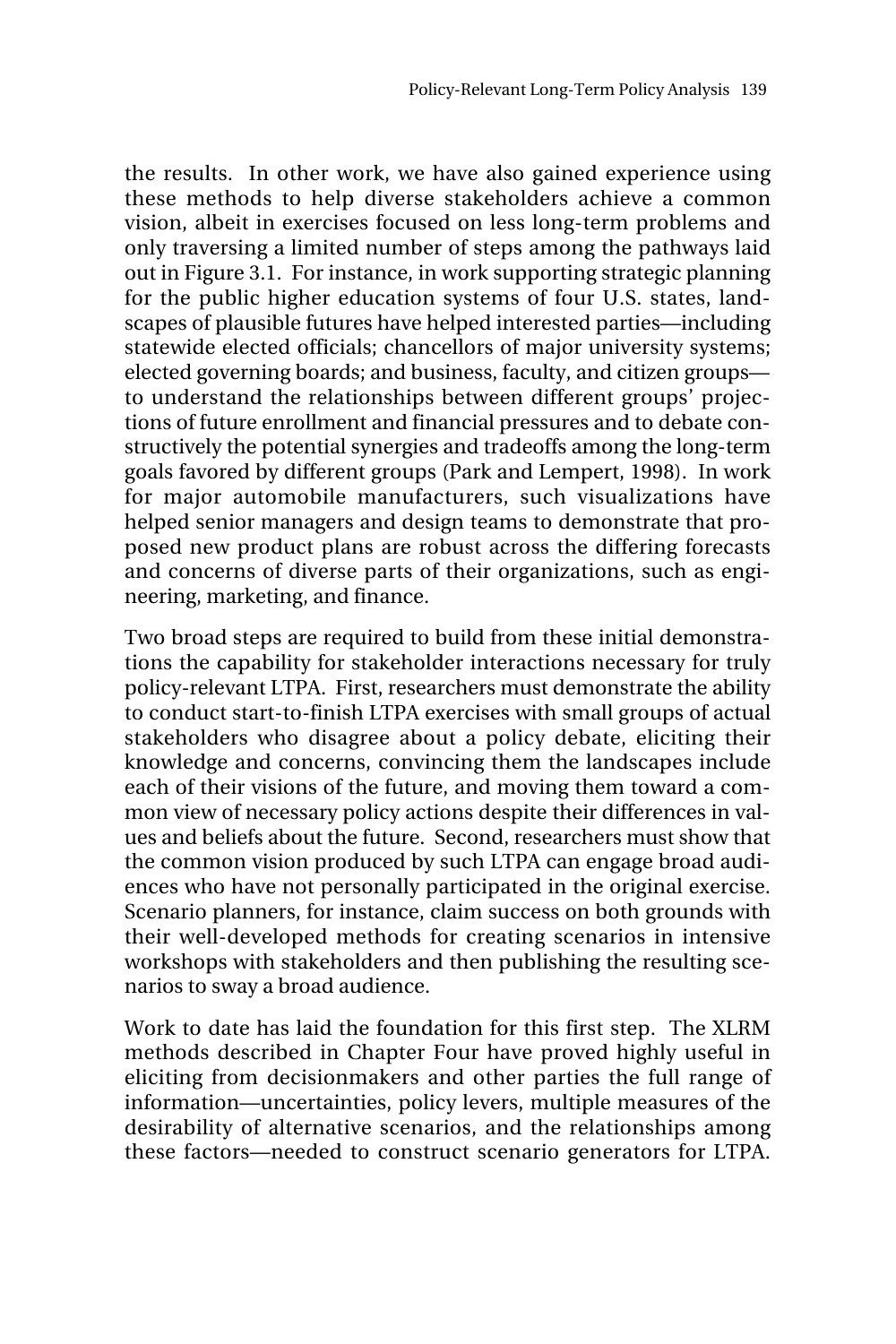The process in Figure 3.1 can generate visualizations that, with some explanation, engage the participants who spend time in an exercise. Robustness arguments based on such landscapes have demonstrated some ability to dislodge debate participants from entrenched positions and move contending parties toward a more common view.

Only experimentation can determine how best to employ these methods for different policy problems and with different types of groups. For instance, one could conduct parallel workshops each using different types of visualizations presented in different orders. Before-and-after surveys could compare the extent to which the different exercises shaped diverse views into a common vision of action. Another area of research might focus on means to make some small number of scenarios drawn from abstract generated landscapes more concrete. For example, in a sustainability exercise using a scenario generator with the level of regional detail contained in a model resembling IFs, one might imagine drilling down at selected points in a landscape to produce a variety of tables and color-coded world maps, such as those that populate the Human Development Reports, showing the future fate of each country in each scenario. Alternatively or in tandem, one might invent a handful of characters—e.g., three 10-year-olds living in America, India, and Nigeria in 2003—and imagine users drilling down at any point on a landscape to learn the fate of each child and his or her descendants in each scenario. Their fates would be displayed in tables following a few key parameters—e.g., income, health, domicile, number of children, professions, and emigration—images, or perhaps a short computer-generated movie. Only research can determine which, if any, of these techniques make sense under what circumstances.

Less groundwork has been laid to support the second step of disseminating LTPA results so that they influence those who have not participated in a robust decision analytic exercise. Means for doing so might include oversight panels and review boards, distribution of intermediate research products and peer review, workshops and conferences, distribution of software tools to allow distributed collaborative discourse, and community access through web portals.<sup>7</sup>

 $\overline{\phantom{a}}$ 

<sup>&</sup>lt;sup>7</sup>Examples of this approach may be found on the Web at http://www.hf.caltech.edu/ hf/ and in Lempert and Bonomo (1998).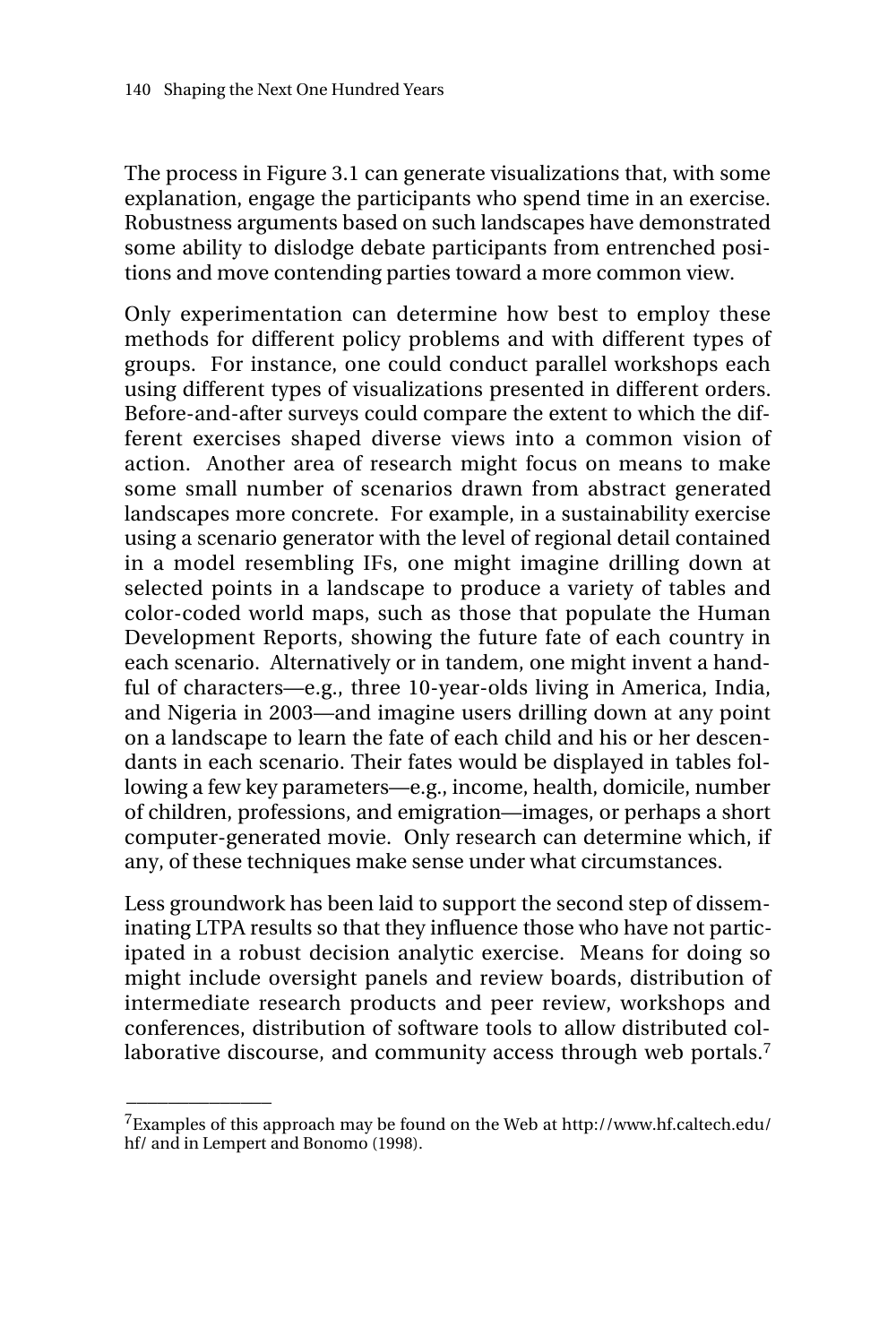Of course, determining an effective mix of techniques requires much practical experimentation and some systematic research.

## **IMPROVING LONG-TERM DECISIONMAKING**

This report adds robust decisionmaking to the roster of available approaches for LTPA. By reframing the question from "what is the long-term future?" to "how can we shape it to our liking?" this new approach can harness the capabilities of modern computers to grapple directly with the multiplicity of plausible futures that has bedeviled previous approaches. Even using a very simple scenario generator, the demonstration described here suggests a process potentially more complicated and difficult to understand than existing methods. How might robust decisionmaking overcome the challenges of becoming a widely used method of LTPA?

First, perceptions of complication often flow from novelty and unfamiliarity. At first, innovations in any field generally appear more clumsy to use than more established practices. But the balance can change over time. First-year business school students now count among their skills analytic methods once practiced only by a few highly trained specialists. Such familiarity makes tools easier to use but not inherently less complicated. Complication also arises from inadequate infrastructure. A rich body of tools and artifacts now exists to help implement traditional methods for quantitative analysis. The absence of such tools makes robust decision methods for problems of deep uncertainty seem more complicated by comparison. As computers become even more capable, they will provide more fertile ground in which to build and apply such tools. The present research provides a step toward addressing this opportunity.

Second, new decisionmaking tools can influence people well beyond those who actually use them. They can help change the way people think. Decisionmakers often justify policies using conceptual frameworks—optimum choices, cost-benefit analysis—that they could not implement as analytic methodologies. Indeed, the literature holds many examples of highly ingenious and technically sophisticated applications of traditional analytic approaches whose particulars rarely survive first contact with the process of policy formulation. Only a synthesis of the results and a simplified caricature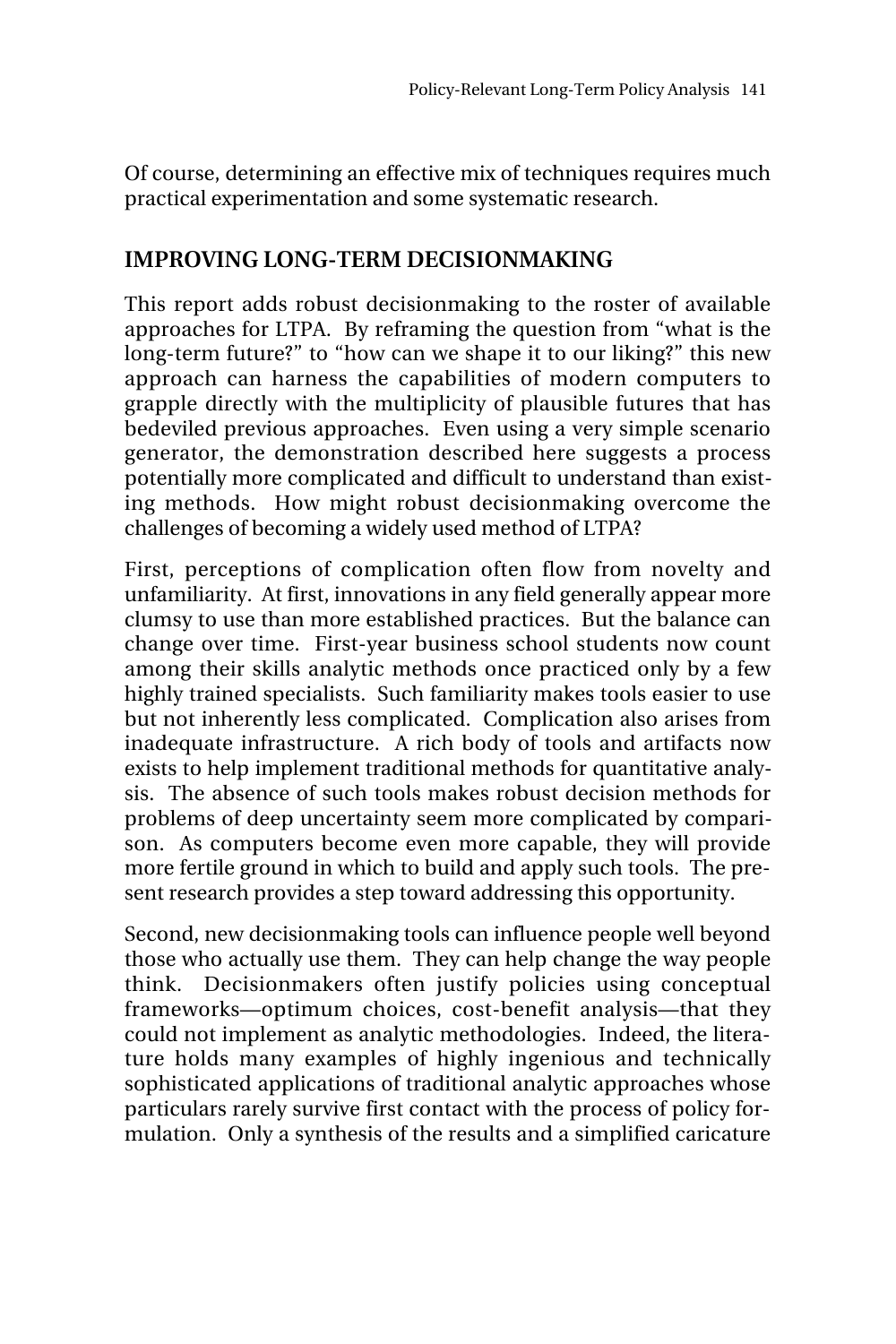of the original, more-complicated analytic design ultimately influence the decision process.

As one example, the preceding discussion raised the relatively narrow technical issue of how one validates a scenario generator that is not intended to predict the future. A related and deeper question asks what constitutes a proper standard of proof or convincing argumentation when conducting LTPA. The methods discussed in this report depend on a line of argumentation different from the one commonly employed in analytic policy exercises. Traditional approaches depend in large part on principles derived from the scientific method. An extensive literature addresses the nature of scientific arguments and refutations and provides a philosophical base for understanding the nature of scientific proof.<sup>8</sup> Prediction plays a central role in the scientific method, enabling the controlled experiments that will support or refute scientific hypotheses.

This archetype provides a decisive and often unacknowledged model for those who apply analytic techniques to policy problems and the broader audience who judge the relevance of these contributions. This archetype can persist even when considerable evidence suggests its inapplicability to some particular case. For instance, it is widely acknowledged that predictions of the regional impacts of climate change—that is, on particular nations or localities—are highly unreliable. Yet one finds ubiquitous exhortations to produce such predictions as a prelude to decisionmaking. Consider the recent comments of Rajendra Pachauri, chair of the United Nation's scientific body, the Intergovernmental Panel on Climate Change: "I am aware that there is an opportunity for much political debate when you start to predict the impact of climate change on specific regions. But if you want action you must provide this information"(*Nature,* 2003).

This report advocates a new model profoundly simple in concept. Under conditions of deep uncertainty policymakers should identify

\_\_\_\_\_\_\_\_\_\_\_\_\_\_

<sup>8</sup>Some standard works in this literature are Thomas S. Kuhn (1962), *The Structure of Scientific Revolutions*; Karl R. Popper (1962), *Conjectures and Refutation*s; and Imre Lakátos, *Proofs and Refutations* (1976). It would also be fruitful, in this connection to consider the commonalities and differences between experimentally based sciences (e.g., physics) and others based more on argumentation from acquired evidence (e.g., paleontology).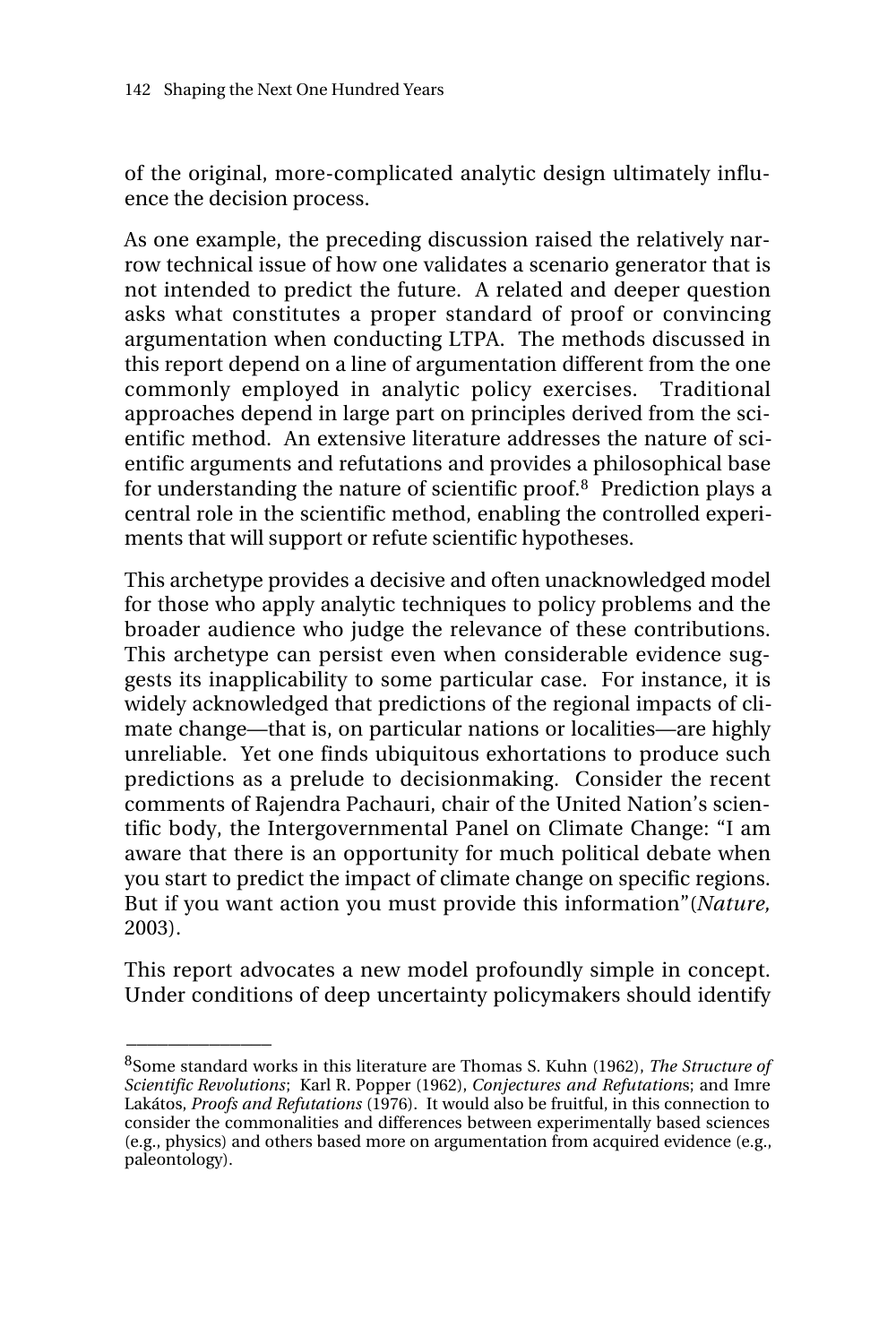near-term strategies robust across a wide range of plausible futures and seek information that alternatively challenges and improves the robustness of alternative policy options. Its full elaboration may be complicated—but not necessarily more so—than any other sophisticated analytic procedure. Human decisionmakers, whether at the individual, organizational, or societal level, commonly confront problems of deep uncertainty with informal reasoning processes similar to the systematic, analytic procedures advocated here. Thus, the results of robust decision-based LTPA should ultimately prove resonant and compelling to broad audiences. By its nature, such a robust-decision approach depends more on open-ended, inductive reasoning than on the conclusive, deductive argument appropriate for policy problems where prediction is feasible. Such lines of argumentation are quite different from what is usually expected from the analytic realm. Unfamiliarity with such types of arguments, and inexperience in disseminating their results to multiple organizations and interest groups helps make these new methods seem complicated. Expanding use and the increasing availability of such tools may ease these problems and help provide a growing analytic foundation for a simple and powerful concept of how decisionmakers ought to think about the long-term.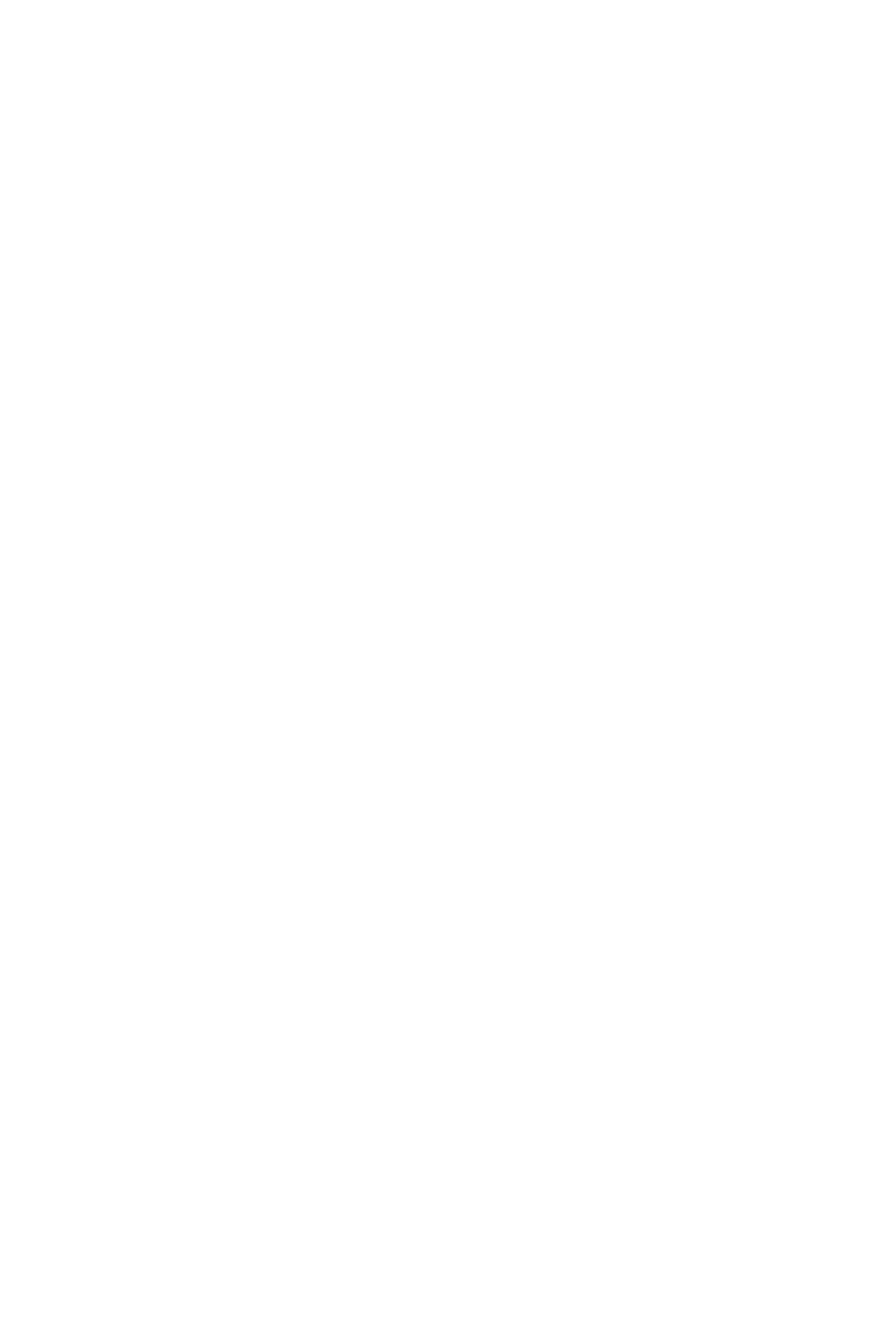## **CONCLUSION: MOVING PAST FAMILIAR SHORES**

### *What should people do today to shape the next hundred years to their liking?*

Based on experience, a sophisticated reader ought to view with great skepticism the prospect of successfully answering such a question. The checkered history of attempts to predict the long-term future from the famous declarations that man would never fly, to the *Limits to Growth* study, the unanticipated end of the Cold War, to claims about the "New Economy"—should humble anyone who claims to extend their gaze past the well-charted inner seas on into the deep waters where the future is not tightly constrained by the past. Like navigators sailing before the days of the reliable compass, those who should engage in the vast enterprise of peering into the future often find greater comfort staying focused on the next fiscal quarter, the next year, the next election. They hug that familiar shore where they can feel greater confidence that their predictions need not deviate too far from the known and familiar and still remain credible.

Yet, the long-term future continues to fascinate and beckon—with good reason. The very characteristic that makes it so hard to predict, its relative independence from the constraints of the present, also make it fraught with the greatest dangers and endowed with opportunities. It is only over the course of decades that we can imagine extending freedom and opportunity across a world where vast numbers of people still live with oppression and deprivation. Only as the project of decades can we imagine changing values and technology sufficiently to enable great worldwide wealth to coexist with a rich natural environment. Over that same sweep of time, we can also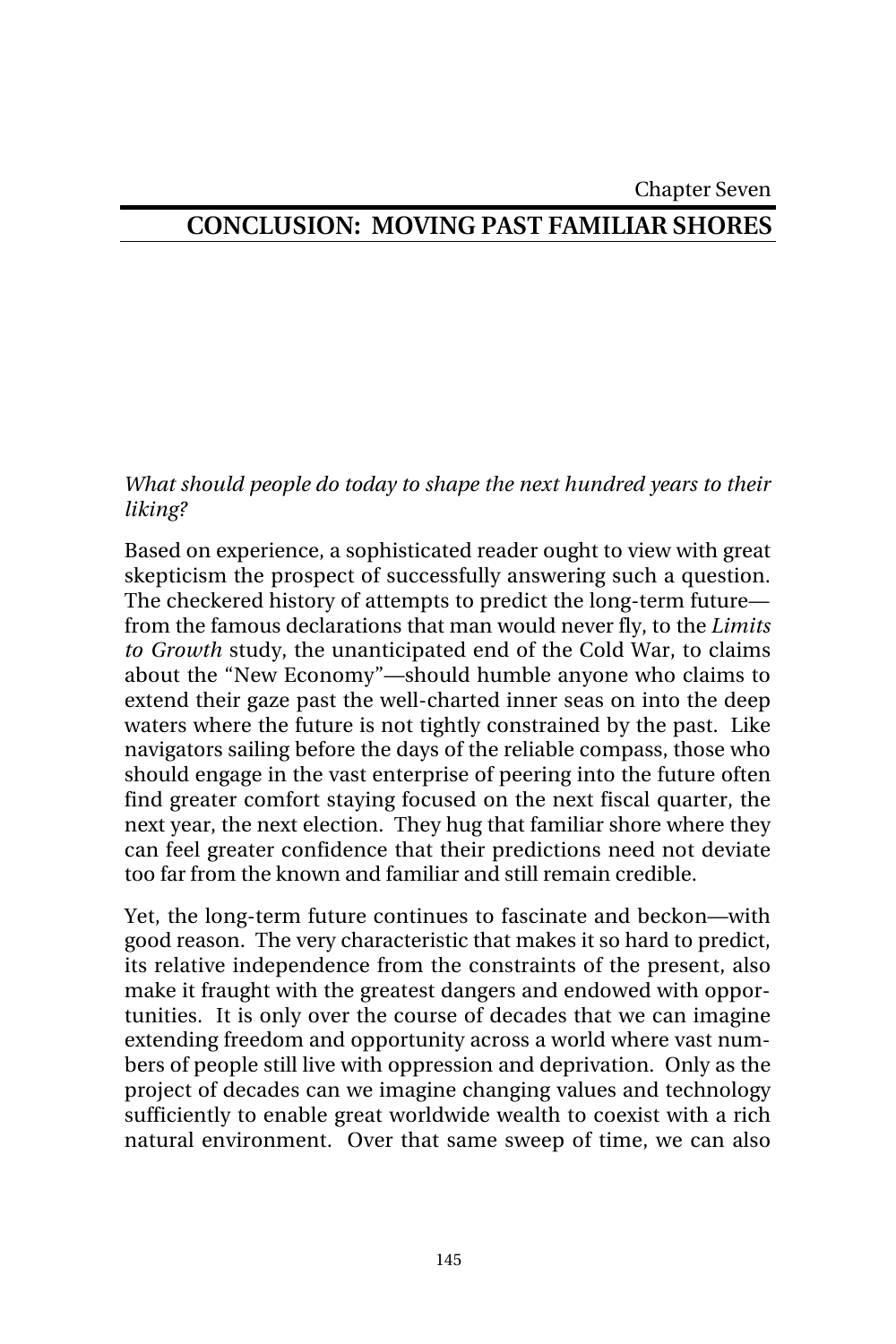imagine undermining the rich foundations of democracy, markets, and law, so painfully built up over the centuries, and descending into barbarism and chaos. The biggest paradox is that our greatest potential influence for shaping the future may often be precisely over those time scales where our gaze is most dim. By its nature, where the near-term future is predictable and subject to forces we can quantify today we may have little effect. Where the future is illdefined, unpredictable, hardest to see, and pregnant with possibility, our actions may well have the largest effects in shaping it.

This report offers an exploration into how it may now be possible to systematically and analytically assess the actions society can take today to shape this long-term future. Given the grand challenges posed by the twenty-first century, the world community needs methods to reconcile our different views the better to define what it is we wish to do and how we can best go about it in a variety of realms that currently resist our attempts at analysis and navigation. In this exploration, the authors offer no way to extend the resolution and depth of our gaze. We suggest no means to change the fundamental, unpredictable nature of this long-term future. Instead, we present an approach based on capability we did not possess yesterday to answer a fundamentally different question. Rather than predict what the day after tomorrow may bring, we will consider how best, given our persistent inability to predict, we may frame our actions today to shape a future of our liking.

Implementation may be complex in several particulars, yet the basic concept is very simple:

- Computers can help humans create and consider a very large number of plausible long-term futures. This capability means that we now have the tools to create and probe an ensemble of futures sufficiently diverse that it could well include some similar to the one that will actually occur in those aspects important to assessing our choice among strategies.
- Humans can then use the computer to assess which near-term actions perform well, compared to the alternatives, over all these futures using a wide range of values. In general, such actions will attempt to exploit latent opportunities, hedge against unpre-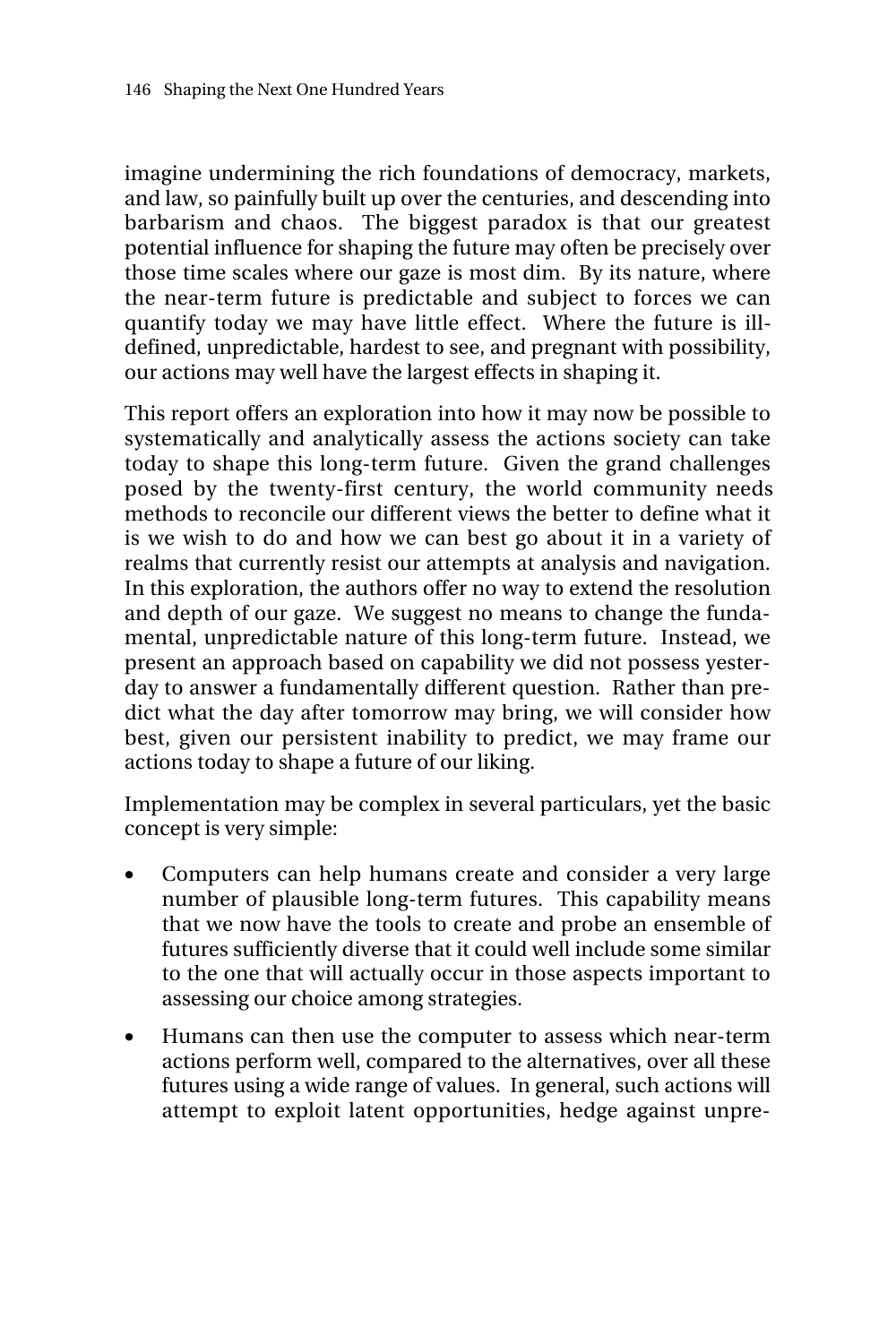dictable dangers, and adapt over time as the path into future becomes more clear.

• Humans and computers then search for plausible futures that "break" the chosen strategy. Humans and computer are both very good at such challenges but in different ways. If humans or the computer can find a breaking scenario, they repeat the process. If they still cannot break it, the resulting strategy should support a consensus for successful action.

The outlines of this approach are not new. Humans have probably imagined alternative futures and how their actions help shape those futures for as long as they have been human. In recent decades, computers have helped buttress weaknesses in human decisionmaking, particularly the ability to handle masses of data, ensure consistency with known laws of numbers, behavior, and the physical world, and trace long causal chains. Only in the last few years have computers acquired the power to support directly the patterns of thought and reason humans traditionally and successfully use to create strategies in the face of unpredictable, deeply uncertain futures. In today's era of radical, rapid change; immense possibilities; and great dangers, it is time to harness these new capabilities to help shape our long-term future.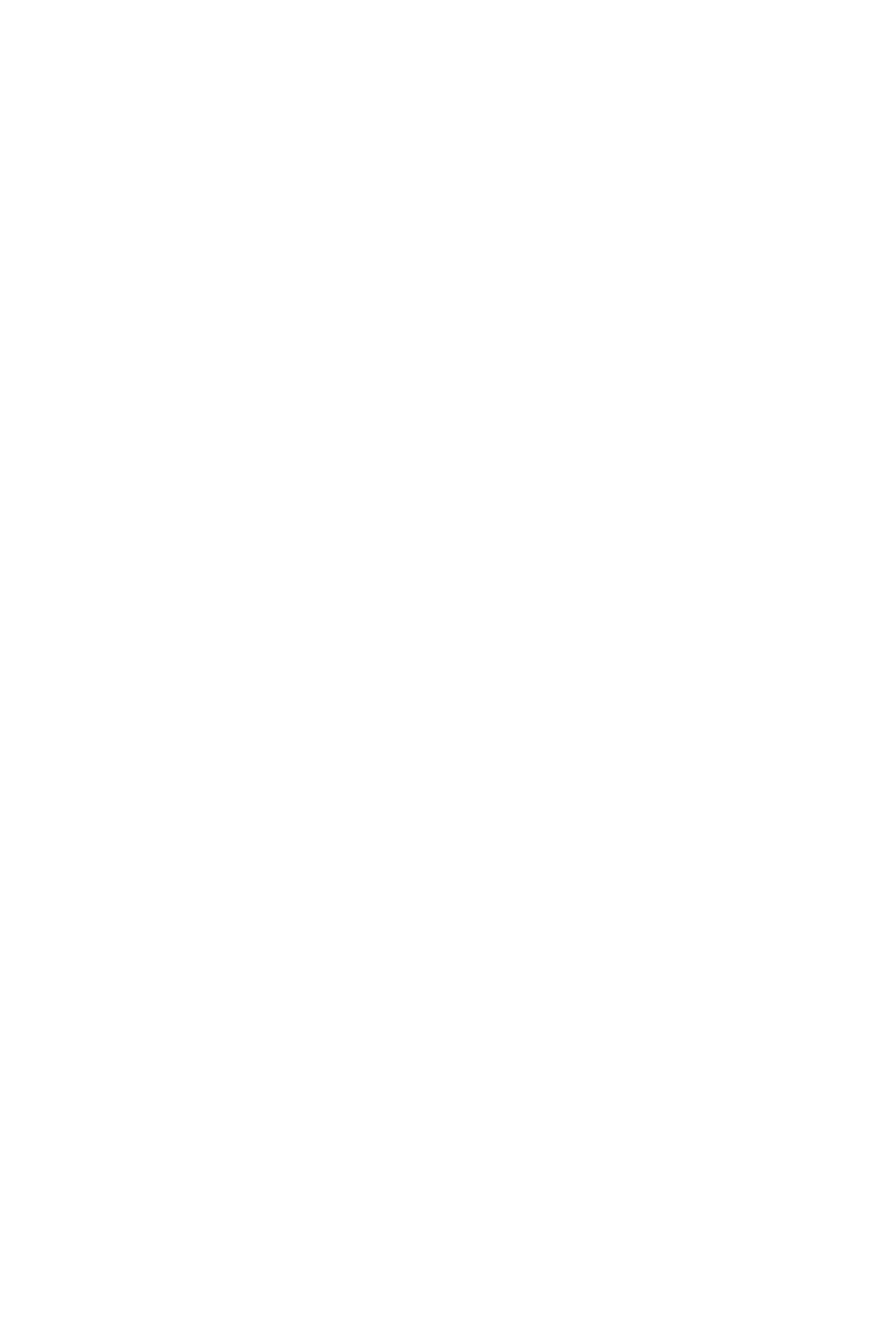# Appendix A **DESCRIPTION OF THE WONDERLAND SCENARIO GENERATOR**

Chapter Four uses the "XLRM" framework to organize the information collected for this study's robust decision approach analysis of near-term sustainability policies. The Relationships (R) connect the exogenous uncertainties (X) and policy levers (L) to the metrics (M) used to assess the relative desirability of alternative scenarios. This appendix describes the relationships, uncertainties, and metrics within the XLRM framework. Appendix B describes the policy levers used to construct robust strategies.

## **RELATIONSHIPS (R)**

\_\_\_\_\_\_\_\_\_\_\_\_\_\_

The relationships in the scenario generator are based on the mathematical equations in Herbert and Leeves's (1998) simple systems dynamics model called Wonderland.<sup>1</sup> The simulation projects future development paths as a function of a wide variety of assumptions about the properties of the future economy, demographics, and the environment. This section reviews its basic equations, while the sections below describe in detail its various parameters, the variation in which represents the exogenous uncertainties, policy levers, and measures.

 $<sup>1</sup>$ Herbert and Leeves "Troubles in Wonderland," is available at http://journal-ci.csse.</sup> monash.edu.au//ci/vol06/herbert/herbert.html. The name Wonderland derives from the pleasant scenarios produced by the model in which per capita income can grow without limit. Troubles descend on Wonderland in scenarios where environmental constraints dominate.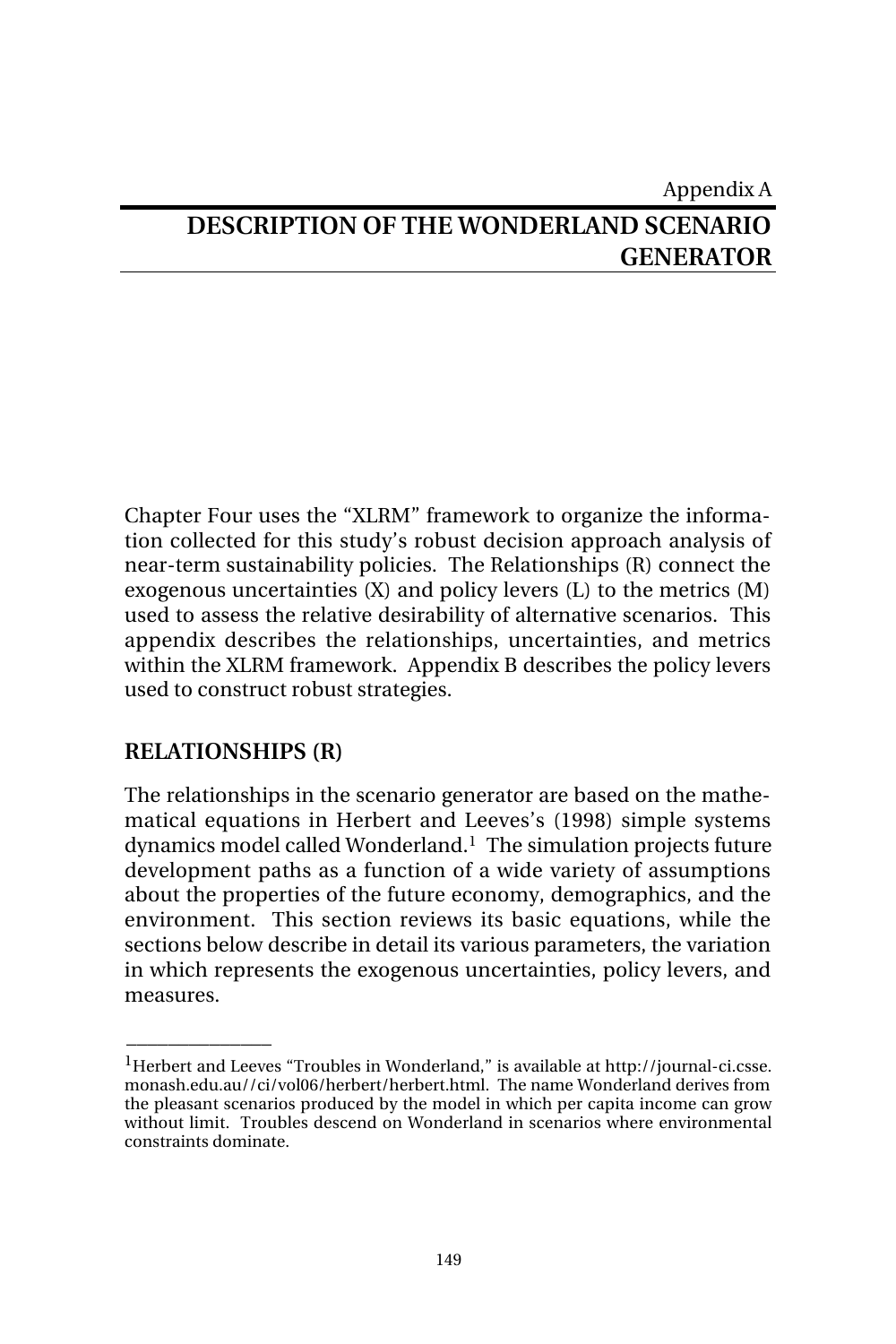Herbert and Leeves's Wonderland has an economic, population, and environmental module. We made several key modifications to improve the original model's ability to serve as the scenario generator for this study. First, two world regions are included to represent the current developed and currently developing countries. The dynamics of the two regions are coupled through their economic growth rates, their decoupling rates, and the state of their carrying capacities. Additional modifications include introducing an "inertia" that represents a delay in the time it takes for policy interventions to take effect and developing measures that value the output of alternative scenarios. The final addition is a representation of the way in which future generations may respond to concerns about sustainability.

### **Economy**

The economy in region  $r = N$  or S of the Wonderland scenario generator is represented by output per capita  $Y_{r,t}$  which grows at an exogenous rate  $\gamma_r$  which can be slowed by policy and environmental changes in each region. Thus

$$
Y_{r,t+1} = Y_{r,t} \left[ 1 + \gamma_r - \gamma_{r,t}^{adj} - \varphi_1 \gamma_{r',t}^{adj} \right]
$$
\n(A1)

where the drag on economic growth can be caused by decreases in the "carrying capacity" of the environment  $K_{r,t}$  and the imposition of any policies aimed at preserving the carrying capacity. We write

$$
\gamma_{r,t}^{adj} = \left(\gamma_r + \mu_r^{eff}\right)\left(1 - K_{r,t}\right)^{\lambda_r} + C_r \frac{\tau_{r,t}}{1 - \tau_{r,t}} + C_r^{disconnect}
$$
\n(A2)

where the coefficient  $C_r$  scales the amount that innovation policies (represented by the pollution tax  $\tau_{r,t}$ ) may slow growth;  $\mu_r^{\text{eff}}$  is a factor describing the rate at which decreases in the carrying capacity slows economic growth; and  $C_r^{disconnect}$  is the cost of policies, described in Equation (A16), that can reduce  $\mu_r^{\text{eff}}$ . The carrying capacity, whose dynamics are described by Equation (A9) below, is an abstraction representing the ability of the natural environment to support economic growth. It ranges in value from an undiminished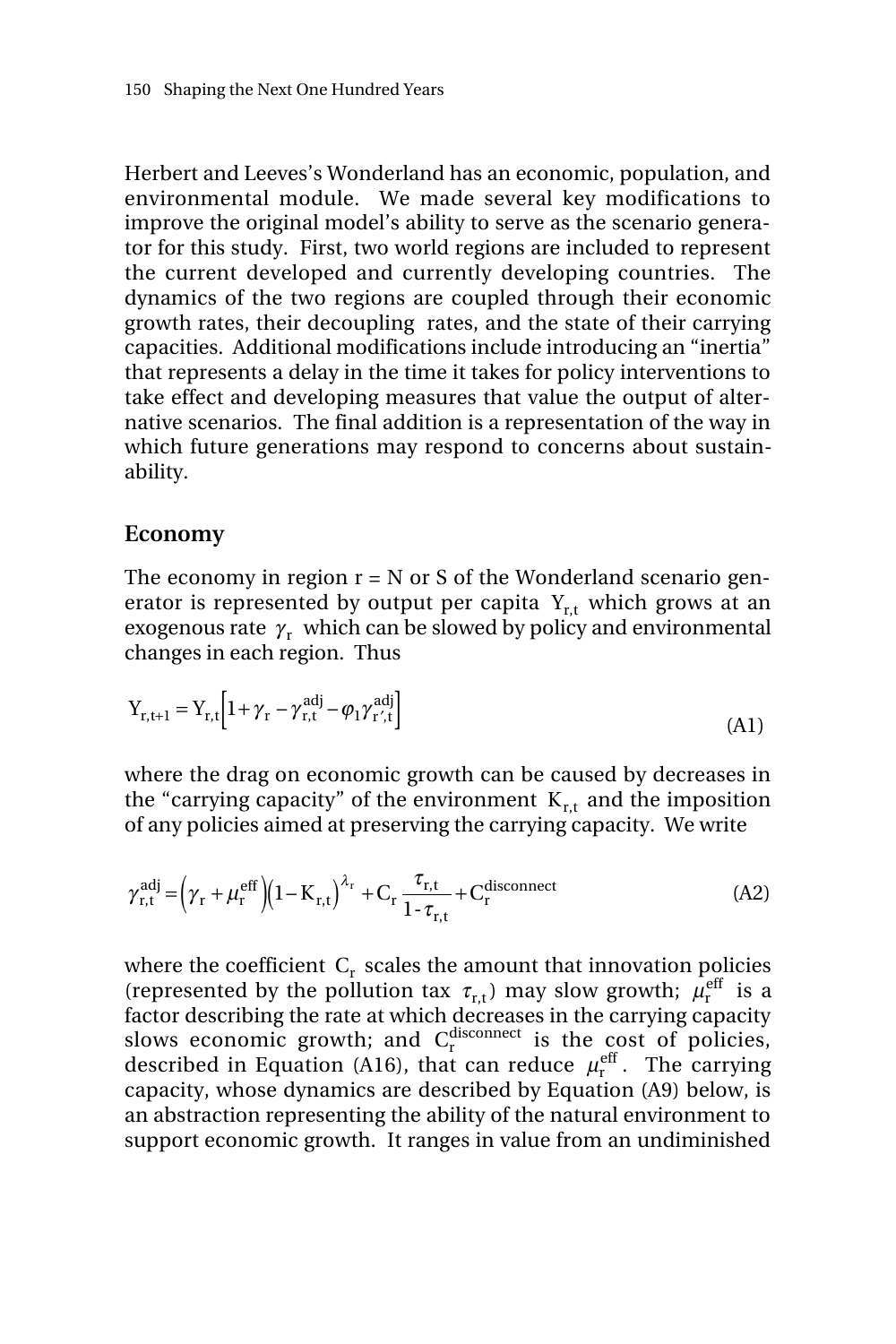1 to a totally depleted 0. The growth in region r can be affected by environmental changes and policy interventions in both the same region, r, and the other region,  $r'$ . The latter effect is proportional to the factor  $\varphi_1 ( 0 \le \varphi_1 \le 1 )$ , which characterizes the economic linkages between the regions.

## **Population**

The population in each region grows at a rate proportional to the difference between birth and death rates

$$
N_{r,t+1} = N_{r,t} \left[ 1 + \left\langle \frac{B_{r,t} - D_{r,t}}{1,000} \right\rangle \right],
$$
 (A3)

where the birth and death rates are functions of regional income and carrying capacity given by

$$
B_{r,t} = \beta_0 \left[ \beta_r - \left\langle \frac{e^{\beta Y_{r,t}}}{1 + e^{\beta Y_{r,t}}} \right\rangle \right]
$$
 (A4)

and

$$
D_{r,t} = \alpha_0 \left[ \alpha_1 - \left\langle \frac{e^{\alpha Y_{r,t}}}{1 + e^{\alpha Y_{r,t}}} \right\rangle \right] \left[ 1 + \alpha_2 \left( 1 - K_{r,t} \right)^{\theta} \right].
$$
 (A5)

We assume that the parameters in Equations (A4) and (A5) governing the dynamics of the population are the same for both regions.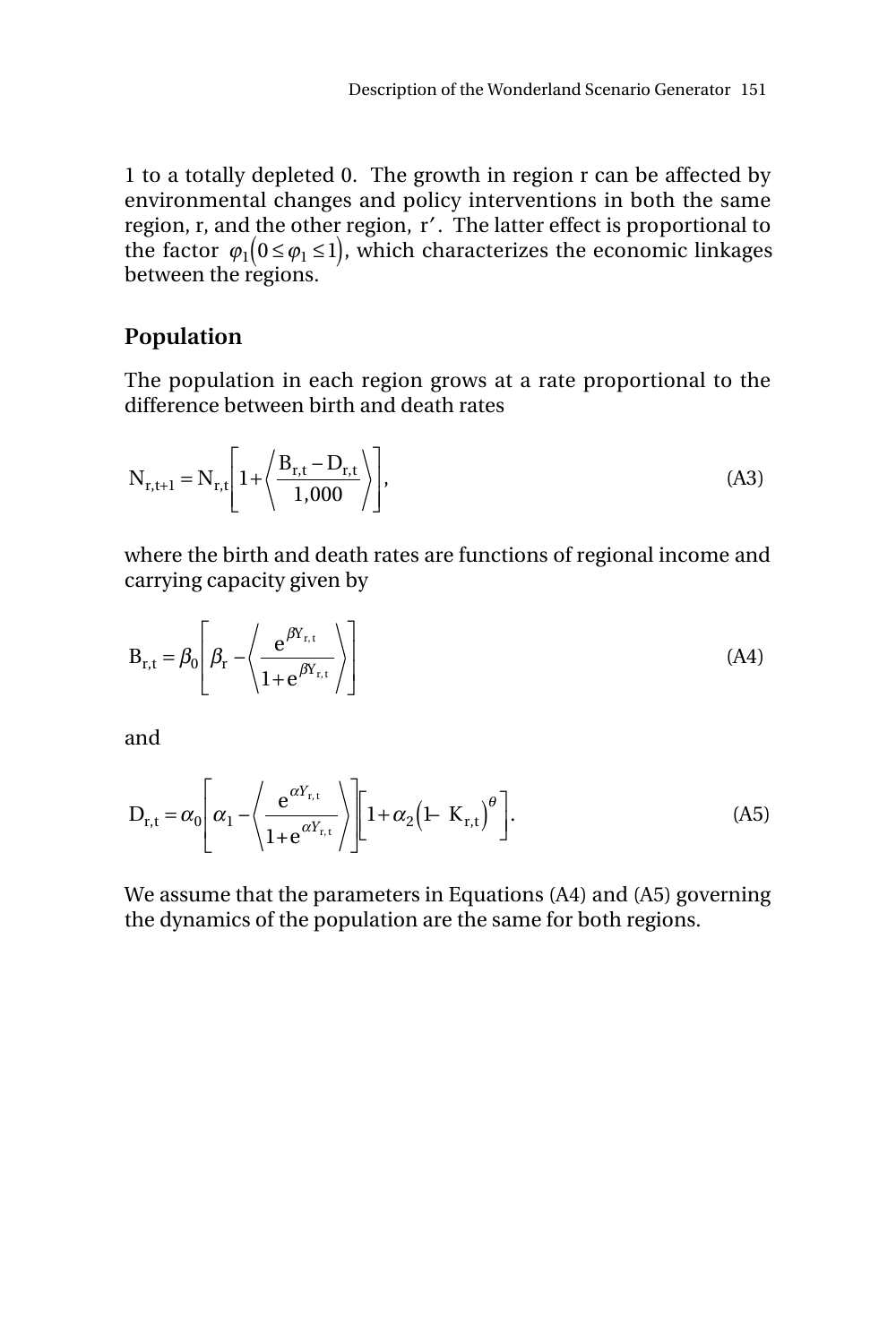### **Environment**

\_\_\_\_\_\_\_\_\_\_\_\_\_\_

The annual flow of pollutants in each region is given by the product of regional population, per capita output, and  $P_{rt}$  the pollution per unit output $2$ 

$$
F_{r,t} = N_{r,t} Y_{r,t} P_{r,t},\tag{A6}
$$

where the pollution per unit economic output improves due to the region's exogenous technology innovation  $\chi_{\rm r}$  (related to the decoupling rate as shown below) and the cumulative effects of innovation policies in both regions

$$
P_{r,t+1} = \left(1 - \tau_{r,t}^{eff} - \varphi_2 \tau_{r',t}^{eff}\right) \chi_r P_{r,t}.
$$
\n(A7)

The first two factors on the right-hand side of Equation (A7) are related to the policy-induced decoupling rate. The factor  $\varphi_2$  ( $0 \le \varphi_2 \le 1$ ) represents the extent to which improvements in innovation in one region flow to the other and where the cumulative effect of the innovation policy in region r is given by

$$
\tau_{\mathrm{r},\mathrm{t}}^{\mathrm{eff}} = \eta_{\mathrm{r}} \tau_{\mathrm{r},\mathrm{t}} + (1 - \eta_{\mathrm{r}}) \tau_{\mathrm{r},\mathrm{t}-1}^{\mathrm{eff}}.
$$
 (A8)

The inertia  $\eta_r$  can delay the full effect of the policy and can be an important determinant of the ability of future generations to adapt to sustainability challenges, as discussed below.

The annual flow of pollution can reduce the environmental carrying capacity, which also regenerates itself, according to the expression

<sup>2</sup>The Herbert and Leeves Wonderland model also includes a pollution control expenditure that can reduce the annual flow of pollution. We have dropped this factor because it is superseded by the response of future generations described in the next section.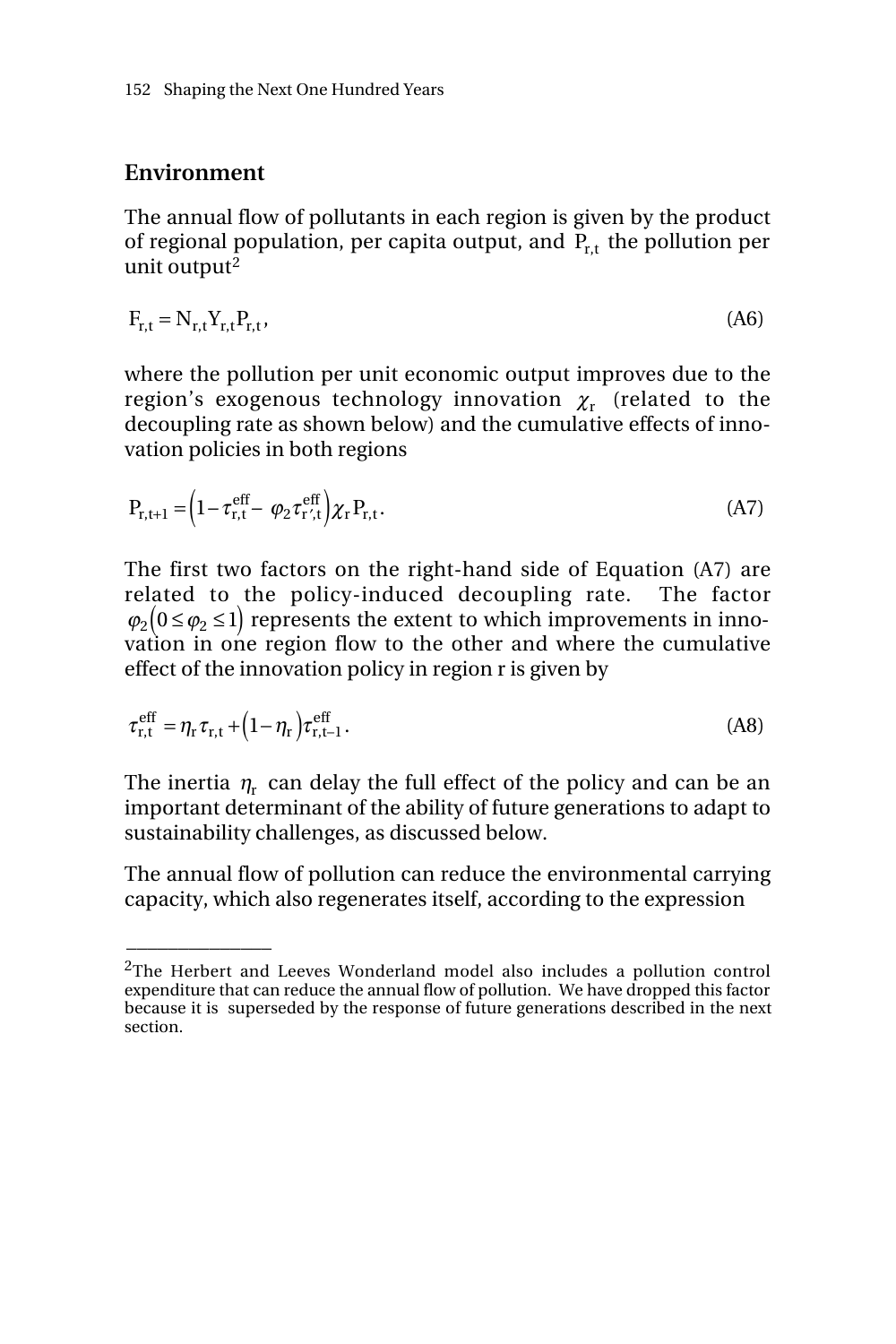$$
K_{r,t+1} = \frac{e^{ln\left(\frac{K_{r,t}}{1-K_{r,t}}\right) + \delta_r^{eff} K_{r,t}^{\rho_r} - \omega_r F_{r,t}}}{ln\left(\frac{K_{r,t}}{1-K_{r,t}}\right) + \delta_r^{eff} K_{r,t}^{\rho_r} - \omega_r F_{r,t}}
$$
(A9)

Whether carrying capacity grows or declines over time depends on whether the annual flow of pollution exceeds the sustainable level given by  $F_{\text{sustain,r}} = \delta_r^{\text{eff}} K_{r,t}^{\rho_r} / \omega_r$ . We assume that the level of sustainable pollution in one region can be affected by changes in the carrying capacity in the other region, so that

$$
\delta_{\rm r}^{\rm eff} = \delta_{\rm r} \left\{ 1 - \phi_3 \left[ 1 - \left( \frac{K_{\rm r',t}}{K_{\rm r',0}} \right)^{\rho_{\rm r'}} \right] \right\},\tag{A10}
$$

where the factor  $\varphi_3 ( 0 \le \varphi_3 \le 1 )$  represents the extent to which a decline in carrying capacity in one region affects the level of sustainable pollution in the other region.

We limit the carrying capacity to a maximum value of 0.999. If carrying capacity becomes too close to 1, the pollution flow can become what appears to be unrealistically brittle, allowing an overly large overshoot of the sustainable level of pollution and too great a strain on the ability of future generations to respond to changes in the carrying capacity.

#### **Response of Future Generations**

One of the most significant changes we made to the Wonderland scenario generator was to add a representation of the response of future generations to sustainability concerns. We assume that future generations will follow the policy set by today's decisionmakers until they detect concrete warning of an imminent sustainability problem. This puts the issue into the form of a two-period, adaptive-decision problem that, although crude, should capture the key features we wish to address.

In the Wonderland scenario generator, a region's carrying capacity grows to or remains at a high level  $(K_{r,t} \approx 1)$  until the annual flow of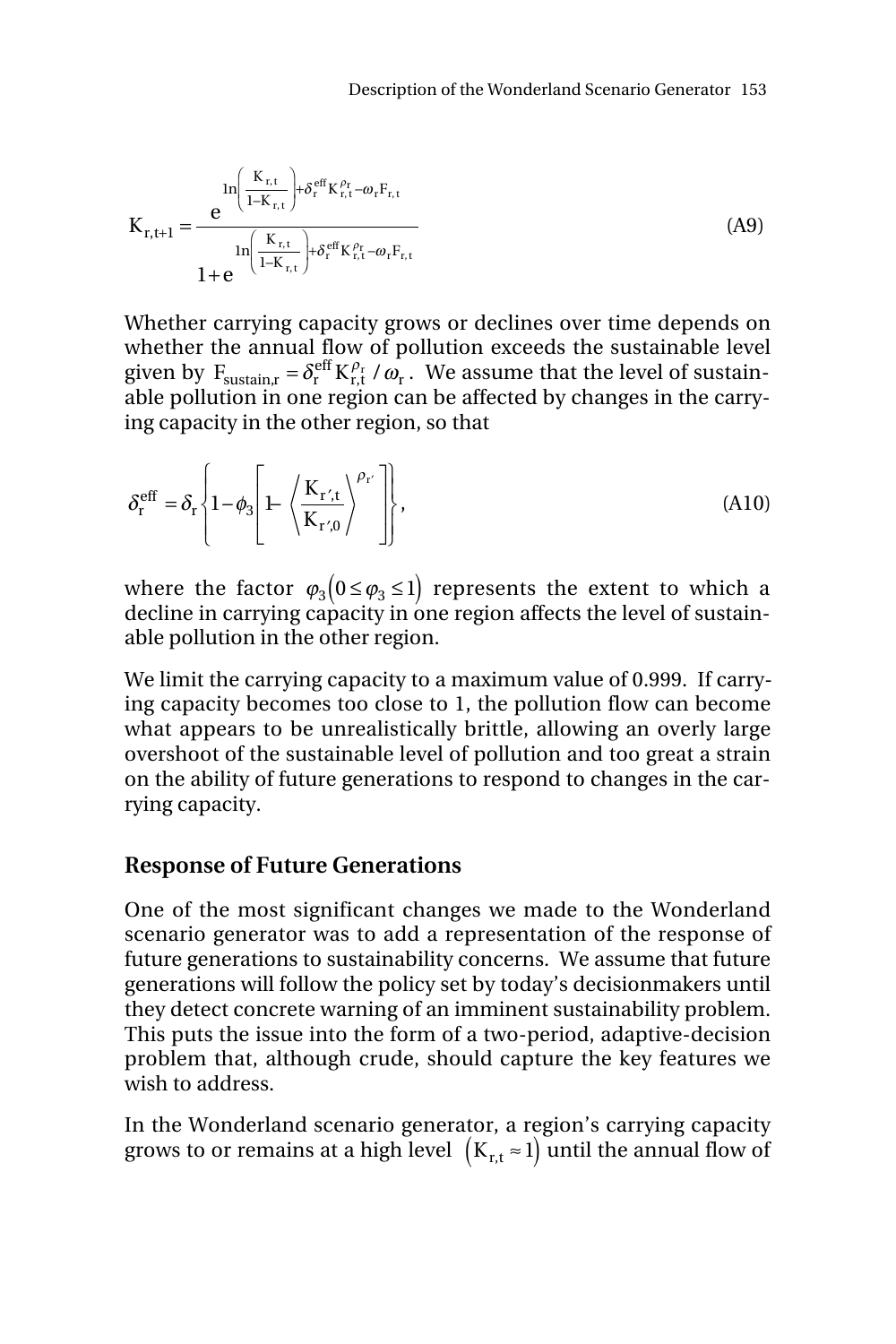pollution in that region exceeds the sustainable level, as described in Equation (A9). Once the sustainable flow is exceeded, the carrying capacity begins a slow-to-start, but rapidly accelerating decline, whose rate depends on the amount by which the annual flow exceeds the sustainable level. We assume that future (and present) decisionmakers are uncertain of the level of this sustainable flow and other key parameters describing the state of their world until they detect a decrease in their region's carrying capacity. Once such a change is detected, we assume decisionmakers can act with perfect information about these parameters. We assume that the decisionmaker can observe changes of  $\Delta_{K_r}$  or larger, so that the decisionmakers in a region start their second, perfect information decision period in the first time interval when  $K_{r,t-1} - K_{r,t} > \Delta_{K}$ .

We assume future decisionmakers act to maximize the expected, present value of their utility as they look out into the future. We write the utility of this future decisionmaker at time t as

$$
U_r(t) = \sum_{\tau=0}^{50} (1 - d_r)^{\tau} N_{r, t+\tau} \left\{ \left(1 - W_r^{\text{env}} \right) \left[ \frac{Y_{r, t+\tau}}{Y_{N,2000}} \right]^{1-\epsilon_r} + W_r^{\text{env}} \left[ K_{r, t+\tau} - 1 \right] \right\}, \text{(A11)}
$$

where d<sub>r</sub> is the discount rate used by decision makers in region r,  $\varepsilon_r$ is their marginal utility of additional income, and  $W_{r}^{\text{env}}$  is the weight they put on future changes in the environment as opposed to future increases in income. Both income and environmental terms are normalized with respect to present-day conditions in the developed world.

We assume future decisionmakers can take two actions to maximize their utility as expressed by Equation (A11). They can choose an innovation policy (represented by an annual tax,  $\tau_t$ , on the pollution flow), which, as shown in Equations (A6), (A7), and (A8) and Equation (A2), respectively, reduces the annual flow of pollution at the cost of slowing economic growth. In addition to any choice about the tax, future decisionmakers can also choose to invest in actions that will to some extent reduce the effects of environmental decline on economic growth. If such an investment is made at time  $t'$ , the environmental decline parameter in Equation (A2) is given by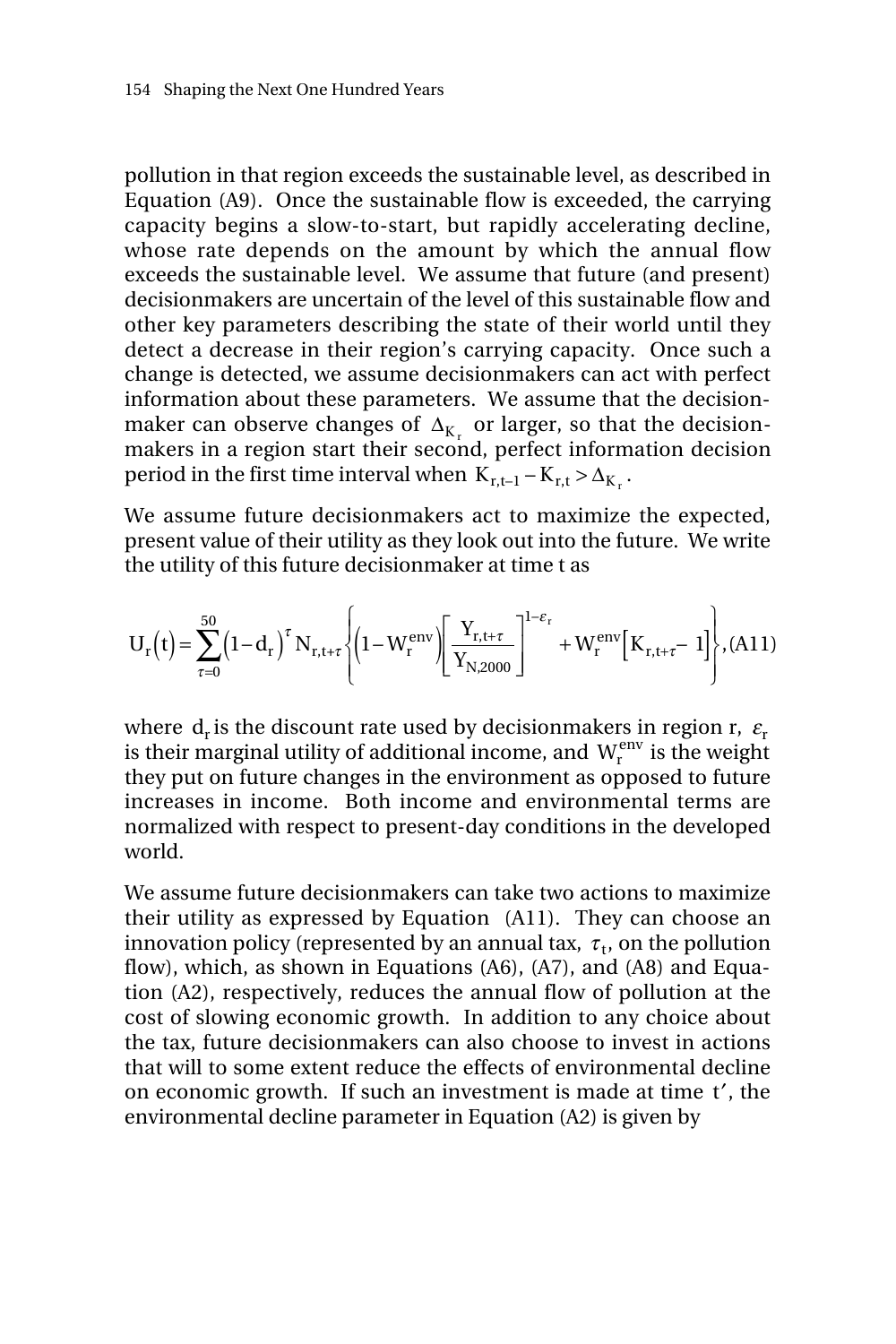$$
\mu_{\rm r,t}^{\rm eff} = \left(1 - r_{\rm r}^{\rm disconnect}\right)^{\rm t-t'} \mu_{\rm r},\tag{A12}
$$

where  $\rm\,r_{r}^{disconnect}$  is the rate at which dependence on the environment is reduced and  $\mu_r$  is the rate of decline in the absence of any policy intervention. The cost of such investments,  $c_r^{disconnect}$ , can slow economic growth as shown in Equation (A2).

Every five years, starting in the period they first detect a decline in carrying capacity, future decisionmakers can adjust the tax level or choose investments that reduce the effect of any collapse of environmental carrying capacity on subsequent economic growth. However, we assume that such investments are irreversible—that is, once made, they cannot be undone. In calculating the utility resulting from alternative choices, we assume that the decisionmakers in each region assume that the decisionmakers in the other region will continue their then-current policies indefinitely into the future.

## **UNCERTAINTIES (X)**

The exogenous uncertainties are represented by the range of plausible values for the input parameters to Wonderland. The CARs control panel for Wonderland lists the following parameter names to provide values for the factors in Equations (A1–A12):

## **Economic Parameters**

**Base\_Economic\_Growth\_Rate\_N** is the exogenous rate of economic growth given by the  $\gamma_N$  parameter in Equation (A1).

**Decoupling\_Rate\_N** is the rate at which technology innovation reduces pollution flow per unit output in the North. It is related to the innovation rate  $\chi_N$  in Equation (A7) by  $\chi_{\rm N}$  = 1– Decoupling\_Rate\_N.

**Convergence\_Year** is the year in which per capita income in the South reaches parity with that in the North. It is related to the  $\gamma_s$ parameter in Equation (A1) by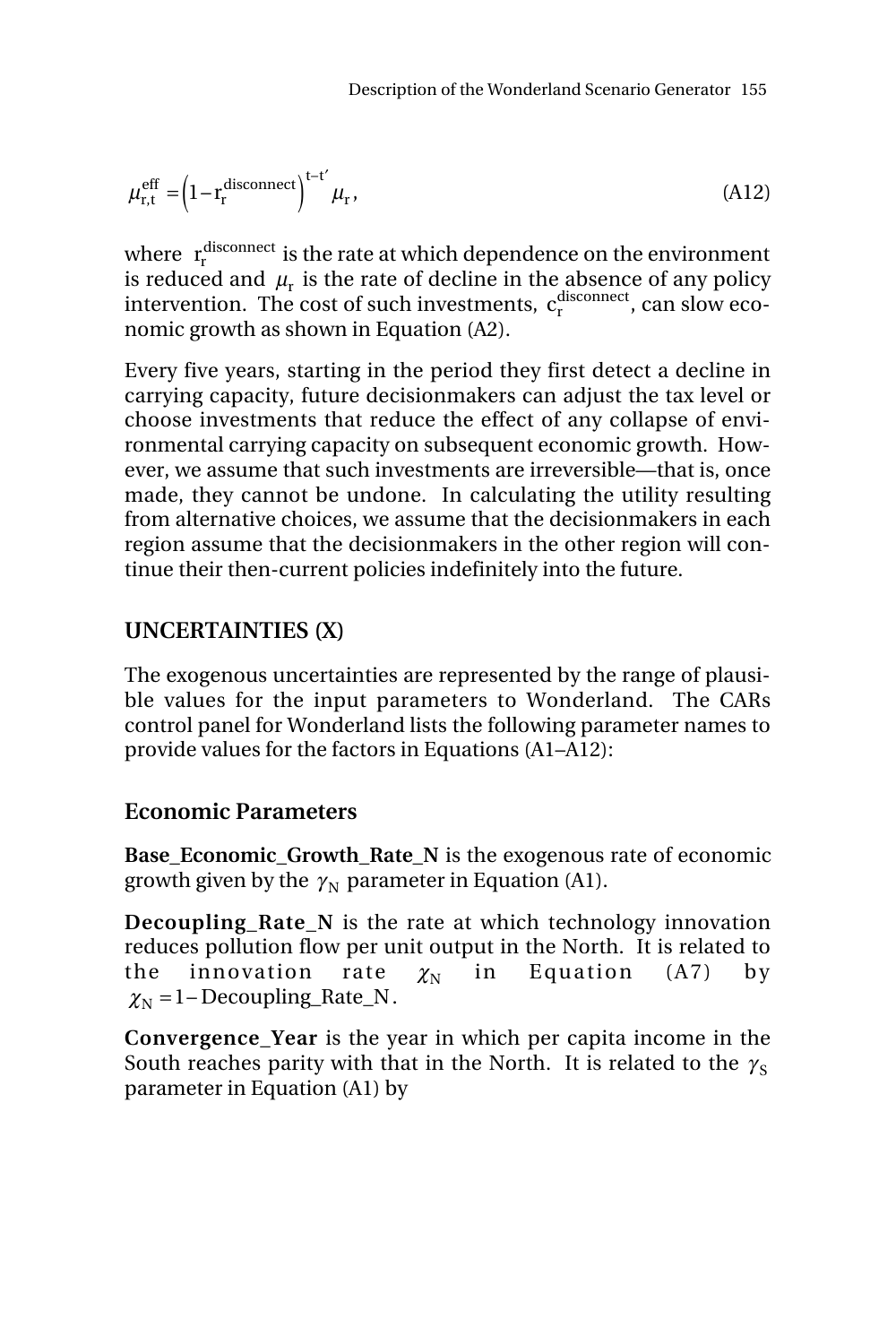$$
\gamma_{\rm S} = (1 + \gamma_{\rm N}) 6.93 \int_{\text{Convergence\_Year} - 2000}^{1} - 1,
$$

where 6.93 is the current ratio of income in North and South.

**Del\_Decouple\_Rate\_S** is the difference in the decoupling rates in North and South. It is related to the innovation rate  $\chi_{\rm s}$  in Equation (A7) by  $\chi_s = \chi_N - \text{Del\_Decoupling\_Rate\_S}.$ 

**Max\_Rate\_of\_Decline** is the maximum rate at which a decline in natural capital can reduce economic growth given by the  $\mu$  parameter in Equation (A2). There are separate values for each region.

Flatness of Initial Decline governs the steepness of the initial drop in economic growth, given by the exponent  $\lambda$  in Equation (A2). There are separate values for each region.

**Cost\_to\_Speed\_Decoupling** governs the effect of innovation policies (represented by pollution taxes) on growth, given by the C parameter in Equation (A2). There are separate values for each region.

**Inertia** governs the time it takes for pollution taxes to achieve their full effect on the flow of pollution. The  $\eta$  parameter above is given by  $\eta = \ln(50)$  Inertia. Inertia ranges from 0 to 50 years with a nominal value of 20 years. There are separate values for each region.

**Econ\_link** governs the extent to which economic changes in one region affect the other, given by the  $\varphi_1$  parameter in Equation (A1).

**Tech\_link** governs the extent to which innovation rate changes in one region affect the other, given by the  $\varphi_2$  parameter in Equation (A7).

## **Population Parameters**

**Poor\_Deathrate** is the population's death rate at small output per capita.

**Rich Deathrate** is the population's death rate at high output per capita.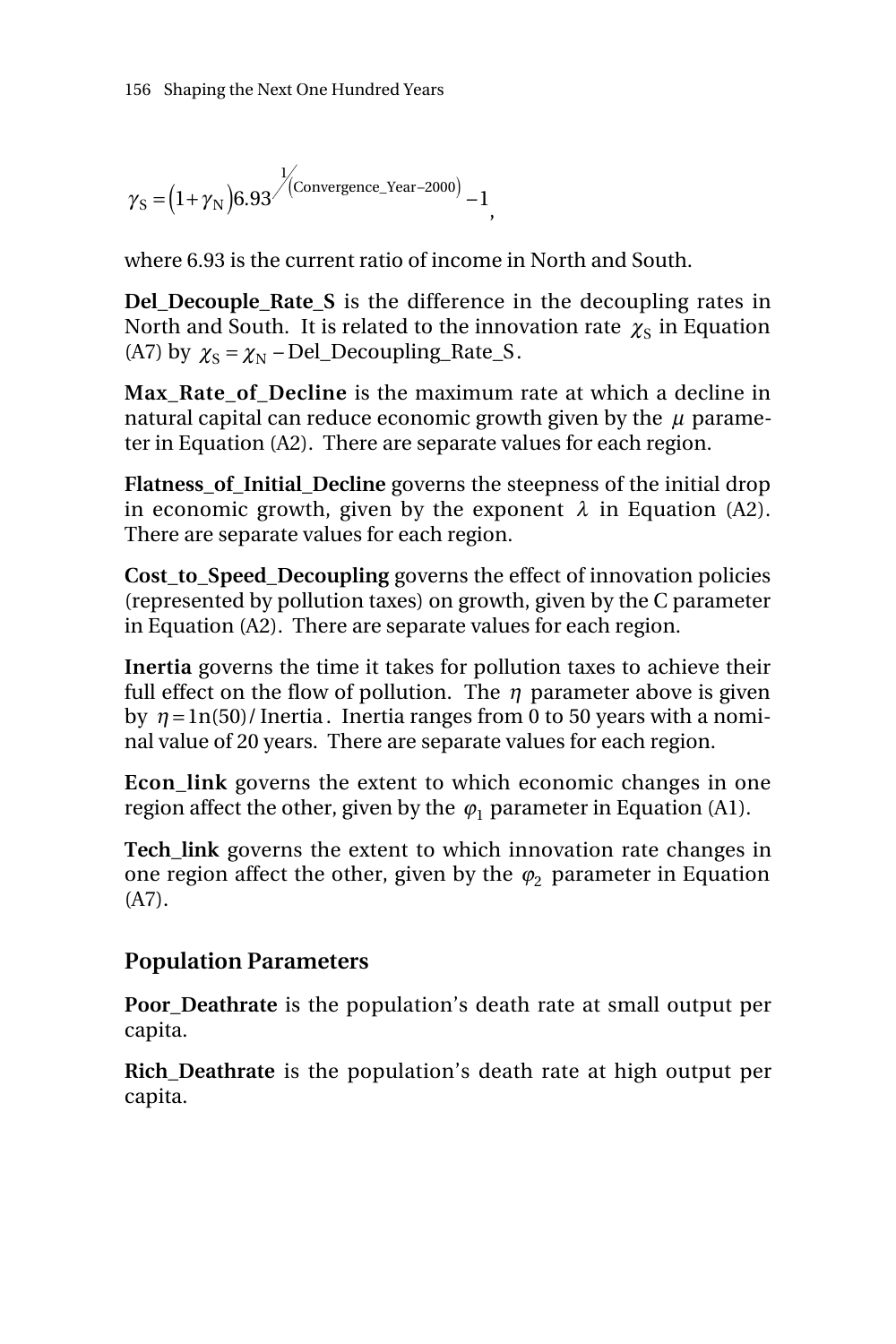**Income\_for\_Rich\_Deathrate** is the output needed to yield the Rich\_Deathrate.

The Wonderland parameters in Equation (A5) are related to these parameters by the following:

$$
\alpha = \ln \left[ \frac{1 - 01}{.01} \right] / \text{income\_for\_Rich\_Deathrate}
$$

 $\alpha_0 = 2($  Poor\_Deathrate – Rich\_Deathrate)

$$
\alpha_1 = \frac{2\text{Poor}\_\text{Deathrate} - \text{Rich}\_\text{Deathrate}}{\alpha_0}.
$$

**Max\_Deathrate\_Increase** is the maximum increase in death rate due to a decline in natural capital, given by the  $\alpha_2$  parameter in Equation  $(A5)$ .

**Flatness\_of\_Increase** governs the steepness of the initial increase in death rate as natural capital first begins to decline, given by the  $\theta$ exponent in Equation (A5).

**Poor\_Birthrate** is the birthrate at zero output per capita.

**Rich\_Birthrate** is the birthrate at high output per capita.

**Income\_for\_Rich\_Birthrate** is the output needed to yield the Rich\_Birthrate.

The Wonderland parameters in Equation (A4) are related to these parameters by the following:

$$
\beta = \ln \left[ \frac{1 - 01}{.01} \right] / \text{Income\_for\_Rich\_Birthrate}
$$

 $\beta_0 = 2($  Poor\_Birthrate – Rich\_Birthrate)

$$
\beta_1 = \frac{(2\text{Poor}\_Birthrate} - \text{Rich}\_Birthrate)}{\alpha_0}.
$$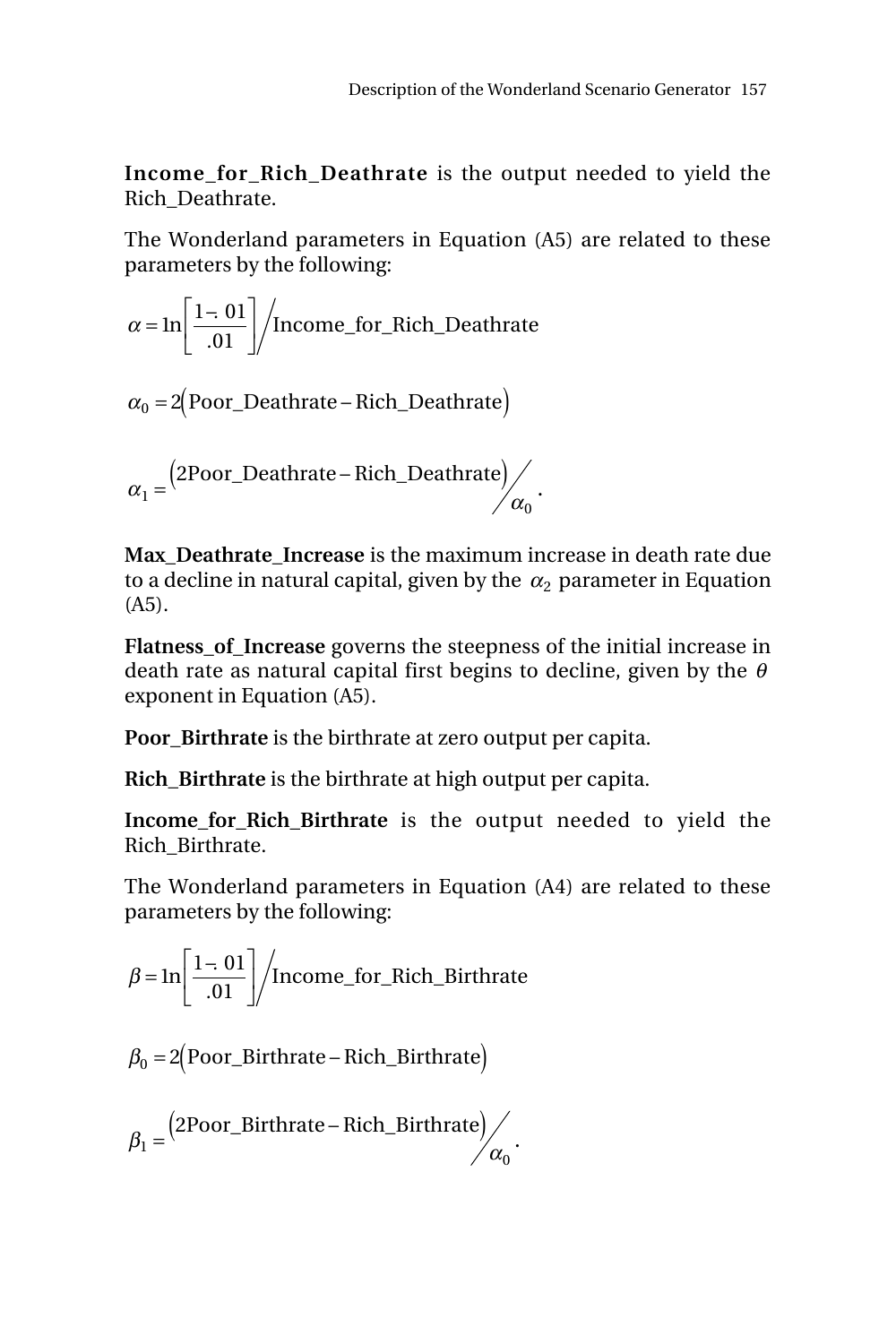## **Environment Parameters**

**Sustainable\_Pollution** is the sustainable level of pollution, F<sub>sustain</sub>. There are separate values for each region.

**Rate\_of\_Drop** is the rate at which natural capital falls when pollution flows are above the sustainable level. Specifically, it is the rate of decline when natural capital is equal to 0.99 and the pollution flow is 10 percent above  $F_{\text{sustain}}$ . There are separate values for each region.

**Change\_in\_F\_Sustain** is the change in  $F_{\text{sustain}}$  when natural capital is cut in half. When it is less than one,  $\rm F_{sustain}$  drops with declining natural capital. When it is greater than one,  $F_{\text{sustain}}$  increases with declining natural capital. There are separate values for each region.

The Wonderland parameters in Equation (A9) are related to these parameters by the following:

$$
\rho = \frac{\ln(\text{Change\_in\_F\_Sustain})}{\ln(0.5)}
$$

$$
\delta = \frac{1}{2.1} \ln[99 \text{Rate\_of\_Drop}]
$$

$$
\omega = \delta_{\text{Sustainable\_Pollution}}.
$$

**Env\_link** governs the extent to which environmental changes in one region affect the other, given by the  $\varphi_3$  parameter in Equation (A10).

## **Future Response**

**Future\_Action** specifies the type of future response in region r. It can specify no future response (No Response), a future response based on innovation policies that increase decoupling rates only (Decoupling), and a future response that can employ both decoupling as well as investments that reduce any effects of environmental degradation on economic growth (Decouple+Adapt). There are separate values for each region.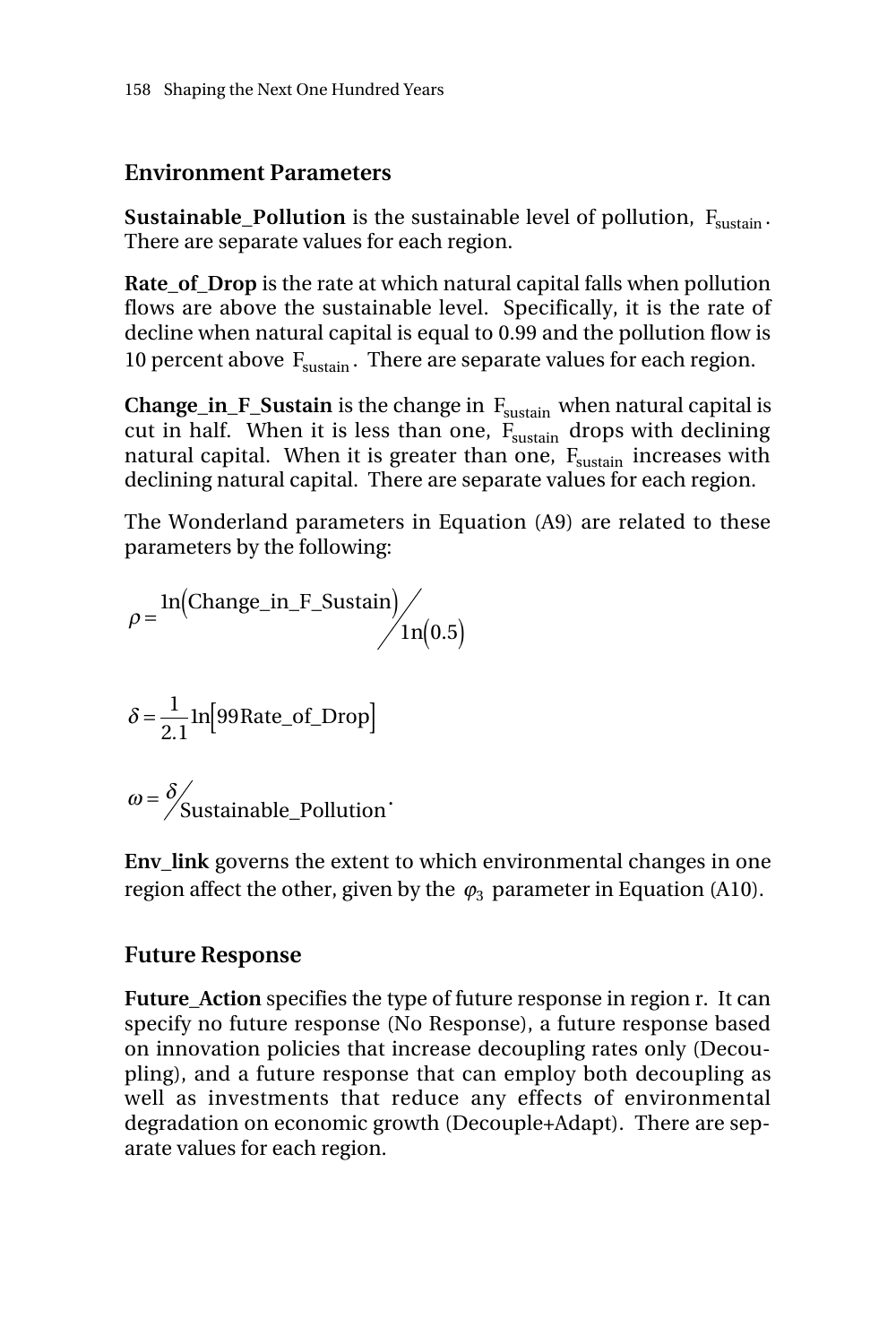**Detect\_Capital\_Change,**  $\Delta_K$ , is the minimum decline in natural capital detectable by the adaptive decision strategy. There are separate values for each region.

Future discount, d, is the discount rate used by future decisionmakers in calculating the utility they will get from alternative policies. There are separate values for each region.

**Income\_utility,**  $\varepsilon$ , is the marginal utility future decisionmakers get from an increase in output per capital. There are separate values for each region.

Weight\_env, W<sup>env</sup>, is the weight future decisionmakers place on environmental change as opposed to income increases. There are separate values for each region.

Table A.1 lists the range of values we used for each of these parameters in this study. For each parameter the table lists the nominal value used for all the visualizations in this study, except where otherwise specified. The table also lists the low and high values used to constrain the searches and the experimental designs used for the sensitivity analyses. For some parameters, these high, low, and nominal values were chosen based on available data. For instance, the discussion surrounding Figure 5.1 provides our estimates of plausible ranges for the economic growth and decoupling rate parameters. Where data was not readily available, it was sufficient for the purposes of this demonstration exercise to take nominal values from Herbert and Leeves (1998) and arbitrarily choose high and low values to define the parameter ranges.

## **MEASURING OUTCOMES (M)**

\_\_\_\_\_\_\_\_\_\_\_\_\_\_

In this report we also added to the original Wonderland model measures to compare the desirability of alternative long-term futures.3 The first is a Quasi-HDI measure, a weighted, discounted average of the annual improvement in four factors: net output per capita (that

 $3$ These measures are actually described in the Wonderland "run method," the computer code that connects the simulation to the CARs software environment.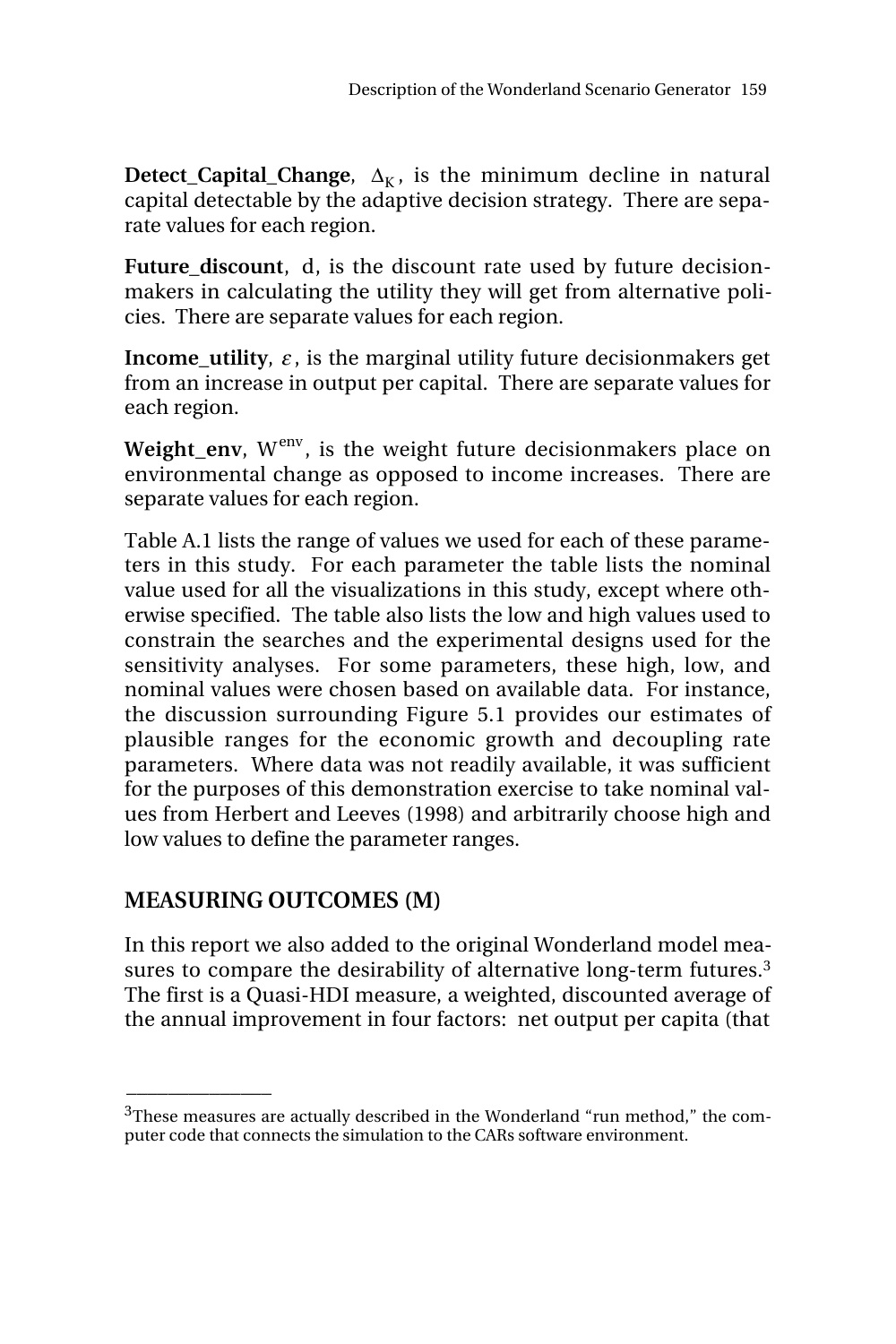### **Table A.1**

### **Uncertain Parameters in Wonderland Scenario Generator**

| Parameter                    | North              | South            |  |
|------------------------------|--------------------|------------------|--|
| Economy                      |                    |                  |  |
| Base_Economic_Growth_Rate_N  | 0%, 1.5%, 4%       | <b>NA</b>        |  |
| Decoupling_Rate_N            | $-1\%, 1.5\%, 5\%$ | <b>NA</b>        |  |
| Convergence_Year             | <b>NA</b>          | 2050, 2140, 2400 |  |
| Del_Decouple_Rate_S          | <b>NA</b>          | $-3\%$ , 1%, 3%  |  |
| Max_Rate_of_Decline          | 0%, 3%, 16%        | 0%, 3%, 16%      |  |
| Flatness_of_Initial_Decline  | 0, 2, 4            | 0, 2, 4          |  |
| Cost_to_Speed_Decoupling     | 0, 0.001, 0.01     | 0, 0.001, 0.01   |  |
| Inertia                      | 5, 30, 50 years    | 5, 30, 50 years  |  |
| Econ_link                    | 0, 0.5, 1          | <b>NA</b>        |  |
| Tech_link                    | 0, 0.5, 1          | <b>NA</b>        |  |
| Population                   |                    |                  |  |
| Poor Deathrate               | 15, 20, 25         | NA               |  |
| Rich Deathrate               | 5, 15, 30          | NA               |  |
| Income_for_Rich_Deathrate    | \$5, \$10, \$50    | NA               |  |
| Max_Deathrate_Increase       | 0, 1, 10           | NA               |  |
| Flatness_of_Increase         | 0, 15, 100         | <b>NA</b>        |  |
| Poor Birthrate               | 30, 35, 40         | NA               |  |
| Rich Birthrate               | 5, 15, 20          | <b>NA</b>        |  |
| Income_for_Rich_Birthrate    | \$10, \$40, \$100  | <b>NA</b>        |  |
| Environment                  |                    |                  |  |
| Sustainable Pollution        | 0, 2, 10           | 0, 2, 10         |  |
| Rate_of_Drop                 | 0, 0.005, .01      | 0, 0.0005, 01    |  |
| Change_in_F_Sustain          | 0.5, 0.871, 1.3    | 0.5, 0.871, 1.3  |  |
| Env_link                     | 0, 0, 1            | NA               |  |
| <b>Future Decisionmakers</b> |                    |                  |  |
| Future_Action                | No Response,       | No Response,     |  |
|                              | Decouple,          | Decouple,        |  |
|                              | Decouple+Adapt     | Decouple+Adapt   |  |
| Detect_Capital_Change        | 0%, 1%, 10%        | 0%, 1%, 10%      |  |
| Future discount              | 0%, 2%, 10%        | 0%, 2%, 10%      |  |
| Income_utility               | 0, 0, 1            | 0, 0, 1          |  |
| Weight_environment           | 0, 0, 1            | 0, 0, 1          |  |
| Disconnect cost              | 0, 0.2, 10         | 0, 0.2, 10       |  |
| Disconnect_rate              | 0, 0.1, 0.2        | 0, 0.1, 0.2      |  |

NOTE: Triplets of numbers show low, nominal, and high parameter values. (For Future\_Action, the nominal value is Decouple+Adapt.)

is, output minus environmental control costs), death rates, the annual flow of pollution, and the carrying capacity. The second is a "Worst Decade" measure, a weighted average of the worst 10-year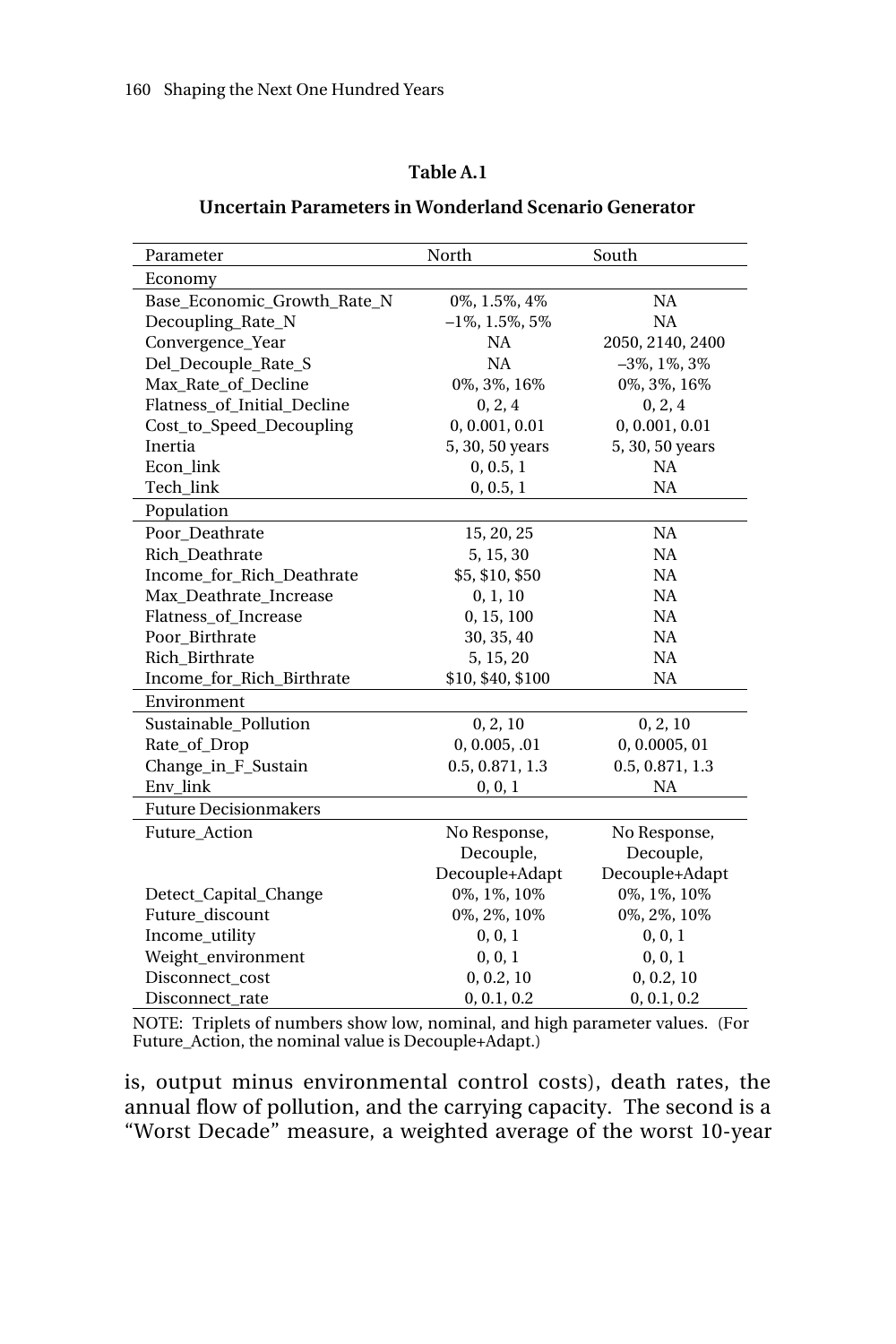decrease in the net output per capita, death rate, and pollution flow time series. Each measure is a weighted average of each time series in each region.

The Quasi-HDI measure is given by

Quasi-HDI<sub>τ</sub> =  
\n
$$
W_N \sum_{t=0}^{Last\_Year} (1-d)^t Index_{N,t+\tau} + (1-W_N) \sum_{t=0}^{Last\_Year} (1-d)^t Index_{S,t+\tau},
$$
\n(A13)

where the index for each region is given by

$$
Index_{r} = W_{1}\left(\frac{Y_{r,t}}{Y_{r,t-1}} - 1\right) + W_{2}\left(\frac{D_{r,t-1}}{D_{r,t}} - 1\right) + W_{3}\left(\frac{F_{r,t-1}}{F_{r,t}} - 1\right) + W_{4}\left(\frac{K_{r,t}}{K_{r,t}} - 1\right)
$$
 (A14)

The first term is proportional to changes in income per capita. The second, death rate term is a proxy for lifespan in the actual HDI measure. The two pollution terms allow an environmental component, which can depend on the annual flow of pollution or the state of the carrying capacity. The Worst Decade measure uses the same components as the Quasi-HDI measure and is given by

$$
Crash_t = W_N Index_{N,t} + (1 - W_N)Index_{S,t},
$$
\n(A15)

where the index for each region is given by

$$
Index_{r,t} = \nW_{1} \nMin_{t < T < Last\_Year} \left[ \left( \frac{Y_{r,T}}{Y_{r,T-10}} \right)^{1/10} - 1 \right] + W_{2} \nmin_{t < T < Last\_Year} \left[ \left( \frac{D_{r,T}}{D_{r,T-10}} \right)^{1/10} - 1 \right]. (A16)
$$
\n
$$
+ W_{3} \nMin_{t < T < Last\_Year} \left[ \left( \frac{F_{r,T-10}}{F_{r,T}} \right)^{1/10} - 1 \right] + W_{4} \nmin_{t < T < Last\_Year} \left[ \left( \frac{K_{r,T}}{K_{r,T-10}} \right)^{1/10} - 1 \right]
$$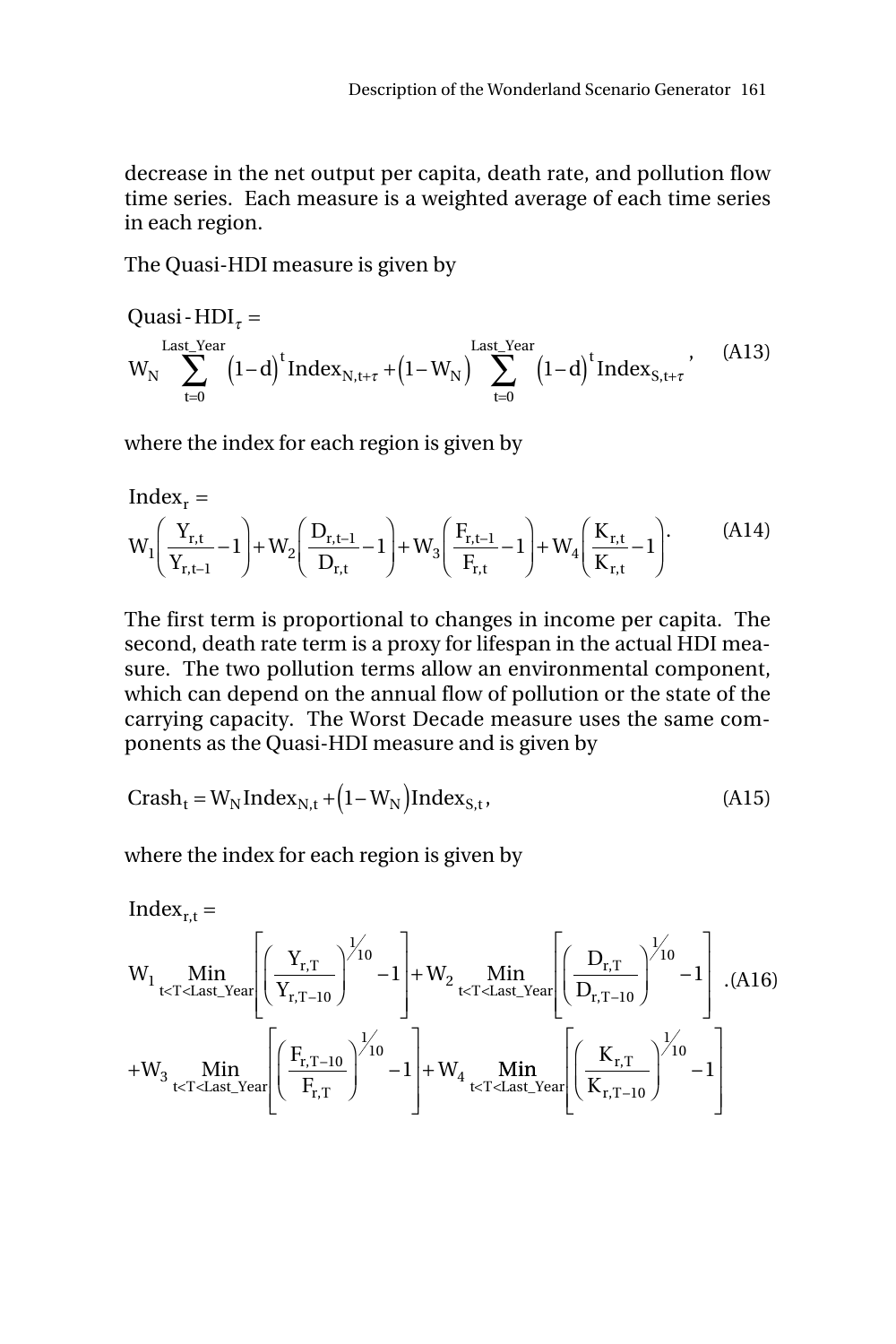The CARs control panel for the Wonderland Scenario generator lists the following parameter names to provide input to Equations (A13– A16):

**Measure** specifies the choice of output measure, either Quasi-HDI or Crash.

**Vantage** is the year from which the measures are assessed. It can take values of "Today," "Milestone Year," "Year Adaptive Begins," 2025, and 2050.

**Weight\_North** is the weight  $W_N$  placed on the North as opposed to South outputs.

**Weight\_Output** is the weight  $W_1$  on the output per capita term.

**Weight\_LifeSpan** is the weight  $W_2$  on the death rate term.

**Weight\_Env** is the weight  $W_3$  on the pollution term.

**Weight\_Capacity** is the weight  $W_4$  on the carrying capacity term.

**Discount Rate** is the discount rate d used in the HDI-like measure.

Last Year is the last year considered by the HDI-like and crash measures.

In this study, we used the Quasi-HDI measure to describe four different value systems—North Quasi-HDI, World Quasi-HDI, North Green-HDI, World Green-HDI—that roughly characterize the values of the diverse participants in the sustainability debate. Table A.2 shows the parameters used to describe each of the value systems.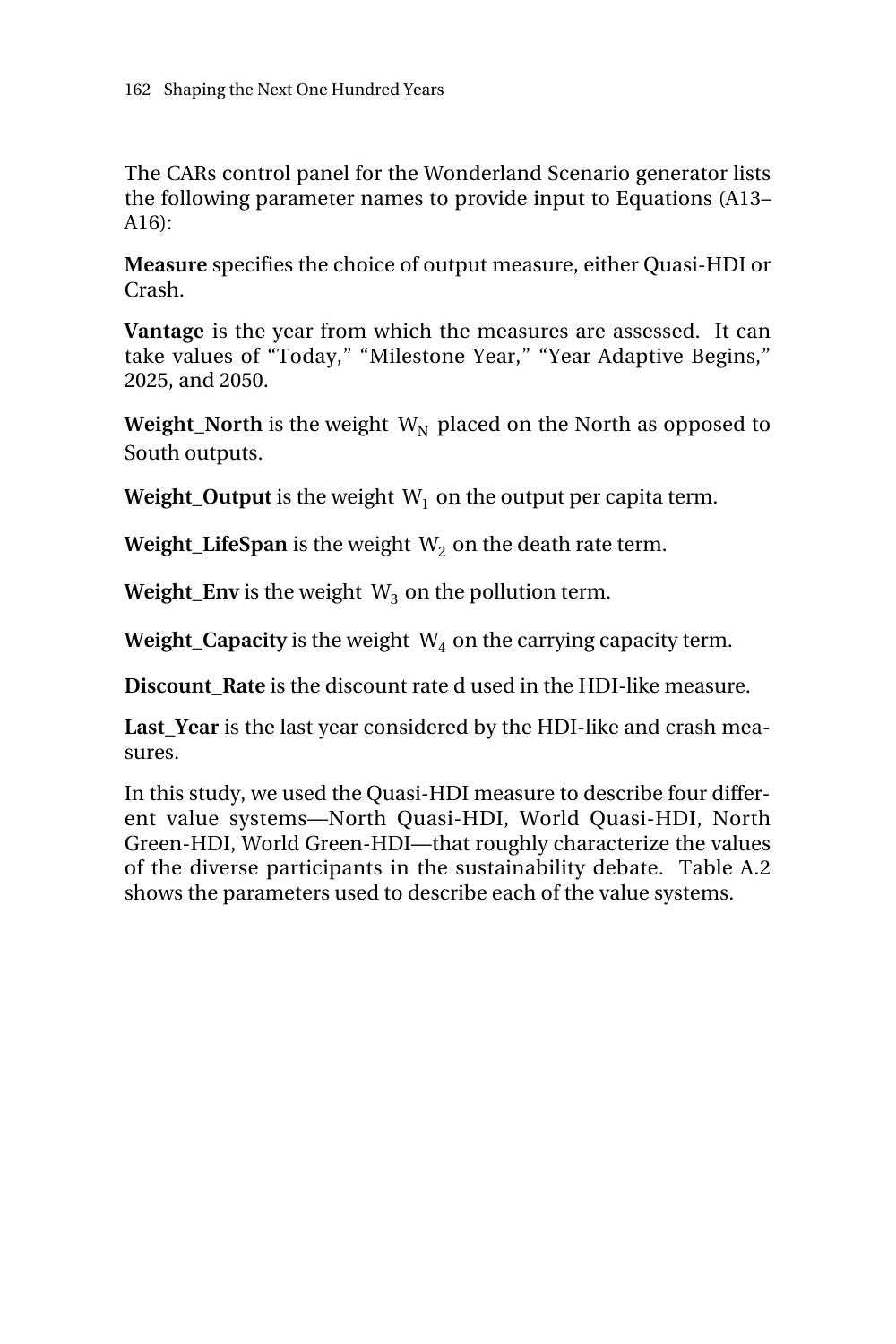## **Table A.2**

## **Parameter Values Defining Four Measures Used in This Report**

|                 | North Quasi-<br><b>HDI</b> | World Ouasi-<br><b>HDI</b> | North Green-<br>HDI | World Green-<br>HDI |
|-----------------|----------------------------|----------------------------|---------------------|---------------------|
| Measure         | Ouasi-HDI                  | Ouasi-HDI                  | Ouasi-HDI           | Ouasi-HDI           |
| Last Year       | 100                        | 100                        | 100                 | 100                 |
| Vantage         | Today                      | Today                      | Today               | Today               |
| Weight_North    | 1.0                        | 0.2                        | 1.0                 | 0.2                 |
| Weight_Output   | 1.0                        | 1.0                        | 1.0                 | 1.0                 |
| Weight_LifeSpan | 1.0                        | 1.0                        | 1.0                 | 1.0                 |
| Weight_Env      | 0.0                        | 0.0                        | 0.0                 | 0.0                 |
| Weight_Capacity | 0.0                        | 0.0                        | 1.0                 | 1.0                 |
| Discount Rate   | 2%                         | $2\%$                      | $2\%$               | $2\%$               |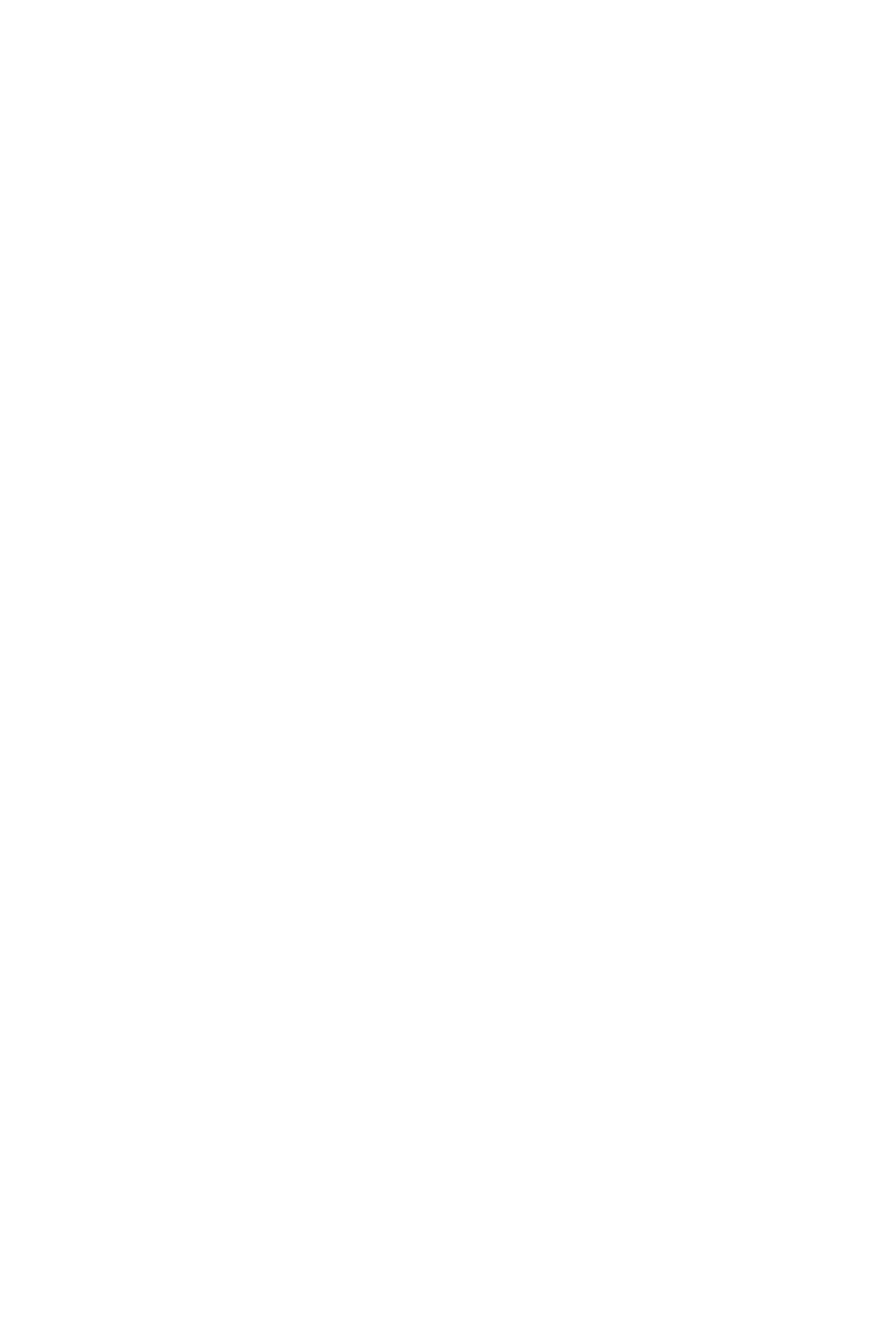This appendix provides more details on the assessment of robust strategies presented in Chapter Five.

# **REPRODUCING THE GSG SCENARIOS**

The "Overview" section of Chapter Five reproduces the three Global Scenario Group (GSG) scenarios using the Wonderland scenario generator. Table B.1 lists the input parameter values that generate the time trajectories shown in Figure 5.2. The table divides the parameters into four categories: economy, population, environment, and the response of future decisionmakers. We chose the values used here through manual experimentation, starting with the nominal parameters values presented in Appendix A and making the minimal changes needed to reproduce as best as possible the economic and population trajectories shown in Figure 2.1. There is no claim that these are a unique set of parameters that reproduce the GSG scenarios.

The italicized entries in the table show parameters that differ among the three scenarios. In particular, Conventional World and Barbarization have faster overall economic growth rates, but the South reaches economic parity with the North 40 years earlier in Great Transitions. The exogenous decoupling rates in Barbarization are slower than in the other two futures. The rates at which an environmental collapse drags down the economy, Max\_Rate\_of\_Decline, is higher in Barbarization than in the other two cases.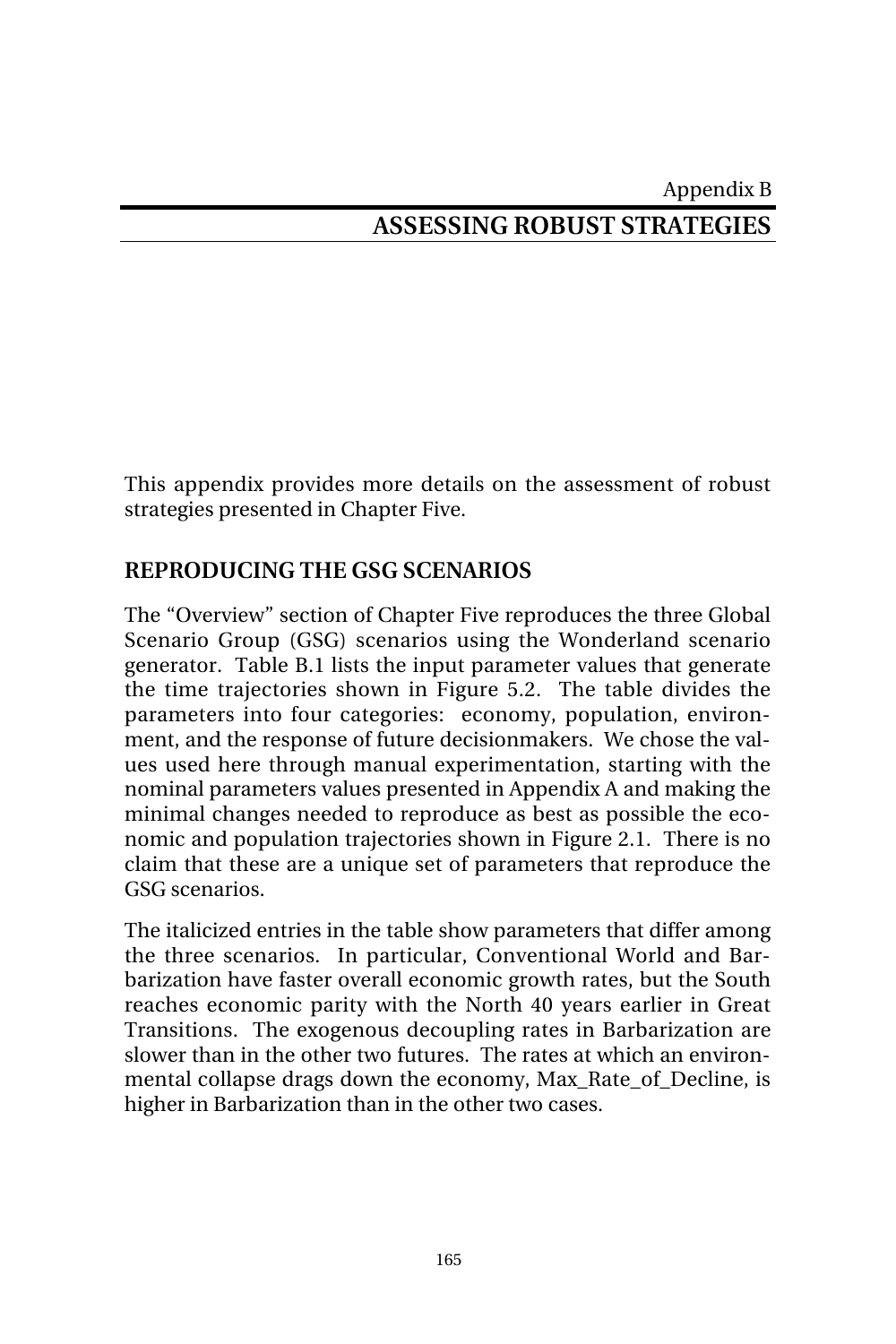### **Table B.1**

## **Parameters Describing GSG Scenarios with Wonderland Scenario Generator**

|                               | Conventional   |                | Great          |
|-------------------------------|----------------|----------------|----------------|
|                               | World          | Barbarization  | Transition     |
| Economy                       |                |                |                |
| Base_Economic_Growth_Rate_N   | 1.80%          | 1.80%          | 1.20%          |
| Decoupling_Rate_N             | 1.50%          | 1.10%          | 1.50%          |
| Max_Rate_of_Decline_N         | 3%             | 4%             | 3%             |
| Flatness_of_Initial_Decline_N | $\overline{c}$ | $\overline{c}$ | $\overline{c}$ |
| Cost_to_Speed_Decoupling_N    | 0.001          | 0.001          | 0.001          |
| Inertia_N                     | 30             | 30             | 30             |
| Convergence_Year              | 2140           | 2140           | 2100           |
| Del_Decouple_Rate_S           | 1%             | 1%             | 1%             |
| Max_Rate_of_Decline_S         | 3%             | 4%             | 3%             |
| Flatness_of_Initial_Decline_S | $\overline{2}$ | 2              | 2              |
| Cost_to_Speed_Decoupling_S    | 0.001          | 0.001          | 0.001          |
| Inertia_S                     | 30             | 30             | 30             |
| econ_link                     | 50%            | 50%            | 50%            |
| tech link                     | 50%            | 50%            | 50%            |
| Population                    |                |                |                |
| Poor_Deathrate                | 20             | 20             | 20             |
| Rich_Deathrate                | 15             | 15             | 10             |
| Income_for_Rich_Deathrate     | 10             | 10             | 10             |
| Max_Deathrate_Increase        | $\mathbf{1}$   | $\mathbf{1}$   | $\mathbf{1}$   |
| Flatness_of_Increase          | 15             | 15             | 15             |
| Poor Birthrate                | 35             | 35             | 35             |
| Rich Birthrate                | 15             | 15             | 10             |
| Income_for_Rich_Birthrate     | 40             | 40             | 17             |
| Environment                   |                |                |                |
| Sustainable_Pollution_N       | 2.00           | 1.25           | 2.00           |
| Drop_Rate_N                   | 0.0005         | 0.0005         | 0.0005         |
| Change_in_F_Sustain_N         | 0.871          | 0.871          | 0.871          |
| Sustainable_Pollution_S       | 2.00           | 1.50           | 2.00           |
| Drop_Rate_S                   | 0.0005         | 0.0005         | 0.0005         |
| Change in F Sustain S         | 0.871          | 0.871          | 0.871          |
| $env$ _link                   | 0%             | 50%            | 0%             |
| Future_Response               |                |                |                |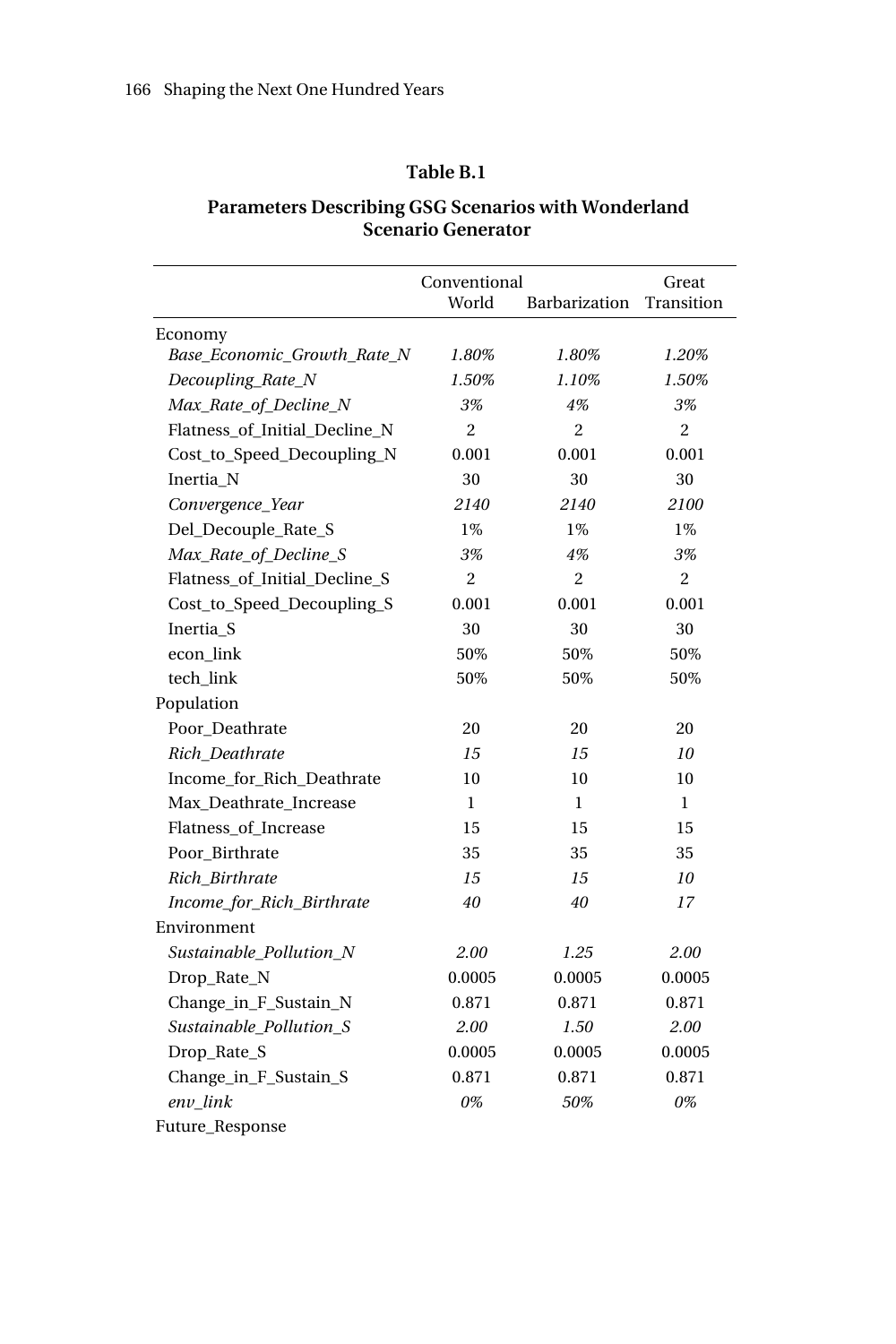|                                              | Conventional<br>World | <b>Barbarization</b> | Great<br>Transition |
|----------------------------------------------|-----------------------|----------------------|---------------------|
| Future Action N                              | Decouple+<br>Adapt    | Decouple+<br>Adapt   | Decouple+<br>Adapt  |
| Detect_Capital_Change_N<br>Future Discount N | $1.0\%$<br>$2.0\%$    | 10.0%<br>$10.0\%$    | $1.0\%$<br>2.0%     |
| Income_Utility_N                             | 0                     | 0                    | 0.9                 |
| Weight_Env_N                                 | 0                     | 0                    | 0.5                 |
| Adaptation_Cost_N                            | 0.20                  | 1.00                 | 0.20                |
| Adaptation_Rate_N                            | 0.10                  | 0.02                 | 0.10                |
| Future Action S                              | Decouple+<br>Adapt    | Decouple+<br>Adapt   | Decouple+<br>Adapt  |
| Detect_Capital_Change_S                      | $1.0\%$               | $10.0\%$             | $0.1\%$             |
| Future Discount S                            | $2.0\%$               | $10.0\%$             | 2.0%                |
| Income_Utility_S                             | 0                     | 0                    | 0.9                 |
| Weight_Env_S                                 | $\theta$              | 0                    | 0.5                 |
| Adaptation_Cost_S                            | 0.20                  | 1.00                 | 0.20                |
| Adaptation_Rate_S                            | 0.10                  | 0.02                 | 0.10                |

**Table B.1—continued**

NOTE: Italicized lines indicate parameters that differ among scenarios.

The population parameters in Great Transitions differ from the other two scenarios, showing lower birth and death rates in richer societies, and a lower level of wealth needed before the transition to these lower rates.

The environment is more fragile in Barbarization, with lower levels of sustainable pollution in the North and South and stronger coupling between the carrying capacity in the two regions.

The values and capabilities of future decisionmakers also differ strongly among the three cases. In Conventional World and Great Transitions, decisionmakers in both North and South have good ability to detect environmental damage and have sufficiently low discount rates that they react to information about oncoming problems. In contrast, future decisionmakers in Barbarization have little detection capability and heavily discount the future. They thus have little ability or inclination to respond to any sustainability challenges that confront them. Future decisionmakers in Great Transitions hold different values, described by utility functions which more heavily weight the environment as per-capita income grows compared to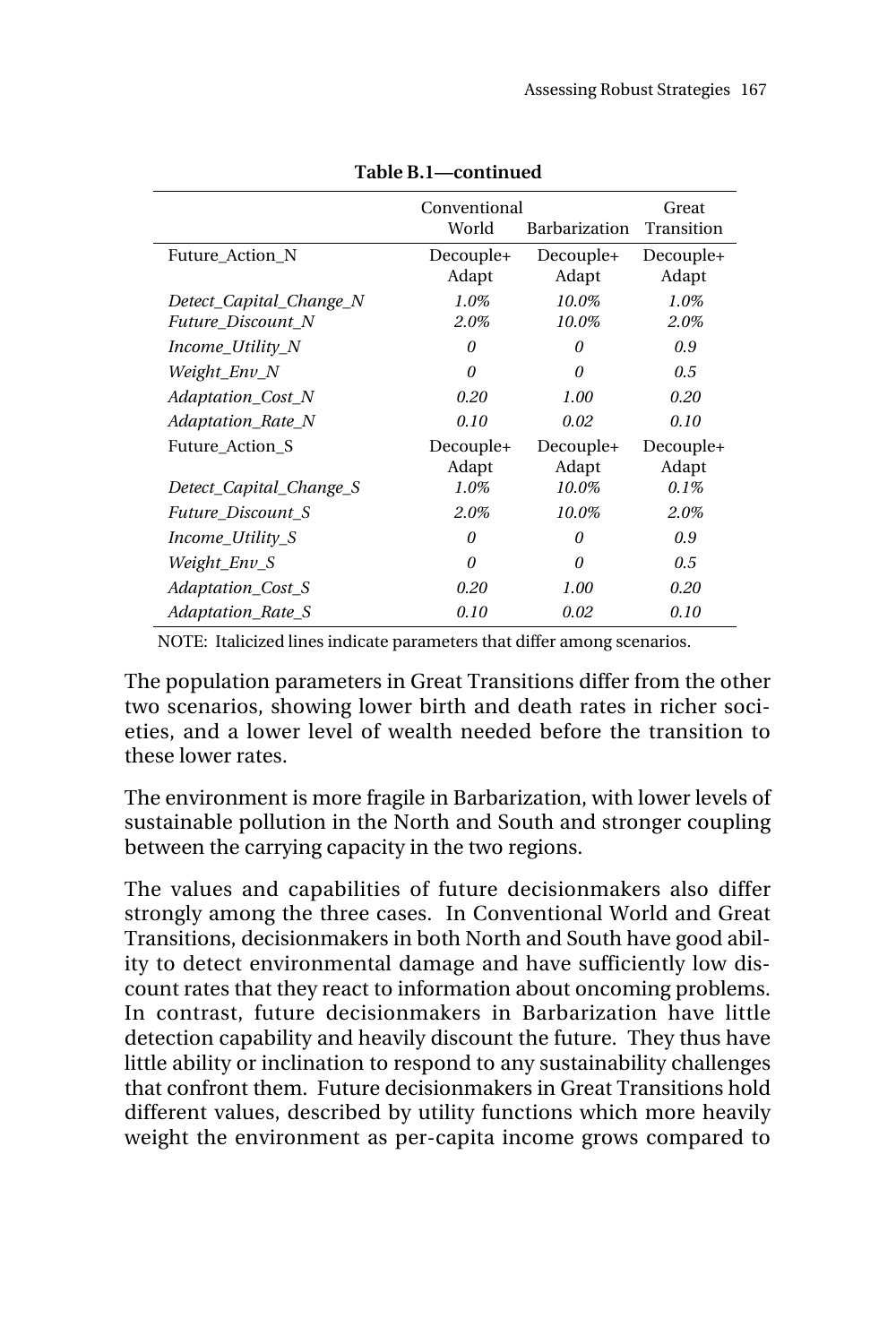decisionmakers in the other two cases. Finally, decisionmakers in Conventional World and Great Transitions have an option of adapting to deleterious environmental changes that is not available to decisionmakers in Barbarization.

## **FIXED NEAR-TERM STRATEGIES**

The Wonderland scenario generator provides today's decisionmakers one basic action they can take to influence the development of the economy, environment, population, and ultimately the situation in which future decisionmakers find themselves. Today's decisionmakers can set an annual tax,  $\tau_t$ , on the pollution flow. The robust decision approach in Chapter Five describes a variety of ways in which today's decisionmakers can prescribe the evolution of these tax rates, one in the North and one in the South, over time in their attempt to ensure long-term sustainability.

The section "Landscapes of Plausible Futures" in Chapter Five assesses the most basic type strategy, one that specifies today the precise path each tax rate will take into the future. We call these strategies "fixed" because they seek to encourage some specific improvement in the exogenous decoupling rate. We consider 16 such fixed strategies across the three GSG scenarios and a wide range of other plausible futures. These strategies differ in their near-term prescribed pollution tax policy. The annual pollution tax  $\tau_{r,t}$  as shown in Equation (A8) in each region from the present (2002) through the time  $T_{\text{init,r}}$  is given by

$$
\tau_{\rm r, t} = \tau_{\rm init, r} \frac{\rm t - 2002}{\rm T_{\rm init, r} - 2002},
$$
\n(B1)

where decision makers choose today the Initial\_Tax,  $\tau_{\text{init,r}}$ , the maximum pollution tax and the Tax\_Date,  $T_{init,r}$ , the date that the pollution tax reaches its maximum level. After  $T_{init,r}$  the tax in each region stays constant at the value  $\tau_{init,r}$ , until and if future decisionmakers decide to adopt a different policy. The values of the initial tax and period when it goes fully into effect are listed in Table B.2. In particular, Figures 5.2 and 5.3 show the effects, respectively, of the Stay the Course and Slight Increase strategies on the three GSG scenarios.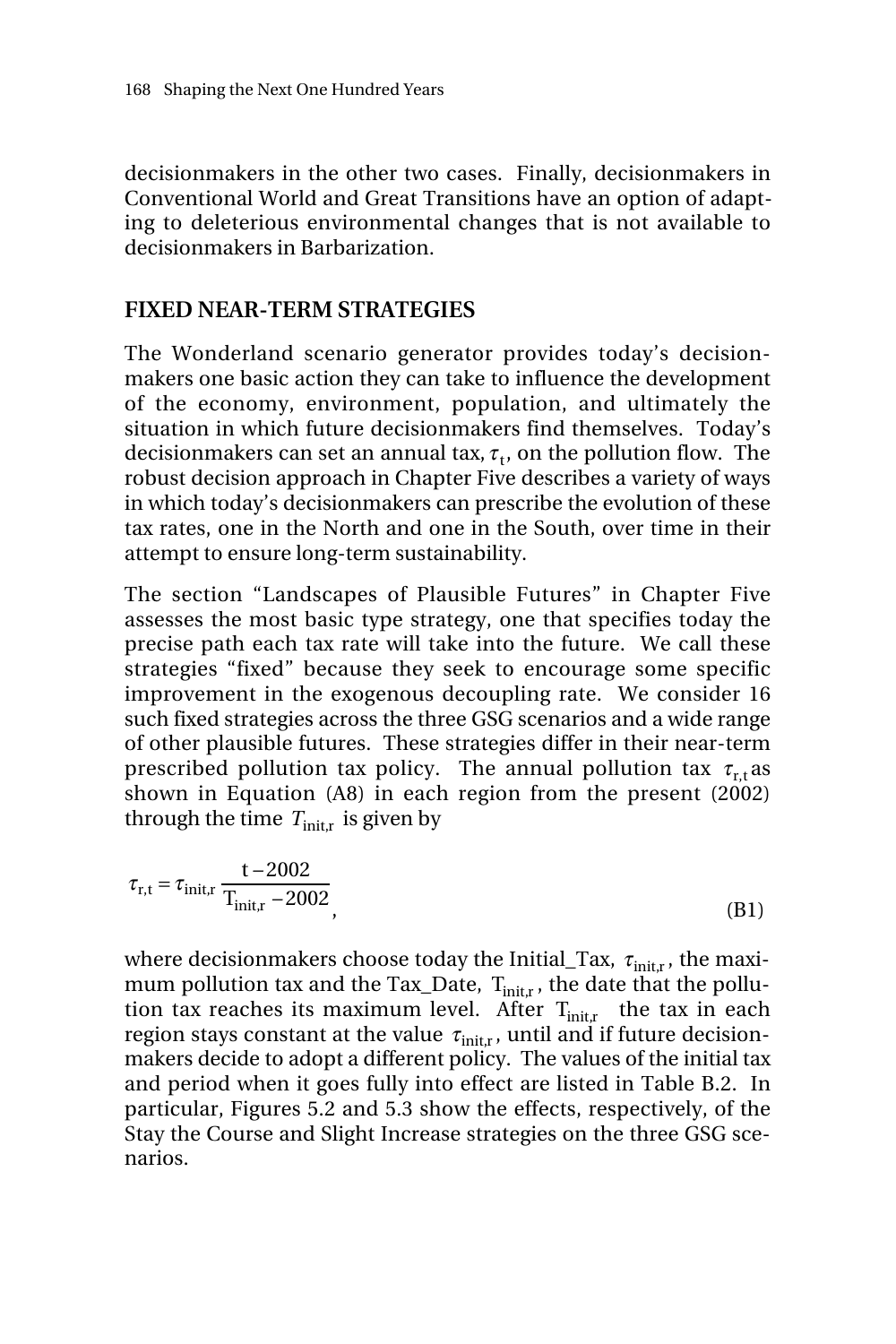#### **Table B.2**

| <b>Innovation Policies</b> | $\tau_{\rm init,N}$ | $\tau_{\rm init, S}$ | $T_{\hbox{\scriptsize init,N}}$ | $T_{init,S}$ |
|----------------------------|---------------------|----------------------|---------------------------------|--------------|
| Stay the Course            | $0\%$               | $0\%$                | 2010                            | 2010         |
| <b>NS01</b>                | $0\%$               | $1\%$                | 2010                            | 2010         |
| <b>NS02</b>                | $0\%$               | 2%                   | 2010                            | 2010         |
| <b>NS04</b>                | $0\%$               | 4%                   | 2010                            | 2010         |
| <b>NS10</b>                | $1\%$               | $0\%$                | 2010                            | 2010         |
| Slight Increase            | $1\%$               | $1\%$                | 2010                            | 2010         |
| <b>NS12</b>                | $1\%$               | 2%                   | 2010                            | 2010         |
| <b>NS14</b>                | $1\%$               | 4%                   | 2010                            | 2010         |
| <b>NS20</b>                | 2%                  | 0%                   | 2010                            | 2010         |
| <b>NS21</b>                | 2%                  | $1\%$                | 2010                            | 2010         |
| <b>NS22</b>                | 2%                  | 2%                   | 2010                            | 2010         |
| Crash Effort               | 2%                  | 4%                   | 2010                            | 2010         |
| <b>NS40</b>                | 4%                  | $0\%$                | 2010                            | 2010         |
| <b>NS41</b>                | 4%                  | $1\%$                | 2010                            | 2010         |
| <b>NS42</b>                | $4\%$               | $2\%$                | 2010                            | 2010         |
| NS44                       | 4%                  | 4%                   | 2010                            | 2010         |

### **Fixed Near-Term Strategies**

## **FINDING WORST CASES FOR THE NO INCREASE MILESTONE STRATEGY**

After finding that none of the fixed strategies in Table B.1 are robust, Chapter Five next explored a class of strategies that set a near-term goal and then adjusted policies adaptively over time to reach the goal. The annual pollution tax in each region from the present through the time  $T_{\text{init,r}}$  is given by

$$
\tau_{\rm r, t} = \sqrt{\frac{\Delta_{\rm r}}{1 - \left(1 - \eta_{\rm r}\right)^{\rm T_{init, r} - 2000}} \frac{\rm t - 2002}{\left(1 - \left(1 - \eta_{\rm r}\right)^{\rm T_{init, r} - 2002}\right)} \text{ if } \Delta_{\rm r} \ge 0},
$$
\n(B2)

where  $\Delta_r = \gamma_N$  – Decoupling Rate N Goal and  $\Delta_s = \gamma_s$  – Decoupling\_ Rate\_N – Del\_Decouple\_Rate\_S\_Goals. When used in Equations (A7) and (A8),  $\tau_{rt}$  produces a decoupling rate at the desired goal by the desired time. Today's decisionmakers choose the goals and the date the goals will be met. The annual tax then adjusts itself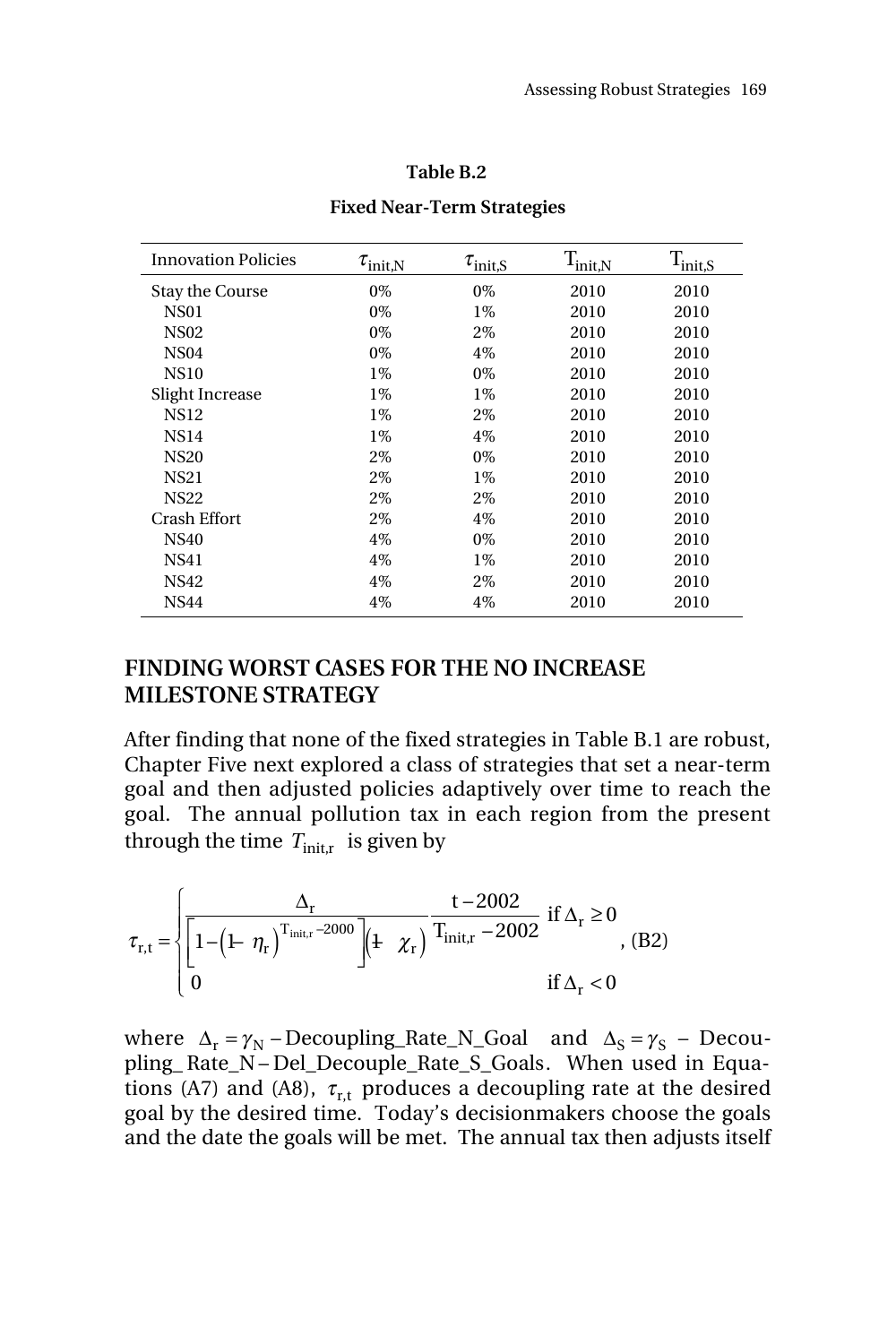based on the revealed values of economic growth, exogenous decoupling rates, and inertia. After  $T_{init,r}$  the tax stays constant at its  $T<sub>initr</sub>$  value until decisionmakers decide to adopt a different policy.

Table B.3 shows the parameters that define these 16 milestone strategies. Note that in contrast to the fixed strategies, a smaller number here indicates a more aggressive strategy because it indicates a smaller allowed deviation between the rate of decoupling and economic growth—that is, the expression in the parenthesis in the numerator of Equation (B1).

"Exploring Near-Term Milestones" in Chapter Five explored the robustness of the No Increase milestone strategy. In particular, we conducted a computer search to find the future with the largest regret for this strategy. A vast literature on global optimization and many algorithms are available to help find such extreme cases. In this study, it was sufficient to conduct a relatively crude but simple procedure. First, a "downhill" search was launched at each of 500 randomly chosen starting points in the ensemble of plausible futures. The intermediate steps in each downhill search were kept, rather than discarded, which yielded 1,502 futures. Next, those runs

| <b>Goal Strategies</b> | Goal N | Goal S | $T_{init,N}$ | $T_{init,S}$ |
|------------------------|--------|--------|--------------|--------------|
| No Increase            | 0%     | $0\%$  | 2010         | 2010         |
| M <sub>01</sub>        | 0%     | $1\%$  | 2010         | 2010         |
| M02                    | 0%     | 2%     | 2010         | 2010         |
| M04                    | 0%     | none   | 2010         | 2010         |
| M10                    | $1\%$  | $0\%$  | 2010         | 2010         |
| M11                    | $1\%$  | $1\%$  | 2010         | 2010         |
| M12                    | $1\%$  | 2%     | 2010         | 2010         |
| M14                    | $1\%$  | none   | 2010         | 2010         |
| M20                    | 2%     | $0\%$  | 2010         | 2010         |
| M21                    | 2%     | $1\%$  | 2010         | 2010         |
| M22                    | 2%     | 2%     | 2010         | 2010         |
| M24                    | 2%     | none   | 2010         | 2010         |
| M40                    | none   | $0\%$  | 2010         | 2010         |
| M41                    | none   | $1\%$  | 2010         | 2010         |
| M42                    | none   | 2%     | 2010         | 2010         |
| Stay the Course        | none   | none   | 2010         | 2010         |

**Table B.3**

### **Milestone Strategies Considered in This Report**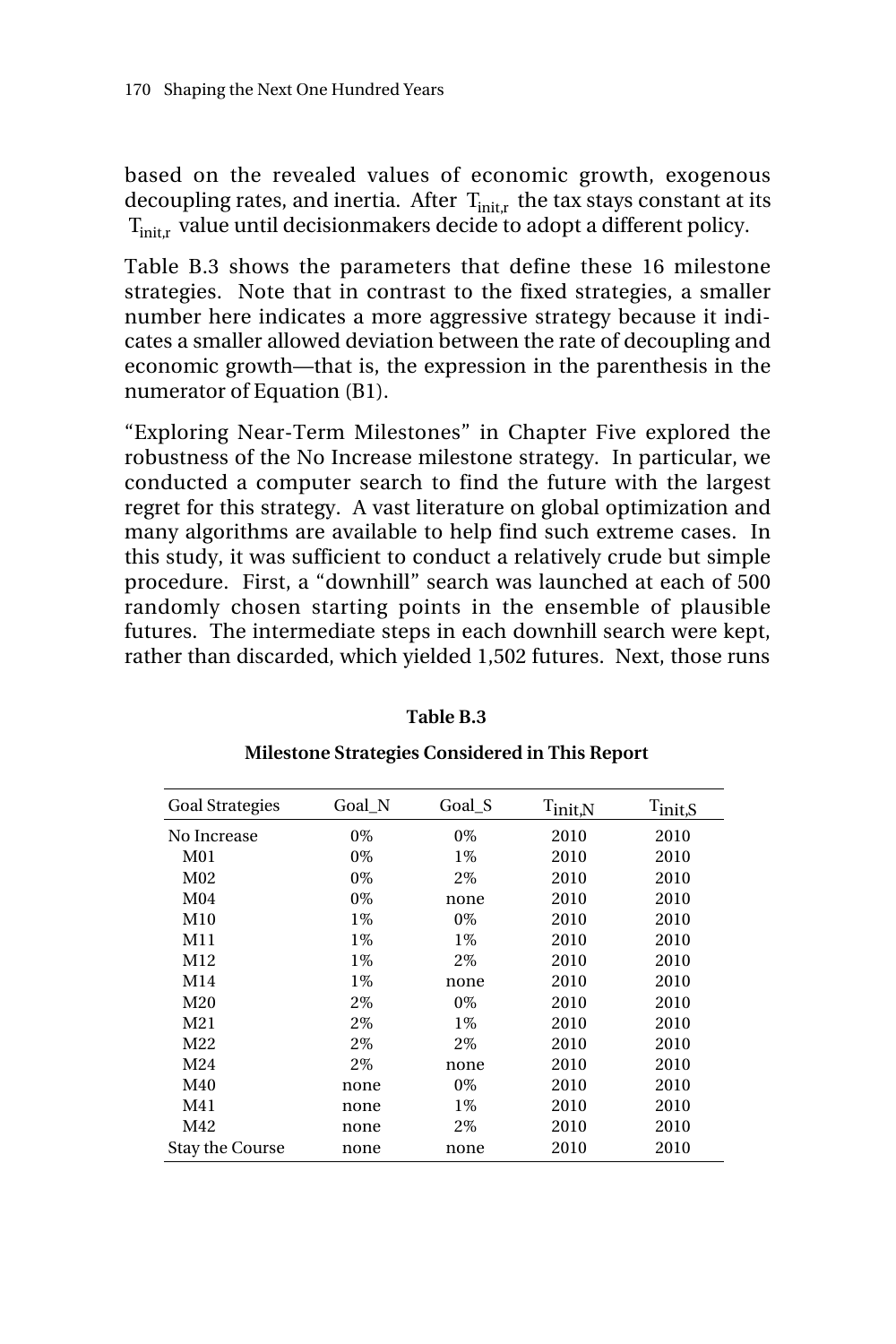whose input parameters produced what we regarded as implausible demographic futures were eliminated. We defined implausible population trajectories as a 2050 population less than 700 million or greater than 1.5 billion in the North and less than 7 billion or greater than 15 billion in the South. A total of 665 of the original cases met this criteria. Finally, the case with the largest No Increase regret, using any of the four value systems defined in Table A.2, was chosen from these remaining 665 futures. Table B.4 shows the resulting worst-case future for the No Increase strategy. This worst case occurs for the World Green-HDI value system.

|                                  | No Increase Worst<br>Case | Safety Valve Worst<br>Case |
|----------------------------------|---------------------------|----------------------------|
| Economy                          |                           |                            |
| Base_Economic_Growth_Rate_N      | 4.0%                      | 3.9%                       |
| Decouple_Rate_N                  | $-0.7%$                   | 1.9%                       |
| Max_Rate_of_Decline_N            | 0.063                     | 0.068                      |
| Flatness of Initial Decline N    | 0.266                     | 1.134                      |
| $Cost\_to\_Speed\_Decoupling\_N$ | 0.00012                   | 0.005                      |
| Inertia N                        | 42.9                      | 14.8                       |
| Convergence_Year                 | 2059                      | 2087                       |
| Del_Decouple_Rate_S              | 2.4%                      | $-2.9\%$                   |
| Max_Rate_of_Decline_S            | 0.011                     | 0.142                      |
| Flatness_of_Initial_Decline_S    | 3.876                     | 3.938                      |
| Cost_to_Speed_Decoupling_S       | 0.007                     | 0.008                      |
| Inertia S                        | 49.5                      | 8.3                        |
| econ_link                        | 99.0%                     | 16.1%                      |
| tech link                        | 92.8%                     | 67.2%                      |
| Population                       |                           |                            |
| Poor Deathrate                   | 17.14                     | 17.435                     |
| Rich_Deathrate                   | 20.363                    | 23.29                      |
| Income_for_Rich_Deathrate        | 23.117                    | 42.607                     |
| Max Deathrate Increase           | 1.859                     | 9.369                      |
| Flatness_of_Increase             | 81.294                    | 13.933                     |
| Poor_Birthrate                   | 38.942                    | 35.074                     |
| Rich Birthrate                   | 17.089                    | 8.3                        |
| Income for Rich Birthrate        | 24.939                    | 90.94                      |

### **Table B.4**

### **Parameters Describing No Increase and Safety Valve Worst Cases**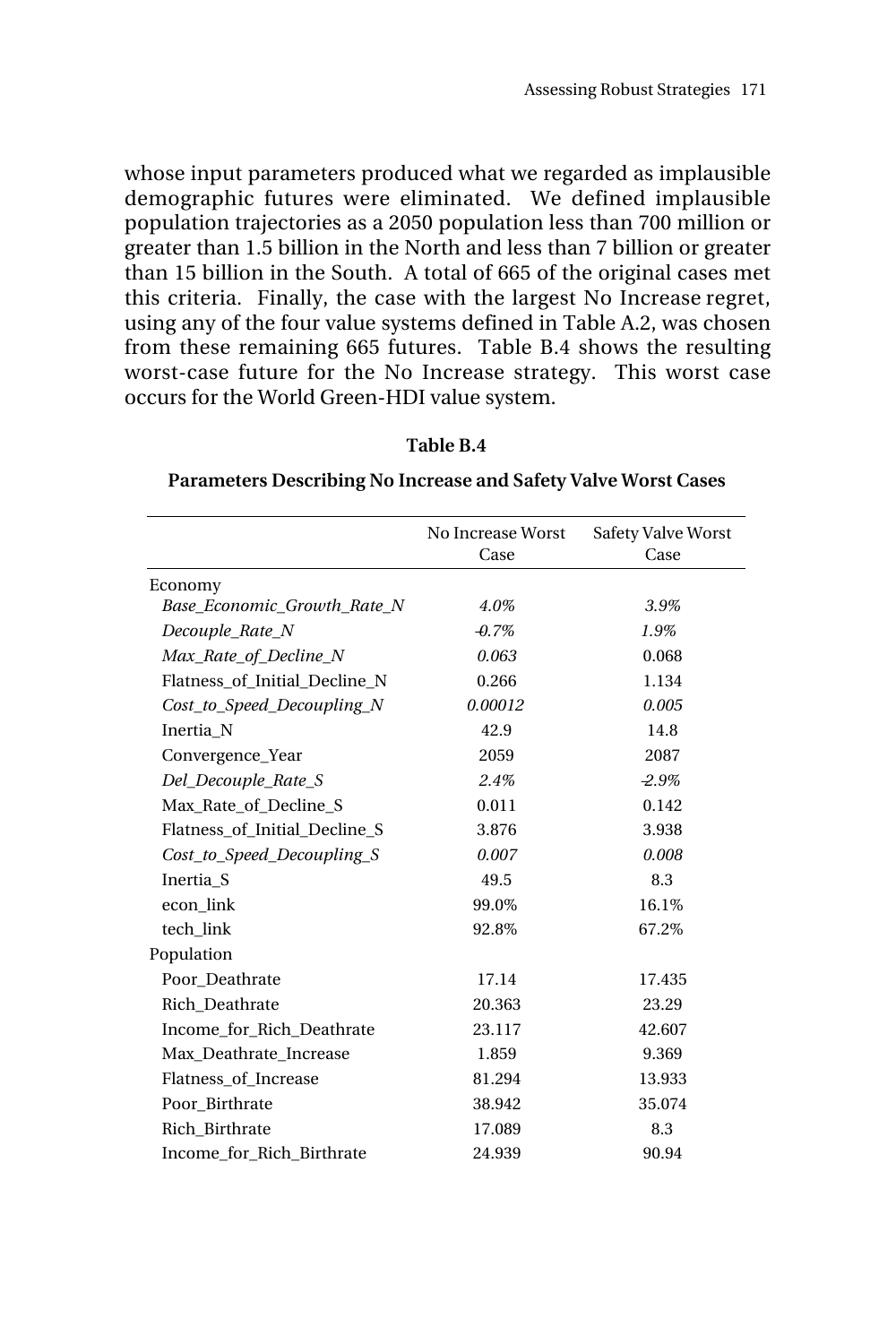|                         | No Increase Worst<br>Case | <b>Safety Valve Worst</b><br>Case |
|-------------------------|---------------------------|-----------------------------------|
| Environment             |                           |                                   |
| Sustainable_Pollution_N | 7.54                      | 9.52                              |
| Drop_Rate_N             | 0.001                     | 0.004                             |
| Change_in_F_Sustain_N   | 1.02                      | 0.57                              |
| Sustainable_Pollution_S | 8.49                      | 6.13                              |
| Drop Rate S             | 0.004                     | 0.006                             |
| Change_in_F_Sustain_S   | 0.95                      | 1.15                              |
| env link                | 12%                       | 97%                               |
| Future_Response         |                           |                                   |
| Future Action N         | Decouple+Adapt            | Decouple+Adapt                    |
| Detect_Capital_Change_N | 9.4%                      | 3.2%                              |
| Future Discount N       | 1.6%                      | 9.1%                              |
| Income_Utility_N        | 0.71                      | 0.36                              |
| Weight_Env_N            | 0.51                      | 0.30                              |
| Adaptation_Cost_N       | 4.73                      | 4.91                              |
| Adaptation_Rate_N       | 0.19                      | 0.07                              |
| Future_Action_S         | Decouple+Adapt            | Decouple+Adapt                    |
| Detect_Capital_Change_S | 5.1%                      | 4.3%                              |
| Future Discount S       | 4.6%                      | 5.5%                              |
| Income_Utility_S        | 0.34                      | 0.56                              |
| Weight_Env_S            | 0.08                      | 0.90                              |
| Adaptation_Cost_S       | 9.59                      | 4.80                              |
| Adaptation_Rate_S       | 0.12                      | 0.01                              |

**Table B.4—continued**

NOTE: Italics indicate parameters identified as most important by sensitivity analysis.

The italicized entries in Table B.4 correspond to the parameters found to be most important in the sensitivity analysis described in "Improving Long-Term Decisionmaking" in Chapter Six. In particular, economic growth rates, the exogenous decoupling rate, the strength of linkages between the Northern and Southern economies, and the cost of policies to speed decoupling in the South are important to the regret of the No Increase strategy and are exceptionally high compared to their nominal values in this strategies' worst case. The Southern environment in this worst case is also highly sensitive compared to the nominal cases. Combined with Figure 5.10, this information suggests that the No Increase strategy fares poorly in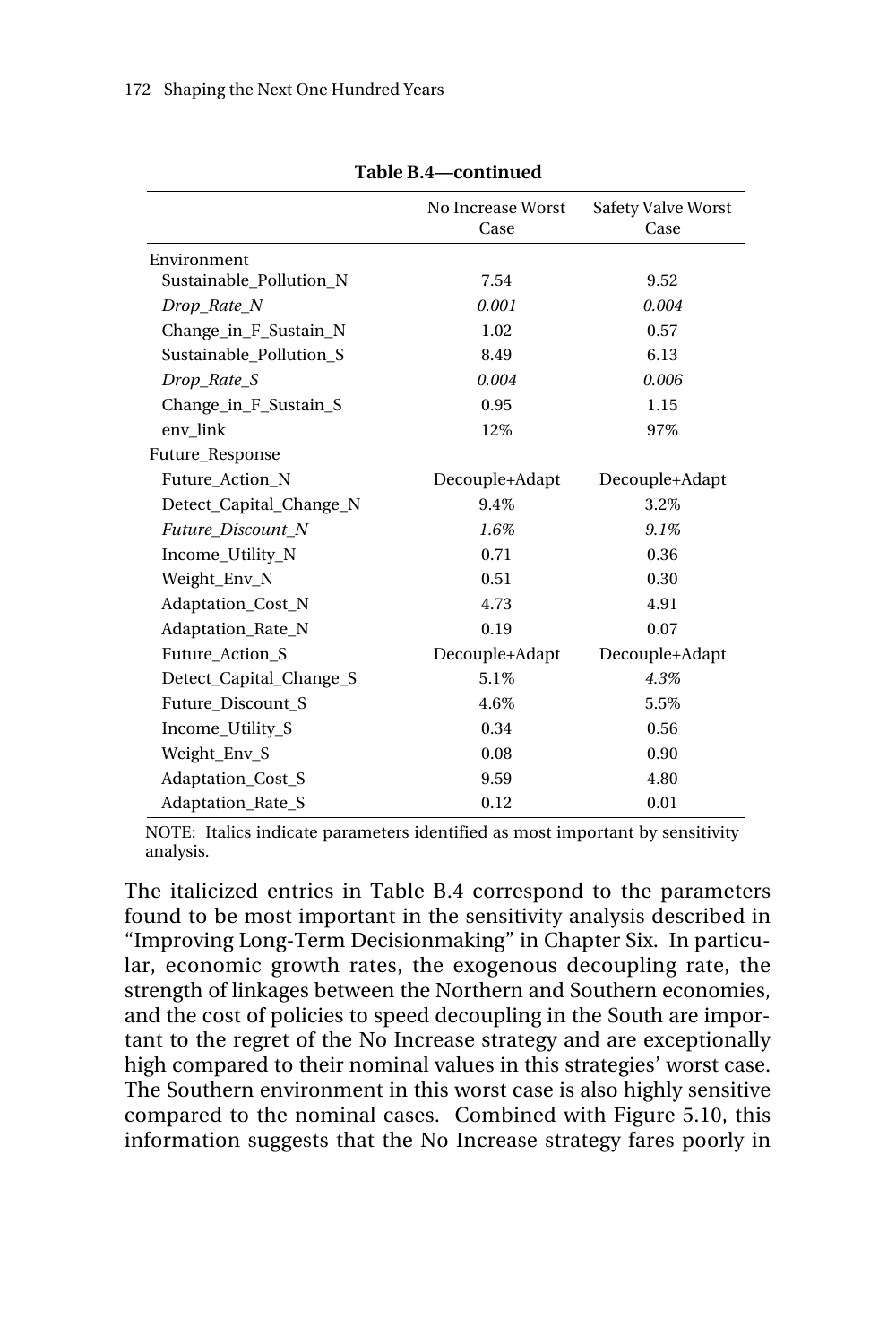those futures where exogenous rates of economic growth and decoupling, combined with the high costs of speeding decoupling, make it difficult to reach the milestone.

## **FINDING WORST CASES FOR THE SAFETY VALVE STRATEGY**

After finding significant breaking scenarios for the No Increase strategy in Table B.3, Chapter Five next explores the performance of a Safety Valve strategy, which sets a near-term goal and a cost threshold and then adjusts policies to reach that goal to the extent possible without exceeding the cost threshold. Under Safety Valve, the annual pollution tax in each region from the present through the time  $T_{\text{init,r}}$  is given by

$$
\tau_{\text{r,t}} = \begin{cases}\n\tau_{\text{r,t}}^{\text{eff}} \text{ if } C_{\text{r}} \left[ \tau_{\text{r,t}}^{\text{eff}} \right]^2 \le \text{Limit}_{\text{r}} \\
\frac{\text{Limit}}{\varepsilon_{\text{r}}} \text{ if } C_{\text{r}} \left[ \tau_{\text{r,t}}^{\text{eff}} \right]^2 > \text{Limit}_{\text{r}}\n\end{cases} \tag{B3}
$$

where

$$
\tau_{\rm r,t}^{\rm eff} = \begin{cases} \frac{\Delta_{\rm r}}{\left[1 - \left(1 - \eta_{\rm r}\right)^{\rm T_{\rm init, r} - 2002}\right] * \left(1 - \chi_{\rm r}\right)} \frac{t - 2002}{\rm T_{\rm init, r} - 2002} & \text{if } \Delta_{\rm r} \ge 0\\ 0 & \text{if } \Delta_{\rm r} < 0 \end{cases} \tag{B4}
$$

Today's decisionmakers choose the near-term goals, Goal, the date they will be met,  $T_{init,r}$ , and the cost limit, Limit<sub>r</sub>. The annual tax then adjusts itself to meet the prescribed goal at the appointed time given the revealed values of economic growth, exogenous decoupling, and inertia, unless the costs required in any year exceed the cost threshold, in which case the tax is constrained by the cost target. As with the other strategies, the tax stays constant after  $T_{\text{init}}$  until future decisionmakers decide to adopt a different policy.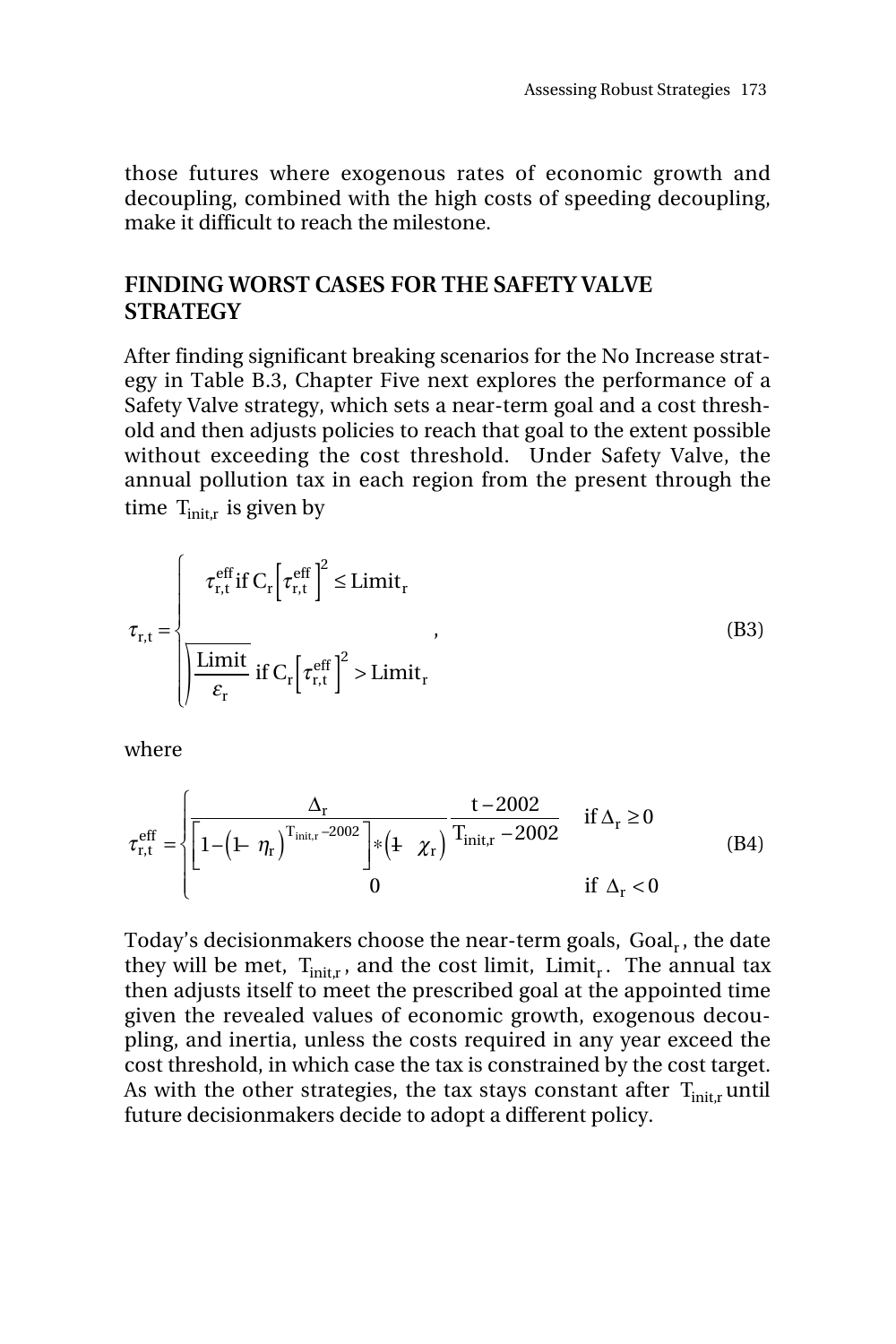Table B.5 shows the parameters values that define this Safety Valve strategy and the milestone strategies to which it is compared.

"Identifying a Robust Strategy" in Chapter Five examines the robustness of the Safety Valve strategy. We find that this strategy is considerably more robust than No Increase. For instance, Figure B.1 shows the performance of Safety Valve over the same set of futures as shown for No Increase in Figure 5.10. The former strategy performs significantly better.

Nonetheless, Safety Valve can still fail in some futures. Similar to the procedure followed for No Increase, we conducted a Latin hypercube sample to find the strategy's worst case. We initially considered a



NOTE: These futures are the same as those shown in Figure 5.14. The regret is calculated in comparison to 16 alternative milestone strategies.

**Figure B.1—Performance of Safety Valve Strategy over a Landscape of Plausible Futures Using the World Green-HDI Measure**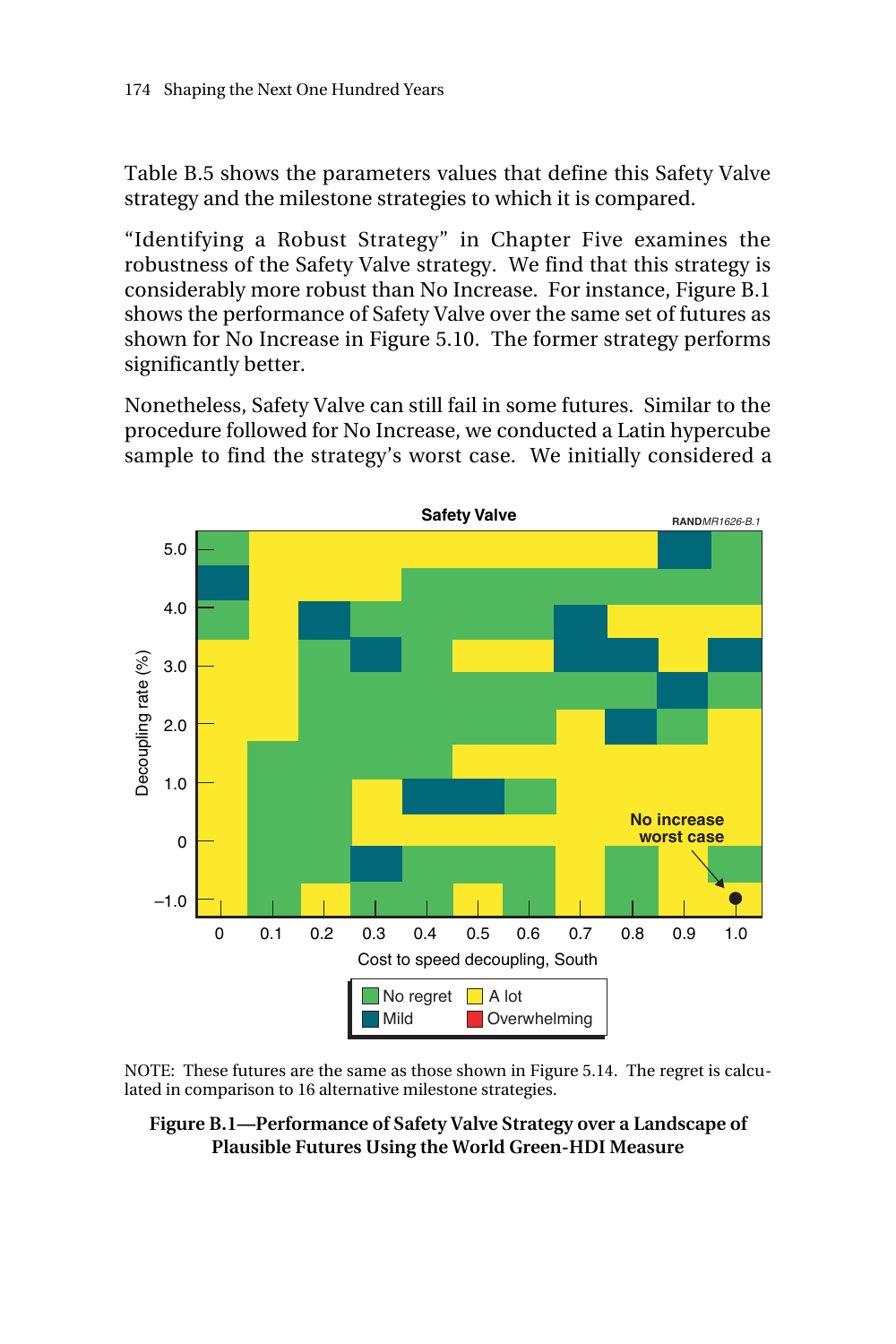### **Table B.5**

| Safety Valve and<br><b>Goals Strategies</b> | Goal_N | Goal_S | Limit <sub>N</sub> | $Limit_{S}$ | $T_{\text{inj},N}$ | T <sub>init,S</sub> |
|---------------------------------------------|--------|--------|--------------------|-------------|--------------------|---------------------|
| Safety Valve                                | 0%     | 0%     | 0.01               | 0.01        | 2010               | 2010                |
| No Increase                                 | $0\%$  | 0%     | none               | none        | 2010               | 2010                |
| M <sub>01</sub>                             | 0%     | $1\%$  | none               | none        | 2010               | 2010                |
| M02                                         | $0\%$  | 2%     | none               | none        | 2010               | 2010                |
| M <sub>04</sub>                             | 0%     | none   | none               | none        | 2010               | 2010                |
| M10                                         | $1\%$  | $0\%$  | none               | none        | 2010               | 2010                |
| M11                                         | $1\%$  | $1\%$  | none               | none        | 2010               | 2010                |
| <b>Best Alternative</b>                     | 1%     | 2%     | none               | none        | 2010               | 2010                |
| M14                                         | $1\%$  | none   | none               | none        | 2010               | 2010                |
| M20                                         | 2%     | 0%     | none               | none        | 2010               | 2010                |
| M21                                         | 2%     | $1\%$  | none               | none        | 2010               | 2010                |
| M22                                         | 2%     | 2%     | none               | none        | 2010               | 2010                |
| M24                                         | 2%     | none   | none               | none        | 2010               | 2010                |
| M40                                         | none   | 0%     | none               | none        | 2010               | 2010                |
| M41                                         | none   | $1\%$  | none               | none        | 2010               | 2010                |
| M42                                         | none   | 2%     | none               | none        | 2010               | 2010                |
| <b>Stay the Course</b>                      | none   | none   | none               | none        | 2010               | 2010                |

**Safety Value Strategy and Milestone Strategies to Which It Is Compared**

sample of 5,000 cases, which yielded 2,278 cases consistent with our constraints on the range of plausible population levels in 2050. The case that produced the highest regret for Safety Valve is shown in Table B.4. As with No Increase, this largest regret occurs for the World Green-HDI measure.

Figure 6.2 showed the results of the global sensitivity analysis for Safety Valve's regret. The most important input parameters are italicized in Table B.4. In contrast to No Increase, Safety Valve was relatively less sensitive to economic uncertainties and relatively more sensitive to the extent of the Southern sustainability challenge and the capabilities of future decisionmakers. We used these results to guide our choice of axes for the visualization in Figure 5.14.

It is also useful to examine the best performing strategy in those cases where Safety Valve fails. Figure B.2 shows the best strategy over the same set of futures shown in Figure 5.14. Note that in those futures where Safety Valve does worst the optimal response is generally Stay the Course or a similar strategy.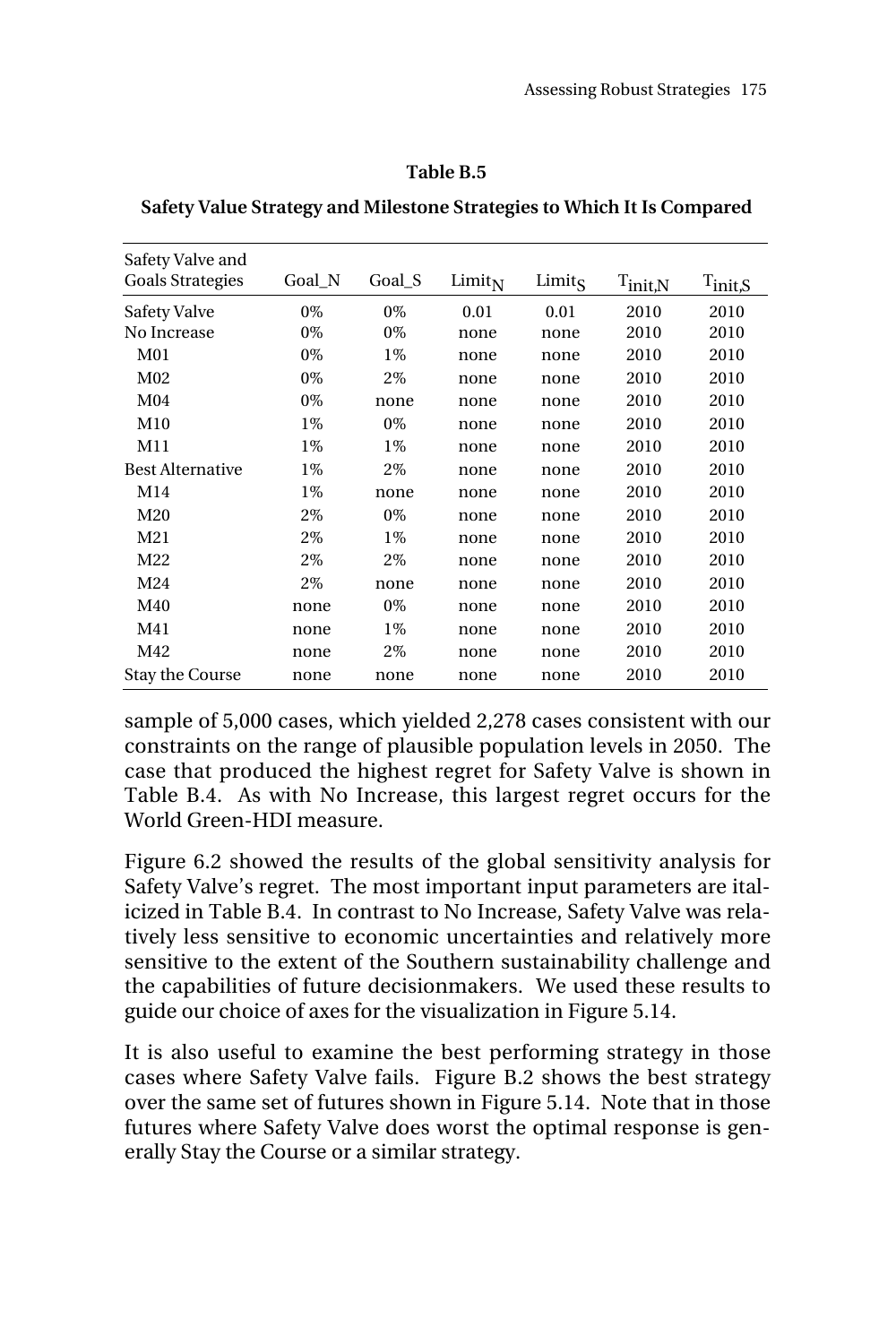

NOTE: These futures are the same as those shown in Figure 5.14.

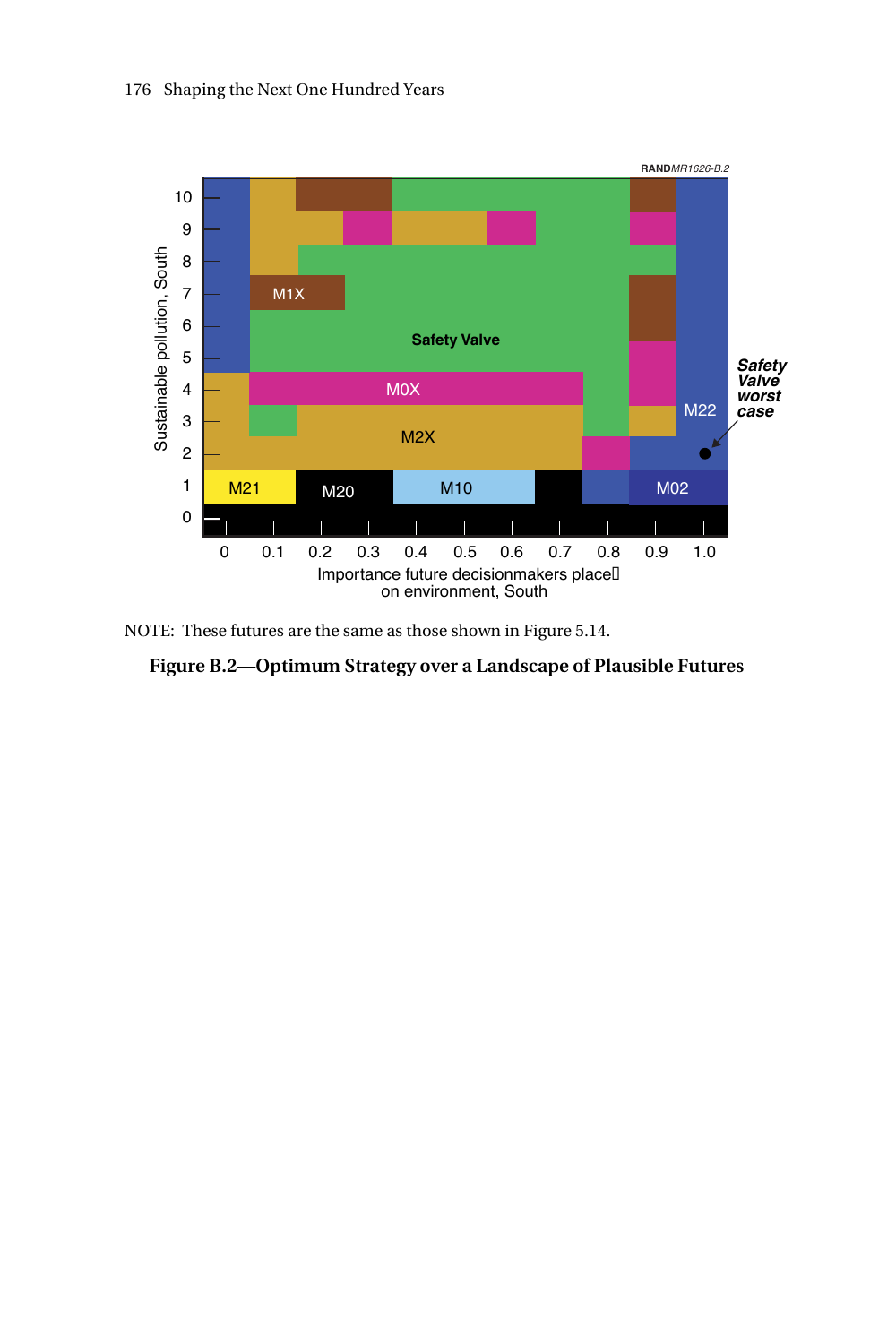Aldis, Brian W., *Trillion Year Spree,* New York: Atheneum, 1986.

- Allison, Graham, and Philip Zelikow, *Essence of Decision: Explaining the Cuban Missile Crisis,* second edition, Boston: Addison-Wesley, 1999.
- Alkon, Paul K., *Origins of Futuristic Fiction,* Athens, Ga.: University of Georgia Press, 1987.
- Azar, Christian, John Holmberg, and Sten Karlsson, *Decoupling— Past Trends and Prospects for the Future*, Stockholm, Sweden: Environmental Advisory Council, Ministry of the Environment, 2002.
- Bain, David H., *Empire Express: Building the First Transcontinental Railroad*, New York: Penguin Books, 1999.
- Bankes, Steven C., "Exploratory Modeling for Policy Analysis," *Operations Research*, Vol. 41, No. 3, 1993, pp. 435–449.
- \_\_\_\_\_, "Agent-Based Modeling: A Revolution?" *Proceedings of the National Academy of Sciences,* Vol. 99, Supplement 3, 2002a, pp. 7199–7200.

\_\_\_\_\_, "Tools and Techniques for Developing Policies for Complex and Uncertain Systems," *Proceedings of the National Academy of Sciences,* Vol. 99, Supplement 3, 2002b, pp. 7263–7266.

Bankes, Steven C., and James Gillogly, "Validation of Exploratory Modeling," in Adrian Tentner, ed., *High Performance Computing:*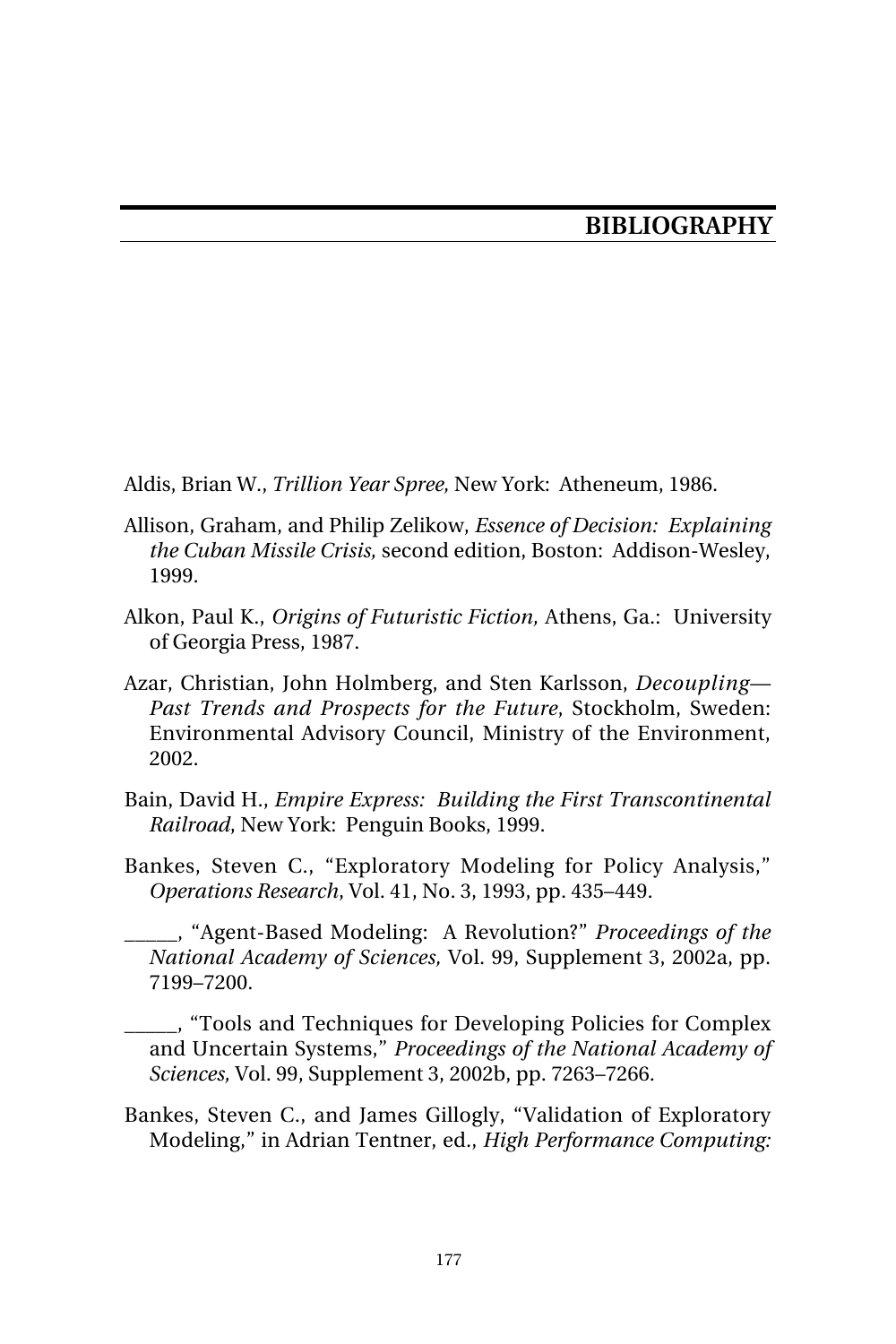*Grand Challenges in Computer Simulation,* San Diego, Calif.: The Society for Computer Simulation, 1994a.

\_\_\_\_\_, *Exploratory Modeling: Search Through Spaces of Computational Experiments*, Third Annual Conference on Evolutionary Programming, World Scientific, 1994b.

- Bankes, Steven C., Robert J. Lempert, and Steven W. Popper, "Computer-Assisted Reasoning," *Computing in Science and Engineering*, 2001, pp. 71–77.
- Bankes, Steven C., Steven W. Popper, and Robert J. Lempert, *Incorporating Adversarial Reasoning in COAA Planning*, Topanga, Calif.: Evolving Logic, 2000.
- Ben-Haim, Yakov, *Information-Gap Decision Theory: Decisions Under Severe Uncertainty*, Burlington, Mass.: Academic Press, 2001.
- Benkard, C. Lanier, *Learning and Forgetting: The Dynamics of Aircraft,* Stanford, Calif.: Stanford Graduate School of Business, 1999.
- Berger, James O., *Statistical Decision Theory and Bayesian Analysis,* New York: Springer-Verlag, 1985.
- Brecke, Peter, "Integrated Global Models that Run on Personal Computers," *Simulation,* Vol. 60, No. 2, 1993.
- Breiman, L., "Bagging Predictors," *Machine Learning,* Vol. 26, No. 2, 1996, pp. 123–140.
- Brooks, Arthur, Steven Bankes, and Bart Bennett, "An Application of Exploratory Analysis: The Weapon Mix Problem," *Military Operations Research,* Vol. 4, No. 1, 1999.
- Carley, Kathleen, "Computational Organizational Science: A New Frontier," *Proceedings of the National Academy of Sciences,* Vol. 99, supplement 3, 2002, pp. 7257–7262.
- Cederman, Lars-Erik, *Emergent Actors in World Politics: How States and Nations Develop and Dissolve,* Princeton, N.J.: Princeton University Press, 1997.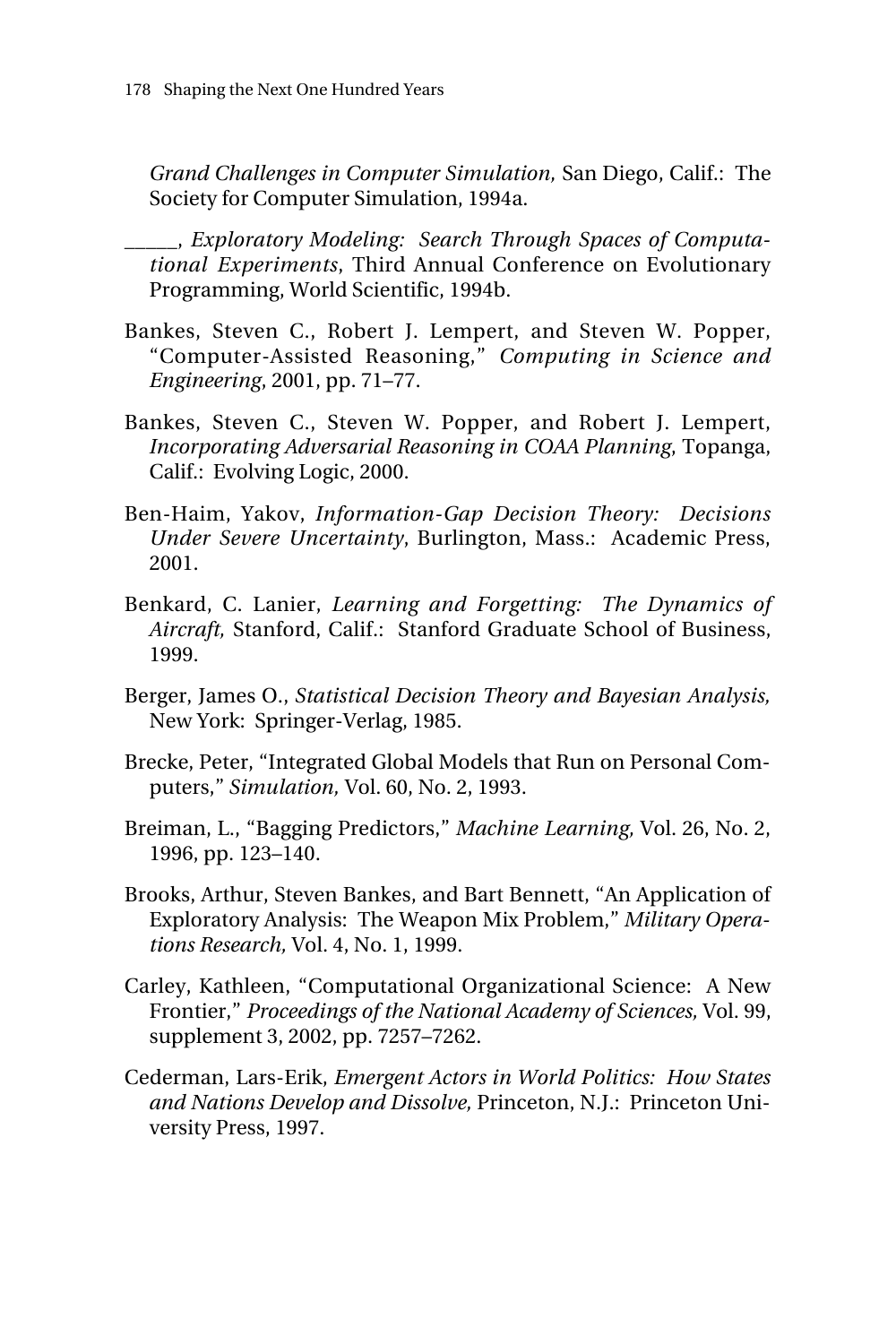- Chamberlin, Thomas C, "The Method of Multiple Working Hypotheses," *Science,* 1890.
- Cole, H. S. D., Christopher Freeman, Marie Jahoda, and K. L. Pavitt, eds., *Models of Doom: A Critique of the Limits to Growth*, New York: Universe Books, 1973.
- Cropper, Mauren, and David Laibson, *The Implications of Hyperbolic Discounting for Project Evaluation,* World Bank Development Research Group, 1998.
- Dalkey, N. C., and O. Helmer-Hirschberg, *An Experimental Application of the Delphi Method to the Use of Experts,* Santa Monica, Calif.: RAND, RM-727-PR, 1962.
- Davis, Paul K., "Exploratory Analysis and Implications for Modeling," in Stuart E. Johnson et al., *New Challenges, New Tools for Defense Decisionmaking,* Santa Monica, Calif.: RAND, MR-1576-RC, 2003, pp. 255–283.
- Davis, Steven, *The Diffusion of Process Innovations,* Cambridge, UK: The Cambridge University Press, 1979.
- Dawes, Robyn M., *Rational Choice in an Uncertain World*, Orlando, Fla.: Harcourt Brace College Publishers, 1998.
- DeCanio, Steve J., Catherine Dibble, and Keyvan Amir-Atefi, "The Importance of Organizational Structure for the Adoption of Innovations," *Management Science,* Vol. 46, No. 10, 2000, pp. 1285– 1299.
- \_\_\_\_\_, "Organizational Structure and the Behavior of Firms: Implications for Integrated Assessment*," Climate Change,* Vol. 48, 2001, pp. 487–514.
- Dewar, James A., *The Information Age and the Printing Press: Looking Backward to See Ahead,* Santa Monica, Calif.: RAND, P-8014, 1998.
	- \_\_\_\_\_, *Assumption-Based Planning: A Tool for Reducing Avoidable Surprises,* Cambridge, UK: Cambridge University Press, 2001.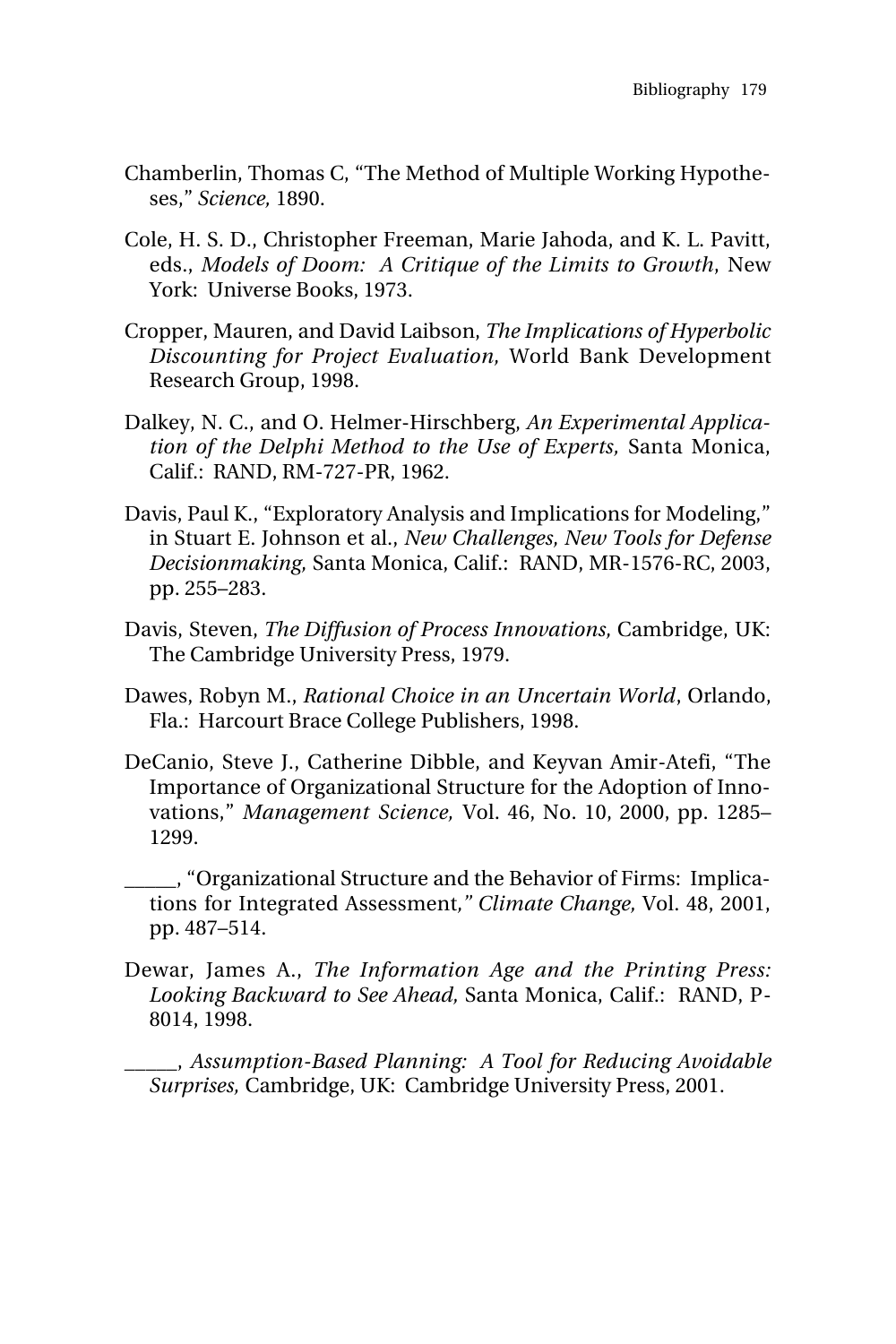- Dewar, James A., Steven C. Bankes, Sean J. A. Edwards, and James C. Wendt, *Expandability of the 21st Century Army,* Santa Monica, Calif.: RAND, MR-1190-A, 2000.
- Dewar, James A., Steven C. Bankes, James S. Hodges, Thomas W. Lucas, Desmond K. Saunders-Newton, and Patrick Vye, *Credible Uses of the Distributed Interactive Simulation (DIS) Environment,* Santa Monica, Calif.: RAND, MR-607-A, 1996.
- Dewar, James A., Carl H. Builder, William M. Hix, and Morlie H. Levin, *Assumption-Based Planning*: *A Tool for Very Uncertain Times,* Santa Monica, Calif.: RAND, MR-114-A, 1993*.*
- de Cooman, G., T. L. Fine, and T. Seidenfeld, *Proceedings of the Second International Symposium on Imprecise Probabilities and Their Applications,* The Netherlands: Shaker Publishing, 2001.
- Easterbrook, Gregg, *A Moment on the Earth: The Coming of Age of Environmental Optimism*, Viking Press, 1995.
- Ellsberg, Daniel, "Risk, Ambiguity, and the Savage Axioms," *Quarterly Journal of Economics,* Vol. 75, 1961, pp. 644–661.
- Epstein, Joshua, and Robert L. Axtell, *Growing Artificial Societies: Social Science from the Bottom Up*, Cambridge, Mass.: MIT Press, 1996.
- Fonkych, Kateryna, *Modeling for Long-Term Policy Analysis: The Case of World3 Model,* RAND Graduate School: 15, 2001.
- Forrester, Jay W., "Learning Through System Dynamics as Preparation for the 21st Century, Systems Thinking and Dynamic Modeling for K–12 Education," Concord Academy, 1994.
- Gallopin, Gilberto, Al Hammond, Paul Raskin, and Rob Swart, *Branch Points: Global Scenarios and Human Choice,* Stockholm, Sweden: Stockholm Environmental Institute**,** 1997.
- Gigerenzer, G., and P. M. Todd, *Simple Heuristics That Make Us Smart,* New York: Oxford University Press, 1999.
- Gordon, T. J., and Olaf Helmer, *Report on a Long-Range Forecasting Study,* Santa Monica, Calif.: RAND, P-2982, 1964.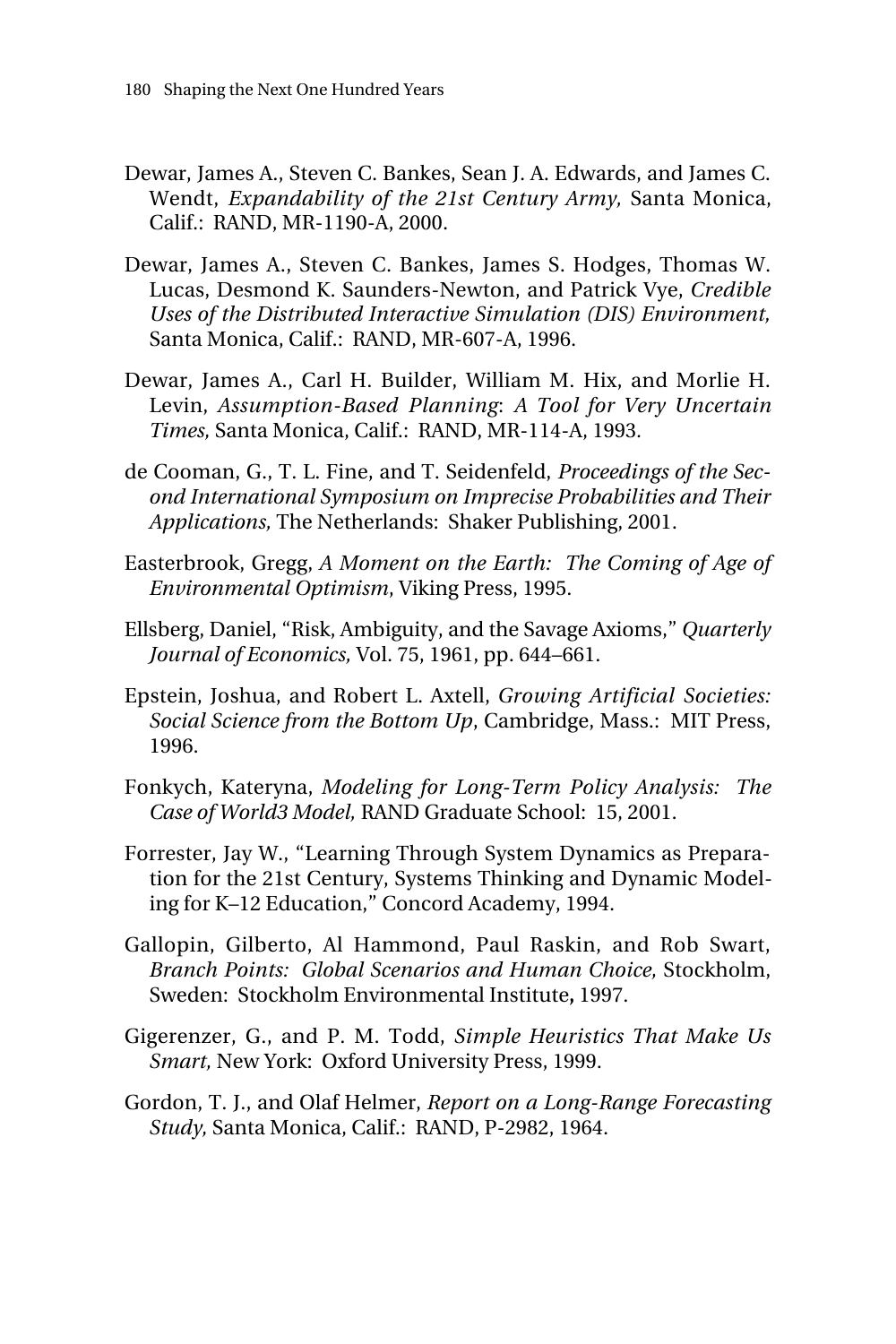- Gupta, S. K., and J. Rosenhead, "Robustness in Sequential Investment Decisions," *Management Science,* Vol. 15, No. 2, 1972 pp. 18– 29.
- Haeckel, S., and Adrian Slywotzky, *Adaptive Enterprise: Creating and Leading Sense-and-Respond Organizations*, Harvard Business School, 1999.
- Hammitt, J. K., R. J. Lempert, and M. E. Schlesinger, "A Sequential-Decision Strategy for Abating Climate Change," *Nature,* Vol. 357, 1992, pp. 315–318.
- Herbert, Ric. D., and Gareth D. Leeves, "Troubles in Wonderland," *Complexity International,* Vol. 6, 1998.
- Hodges, J., "Six (or so) Things You Can Do with a Bad Model," *Operations Research,* Vol. 39, 1991, pp. 355–365.
- Holmes, Stephen, *Passions and Constraints: On the Theory of Liberal Democracy*, Chicago: University of Chicago Press, 1995.
- Hughes, Barry B., *International Futures: Choices in the Face of Uncertainty (Dilemmas in World Politics),* third edition, Boulder, Colo.: Westview Press, 1999.
- *Human Development Report,* Oxford: Oxford University Press, 1990*.*
- *Human Development Report 2001: Making New Technologies Work for Development,* Oxford: Oxford University Press, 2001.
- ICSU, *Resilience and Sustainable Development,* International Council for Science, 2002.
- Iman, R. L., J. M. Davenport, and D. K. Ziegler, *Latin Hypercube Sampling*, Sandia National Laboratory, 1980.
- Kahn, Herman, William Brown, and Leon Martel, *The Next 200 Years—A Scenario for America and the World,* New York: William Morrow and Company, Inc., 1976.
- Kahneman, Daniel, Paul Slovic, and Amos Tversky, *Judgment Under Uncertainty: Heuristics and Biases,* New York: Cambridge University Press, 1982.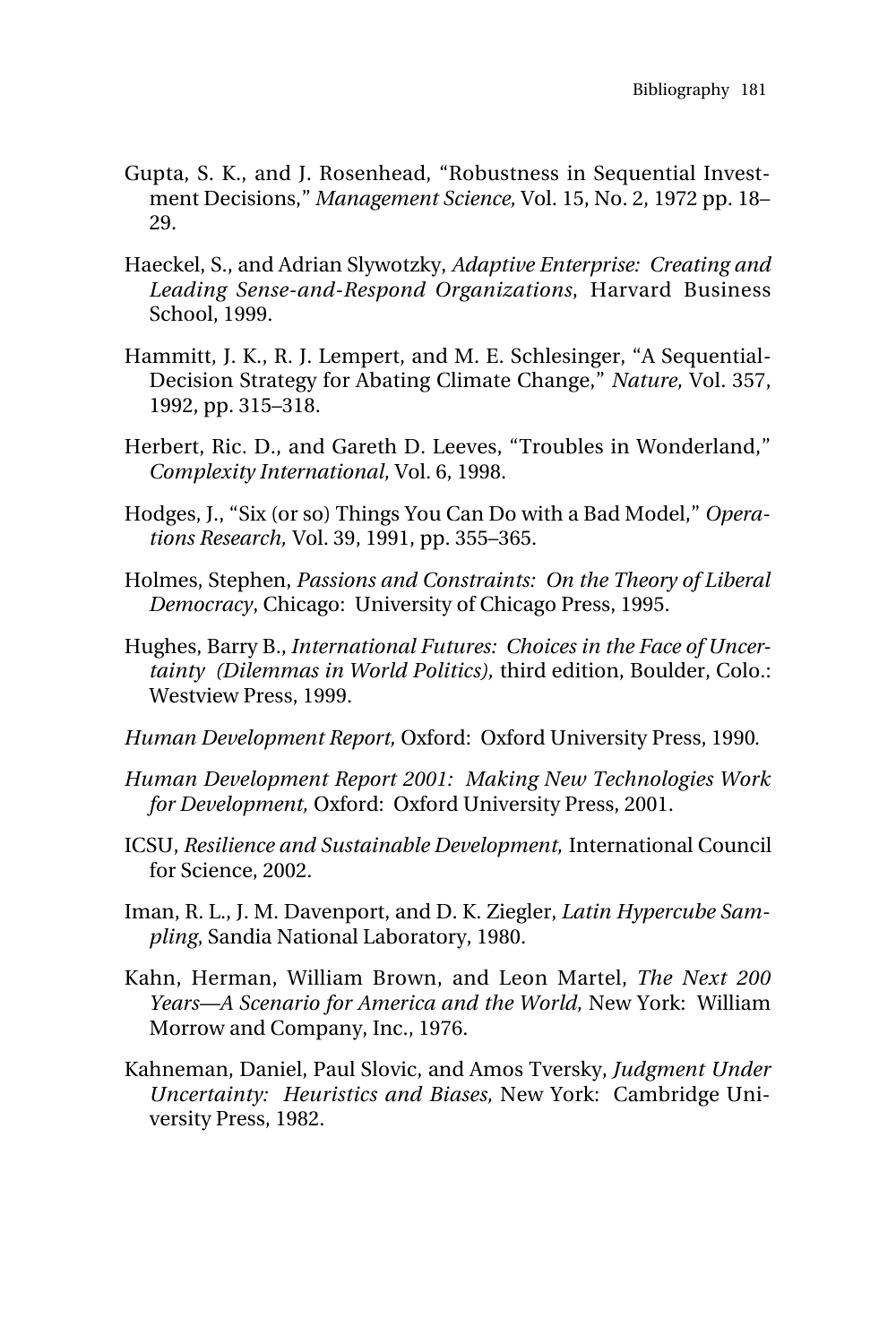- Kahneman, Daniel, and Amos Tversky, *The Simulation Heuristic,* New York: Cambridge University Press, 1982.
- Keeney, Ralph L. and Howard Raiffa, *Decisions with Multiple Objectives: Preferences and Value Tradeoffs,* New York: Wiley and Sons, 1976.
- Kennan, George, "The Sources of Soviet Conduct," *Foreign Affairs,* 1947.
- Klein, Gary, *Sources of Power: How People Make Decisions,* Cambridge, Mass.: MIT Press, 1998.
- Knight, Frank H., *Risk, Uncertainty, and Profit,* Boston: Houghton Mifflin, 1921.
- Kouvelis, P., and G. Yu, *Robust Discrete Optimization and Its Applications,* Dordrecht, the Netherlands: Kluwer Academic Publishers, 1997.
- Kuhn, Thomas S., *The Structure of Scientific Revolutions,* Chicago: University of Chicago Press, 1962.
- Lakátos, Imre, *Proofs and Refutations,* Cambridge, UK: Cambridge University Press, 1976.
- Lempert, Robert J., "Finding Transatlantic Common Ground on Climate Change," *International Spectator,* Vol. 36, No. 2, 2001.
- Lempert, Robert. J., "New Decision Sciences for Complex Systems," *Proceedings of the National Academy of Sciences,* Vol. 99, supplement 3, 2002a, pp. 7309–7313.
- Lempert, Robert. J., *Transition Paths to a New Era of Green Industry: Technological and Policy Implications,* Santa Monica, Calif.: RAND, P-8067, 2002b.
- Lempert, Robert J., and James Bonomo, *New Methods for Robust Science and Technology Planning,* Santa Monica, Calif.: RAND, DB-238-DARPA, 1998.
- Lempert, Robert J., Steven W. Popper, and Steven C. Bankes, "Confronting Surprise," *Social Science Computing Review,* Vol. 20, No. 4, 2002, pp. 420–440.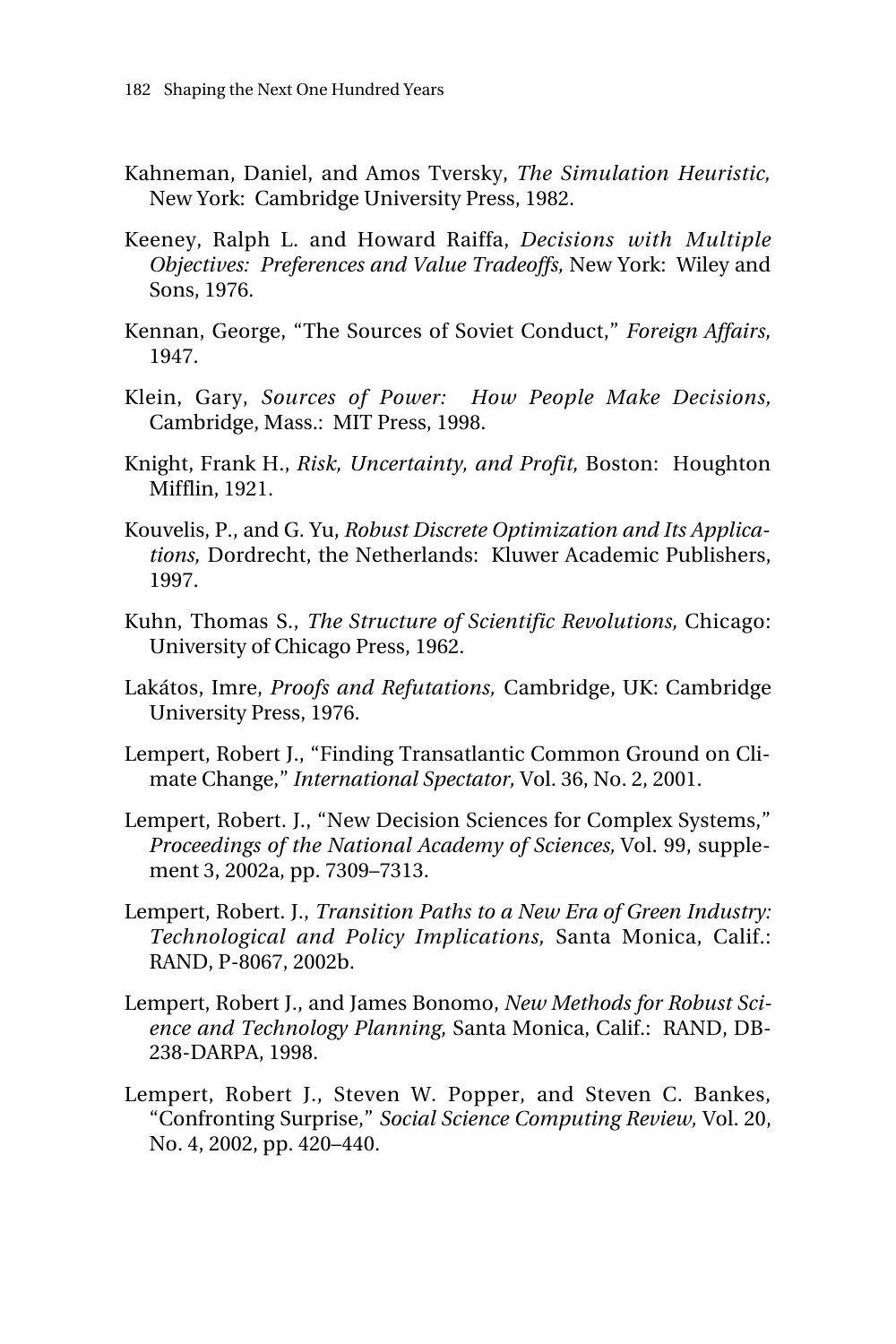- Lempert, Robert J., Steven W. Popper, Susan Resetar, and S. Hart, *Capital Cycles and the Timing of Climate Change Mitigation Policy,* Arlington, Va.: Pew Center on Global Climate Change, 2002.
- Lempert, Robert J., and Michael E. Schlesinger, "Robust Strategies for Abating Climate Change," *Climate Change,* Vol. 45, Nos. 3/4, 2000, pp. 387–401.
	- \_\_\_\_\_, *Adaptive Strategies for Climate Change. Innovative Energy Strategies for CO2 Stabilization,* R. Watts, ed., Cambridge, UK: Cambridge University Press, 2002.
- Lempert, Robert J., Michael E. Schlesinger, Steven C. Bankes, and Natalie G. Andronova, "The Impact of Variability on Near-Term Climate-Change Policy Choices," *Climate Change,* Vol. 45, No. 1, 2000, pp. 129–161.
- Leopold, Aldo, *A Sand County Almanac*, New York: Oxford University Press, 1949.
- Lindblom, C. E., "The Science of Muddling Through," *Public Administration Review,* Vol. 19, 1959, pp. 79–88.
- Lomborg, Bjorn, *The Skeptical Environmentalist: Measuring the Real State of the World*, Cambridge University Press, 2001.
- Manne, A. S., and R. G. Richels, *Buying Greenhouse Insurance: The Economic Costs of Carbon Dioxide Emissions Limits,* Cambridge, Mass.: MIT Press, 1992.
- Marland, Gregg, Tom Boden, and Bob Andres, "National CO2 Emissions from Fossil-Fuel Burning, Cement Manufacture, and Gas Flaring," 2002, available at http://cdiac.esd.ornl.gov/ftp/trends/ emissions/usa.dat and http://cdiac.esd.ornl.gov/trends/emis/ em\_cont.htm.
- Martin, Ben R., and John Irvine, *Research Foresight,* London: Pinter Publishers, 1989.
- McKibbon, Bill, *The End of Nature*, New York: Random House, 1989.
- McMillan, John, *Reinventing the Bazaar: A Natural History of Markets,* New York: W. W. Norton & Company, 2002.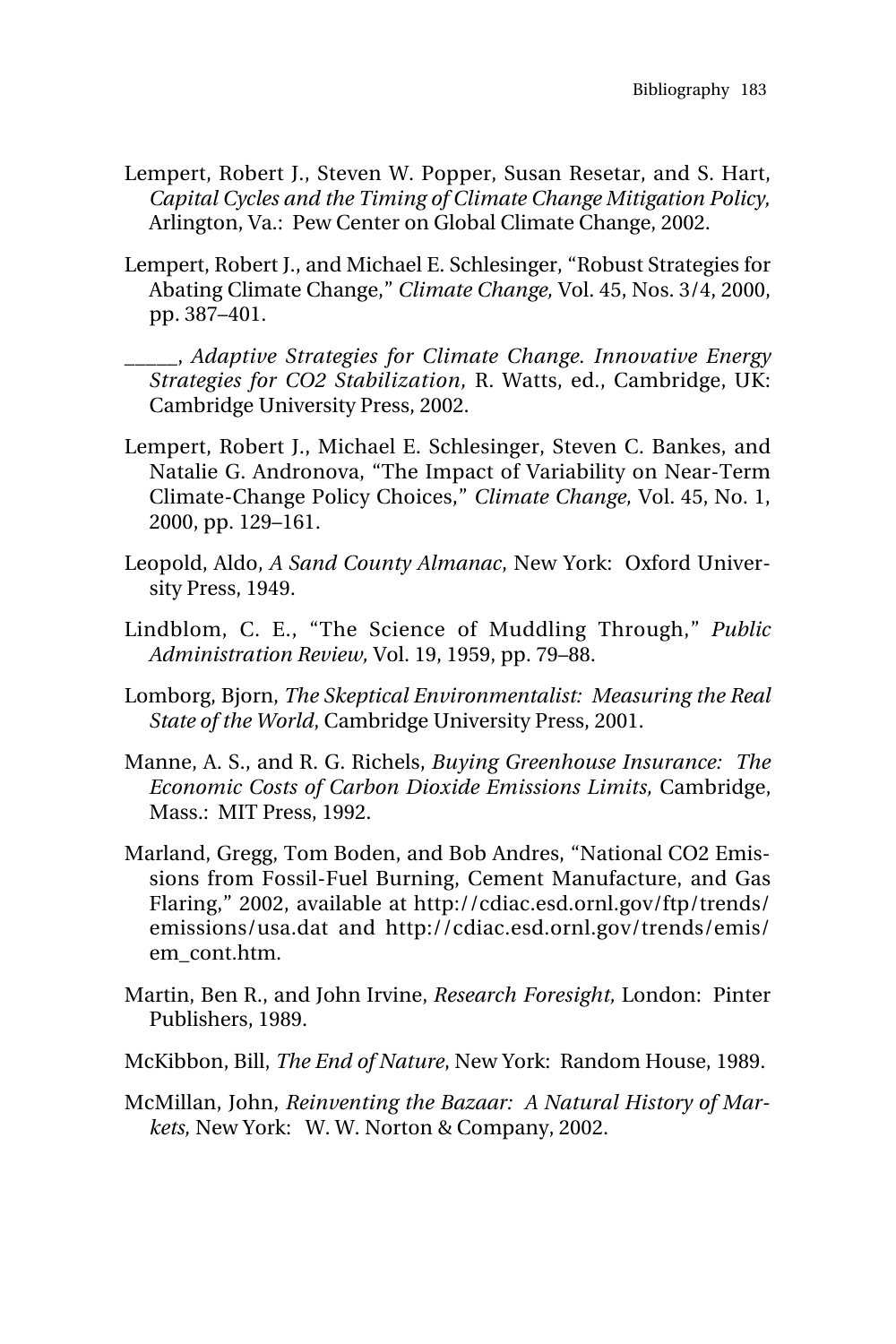- Meadows, Donella H., and Dennis Meadows, eds., *The Limits to Growth: A Report for the Club of Rome's Project on the Predicament of Mankind,* second edition, New York: Universe Books, 1972.
- Meadows, Donella H., Dennis L. Meadows, and Jorgen Randers, *Beyond the Limits: Confronting Global Collapse, Envisioning a Sustainable Future,* White River Junction, Vt.: Chelsea Green Publishing Co., 1992.
- Metz, Bert, Ogunlade Davidson, Rob Swart, and Jiahua Pan, eds., *Climate Change 2001: Mitigation,* Contribution of Working Group III to the Third Assessment Report [TAR] of the Intergovernmental Panel on Climate Change (IPCC), Cambridge, UK: Cambridge University Press, 2001.
- Morgan, Millett G., and Max Henrion, eds., *Uncertainty: A Guide to Dealing with Uncertainty in Quantitative Risk and Policy Analysis*, Cambridge, UK: Cambridge University Press, 1990.
- Morgan, M. G., Milind Kandlikar, James Risebey, and Hadi Dowlatabadi, "Why Conventional Tools for Policy Analysis Are Often Inadequate for Problems of Global Change," *Climatic Change,* Vol. 41, 1999, pp. 271–281.
- Myers, Norman, Nancy J. Myers, and Julian Simon, *Scarcity or Abundance?: A Debate on the Environment*, New York: W. W. Norton & Company, 1994.
- Nakicenovic, N., *IPCC Special Report on Emissions Scenarios,* Cambridge, UK: Cambridge University Press, 1999.
- National Academy Press, *Abrupt Climate Change: Inevitable Surprises,* Washington, D.C., 2002.
- National Institute of Science and Technology Policy (NISTEP) and Fraunhofer Institute for Systems and Innovation Research, *Outlook for Japanese and German Future Technology,* NISTEP Report No. 33, April 1994.
- *Nature*, "Climate Panel to Seize Political Hot Potatoes," Vol 421, p. 879, 2003.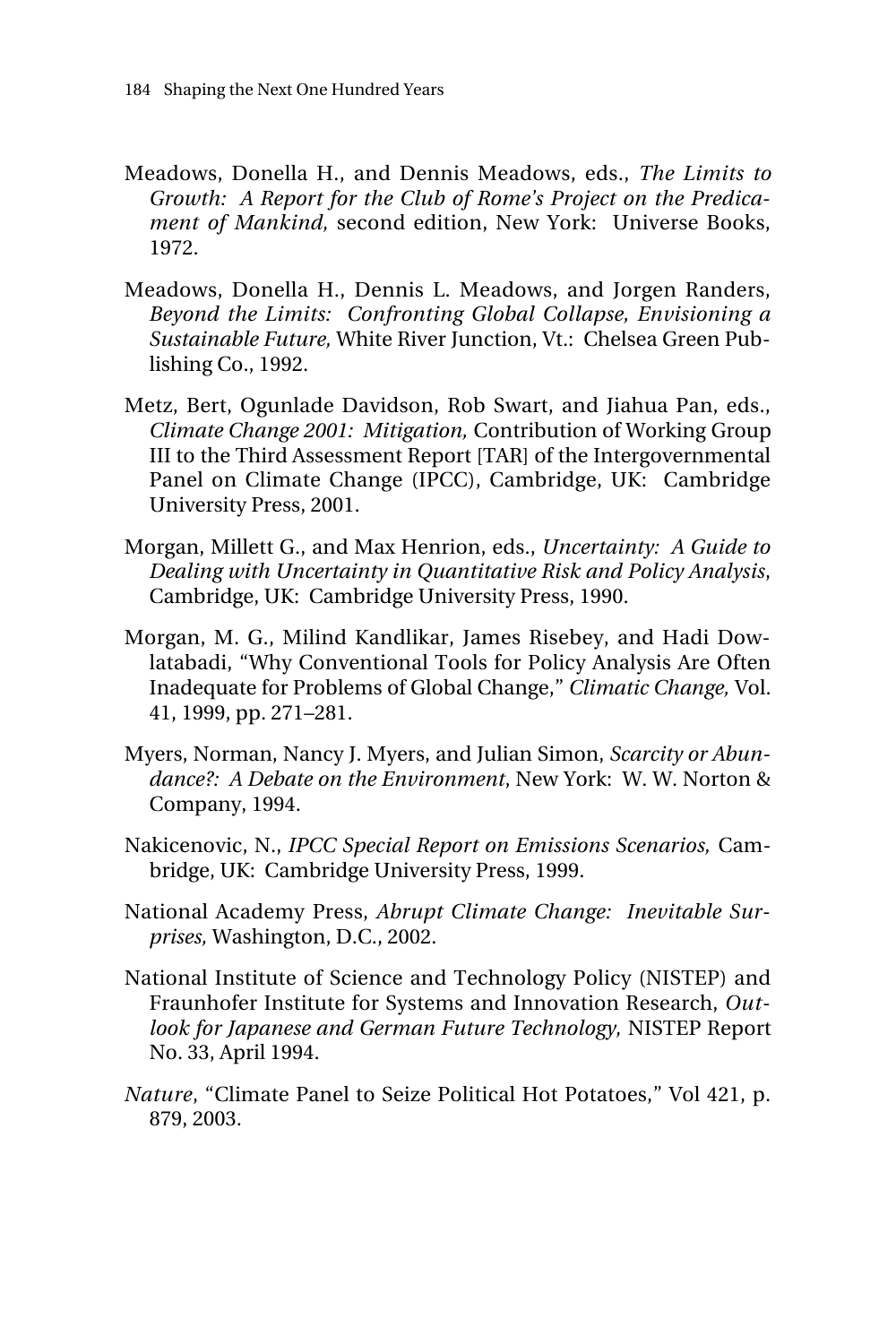- Newell, Richard, and William Pizer, *Discounting the Benefits of Future Climate Change Mitigation: How Much Do Uncertain Rates Increase Valuations?* Arlington, Va.: Pew Center on Global Climate Change, 2001.
- Nordhaus, W. D., *Managing the Global Commons: The Economics of Global Change,* Cambridge, Mass.: MIT Press, 1994.
- Nordhaus, W. D., and Edward C. Kokkelenberg, eds., *Nature's Numbers: Expanding the National Economic Accounts to Include the Environment*, National Research Council, 1999.
- Park, George, and Robert J. Lempert, *The Class of 2014: Preserving Access to California Higher Education,* Santa Monica, Calif.: RAND, MR-971-EDU, 1998.
- Payne, John. W., James R. Bettman, and Eric J. Johnson, *The Adaptive Decision-Maker,* New York: Cambridge University Press, 1993.
- Popper, Karl A., *The Logic of Scientific Discovery,* London: Hutchinson, 1959.
- \_\_\_\_\_, *Conjectures and Refutations,* New York: Basic Books, 1962.
- Popper, Steven W., Caroline Wagner, and Robert Lempert, "Moving Beyond Foresight," Foresight-Scenarios-Landscaping Workshop, Brussels, Belgium, July 5, 2003.
- Prescott-Allen, Robert, *The Wellbeing of Nations,* Washington, D.C.: Island Press, 2001.
- Raiffa, Howard, *Decision Analysis: Introductory Lectures on Choices Under Uncertainty,* Reading, Mass.: Addison-Wesley, 1968.
- Raskin, Paul, Tariq Banuri, Gilberto Gallopin, Pablo Gutman, Al Hammond, Robert Kates, and Rob Swart, *Great Transition—The Promise and Lure of the Times Ahead*, Stockholm, Sweden: Stockholm Environment Institute, 2002.
- Raskin, Paul, Gilberto Gallopin, Pablo Gutman, Al Hammond, and Rob Swart, *Bending the Curve: Toward Global Sustainability,* Stockholm, Sweden: Stockholm Environment Institute, 1998.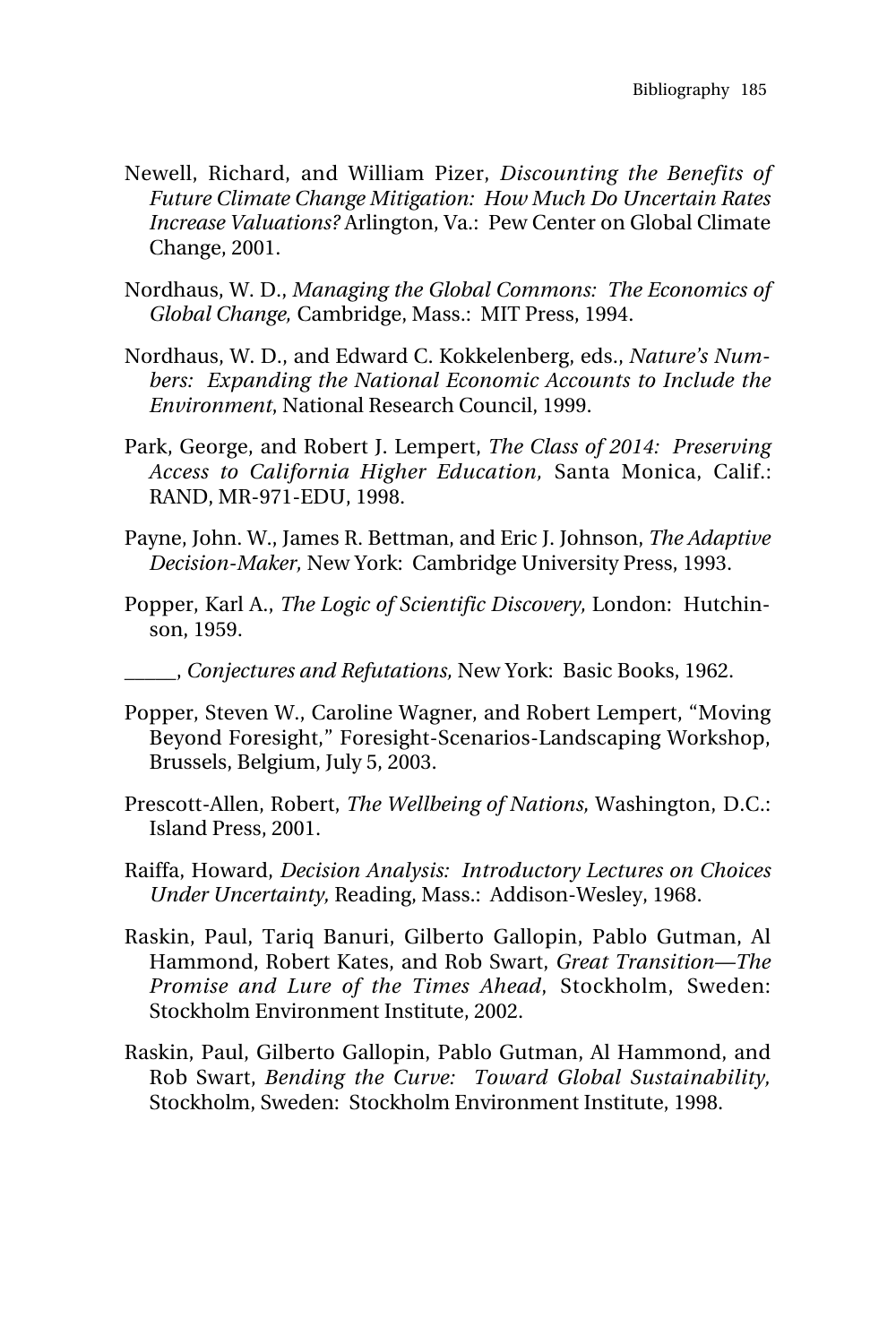- *Resilience and Sustainable Development,* International Council for Science, 2002.
- Romer, C. D., "The Prewar Business Cycle Reconsidered: New Estimates of Gross National Product, 1969–1908," *Journal of Political Economy,* Vol. 98, No. 1, pp. 1–37.
- Rosenhead, M. J., "Robustness Analysis: Keeping Your Options Open," in *Rational Analysis for a Problematic World: Problem Structuring Methods for Complexity, Uncertainty, and Conflict,* New York: Wiley and Sons, 1989.
- Rosenhead, M. J., M. Elton, and S. K. Gupta, "Robustness and Optimality as Criteria for Strategic Decisions," *Operational Research Quarterly,* Vol. 23, No. 4, 1972, pp. 413–430.
- Saltelli, A., K. Chan, and M. Scott, *Sensitivity Analysis,* New York: Wiley, 2000.
- Savage, L. J., *The Foundations of Statistics,* New York: Wiley, 1950.
- Schelling, Thomas, *Micromotives and Macrobehavior,* New York: W. W. Norton and Company, 1978.
- Schwartz, Peter, *Art of the Long View,* New York: Doubleday, 1996.
- Simon, Herbert, "Theories of Decision-Making in Economic and Behavioral Science," *American Economic Review,* 1959.
- Sobol, I. M., "Sensitivity Estimates for Nonlinear Mathematical Models," *Matematicheskoe Modelirovanie,* Vol. 2, 1990, pp. 112– 118.
- Szayna, Thomas S., Daniel Byman, Steven Bankes, Derek Eaton, Seth G. Jones, Robert Mullins, Ian O. Lesser, and William Rosenau, eds., *The Emergence of Peer Competitors: A Framework for Analysis,* Santa Monica, Calif.: RAND, MR-1346-A, 2001.
- Trigeorgis, L., *Real Options: Managerial Flexibility and Strategy in Resource Allocation,* Cambridge, Mass.: MIT Press, 1996.
- United Nations Development Programme (UNDP), *Human Development Report,* Oxford, UK: Oxford University Press, 1990.